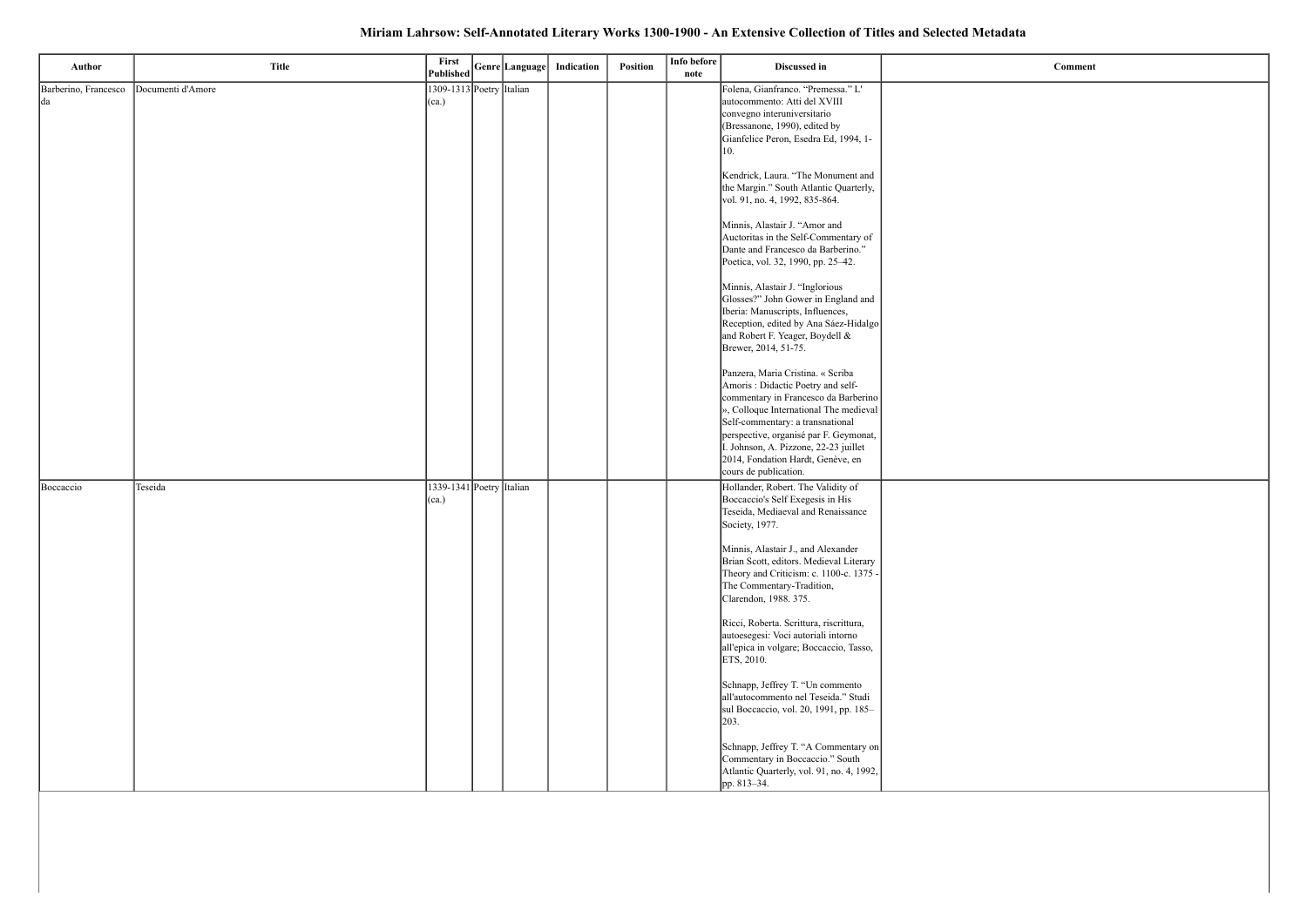| Author            | <b>Title</b>                                                                                                                                                           | <b>First</b><br>Published  |                | Genre Language  Indication | <b>Position</b> | Info before<br>note | Discussed in                                                                                                                                                                                                                                                                                                    | Comment                                                                                                   |
|-------------------|------------------------------------------------------------------------------------------------------------------------------------------------------------------------|----------------------------|----------------|----------------------------|-----------------|---------------------|-----------------------------------------------------------------------------------------------------------------------------------------------------------------------------------------------------------------------------------------------------------------------------------------------------------------|-----------------------------------------------------------------------------------------------------------|
| Gower, John       | Confessio amantis                                                                                                                                                      | 1390 (ca.) Poetry English; | Latin          | $\vert$ None               | Margin          | None                | Batchelor, Patricia Ann. Unjustified<br>Margins: Vernacular Innovations and<br>Latin Tradition in Gower's Confessio<br>amantis. PhD Dissertation, Marquette<br>University, 1996.                                                                                                                                |                                                                                                           |
|                   |                                                                                                                                                                        |                            |                |                            |                 |                     | Echard, Siân. "With Carmen's Help:<br>Latin Authorities in the Confessio<br>Amantis." Studies in Philology, vol. 95,<br>no. 1, 1998, pp. 1–40.                                                                                                                                                                  |                                                                                                           |
|                   |                                                                                                                                                                        |                            |                |                            |                 |                     | Galloway, Andrew. "Gower's<br>Confessio Amantis, The Prick of<br>Conscience, and the History of the<br>Latin Gloss in Early English<br>Literature." John Gower: Manuscripts,<br>Readers, Contexts, edited by Malte<br>Urban, Brepols, 2009, pp. 39-70.<br>Disputatio 13.                                        |                                                                                                           |
|                   |                                                                                                                                                                        |                            |                |                            |                 |                     | Griffiths, Jane. Diverting Authorities:<br>Experimental Glossing Practices in<br>Manuscript and Print, OUP, 2014.                                                                                                                                                                                               |                                                                                                           |
|                   |                                                                                                                                                                        |                            |                |                            |                 |                     | Minnis, Alastair J., and Alexander<br>Brian Scott, editors. Medieval Literary<br>Theory and Criticism: c. 1100-c. 1375 -<br>The Commentary-Tradition,<br>Clarendon, 1988. 379-380                                                                                                                               |                                                                                                           |
|                   |                                                                                                                                                                        |                            |                |                            |                 |                     | Derek Pearsall, "Gower's Latin in the<br>Confessio amantis," in A. J. Minnis,<br>Latin<br>and Vernacular: Studies in Late-<br>Medieval Texts and Manuscripts,                                                                                                                                                   |                                                                                                           |
| Hoccleve, Thomas  | Regiment of Princes                                                                                                                                                    | 1410-11                    | Poetry English |                            |                 |                     | Woodbridge, 1989.                                                                                                                                                                                                                                                                                               |                                                                                                           |
| Lydgate, John     | The Siege of Thebes                                                                                                                                                    | 1420-22<br>$ $ (ca.)       | Poetry English |                            |                 |                     | Griffiths, Jane. Diverting Authorities:<br>Experimental Glossing Practices in<br>Manuscript and Print, OUP, 2014.                                                                                                                                                                                               |                                                                                                           |
| Lydgate, John     | The Fall of Princes                                                                                                                                                    | 1430-39<br>(ca.)           | Poetry English |                            |                 |                     |                                                                                                                                                                                                                                                                                                                 |                                                                                                           |
| Brandt, Sebastian | Narrenschiff                                                                                                                                                           | 1494                       | Poetry German  |                            |                 |                     | Metz, Bernhard, and Sabine Zubarik.<br>"Einleitung." Am Rande bemerkt:<br>Anmerkungspraktiken in literarischen<br>Texten, edited by Bernhard Metz and<br>Sabine Zubarik, Kadmos, 2008.                                                                                                                          | Translated into Latin in 1506 by Josse Bade as: Navis<br>Ascensio vario carminum genere non sine eorumdem |
| Emser, Hieronymus | Eyn deutsche Satyra vnd straffe des Eebruchs unnd in was wurden unnd 1505<br>Erenn der eelich Stand vorczeiten gehalten : mit Erclarung vil schoner<br>Historien [sic] |                            | Poetry German  |                            |                 |                     | Kipf, Johannes Klaus. "Pluto ist als vil<br>als Lucifer': Zur ältesten Verwendung<br>gedruckter Marginalnoten in deutschen<br>literarischen Texten (bis 1520)." Am<br>Rande bemerkt: Anmerkungspraktiken<br>in literarischen Texten, edited by<br>Bernhard Metz and Sabine Zubarik,<br>Kadmos, 2008, pp. 33-58. |                                                                                                           |
|                   |                                                                                                                                                                        |                            |                |                            |                 |                     | Pfersmann, Andréas. "Le siège de<br>Commentariopolis ou heurs et<br>malheurs de l'autorité." La note<br>d'autorité: Aperçus historiques (XVIe -<br>XVIIIe s.), edited by Armand Colin,<br>Champion, 2007, pp. 75-122.<br>Littératures classiques 64.                                                            |                                                                                                           |

in 1506 by Josse Bade as: Navis stultiferae collectanea ab Jodoco Badio num genere non sine eorumdem familiari explanatione constata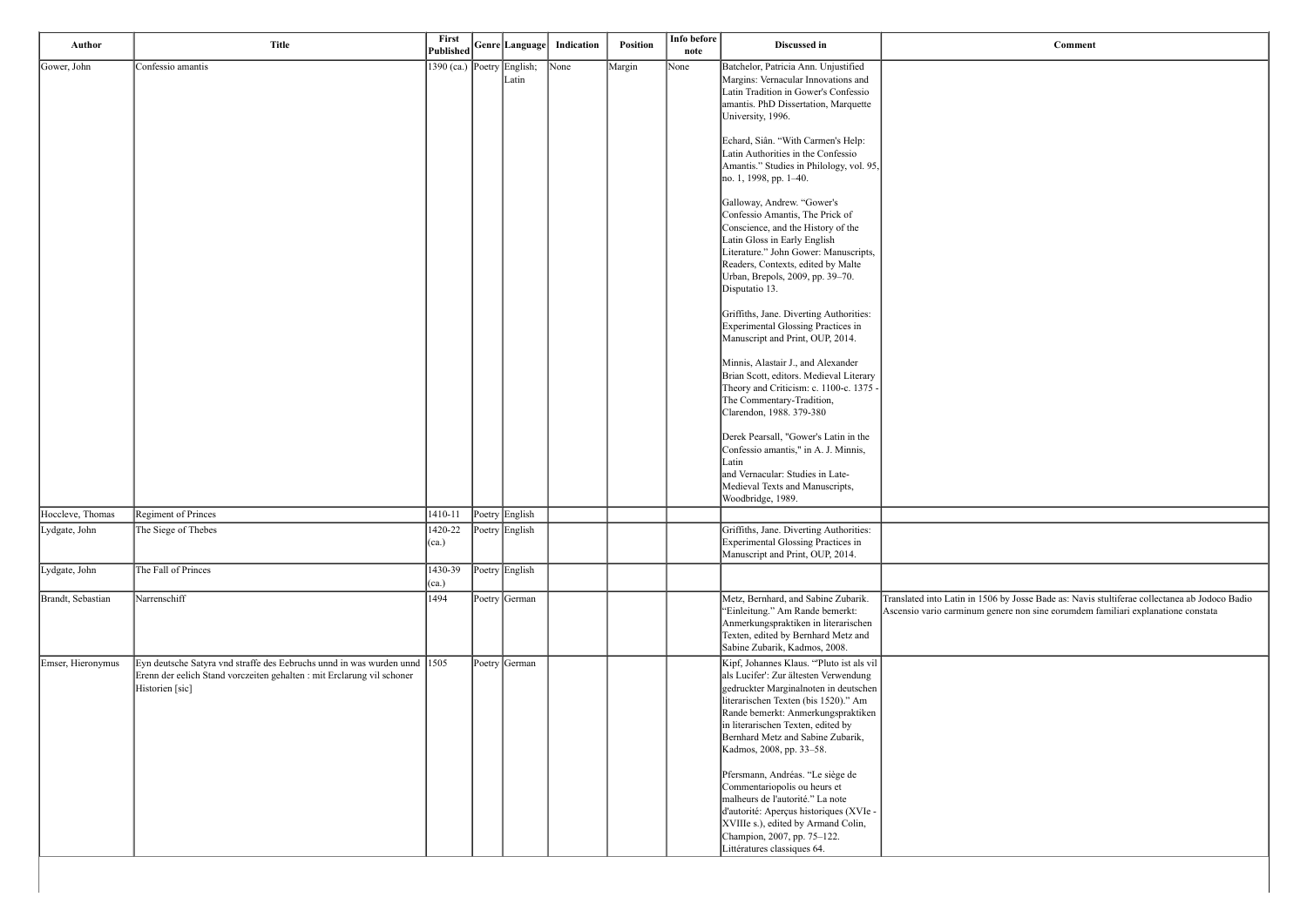amus wrote the annotations himself or whether they were really written whom they are attributed. (For an overview of the debate, see Slights

| <b>Author</b>               | <b>Title</b>                                                                                                               | First<br>Published        |              | Genre Language | Indication | <b>Position</b> | Info before<br>note | Discussed in                                                                                                                                                                                                                                                                                                                                                                                                                                                                                                                                                                                                                                                                                                                                                                                                                                                                                                                                                                                                                                                                                                                                                                                                                                                                                |                                                                      |
|-----------------------------|----------------------------------------------------------------------------------------------------------------------------|---------------------------|--------------|----------------|------------|-----------------|---------------------|---------------------------------------------------------------------------------------------------------------------------------------------------------------------------------------------------------------------------------------------------------------------------------------------------------------------------------------------------------------------------------------------------------------------------------------------------------------------------------------------------------------------------------------------------------------------------------------------------------------------------------------------------------------------------------------------------------------------------------------------------------------------------------------------------------------------------------------------------------------------------------------------------------------------------------------------------------------------------------------------------------------------------------------------------------------------------------------------------------------------------------------------------------------------------------------------------------------------------------------------------------------------------------------------|----------------------------------------------------------------------|
| Jodocus Badius<br>Ascensius | Nouis stultifera () ab Jodoco Badio Ascensio uorio corrninum<br>genere non sine eorundem familiari explanatione illustroto | 1507                      | Poetry Latin |                |            |                 |                     | Hess, Günter. "Kommentarstruktur und<br>Leser: Das "Lob der Torheit" des<br>Erasmus von Rotterdam, kommentiert<br>von Gerardius Listrius und Sebastian<br>Franck." Der Kommentar in der<br>Renaissance, edited by August Buck<br>and Otto Herding, Boldt, 1975, pp.<br>$ 141-65.$                                                                                                                                                                                                                                                                                                                                                                                                                                                                                                                                                                                                                                                                                                                                                                                                                                                                                                                                                                                                           |                                                                      |
| Erasmus                     | Moriae Encomium / The Praise of Folly                                                                                      | 1511                      | Prose        | Latin          |            |                 |                     | Gavin, Joseph A., and Clarence H.<br>Miller. "Erasmus' Additions to Listrius'<br>Commentary on The Praise of Folly."<br>Gavin, J. Austin, and Thomas M.<br>Walsh. "The Praise of Folly in Context:<br>The Commentary of Girardus Listrius."<br>Renaissance Quarterly, vol. 24, no. 2,<br>1971, pp. 193-209.<br>doi:10.2307/2859196.<br>Griffiths, Jane. Diverting Authorities:<br>Experimental Glossing Practices in<br>Manuscript and Print, OUP, 2014.<br>Hess, Günter. "Kommentarstruktur und<br>Leser: Das "Lob der Torheit" des<br>Erasmus von Rotterdam, kommentiert<br>von Gerardius Listrius und Sebastian<br>Franck." Der Kommentar in der<br>Renaissance, edited by August Buck<br>and Otto Herding, Boldt, 1975, pp.<br>$ 141-65.$<br>McCabe, Richard A. "Annotating<br>Anonymity, Or Putting a Gloss on The<br>Shepheardes Calender." Ma(r)king the<br>Text: The Presentation of Meaning on<br>the Literary Page, edited by Joe Bray et<br>al., Ashgate, 2000, 35-54.<br>Slights, William W. E. "The Edifying<br>Margins of Renaissance English<br>Books." Renaissance Quarterly, vol.<br>$42$ , no. 4, 1989, pp. 682–716.<br>doi:10.2307/2862277.<br>Slights, William W. E. Managing<br>Readers: Printed Marginalia in English<br>Renaissance Books, U of Michigan P,<br>2004. | It is not clear whether Era<br>by Gerardus Listrius, to w<br> 1989). |
| Bouchet, Jean               | La déploration de l'église militante                                                                                       | 1512                      |              | Poetry French  |            |                 |                     | Dauvois, Nathalie. "Annotations<br>d'auteurs à l'aube de l'imprimerie :<br>d'une autorité à l'autre." La note<br>d'autorité: Aperçus historiques (XVIe -<br>XVIIIe s.), edited by Armand Colin,<br>Champion, 2007, pp. 7-20. Littératures<br>classiques 64.<br>Hasenohr, Geneviève. "Discours<br>vernaculaires et autorités latines." Mise<br>en page et mise en texte du livre<br>manuscrit, edited by Henri-Jean Martin<br>and Jean Vézin, Cercle de la Librairie-<br>Promodis, 1990, pp. 289-315.                                                                                                                                                                                                                                                                                                                                                                                                                                                                                                                                                                                                                                                                                                                                                                                        |                                                                      |
| Skelton, John               | Speke Parrot                                                                                                               | 1521 (ca.) Poetry English |              |                |            |                 |                     | Griffiths, Jane. Diverting Authorities:<br>Experimental Glossing Practices in<br>Manuscript and Print, OUP, 2014.                                                                                                                                                                                                                                                                                                                                                                                                                                                                                                                                                                                                                                                                                                                                                                                                                                                                                                                                                                                                                                                                                                                                                                           |                                                                      |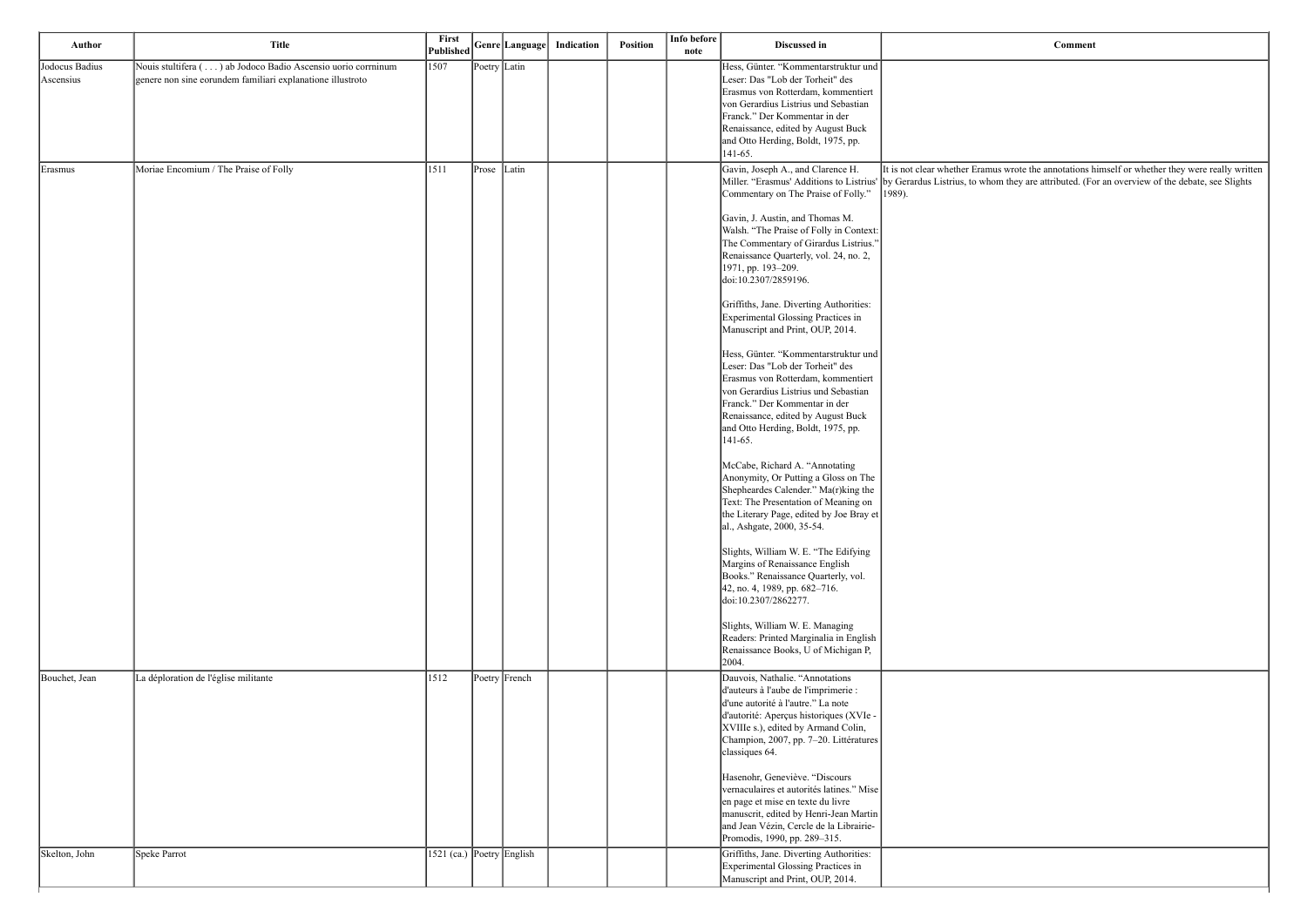| <b>Comment</b>                                                                                       |
|------------------------------------------------------------------------------------------------------|
|                                                                                                      |
|                                                                                                      |
|                                                                                                      |
|                                                                                                      |
|                                                                                                      |
|                                                                                                      |
|                                                                                                      |
|                                                                                                      |
|                                                                                                      |
|                                                                                                      |
|                                                                                                      |
|                                                                                                      |
|                                                                                                      |
|                                                                                                      |
|                                                                                                      |
|                                                                                                      |
|                                                                                                      |
|                                                                                                      |
|                                                                                                      |
|                                                                                                      |
|                                                                                                      |
|                                                                                                      |
|                                                                                                      |
|                                                                                                      |
|                                                                                                      |
| The comments are not directly attached to the poem but published one year later under a<br>pseudonym |
|                                                                                                      |
|                                                                                                      |

| Author           | <b>Title</b>               | First<br><b>Published</b> |                | Genre Language | Indication | Position | Info before<br>note | Discussed in                                                                                                                                                                                                                                                                                                                                                                                                                                                                                                                             | Comment                                                           |
|------------------|----------------------------|---------------------------|----------------|----------------|------------|----------|---------------------|------------------------------------------------------------------------------------------------------------------------------------------------------------------------------------------------------------------------------------------------------------------------------------------------------------------------------------------------------------------------------------------------------------------------------------------------------------------------------------------------------------------------------------------|-------------------------------------------------------------------|
| Bouchet, Jean    | Le Labyrinthe de fortunes  | 1522                      |                | Poetry French  |            |          |                     | Dauvois, Nathalie. "Annotations<br>d'auteurs à l'aube de l'imprimerie :<br>d'une autorité à l'autre." La note<br>d'autorité: Aperçus historiques (XVIe -<br>XVIIIe s.), edited by Armand Colin,<br>Champion, 2007, pp. 7-20. Littératures<br>classiques 64.<br>Hasenohr, Geneviève. "Discours<br>vernaculaires et autorités latines." Mise<br>en page et mise en texte du livre<br>manuscrit, edited by Henri-Jean Martin<br>and Jean Vézin, Cercle de la Librairie-                                                                     |                                                                   |
| Skelton, John    | A Garlande of Laurell      | 1523                      |                | Poetry English |            |          |                     | Promodis, 1990, pp. 289-315.<br>Griffiths, Jane. Diverting Authorities:<br>Experimental Glossing Practices in                                                                                                                                                                                                                                                                                                                                                                                                                            |                                                                   |
| Bouchet, Jean    | L'Épître de Justice        | 1525                      |                | Poetry French  |            |          |                     | Manuscript and Print, OUP, 2014.<br>Dauvois, Nathalie. "Annotations<br>d'auteurs à l'aube de l'imprimerie :<br>d'une autorité à l'autre." La note<br>d'autorité: Aperçus historiques (XVIe -<br>XVIIIe s.), edited by Armand Colin,<br>Champion, 2007, pp. 7-20. Littératures<br>classiques 64.<br>Hasenohr, Geneviève. "Discours<br>vernaculaires et autorités latines." Mise<br>en page et mise en texte du livre<br>manuscrit, edited by Henri-Jean Martin<br>and Jean Vézin, Cercle de la Librairie-<br>Promodis, 1990, pp. 289-315. |                                                                   |
| Berni, Francesco | Capitolo della primiera    | 1526                      | Poetry Italian |                |            |          |                     | Mulsow, Martin. "Subversive<br>Kommentierung: Burleske<br>Kommentarparodien,<br>Gegenkommentare und Libertinismus<br>in der frühen Neuzeit." Der<br>Kommentar in der Frühen Neuzeit,<br>edited by Ralph Häfner and Markus<br>Völkel, de Gruyter, 2006, 133-160.<br>Mulsow, Martin. Die unanständige<br>Gelehrtenrepublik: Wissen, Libertinage<br>und Kommunikation in der Frühen<br>Neuzeit, Metzler, 2007.                                                                                                                              |                                                                   |
| Skelton, John    | A Replycacion              | 1528                      |                | Poetry English |            |          |                     |                                                                                                                                                                                                                                                                                                                                                                                                                                                                                                                                          |                                                                   |
| Lando, Ortensio  | Confutazione dei Paradossi | 1544                      |                | Poetry Italian |            |          |                     | Mulsow, Martin. "Subversive<br>Kommentierung: Burleske<br>Kommentarparodien,<br>Gegenkommentare und Libertinismus<br>in der frühen Neuzeit." Der<br>Kommentar in der Frühen Neuzeit,<br>edited by Ralph Häfner and Markus<br>Völkel, de Gruyter, 2006, 133-160.                                                                                                                                                                                                                                                                          | The comments are not directly attached to the poem b<br>pseudonym |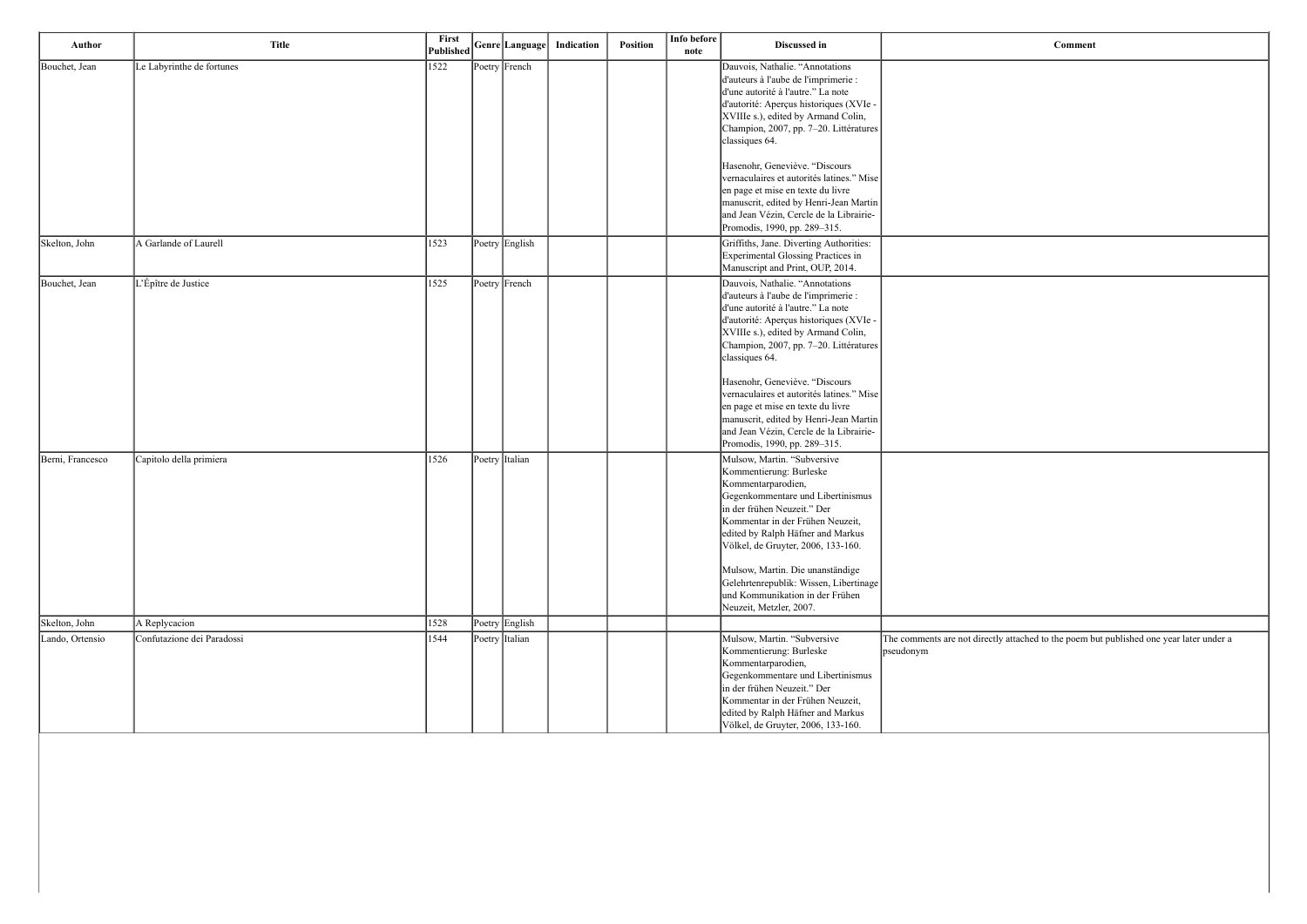I summaries of the main text rather than explanations, but sometimes, as aldwin uses his margin to mock his own fictional persona, the narrator with telltale cats" (Slights 1989, 686n14)

and Sabine Zubarik's list of annotated fiction: erkt.de/bibliographie.htm

 $h_{\text{sources}}/m_{\text{ems}}/O$ therEvents/selfcommentary\_conferenceprogramme.pdf

maries of the main text rather than explanations

 $h_{\text{sources}}/m_{\text{ems}}/O$ therEvents/selfcommentary\_conferenceprogramme.pdf

ented as headnotes.

 $h_{\text{sources}}/$ imems/OtherEvents/selfcommentary\_conferenceprogramme.pdf

ed as "E.K." - it is not clear whether Spenser wrote them himself (for vas, see McCabe and Slights).

| Author            | <b>Title</b>               | First<br>Published | Genre Language | Indication | <b>Position</b>                      | Info before<br>note | Discussed in                                                                                                                                                                                                                                                                                                                                                                                                                          |                                                                                                                                        |
|-------------------|----------------------------|--------------------|----------------|------------|--------------------------------------|---------------------|---------------------------------------------------------------------------------------------------------------------------------------------------------------------------------------------------------------------------------------------------------------------------------------------------------------------------------------------------------------------------------------------------------------------------------------|----------------------------------------------------------------------------------------------------------------------------------------|
| Baldwin, William  | Beware the Cat             | 1561               | Prose English  | None       | Margin                               | None                | Archer, Harriet. "Companions in Folly<br>Genre and Poetic Practice in Five<br>Elizabethan Anthologies." Self-<br>Commentary in Early Modern<br>European Literature, 1400-1700, edited<br>by Francesco Venturi, Brill, 2019, 189-<br>230.                                                                                                                                                                                              | The annotations are often<br>Slights notes, "William Ba<br>Streamer, who converses<br>Found on Bernhard Metz<br>http://www.amrandebeme |
|                   |                            |                    |                |            |                                      |                     | Griffiths, Jane. Diverting Authorities:<br><b>Experimental Glossing Practices in</b><br>Manuscript and Print, OUP, 2014.<br>Slights, William W. E. "The Edifying<br>Margins of Renaissance English<br>Books." Renaissance Quarterly, vol.<br>42, no. 4, 1989, pp. 682–716.<br>doi:10.2307/2862277.<br>Stenner, Rachel. The Typographic<br>Imaginary in Early Modern English<br>Literature, Routledge, 2018.                           |                                                                                                                                        |
| Gascoigne, George | Adventures of Master F. J. | 1573               | Poetry English | None       | Endnote after None<br>chapter/canto  |                     | Archer, Harriet. "Companions in Folly:<br>Genre and Poetic Practice in Five<br>Elizabethan Anthologies." Self-<br>Commentary in Early Modern<br>European Literature, 1400-1700, edited<br>by Francesco Venturi, Brill, 2019, 189-<br>230.<br>Kerrigan, John. "The Editor as Reader:<br>Constructing Renaissance Texts." The<br>Practice and Representation of Reading<br>in England, edited by James Raven,<br>CUP, 1996, pp. 102-24. | Found here:<br>https://www.dur.ac.uk/res                                                                                               |
| Whetstone, George | Rocke of Regard            | 1576               | Poetry English | None       | Margin                               | None                | Archer, Harriet. "Companions in Folly:<br>Genre and Poetic Practice in Five<br>Elizabethan Anthologies." Self-<br>Commentary in Early Modern<br>European Literature, 1400-1700, edited<br>by Francesco Venturi, Brill, 2019, 189-<br>230.                                                                                                                                                                                             | The annotations are sumn<br>Found here:<br>https://www.dur.ac.uk/res                                                                   |
| Breton, Nicholas  | Floorish upon Fancie       | 1577               | Poetry English | None       | Other                                | None                | Archer, Harriet. "Companions in Folly:<br>Genre and Poetic Practice in Five<br>Elizabethan Anthologies." Self-<br>Commentary in Early Modern<br>European Literature, 1400-1700, edited<br>by Francesco Venturi, Brill, 2019, 189-<br>230.                                                                                                                                                                                             | The annotations are prese                                                                                                              |
| Breton, Nicholas  | Workes of a Young Wyt      | 1577               | Poetry English | None       | Other                                | None                | Archer, Harriet. "Companions in Folly: Headnotes<br>Genre and Poetic Practice in Five<br>Elizabethan Anthologies." Self-<br>Commentary in Early Modern<br>European Literature, 1400-1700, edited<br>by Francesco Venturi, Brill, 2019, 189-<br>230.                                                                                                                                                                                   | Found here:<br>https://www.dur.ac.uk/res                                                                                               |
| Spenser, Edmund   | The Shepheardes Calender   | 1579               | Poetry English | None       | Endnote after Quote<br>chapter/canto |                     | Archer, Harriet. "Companions in Folly:<br>Genre and Poetic Practice in Five<br>Elizabethan Anthologies." Self-<br>Commentary in Early Modern<br>European Literature, 1400-1700, edited<br>by Francesco Venturi, Brill, 2019, 189-<br>230.<br>Assmann, Aleida. "Der Eigen-<br>Kommentar als Mittel literarischer<br>Traditionsstiftung: Zu Edmund                                                                                      | The annotations are signe<br>the debate on who E.K. w                                                                                  |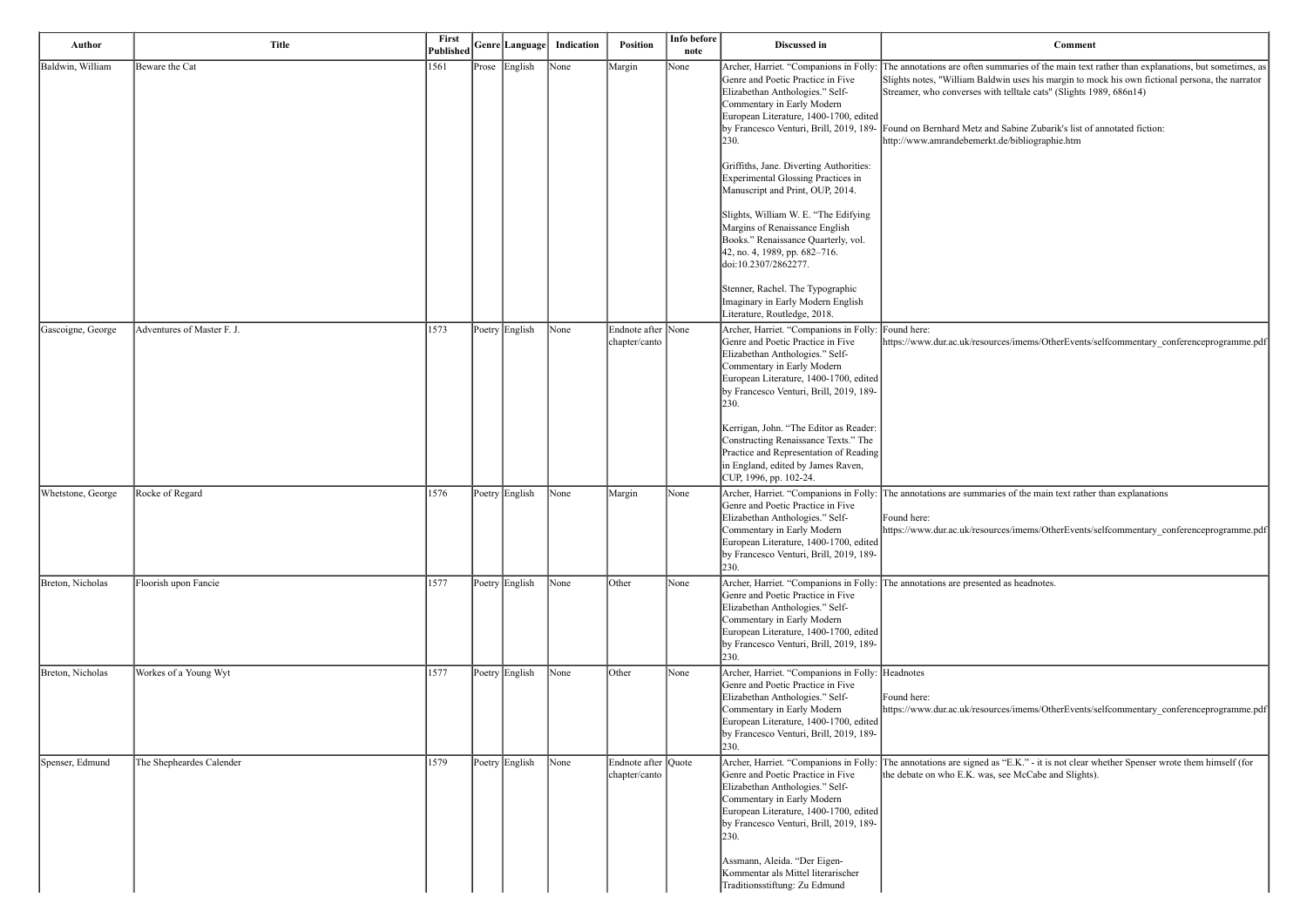dnote for each poem, not different separate footnotes/endnotes for specific In addition to the headnotes, he also uses marginal notes. The focus is xtuality.

| Author         | <b>Title</b>  | First<br><b>Published</b> | Genre Language | Indication          | Position | Info before<br>note | Discussed in                                                                                                                                                                                                                                                                                           |                                                                          |
|----------------|---------------|---------------------------|----------------|---------------------|----------|---------------------|--------------------------------------------------------------------------------------------------------------------------------------------------------------------------------------------------------------------------------------------------------------------------------------------------------|--------------------------------------------------------------------------|
|                |               |                           |                |                     |          |                     | Spensers The Shepheardes Calender."<br>Text und Kommentar, edited by Jan<br>Assmann and Burkhard Gladigow,<br>Fink, 1995, 355-373.                                                                                                                                                                     |                                                                          |
|                |               |                           |                |                     |          |                     | Kearney, James. "Reformed<br>Ventriloquism: The Shepheardes<br>Calender and the Craft of<br>Commentary." Spenser Studies, vol.<br>26, no. 1, 2011, pp. 111-51.<br>doi:10.7756/spst.026.005.110-151.                                                                                                    |                                                                          |
|                |               |                           |                |                     |          |                     | McCabe, Richard A. "Little booke: thy<br>selfe present': The Politics of<br>Presentation in The Shepheardes<br>Calender." Presenting Poetry:<br>Composition, Publication, Reception:<br>Essays in Honour of Ian Jack, edited by<br>Howard Erskine-Hill and Richard A.<br>McCabe, CUP, 1995, pp. 15-40. |                                                                          |
|                |               |                           |                |                     |          |                     | Micros, Marianne. Layers Of Identity:<br>Multiple Voices and Contradictory<br>Patterns In Spenser's Shepheardes<br>Calender. University of Western<br>Ontario, 1989, ir.lib.uwo.ca/cgi/<br>viewcontent.cgi?article=2976&<br>context=digitizedtheses.                                                   |                                                                          |
|                |               |                           |                |                     |          |                     | Scott-Warren, Jason. "Unannotating<br>Spenser." Renaissance Paratexts, edited<br>by Helen Smith and Louise Wilson,<br>CUP, 2011, 153-164.                                                                                                                                                              |                                                                          |
|                |               |                           |                |                     |          |                     | Slights, William W. E. "The Edifying<br>Margins of Renaissance English<br>Books." Renaissance Quarterly, vol.<br>42, no. 4, 1989, pp. 682-716.                                                                                                                                                         |                                                                          |
|                |               |                           |                |                     |          |                     | Steinberg, Theodore L. "E.K.'s<br>Shepheardes Calender and Spenser's."<br>Modern Language Studies, vol. 3, no.<br>2, 1973, pp. 46–58.                                                                                                                                                                  |                                                                          |
|                |               |                           |                |                     |          |                     | Slights, William W. E. Managing<br>Readers: Printed Marginalia in English<br>Renaissance Books, U of Michigan P,<br>2004.                                                                                                                                                                              |                                                                          |
|                |               |                           |                |                     |          |                     | Snare, Gerald. "The Practice of<br>Glossing in Late Antiquity and the<br>Renaissance." Studies in Philology,<br>vol. 92, no. 4, 1995, pp. 439-59.                                                                                                                                                      |                                                                          |
|                |               |                           |                |                     |          |                     | Tribble, Evelyn B. Margins and<br>Marginality: The Printed Page in Early<br>Modern England, UP of Virginia, 1993.                                                                                                                                                                                      |                                                                          |
| Watson, Thomas | Hekatomphatia | 1582                      | Poetry English | Sign after<br>litem | Margin   | repeated            | Sign/number Coldiron, A. E. B. "Watson's<br>Hekatompathia and Renaissance Lyric<br>Translation." Translation & Literature,<br>vol. 5, no. 1, 1996, pp. 3-25.                                                                                                                                           | Watson uses one head<br>items in the poems. In<br>especially on intertex |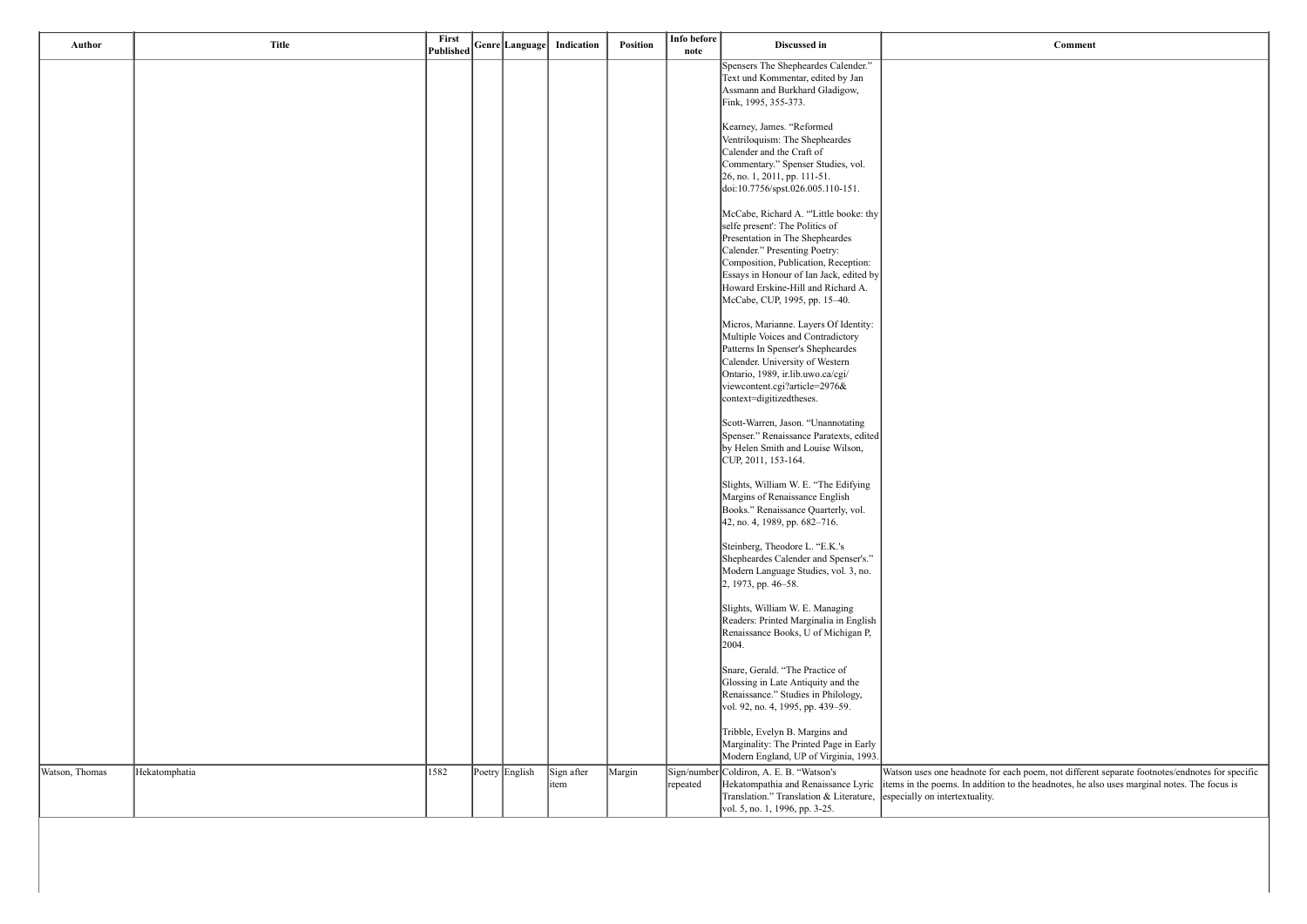| Author           | <b>Title</b>                                                                                                                                                                                                                                                                                                                                                                                                                                                                                                                                                                           | First<br>Published |       |                | Genre Language   Indication            | Position | Info before<br>note     | Discussed in                                                                                                                                                                                                                                                                                                                                                                                                                                                                                                                                                                                                            | Comment                                                                                                                                         |
|------------------|----------------------------------------------------------------------------------------------------------------------------------------------------------------------------------------------------------------------------------------------------------------------------------------------------------------------------------------------------------------------------------------------------------------------------------------------------------------------------------------------------------------------------------------------------------------------------------------|--------------------|-------|----------------|----------------------------------------|----------|-------------------------|-------------------------------------------------------------------------------------------------------------------------------------------------------------------------------------------------------------------------------------------------------------------------------------------------------------------------------------------------------------------------------------------------------------------------------------------------------------------------------------------------------------------------------------------------------------------------------------------------------------------------|-------------------------------------------------------------------------------------------------------------------------------------------------|
| Anonymous        | Historia von D. Johann Fausten / dem weitbeschreyten Zauberer vnnd<br>Schwartzkünstler / Wie er sich gegen dem Teuffel auff eine benandte<br>zeit verschrieben / Was er hierzwischen für seltzsame Abentheuwer<br>gesehen / selbs angerichtet vnd getrieben / biß er endtlich seinen wol<br>verdienten Lohn empfangen. Mehertheil auß seinen eygenen<br>hinderlassenen Schrifften / allen hochtragenden / fürwitzigen vnd<br>Gottlosen Menschen zum schrecklichen Beyspiel / abscheuwlichen<br>Exempel / und treuwhertziger Warnung zusammen gezogen / und in den<br>Druck verfertiget | 1587               | Prose | German         |                                        |          |                         |                                                                                                                                                                                                                                                                                                                                                                                                                                                                                                                                                                                                                         | Found on Bernhard Metz and Sabine Zubarik's list of<br>http://www.amrandebemerkt.de/bibliographie.htm                                           |
| Nashe, Thomas    | Pierce Penilesse his Supplication to the Devil                                                                                                                                                                                                                                                                                                                                                                                                                                                                                                                                         | 1592               |       | Prose English  |                                        |          |                         | Griffiths, Jane. Diverting Authorities:<br>Experimental Glossing Practices in<br>Manuscript and Print, OUP, 2014.                                                                                                                                                                                                                                                                                                                                                                                                                                                                                                       |                                                                                                                                                 |
| Chapman, George  | Ovid's Banquet of Sence                                                                                                                                                                                                                                                                                                                                                                                                                                                                                                                                                                | 1595               |       | Poetry English |                                        |          |                         | Slights, William W. E. "The Edifying<br>Margins of Renaissance English<br>Books." Renaissance Quarterly, vol.<br>42, no. 4, 1989, pp. 682-716.<br>doi:10.2307/2862277.                                                                                                                                                                                                                                                                                                                                                                                                                                                  |                                                                                                                                                 |
| Drayton, Michael | England's heroical epistles, written in imitation of the stile and manner<br>of Ovid's Epistles with annotations of the chronicle history                                                                                                                                                                                                                                                                                                                                                                                                                                              | 1597               |       | Poetry English |                                        |          |                         |                                                                                                                                                                                                                                                                                                                                                                                                                                                                                                                                                                                                                         |                                                                                                                                                 |
| Vega, Lope de    | El Isidro                                                                                                                                                                                                                                                                                                                                                                                                                                                                                                                                                                              | 1599               |       | Poetry Spanish |                                        |          |                         | Eckstein, Evelyn. Fussnoten:<br>Anmerkungen zu Poesie und<br>Wissenschaft, Lit, 2001. 117n12                                                                                                                                                                                                                                                                                                                                                                                                                                                                                                                            |                                                                                                                                                 |
| Jonson, Ben      | Sejanus His Fall                                                                                                                                                                                                                                                                                                                                                                                                                                                                                                                                                                       | 1603               |       | Drama English  | Number/letter Margin<br>before item    |          | repeated                | Sign/number Griffiths, Jane. Diverting Authorities:<br>Experimental Glossing Practices in<br>Manuscript and Print, OUP, 2014.<br>Kerrigan, John. "The Editor as Reader:<br>Constructing Renaissance Texts." The<br>Practice and Representation of Reading<br>in England, edited by James Raven,<br>CUP, 1996, pp. 102-24.<br>Slights, William W. E. "The Edifying<br>Margins of Renaissance English<br>Books." Renaissance Quarterly, vol.<br>42, no. 4, 1989, pp. 682-716.<br>doi:10.2307/2862277.<br>Tribble, Evelyn B. Margins and<br>Marginality: The Printed Page in Early<br>Modern England, UP of Virginia, 1993 | Pope owned "The Works of Ben Jonson" London: The<br>handwritten remarks in "Sejanus".<br>The annotations are not included in the 1616 folio edi |
| Jonson, Ben      | Part of King James His Royall and Magnificent Entertainment                                                                                                                                                                                                                                                                                                                                                                                                                                                                                                                            | 1604               |       | Drama English  | Number/letter Footnote;<br>before item | Margin   | repeated                | Sign/number Tribble, Evelyn B. Margins and<br>Marginality: The Printed Page in Early<br>Modern England, UP of Virginia, 1993.                                                                                                                                                                                                                                                                                                                                                                                                                                                                                           |                                                                                                                                                 |
| Vega, Lope de    | El peregrino en su patria                                                                                                                                                                                                                                                                                                                                                                                                                                                                                                                                                              | 1604               |       | Prose Spanish  |                                        |          |                         | Eckstein, Evelyn. Fussnoten:<br>Anmerkungen zu Poesie und<br>Wissenschaft, Lit, 2001. 117n12                                                                                                                                                                                                                                                                                                                                                                                                                                                                                                                            |                                                                                                                                                 |
| Jonson, Ben      | Hymenaei                                                                                                                                                                                                                                                                                                                                                                                                                                                                                                                                                                               | 1606               |       | Drama English  | Number/letter Footnote;<br>before item | Margin   | Sign/number<br>repeated | Tribble, Evelyn B. Margins and<br>Marginality: The Printed Page in Early<br>Modern England, UP of Virginia, 1993.                                                                                                                                                                                                                                                                                                                                                                                                                                                                                                       |                                                                                                                                                 |

| Comment |  |
|---------|--|

and Sabine Zubarik's list of annotated fiction: erkt.de/bibliographie.htm

of Ben Jonson" London: Thomas Hodgkin, 1692. Folio. He also made Sejanus".

ncluded in the 1616 folio edition of his works (cf. Slights 1989, 687).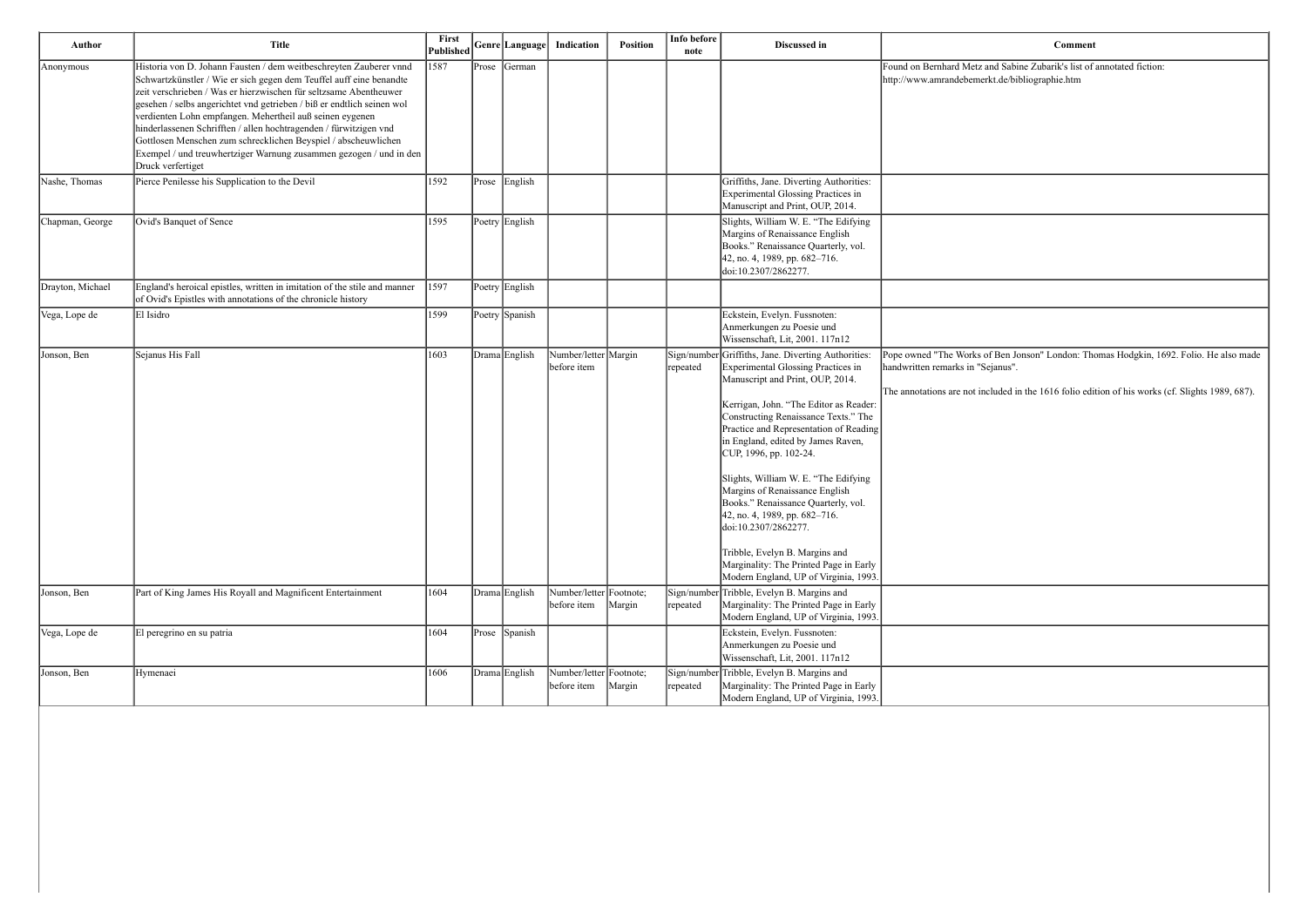first translated into English in 1710 by Ozell (La secchia rapita: The trophy-bucket. A mockheroic poem, the first of the kind). In the translation, the annotations are indicated by signs and hargin or at the bottom of the page.

| Author              | <b>Title</b>                                        | First<br><b>Published</b>   | Genre Language | Indication                          | <b>Position</b> | Info before<br>note | Discussed in                                                                                                                                                                                                                                                        |                                                                                   |
|---------------------|-----------------------------------------------------|-----------------------------|----------------|-------------------------------------|-----------------|---------------------|---------------------------------------------------------------------------------------------------------------------------------------------------------------------------------------------------------------------------------------------------------------------|-----------------------------------------------------------------------------------|
| Jonson, Ben         | The Masque of Queens                                | 1609                        | Drama English  | Number/letter Margin<br>before item |                 | repeated            | Sign/number Pfersmann, Andréas. "La secte des<br>autonotistes: idées sur le roman<br>annoté." Fondements, évolutions et<br>persistance des théories du roman,<br>edited by Andréas Pfersmann and<br>Bernard Alazet, Lettres Modernes, pp.<br>$75 - 86.$             |                                                                                   |
|                     |                                                     |                             |                |                                     |                 |                     | Slights, William W. E. "The Edifying<br>Margins of Renaissance English<br>Books." Renaissance Quarterly, vol.<br>42, no. 4, 1989, pp. 682-716.<br>doi:10.2307/2862277.                                                                                              |                                                                                   |
|                     |                                                     |                             |                |                                     |                 |                     | Tribble, Evelyn B. Margins and<br>Marginality: The Printed Page in Early<br>Modern England, UP of Virginia, 1993.                                                                                                                                                   |                                                                                   |
| de la Ceppède, Jean | Théorèmes sur le sacré mystère de nostre redemption | $1613 - 1621$ Poetry French |                |                                     |                 |                     | Charpentier, Françoise. "L'auto-<br>commentaire de Jean de La Ceppède."<br>Les commentaires et la naissance de la<br>critique littéraire: France - Italie, XIVe-<br>XVIe siecles, edited by Gisèle<br>Mathieu-Castellani, Aux Amateurs de<br>Livres, 1990, 101-110. |                                                                                   |
|                     |                                                     |                             |                |                                     |                 |                     | Ganim, Russell. "Blood, Sweat, and<br>Tears: Annotation and Self-Exegesis in<br>La Ceppède." Self-Commentary in<br>Early Modern European Literature,<br>1400-1700, edited by Francesco<br>Venturi, Brill, 2019, 263-283.                                            |                                                                                   |
|                     |                                                     |                             |                |                                     |                 |                     | Pfersmann, Andréas. "Le siège de<br>Commentariopolis ou heurs et<br>malheurs de l'autorité." La note<br>d'autorité: Aperçus historiques (XVIe -<br>XVIIIe s.), edited by Armand Colin,<br>Champion, 2007, pp. 75-122.<br>Littératures classiques 64.                |                                                                                   |
| Tassoni, Alessandro | La secchia rapita                                   | 1622                        | Poetry Italian |                                     |                 |                     | Besomi, Ottavio. "L'autocommento<br>nella Secchia rapita." L'<br>autocommento: Atti del XVIII<br>convegno interuniversitario<br>(Bressanone, 1990), edited by<br>Gianfelice Peron, Esedra Ed, 1994, 53-<br>67.                                                      | first translated into Eng<br>heroic poem, the first o<br>located either in the ma |
|                     |                                                     |                             |                |                                     |                 |                     | Besomi, Ottavio. "Glosse d'autore e<br>glosse d'editore: per un commento alla<br>Secchia rapita." Il commento ai testi:<br>Atti del seminario di Ascona, 2 - 9<br>Ottobre 1989, edited by Ottavio<br>Besomi, Birkhäuser, 1992, pp. 373-<br>407.                     |                                                                                   |
|                     |                                                     |                             |                |                                     |                 |                     | Caruso, Carlo. "Mockery and<br>Erudition: Alessandro Tassoni's<br>Secchia rapita and Francesco Redi's<br>Bacco in Toscana." Self-Commentary<br>in Early Modern European Literature,<br>1400-1700, edited by Francesco<br>Venturi, Brill, 2019, 395-419.             |                                                                                   |
| Donne, John         | Devotions upon Emergent Occasions                   | 1624                        | Prose English  | $\sqrt{\frac{1}{2}}$                | Margin          | None                |                                                                                                                                                                                                                                                                     |                                                                                   |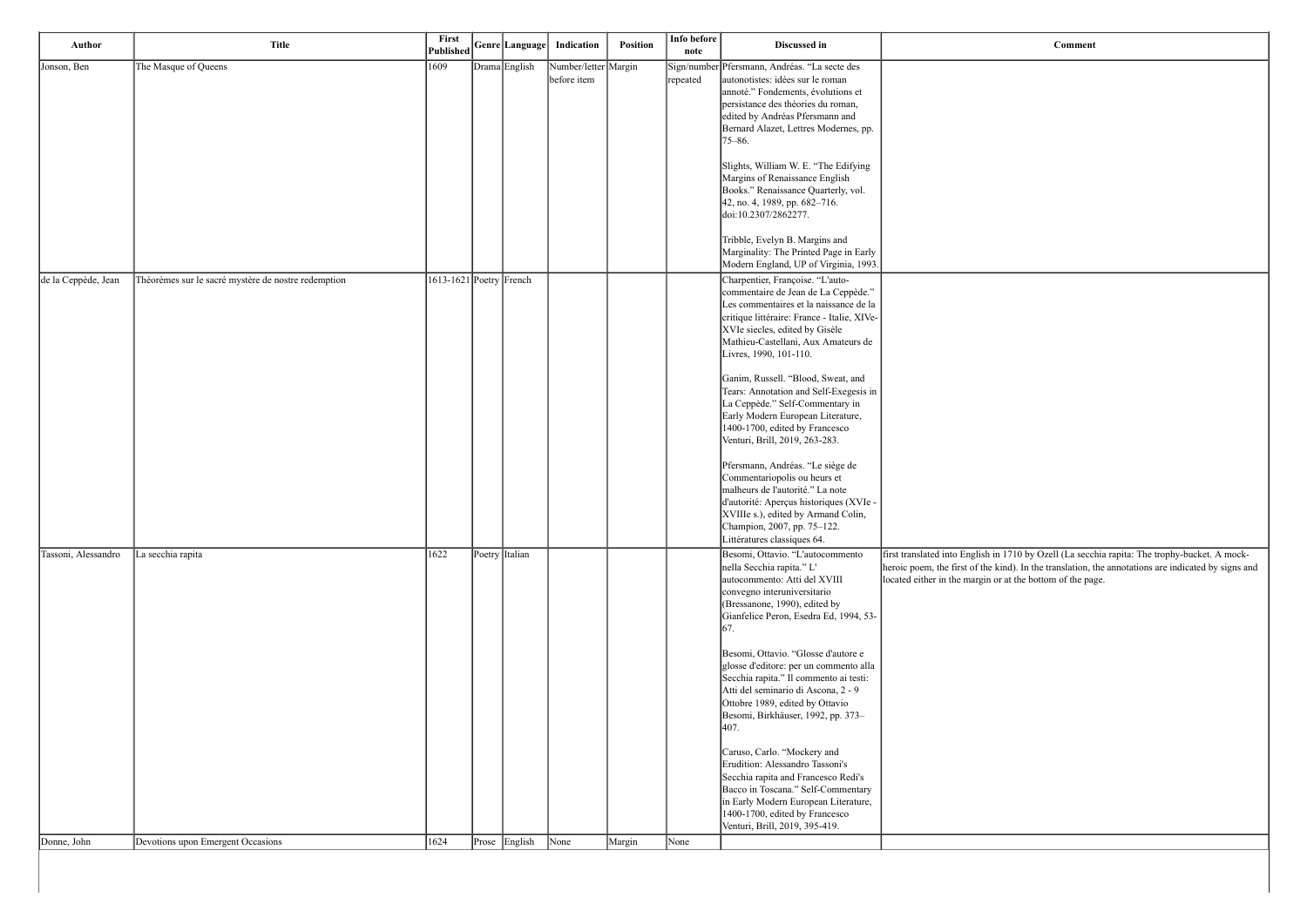| Author                                                  | <b>Title</b>                                                                                                                                                                                                                                                                      | First<br><b>Published</b> | Genre Language        | Indication                            | Position                          | Info before<br>note     | Discussed in                                                                                                                                                                                                                                                                                                                                         | Comment                                                                                                                                             |
|---------------------------------------------------------|-----------------------------------------------------------------------------------------------------------------------------------------------------------------------------------------------------------------------------------------------------------------------------------|---------------------------|-----------------------|---------------------------------------|-----------------------------------|-------------------------|------------------------------------------------------------------------------------------------------------------------------------------------------------------------------------------------------------------------------------------------------------------------------------------------------------------------------------------------------|-----------------------------------------------------------------------------------------------------------------------------------------------------|
| Sorel, Charles                                          | L'Anti-Roman ou l'histoire du berger Lysis                                                                                                                                                                                                                                        | 1633                      | Poetry French         |                                       |                                   |                         | Chouinard, Daniel. "Charles Sorel<br>(anti)romancier et le brouillage du<br>discours." Études françaises, vol. 14, 1-<br>2, 1978, pp. 65-91.<br>doi:10.7202/036665ar.                                                                                                                                                                                |                                                                                                                                                     |
| Opitz, Martin                                           | [Various poems, e.g. "Vesuvius"]                                                                                                                                                                                                                                                  | 1633                      | Poetry German         |                                       |                                   |                         | Martin, Dieter. "Gedichte mit<br>Fußnoten: Zesens Prirau und der<br>frühneuzeitliche Eigenkommentar."<br>147n30<br>Eckstein, Evelyn. Fussnoten:<br>Anmerkungen zu Poesie und<br>Wissenschaft. 27-28; 97.                                                                                                                                             |                                                                                                                                                     |
| Fletcher, Phineas                                       | The Purple Island                                                                                                                                                                                                                                                                 | 1633                      | Poetry English        | Number/letter Margin<br>before item   |                                   | repeated                | Sign/number Kerrigan, John. "The Editor as Reader:<br>Constructing Renaissance Texts." The<br>Practice and Representation of Reading<br>in England, edited by James Raven,<br>CUP, 1996, pp. 102-24.                                                                                                                                                 |                                                                                                                                                     |
| Smith, James<br>attributed to]                          | The loves of Hero and Leander : a mock poem: with marginal notes, and $ 1653\rangle$<br>other choice pieces of drollery. Got by heart, and often repeated by<br>divers witty gentlemen and ladies, that use to walk in the New<br>Exchange, and at their recreations in Hide Park |                           | Poetry English        | Sign before<br>item                   | Margin                            | Sign/number<br>repeated |                                                                                                                                                                                                                                                                                                                                                      |                                                                                                                                                     |
| Cowley, Abraham                                         | Poems<br>Includes:<br>Davideis, a Sacred Poem of the Troubles of David in Four Books;<br>Pindaric Odes]                                                                                                                                                                           | 1656                      | Poetry English        | Other                                 | chapter/canto; repeated<br>Margin |                         | Endnote after Sign/number Zerby, Chuck. The Devil's Details: A<br>History of Footnotes, Invisible Cities<br>Press, 2002. pp. 46-49                                                                                                                                                                                                                   | Indication: number before the line<br>The notes on his Pindaric Odes are often quite numero<br>The annotations on the Davideis are very numerous ar |
| Gryphius, Andreas                                       | Carolus Stuardus                                                                                                                                                                                                                                                                  | 1657                      | Drama German          |                                       |                                   |                         |                                                                                                                                                                                                                                                                                                                                                      |                                                                                                                                                     |
| Angelus Silesius<br>[pseud. of Scheffler,<br>[Johannes] | Cherubinischer Wandersmann oder Geist-Reiche Sinn- und Schluss-<br>Reime                                                                                                                                                                                                          | 1657 (rev.<br>1675)       | $\vert$ Poetry German |                                       |                                   |                         | Meyer, Holt, and Sabine Zubarik.<br>"Zum Zuviel zu viel: Fußnoten und<br>Klammern: Wiederaufnahme: Angelus<br>Silesius' Cherubinischer Wandersmann<br>und Robbe-Grillets La Reprise." Am<br>Rande bemerkt: Anmerkungspraktiken<br>in literarischen Texten, edited by<br>Bernhard Metz and Sabine Zubarik,<br>Kadmos, 2008, pp. 77-100.               | Found on Bernhard Metz and Sabine Zubarik's list of<br>http://www.amrandebemerkt.de/bibliographie.htm                                               |
| Gryphius, Andreas                                       | Großmüttiger Rechts-Gelehrter / Oder Sterbender Aemilius Paulus<br>Papinianus.                                                                                                                                                                                                    | 1659                      | Drama German          |                                       |                                   |                         | Eckstein, Evelyn. Fussnoten:<br>Anmerkungen zu Poesie und<br>Wissenschaft, Lit, 2001. 58.                                                                                                                                                                                                                                                            |                                                                                                                                                     |
| Lohenstein, Daniel<br>Casper von                        | Cleopatra                                                                                                                                                                                                                                                                         | 1661                      | Drama German          |                                       |                                   |                         | Eckstein, Evelyn. Fussnoten:<br>Anmerkungen zu Poesie und<br>Wissenschaft, Lit, 2001. 50-51.                                                                                                                                                                                                                                                         |                                                                                                                                                     |
| Scudamore, James                                        | Homer à la Mode : a mock poem upon the first and second books of<br>Homer's Iliads                                                                                                                                                                                                | 1664                      | Poetry English        | Number/letter Footnote<br>after item  |                                   | Sign/number<br>repeated | Weinbrot, Howard D. The Formal<br>Strain: Studies in Augustan Imitation<br>and Satire, U of Chicago P, 1969. p. 26                                                                                                                                                                                                                                   |                                                                                                                                                     |
| Cotton, Charles                                         | Scarronides: or, Virgile travestie A mock-poem. Being the first book of<br>Virgils Æneis in English, burlésque                                                                                                                                                                    | $1664 - 65$               | Poetry English        | Number/letter Footnote<br>before item |                                   | repeated                | Sign/number Terry, Richard. Mock-Heroic from<br>Butler to Cowper: An English Genre<br>and Discourse, Taylor & Francis, 2005.<br>Weinbrot, Howard D. The Formal<br>Strain: Studies in Augustan Imitation<br>and Satire, U of Chicago P, 1969. p. 26.                                                                                                  | The letter indicating the annotation appears before the<br>Almost every page has at least one annotation.                                           |
| Zesen, Philipp von                                      | Assenat                                                                                                                                                                                                                                                                           | 1670                      | Drama German          |                                       |                                   |                         | Eckstein, Evelyn. Fussnoten:<br>Anmerkungen zu Poesie und<br>Wissenschaft, Lit, 2001. 54-72.<br>Pfersmann, Andréas. "Le siège de<br>Commentariopolis ou heurs et<br>malheurs de l'autorité." La note<br>d'autorité: Aperçus historiques (XVIe -<br>XVIIIe s.), edited by Armand Colin,<br>Champion, 2007, pp. 75-122.<br>Littératures classiques 64. |                                                                                                                                                     |

| <b>Comment</b>                                                         |
|------------------------------------------------------------------------|
|                                                                        |
|                                                                        |
|                                                                        |
|                                                                        |
|                                                                        |
|                                                                        |
|                                                                        |
|                                                                        |
|                                                                        |
|                                                                        |
|                                                                        |
| Indication: number before the line                                     |
| The notes on his Pindaric Odes are often quite numerous and lenghty.   |
| The annotations on the Davideis are very numerous and lenghty.         |
| Found on Bernhard Metz and Sabine Zubarik's list of annotated fiction: |
| http://www.amrandebemerkt.de/bibliographie.htm                         |
|                                                                        |
|                                                                        |
|                                                                        |
|                                                                        |
|                                                                        |
|                                                                        |
|                                                                        |
| The letter indicating the annotation appears before the line.          |
| Almost every page has at least one annotation.                         |
|                                                                        |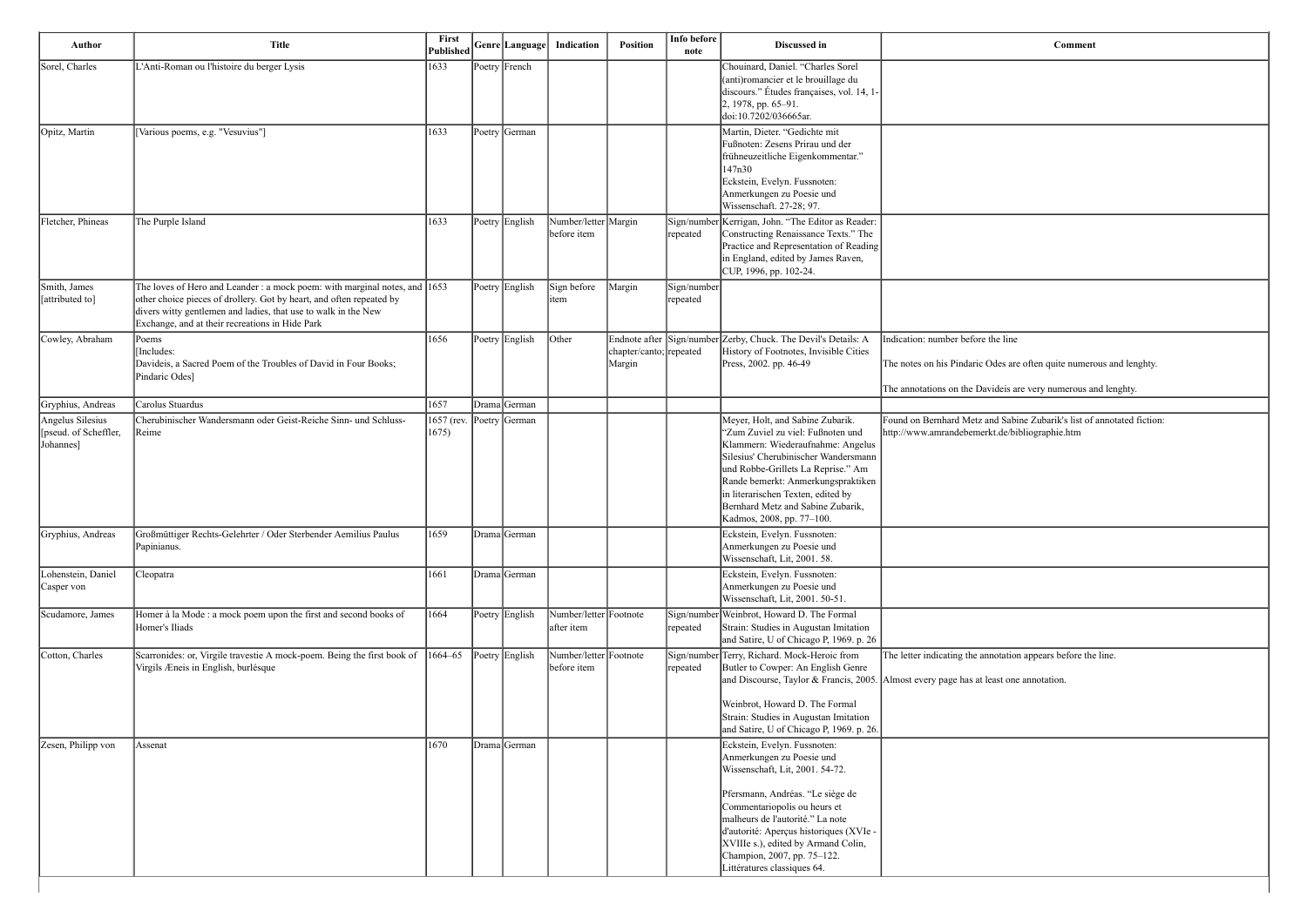| Author                                            | <b>Title</b>                                                                                                                                                                                                                                                                                                                        | First<br>Published |       | Genre  Language | Indication                                      | Position               | Info before<br>note     | <b>Discussed in</b>                                                                                                                                                                                                                                                                                                                                                                                                                                                                                                 | Comment                                                                                               |
|---------------------------------------------------|-------------------------------------------------------------------------------------------------------------------------------------------------------------------------------------------------------------------------------------------------------------------------------------------------------------------------------------|--------------------|-------|-----------------|-------------------------------------------------|------------------------|-------------------------|---------------------------------------------------------------------------------------------------------------------------------------------------------------------------------------------------------------------------------------------------------------------------------------------------------------------------------------------------------------------------------------------------------------------------------------------------------------------------------------------------------------------|-------------------------------------------------------------------------------------------------------|
| Saint-Réal, César<br>Vichard de                   | Dom Carlos                                                                                                                                                                                                                                                                                                                          | 1672               |       | Prose French    |                                                 |                        |                         | Dürrenmatt, Jacques. "Ce que les notes<br>disent de la fiction." Usages et théories<br>de la fiction, edited by Françoise<br>Lavocat, Presses universitaires de<br>Rennes, 2004, pp. 239-56.<br>books.openedition.org/pur/32707.                                                                                                                                                                                                                                                                                    |                                                                                                       |
| Grimmelshausen,<br>Hans Jacob Christoffel<br> von | Galgen-Männlein                                                                                                                                                                                                                                                                                                                     | 1673               |       | German          |                                                 |                        |                         |                                                                                                                                                                                                                                                                                                                                                                                                                                                                                                                     |                                                                                                       |
| Pope, Walter                                      | The Salisbury ballad: with curious, learned and critical notes<br>alternative title:<br>The Salsbury-Balld [sic] With the learned commentaries of a friend to<br>the authors [sic] memory                                                                                                                                           | 1676               |       | Poetry English  | Number/letter Margin<br>before item             |                        | repeated                | Sign/number Pope, Alexander. The Poems of<br>Alexander Pope: Vol. 5: The Dunciad.<br>Edited by James R. Sutherland, 2nd<br>rev. ed, Methuen, 1953. p. xl                                                                                                                                                                                                                                                                                                                                                            | Not related to Alexander Pope.<br>Features many annotations, some of them rather lengt                |
| Anonymous                                         | Poesis Triumphans. Oder SiegesPracht der Dichtkunst/ gegen die<br>übelgesinnte Zeit : In dreyen Strafgedichten abgehandelt/ Und mit<br>nöthigen Anmerkungen erkläret<br>Hierbey ist angefüget Musica Incantans, Das ist Die Bezaubernde Music<br>Durch ein Mitglied der Durchleucht. Fruchtbringenden Gesellschaft<br>Den Erkohrnen | 1676               |       | Poetry   German |                                                 |                        |                         |                                                                                                                                                                                                                                                                                                                                                                                                                                                                                                                     |                                                                                                       |
| Knittel, Christian                                | v. H. a. S. Poetische Sin[n]enFrüchte : durch Lob- Sitt- und Tugend-<br>Oden/Nebst eintheiliger Auszierung nüzlicher Anmerkungen/ ans Licht<br>gediehen                                                                                                                                                                             | 1677               |       | Poetry German   |                                                 |                        |                         |                                                                                                                                                                                                                                                                                                                                                                                                                                                                                                                     |                                                                                                       |
| Scherertz, Friedrich                              | Perennander Oder/Von der Unsterblichkeit der Seele/Und der<br>Auferstehung des Leibes : Mit einigen Anmerkungen                                                                                                                                                                                                                     | 1678               |       | Poetry German   |                                                 |                        |                         |                                                                                                                                                                                                                                                                                                                                                                                                                                                                                                                     |                                                                                                       |
| Bunyan, John                                      | The Pilgrim's Progress                                                                                                                                                                                                                                                                                                              | 1678               |       | Poetry English  | Sign before<br>item                             | Margin                 | Sign/number<br>repeated |                                                                                                                                                                                                                                                                                                                                                                                                                                                                                                                     |                                                                                                       |
| Zesen, Philipp von                                | Des Hochdeutschen Helikonischen Liljenthales / das ist der<br>Hochpreiswuerdigen Deutschgesinneten Genossenschaft Zweiter oder<br>Siebenfacher Liljen-Zunft Vorbericht / ausgefaertiget durch Den<br>Faertigen                                                                                                                      | 1679               |       | Poetry   German |                                                 |                        |                         |                                                                                                                                                                                                                                                                                                                                                                                                                                                                                                                     | Found on Bernhard Metz and Sabine Zubarik's list of<br>http://www.amrandebemerkt.de/bibliographie.htm |
| Zesen, Philipp von                                | Simson                                                                                                                                                                                                                                                                                                                              | 1679               | Prose | <b>S</b> erman  |                                                 |                        |                         | Eckstein, Evelyn. Fussnoten:<br>Anmerkungen zu Poesie und<br>Wissenschaft, Lit, 2001. 57.                                                                                                                                                                                                                                                                                                                                                                                                                           |                                                                                                       |
| Bunyan, John                                      | The Holy War Made by King Shaddai Upon Diabolus, to Regain the<br>Metropolis of the World, Or, The Losing and Taking Again of the Town<br>of Mansoul                                                                                                                                                                                | 1682               | Prose | English         | None                                            | Margin                 | None                    | Slights, William W.E. "Marginall<br>Notes That Spoile the Text': Scriptural<br>Annotation in the English<br>Renaissance." Huntington Library<br>Quarterly, vol. 55, no. 2, 1992, pp.<br>$255 - 78.$                                                                                                                                                                                                                                                                                                                 | Mostly summaries of the passages rather than explana                                                  |
| Dryden, John                                      | Religio laici: or, A layman's faith. A poem.                                                                                                                                                                                                                                                                                        | 1682               |       | Poetry English  | Sign before<br>item                             | Footnote               | Sign/number<br>repeated |                                                                                                                                                                                                                                                                                                                                                                                                                                                                                                                     |                                                                                                       |
| Wood, Thomas                                      | Juvenalis redivivus, or, The first satyr of Juvenal taught to speak plain<br>English                                                                                                                                                                                                                                                | 1683               |       | Poetry English  | None;<br>Number/letter very end;<br>before item | Endnote at<br>Footnote | None;<br>repeated       | Weinbrot, Howard D. The Formal<br>Sign/number Strain: Studies in Augustan Imitation<br>and Satire, U of Chicago P, 1969. p. 27                                                                                                                                                                                                                                                                                                                                                                                      | The imitated Latin passages are printed as footnotes, t                                               |
| Behn, Aphra                                       | A Letter to a Brother of the Pen in Tribulation                                                                                                                                                                                                                                                                                     | 1684               |       | Poetry English  | Number/letter Footnote<br>before item           |                        | Sign/number<br>repeated | Zerby, Chuck. The Devil's Details: A<br>History of Footnotes, Invisible Cities<br>Press, 2002. pp. 49-52                                                                                                                                                                                                                                                                                                                                                                                                            |                                                                                                       |
| Redi, Francesco                                   | Bacco in Toscana                                                                                                                                                                                                                                                                                                                    | 1685               |       | Poetry Italian  |                                                 |                        |                         | Pfersmann, Andréas. "Le siège de<br>Commentariopolis ou heurs et<br>malheurs de l'autorité." La note<br>d'autorité: Aperçus historiques (XVIe -<br>XVIIIe s.), edited by Armand Colin,<br>Champion, 2007, pp. 75-122.<br>Littératures classiques 64.<br>Caruso, Carlo. "Mockery and<br>Erudition: Alessandro Tassoni's<br>Secchia Rapita and Francesco Redi's<br>Bacco in Toscana." Self-Commentary<br>in Early Modern European Literature,<br>1400-1700, edited by Francesco<br>Venturi, Brill, 2019, pp. 395-419. |                                                                                                       |

s, some of them rather lengthy.

and Sabine Zubarik's list of annotated fiction: erkt.de/bibliographie.htm

passages rather than explanations/additional information

ges are printed as footnotes, the annotations proper appear as endnotes.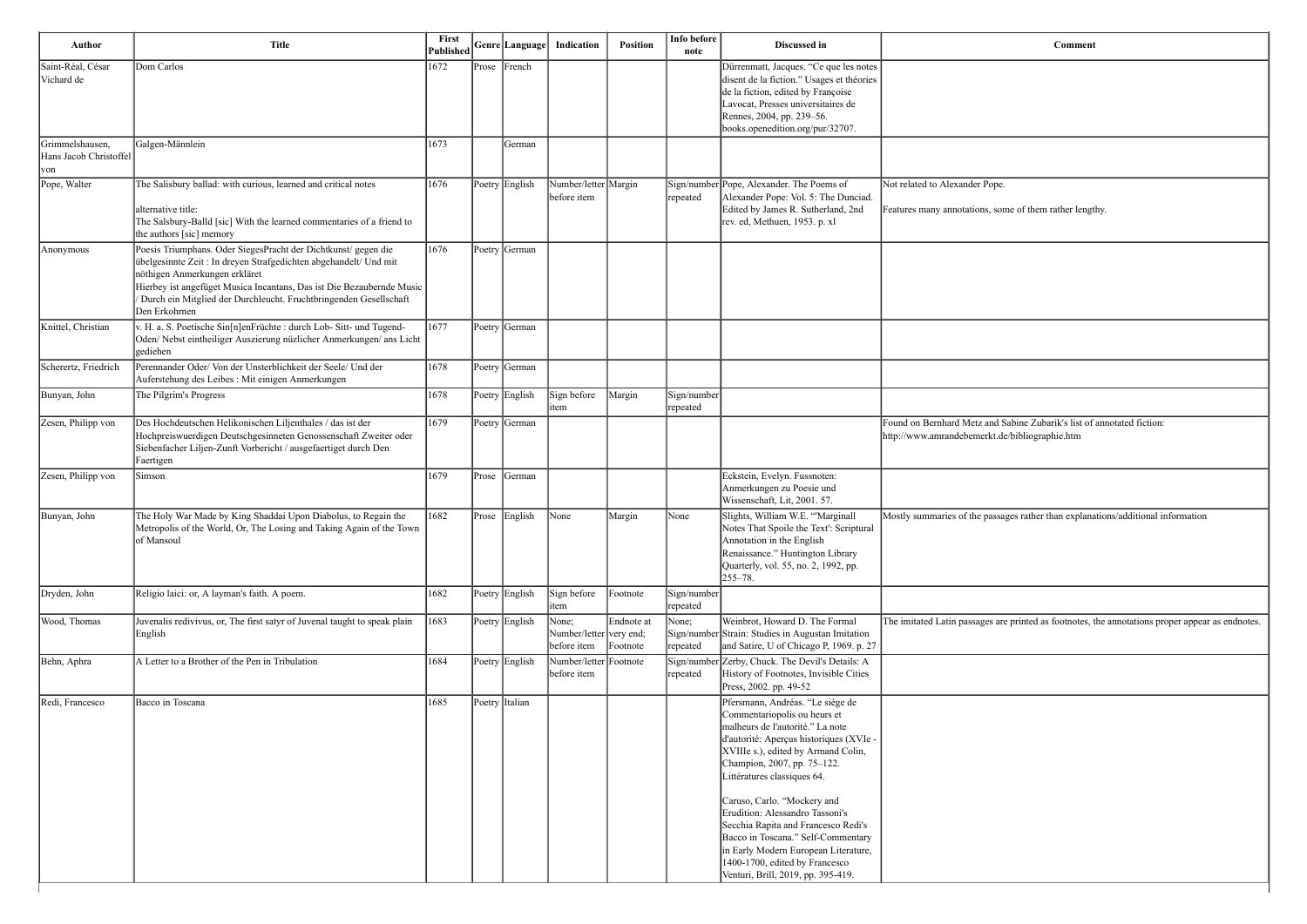$hbox{sources/imems/OtherEvents/selfcommentary\_conference programming.pdf}$ irectly below the annotated stanza.

the margins and provides the imitated Latin passages in the footnotes.

190 pages of poetry (based on the first edition)

y short ones.

sented as footnotes, some appear in the margin and some between the

| Author                           | <b>Title</b>                                                                                                                                                                                                                                                                                                                                                                                          | First<br><b>Published</b> | Genre Language | Indication                                                     | Position | Info before<br>note               | Discussed in                                                                                                                                                                                                                                         |                                                                               |
|----------------------------------|-------------------------------------------------------------------------------------------------------------------------------------------------------------------------------------------------------------------------------------------------------------------------------------------------------------------------------------------------------------------------------------------------------|---------------------------|----------------|----------------------------------------------------------------|----------|-----------------------------------|------------------------------------------------------------------------------------------------------------------------------------------------------------------------------------------------------------------------------------------------------|-------------------------------------------------------------------------------|
| Stanisławska, Anna               | Transakcja albo opisanie całego życia jednej sieroty przez żałosne treny<br>od tejże samej pisane roku                                                                                                                                                                                                                                                                                                | 1685                      | Poetry Polish  |                                                                |          |                                   |                                                                                                                                                                                                                                                      | Found here:<br>https://www.dur.ac.uk/reso                                     |
| Dryden, John                     | Annus mirabilis. The year of wonders, M.DC.LXVI. An historical poem. 1688<br>Also a poem on the happy restoration and return of His late Sacred<br>Majesty Charles the Second. Likewise a panegyrick on His coronation.<br>Together with a poem to my Lord Chancellor presented o New-Years-<br>day. 1662.                                                                                            |                           | Poetry English | Number/letter Other<br>before item                             |          | Ouote;<br>Sign/number<br>repeated | Lund, Roger D. "From Oblivion to<br>Dulness: Pope and the Poetics of<br>Appropriation." Journal for Eighteenth-<br>Century Studies, vol. 14, no. 2, 1991,<br>pp. 171–89. doi:10.1111/j.1754-<br>0208.1991.tb00502.x.                                 | The annotations appear direct                                                 |
| Dryden, John                     | A poem, in defence of the Church of England; in opposition to the Hind<br>and panther                                                                                                                                                                                                                                                                                                                 | $ 1688\rangle$            | Poetry English | None                                                           | Margin   | None                              |                                                                                                                                                                                                                                                      |                                                                               |
| Farewell, James                  | The Irish Hudibras, or, Fingallian prince : taken from the sixth book of<br>Virgil's Æneids, and adapted to the present times                                                                                                                                                                                                                                                                         | 1689                      | Poetry English | Number/letter Footnote;<br>before item;<br>Sign before<br>item | Margin   | repeated                          | Sign/number Weinbrot, Howard D. The Formal<br>Strain: Studies in Augustan Imitation<br>and Satire, U of Chicago P, 1969. p. 27                                                                                                                       | Translates Irish dialect in t                                                 |
| Lohenstein, Daniel<br>Casper von | Großmüthiger Feldherr Arminius                                                                                                                                                                                                                                                                                                                                                                        | 1689-1690 Prose           | German         |                                                                |          |                                   | Eckstein, Evelyn. Fussnoten:<br>Anmerkungen zu Poesie und<br>Wissenschaft, Lit, 2001. 73-79.                                                                                                                                                         |                                                                               |
| D'Urfey, Thomas                  | Collin's walk through London and Westminster, a poem in burlesque.<br>Written by T. D. gent                                                                                                                                                                                                                                                                                                           | 1690                      | Poetry English | Number/letter Endnote at<br>before item                        | very end | Sign/number<br>repeated           |                                                                                                                                                                                                                                                      | 16 pages of endnotes for 1                                                    |
| Weber, Immanuel                  | Poetische Lust-Kinder: bestehend in Liebes-Lust/Hochzeit-Lust/<br>Glückwünschungs-Lust/ und allerhand vermischten Lust-Gedichten/<br>nebst einigen Anmerckungen                                                                                                                                                                                                                                       | 1695                      | Poetry German  |                                                                |          |                                   |                                                                                                                                                                                                                                                      |                                                                               |
| Garth, Samuel                    | The Dispensary                                                                                                                                                                                                                                                                                                                                                                                        | 1699                      | Poetry English | Sign before<br>item                                            | Margin   | Sign/number<br>repeated           |                                                                                                                                                                                                                                                      | Very few annotations, very<br>Some annotations are pres<br>lines of the poem. |
| Wernicke, Christian              | Ein Heldengedicht, Hans Sachs genannt                                                                                                                                                                                                                                                                                                                                                                 | 1702                      | Poetry German  |                                                                |          |                                   | Pfersmann, Andréas. "Le siège de<br>Commentariopolis ou heurs et<br>malheurs de l'autorité." La note<br>d'autorité: Aperçus historiques (XVIe -<br>XVIIIe s.), edited by Armand Colin,<br>Champion, 2007, pp. 75-122.<br>Littératures classiques 64. |                                                                               |
| Wernicke, Christian              | Poetischer Versuch, In einem Helden-Gedicht Und etlichen Schäffer-<br>Gedichten, Mehrentheils aber in Uberschrifften bestehend, Als welche<br>letztere in zehn Bücher eingetheilet, aufs neue übersehen, in vielen<br>hundert Oertern verändert, und nebst den zwey letzten Büchern mit<br>vielen neuen Uberschrifften hin und her vermehrt sind : Mit<br>durchgehenden Anmerckungen und Erklärungen. | 1704                      | Poetry German  | None                                                           | Other    | Ouote                             |                                                                                                                                                                                                                                                      |                                                                               |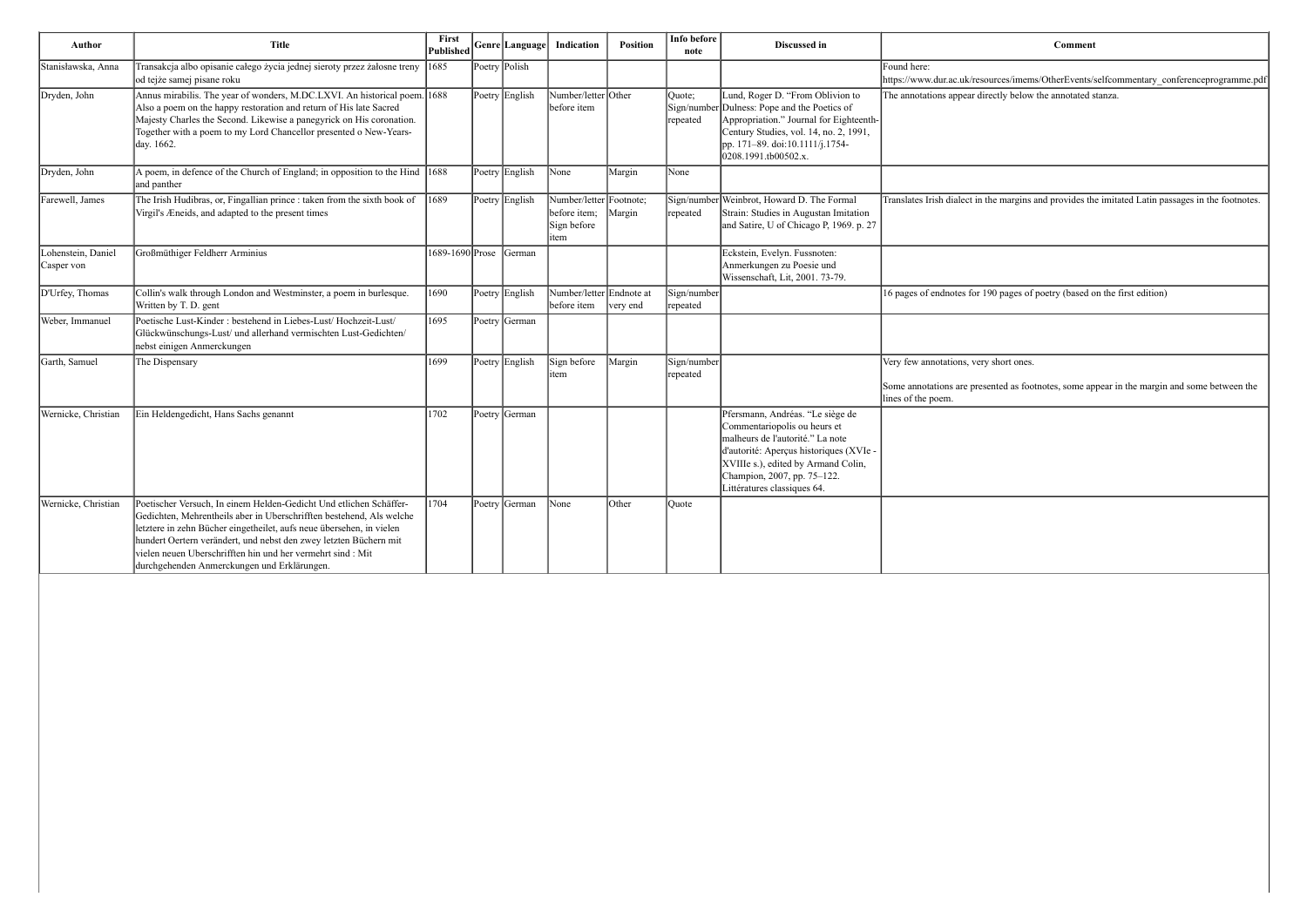poem of 20 lines.

netimes also long ones

ere are only a few short intertextual notes. In the 1717 version (included in nnotations were added.

Spectator, number 378, 14 May 1712. The very brief marginal notes all

the poem (included in Pope's Works), he adds endnotes that compare by Virgil.

very short. (Usually intertextual notes.) More were being added in the

very short ones.

cluded in Pope's Works), more annotations are added.

very short ones

| Author            | <b>Title</b>                                                                                                                                                                           | First<br><b>Published</b>             |       | Genre  Language | Indication                           | <b>Position</b>        | Info before<br>note     | Discussed in                                                                                                                                                                                                                                         |                                                                                                                                |
|-------------------|----------------------------------------------------------------------------------------------------------------------------------------------------------------------------------------|---------------------------------------|-------|-----------------|--------------------------------------|------------------------|-------------------------|------------------------------------------------------------------------------------------------------------------------------------------------------------------------------------------------------------------------------------------------------|--------------------------------------------------------------------------------------------------------------------------------|
| Swift, Jonathan   | A Tale of a Tub                                                                                                                                                                        | 1704<br>(notes                        |       | Prose English   | Sign before<br>item                  | Footnote               | repeated                | Sign/number Chatsiou, Ourania. Paratext and Poetics<br>in British Romantic-Period Literature.                                                                                                                                                        |                                                                                                                                |
|                   |                                                                                                                                                                                        | only<br>added in<br>1710, 5th<br> ed. |       |                 |                                      |                        |                         | Unpublished PhD thesis, 2009. 42f.<br>Huber, Alexander. Paratexte in der<br>englischen Erzählprosa des 18.<br>Jahrhunderts. M.A. Thesis, Ludwig-<br>Maximilians-Universität München,<br>1997, users.ox.ac.uk/~bodl0153/<br>elzma.pdf.                |                                                                                                                                |
|                   |                                                                                                                                                                                        |                                       |       |                 |                                      |                        |                         | Palmeri, Frank. "The Satiric Footnotes<br>of Swift and Gibbon." The Eighteenth<br>Century, vol. 31, no. 3, 1990, pp. 245–<br> 62.                                                                                                                    |                                                                                                                                |
|                   |                                                                                                                                                                                        |                                       |       |                 |                                      |                        |                         | Pfersmann, Andréas. "Le siège de<br>Commentariopolis ou heurs et<br>malheurs de l'autorité." La note<br>d'autorité: Aperçus historiques (XVIe -<br>XVIIIe s.), edited by Armand Colin,<br>Champion, 2007, pp. 75-122.<br>Littératures classiques 64. |                                                                                                                                |
|                   |                                                                                                                                                                                        |                                       |       |                 |                                      |                        |                         | Pfersmann, Andréas. "Les gloses de<br>Martinus Scribblerus ou du bon usage<br>de l'autorité dans le discours." Lugares<br>Textuais do Romance, edited by<br>Alckmar Luiz dos Santos,<br>Florianópolis, 2001, 213-248.                                |                                                                                                                                |
| Bordelon, Laurent | Mital ou avantures incroyables, et toute-fois, et caetera                                                                                                                              | 1708                                  | Prose | French          |                                      |                        |                         |                                                                                                                                                                                                                                                      |                                                                                                                                |
| Swift, Jonathan   | A Famous Prediction of Merlin, the British Wizard, Written Above a<br>Thousand Years Ago, and Relating to the Present Year, 1709. With<br>Explanatory Notes. By T.N. Philomath         | 1709                                  |       | Poetry English  | None                                 | Endnote at<br>very end | Quote                   |                                                                                                                                                                                                                                                      | Eight annotations for a poem o                                                                                                 |
| Bordelon, Laurent | L'histoire des imaginations extravagantes de monsieur Oufle                                                                                                                            | 1710                                  |       | Prose French    | Number/letter Footnote<br>after item |                        | repeated                | Sign/number Kerby-Miller, Charles, editor. Memoirs<br>of the Extraordinary Life, Works, and<br>Discoveries of Martinus Scriblerus,<br>OUP, 1988. p. 69.                                                                                              |                                                                                                                                |
| Colvil, Samuel    | The Whiggs supplication, or, The Scotch-Hudibras, a mock-poem. In<br>two parts                                                                                                         | 1710                                  |       | Poetry English  | Sign before<br>item                  | Footnote               | Sign/number<br>repeated |                                                                                                                                                                                                                                                      | Many annotations, sometimes a                                                                                                  |
| Anonymous         | The fall and restoration of man : a poem, occasion'd by St. Paul's words, 1710<br>Cor. XV. 22., As in Adam all die; even so in Christ shall all be made<br>alive : address'd to a lady |                                       |       | Poetry English  | Sign before<br>item                  | Footnote               | Sign/number<br>repeated |                                                                                                                                                                                                                                                      |                                                                                                                                |
| Pope, Alexander   | Essay on Criticism                                                                                                                                                                     | 1711                                  |       | Poetry English  | Sign before<br>item                  | Footnote               | Sign/number<br>repeated |                                                                                                                                                                                                                                                      | In the 1711 version, there are o<br>Pope's Works), more annotation                                                             |
| Perkins, Joseph   | A poem on the death of the Rt. Reverend Father in God, Thomas Kenn                                                                                                                     | 1711                                  |       | Poetry English  | Sign before<br>item                  | Margin                 | Sign/number<br>repeated |                                                                                                                                                                                                                                                      | The notes are evry short                                                                                                       |
| Pope, Alexander   | Messiah: a sacred eclogue, in imitation of Virgil's Pollio                                                                                                                             | 1712                                  |       | Poetry English  | None                                 | Margin                 | None                    |                                                                                                                                                                                                                                                      | First published in The Spectato<br>refer to bible verses.<br>In the 1717 version of the poen<br>passages by Isahia and by Virg |
| Ellwood, Thomas   | Davideis: The life of David King of Israel: A sacred poem. In five books 1712                                                                                                          |                                       |       | Poetry English  | None                                 | Margin                 | None                    |                                                                                                                                                                                                                                                      | The annotations are very short                                                                                                 |
| Pope, Alexander   | Rape of the Lock                                                                                                                                                                       | 1712                                  |       | Poetry English  | Sign before<br>item                  | Footnote               | Sign/number<br>repeated |                                                                                                                                                                                                                                                      | Very few annotations; very sho<br>1717 version.                                                                                |
| Pope, Alexander   | Windsor Forest                                                                                                                                                                         | 1713                                  |       | Poetry English  | Sign before<br>item                  | Footnote               | Sign/number<br>repeated |                                                                                                                                                                                                                                                      | Very few annotations, very sho                                                                                                 |
|                   |                                                                                                                                                                                        |                                       |       |                 |                                      |                        |                         |                                                                                                                                                                                                                                                      | In the 1717 version (included i                                                                                                |
| Oldmixon, John    | Anna triumphans : a congratulatory poem on the peace                                                                                                                                   | 1713                                  |       | Poetry English  | Sign before<br>item                  | Margin                 | Sign/number<br>repeated |                                                                                                                                                                                                                                                      | Very few annotations, very sho                                                                                                 |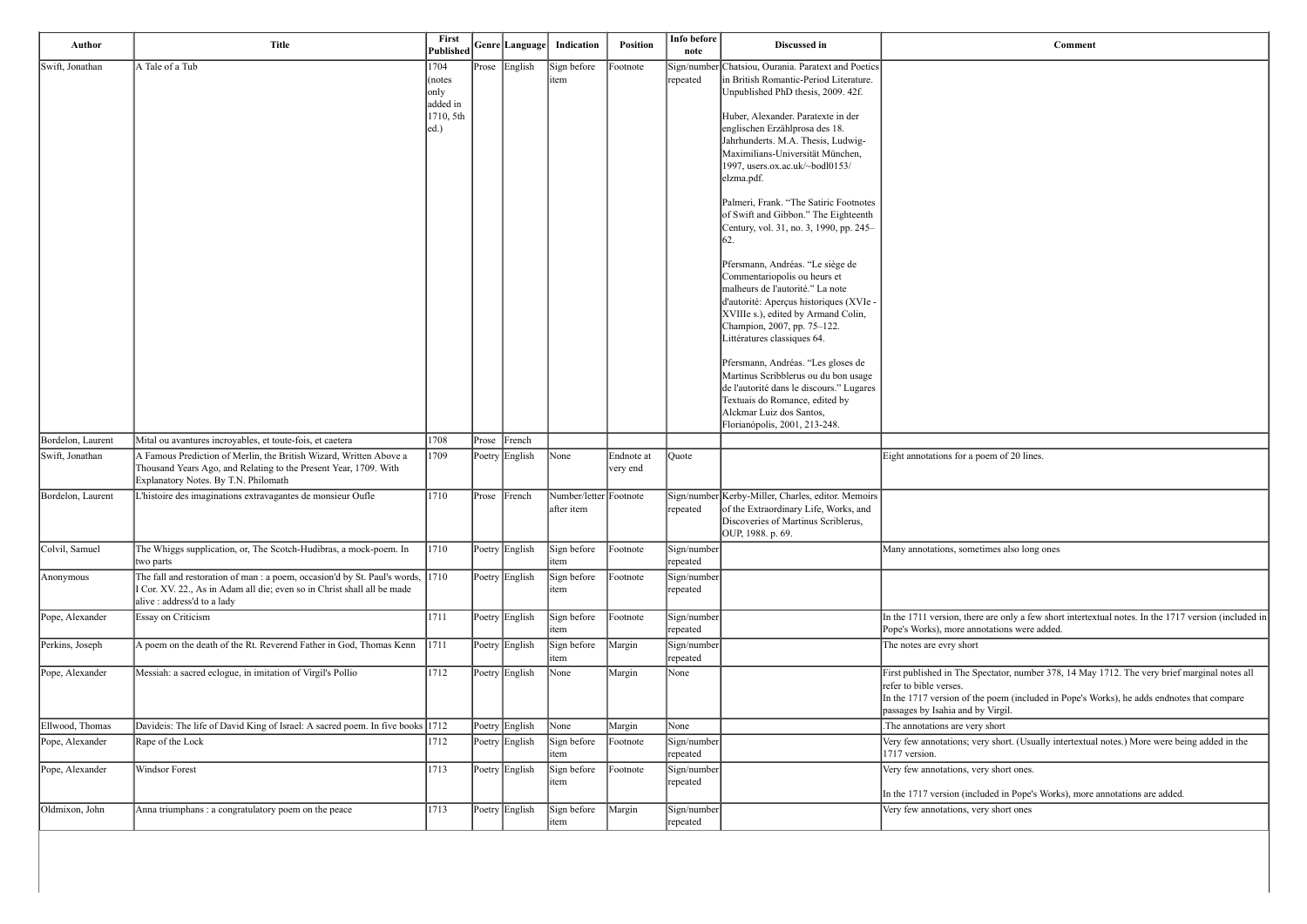bages of annotations (including 5 pages of note variorum at the end)

features --> possible influence on Pope's Dunciad

| Author           | <b>Title</b>                                                      | First<br>Published | Genre Language | Indication | Position               | Info before<br>note  | Discussed in                                                                                                                                                                                                                                                                   |                         |
|------------------|-------------------------------------------------------------------|--------------------|----------------|------------|------------------------|----------------------|--------------------------------------------------------------------------------------------------------------------------------------------------------------------------------------------------------------------------------------------------------------------------------|-------------------------|
| Saint-Hyacinthe, | Chef d'oeuvre d'un inconnu, poëme heureusement découvert & mis au | 1714               | Poetry French  | None       | Endnote at             | <b>Quote</b>         | Bessire, François. "Les suites comiques 2 pages of poetry; 179 pa                                                                                                                                                                                                              |                         |
| Thémiseul de     | jour avec des remarques savantes & recherchées                    |                    |                |            | very end               |                      | de l'érudition: la note parodique de<br>Saint-Hyacinthe à Du Laurens." Notes. Many other paratextual f<br>Études sur l'annotation en littérature,<br>edited by Jean-Claude Arnould and<br>Claudine Poulouin, Presses<br>universitaires de Rouen et du Havre,<br>2008, 243-256. |                         |
|                  |                                                                   |                    |                |            |                        |                      | Correard, Nicolas. "Pots-pourris de<br>vers et de proses: De la satire ménippé<br>au tribunal critique des Lumières<br>(Saint-Hyacinthe, Pope)." Verse et<br>Prose: Formes alternatives, formes<br>hybrides, edited by Philippe Postel,<br>2014, pp. 1-32. 1.                  |                         |
|                  |                                                                   |                    |                |            |                        |                      | Correard, Nicolas, et al. Introduction.<br>L'herméneutique fictionnalisée: Quand<br>l'interprétation s'invite dans la fiction,<br>edited by Nicolas Correard et al.,<br>Classiques Garnier, 2014, pp. 7-21.<br>Rencontres 9.                                                   |                         |
|                  |                                                                   |                    |                |            |                        |                      | Dürrenmatt, Jacques. "Glissements de<br>notes: gloses, commentaires et<br>déviations." Dix-septième siècle, vol.<br>224, no. 3, 2004, pp. 413-27.                                                                                                                              |                         |
|                  |                                                                   |                    |                |            |                        |                      | Lelouch, Claire. "Le péritexte au<br>service de la formation des esprits:<br>L'exemple du Chef d'œuvre d'un<br>Inconnu de Saint-Hyacinthe (1714)."<br>Littératures classiques, vol. 37, 1998,<br>pp. 185-99.                                                                   |                         |
|                  |                                                                   |                    |                |            |                        |                      | Méchoulan, Eric. "Les deux vies de<br>Saint-Hyacinthe: Dans les marges du<br>Dr Mathanasius." Tangence, vol. 57,<br>1998, pp. 23-39.                                                                                                                                           |                         |
|                  |                                                                   |                    |                |            |                        |                      | Pfersmann, Andréas. "Le siège de<br>Commentariopolis ou heurs et<br>malheurs de l'autorité." La note<br>d'autorité: Aperçus historiques (XVIe -<br>XVIIIe s.), edited by Armand Colin,<br>Champion, 2007, pp. 75-122.<br>Littératures classiques 64.                           |                         |
|                  |                                                                   |                    |                |            |                        |                      | Branca-Rosoff, Sonia. "Une Parodie du<br>Commentaire Littéraire: Le Chef<br>d'Oeuvre d'un Inconnu (Saint-<br>Hyacinthe)."                                                                                                                                                      |                         |
|                  |                                                                   |                    |                |            |                        |                      | Mulsow, Martin. "Subversive<br>Kommentierung: Burleske<br>Kommentarparodien,<br>Gegenkommentare und Libertinismus<br>in der frühen Neuzeit." 152-153                                                                                                                           |                         |
|                  |                                                                   |                    |                |            |                        |                      | Mulsow, Martin. Die unanständige<br>Gelehrtenrepublik: Wissen, Libertinage<br>und Kommunikation in der Frühen<br>Neuzeit, Metzler, 2007.                                                                                                                                       |                         |
| Pope, Alexander  | The Temple of Fame                                                | 1715               | Poetry English | None       | Endnote at<br>very end | Line; Page;<br>Quote |                                                                                                                                                                                                                                                                                | annotations are sometim |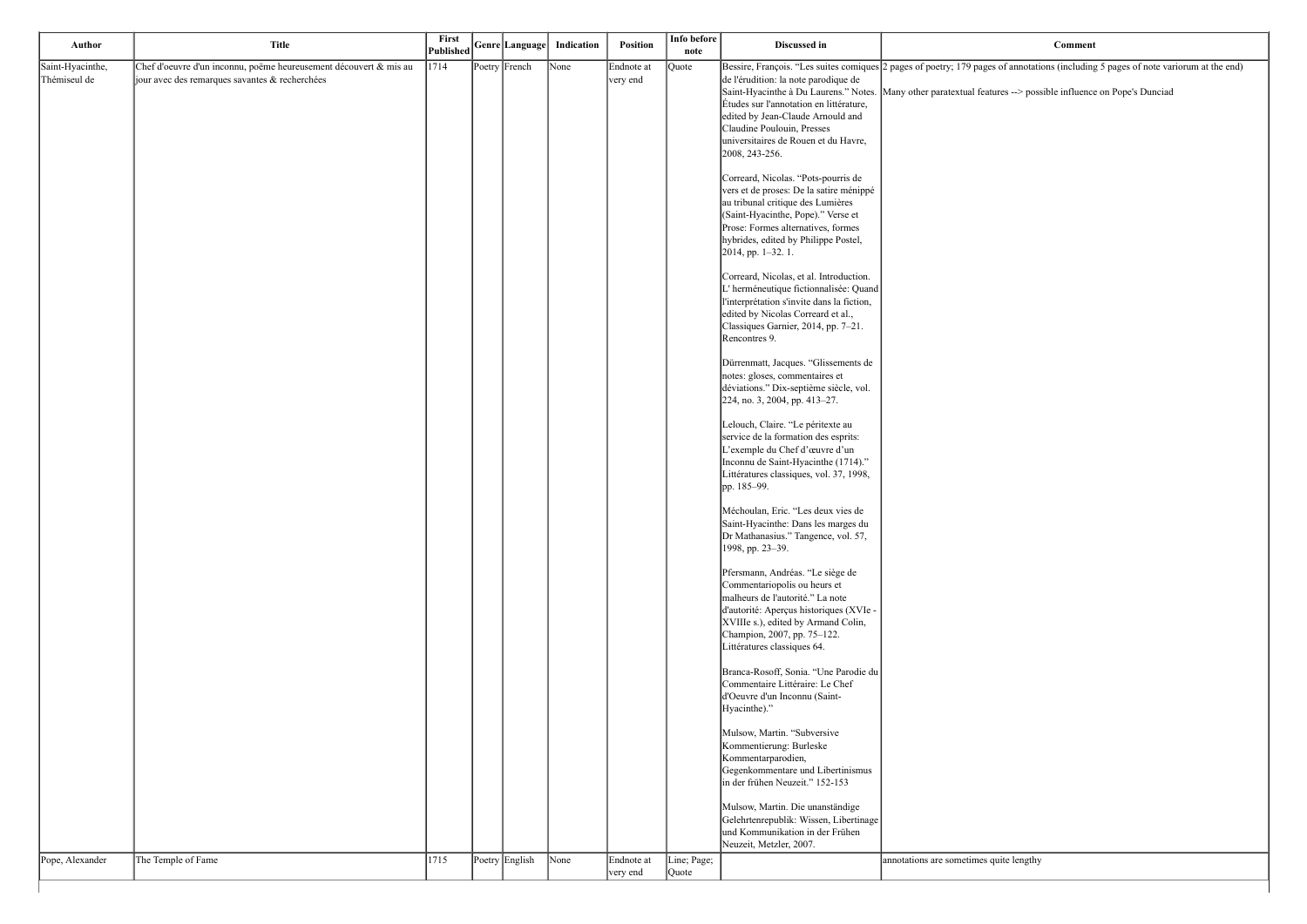| Ninnyhammer,                        |                                                                                                                                                                                                                          | <b>Published</b>         |       |                |                                        |                     | note                              |                                                                                                                                                                                                                                          | Comment                                                                                                                                           |
|-------------------------------------|--------------------------------------------------------------------------------------------------------------------------------------------------------------------------------------------------------------------------|--------------------------|-------|----------------|----------------------------------------|---------------------|-----------------------------------|------------------------------------------------------------------------------------------------------------------------------------------------------------------------------------------------------------------------------------------|---------------------------------------------------------------------------------------------------------------------------------------------------|
| Nickydemus [pseud.]                 | Homer in a Nutshell: or, the Iliad of Homer in Immortal Doggrel                                                                                                                                                          | 1715                     |       | Poetry English | Sign before<br>item                    | Footnote            | Sign/number<br>repeated           |                                                                                                                                                                                                                                          | Rather few annotations, all very short                                                                                                            |
| Gay, John                           | Trivia: or, the art of walking the streets of London                                                                                                                                                                     | 1716                     |       | Poetry English | None                                   | Margin              | None                              |                                                                                                                                                                                                                                          | Very brief summaries of the text rather than explanations.                                                                                        |
| Baynard, Edward                     | Health : a poem shewing how to procure, preserve, and restore it                                                                                                                                                         | 1716                     |       | Poetry English | Sign before<br>item                    | Footnote            | Sign/number<br>repeated           |                                                                                                                                                                                                                                          | very few annotations                                                                                                                              |
| Ward, Thomas                        | England's Reformation: from the time of King Henry VIII, to the end of 1716<br>Oates's plot, a poem, in four canto's with large marginal notes, according<br>to the original                                             |                          |       | Poetry English | None                                   | Margin              | None                              |                                                                                                                                                                                                                                          | Numerous annotations, many of them quite long                                                                                                     |
| Gay, Joseph                         | The art of dress : a poem                                                                                                                                                                                                | 1717                     |       | Poetry English | Sign before<br>item                    | Footnote            | Sign/number<br>repeated           |                                                                                                                                                                                                                                          |                                                                                                                                                   |
| Pope, Alexander                     | Eloisa to Abelard                                                                                                                                                                                                        | 1717                     |       | Poetry English | Sign before<br>item                    | Footnote            | Sign/number<br>repeated           |                                                                                                                                                                                                                                          | Very few annotations; very short.                                                                                                                 |
| Churchill, William                  | October : a poem: inscrib'd to the fox-hunters of Great Britain. In two<br>books                                                                                                                                         | 1717                     |       | Poetry English | Number/letter Footnote<br>before item  |                     | Sign/number<br>repeated           |                                                                                                                                                                                                                                          | Very few annotations; very short ones                                                                                                             |
| Wardlaw, Elizabeth                  | Hardyknute: a fragment. Being the first canto of an epick poem; with<br>general remarks, and notes.                                                                                                                      | 1719                     |       | Poetry English | Sign after<br>item                     | Footnote;<br>Margin | Quote;<br>Sign/number<br>repeated |                                                                                                                                                                                                                                          | Only annotated in a later edition                                                                                                                 |
| Holland, Samuel                     | The spaniard : or, Don Zara del Fogo: translated from the original<br>Spanish by Basilius Musophilus. With notes to Explain the true Meaning<br>of the Author. With a most Ingenious Dedication to the World             | 1719                     |       | Prose English  | Sign before<br>item                    | Footnote            | Sign/number<br>repeated           |                                                                                                                                                                                                                                          |                                                                                                                                                   |
| Montesquieu, Charles<br>de Secondat | Lettres persanes                                                                                                                                                                                                         | 1721                     | Prose | French         | Sign before<br>item                    | Footnote            | repeated                          | Sign/number Séité, Yannick. Du livre au lire: La<br>nouvelle Héloïse: Roman des<br>Lumières, Champion, 2002. p. 274                                                                                                                      |                                                                                                                                                   |
| Dart, John                          | Westminster-abbey: a poem                                                                                                                                                                                                | 1721                     |       | Poetry English | Sign before<br>item                    | Footnote            | Sign/number<br>repeated           |                                                                                                                                                                                                                                          | Very few annotations, very short ones                                                                                                             |
| Racine, Louis                       | La Grâce                                                                                                                                                                                                                 | 1722                     |       | Poetry French  |                                        |                     |                                   | Menant, Sylvain. "Voltaire dans le<br>contexte: Les notes de Louis Racine et<br>le genre du poème annoté." Les notes<br>de Voltaire: Une écriture polyphonique,<br>edited by Nicholas Cronk et al.,<br>Voltaire Foundation, 2003, 84-94. |                                                                                                                                                   |
| Voltaire                            | La Henriade : poème avec les notes et variantes ; suivi de l'Essai sur la<br>poésie épique                                                                                                                               | 1723                     |       | Poetry French  | Number/letter Endnote at<br>after item | very end            | Sign/number<br>∣repeated          |                                                                                                                                                                                                                                          | Notes are indicated by a number, variants by a letter.<br>Also known as:<br>La Ligue, ou, Henry le Grand : poëme épique (there are s<br>versions) |
| Hauksbee, Francis                   | The patch. : An heroi-comical poem. (With advice to Chloe, how to<br>make use of that beautiful ornament of the face.) In three cantos.  To<br>which is added, The Welch wedding. A poem.  / By a gentleman of<br>Oxford | 1723/1724 Poetry English |       |                | Sign after<br>item                     | Footnote            | Sign/number<br>repeated           |                                                                                                                                                                                                                                          | Rather few annotations, all of them very short                                                                                                    |
| Amhurst, Nicholas                   | Oculus Britanniae; an heroi-panegyrical poem on the University of<br>Oxford. Illustrated with divers beautiful similes, and useful digressions                                                                           | 1724                     |       | Poetry English | Sign before<br>item                    | Footnote            | Sign/number<br>repeated           |                                                                                                                                                                                                                                          |                                                                                                                                                   |
| Merrick, John                       | Heliocrene. A poem in Latin and English, on the chalybeate well at<br>Sunning-Hill in Windsor Forest.                                                                                                                    | 1725                     |       | Poetry English | Sign after<br>item                     | Footnote            | Sign/number<br>repeated           |                                                                                                                                                                                                                                          | very short annotations                                                                                                                            |
| Reynolds, John                      | View of death: or, the soul's departure from the world. A philosophical<br>sacred poem, with a copious body of explanatory notes,                                                                                        | 1725                     |       | Poetry English | Number/letter Footnote<br>before item  |                     | Sign/number<br>repeated           |                                                                                                                                                                                                                                          | Almost every page is annotated; many annotations are rat                                                                                          |
| Baker, Henry                        | The universe. A poem. Intended to restrain the pride of man                                                                                                                                                              | 1727                     |       | Poetry English | Sign before<br>item                    | Footnote            | Sign/number<br>repeated           |                                                                                                                                                                                                                                          | Very few annotations. But the annotations that are include                                                                                        |
| Edwards, Samuel                     | The Copernican system, a poem                                                                                                                                                                                            | 1728                     |       | Poetry English | Sign before<br>item                    | Footnote            | Sign/number<br>repeated           |                                                                                                                                                                                                                                          | Very few annotations, very short ones                                                                                                             |
| Anonymous                           | A Poem humbly inscrib'd to the gentlemen of the Oxfordshire Society                                                                                                                                                      | 1728                     |       | Poetry English | Sign before<br>item                    | Footnote            | Sign/number<br>repeated           |                                                                                                                                                                                                                                          | Very few annotations; very short ones.                                                                                                            |
| Anonymous [J.W.]                    | Dotage. A poem, inscrib'd to a gentleman within a few years of his<br>grand-climacterick.                                                                                                                                | 1728                     |       | Poetry English | Sign before<br>item                    | Footnote            | Sign/number<br>repeated           |                                                                                                                                                                                                                                          | Very few annotations, all of them very short                                                                                                      |
| Gay, John                           | The shepherd's week. In six pastorals. By Mr. J. Gay.                                                                                                                                                                    | 1728                     |       | Poetry English | None                                   | Footnote            | Line                              |                                                                                                                                                                                                                                          |                                                                                                                                                   |
| Curll, Edmund                       | Codrus: or, the Dunciad dissected. Being the finishing-stroke. To which<br>is added, farmer Pope and his son. A tale. By Mr. Philips.                                                                                    | 1728                     |       | Poetry English | Sign before<br>item                    | Footnote            | Sign/number<br>repeated           |                                                                                                                                                                                                                                          | Rather few annotations, all of them very short                                                                                                    |
| Curteis, Thomas                     | Eirenodia: A poem sacred to peace, and the promoting of human<br>happiness. Inscrib'd to his grace, the Lord Archbishop of Canterbury                                                                                    | 1728                     |       | Poetry English | Sign before<br>item                    | Footnote            | Sign/number<br>repeated           |                                                                                                                                                                                                                                          | Very few annotations, all of them very short                                                                                                      |

| <b>Comment</b>                                                                                                         |
|------------------------------------------------------------------------------------------------------------------------|
| Rather few annotations, all very short                                                                                 |
| Very brief summaries of the text rather than explanations.                                                             |
| very few annotations                                                                                                   |
| Numerous annotations, many of them quite long                                                                          |
|                                                                                                                        |
| Very few annotations; very short.                                                                                      |
| Very few annotations; very short ones                                                                                  |
| Only annotated in a later edition                                                                                      |
|                                                                                                                        |
|                                                                                                                        |
| Very few annotations, very short ones                                                                                  |
|                                                                                                                        |
| Notes are indicated by a number, variants by a letter.                                                                 |
| Also known as:<br>La Ligue, ou, Henry le Grand : poëme épique (there are some differences between the two<br>versions) |
| Rather few annotations, all of them very short                                                                         |
|                                                                                                                        |
| very short annotations                                                                                                 |
| Almost every page is annotated; many annotations are rather lengthy                                                    |
| Very few annotations. But the annotations that are included are very long.                                             |
| Very few annotations, very short ones                                                                                  |
| Very few annotations; very short ones.                                                                                 |
| Very few annotations, all of them very short                                                                           |
| Rather few annotations, all of them very short                                                                         |
| Very few annotations, all of them very short                                                                           |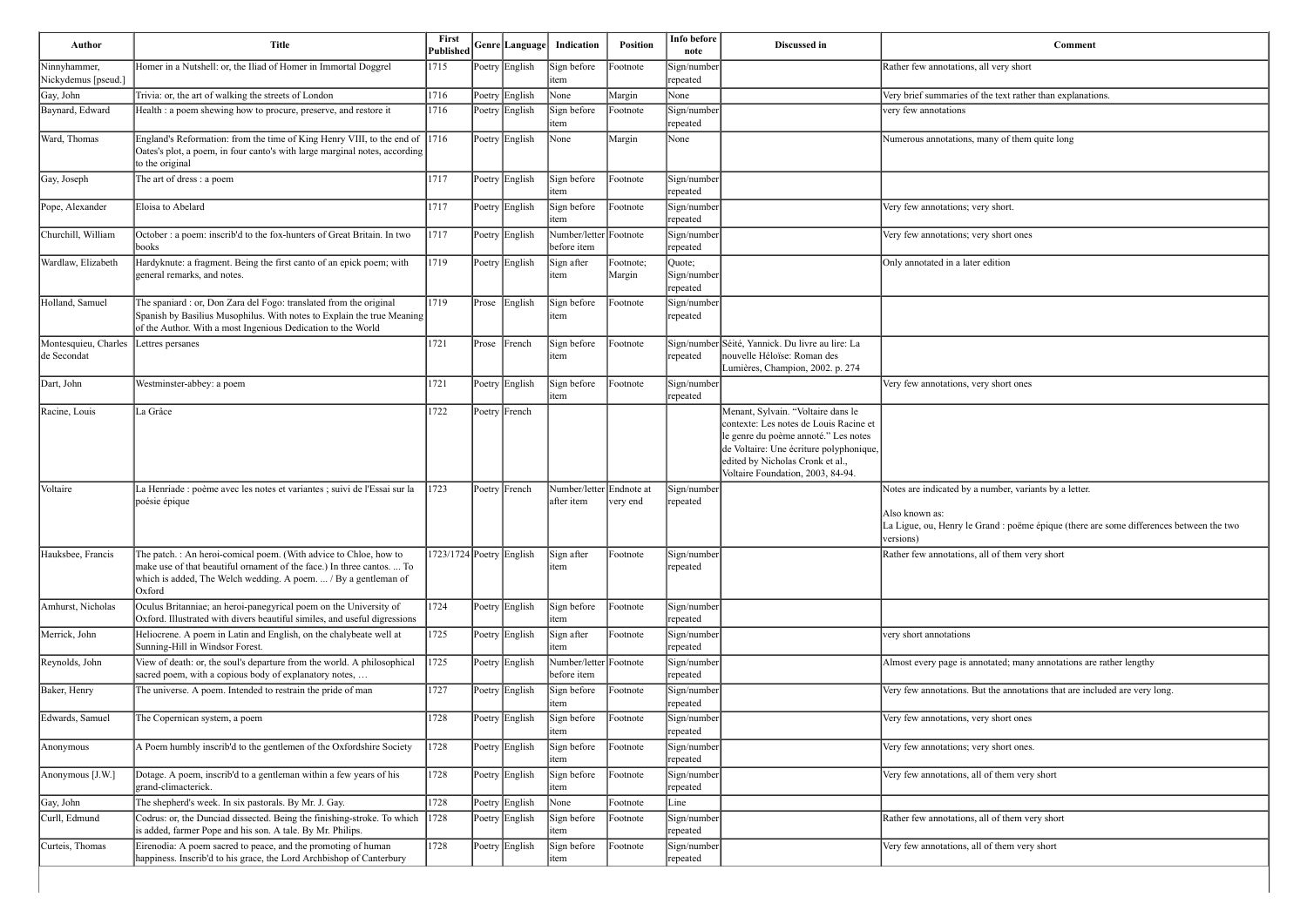| Anonymous                            | A Poem presented to His Excellency William Burnet Esq; on his arrival<br>at Boston                                                                                                                                                                                                                  | 1728                                                                  |                |                                       |          |                         |                                                                                              |                                                                                                                      |
|--------------------------------------|-----------------------------------------------------------------------------------------------------------------------------------------------------------------------------------------------------------------------------------------------------------------------------------------------------|-----------------------------------------------------------------------|----------------|---------------------------------------|----------|-------------------------|----------------------------------------------------------------------------------------------|----------------------------------------------------------------------------------------------------------------------|
|                                      |                                                                                                                                                                                                                                                                                                     |                                                                       | Poetry English | Sign before<br>item                   | Footnote | Sign/number<br>repeated |                                                                                              |                                                                                                                      |
| Ramsay, Allan                        | Poems                                                                                                                                                                                                                                                                                               | 1728                                                                  | Poetry English | None                                  | Footnote | Line; Quote             |                                                                                              |                                                                                                                      |
| Stanhope, Hugh                       | The progress of dulness. By an eminent hand. Which will serve for an<br>explanation of the Dunciad.                                                                                                                                                                                                 | 1728                                                                  | Poetry English | Sign after<br>item                    | Footnote | Sign/number<br>repeated |                                                                                              | The work is partly prose, partly poetry.                                                                             |
|                                      |                                                                                                                                                                                                                                                                                                     |                                                                       |                |                                       |          |                         |                                                                                              | Very few annotations, all of them very short                                                                         |
| Suffolk, Edward<br>Howard, Earl of   | Greenwich-Park: humbly inscribed to his Grace the Duke of Montagu.<br>To which are added, poems, &c. on several occasions.                                                                                                                                                                          | 1728                                                                  | Poetry English | Sign before<br>item                   | Footnote | Sign/number<br>repeated |                                                                                              | Very few annotations, very short ones.<br>When an annotation refers to a phrase (like here "so v<br>before the noun. |
| Tickell, Thomas                      | A poem in praise of the horn-book : written by a gentleman in England,<br>under a fit of the gout                                                                                                                                                                                                   | 1728                                                                  | Poetry English | Sign before<br>item                   | Footnote | Sign/number<br>repeated |                                                                                              | Very few annotations, very short ones.                                                                               |
| Desaguliers, John<br>Theophilus      | The Newtonian system of the world, the best model of government: an<br>allegorical poem. With a plain and intelligible account of the system of<br>the world, by way of annotations  To which is added, Cambria's<br>complaint against the intercalary day in the leap-year. By J.T.<br>Desaguliers | 1728                                                                  | Poetry English | None                                  | Footnote | Line; Quote             |                                                                                              | Very long annotations                                                                                                |
| Young, Edward                        | Love of fame, the universal passion. In Seven Characteristical satires                                                                                                                                                                                                                              | 1728                                                                  | Poetry English | Sign before<br>item                   | Footnote | Sign/number<br>repeated |                                                                                              | Very few annotations, very short ones.                                                                               |
| Anonymous                            | To my worthy friend T--- S--- D.D. on his incomparable translation of,<br>and notes on Persius                                                                                                                                                                                                      | 1728?                                                                 | Poetry English | Number/letter Footnote<br>before item |          | Sign/number<br>repeated |                                                                                              |                                                                                                                      |
| Ralph, James                         | Zeuma: or the love of liberty. A poem. In three books                                                                                                                                                                                                                                               | 1728 or<br>1729                                                       | Poetry English | Sign before<br>item                   | Footnote | Sign/number<br>repeated |                                                                                              | very few annotations, very short ones                                                                                |
| Pope, Alexander                      | The Dunciad                                                                                                                                                                                                                                                                                         | 1728-1743 Poetry English<br>(first<br>annotated<br>$\left[$ ed. 1729) |                | None                                  | Footnote | Line; Quote             |                                                                                              |                                                                                                                      |
| Anonymous                            | The Dulcinead variorum: A satyrical poem, in hudibrastick verse                                                                                                                                                                                                                                     | 1729                                                                  | Poetry English | Sign before<br>item                   | Footnote | Sign/number<br>repeated |                                                                                              | The title and the fact that the annotations are titled "re<br>Pope's Dunciad.                                        |
|                                      |                                                                                                                                                                                                                                                                                                     |                                                                       |                |                                       |          |                         |                                                                                              | Numerous annotations, many of them quite long                                                                        |
| Namby Pamby<br>[pseud.]              | Durgen, a satyr, to the celeberted [sic] Mr. P--------pe, on his Dunciad                                                                                                                                                                                                                            | 1729                                                                  | Poetry English | Sign after<br>item                    | Footnote | Sign/number<br>repeated |                                                                                              | Not to be confused with Edward Ward's 1728 Durgen                                                                    |
| Anonymous [R.W.]                     | The christian priest. A poem sacred to the memory of the truly reverend, $\left 1729\right\rangle$<br>learned, and pious Dr. Samuel Clarke Late Rector of St. James's                                                                                                                               |                                                                       | Poetry English | Sign after<br>item                    | Footnote | Sign/number<br>repeated |                                                                                              |                                                                                                                      |
| Anonymous                            | Tea. A poem. Or, ladies into china-cups; a metamorphosis                                                                                                                                                                                                                                            | 1729                                                                  | Poetry English | Sign before<br>item                   | Footnote | Sign/number<br>repeated |                                                                                              | Very few annotations, very short ones                                                                                |
| Several, published by<br>James Ralph | Miscellaneous poems / by several hands, particularly the D---of W---n,<br>Sir Samuel Garth, Dean S <sub>2</sub> Mr. John Hughes, Mr. Thomson, Mrs. C $r$ ;<br>publish'd by Mr. Ralph.                                                                                                               | 1729                                                                  | Poetry English | Sign before<br>item                   | Footnote | Sign/number<br>repeated |                                                                                              | Very few annotations                                                                                                 |
| Breval, John                         | Henry and Minerva. A poem.                                                                                                                                                                                                                                                                          | 1729                                                                  | Poetry English | Sign after<br>item                    | Footnote | Sign/number<br>repeated |                                                                                              |                                                                                                                      |
| Anonymous                            | The coachman's wish: or, a familiar epistle by way of dialogue between<br>Thomas and Grizel                                                                                                                                                                                                         | 1729                                                                  | Poetry English | Sign before<br>item                   | Footnote | Sign/number<br>repeated |                                                                                              |                                                                                                                      |
| Bramston, James                      | The art of politicks, in imitation of Horace's Art of poetry.                                                                                                                                                                                                                                       | 1729                                                                  | Poetry English | Number/letter Footnote<br>before item |          | Sign/number<br>repeated |                                                                                              | Many annotations quoting the Latin source text.                                                                      |
| Bignon, Jean Paul                    | The adventures of Abdallah son of Hanif, who was sent by the Sultan of 1729<br>the Indies to discover the fountain of Borico, which restores past youth                                                                                                                                             |                                                                       | Prose English  | Sign after<br>item                    | Footnote | Sign/number<br>repeated |                                                                                              |                                                                                                                      |
| Harvey, John                         | The life of Robert Bruce, king of Scots. A poem                                                                                                                                                                                                                                                     | 1729                                                                  | Poetry English | None                                  | Footnote | Quote                   |                                                                                              | Very few annotations, very short ones                                                                                |
| Duckett, George                      | Pope Alexander's supremacy and infallibility examin'd; and the errors of 1729<br>Scriblerus and his man William detected                                                                                                                                                                            |                                                                       | Poetry English | None                                  | Footnote | Quote                   |                                                                                              | The annotations appear for the poem "The Martiniad"<br>in Pope's Dunciad (divided into two columns, etc.)            |
| Jenyns, Soame                        | The art of dancing, a poem, in three canto's                                                                                                                                                                                                                                                        | 1729                                                                  | Poetry English | Sign before                           | Footnote | Sign/number             |                                                                                              | Annotations are very numerous and some are quity lo<br>Very few annotations, very short ones                         |
|                                      |                                                                                                                                                                                                                                                                                                     |                                                                       |                | litem                                 |          | repeated                |                                                                                              |                                                                                                                      |
| Haller, Albrecht von                 | Die Alpen                                                                                                                                                                                                                                                                                           | 1729                                                                  | Poetry German  |                                       |          |                         | Eckstein, Evelyn. Fussnoten:<br>Anmerkungen zu Poesie und<br>Wissenschaft, Lit, 2001. 98-99. |                                                                                                                      |
| Thomson, James                       | The Seasons                                                                                                                                                                                                                                                                                         | 1730                                                                  | Poetry English | Sign before<br>item                   | Footnote | Sign/number<br>repeated |                                                                                              | Very few annotations; very short ones. More annotation<br>editions.                                                  |

to a phrase (like here "so vile a \*Name"), the indication is usually

the annotations are titled "remarks" suggests that this was inspired by

r the poem "The Martiniad" and are designed to look similar to those d into two columns, etc.)

erous and some are quity long.

y short ones. More annotations keep being added throughout later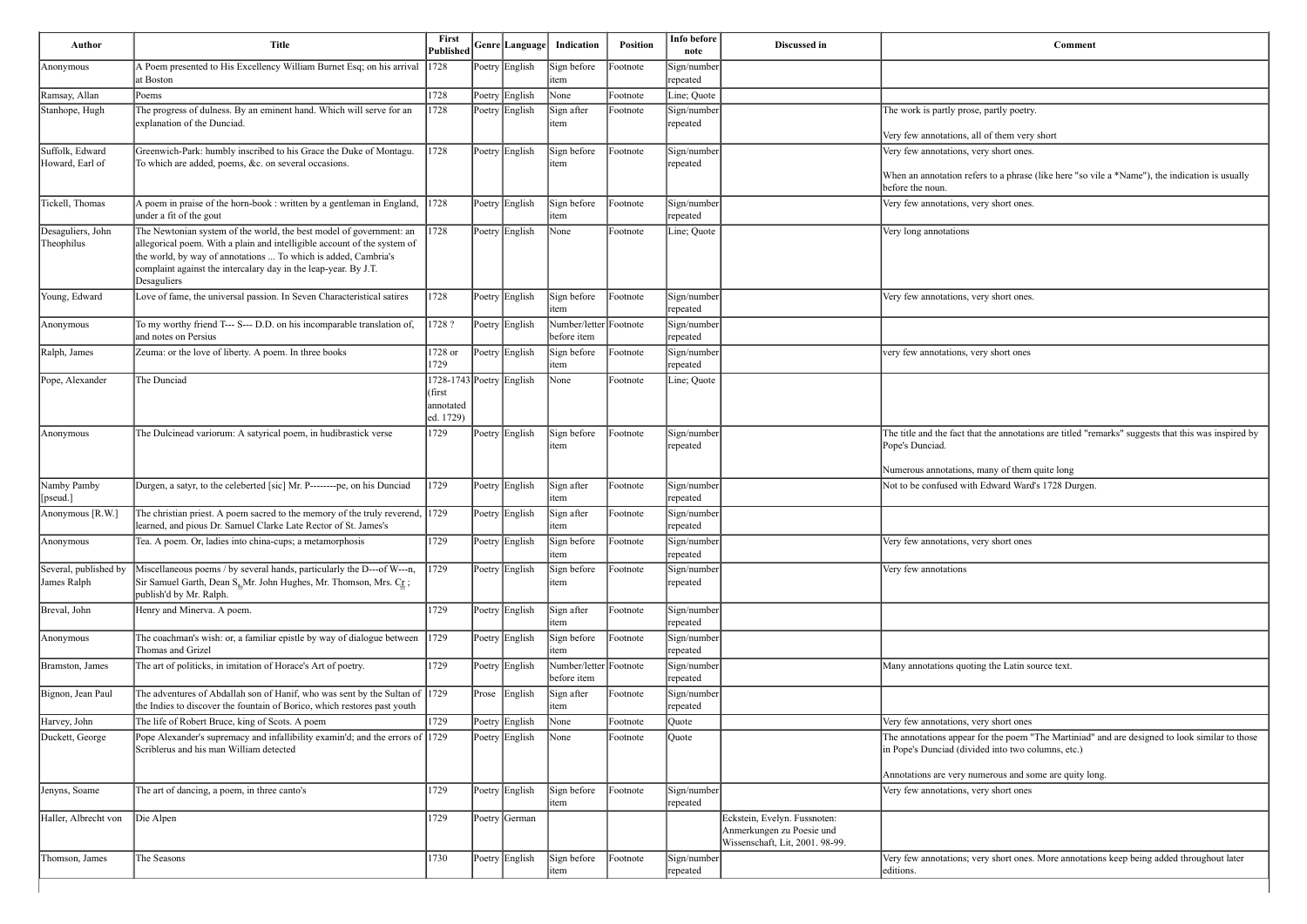Longer notes: endnotes, indicated by letter and introduced by quote

and Sabine Zubarik's list of annotated fiction: http://www.amrandeben.htm

and Sabine Zubarik's list of annotated fiction: erkt.de/bibliographie.htm

and Sabine Zubarik's list of annotated fiction: http://www.amrandebener.com

| Author                                            | <b>Title</b>                                                                                                                                                                                                                                                                                                                                                                                                                                                                                                                       | First<br><b>Published</b> |       | Genre Language | Indication                                                    | Position | Info before<br>note               | Discussed in                                                                                                                                                                                                                                                                                                                                                        | Comment                                                                                               |
|---------------------------------------------------|------------------------------------------------------------------------------------------------------------------------------------------------------------------------------------------------------------------------------------------------------------------------------------------------------------------------------------------------------------------------------------------------------------------------------------------------------------------------------------------------------------------------------------|---------------------------|-------|----------------|---------------------------------------------------------------|----------|-----------------------------------|---------------------------------------------------------------------------------------------------------------------------------------------------------------------------------------------------------------------------------------------------------------------------------------------------------------------------------------------------------------------|-------------------------------------------------------------------------------------------------------|
| Welsted, Leonard<br>Smythe, James Moore Published | One Epistle to Mr. A. Pope, Occasion'd by Two Epistles Lately                                                                                                                                                                                                                                                                                                                                                                                                                                                                      | 1730                      |       | Poetry English | Number/letter Foot- and<br>before item;<br>Sign before<br>tem | endnotes | Quote;<br>Sign/number<br>repeated |                                                                                                                                                                                                                                                                                                                                                                     | Short notes: footnotes, indicated by sign<br>Longer notes: endnotes, indicated by letter and introd   |
| Cooke, Thomas                                     | The candidates for the bays. A poem. Written by Scriblerus Tertius                                                                                                                                                                                                                                                                                                                                                                                                                                                                 | 1730                      |       | Poetry English | Number/letter Footnote<br>before item;<br>Sign before<br>item |          | Sign/number<br>repeated           |                                                                                                                                                                                                                                                                                                                                                                     | Many annotations, but all of them rather short                                                        |
| Gulliver, Martin<br>[pseud.]                      | The censoriad: a poem. Written originally by Martin Gulliver                                                                                                                                                                                                                                                                                                                                                                                                                                                                       | 1730                      |       | Poetry English | None                                                          | Footnote | Line                              |                                                                                                                                                                                                                                                                                                                                                                     | Numerous annotations, often quite lenghty                                                             |
| Hay, William                                      | Mount Caburn. A poem humbly inscribed to her Grace, the Dutchess of<br>Newcastle                                                                                                                                                                                                                                                                                                                                                                                                                                                   | 1730                      |       | Poetry English | Sign before<br>item                                           | Footnote | Sign/number<br>repeated           |                                                                                                                                                                                                                                                                                                                                                                     |                                                                                                       |
| Fielding, Henry                                   | The Tragedy of Tragedies; or, The Life and Death of Tom Thumb the<br>Great, [] With the annotations of H. Scriblerus Secundus                                                                                                                                                                                                                                                                                                                                                                                                      | 1731                      |       | Drama English  | Number/letter Footnote<br>before item                         |          | repeated                          | Sign/number Cahn, Michael. "Fußnoten auf der<br>Bühne, Maden im Text: Henry<br>Fieldings Tom Thumb." Am Rande<br>bemerkt: Anmerkungspraktiken in<br>literarischen Texten, edited by<br>Bernhard Metz and Sabine Zubarik,<br>Kadmos, 2008, 101-114.<br>Irwin, W. R. "Satire and Comedy in the<br>Works of Henry Fielding." ELH, vol.<br>13, no. 3, 1946, pp. 168-88. |                                                                                                       |
| Pope, Alexander                                   | Epistle to Burlington. Of False Taste.                                                                                                                                                                                                                                                                                                                                                                                                                                                                                             | 1731                      |       | Poetry English | Sign before<br>item                                           | Footnote | Sign/number<br>repeated           |                                                                                                                                                                                                                                                                                                                                                                     |                                                                                                       |
| Liscow, Christian<br>Ludwig                       | Briontes der Jüngere, oder Lobrede auf den Hochedelgebohrnen und<br>Hochgelahrten Herrn, Hrn. D. Johann Ernst Philippi, öffentlicher<br>Professor der deutschen Beredsamkeit auf der Universität Halle, wie<br>auch Chursächsischen immatriculirten Advocaten etc. etc. nach den<br>Regeln einer natürlichen, männlichen und heroischen Beredsamkeit,<br>gehalten in der Gesellschaft der kleinen Geister, in Deutschland, von<br>einem unwürdigen Mitgliede dieser zahlreichen Gesellschaft                                       | 1732                      |       | Prose German   | Number/letter Footnote<br>after item                          |          | Sign/number<br>repeated           |                                                                                                                                                                                                                                                                                                                                                                     | Found on Bernhard Metz and Sabine Zubarik's list of<br>http://www.amrandebemerkt.de/bibliographie.htm |
| Liscow, Christian<br>Ludwig                       | Kurtze, Aber dabey deutliche und erbauliche Anmerckungen, Über die<br>Klägliche Geschichte, Von der Jämmerlichen Zerstöhrung Der Stadt<br>Jerusalem                                                                                                                                                                                                                                                                                                                                                                                | 1732                      | Prose | German         | None                                                          | Other    | Quote                             | Martens, Wolfgang. "Von Thomasius<br>bis Lichtenberg: Zur Gelehrtensatire<br>der Aufklärung." Lessing Yearbook,<br>vol. 10, 1978, pp. 7-34.<br>Mulsow, Martin. Die unanständige<br>Gelehrtenrepublik: Wissen, Libertinage<br>und Kommunikation in der Frühen<br>Neuzeit, Metzler, 2007.                                                                             | Annotations published in a separate volume                                                            |
| Liscow, Christian<br>Ludwig                       | Unparteyische Untersuchung der Frage: Ob die bekannte Satyre,<br>Briontes der Jüngere, oder Lobrede auf den Herrn D. Johann Ernst<br>Philippi, Professor der deutschen Wohlredenheit auf der Universität<br>Halle, mit entsetzlichen Religionsspöttereyen angefüllet, und eine<br>strafbare Schrift sey? Bey welcher Gelegenheit zugleich augenscheinlich<br>gezeiget wird, daß der Herr Prof. Philippi die Schrift: Gleiche Brüder,<br>gleiche Kappen etc. unmöglich gemacht haben könne                                          | 1732                      |       | Prose  German  | None                                                          | Margin   | None                              |                                                                                                                                                                                                                                                                                                                                                                     | Found on Bernhard Metz and Sabine Zubarik's list of<br>http://www.amrandebemerkt.de/bibliographie.htm |
| Liscow, Christian<br>Ludwig                       | Stand- oder Antritts-Rede, welche der (S.T.) Herr D. Johann Ernst<br>Philippi, öffentlicher Professor der deutschen Wohlredenheit zu Halle,<br>den 21sten December 1732. in der Gesellschaft der kleinen Geister<br>gehalten, samt der Ihm darauf, im Namen der ganzen löblichen<br>Gesellschaft der kleinen Geister, von dem (S.T.) Herrn B. G. R. S. F. M.<br>als Aeltesten der Gesellschaft, gewordenen höflichen Antwort. Auf<br>Befehl und Kosten der Gesellschaft der kleinen Geister zum Drucke<br>befordert                | 1733                      |       | Prose   German | Number/letter Footnote<br>after item                          |          | Sign/number<br>repeated           |                                                                                                                                                                                                                                                                                                                                                                     | Found on Bernhard Metz and Sabine Zubarik's list of<br>http://www.amrandebemerkt.de/bibliographie.htm |
| Liscow, Christian<br>Ludwig                       | Der sich selbst entdeckende X. Y. Z. Oder L-c-s H-rm-n B-ckm-st-rs,<br>Rev. Minist. Candidati, aufrichtige Anzeige der Ursachen, die ihn<br>bewogen, die Geschichte von der Zerstöhrung der Stadt Jerusalem mit<br>kurzen Anmerkungen zu erläutern, und diese Anmerkungen unter einem<br>falschen Namen ans Licht zu stellen, zur Beruhigung und zum Trost des<br>(S. T.) Herrn Magister Sievers, imgleichen zur Rettung der Unschluld<br>seiner Absichten wider allerhand ungleiche Urheile und Deutungen zum<br>Drucke befördert | 1733                      |       | Prose   German |                                                               |          |                                   |                                                                                                                                                                                                                                                                                                                                                                     | Found on Bernhard Metz and Sabine Zubarik's list of<br>http://www.amrandebemerkt.de/bibliographie.htm |

| Comment |
|---------|
|---------|

and Sabine Zubarik's list of annotated fiction: http://www.amrandebemerkt.de/bibliographie.htm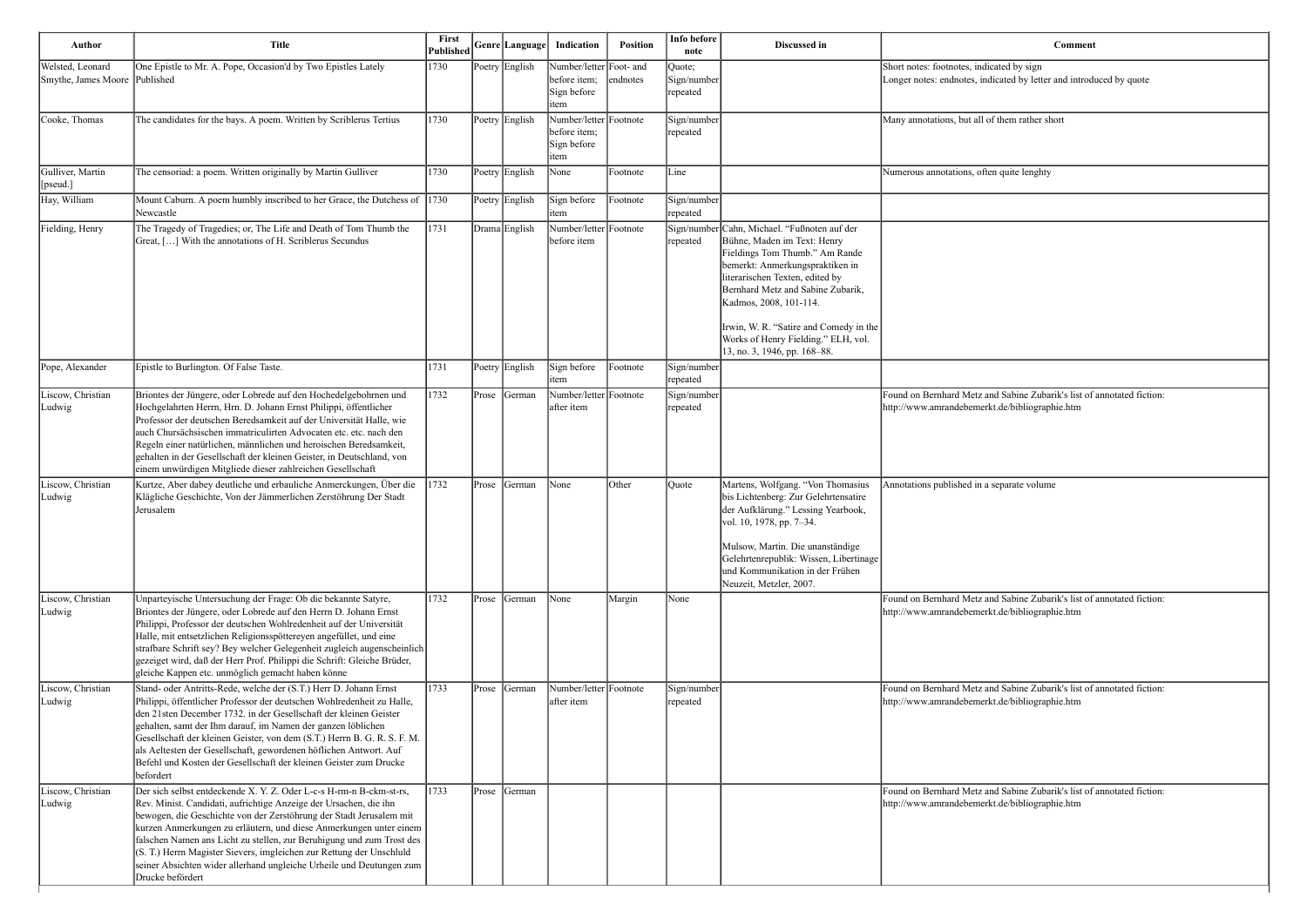y short ones

y short. More notes were added in Pope's 1735/1736 Works.

ost of them rather short.

ot contain annotations. According to the fictional editor, the original eral times and one of the translators added annotations that were, in turn, ator.

y short ones

btes are rarely more than one sentence long

s have annotations, most of them short, but some of them very long

of them very short

tations, but they are usually not very long.

ny different paratexts.

numerous and long.

bunciad.

y short ones

 $\kappa$  (which is part poetry, part prose) is annotated. The annotations ar

| <b>Author</b>                                           | <b>Title</b>                                                                                                                                                                                                                                                                                                                                                                                                                                                                                              | First<br><b>Published</b> |       | Genre  Language          | Indication                            | <b>Position</b> | Info before<br>note     | Discussed in                                                                                                                                                                                                   |                                                                                                           |
|---------------------------------------------------------|-----------------------------------------------------------------------------------------------------------------------------------------------------------------------------------------------------------------------------------------------------------------------------------------------------------------------------------------------------------------------------------------------------------------------------------------------------------------------------------------------------------|---------------------------|-------|--------------------------|---------------------------------------|-----------------|-------------------------|----------------------------------------------------------------------------------------------------------------------------------------------------------------------------------------------------------------|-----------------------------------------------------------------------------------------------------------|
| Chandler, Mary                                          | The description of Bath; a poem                                                                                                                                                                                                                                                                                                                                                                                                                                                                           | 1733                      |       | Poetry English           | Sign after<br>item                    | Footnote        | Sign/number<br>repeated |                                                                                                                                                                                                                | Very few annotations, very short                                                                          |
| Pope, Alexander                                         | Epistle to Bathurst. Of the use of riches.                                                                                                                                                                                                                                                                                                                                                                                                                                                                | 1733                      |       | Poetry English           | Sign before<br>item                   | Footnote        | Sign/number<br>repeated |                                                                                                                                                                                                                |                                                                                                           |
| Pope, Alexander                                         | Epistle to Cobham. Of the Knowledge and Characters of Men.                                                                                                                                                                                                                                                                                                                                                                                                                                                | 1733                      |       | Poetry English           | Sign before<br>item                   | Footnote        | Sign/number<br>repeated |                                                                                                                                                                                                                | Very few annotations; very short.                                                                         |
| Anonymous ["A<br>Templar"]                              | The sequel of Mr. Pope's law-case : Or, Farther advice thereon: in an<br>epistle to him. With a short preface and postscript. By a templer. * *See<br>the publisher's advertisement. With notes explanatory, critical and<br>jocese. By another hand, also a brother of the quill                                                                                                                                                                                                                         | 1733                      |       | Poetry English           | Sign after<br>item                    | Footnote        | Sign/number<br>repeated |                                                                                                                                                                                                                | Many annotations, but most of th                                                                          |
| Pope, Alexander                                         | Essay on Man                                                                                                                                                                                                                                                                                                                                                                                                                                                                                              | 1733-1734 Poetry English  |       |                          | None                                  | Footnote        | Line; Quote             |                                                                                                                                                                                                                | Very few annotations; very short.                                                                         |
| Crébillon (fils)                                        | Tanzaï et Néadarné [sometimes known as L'Écumoire, histoire<br>[japonaise]                                                                                                                                                                                                                                                                                                                                                                                                                                | 1734                      |       | Prose French             |                                       |                 |                         | Eckstein, Evelyn. Fussnoten:<br>Anmerkungen zu Poesie und<br>Wissenschaft, Lit, 2001. 14-15.                                                                                                                   | The novel does, in fact, not conta<br>novel was translated several time<br>omitted by another translator. |
| Somerville, William                                     | The chace. A poem                                                                                                                                                                                                                                                                                                                                                                                                                                                                                         | 1735                      |       | Poetry English           | Sign before<br>item                   | Footnote        | Sign/number<br>repeated |                                                                                                                                                                                                                | Very few annotations, very short                                                                          |
| Jacob, Hildebrand                                       | Brutus the Trojan, founder of the British empire; an epic poem                                                                                                                                                                                                                                                                                                                                                                                                                                            | 1735                      |       | Poetry English           | Sign before<br>item                   | Footnote        | Sign/number<br>repeated |                                                                                                                                                                                                                | rather few annotations, notes are                                                                         |
| Pope, Alexander                                         | To Arbuthnot                                                                                                                                                                                                                                                                                                                                                                                                                                                                                              | 1735                      |       | Poetry English           | Sign before<br>item                   | Footnote        | Sign/number<br>repeated |                                                                                                                                                                                                                | Roughly half of the pages have a                                                                          |
| V.S.P.                                                  | Wolverdiente Bestraffung Deß Unverschamt- und Eselhafften<br>Calumnianten, So unter dem erdichten Namen Sinceri Pistophili Die<br>Buß- und Fasten-Predig seiner hoch-fürstl. Gnaden Leopoldi Antonii<br>Eleutherii, Ertz-Bischoffen [] zu Salzburg, [et]c. [et]c. Mit<br>lächerlichst- und allerunvernünftigsten Anmerckungen Nachzudrucken<br>sich freventlichist unternommen; Nun aber mit behörigen Antworten<br>und wohlgemessenen Correctionen öffentlich beschämet                                  | 1736                      | Prose | German                   | Number/letter Footnote<br>before item |                 | Sign/number<br>repeated |                                                                                                                                                                                                                |                                                                                                           |
| Browne, Isaac<br>Hawkins                                | A Pipe of Tobacco. In imitation of six several authors.                                                                                                                                                                                                                                                                                                                                                                                                                                                   | 1736                      |       | Poetry English           | Sign before<br>item                   | Footnote        | Sign/number<br>repeated |                                                                                                                                                                                                                | Very few annotations, all of them                                                                         |
| Anonymous <sup>["</sup><br>Gentleman in the<br>[Navy "] | The beeriad : or, progress of drink. An heroic poem, in two cantos. The<br>first being an imitation of the first book of Mr. Pope's Dunciad; the<br>second a description of a ram feast, held annually in a particular small<br>District of Hampshire. By a Gentleman in the Navy. To which is annex'd<br>a figurative moral tale upon Liberty, in Verse; And a Metaphorical<br>Description of a certain Man of War in Prose: With a proper Preface to<br>the whole: And Explanatory Notes to the Beeriad | 1736                      |       | Poetry English           | Sign before<br>item                   | Footnote        | repeated                | Sign/number Robertson, Ritchie. Mock-Epic Poetry<br>from Pope to Heine, OUP, 2009. pp.<br>100.                                                                                                                 | Most pages features annotations,                                                                          |
| Fieux de Mouhy,<br>Charles de                           | La Mouche ou Les Espiègleries et avantures galantes de Bigand                                                                                                                                                                                                                                                                                                                                                                                                                                             | 1736                      | Prose | French                   |                                       |                 |                         | Dürrenmatt, Jacques. "Notes<br>intertextuelles chez Stendhal et<br>Louvet." L'espace de la note, edited by<br>Jacques Dürrenmatt and Andréas<br>Pfersmann, Presses universitaires de<br>Rennes, 2004, 127-140. |                                                                                                           |
| King, William                                           | Toast. An heroick poem in four books, written originally in Latin, by<br>Frederick Scheffer: now done into English, and illustrated with notes<br>and observations, by Peregrine Odonald Esq.                                                                                                                                                                                                                                                                                                             | 1736                      |       | Poetry English;<br>Latin | None                                  | Footnote        | Line                    |                                                                                                                                                                                                                | A mock-edition with many differ<br>The notes are extremely numerou<br>Very likely inspired by the Dunci   |
| Hildebrand, Jacob                                       | The progress of religion. A poem                                                                                                                                                                                                                                                                                                                                                                                                                                                                          | 1737                      |       | Poetry English           | Sign before<br>item                   | Footnote        | Sign/number<br>repeated |                                                                                                                                                                                                                | Very few annotations, very short                                                                          |
| Anonymous                                               | The session of the critics : or, the contention for the nettle. A poem. To<br>which is added, a dialogue between a player and a poet. With Notes,<br>Explanatory and Critical, after the Manner of the Learned Dr. Bentley.                                                                                                                                                                                                                                                                               | 1737                      |       | Poetry English           | Number/letter Footnote<br>before item |                 | Sign/number<br>repeated |                                                                                                                                                                                                                | Only one part of the work (which<br>enumerous but short.                                                  |
| Pope, Alexander                                         | Epilogue to the Satires (Dialogues 1 and 2)                                                                                                                                                                                                                                                                                                                                                                                                                                                               | 1738                      |       | Poetry English           | Sign before<br>item                   | Footnote        | Sign/number<br>repeated |                                                                                                                                                                                                                |                                                                                                           |
| Bancks, John                                            | Miscellaneous works, in verse and prose, of John Bancks. Adorned with 1738<br>sculptures and illustrated with notes                                                                                                                                                                                                                                                                                                                                                                                       |                           |       | Poetry English           | None                                  | Footnote        | Line; Quote             |                                                                                                                                                                                                                |                                                                                                           |
| Bancks, John                                            | Love atones for little crimes: an ethic epistle, by way of apology for a<br>darling passion. Cum notis variorum                                                                                                                                                                                                                                                                                                                                                                                           | 1738                      |       | Poetry English           | None                                  | Footnote        | Line; Quote             |                                                                                                                                                                                                                |                                                                                                           |
|                                                         |                                                                                                                                                                                                                                                                                                                                                                                                                                                                                                           |                           |       |                          |                                       |                 |                         |                                                                                                                                                                                                                |                                                                                                           |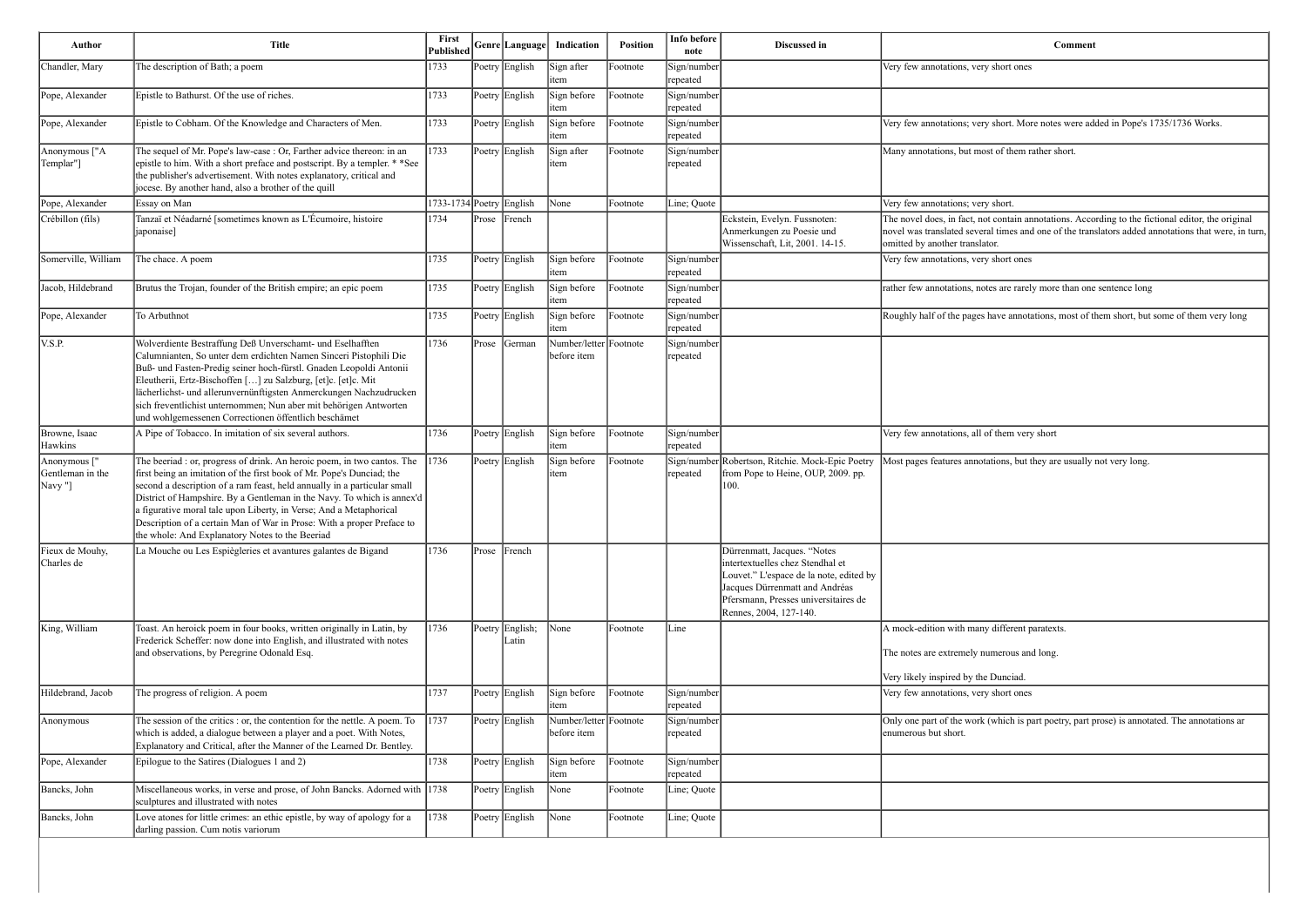| <b>Comment</b>                                                              |
|-----------------------------------------------------------------------------|
| very long annotations; usually only one line of the main text per page      |
|                                                                             |
|                                                                             |
|                                                                             |
|                                                                             |
|                                                                             |
|                                                                             |
|                                                                             |
|                                                                             |
| very few annotations, all of them very short                                |
|                                                                             |
|                                                                             |
|                                                                             |
|                                                                             |
|                                                                             |
|                                                                             |
|                                                                             |
| Annotations are extremely numerous and often lenghty.                       |
|                                                                             |
|                                                                             |
|                                                                             |
|                                                                             |
|                                                                             |
|                                                                             |
|                                                                             |
|                                                                             |
| The annotations are ascribed to Martin Scribler dem Jüngeren [the younger]. |
|                                                                             |
|                                                                             |
|                                                                             |
|                                                                             |
|                                                                             |
|                                                                             |
|                                                                             |
|                                                                             |

t find a digitised version of this work.

| Author                           | <b>Title</b>                                                                                                                                                                                                                                                                                                                                                                                     | First<br><b>Published</b> |       | Genre Language | Indication                            | Position | Info before<br>note     | Discussed in                                                                                                                                                                                                                                                                                                                                                                                                                                                                                | Comment                                                  |
|----------------------------------|--------------------------------------------------------------------------------------------------------------------------------------------------------------------------------------------------------------------------------------------------------------------------------------------------------------------------------------------------------------------------------------------------|---------------------------|-------|----------------|---------------------------------------|----------|-------------------------|---------------------------------------------------------------------------------------------------------------------------------------------------------------------------------------------------------------------------------------------------------------------------------------------------------------------------------------------------------------------------------------------------------------------------------------------------------------------------------------------|----------------------------------------------------------|
| Lamprecht, Jakob<br>Friedrich    | Der Stundenrufer zu Ternate                                                                                                                                                                                                                                                                                                                                                                      | 1739                      |       | Prose German   |                                       |          |                         | Pfersmann, Andréas. "Le siège de<br>Commentariopolis ou heurs et<br>malheurs de l'autorité." La note<br>d'autorité: Aperçus historiques (XVIe -<br>XVIIIe s.), edited by Armand Colin,<br>Champion, 2007, pp. 75-122.<br>Littératures classiques 64.                                                                                                                                                                                                                                        | very long annotations; usually only one line of the ma   |
| Conti, Antonio                   | Sonetti filosofici                                                                                                                                                                                                                                                                                                                                                                               | 1739                      |       | Poetry Italian |                                       |          |                         | Piaia, Gregorio. "L' autocommento nei<br>sonetti filosofici di Antonio Conti." L'<br>autocommento: Atti del XVIII<br>convegno interuniversitario<br>(Bressanone, 1990), edited by<br>Gianfelice Peron, Esedra Ed, 1994, 81-<br>91.                                                                                                                                                                                                                                                          |                                                          |
| Somervile, William               | Hobbinol; or, The rural games. A burlesque poem, in blank verse                                                                                                                                                                                                                                                                                                                                  | 1740                      |       | Poetry English | Sign before<br>item                   | Footnote | Sign/number<br>repeated |                                                                                                                                                                                                                                                                                                                                                                                                                                                                                             | very few annotations, all of them very short             |
| Anonymous                        | Gedichte Vom dreyfachen Unechten, Und dem Einigen Wahren Doctorat 1740<br>: Jn Siberien von einem redlichen Teutschen Berg-Rath S. Z. M.<br>entworffen, Einem Freund in der Wetterau communiciret, Und von<br>diesem zum Druck übergeben. Nebst einigen Anmerckungen und<br>Nachrede des verlegenden Philosophischen Editoris, Deme beygefüget<br>Die wichtige Rechen-Kunst Jn Zeit und Ewigkeit |                           |       | Poetry German  |                                       |          |                         |                                                                                                                                                                                                                                                                                                                                                                                                                                                                                             |                                                          |
| Straube, Gottlob<br>Benjamin     | Der Dichter Treflichkeit die schwer zu lesen sind : Sr. Wohledlen, Herrn 1740<br>Theodor Lebrecht Pitscheln, bey Gelegenheit Seiner den 25 Hornung, im<br>1740 Jahre angenommenen Magisterwürde zugeeignet, und überall mit<br>Erklärungen und Anmerkungen begleitet                                                                                                                             |                           |       | Poetry German  |                                       |          |                         |                                                                                                                                                                                                                                                                                                                                                                                                                                                                                             |                                                          |
| Pope, Alexander [and<br> others] | Memoirs of the Extraordinary Life, Works, and Discoveries of Martinus 1741<br>Scriblerus                                                                                                                                                                                                                                                                                                         |                           |       | Prose English  | Sign before<br>item                   | Footnote | Sign/number<br>repeated |                                                                                                                                                                                                                                                                                                                                                                                                                                                                                             |                                                          |
| Fielding, Henry                  | The Vernoniad, Done into English, from the original Greek of Homer.<br>Lately found at Constantinople. With notes in usum, &c.                                                                                                                                                                                                                                                                   | 1741                      |       | Poetry English | Number/letter Footnote<br>before item |          | Quote;<br>repeated      | Power, Henry. "Henry Fielding,<br>Sign/number Richard Bentley, and the 'Sagacious'<br>Reader' of Tom Jones." Review of<br>English Studies, vol. 61, no. 252, 2010,<br>pp. 749-72.<br>Robertson, Ritchie. Mock-Epic Poetry<br>from Pope to Heine, OUP, 2009. 100.<br>Goldgar, Bertrand A. "The Learned<br>English Dog': Fielding's Mock<br>Scholarship." Augustan Subjects:<br>Essays in Honor of Martin C. Battestin,<br>edited by Albert J. Rivero, U of<br>Delaware Press, 1997, 192-206. | Annotations are extremely numerous and often lenght      |
| Rabener, Gottlieb<br>Wilhelm     | Von der Vortrefflichkeit der Glückwünschungsschreiben                                                                                                                                                                                                                                                                                                                                            | 1741                      | Prose | German         | Number/letter Footnote<br>after item  |          | repeated                | Sign/number Eckstein, Evelyn. Fussnoten:<br>Anmerkungen zu Poesie und<br>Wissenschaft, Lit, 2001. pp. 109-110.<br>Martens, Wolfgang. "Von Thomasius<br>bis Lichtenberg: Zur Gelehrtensatire<br>der Aufklärung." Lessing Yearbook,<br>vol. 10, 1978, pp. 7-34.<br>Mulsow, Martin. Die unanständige<br>Gelehrtenrepublik: Wissen, Libertinage<br>und Kommunikation in der Frühen<br>Neuzeit, Metzler, 2007.                                                                                   | The annotations are ascribed to Martin Scribler dem J    |
| Anonymous                        | Sawney and Colley: A Poetical Dialogue: Occasioned by a Late Letter<br>from the Laureat of St. James's, to the Homer of Twickenham                                                                                                                                                                                                                                                               | 1742                      |       | Poetry English |                                       |          |                         |                                                                                                                                                                                                                                                                                                                                                                                                                                                                                             | Unfortunately, I could not find a digitised version of t |
| Racine, Louis                    | La Religion                                                                                                                                                                                                                                                                                                                                                                                      | 1742                      |       | Poetry French  |                                       |          |                         | Menant, Sylvain. "Voltaire dans le<br>contexte: Les notes de Louis Racine et<br>le genre du poème annoté." Les notes<br>de Voltaire: Une écriture polyphonique,<br>edited by Nicholas Cronk et al.,<br>Voltaire Foundation, 2003, 84-94.                                                                                                                                                                                                                                                    |                                                          |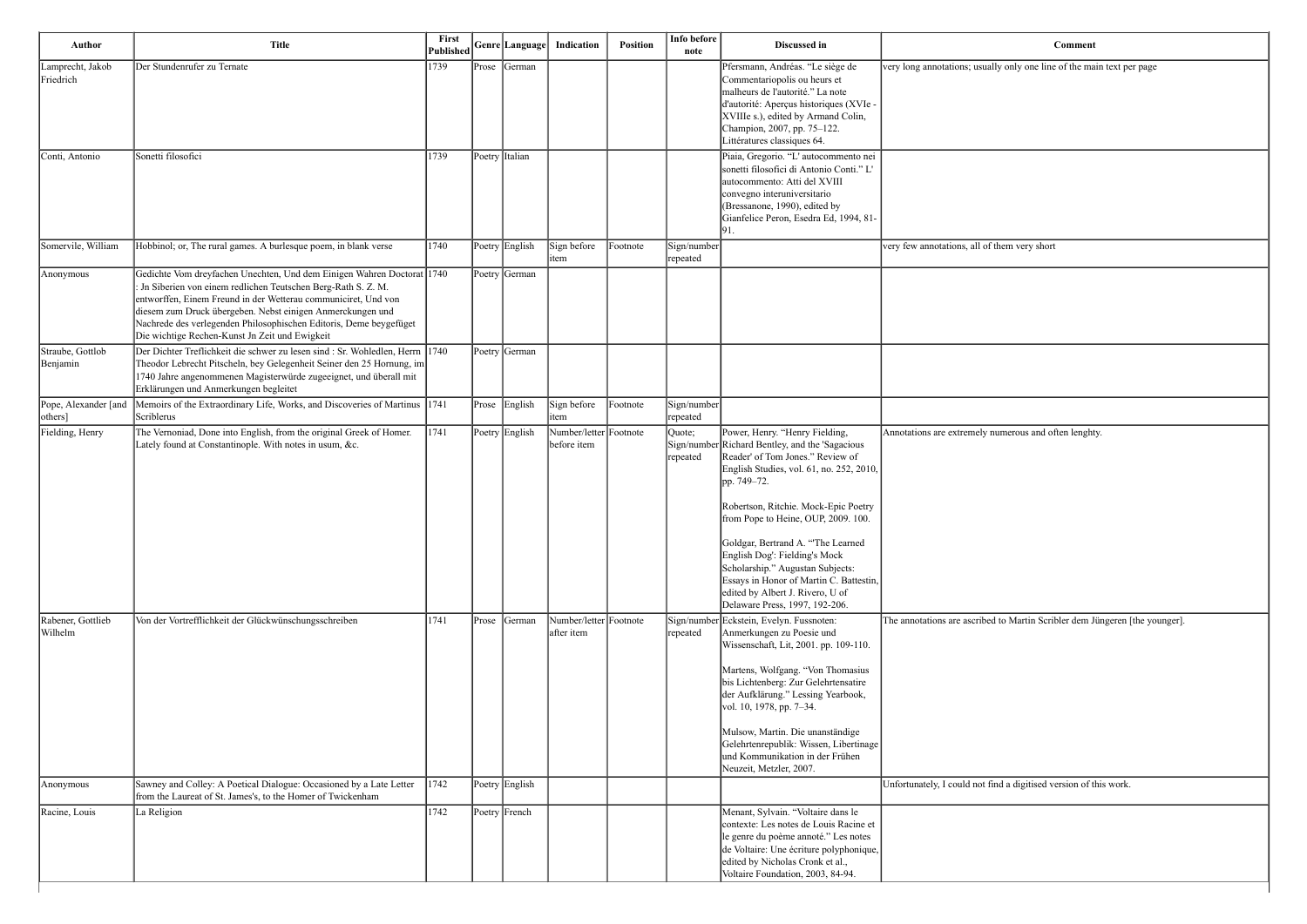| Author                         | <b>Title</b>                                                                                                                                                                                                                                                    | First<br>Published | Genre Language                        | Indication                            | <b>Position</b> | Info before<br>note                | Discussed in                                                                                                                                                                             | Comment                                                                                                                                                     |
|--------------------------------|-----------------------------------------------------------------------------------------------------------------------------------------------------------------------------------------------------------------------------------------------------------------|--------------------|---------------------------------------|---------------------------------------|-----------------|------------------------------------|------------------------------------------------------------------------------------------------------------------------------------------------------------------------------------------|-------------------------------------------------------------------------------------------------------------------------------------------------------------|
| West, Gilbert                  | The institution of the Order of the Garter. A dramatick poem                                                                                                                                                                                                    | 1742               | Poetry English                        | Sign before<br>item                   | Footnote        | Sign/number<br>repeated            |                                                                                                                                                                                          | Very few annotations                                                                                                                                        |
| Müller, Gottfried<br>Ephraim   | Gedanken über eine schoene Gegend : P.** den 29. Aug. 1742.                                                                                                                                                                                                     | 1742               | Poetry German                         |                                       |                 |                                    |                                                                                                                                                                                          |                                                                                                                                                             |
| Rost, Johann<br>Christoph      | Das Vorspiel : Ein Episches Gedicht                                                                                                                                                                                                                             | 1742               | Poetry German                         |                                       |                 |                                    |                                                                                                                                                                                          |                                                                                                                                                             |
| Love, James                    | Cricket: An Heroic Poem. Ilustrated with the Critical Observations of<br>Scriblerus Maximus                                                                                                                                                                     | 1742?              | Poetry English                        | $\mathbb{N}$ one                      | Footnote        |                                    | Line; Quote   Marshall, Ashley. "The Myth of<br>Scriblerus." Journal for Eighteenth-<br>Century Studies, vol. 31, no. 1, 2008,<br>pp. 77–99. doi:10.1111/j.1754-<br>0208.2008.00005.x.   | Many annotations, sometimes quite lengthy                                                                                                                   |
| Hawkins, William               | The thimble, an heroi-comical poem, in four cantos. Dedicated to Miss<br>Anna-Maria Woodford. By a gentleman of Oxford                                                                                                                                          | 1743               | Poetry English                        | Sign before<br>item                   | Footnote        | Sign/number<br>repeated            |                                                                                                                                                                                          | Few annotations, all of them short                                                                                                                          |
| Anonymous                      | Mr. P-pe's picture in miniature, but as like as it can stare; a poem: with<br>notes.                                                                                                                                                                            | 1743               | Poetry English                        | None                                  | Footnote        | Line; Quote                        |                                                                                                                                                                                          | Many notes, some of them lengthy                                                                                                                            |
| Gratian, Theodorus<br>[pseud.] | The richardiad. A satire. Translated from a Greek fragment of Petronius 1743<br>Arbiter, by Theodorus Gratian. With notes variorum.                                                                                                                             |                    | Poetry English                        | Number/letter Footnote<br>before item |                 | Quote;<br>Sign/number<br> repeated |                                                                                                                                                                                          | The annotations are extremely numerous                                                                                                                      |
| Phelps, J.                     | The human barometer: Or, Living weather-glass. A philosophick poem                                                                                                                                                                                              | 1743               | Poetry English                        | Sign before<br>item                   | Footnote        | Quote                              |                                                                                                                                                                                          | Very few annotations                                                                                                                                        |
| Triller, Daniel<br>Wilhelm     | Der Sächsische Prinzenraub, Oder Der wohlverdiente Köhler: In Einem 1743<br>Gedichte fürgestellet, In vier Bücher abgetheilet, mit feinen Kupfern<br>gezieret, auch mit historischen Anmerckungen, und einem dergleichen<br>Anhange / nebst Einer Ode erläutert |                    | Poetry German                         |                                       |                 |                                    |                                                                                                                                                                                          |                                                                                                                                                             |
| Miller, James                  | The H-r heroes: Or, A song of triumph. In laud of the immortal conduct,<br>and marvellous exploits of those choise spirits, during the last campaign                                                                                                            | 1744               | Poetry English                        | Sign before<br>item                   | Footnote        | Sign/number<br>repeated            |                                                                                                                                                                                          | Roughly half of the pages feature annotations, some of them short, some of them a bit lengthy                                                               |
| Akenside, Mark                 | Epistle to Curio                                                                                                                                                                                                                                                | 1744               | Poetry English                        | None                                  | Footnote        | Line                               |                                                                                                                                                                                          | Very few annotations                                                                                                                                        |
| Cannon, Thomas                 | Apollo; a poem: or the Origin of the world assign'd. With reflections<br>upon human nature                                                                                                                                                                      | 1744               | Poetry English                        | Sign after<br>item                    | Footnote        | Sign/number<br>repeated            |                                                                                                                                                                                          | Rather few annotations, all are quite short (between a few words and two sentences)                                                                         |
| Anonymous                      | The deviliad. An Heroic poem                                                                                                                                                                                                                                    | 1744               | Poetry English                        | Sign before<br>item                   | Footnote        | Sign/number<br>repeated            |                                                                                                                                                                                          | Roughly half of the pages are annotated, all annotations are very short                                                                                     |
| Warton, Joseph                 | The enthusiast: or, the lover of nature. A poem.                                                                                                                                                                                                                | 1744               | Poetry English                        | Sign before<br>item                   | Footnote        | Sign/number<br>repeated            |                                                                                                                                                                                          | roughly half of the pages feature annotations; the notes usually quote several lines of Latin<br>poetry                                                     |
| Akenside, Mark                 | The pleasures of imagination; a poem in three books                                                                                                                                                                                                             | 1744               | Poetry English                        | $\mathbb{N}$ one                      | Footnote        | Ouote                              |                                                                                                                                                                                          | Roughly half of the pages feature annotations. There are many short annotations (1-2 sentences)<br>and a considerable number of extremely long annotations. |
| Whitehead, Paul                | Gymnasiad, or boxing match. A very short, but very curious epic poem.<br>With the prolegomena of Scriblerus Tertius, and notes variorum.                                                                                                                        | 1744               | Poetry English                        | $\sqrt{\frac{1}{2}}$                  | Footnote        | Line; Quote                        |                                                                                                                                                                                          | The annotations are numerous and often quite lengthy                                                                                                        |
| Anonymous                      | Sophron: a poem. Occasion'd by the death of the late Revd. Mr. Robert<br>Wright.                                                                                                                                                                                | 1744               | Poetry English                        | Sign before<br>item                   | Footnote        | Sign/number<br>repeated            |                                                                                                                                                                                          |                                                                                                                                                             |
| Anonymous                      | The review. A poem. Inscrib'd to the Right Honourable the Earl of<br>Litchfield                                                                                                                                                                                 | 1744               | Poetry English                        | Number/letter Footnote<br>before item |                 | Sign/number<br>repeated            |                                                                                                                                                                                          |                                                                                                                                                             |
| Anonymous                      | Pope's ghost: a ballad. To the tune of William and Margaret.                                                                                                                                                                                                    | 1744               | Poetry English                        | Sign after<br>item                    | Footnote        | Sign/number<br>repeated            |                                                                                                                                                                                          | Few annotations                                                                                                                                             |
| Armstrong, John                | The art of preserving health: a poem                                                                                                                                                                                                                            | 1744               | Poetry English                        | Sign after<br>item                    | Footnote        | Sign/number<br>repeated            |                                                                                                                                                                                          | Very few annotations, very short ones                                                                                                                       |
| Grierson, George<br>Hamilton   | A prophecy and poem, wrote by Dr. George Hamilton Grierson: Upon<br>Britain's Arms conquering their enemies, printed May the 5th, 1743                                                                                                                          | 1744?              | Poetry English                        | None                                  | Margin          | None                               |                                                                                                                                                                                          |                                                                                                                                                             |
| Voltaire                       | La Bataille de Fontenoy                                                                                                                                                                                                                                         | 1745               | $\left  \text{Poetry} \right $ French |                                       |                 |                                    | Vercruysse, Jeroom. "Les notes du<br>Poème de Fontenoy." Les notes de<br>Voltaire: Une écriture polyphonique,<br>edited by Nicholas Cronk et al.,<br>Voltaire Foundation, 2003, 255-269. |                                                                                                                                                             |

| Comment                                                                                                                                                     |
|-------------------------------------------------------------------------------------------------------------------------------------------------------------|
| Very few annotations                                                                                                                                        |
|                                                                                                                                                             |
|                                                                                                                                                             |
| Many annotations, sometimes quite lengthy                                                                                                                   |
|                                                                                                                                                             |
|                                                                                                                                                             |
| Few annotations, all of them short                                                                                                                          |
| Many notes, some of them lengthy                                                                                                                            |
| The annotations are extremely numerous                                                                                                                      |
| Very few annotations                                                                                                                                        |
|                                                                                                                                                             |
| Roughly half of the pages feature annotations, some of them short, some of them a bit lengthy                                                               |
| Very few annotations                                                                                                                                        |
| Rather few annotations, all are quite short (between a few words and two sentences)                                                                         |
| Roughly half of the pages are annotated, all annotations are very short                                                                                     |
| roughly half of the pages feature annotations; the notes usually quote several lines of Latin<br>poetry                                                     |
| Roughly half of the pages feature annotations. There are many short annotations (1-2 sentences)<br>and a considerable number of extremely long annotations. |
| The annotations are numerous and often quite lengthy                                                                                                        |
|                                                                                                                                                             |
|                                                                                                                                                             |
| Few annotations                                                                                                                                             |
| Very few annotations, very short ones                                                                                                                       |
|                                                                                                                                                             |
|                                                                                                                                                             |
|                                                                                                                                                             |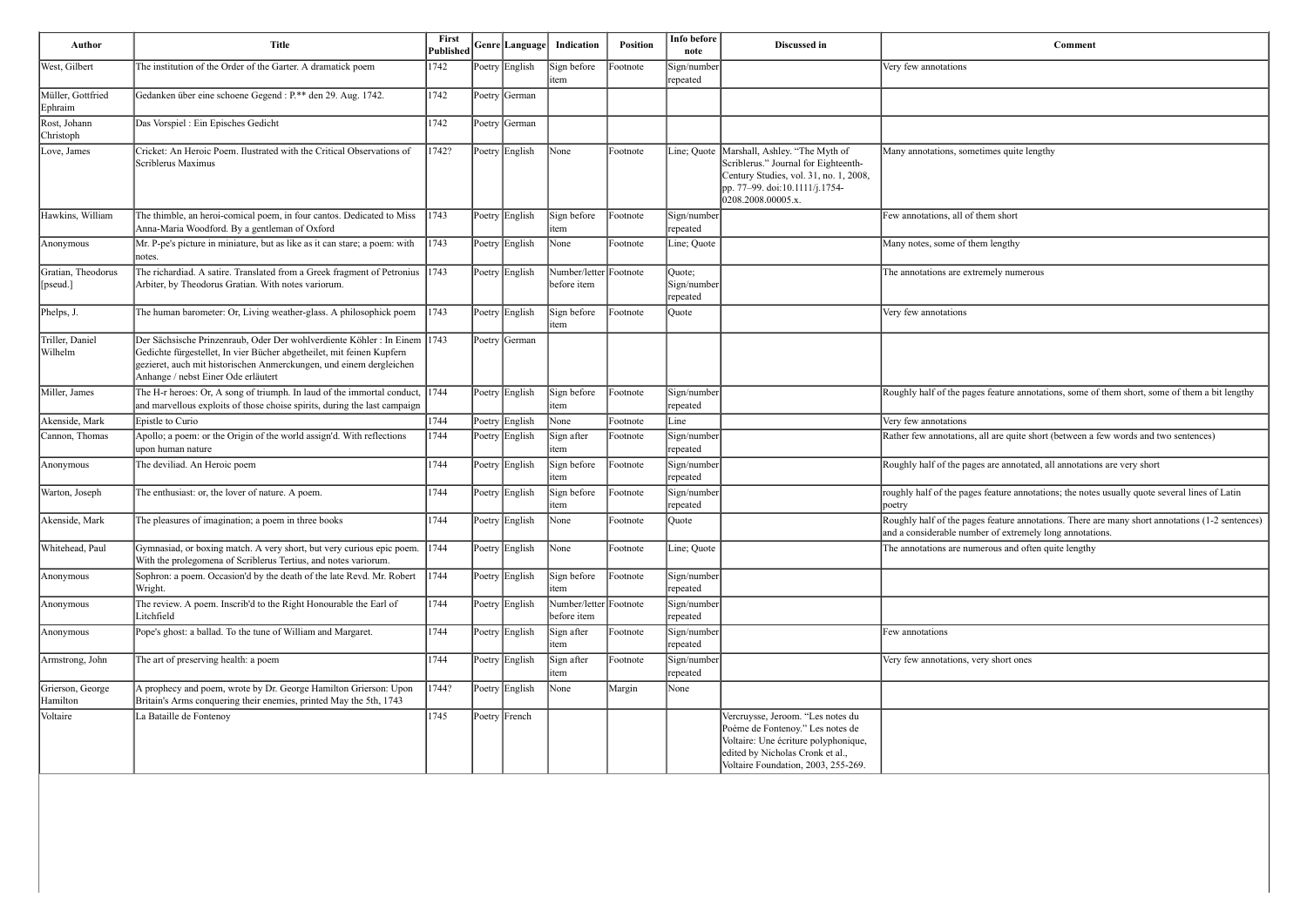hout a main text to which they could refer.

mely numerous and long<sup>-</sup>

ely inspired by Pope's Dunciad

ne first edition.

Features annotations. The notes are usually between two and four erly lenghty but not short either

ength usually between one and five sentences)

of them very long

| Author                      | <b>Title</b>                                                                                                                                                                                                                                    | First<br>Published                  |       | Genre Language | Indication                            | <b>Position</b> | Info before<br>note               | Discussed in                                                                                                                                                                                                                                          |                                                         |
|-----------------------------|-------------------------------------------------------------------------------------------------------------------------------------------------------------------------------------------------------------------------------------------------|-------------------------------------|-------|----------------|---------------------------------------|-----------------|-----------------------------------|-------------------------------------------------------------------------------------------------------------------------------------------------------------------------------------------------------------------------------------------------------|---------------------------------------------------------|
| Rabener, Gottlieb<br>Wilhem | Hinkmars von Repkow Noten ohne Text.                                                                                                                                                                                                            | 1745                                |       | Prose German   | None                                  | Other           | Quote                             | Eckstein, Evelyn. Fussnoten:<br>Anmerkungen zu Poesie und<br>Wissenschaft, Lit, 2001. pp. 111-113                                                                                                                                                     | The annotations exist with                              |
|                             |                                                                                                                                                                                                                                                 |                                     |       |                |                                       |                 |                                   | Koppenfels, Werner von. Der andere<br>Blick, oder, Das Vermächtnis des<br>Menippos: Paradoxe Perspektiven in<br>der europäischen Literatur, C.H. Beck,<br>2007. p. 259                                                                                |                                                         |
|                             |                                                                                                                                                                                                                                                 |                                     |       |                |                                       |                 |                                   | Pfersmann, Andréas. "La secte des<br>autonotistes: idées sur le roman<br>annoté." Fondements, évolutions et<br>persistance des théories du roman,<br>edited by Andréas Pfersmann and<br>Bernard Alazet, Lettres Modernes, pp.<br>$75 - 86.$           |                                                         |
|                             |                                                                                                                                                                                                                                                 |                                     |       |                |                                       |                 |                                   | Zubarik, Sabine. "Präsenter Mangel -<br>abwesendes Material: Fußnoten in<br>literarischen Texten." Figuren der<br>Absenz: Figures de l'absence, edited by<br>Anke Grutschus and Peter Krilles,<br>Frank & Timme, 2010, pp. 33-46.                     |                                                         |
| Brooke, Henry               | The quack-Doctor. A poem. As originally spoke at the Free Grammar<br>School in Manchester. With Notes Critical and Explanatory. Interspersed<br>with proper Observations upon the Design, Conduct, and Execution of it.                         | 1745                                |       | Poetry English | None                                  | Footnote        | Line; Quote                       |                                                                                                                                                                                                                                                       | The annotations are extrer                              |
| G---CK, J-- M-- Z--<br>von  | Warhaffte allegorische Beschreibung, was sich Anno 1744. bey der<br>Belagerung Bregentz zugetragen [] Mit critischen, historischen,<br>philosophischen, philologischen, moralischen, theologischen,<br>juridischen, physicalischen Anmerckungen | 1746                                | Prose | German         | Number/letter Footnote<br>before item |                 | Quote;<br>Sign/number<br>repeated |                                                                                                                                                                                                                                                       | Annotations are most like                               |
| Graffigny, Françoise<br> de | Lettres d'une Péruvienne                                                                                                                                                                                                                        | 1747                                | Prose | French         | Sign after<br>item                    | Footnote        | repeated                          | Sign/number Séité, Yannick. Du livre au lire: La<br>nouvelle Héloïse: Roman des<br>Lumières, Champion, 2002. p. 274                                                                                                                                   |                                                         |
| Warton, Thomas              | The pleasures of melancholy; a poem                                                                                                                                                                                                             | 1747                                |       | Poetry English | Sign before<br>item                   | Footnote        | Sign/number<br><i>repeated</i>    |                                                                                                                                                                                                                                                       | Only one annotation in the                              |
| Barrett, Stephen            | War, an epic satyr. Setting forth the nature of Fr-ch policy, and the true<br>cause of the present commotions in Europe. In four canto's                                                                                                        | 1747                                |       | Poetry English | None                                  | Footnote        | Line; Quote                       |                                                                                                                                                                                                                                                       | Every page of the poem fe<br>sentences long --> not ove |
| Shepherd, Samuel            | Leixlip: a poem. Inscribed to the Right Honourable William Conolly,<br> Esq                                                                                                                                                                     | 1747                                |       | Poetry English | Sign before<br>item                   | Footnote        | Sign/number<br>repeated           |                                                                                                                                                                                                                                                       |                                                         |
| Voltaire                    | La Prude                                                                                                                                                                                                                                        | 1747 (first Drama French<br>staged) |       |                |                                       |                 |                                   | Goulbourne, Russell. "De la mise en<br>scène à la mise en page: les notes dans<br>le théâtre comique de Voltaire." Les<br>notes de Voltaire: Une écriture<br>polyphonique, edited by Nicholas<br>Cronk et al., Voltaire Foundation, 2003,<br>245-254. |                                                         |
| Richardson, Samuel          | Clarissa                                                                                                                                                                                                                                        | 1747-1748 Prose                     |       | English        |                                       |                 |                                   | Moravetz, Monika. Formen der<br>Rezeptionslenkung im Briefroman des<br>18. Jahrhunderts: Richardsons Clarissa,<br>Rousseaus Nouvelle Héloïse und<br>Laclos' Liaisons dangereuses, Narr,<br>1990.<br>Picard, Hans Rudolf. Die Illusion der             |                                                         |
|                             |                                                                                                                                                                                                                                                 |                                     |       |                |                                       |                 |                                   | Wirklichkeit im Briefroman des<br>achtzehnten Jahrhunderts, Winter,<br>1971.                                                                                                                                                                          |                                                         |
| Mallet, David               | Amyntor and Theodora: or, The hermit. A poem in three cantos.                                                                                                                                                                                   | 1748                                |       | Poetry English | None                                  | Footnote        | Line                              |                                                                                                                                                                                                                                                       | Very few annotations                                    |
| Selden, Ambrose             | Love and folly. A poem. In four canto's                                                                                                                                                                                                         | 1749                                |       | Poetry English | Sign before<br>item                   | Footnote        | Sign/number<br>repeated           |                                                                                                                                                                                                                                                       | Rather few annotations (le                              |
| Rolt, Richard               | Cambria. A poem, in three books: illustrated with historical, critical &<br>explanatory notes. Humbly inscribed to  Prince George.                                                                                                              | $ 1749\rangle$                      |       | Poetry English | None                                  | Footnote        | Line; Quote                       |                                                                                                                                                                                                                                                       | Many annotations, some c                                |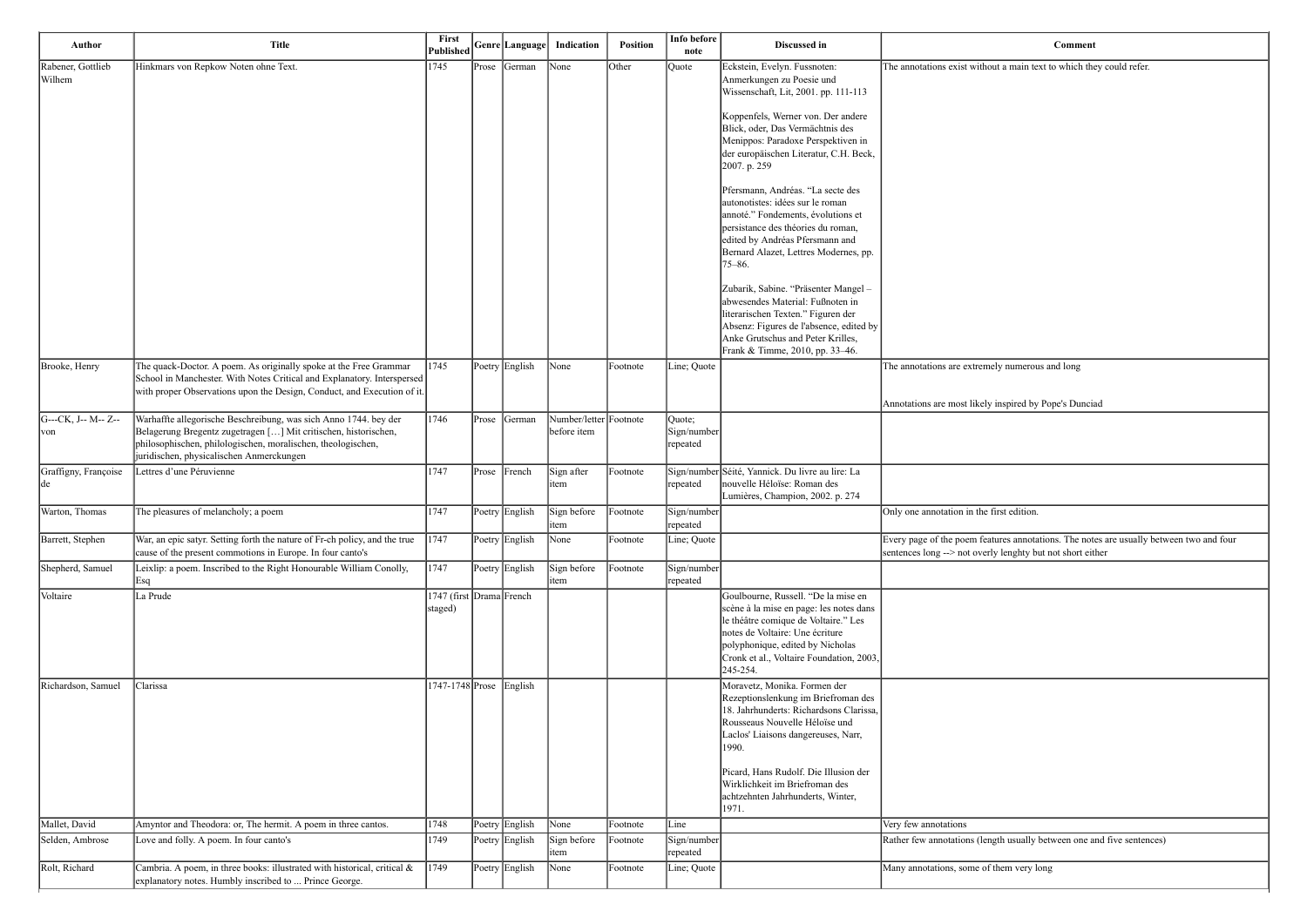s feature annotations, all of which are rather short

s feature annotations, all of which are rather short

the are marked with numbers in the text, but there is only an asterisk before each

eature annotations. Some of them are brief, while others are rather long.

ions, but almost all of the notes are rather brief (one or two sentences).

mely numerous and long.

mely numerous and long.

saic' paraphrase (still in verse) of the very fustian poem, which is called

rather short ones (usually between one and two sentences)

any annotations, in 1745)

| Author                            | <b>Title</b>                                                                                                                                                                                                                                                                    | First<br>Published | Genre Language | Indication                            | <b>Position</b>                            | Info before<br>note               | Discussed in                                                                                                                                                                                                                                                                                                                                                        |                                                                                               |
|-----------------------------------|---------------------------------------------------------------------------------------------------------------------------------------------------------------------------------------------------------------------------------------------------------------------------------|--------------------|----------------|---------------------------------------|--------------------------------------------|-----------------------------------|---------------------------------------------------------------------------------------------------------------------------------------------------------------------------------------------------------------------------------------------------------------------------------------------------------------------------------------------------------------------|-----------------------------------------------------------------------------------------------|
| Fielding, Henry                   | Tom Jones                                                                                                                                                                                                                                                                       | 1749               | Prose English  | Sign after<br>item                    | Footnote                                   | repeated                          | Sign/number Benstock, Shari. "At the Margin of<br>Discourse: Footnotes in the Fictional<br>Text." PMLA, vol. 98, no. 2, 1983, pp.<br>204-25. doi:10.2307/462046.<br>Huber, Alexander. Paratexte in der<br>englischen Erzählprosa des 18.<br>Jahrhunderts. M.A. Thesis, Ludwig-<br>Maximilians-Universität München,<br>1997, users.ox.ac.uk/~bodl0153/<br>elzma.pdf. |                                                                                               |
| Hill, Aaron                       | Gideon; or, The patriot. : An epic poem in twelve books. Upon a Hebrew 1749<br>plan. In honour of the two chief virtues of a people; intrepidity in foreign<br>war: and spirit of domestic liberty. With miscellaneous notes, and large<br>reflections, upon different subjects |                    | Poetry English | None                                  | Endnote after Line; Quote<br>chapter/canto |                                   |                                                                                                                                                                                                                                                                                                                                                                     | Many notes, all of them very long                                                             |
| Anonymous                         | Modern courtezan, an heroic poem. Inscrib'd to Miss F----y M----y. With $1750$<br>notes, critical, historical, explanatory, and comical, prefix'd.                                                                                                                              |                    | Poetry English | Number/letter Footnote<br>before item |                                            | Sign/number<br>repeated           |                                                                                                                                                                                                                                                                                                                                                                     | Roughly half of the pages feature                                                             |
| Anonymous                         | The Quarrel between Venus and Hymen: An heroi-satyrical<br>mythological poem, in imitation of the antients: In VI. cantos. Found<br>among the papers of a very learned antiquarian, and published for the<br>benefit of posterity, with notes                                   | 1750               | Poetry English | Number/letter Footnote<br>after item  |                                            | Sign/number<br>repeated           |                                                                                                                                                                                                                                                                                                                                                                     | Roughly half of the pages feature                                                             |
| Hagedorn, Friedrich<br> von       | Moralische Gedichte                                                                                                                                                                                                                                                             | 1750               | Poetry German  | Number/letter Footnote<br>after item  |                                            | repeated                          | Sign/number Eckstein, Evelyn. Fussnoten:<br>Anmerkungen zu Poesie und<br>Wissenschaft, Lit, 2001. 83-94.<br>Pfersmann, Andréas. Séditions<br>infrapaginales: Poétique historique de<br>l'annotation littéraire (XVIIe-XXIe<br>siècles), Droz, 2011.                                                                                                                 | The annotations are marked with 1<br>annotation proper.                                       |
| Lavini, Giuseppe                  | Rime filosofiche e varie.                                                                                                                                                                                                                                                       | 1750               | Poetry Italian |                                       |                                            |                                   | Eckstein, Evelyn. Fussnoten:<br>Anmerkungen zu Poesie und<br>Wissenschaft, Lit, 2001. 95.                                                                                                                                                                                                                                                                           |                                                                                               |
| Cambridge, Richard<br> Owen       | The Scribleriad                                                                                                                                                                                                                                                                 | 1751               | Poetry English | None                                  | Footnote                                   | Line                              | Kerby-Miller, Charles, editor. Memoirs<br>of the Extraordinary Life, Works, and<br>Discoveries of Martinus Scriblerus,<br>OUP, 1988. p. 65n211<br>Robertson, Ritchie. Mock-Epic Poetry<br>from Pope to Heine, OUP, 2009. 100;<br>105ff.                                                                                                                             | Almost all of the pages feature and                                                           |
| West, Gilbert                     | Education, a poem: in two cantos. Written in imitation of the style and<br>manner of Spenser's Fairy queen                                                                                                                                                                      | 1751               | Poetry English | Sign before<br>item                   | Footnote                                   | Quote;<br>Sign/number<br>repeated |                                                                                                                                                                                                                                                                                                                                                                     | Most pages have annotations, but                                                              |
| Galfridus Scriblerus<br>[[pseud.] | Remarks on Mr. Pope's Epistle of Taste, to the Right Honourable<br>Richard Earl of Burlington. By Galfridus Scriblerus, Martini Scriberi<br>F.N.M.                                                                                                                              | 1751               | Poetry English | Number/letter Footnote<br>before item |                                            | Quote;<br>repeated                | Marshall, Ashley. "The Myth of<br>Sign/number Scriblerus." Journal for Eighteenth-<br>Century Studies, vol. 31, no. 1, 2008,<br>pp. 77–99. doi:10.1111/j.1754-<br>0208.2008.00005.x.                                                                                                                                                                                | The annotations are extremely nur                                                             |
| Kenrick, William                  | So much talk'd of and expected old woman's Dunciad, Or, midwife's<br>master-piece  By Mary Midnight. With historical, critical, and<br>explanatory notes, by Margelina Scribelinda Macularia.                                                                                   | 1751               | Poetry English | None                                  | Footnote                                   | Line; Quote                       |                                                                                                                                                                                                                                                                                                                                                                     | The annotations are extremely nur<br>Also includes a more 'prosaic' para<br>"Interpretation". |
| Voltaire                          | La Pucelle d'Orléans                                                                                                                                                                                                                                                            | 1752               | Poetry French  |                                       |                                            |                                   | Bessire, François. "Du burlesque au<br>philosophique: Les Notes de La<br>Pucelle." Les notes de Voltaire: Une<br>écriture polyphonique, edited by<br>Nicholas Cronk et al., Voltaire<br>Foundation, 2003, pp. 270-79.                                                                                                                                               |                                                                                               |
| Dodsley, Robert                   | Public virtue: a poem : In three books. I. Agriculture. II. Commerce III.<br>Arts.                                                                                                                                                                                              | 1753               | Poetry English | Sign before<br>item                   | Footnote                                   | Sign/number<br>repeated           |                                                                                                                                                                                                                                                                                                                                                                     | Rather few annotations; rather sho<br>(first published, without any anno                      |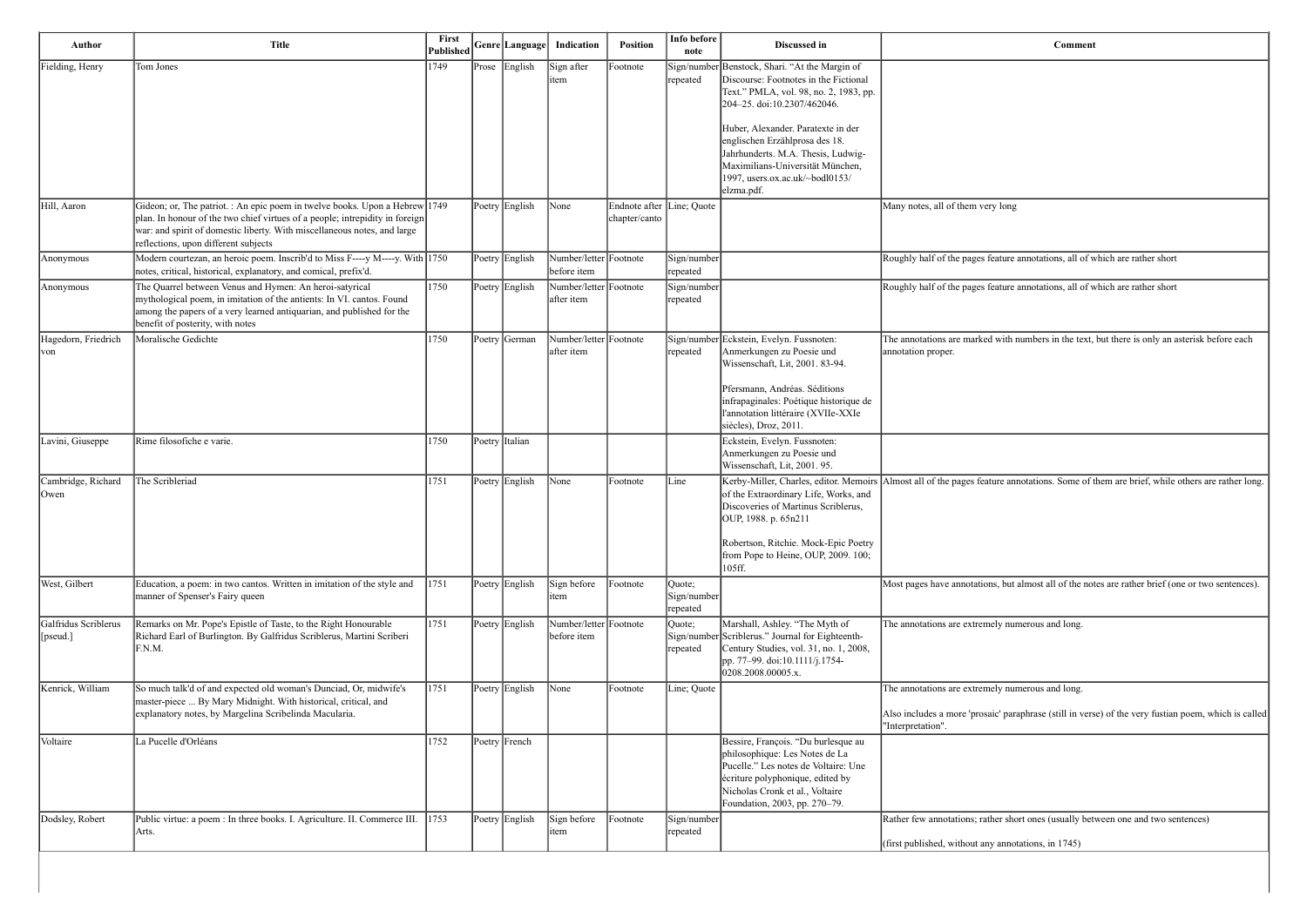nght ranges between one and ca. six sentences.

extremely long annotations, but also pages without any annotations

out some of them are quite long.

rovided ECCO is incomplete and does not show most of the

es annotations. The notes are quite short.

es annotations. Some of them are very brief, while others are very long.

 $8$  (in "Poems by Mr. Gray"). Annotations are numerous but usually

but some of them are quite long

| Author                                   | <b>Title</b>                                                                                                                                                                                                                                                                                                                                                                                                                                        | First<br>Published |       | Genre  Language | Indication                                                            | Position | Info before<br>note     | <b>Discussed in</b>                                                                                                                                                                                                                                               | Comm                                                                                             |
|------------------------------------------|-----------------------------------------------------------------------------------------------------------------------------------------------------------------------------------------------------------------------------------------------------------------------------------------------------------------------------------------------------------------------------------------------------------------------------------------------------|--------------------|-------|-----------------|-----------------------------------------------------------------------|----------|-------------------------|-------------------------------------------------------------------------------------------------------------------------------------------------------------------------------------------------------------------------------------------------------------------|--------------------------------------------------------------------------------------------------|
| Smart, Christopher                       | The Hilliad: an epic poem.: By C. Smart, A.M. fellow of Pembroke-<br>Hall, in the University of Cambridge. To which are prefixed, copious<br>prolegomena and notes variorum. Particularly, those of Quinbus Flestrin<br>Esq; and Martinus Macularis, M.D. Acad. Reg. Scient. Burdig. &c. Soc                                                                                                                                                        | 1753               |       | Poetry English  | None                                                                  | Footnote | Quote                   |                                                                                                                                                                                                                                                                   | The annotations are extremely long and numerous.                                                 |
| Francklin, Thomas                        | The translation, a poem                                                                                                                                                                                                                                                                                                                                                                                                                             | 1753               |       | Poetry English  | None                                                                  | Footnote | Line; Quote             |                                                                                                                                                                                                                                                                   | Every page annotated. Lenght ranges between one                                                  |
| Schönaich, Christoph<br>Otto, von        | Hrn. Christoph Ottens, Frhrn. von Schönaich, Lieutenants von der Kön.<br>Poln. und Churf. Sächs. Reiterey  Hermann, oder das befreyte<br>Deutschland : ein Heldengedicht; Mit einigen historischen<br>Anmerkungen und einer komischen Epopee, Der Baron, bereichert;<br>Nebst einer Vorrede / ans Licht gestellet von Joh. Chr. Gottscheden.                                                                                                        | 1753               |       | Poetry German   |                                                                       |          |                         |                                                                                                                                                                                                                                                                   |                                                                                                  |
| Kenrick, William                         | The pasquinade. With notes variorum.                                                                                                                                                                                                                                                                                                                                                                                                                | 1753               |       | Poetry English  | None                                                                  | Footnote | Line; Quote             |                                                                                                                                                                                                                                                                   | The annotations are extremely long and numerous.                                                 |
| Anonymous<br>["Freeholder of Kent"]      | His Majesty King George the Second, His Royal Highness the Prince of 1754<br>Wales, and all the royal family. His Grace the Duke of Dorset, and<br>Fairfax, and Watson, for ever: or, down with the devil, Pope, and<br>Pretender. An heroic poem, with explanatory notes suitable to the<br>present times. By a freeholder of Kent.                                                                                                                |                    |       | Poetry English  | Sign after<br>item                                                    | Footnote | Sign/number<br>repeated |                                                                                                                                                                                                                                                                   | Considerable number of extremely long annotation                                                 |
| Anonymous                                | Chevy-chase, with a preface endeavouring to prove that the author<br>intended the Earl of Douglass for his hero; and notes on some passages<br>of the poem. To which is subjoined, Hardy Knute: a fragment. Being the<br>first canto of an epic poem, with notes.                                                                                                                                                                                   | 1754               |       | Poetry English  | Number/letter Footnote<br>after item                                  |          | Sign/number<br>repeated |                                                                                                                                                                                                                                                                   | Hardy Knute is by Elizabeth, Lady Wardlaw.<br>Rather few annotations, but some of them are quite |
| Bally, George                            | The justice of the Supreme Being, a poem                                                                                                                                                                                                                                                                                                                                                                                                            | 1755               |       | Poetry English  | Sign before<br>item                                                   | Footnote | Sign/number<br>repeated |                                                                                                                                                                                                                                                                   | Very few annotations, very short ones                                                            |
| Stephanus Scriblerus<br>[pseud.]         | The censor. Numb. I. To be continued occasionally. Containing variety<br>of curious matters; proper to be read by all persons who have attended<br>the Haymarket or the Piazza. With an epistolary dedication to orator<br>Mack---n. By Stephanus Scriblerus, Esq; brother to Martinus. N.B. This<br>has pass'd the approbation of Jerry Buck, Timothy Catcall, and Devil<br>Dick, all of George's Coffee-House, Esquires, Professors of Criticism. | 1755               |       | Prose English   |                                                                       |          |                         | Marshall, Ashley. "The Myth of<br>Scriblerus." Journal for Eighteenth-<br>Century Studies, vol. 31, no. 1, 2008,<br>pp. 77–99. doi:10.1111/j.1754-<br>0208.2008.00005.x.                                                                                          |                                                                                                  |
| Anonymous ["A<br>[Spectator"]            | The nowiad: an heroic poem  humbly inscrib'd to the most renown'd<br>Tom Thumb the Great,  With notes historical and critical. By a<br>spectator.                                                                                                                                                                                                                                                                                                   | 1755               |       | Poetry English  | Sign after<br>item                                                    | Footnote | Sign/number<br>repeated |                                                                                                                                                                                                                                                                   | Unfortunately, the scan provided ECCO is incomp<br>annotations.                                  |
| Anonymous                                | A Satire upon physicians, Or An English paraphrase, with notes and<br>references, of Dr. King's most memorable oration, delivered at the<br>dedication of the Radclivian Library in Oxford. To which is added, a<br>curious petition to an Hon. House, in favour of Dr. King.                                                                                                                                                                       | 1755               |       | Poetry English  | Sign before<br>item                                                   | Footnote | Sign/number<br>repeated |                                                                                                                                                                                                                                                                   | Almost every page features annotations. The notes                                                |
| Stevens, George<br>Alexander             | Birth-day of folly, an heroi-comical poem, by Peter: with notes<br>variorum, for the illustration of historical passages relating to the hero of<br>the poem, and other remarkable personages                                                                                                                                                                                                                                                       | 1755               |       | Poetry English  | $\vert$ None                                                          | Footnote | Line; Quote             |                                                                                                                                                                                                                                                                   | Almost every page features annotations. Some of t                                                |
| Boccage, Anne-Marie La Colombiade<br> du |                                                                                                                                                                                                                                                                                                                                                                                                                                                     | 1756               |       | Poetry French   |                                                                       |          |                         |                                                                                                                                                                                                                                                                   |                                                                                                  |
| Lefèvre, André;<br>Grosley, Pierre-Jean  | Mémoires de l'Académie des sciences, inscriptions, belles-lettres, beaux-1756<br>arts etc, nouvellement établie à Troyes en Champagne                                                                                                                                                                                                                                                                                                               |                    | Prose | French          |                                                                       |          |                         | Pardo García, Pedro Javier. "Satire on<br>Learning and the Type of the Pedant in<br>Eighteenth-Century Literature." Bells:<br>Barcelona English language and<br>literature studies, vol. 13, 2004, n.pag.<br>www.raco.cat/index.php/Bells/article/<br>view/82938. |                                                                                                  |
| Gray, Thomas                             | The Progress of Poesy                                                                                                                                                                                                                                                                                                                                                                                                                               | 1757               |       | Poetry English  | Number/letter Footnote<br>after item;<br>Number/letter<br>before item |          | ∣repeated               | Sign/number Lipking, Lawrence. "The Marginal<br>Gloss." Critical Inquiry, vol. 3, no. 4,<br>1977, pp. 609-55.                                                                                                                                                     | Notes only added in 1768 (in "Poems by Mr. Gray<br>rather short.                                 |
| Donaldson, William                       | North America, a descriptive poem. Representing the voyage to<br>America, a sketch of that beautiful country; with remarks upon the<br>political humour and singular conduct of its inhabitants. To which are<br>subjoined, notes,                                                                                                                                                                                                                  | 1757               |       | Poetry English  | Number/letter Footnote<br>before item                                 |          | Sign/number<br>repeated |                                                                                                                                                                                                                                                                   | Many annotations, some of them very long.                                                        |
| Anonymous                                | Britain : a poem in three books                                                                                                                                                                                                                                                                                                                                                                                                                     | 1757               |       | Poetry English  | Sign after<br>item                                                    | Footnote | Sign/number<br>repeated |                                                                                                                                                                                                                                                                   | Rather few annotations, but some of them are quite                                               |
| Hill, Aaron                              | Free thoughts upon faith: or the religion of nature. A poem, with notes.                                                                                                                                                                                                                                                                                                                                                                            | 1758               |       | Poetry English  | None                                                                  | Footnote | Line                    |                                                                                                                                                                                                                                                                   | Annotations are very long and numerous.                                                          |
| Reed, Joseph                             | Madrigal and Trulletta. A mock-tragedy: Acted (under the direction of<br>Mr. Cibber) at the Theatre-Royal in Covent-Garden. With notes by the<br>author, and Dr. Humbug,  By J. Reed.                                                                                                                                                                                                                                                               | 1758               |       | Drama English   | Number/letter Footnote<br>after item;<br>Number/letter<br>before item |          | Sign/number<br>repeated |                                                                                                                                                                                                                                                                   |                                                                                                  |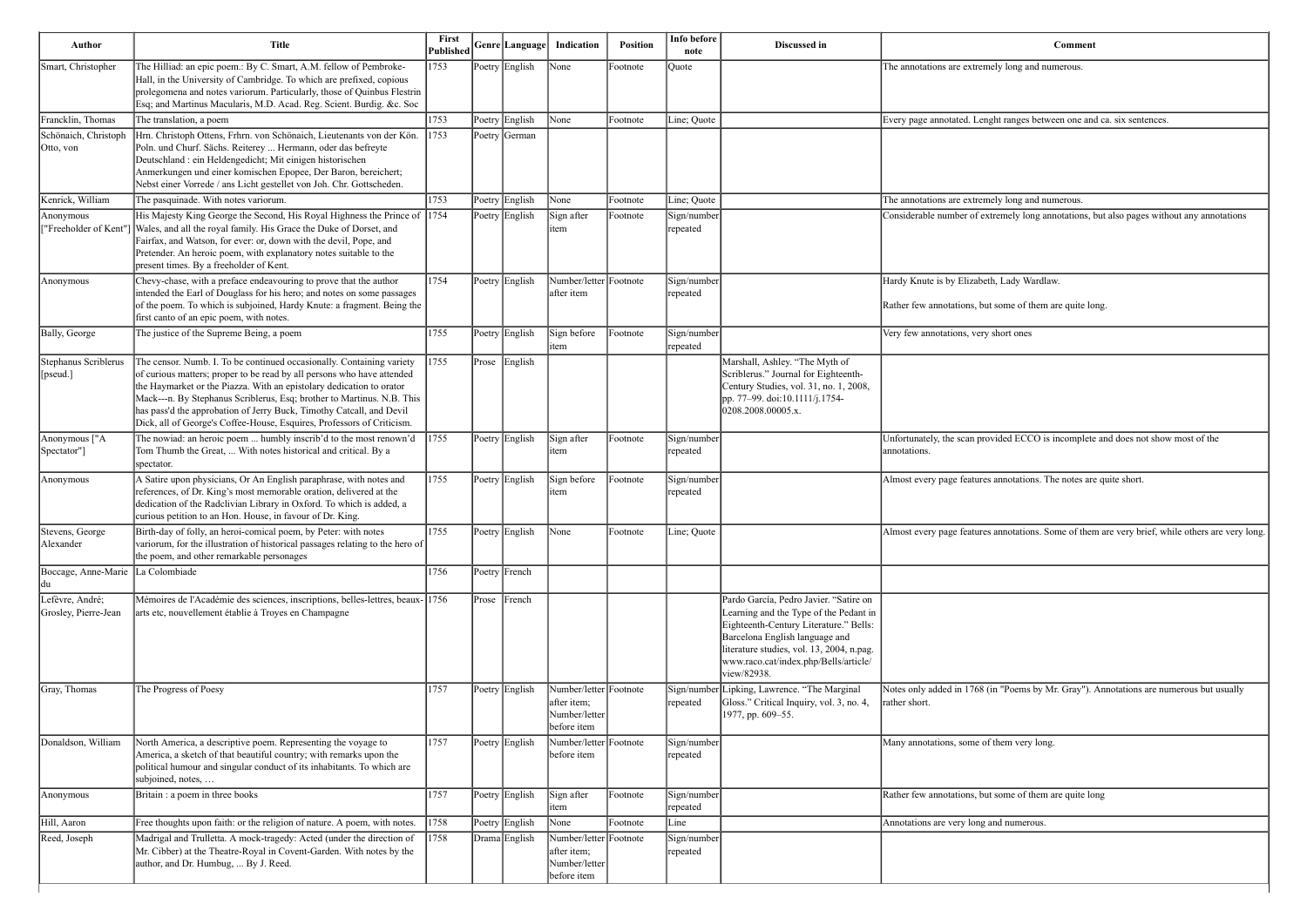but some of them are very long.

also have annotations themselves

otated. Length of the annotation ranges between one and ca. 4

erous and often long.

uded here are annotated. The volume also includes a "Key" to the

rather short ones.

| Author                                | <b>Title</b>                                                                                                                                                                                                                                                                                                                                                                                                                                                                                                                                                                                                                                                 | First<br>Published | Genre Language | Indication                           | Position | Info before<br>note     | Discussed in                                                                                                                                                                                                                                                                                                                                                                                                                                                                                                                                                                                                         |                                                         |
|---------------------------------------|--------------------------------------------------------------------------------------------------------------------------------------------------------------------------------------------------------------------------------------------------------------------------------------------------------------------------------------------------------------------------------------------------------------------------------------------------------------------------------------------------------------------------------------------------------------------------------------------------------------------------------------------------------------|--------------------|----------------|--------------------------------------|----------|-------------------------|----------------------------------------------------------------------------------------------------------------------------------------------------------------------------------------------------------------------------------------------------------------------------------------------------------------------------------------------------------------------------------------------------------------------------------------------------------------------------------------------------------------------------------------------------------------------------------------------------------------------|---------------------------------------------------------|
| Bushe, Amyas                          | Socrates, a dramatic poem                                                                                                                                                                                                                                                                                                                                                                                                                                                                                                                                                                                                                                    | 1758               | Poetry English | Sign before<br>item                  | Footnote | Sign/number<br>repeated |                                                                                                                                                                                                                                                                                                                                                                                                                                                                                                                                                                                                                      | Rather few annotations, bu<br>Some of the annotations a |
| Fox, Edmond                           | Enthusiasm: a poem. With notes variorum. For the correction of some,<br>and consolation of others.                                                                                                                                                                                                                                                                                                                                                                                                                                                                                                                                                           | 1758               | Poetry English | Sign after<br>item                   | Footnote | Sign/number<br>repeated |                                                                                                                                                                                                                                                                                                                                                                                                                                                                                                                                                                                                                      | Almost every page is anno<br>sentences.                 |
| Anonymous                             | British worthies: or characters of the age. A panegyrico-satirical poem,<br>with notes variorum. To which is prefixed, an address to the shade of the<br>late Lord Viscount Bolingbroke.                                                                                                                                                                                                                                                                                                                                                                                                                                                                     | $ 1758\rangle$     | Poetry English | None                                 | Footnote | Line; Quote             |                                                                                                                                                                                                                                                                                                                                                                                                                                                                                                                                                                                                                      | The annotations are numer                               |
| Bogatzky, Carl<br>Heinrich, von       | Das schöne Bild eines recht evangelischen, treuen fleissigen Seelen-<br>Hirtens An dem reitzenden Beyspiel Des weiland Hochwohl-<br>Ehrwürdigen und Hochgelahrten Herrn, Herrn M. Johann Heinrich<br>Sommers, gewesenen treufleissigen Pastoris emeriti zu Schortewitz und<br>Kösitz, als Selbiger den 15ten Mart. 1758. im 83sten Jahre seines<br>rühmlichen Alters und im 55sten seines segensvollen Lehramts zu seines<br>Herren Freude eingegangen / Zur gesegneten Nachfolge Aller Seelen-<br>Hirten  wohlmeinend entworfen und mit einigen nöthigen<br>Anmerkungen erläutert von Des Wohlseligen alten vertrauten Freunde<br>und Landsmann C. H. v. B. | 1758               | Poetry German  |                                      |          |                         |                                                                                                                                                                                                                                                                                                                                                                                                                                                                                                                                                                                                                      |                                                         |
| Stelzfuß, Franz<br>Ludwig [pseud.]    | Wahrhaftige und glaubwürdige Relation von dem großen und Pracht-<br>vollen, solennen Sieges-Feste, so zu Ludwigsburg, im Würtemberger<br>Lande, über den Rußischen Sieg bey Frankfurth an der Oder, gefeyret<br>worden; nebst denen  wunderbaren Begebenheiten allen frommen<br>Christen in Lehrreichen Anmerkungen und einem erbaulichen Liede<br>mitgetheilet, und auf denen vornehmsten Straßen zu Wien und<br>Regenspurg  abgesungen von Franz Ludwig Stelzfuß, Weltberühmten<br>Bänkel Sänger zu Ulm in Schwaben                                                                                                                                        | 1759               | Poetry German  |                                      |          |                         |                                                                                                                                                                                                                                                                                                                                                                                                                                                                                                                                                                                                                      |                                                         |
| Voltaire                              | Socrate                                                                                                                                                                                                                                                                                                                                                                                                                                                                                                                                                                                                                                                      | 1759               | Drama French   |                                      |          |                         | Goulbourne, Russell. "De la mise en<br>scène à la mise en page: les notes dans<br>le théâtre comique de Voltaire." Les<br>notes de Voltaire: Une écriture<br>polyphonique, edited by Nicholas<br>Cronk et al., Voltaire Foundation, 2003,<br>245-254.                                                                                                                                                                                                                                                                                                                                                                |                                                         |
| Sterne, Laurence                      | Tristram Shandy                                                                                                                                                                                                                                                                                                                                                                                                                                                                                                                                                                                                                                              | 1759-1767 Prose    | English        | Sign after<br>item                   | Footnote | repeated                | Sign/number Benstock, Shari. "At the Margin of<br>Discourse: Footnotes in the Fictional<br>Text." PMLA, vol. 98, no. 2, 1983, pp.<br>204-25. doi:10.2307/462046.<br>Eckstein, Evelyn. Fussnoten:<br>Anmerkungen zu Poesie und<br>Wissenschaft, Lit, 2001. 128-132<br>Huber, Alexander. Paratexte in der<br>englischen Erzählprosa des 18.<br>Jahrhunderts. M.A. Thesis, Ludwig-<br>Maximilians-Universität München,<br>1997, users.ox.ac.uk/~bodl0153/<br>elzma.pdf.<br>Meyer, Herman. Das Zitat in der<br>Erzählkunst: Zur Geschichte und<br>Poetik des europäischen Romans. 2.,<br>durchges. Aufl., Metzler, 1967. |                                                         |
| Pelagius, Porcupinus<br>[pseud.]      | Remarkable satires. The causidicade, The triumvirade, The porcupinade, 1760<br>The processionade, The 'piscopade, The scandalizade, and The<br>pasquinade, with notes variorum.                                                                                                                                                                                                                                                                                                                                                                                                                                                                              |                    | Poetry English | None                                 | Footnote | Line; Quote             |                                                                                                                                                                                                                                                                                                                                                                                                                                                                                                                                                                                                                      | Not all of the poems inclu-<br>poems.                   |
| Keate, George                         | Ancient and modern Rome. A poem. Written at Rome in the year 1755                                                                                                                                                                                                                                                                                                                                                                                                                                                                                                                                                                                            | $\vert 1760 \vert$ | Poetry English | Number/letter Footnote<br>after item |          | Sign/number<br>repeated |                                                                                                                                                                                                                                                                                                                                                                                                                                                                                                                                                                                                                      | Rather few annotations, ra                              |
| Klingenberg, Philipp<br>Reinhard, von | Predig, So in der Baurn-Hochzeit den 13. Febr. Anno 1760. Durch den<br>(Titl) Herrn Baron von Klingenberg, Churfürstl. Kammerern und<br>Obristlieutenant, gehalten, Und von (Titl) Herrn Grafen von Seeau,<br>Churfürstl. Kammerern, und Intendanten der Festinen, in Druck gegeben<br>worden                                                                                                                                                                                                                                                                                                                                                                | 1760               | Poetry German  |                                      |          |                         |                                                                                                                                                                                                                                                                                                                                                                                                                                                                                                                                                                                                                      |                                                         |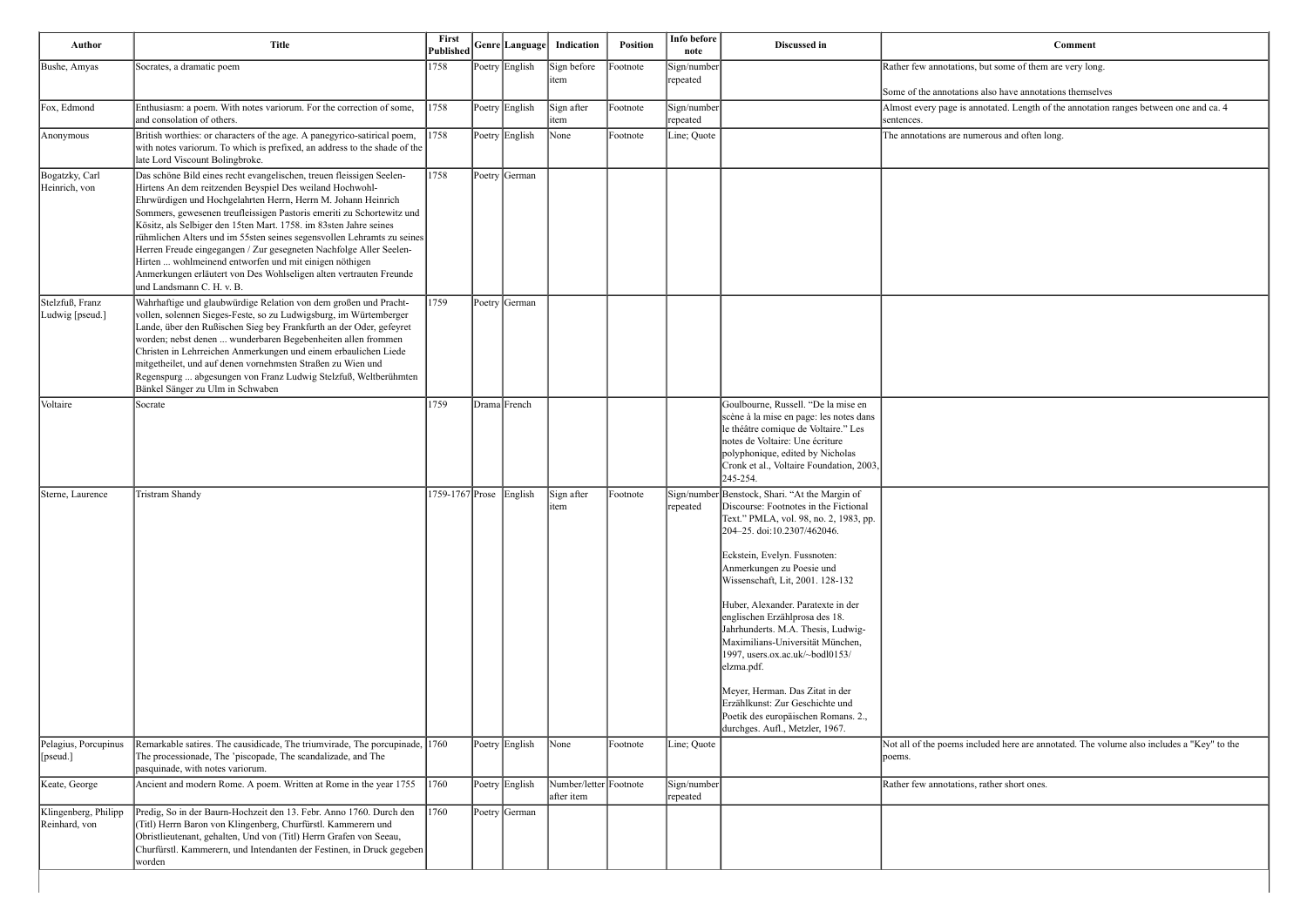| Author            | <b>Title</b>                                                                                                                                                                                                                                                                                                                                                                                                                                                                                | First<br><b>Published</b> |               | Genre Language | Indication                            | <b>Position</b> | Info before<br>note               | Discussed in                                                                                                                                                                                                                                                                                                                                                                                                                                                                                                                                                                                                                | Comment                                               |
|-------------------|---------------------------------------------------------------------------------------------------------------------------------------------------------------------------------------------------------------------------------------------------------------------------------------------------------------------------------------------------------------------------------------------------------------------------------------------------------------------------------------------|---------------------------|---------------|----------------|---------------------------------------|-----------------|-----------------------------------|-----------------------------------------------------------------------------------------------------------------------------------------------------------------------------------------------------------------------------------------------------------------------------------------------------------------------------------------------------------------------------------------------------------------------------------------------------------------------------------------------------------------------------------------------------------------------------------------------------------------------------|-------------------------------------------------------|
| Voltaire          | Le Café ou l'Écossaise                                                                                                                                                                                                                                                                                                                                                                                                                                                                      | 1760                      | Drama French  |                |                                       |                 |                                   | Goulbourne, Russell. "De la mise en<br>scène à la mise en page: les notes dans<br>le théâtre comique de Voltaire." Les<br>notes de Voltaire: Une écriture<br>polyphonique, edited by Nicholas<br>Cronk et al., Voltaire Foundation, 2003,<br>245-254.                                                                                                                                                                                                                                                                                                                                                                       |                                                       |
| Macpherson, James | The works of Ossian, the son of Fingal                                                                                                                                                                                                                                                                                                                                                                                                                                                      | 1760                      |               | Poetry English | Sign after<br>item                    | Footnote        | Sign/number<br>repeated           | Folkenflik, Robert. "Folklore,<br>Antiquarianism, Scholarship and High<br>Literary Culture." The Cambridge<br>History of English Literature, 1660 -<br>1780, edited by John J. Richetti, CUP,<br>2005, pp. 602-22.<br>Metz, Bernhard. "Blüten: Falsche<br>Noten bei James Macpherson und<br>Thomas Chatterton." Am Rande<br>bemerkt: Anmerkungspraktiken in<br>literarischen Texten, edited by<br>Bernhard Metz and Sabine Zubarik,<br>Kadmos, 2008, pp. 115-48.<br>Simpson, Erik. Literary Minstrelsy,<br>1770-1830: Minstrels and Improvisers<br>in British, Irish, and American<br>Literature, Palgrave Macmillan, 2008. | Self-annotations disguised as xenographic annotations |
| Voltaire          | Le pauvre diable                                                                                                                                                                                                                                                                                                                                                                                                                                                                            | 1760                      | Poetry French |                |                                       |                 |                                   | Ferrett, Olivier. "Les systèmes<br>évolutifs de l'annotation des satires en<br>vers, ou les vrais-faux rapports de M.<br>***." Les notes de Voltaire: Une<br>écriture polyphonique, edited by<br>Nicholas Cronk et al., Voltaire<br>Foundation, 2003, 288-303.                                                                                                                                                                                                                                                                                                                                                              |                                                       |
| Anonymous         | Forever! A poem                                                                                                                                                                                                                                                                                                                                                                                                                                                                             | 1760?                     |               | Poetry English | Sign before<br>item                   | Footnote        | Sign/number<br>repeated           |                                                                                                                                                                                                                                                                                                                                                                                                                                                                                                                                                                                                                             |                                                       |
| Francis, Philip   | A LETTER FROM A Right Honourable PERSON. And the Answer to<br>it, Translated into Verse, as nearly as the different Idioms of PROSE and<br>POETRY will allow. With Notes Historical, Critical, Political, &c.                                                                                                                                                                                                                                                                               | 1761                      |               | Poetry English | Number/letter Footnote<br>before item |                 | Quote;<br>Sign/number<br>repeated |                                                                                                                                                                                                                                                                                                                                                                                                                                                                                                                                                                                                                             | The notes are extremely numerous and long.            |
| $[$ [pseud.] $]$  | Flagellan, Christopher   A funeral discourse, occasioned by the much lamented death of Mr.<br>Yorick, Prebendary of Y--k and author of the much admired life and<br>opinions of Tristram Shandy, Preached before a very mixed Society of<br>Jemmies, Jessamies, Methodists and Christians, At A Nocturnal Meeting<br>in Petticoat Lane, and now published at the unanimous Request of the<br>Hearers by Christopher Flagellan, A. M. and enriched with the Notes of<br>Various Commentators | 1761                      |               | Prose English  | Number/letter Footnote<br>after item  |                 | Sign/number<br>repeated           |                                                                                                                                                                                                                                                                                                                                                                                                                                                                                                                                                                                                                             |                                                       |

ed as xenographic annotations.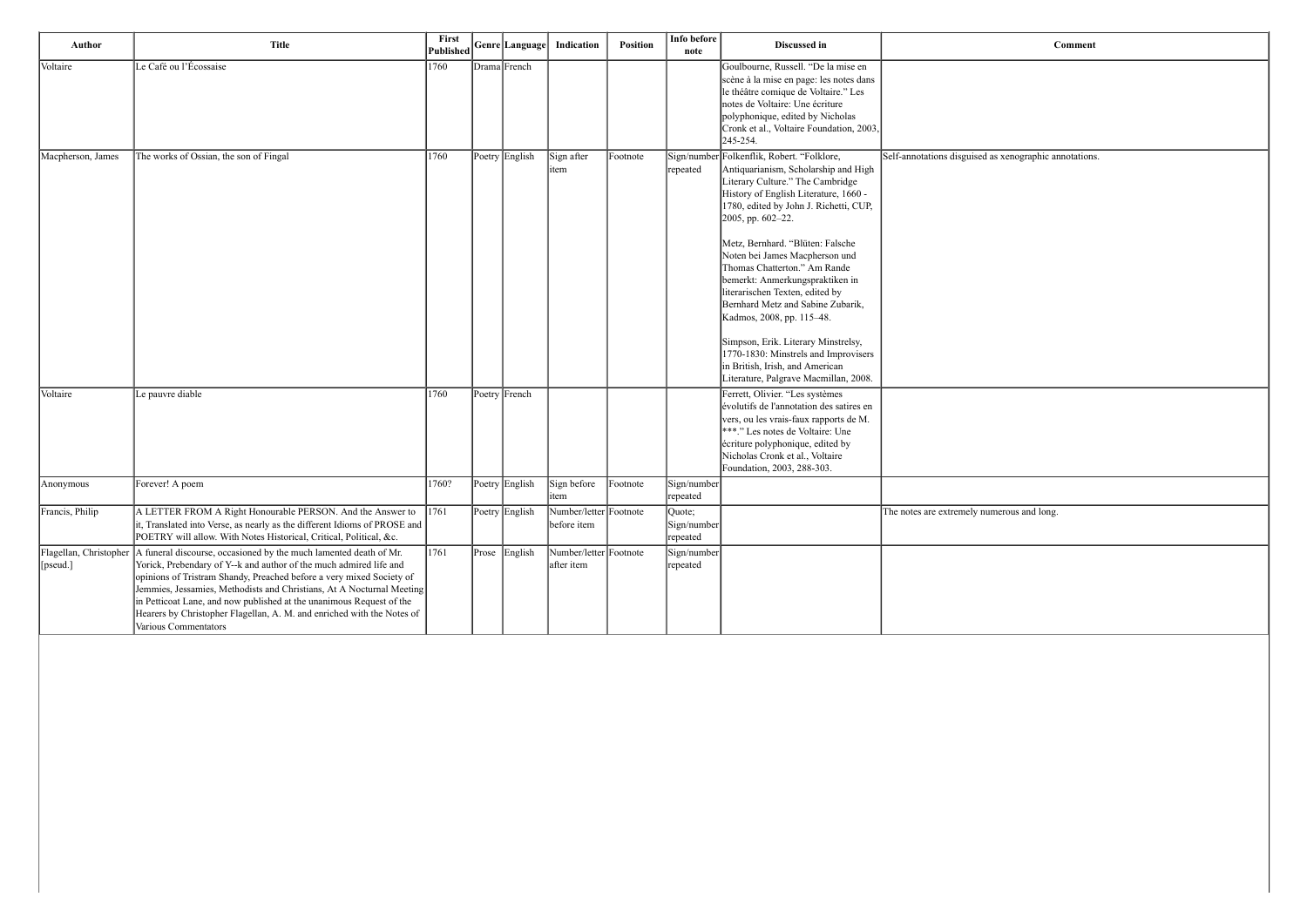sguised as xenographic annotations.

we several annotations. Most of them are rather short (one or two sentences).

| Author                                  | <b>Title</b>                  | First<br>Published | Genre Language | Indication                           | <b>Position</b> | Info before<br>note     | Discussed in                                                                                                                                                                                                                                           |                       |
|-----------------------------------------|-------------------------------|--------------------|----------------|--------------------------------------|-----------------|-------------------------|--------------------------------------------------------------------------------------------------------------------------------------------------------------------------------------------------------------------------------------------------------|-----------------------|
| Rousseau, Jean-<br>Jacques              | Julie, ou La nouvelle Héloïse | 1761               | Prose French   | Number/letter Footnote<br>after item |                 | repeated                | Sign/number Crogiez, Michèle. "Voltaire, Rousseau<br>et leurs notes, ou de leurs rapports avec<br>leur lecteur." Les notes de Voltaire:<br>Une écriture polyphonique, edited by<br>Nicholas Cronk et al., Voltaire<br>Foundation, 2003, 74-83.         |                       |
|                                         |                               |                    |                |                                      |                 |                         | Moravetz, Monika. Formen der<br>Rezeptionslenkung im Briefroman des<br>18. Jahrhunderts: Richardsons Clarissa,<br>Rousseaus Nouvelle Héloïse und<br>Laclos' Liaisons dangereuses, Narr,<br>1990.                                                       |                       |
|                                         |                               |                    |                |                                      |                 |                         | Pfersmann, Andréas. "La secte des<br>autonotistes: idées sur le roman<br>annoté." Fondements, évolutions et<br>persistance des théories du roman,<br>edited by Andréas Pfersmann and<br>Bernard Alazet, Lettres Modernes, pp.<br>$75 - 86.$            |                       |
|                                         |                               |                    |                |                                      |                 |                         | Picard, Hans Rudolf. Die Illusion der<br>Wirklichkeit im Briefroman des<br>achtzehnten Jahrhunderts, Winter,<br>1971.                                                                                                                                  |                       |
|                                         |                               |                    |                |                                      |                 |                         | Séité, Yannick. "La note infrapaginale<br>est-elle une forme brève ? Le cas de<br>Rousseau, "éditeur" de Julie." La forme<br>brève, edited by Simone Messina,<br>Champion, 1996, 179-193.                                                              |                       |
|                                         |                               |                    |                |                                      |                 |                         | Séité, Yannick. "Les practiques<br>rousseauistes de la note." Les notes de<br>Voltaire: Une écriture polyphonique,<br>edited by Nicholas Cronk et al.,<br>Voltaire Foundation, 2003, 48-73.                                                            |                       |
|                                         |                               |                    |                |                                      |                 |                         | Séité, Yannick. Du livre au lire: La<br>nouvelle Héloïse: Roman des<br>Lumières, Champion, 2002.                                                                                                                                                       |                       |
|                                         |                               |                    |                |                                      |                 |                         | Siganos, André. "De l'infrapaginal." Le<br>texte et son commentaire, edited by<br>Catherine Volpilhac-Auger, Université<br>Stendhal-Grenoble, 1997, 11-21.                                                                                             |                       |
| Ossian [pseud. of<br>Macpherson, James] | Fingal                        | 1762               | Poetry English | Sign after<br>item                   | Footnote        | repeated                | Sign/number Metz, Bernhard. "Blüten: Falsche<br>Noten bei James Macpherson und<br>Thomas Chatterton." Am Rande<br>bemerkt: Anmerkungspraktiken in<br>literarischen Texten, edited by<br>Bernhard Metz and Sabine Zubarik,<br>Kadmos, 2008, pp. 115-48. | Self-annotations disg |
| Whitehead, William                      | A charge to the poets         | 1762               | Poetry English | Sign before<br>item                  | Footnote        | Sign/number<br>repeated |                                                                                                                                                                                                                                                        |                       |
| Falconer, William                       | The Shipwreck                 | 1762               | Poetry English | None; Sign<br>after item             | Footnote        | Line;<br>repeated       | Jones, William. "William Falconer's<br>Sign/number The Shipwreck and the Birth of the<br>Dictionary of the Marine." Annotation<br>in Eighteenth-Century Poetry, edited by<br>Michael Edson, Lexington Books,<br>2017, 23-43.                           | Almost all pages hav  |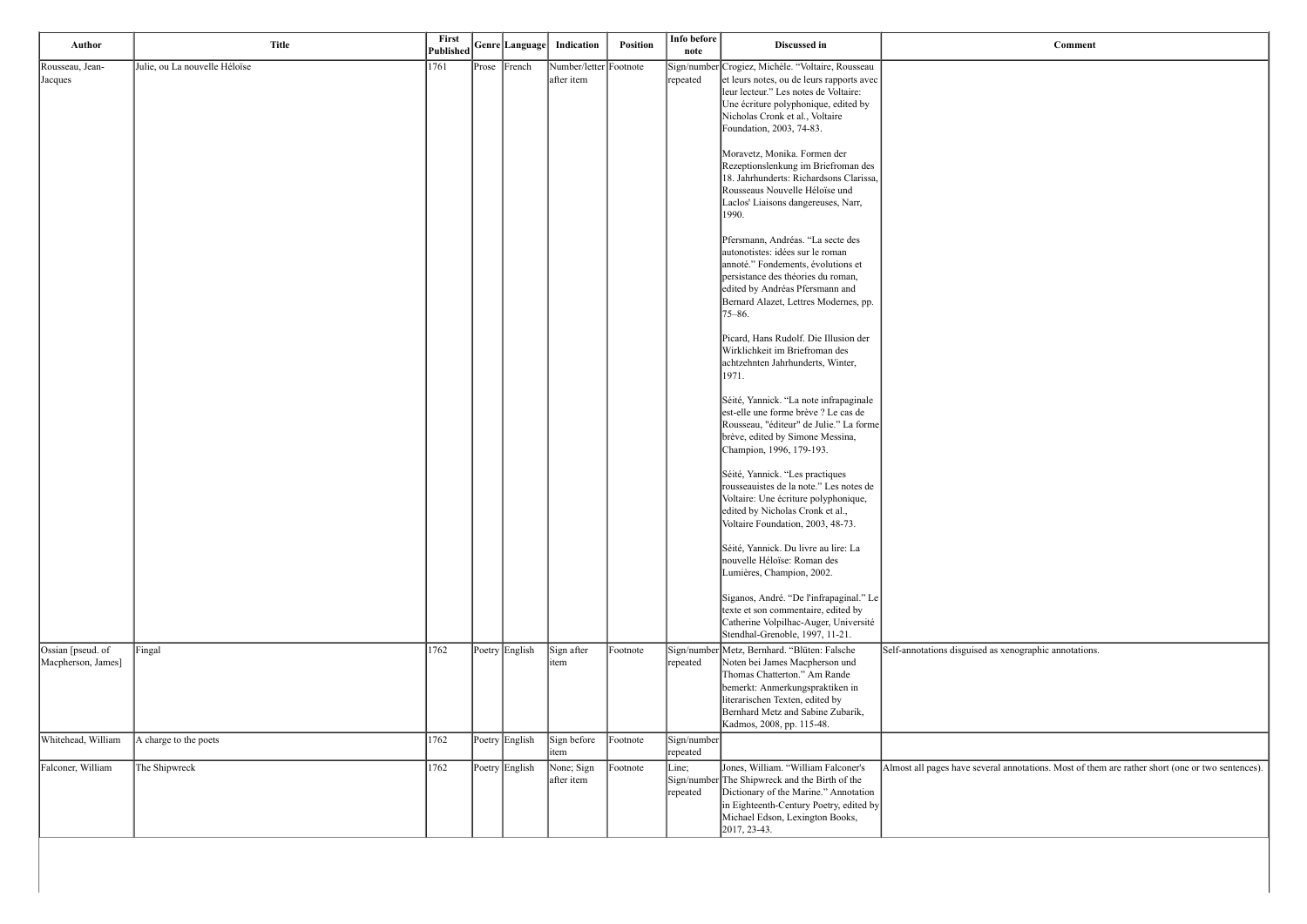erous and sometimes very long.

d as xenographic annotations.

t find a scan of this work.

If and often very long. (But there are also pages without any

rand Sabine Zubarik's list of annotated fiction: erkt.de/bibliographie.htm

ry short ones

out some of them are very long. er than those in Pope's English Dunciad.

es at least one annotation. Most of the annotations are rather short (one

her short ones.

| Author                                  | <b>Title</b>                                                                                                                                                                                                                                     | First<br>Published             |       | Genre Language | Indication                              | Position                             | Info before<br>note     | Discussed in                                                                                                                                                                                                                                                                                                                                                                                                                           |                                                  |
|-----------------------------------------|--------------------------------------------------------------------------------------------------------------------------------------------------------------------------------------------------------------------------------------------------|--------------------------------|-------|----------------|-----------------------------------------|--------------------------------------|-------------------------|----------------------------------------------------------------------------------------------------------------------------------------------------------------------------------------------------------------------------------------------------------------------------------------------------------------------------------------------------------------------------------------------------------------------------------------|--------------------------------------------------|
| Anonymous                               | The Humours of Harrogate, Described in a Letter to a Friend, by J. E.<br>Published from an Authentic Copy of the Original Manuscript: With<br>Notes Descriptive, Historical, Explanatory, Critical, and Hyper-Critical<br>by Martinus Scriblerus | 1763                           |       | Poetry English | Number/letter Footnote<br>after item    |                                      | repeated                | Sign/number Marshall, Ashley. "The Myth of<br>Scriblerus." Journal for Eighteenth-<br>Century Studies, vol. 31, no. 1, 2008,<br>pp. 77–99. doi:10.1111/j.1754-<br>0208.2008.00005.x.                                                                                                                                                                                                                                                   | The annotations are nume                         |
| Ossian [pseud. of<br>Macpherson, James] | Temora                                                                                                                                                                                                                                           | 1763                           |       | Poetry English | Sign after<br>litem                     | Footnote                             | repeated                | Sign/number Metz, Bernhard. "Blüten: Falsche<br>Noten bei James Macpherson und<br>Thomas Chatterton." Am Rande<br>bemerkt: Anmerkungspraktiken in<br>literarischen Texten, edited by<br>Bernhard Metz and Sabine Zubarik,<br>Kadmos, 2008, pp. 115-48.                                                                                                                                                                                 | Self-annotations disguised                       |
| Voltaire                                | Olympie                                                                                                                                                                                                                                          | 1763                           |       | Drama French   |                                         |                                      |                         | Balcou, Jean. "Olympie et ses notes, ou<br>les remarques historiques d'Olympie."<br>Les notes de Voltaire: Une écriture<br>polyphonique, edited by Nicholas<br>Cronk et al., Voltaire Foundation, 2003,<br>207-212.                                                                                                                                                                                                                    |                                                  |
| Voltaire                                | lSaül                                                                                                                                                                                                                                            | 1763                           |       | Drama French   |                                         |                                      |                         | Cotoni, Marie-Helène. "Les notes de<br>Saül." Les notes de Voltaire: Une<br>écriture polyphonique, edited by<br>Nicholas Cronk et al., Voltaire<br>Foundation, 2003, 213-222.<br>Goulbourne, Russell. "De la mise en<br>scène à la mise en page: les notes dans<br>le théâtre comique de Voltaire." Les<br>notes de Voltaire: Une écriture<br>polyphonique, edited by Nicholas<br>Cronk et al., Voltaire Foundation, 2003,<br>245-254. |                                                  |
| Wilkes, John                            | An essay on woman; by Pego Borewell, Esq; with notes by Rogerus<br>Cunæus, Vigerus Mutoniatus, &c. and a commentary by the Rev. Dr.<br>Warburton. Inscribed to Miss Fanny Murray.                                                                | 1763                           |       | Poetry English |                                         |                                      |                         |                                                                                                                                                                                                                                                                                                                                                                                                                                        | Unfortunately, I could not                       |
| Anonymous                               | Der zufälliger Weise Characterisirte Prinz : mit prosaischen<br>Anmerkungen                                                                                                                                                                      | 1764                           |       | Poetry German  |                                         |                                      |                         |                                                                                                                                                                                                                                                                                                                                                                                                                                        |                                                  |
| Grainger, James                         | The sugar-Cane: a poem. In four books. With notes. By James Grainger, 1764<br>M.D. &c.                                                                                                                                                           |                                |       | Poetry English | $\vert$ None                            | Footnote                             | Line; Quote             |                                                                                                                                                                                                                                                                                                                                                                                                                                        | Annotations are numerous<br>annotations.)        |
| Wieland, Christoph<br>Martin            | Der Sieg der Natur über die Schwärmerei oder Die Abenteuer des Don<br>Sylvio von Rosalva. Eine Geschichte worin alles Wunderbare natürlich<br>zugeht                                                                                             | 1764                           | Prose | German         |                                         |                                      |                         | Bickenbach, Matthias. Von den<br>Möglichkeiten einer "inneren"<br>Geschichte des Lesens, Niemeyer,<br>1999. 213-217.                                                                                                                                                                                                                                                                                                                   | Found on Bernhard Metz<br>http://www.amrandebeme |
| Greene, Edward<br>Burnaby               | Privilege. A poem                                                                                                                                                                                                                                | 1764                           |       | Poetry English | Sign before<br>item                     | Footnote                             | Sign/number<br>repeated |                                                                                                                                                                                                                                                                                                                                                                                                                                        | Very few annotations, ver                        |
| Ogilvie, John                           | Providence : an allegorical poem in three books                                                                                                                                                                                                  | 1764                           |       | Poetry English | None                                    | Footnote                             | Line; Quote             |                                                                                                                                                                                                                                                                                                                                                                                                                                        | Rather few annotations, by                       |
| Palissot de Montenoy,<br> Charles       | La Dunciade : Poeme En Dix Chants                                                                                                                                                                                                                | 1764 (3)<br>books)<br>1771 (10 |       | Poetry French  | None                                    | Endnote after Quote<br>chapter/canto |                         |                                                                                                                                                                                                                                                                                                                                                                                                                                        | The notes are much shorte                        |
| Shaw, Cuthbert                          | The Race. By Mercurius Spur, Esq. With notes. By Faustinus Scriblerus.                                                                                                                                                                           | books)<br> 1765                |       | Poetry English | Sign after<br>item; Sign<br>before item | Footnote                             | Quote;<br>repeated      | Marshall, Ashley. "The Myth of<br>Sign/number Scriblerus." Journal for Eighteenth-<br>Century Studies, vol. 31, no. 1, 2008,<br>pp. 77–99. doi:10.1111/j.1754-<br>0208.2008.00005.x.                                                                                                                                                                                                                                                   | Almost every page feature<br>or two sentences).  |
| Anonymous                               | Oppression : A poem. By an American. With notes, by a North Briton                                                                                                                                                                               | 1765                           |       | Poetry English | Number/letter Footnote<br>after line    |                                      | Sign/number<br>repeated |                                                                                                                                                                                                                                                                                                                                                                                                                                        | Very few notes                                   |
| de                                      | Belloy, Pierre-Laurent Le Siège de Calais, tragedie suivie de notes historiques                                                                                                                                                                  | 1765                           |       | Drama French   | None                                    | Endnote at<br>very end               | Quote                   |                                                                                                                                                                                                                                                                                                                                                                                                                                        |                                                  |
| Verri, Pietro                           | Meditazioni sulla felicità. Con un avviso e con note critiche                                                                                                                                                                                    | 1765                           |       | Italian        |                                         |                                      |                         |                                                                                                                                                                                                                                                                                                                                                                                                                                        |                                                  |
| Hayes, Daniel                           | The authors : A poem                                                                                                                                                                                                                             | 1766                           |       | Poetry English | Sign after<br>item                      | Footnote                             | Sign/number<br>repeated |                                                                                                                                                                                                                                                                                                                                                                                                                                        | Very few annotations, rath                       |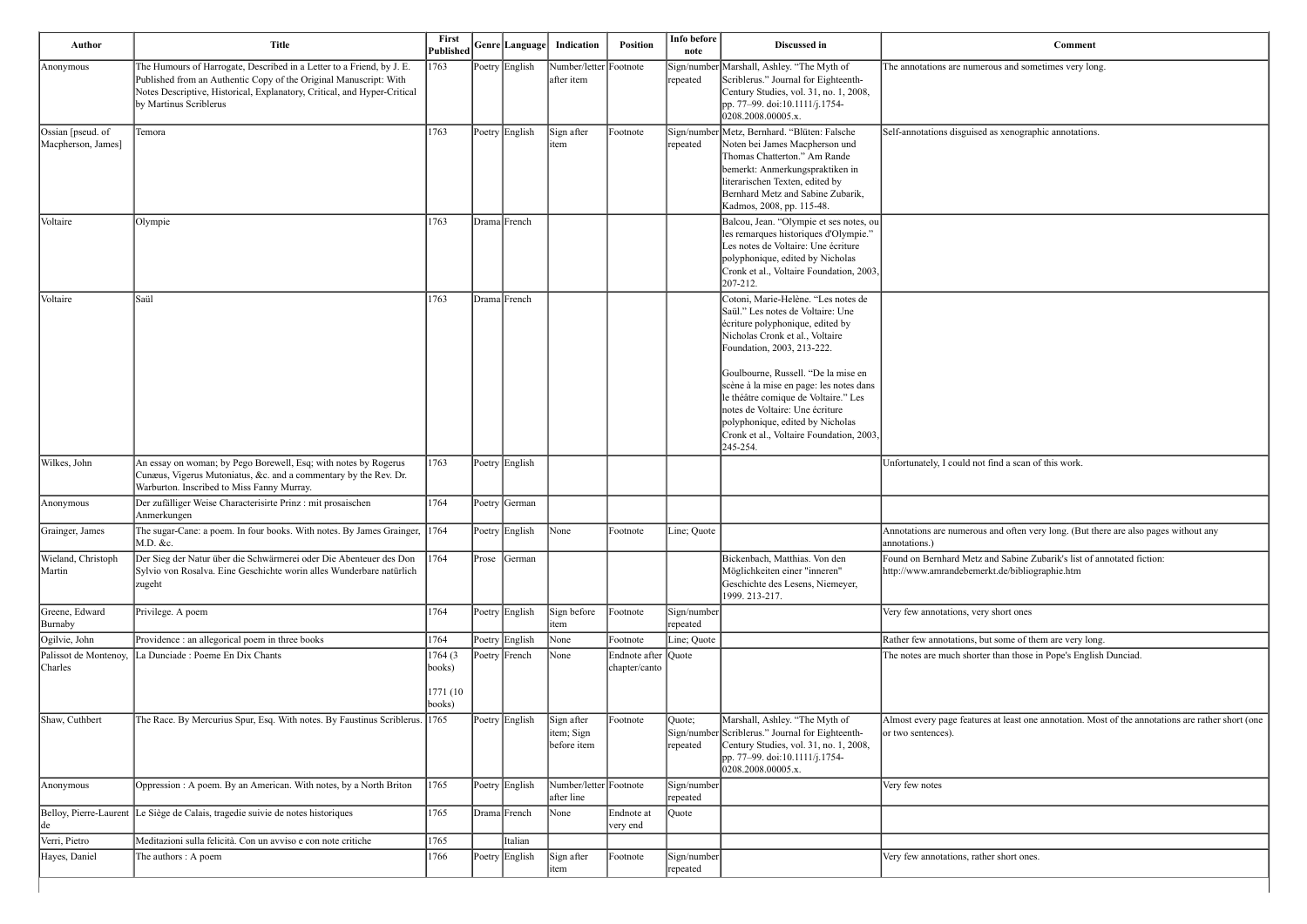| Author                                 | <b>Title</b>                                                                                                                                                                                                                                                 | First<br>Published                  |                | Genre Language | Indication                           | <b>Position</b>       | Info before<br>note                              | Discussed in                                                                                                                                                                                                                                            | Comment                                                                                                                                                         |
|----------------------------------------|--------------------------------------------------------------------------------------------------------------------------------------------------------------------------------------------------------------------------------------------------------------|-------------------------------------|----------------|----------------|--------------------------------------|-----------------------|--------------------------------------------------|---------------------------------------------------------------------------------------------------------------------------------------------------------------------------------------------------------------------------------------------------------|-----------------------------------------------------------------------------------------------------------------------------------------------------------------|
| Voltaire                               | Octavian et le jeune Pompée ou le Triumvirat                                                                                                                                                                                                                 | 1766                                |                | Drama French   |                                      |                       |                                                  | Cave, Christophe. "Les notes du<br>Triumvirat de Voltaire: la construction<br>progressive d'un dispositif militant."<br>Les notes de Voltaire: Une écriture<br>polyphonique, edited by Nicholas<br>Cronk et al., Voltaire Foundation, 2003,<br>223-237. |                                                                                                                                                                 |
| Lambert, Claude-<br>François           | Le nouveau Telémaque, ou, Voyages et aventures du comte de-- & de<br>son fils, avec des Notes Historiques, Géographiques & Critiques                                                                                                                         | 1766                                | Prose French   |                |                                      |                       |                                                  |                                                                                                                                                                                                                                                         |                                                                                                                                                                 |
| Triller, Daniel<br>Wilhelm             | Geprüfte Pockeninoculation : ein Physicalisch-Moralisch Gedicht, mit<br>nöthigen Anmerkungen und Zusätzen erläutert. -                                                                                                                                       | 1766                                |                | Poetry German  | Number/letter Footnote<br>after line |                       | Sign/number<br>repeated                          |                                                                                                                                                                                                                                                         |                                                                                                                                                                 |
| Wieland, Christoph<br>Martin           | Die Geschichte des Agathon                                                                                                                                                                                                                                   | 1766-1767 Prose                     |                | German         |                                      |                       |                                                  | Wirth, Uwe. Die Geburt des Autors aus<br>dem Geist der Herausgeberfiktion:<br>Editoriale Rahmung im Roman um<br>1800: Wieland, Goethe, Brentano, Jean<br>Paul und E. T. A. Hoffmann, Fink,<br>2008.                                                     |                                                                                                                                                                 |
| Gough, James                           | Britannia: a poem. With historical notes.                                                                                                                                                                                                                    | 1767                                |                | Poetry English | None; Sign<br>before item            | Foot- and<br>endnotes | Line; Page;<br>Quote;<br>Sign/number<br>repeated |                                                                                                                                                                                                                                                         | Footnotes: sign before item<br>Endnotes: no indication<br>There are rather few annotations, but many of them are very long.                                     |
| Voltaire                               | Le Dépositaire                                                                                                                                                                                                                                               | 1767 (first Drama French<br>staged) |                |                |                                      |                       |                                                  | Goulbourne, Russell. "De la mise en<br>scène à la mise en page: les notes dans<br>le théâtre comique de Voltaire." Les<br>notes de Voltaire: Une écriture<br>polyphonique, edited by Nicholas<br>Cronk et al., Voltaire Foundation, 2003,<br>245-254.   |                                                                                                                                                                 |
| Wieland, Christoph<br>Martin           | Musarion, oder die Philosophie der Grazien. Ein Gedicht, in drey<br>Büchern                                                                                                                                                                                  | 1768                                |                | Poetry German  |                                      |                       |                                                  |                                                                                                                                                                                                                                                         | Found on Bernhard Metz and Sabine Zubarik's list of annotated fiction:<br>http://www.amrandebemerkt.de/bibliographie.htm                                        |
| Sterne, Laurence                       | A Sentimental Journey through France and Italy by Mr. Yorick                                                                                                                                                                                                 | 1768                                |                | Prose English  | Sign before<br>item                  | Footnote              | Sign/number<br>repeated                          |                                                                                                                                                                                                                                                         |                                                                                                                                                                 |
| Restif de la Bretonne<br>Nicolas Edme  | ucile, ou Les Progrès De La Vertu. Par un Mousquetaire                                                                                                                                                                                                       | 1768                                | Prose          | French         |                                      |                       |                                                  |                                                                                                                                                                                                                                                         | Found on Bernhard Metz and Sabine Zubarik's list of annotated fiction:<br>http://www.amrandebemerkt.de/bibliographie.htm                                        |
| Restif de la Bretonne,<br>Nicolas Edme | La Confidence nécessaire, ou Lettres de Mylord Austin de Norfolk, à<br>mylord Humfrey de Dorset                                                                                                                                                              | $ 1769\rangle$                      |                | Prose French   |                                      |                       |                                                  |                                                                                                                                                                                                                                                         | Found on Bernhard Metz and Sabine Zubarik's list of annotated fiction:<br>http://www.amrandebemerkt.de/bibliographie.htm                                        |
| Saint-Lambert, Jean-<br>François de    | Les Saisons                                                                                                                                                                                                                                                  | 1769                                |                | Poetry French  |                                      |                       |                                                  |                                                                                                                                                                                                                                                         |                                                                                                                                                                 |
| Swinney, Sidney                        | Battle of Minden, a poem. In three books. By Sidney Swinney,<br>Enriched with critical notes by two friends, and with explanatory notes<br>by the author                                                                                                     | 1769                                |                | Poetry English | Sign before<br>item                  | $\vert$ Other         | Sign/number<br>repeated                          |                                                                                                                                                                                                                                                         | Position of the annotation: on a separate page right after the page on wh<br>appears.<br>Some pages have no annotations at all, some one or two short ones, and |
| Ashton, James-Brown                    | The ode on dedicating a building, and erecting a statue, to Le Stue, cook 1769<br>to the Duke of Newcastle at Clermont :: with notes, by Martinus<br>Scriblerus, to which are prefixed, testimonies to the genius and merits of<br>Le Stue                   |                                     |                | Poetry English | Sign after<br>ıtem                   | Footnote              | repeated                                         | Sign/number Marshall, Ashley. "The Myth of<br>Scriblerus." Journal for Eighteenth-<br>Century Studies, vol. 31, no. 1, 2008,<br>pp. 77–99. doi:10.1111/j.1754-<br>0208.2008.00005.x.                                                                    | long ones.<br>Almost every page features at least one annotation. The annotations are<br>sentences).                                                            |
| Sagebaum, Justus                       | Als Jacobshagens Jubel-Saal, des Synodi zum andernmahl Eröfnet nach 1769<br>Velangen <sup>[!]</sup> ; Ist auch hinein gegangen: Ein Opfer hinzubringen, Dis<br>Jubel-Lied zu singen; Mit schlechter, doch vergnügter Stimm, Ein<br>Mitglied jetzt ad interim |                                     |                | Poetry German  |                                      |                       |                                                  |                                                                                                                                                                                                                                                         |                                                                                                                                                                 |
| Harvey, John                           | The Bruciad : an epic poem, in six books                                                                                                                                                                                                                     | 1769                                | Poetry English |                | Number/letter Footnote               |                       | Sign/number                                      |                                                                                                                                                                                                                                                         | About half of the pages are annotated. Some notes are quite short; some                                                                                         |

| Comment                                                                                                                  |
|--------------------------------------------------------------------------------------------------------------------------|
|                                                                                                                          |
|                                                                                                                          |
|                                                                                                                          |
|                                                                                                                          |
|                                                                                                                          |
|                                                                                                                          |
|                                                                                                                          |
|                                                                                                                          |
|                                                                                                                          |
| Footnotes: sign before item                                                                                              |
| Endnotes: no indication                                                                                                  |
| There are rather few annotations, but many of them are very long.                                                        |
|                                                                                                                          |
|                                                                                                                          |
|                                                                                                                          |
|                                                                                                                          |
| Found on Bernhard Metz and Sabine Zubarik's list of annotated fiction:<br>http://www.amrandebemerkt.de/bibliographie.htm |
|                                                                                                                          |
| Found on Bernhard Metz and Sabine Zubarik's list of annotated fiction:<br>http://www.amrandebemerkt.de/bibliographie.htm |
| Found on Bernhard Metz and Sabine Zubarik's list of annotated fiction:<br>http://www.amrandebemerkt.de/bibliographie.htm |
|                                                                                                                          |
| Position of the annotation: on a separate page right after the page on which the annotated item<br>appears.              |
| Some pages have no annotations at all, some one or two short ones, and some one or two very<br>long ones.                |
| Almost every page features at least one annotation. The annotations are usually short (one or two<br>sentences).         |
|                                                                                                                          |

re annotated. Some notes are quite short; some are rather long.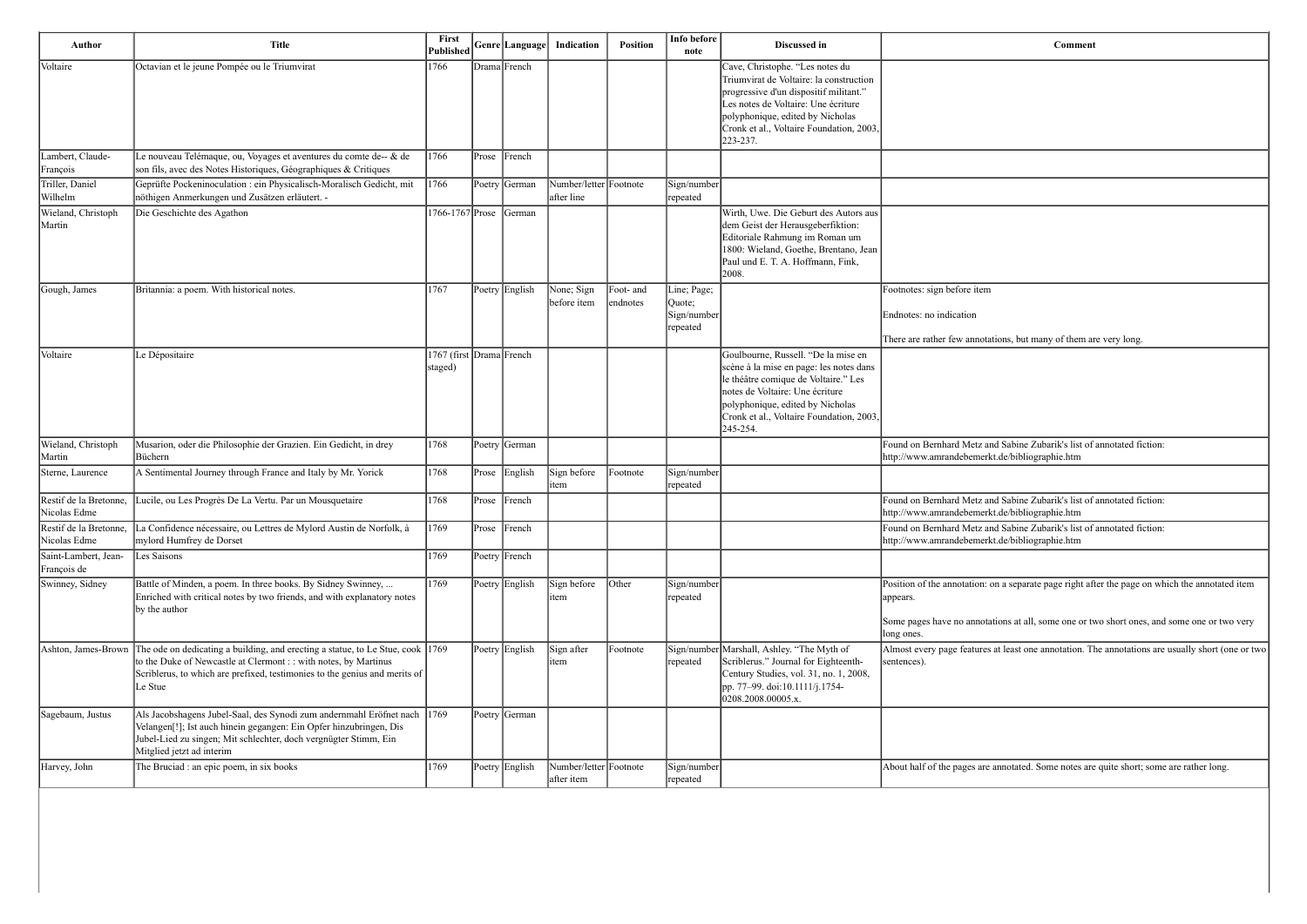otes, yet the notes are mentioned in the title --> inclusion of notes as

ast one annotation. Most of the annotations are quite short.

z and Sabine Zubarik's list of annotated fiction: erkt.de/bibliographie.htm

and Sabine Zubarik's list of annotated fiction: http://www.amrandebemerkt.de/bibliographie.htm

but some of them are quite long.

| Author                                            | <b>Title</b>                                                                                                                                                                                                                                                                                                                                                                                                                     | First<br>Published |       | Genre Language | Indication                              | <b>Position</b> | Info before<br>note               | Discussed in                                                                                                                                                                                                                                                                                                                                                                                                             |                                                  |
|---------------------------------------------------|----------------------------------------------------------------------------------------------------------------------------------------------------------------------------------------------------------------------------------------------------------------------------------------------------------------------------------------------------------------------------------------------------------------------------------|--------------------|-------|----------------|-----------------------------------------|-----------------|-----------------------------------|--------------------------------------------------------------------------------------------------------------------------------------------------------------------------------------------------------------------------------------------------------------------------------------------------------------------------------------------------------------------------------------------------------------------------|--------------------------------------------------|
| Hermes, Johann<br>Timotheus                       | Sophiens Reise von Memel nach Sachsen                                                                                                                                                                                                                                                                                                                                                                                            | 1769-<br>1773      | Prose | German         |                                         |                 |                                   | Eckstein, Evelyn. Fussnoten:<br>Anmerkungen zu Poesie und<br>Wissenschaft, Lit, 2001. 119-123.                                                                                                                                                                                                                                                                                                                           |                                                  |
|                                                   |                                                                                                                                                                                                                                                                                                                                                                                                                                  |                    |       |                |                                         |                 |                                   | Pfersmann, Andréas. "Les gloses de<br>Martinus Scribblerus ou du bon usage<br>de l'autorité dans le discours." Lugares<br>Textuais do Romance, edited by<br>Alckmar Luiz dos Santos,<br>Florianópolis, 2001, 213-248.                                                                                                                                                                                                    |                                                  |
|                                                   |                                                                                                                                                                                                                                                                                                                                                                                                                                  |                    |       |                |                                         |                 |                                   | Pfersmann, Andréas. Séditions<br>infrapaginales: Poétique historique de<br>l'annotation littéraire (XVIIe-XXIe<br>siècles), Droz, 2011.                                                                                                                                                                                                                                                                                  |                                                  |
| Belloy, Pierre Laurent<br> de                     | Gaston et Baïard : tragédie, suivie de notes historiques                                                                                                                                                                                                                                                                                                                                                                         | 1770               |       | Drama French   |                                         |                 |                                   |                                                                                                                                                                                                                                                                                                                                                                                                                          |                                                  |
| Kenrick, William                                  | Poems; ludicrous, satirical, and moral. With notes.                                                                                                                                                                                                                                                                                                                                                                              | 1770               |       | Poetry English | Sign after<br>item                      | Footnote        | Sign/number<br>repeated           |                                                                                                                                                                                                                                                                                                                                                                                                                          | Does not contain many no<br>advertisement?       |
| Brice, Andrew                                     | The mobiad : or, battle of the voice. An heroi-comic poem, sportively<br>satirical: being a briefly historical, natural and lively, free and humorous,<br>description of an Exeter election. In Six Canto's. Illustrated with such<br>Notes as for some Readers may be supposed useful. By Democritus<br>Juvenal, Moral Professor of Ridicule, and plaguy-pleasant Fellow of<br>Stingtickle College; vulgarly Andrew Brice, Exon | 1770               |       | Poetry English | Number/letter Footnote<br>after item    |                 | Quote;<br>repeated                | Robertson, Ritchie. Mock-Epic Poetry<br>Sign/number from Pope to Heine, OUP, 2009. 100.                                                                                                                                                                                                                                                                                                                                  | Most pages feature at leas                       |
|                                                   | Cosson, Pierre Charles <i>Éloge de Pierre Terrail</i> , dit le chevalier Bayard, sans peur et sans<br>reproche: suivi de notes historiques, morales & critiques                                                                                                                                                                                                                                                                  | 1770               | Prose | French         |                                         |                 |                                   |                                                                                                                                                                                                                                                                                                                                                                                                                          |                                                  |
| Christian, T. P.                                  | The progress of war. A poem. By an officer                                                                                                                                                                                                                                                                                                                                                                                       | 1770?              |       | Poetry English | Sign after<br>item; Sign<br>before item | Footnote        | Sign/number<br>repeated           |                                                                                                                                                                                                                                                                                                                                                                                                                          |                                                  |
| Wieland, Christoph<br>Martin                      | Der neue Amadis                                                                                                                                                                                                                                                                                                                                                                                                                  | 1771               | Prose | German         |                                         |                 |                                   | Eckstein, Evelyn. Fussnoten:<br>Anmerkungen zu Poesie und<br>Wissenschaft, Lit, 2001. 134.                                                                                                                                                                                                                                                                                                                               |                                                  |
| Restif de la Bretonne,<br>Nicolas Edme            | Le Marquis de T***, ou l'École de la Jeunesse, Tirée des Mémoires<br>recueillis par N. E. A. Desforets, homme-d'affaires de la Maison de<br>T***                                                                                                                                                                                                                                                                                 | 1771               | Prose | French         |                                         |                 |                                   |                                                                                                                                                                                                                                                                                                                                                                                                                          | Found on Bernhard Metz<br>http://www.amrandebeme |
| Anonymous ["A Fen<br>[parson"]                    | Inundation or the life of a Fen-man, a poem. With notes critical and<br>explanatory. By a Fen parson.                                                                                                                                                                                                                                                                                                                            | 1771               |       | Poetry English | None                                    | Footnote        | Line; Quote                       |                                                                                                                                                                                                                                                                                                                                                                                                                          |                                                  |
| Klinger, Friedrich<br>Maximilian                  | Fausts Leben, Taten und Höllenfahrt                                                                                                                                                                                                                                                                                                                                                                                              | 1771               | Prose | German         |                                         |                 |                                   |                                                                                                                                                                                                                                                                                                                                                                                                                          | Found on Bernhard Metz<br>http://www.amrandebeme |
| Anonymous                                         | Le Dépit et le voyage, poëme, avec des notes, suivi des Lettres<br>vénitiennes                                                                                                                                                                                                                                                                                                                                                   | 1771               |       | Poetry French  |                                         |                 |                                   |                                                                                                                                                                                                                                                                                                                                                                                                                          |                                                  |
| Percy, Thomas                                     | The Hermit of Warkworth : a Northumberland ballad                                                                                                                                                                                                                                                                                                                                                                                | 1771               |       | Poetry English | Sign after line Footnote                |                 | repeated                          | Sign/number van der Goten, Thomas.<br>'Topographical Annotation in Thomas<br>Percy's The Hermit of Warkworth and<br>John Pinkerton's The Bruce."<br>Annotation in Eighteenth-Century<br>Poetry, edited by Michael Edson,<br>Lexington Books, 2017, pp. 67-88.<br>Simpson, Erik. Literary Minstrelsy,<br>1770-1830: Minstrels and Improvisers<br>in British, Irish, and American<br>Literature, Palgrave Macmillan, 2008. | Rather few annotations, b                        |
| Faulkner, George<br>pseud. of Jephson,<br>Robert] | An epistle to Gorges Edmond Howard: Esq. With notes explanatory,<br>critical, and historical, by George Faulkner,                                                                                                                                                                                                                                                                                                                | 1771               |       | Poetry English | Number/letter Footnote<br>after line    |                 | Quote;<br>Sign/number<br>repeated |                                                                                                                                                                                                                                                                                                                                                                                                                          |                                                  |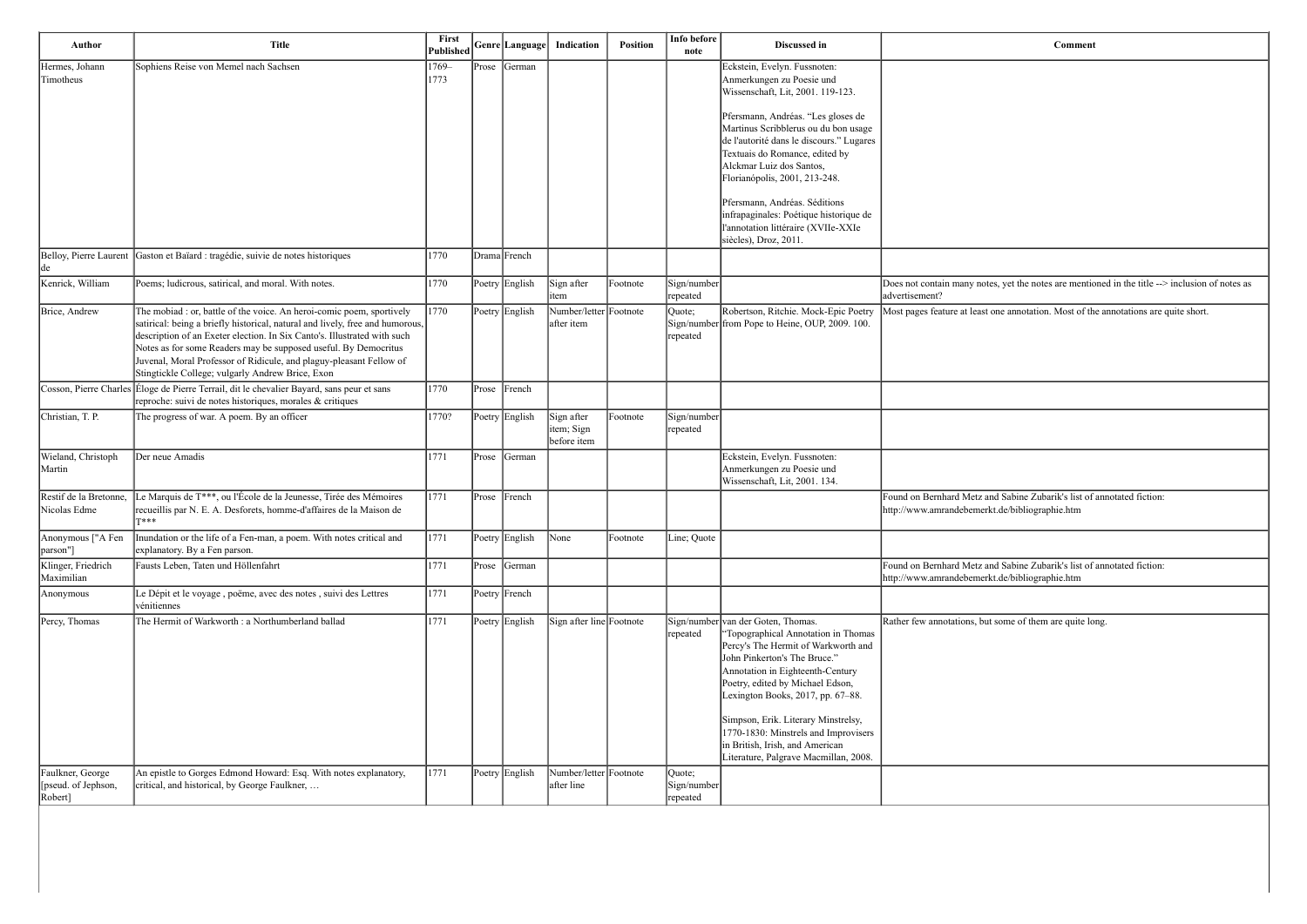| Author                                 | <b>Title</b>                                                                                                                                                                                                                                                                                                   | First<br>Published |           | Genre  Language                                        | Indication                            | Position | Info before<br>note            | Discussed in                                                                                                                                                                                                                                                   | Comment                                                                                                                  |
|----------------------------------------|----------------------------------------------------------------------------------------------------------------------------------------------------------------------------------------------------------------------------------------------------------------------------------------------------------------|--------------------|-----------|--------------------------------------------------------|---------------------------------------|----------|--------------------------------|----------------------------------------------------------------------------------------------------------------------------------------------------------------------------------------------------------------------------------------------------------------|--------------------------------------------------------------------------------------------------------------------------|
| Voltaire                               | Les Systèmes et les cabales                                                                                                                                                                                                                                                                                    | 1772               |           | Poetry French                                          |                                       |          |                                | Ferrett, Olivier. "Les systèmes<br>évolutifs de l'annotation des satires en<br>vers, ou les vrais-faux rapports de M.<br>***." Les notes de Voltaire: Une<br>écriture polyphonique, edited by<br>Nicholas Cronk et al., Voltaire<br>Foundation, 2003, 288-303. |                                                                                                                          |
| Hull, Thomas                           | Genuine letters from a gentleman to a young lady his pupil:  Written<br>some years since. Now first revised and published with notes and<br>illustrations, by Thomas Hull,                                                                                                                                     | 1772               | Prose     | English                                                | Sign after<br>item                    | Footnote | Sign/number<br>repeated        |                                                                                                                                                                                                                                                                |                                                                                                                          |
| Denis, Michael                         | Die Lieder Sineds des Barden : mit Vorbericht und Anmerkungen                                                                                                                                                                                                                                                  | 1772               |           | Poetry German                                          |                                       |          |                                |                                                                                                                                                                                                                                                                |                                                                                                                          |
| Frizzi, Antonio                        | La Salameide poemetto giocoso con le note                                                                                                                                                                                                                                                                      | 1772               |           | Poetry Italian                                         |                                       |          |                                |                                                                                                                                                                                                                                                                |                                                                                                                          |
| Wieland, Christoph<br>Martin           | Der goldne Spiegel oder die Könige von Scheschian                                                                                                                                                                                                                                                              | 1772               | Prose     | German                                                 |                                       |          |                                | Eckstein, Evelyn. Fussnoten:<br>Anmerkungen zu Poesie und<br>Wissenschaft, Lit, 2001. 137-140.                                                                                                                                                                 |                                                                                                                          |
| Restif de la Bretonne,<br>Nicolas Edme | Adèle de Comm***, ou Lettres d'une fille à son père                                                                                                                                                                                                                                                            | 1772               | Prose     | French                                                 |                                       |          |                                |                                                                                                                                                                                                                                                                | Found on Bernhard Metz and Sabine Zubarik's list of annotated fiction:<br>http://www.amrandebemerkt.de/bibliographie.htm |
| Mason, William                         | The English garden : a poem                                                                                                                                                                                                                                                                                    | 1772               |           | Poetry English                                         | Sign after<br>item                    | Footnote | Sign/number<br><b>repeated</b> |                                                                                                                                                                                                                                                                |                                                                                                                          |
| Celesia, Dorothea                      | Indolence; a poem, by the author of Almida                                                                                                                                                                                                                                                                     | 1772               |           | Poetry English                                         | Sign after<br>item                    | Footnote | Sign/number<br>repeated        |                                                                                                                                                                                                                                                                |                                                                                                                          |
| Evans, Evan                            | Love of our country, a poem, with historical notes, address'd to Sir<br>Watkin Williams Wynn  By a curate from Snowdon.                                                                                                                                                                                        | 1772               |           | Poetry English                                         | Sign after<br>item                    | Footnote | Sign/number<br>repeated        |                                                                                                                                                                                                                                                                |                                                                                                                          |
| Anonymous                              | Les orphelins de Perse : histoire orientale ; tirée d'un ms. persan, &<br>enrichie de notes curieuses & instructives                                                                                                                                                                                           | 1773               | Prose     | French                                                 |                                       |          |                                |                                                                                                                                                                                                                                                                |                                                                                                                          |
| Day, Thomas                            | The dying Negro, a poem                                                                                                                                                                                                                                                                                        | 1773               |           | Poetry English                                         | Sign after line Footnote              |          | Sign/number<br><b>repeated</b> |                                                                                                                                                                                                                                                                |                                                                                                                          |
| Stockdale, Percival                    | The poet. A poem                                                                                                                                                                                                                                                                                               | 1773               |           | Poetry English                                         | Sign before<br>item                   | Footnote | Sign/number<br>repeated        |                                                                                                                                                                                                                                                                |                                                                                                                          |
| Restif de la Bretonne,<br>Nicolas Edme | La Femme dans les trois états de fille, d'épouse, et de mère. Histoire<br>morale, comique & véritable                                                                                                                                                                                                          | 1773               |           | Prose French                                           |                                       |          |                                |                                                                                                                                                                                                                                                                | Found on Bernhard Metz and Sabine Zubarik's list of annotated fiction:<br>http://www.amrandebemerkt.de/bibliographie.htm |
| Langhorne, John                        | The origin of the veil. A poem. by Dr. Langhorne                                                                                                                                                                                                                                                               | 1773               |           | Poetry English                                         | Sign after<br>item                    | Footnote | Sign/number<br>repeated        |                                                                                                                                                                                                                                                                |                                                                                                                          |
| Voltaire                               | La Tactique                                                                                                                                                                                                                                                                                                    | 1773               |           | $\sqrt{\frac{P_{\text{o}}}{P_{\text{r}}}P_{\text{r}}}$ |                                       |          |                                | Iverson, John R. "La Tactique et les<br>stratégies de la note dans la satire en<br>vers." Les notes de Voltaire: Une<br>écriture polyphonique, edited by<br>Nicholas Cronk et al., Voltaire<br>Foundation, 2003, 304-313.                                      |                                                                                                                          |
| Voltaire                               | Les Lois de Minos, ou Astérie                                                                                                                                                                                                                                                                                  | 1773               |           | Drama French                                           |                                       |          |                                | Davies, Simon. "Les notes des Lois de<br>Minos: pertinence ou impertinence?"<br>Les notes de Voltaire: Une écriture<br>polyphonique, edited by Nicholas<br>Cronk et al., Voltaire Foundation, 2003,<br>238-244.                                                |                                                                                                                          |
| Nicolai, Friedrich                     | Das Leben und die Meinungen des Herrn Magister Sebaldus Nothanker                                                                                                                                                                                                                                              | 1773-1776 Prose    |           | German                                                 |                                       |          |                                |                                                                                                                                                                                                                                                                | Found on Bernhard Metz and Sabine Zubarik's list of annotated fiction:<br>http://www.amrandebemerkt.de/bibliographie.htm |
| Goldsmith, Oliver                      | Retaliation: a poem. By Doctor Goldsmith. Including epitaphs on the<br>most distinguished wits of this metropolis. A new edition. With<br>explanatory notes, observations, &c.                                                                                                                                 | 1774               |           | Poetry English                                         | Number/letter Footnote<br>before item |          | Sign/number<br>repeated        |                                                                                                                                                                                                                                                                |                                                                                                                          |
| Goethe, Johann<br>Wolfgang von         | Die Leiden des jungen Werther                                                                                                                                                                                                                                                                                  | 1774               | $ $ Prose | German                                                 |                                       |          |                                |                                                                                                                                                                                                                                                                | Found on Bernhard Metz and Sabine Zubarik's list of annotated fiction:<br>http://www.amrandebemerkt.de/bibliographie.htm |
| Restif de la Bretonne,<br>Nicolas Edme | Les Nouveaux mémoires d'un homme-de-qualité                                                                                                                                                                                                                                                                    | 1774               | Prose     | French                                                 |                                       |          |                                |                                                                                                                                                                                                                                                                | Found on Bernhard Metz and Sabine Zubarik's list of annotated fiction:<br>http://www.amrandebemerkt.de/bibliographie.htm |
| Gottsched, Johann<br>Christoph         | Der Proceß, ein Scherzgedicht : im Jahr 1740. den 11ten April seiner<br>theuersten Freundin Louise Adelgunda Viktoria Gottsched, gebohrnen<br>Kulmus, gewidmet von Ihrem getreuen Johann Christoph Gottsched. P.<br>als ein Opus posthumum der Nachwelt geschenkt und mit kritischen<br>Anmerkungen bereichert | 1774               |           | Poetry German                                          |                                       |          |                                |                                                                                                                                                                                                                                                                |                                                                                                                          |
| Lenz, Jakob Michael<br>Reinhold        | Menalk und Mopsus. Eine Ekloge nach der fünften Ekloge Virgils                                                                                                                                                                                                                                                 | 1775               |           | Poetry German                                          |                                       |          |                                |                                                                                                                                                                                                                                                                | Found on Bernhard Metz and Sabine Zubarik's list of annotated fiction:<br>http://www.amrandebemerkt.de/bibliographie.htm |

| Comment                                                                     |
|-----------------------------------------------------------------------------|
|                                                                             |
|                                                                             |
|                                                                             |
|                                                                             |
|                                                                             |
|                                                                             |
|                                                                             |
| and Sabine Zubarik's list of annotated fiction:<br>rkt.de/bibliographie.htm |
|                                                                             |
|                                                                             |
|                                                                             |
|                                                                             |
|                                                                             |
|                                                                             |
| and Sabine Zubarik's list of annotated fiction:<br>rkt.de/bibliographie.htm |
|                                                                             |
|                                                                             |
|                                                                             |
|                                                                             |
|                                                                             |
|                                                                             |
|                                                                             |
| and Sabine Zubarik's list of annotated fiction:<br>rkt.de/bibliographie.htm |
|                                                                             |
| and Sabine Zubarik's list of annotated fiction:<br>rkt.de/bibliographie.htm |
| and Sabine Zubarik's list of annotated fiction:<br>rkt.de/bibliographie.htm |
|                                                                             |
|                                                                             |
|                                                                             |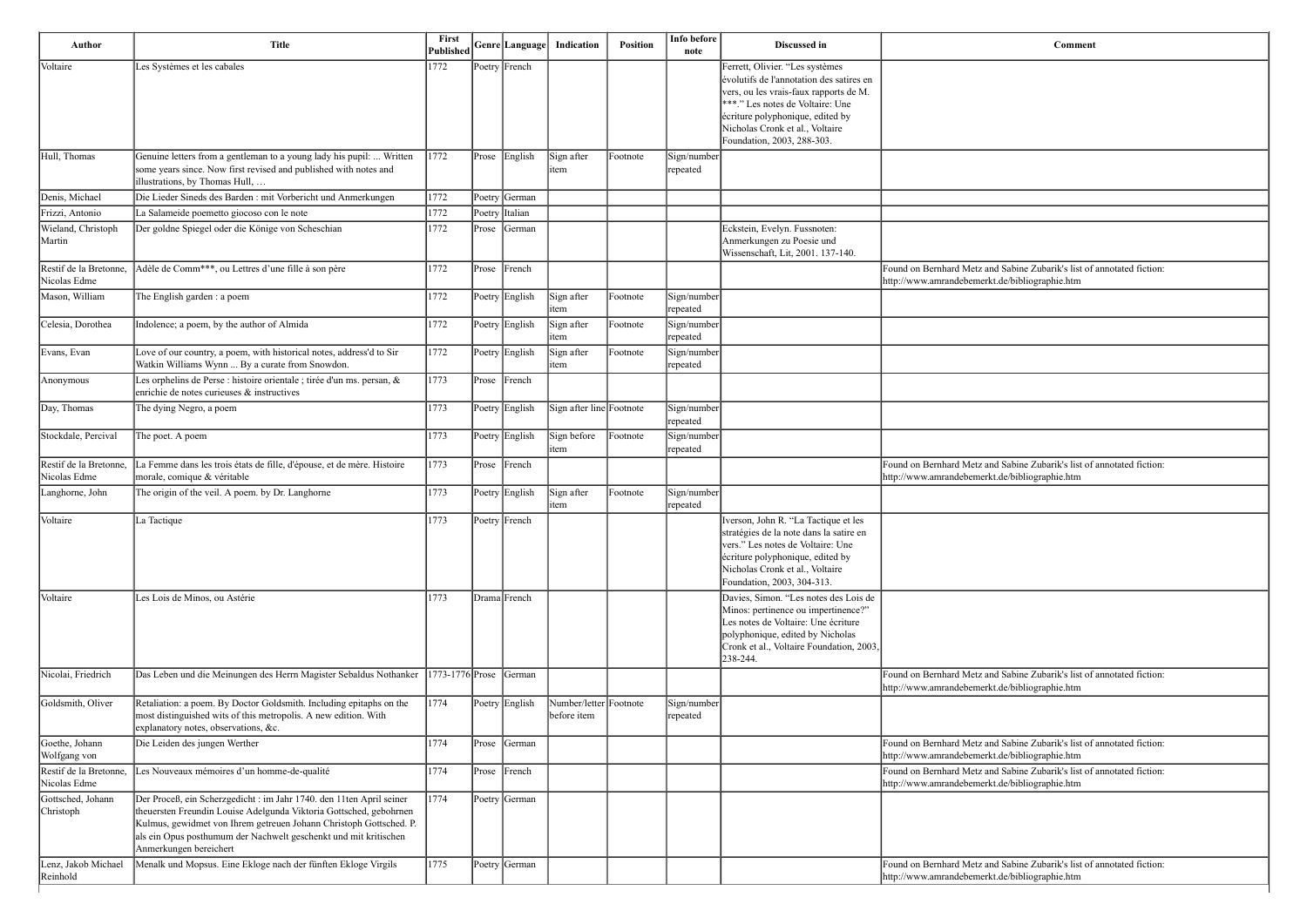es at least one annotation. Some of the annotations are quite long.

It and Sabine Zubarik's list of annotated fiction: erkt.de/bibliographie.htm and Sabine Zubarik's list of annotated fiction: erkt.de/bibliographie.htm

s feature annotations.

s feature annotations. Most of them are short, but some are extremely

and Sabine Zubarik's list of annotated fiction: erkt.de/bibliographie.htm

tations. Many of them are short, but a few are rather long.

s feature annotations. Some of them are rather long.

| Author                               | <b>Title</b>                                                                                                                                                                                                                                                                                                                                                                                                                                                                                                                                                                                                                                                                                                                                                             | First<br>Published |       | Genre Language | Indication                              | <b>Position</b> | Info before<br>note     | Discussed in                                                                                                                                                                                                                                                                                     |                                                  |
|--------------------------------------|--------------------------------------------------------------------------------------------------------------------------------------------------------------------------------------------------------------------------------------------------------------------------------------------------------------------------------------------------------------------------------------------------------------------------------------------------------------------------------------------------------------------------------------------------------------------------------------------------------------------------------------------------------------------------------------------------------------------------------------------------------------------------|--------------------|-------|----------------|-----------------------------------------|-----------------|-------------------------|--------------------------------------------------------------------------------------------------------------------------------------------------------------------------------------------------------------------------------------------------------------------------------------------------|--------------------------------------------------|
| Wieland, Christoph<br>Martin         | Geschichte des weisen Danischmend und der drey Kalender. Ein<br>Anhang zur Geschichte von Scheschian. cum notis Variorum.                                                                                                                                                                                                                                                                                                                                                                                                                                                                                                                                                                                                                                                | 1775               | Prose | <b>German</b>  |                                         |                 |                         | Eckstein, Evelyn. Fussnoten:<br>Anmerkungen zu Poesie und<br>Wissenschaft, Lit, 2001. 140-143.                                                                                                                                                                                                   |                                                  |
|                                      |                                                                                                                                                                                                                                                                                                                                                                                                                                                                                                                                                                                                                                                                                                                                                                          |                    |       |                |                                         |                 |                         | Meyer, Herman. Das Zitat in der<br>Erzählkunst: Zur Geschichte und<br>Poetik des europäischen Romans. 2.,<br>durchges. Aufl., Metzler, 1967.                                                                                                                                                     |                                                  |
| Hippesley, R.                        | Bath and it's environs : a descriptive poem, In three cantos. Wherein The 1775<br>Reality, Life, and great Qualities of it's first Founder bladud are<br>displayed,-his Figure, as described by the Orator Himerius, delineated;-<br>the Natural History of Bath, as well ancient as modern, and the<br>inimitable Beauty of it's Situation, Hills, Woods, River, Vales, and<br>respective Landscapes, depicted according to Nature. The whole<br>Interspersed with Reflections analogous to the Subject, and illustrated<br>with explanatory Notes authenticating the several Historical Traditions<br>from which the Poem is composed. A guide As well to Natives as<br>Strangers, pointing out to them the several Objects in and round Bath<br>most worthy of Notice |                    |       | Poetry English | Number/letter Footnote<br>after item    |                 | Sign/number<br>repeated |                                                                                                                                                                                                                                                                                                  | Almost every page feature                        |
| Jerningham, Mr.                      | The fall of Mexico, a poem.                                                                                                                                                                                                                                                                                                                                                                                                                                                                                                                                                                                                                                                                                                                                              | 1775               |       | Poetry English | Sign after<br>item                      | Footnote        | Sign/number<br>repeated |                                                                                                                                                                                                                                                                                                  |                                                  |
| Lottin, Augustin-<br>Martin (l'aîné) | Éloge de Nicolas Catinat, suivi de notes et de pièces historiques                                                                                                                                                                                                                                                                                                                                                                                                                                                                                                                                                                                                                                                                                                        | 1775               |       | Poetry French  |                                         |                 |                         |                                                                                                                                                                                                                                                                                                  |                                                  |
| Jacobi, Friedrich<br>Heinrich        | Eduard Allwills Papiere                                                                                                                                                                                                                                                                                                                                                                                                                                                                                                                                                                                                                                                                                                                                                  | 1775-1776 Prose    |       | German         |                                         |                 |                         |                                                                                                                                                                                                                                                                                                  | Found on Bernhard Metz<br>http://www.amrandebeme |
| Claudius, Matthias                   | Asmus omnia sua secum portans oder Sämmtliche Werke des<br>Wandsbecker Bothen                                                                                                                                                                                                                                                                                                                                                                                                                                                                                                                                                                                                                                                                                            | 1775-1812 Prose    |       | German         |                                         |                 |                         |                                                                                                                                                                                                                                                                                                  | Found on Bernhard Metz<br>http://www.amrandebeme |
| Anonymous                            | I parafulmini poemetto con note                                                                                                                                                                                                                                                                                                                                                                                                                                                                                                                                                                                                                                                                                                                                          | 1776               |       | Poetry Italian |                                         |                 |                         |                                                                                                                                                                                                                                                                                                  |                                                  |
| Elliot, N., shoe-maker               | Prophecy of Merlin. An heroic poem. Concerning the wonderful success 1776<br>of a project now on foot, to make the river from the Severn to Stroud in<br>Glocestershire navigable. Translated from the original Latin, annexed,<br>with notes explanatory.                                                                                                                                                                                                                                                                                                                                                                                                                                                                                                               |                    |       | Poetry English | Sign after<br>item; Sign<br>before item | Footnote        | Sign/number<br>repeated |                                                                                                                                                                                                                                                                                                  | Roughly half of the pages                        |
| Anonymous                            | The patent; a poem  By the author of the Graces                                                                                                                                                                                                                                                                                                                                                                                                                                                                                                                                                                                                                                                                                                                          | 1776               |       | Poetry English | Sign after<br>item                      | Footnote        | Sign/number<br>repeated |                                                                                                                                                                                                                                                                                                  |                                                  |
| Scott, John                          | Amwell: a descriptive poem                                                                                                                                                                                                                                                                                                                                                                                                                                                                                                                                                                                                                                                                                                                                               | 1776               |       | Poetry English | None                                    | Footnote        | Line; Quote             |                                                                                                                                                                                                                                                                                                  | Roughly half of the pages<br> long.              |
| Wezel, Johann Carl                   | Belphegor oder Die wahrscheinlichste Geschichte unter der Sonne                                                                                                                                                                                                                                                                                                                                                                                                                                                                                                                                                                                                                                                                                                          | 1776               | Prose | German         |                                         |                 |                         |                                                                                                                                                                                                                                                                                                  | Found on Bernhard Metz<br>http://www.amrandebeme |
| Twiss, Richard                       | An answer to a poetical epistle from Madam Teresa Pinnay Ruiz. By<br>Richard Twiss, Esq; F.R.S. with notes by various hands.                                                                                                                                                                                                                                                                                                                                                                                                                                                                                                                                                                                                                                             | 1776               |       | Poetry English | Sign before<br>item                     | Footnote        | Sign/number<br>repeated |                                                                                                                                                                                                                                                                                                  |                                                  |
| Voltaire                             | Les trois empereurs en Sorbonne                                                                                                                                                                                                                                                                                                                                                                                                                                                                                                                                                                                                                                                                                                                                          | 1776               |       | Poetry French  |                                         |                 |                         | Ferrett, Olivier. "Les systèmes<br>évolutifs de l'annotation des satires en<br>vers, ou les vrais-faux rapports de M.<br>***." Les notes de Voltaire: Une<br>écriture polyphonique, edited by<br>Nicholas Cronk et al., Voltaire<br>Foundation, 2003, 288-303.                                   |                                                  |
| Anonymous                            | Lord Ch----m's prophecy, an ode; addressed to Lieutenant General G-ge. 1776<br>With explanatory and critical notes, by the editor.                                                                                                                                                                                                                                                                                                                                                                                                                                                                                                                                                                                                                                       |                    |       | Poetry English | Sign before<br>item                     | Footnote        | Sign/number<br>repeated |                                                                                                                                                                                                                                                                                                  | Every page features annot                        |
| Preston, William                     | An heroic epistle from Donna Teresa Pinna ÿ Ruiz, of Murcia, to<br>Richard Twiss, Esq; F.R.S. With several explanatory notes, written by<br>Himself                                                                                                                                                                                                                                                                                                                                                                                                                                                                                                                                                                                                                      | 1776               |       | Poetry English | None                                    | Footnote        | Line; Quote             |                                                                                                                                                                                                                                                                                                  |                                                  |
| Burgess, Thomas                      | Bagley; a descriptive poem. With the annotations of Scriblerus Secundus 1777                                                                                                                                                                                                                                                                                                                                                                                                                                                                                                                                                                                                                                                                                             |                    |       | Poetry English | Number/letter Footnote<br>before item   |                 | Sign/number<br>repeated |                                                                                                                                                                                                                                                                                                  | Roughly half of the pages                        |
| Du Laurens, Henri-<br>Joseph         | Le Compere Mathieu, Ou Les Bigarrures De L'Esprit Humain                                                                                                                                                                                                                                                                                                                                                                                                                                                                                                                                                                                                                                                                                                                 | 1777               |       | Prose French   |                                         |                 |                         | Bessire, François. "Les suites comiques<br>de l'érudition: la note parodique de<br>Saint-Hyacinthe à Du Laurens." Notes.<br>Études sur l'annotation en littérature,<br>edited by Jean-Claude Arnould and<br>Claudine Poulouin, Presses<br>universitaires de Rouen et du Havre,<br>2008, 243-256. |                                                  |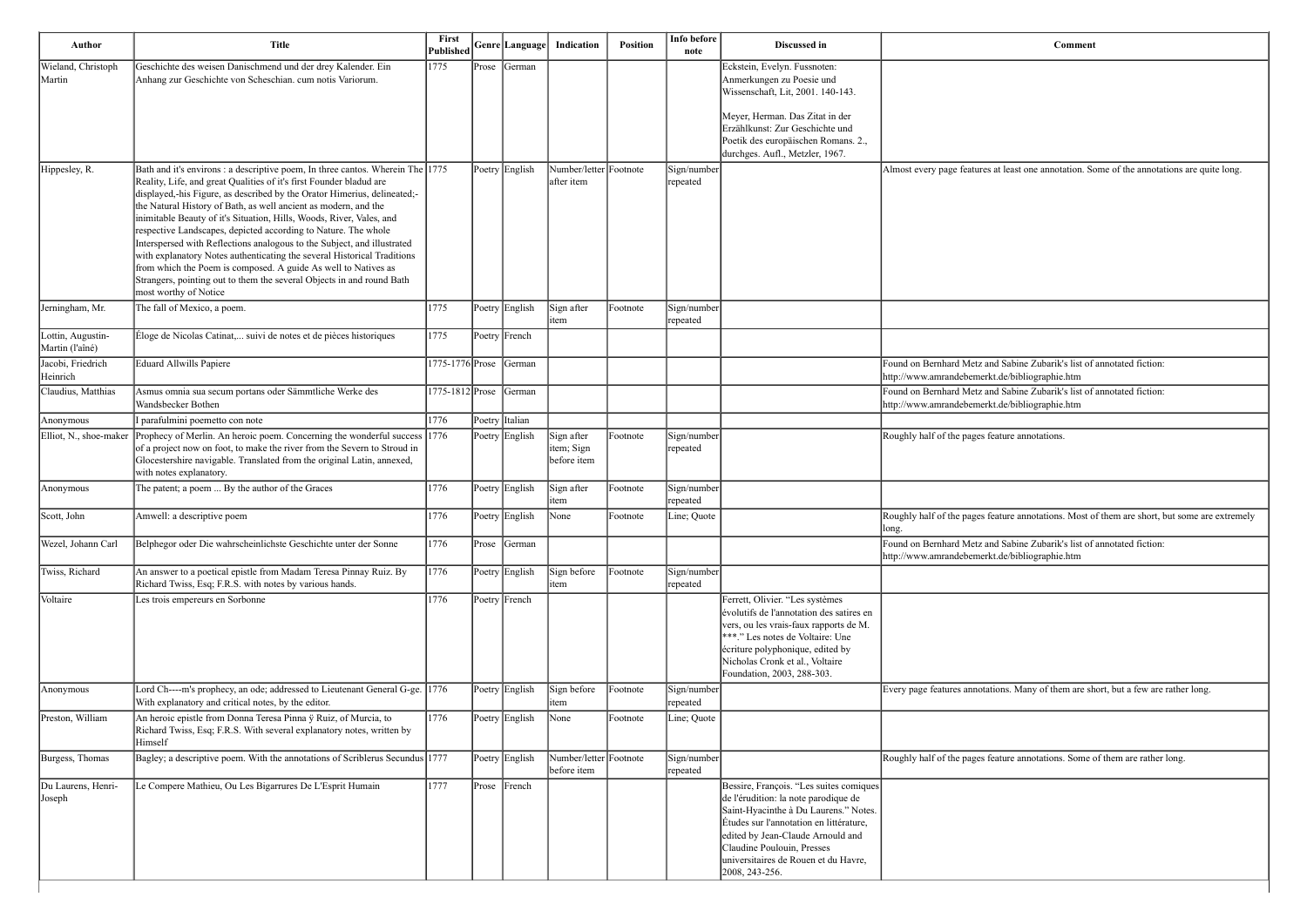| <b>Comment</b>                                                                                                           |
|--------------------------------------------------------------------------------------------------------------------------|
| Found on Bernhard Metz and Sabine Zubarik's list of annotated fiction:<br>http://www.amrandebemerkt.de/bibliographie.htm |
| Only features a few short annotations.                                                                                   |
| Very few annotations                                                                                                     |
|                                                                                                                          |
|                                                                                                                          |
|                                                                                                                          |
| Less than half of the pages feature annotations, but the annotations that are included are often<br>very long.           |
|                                                                                                                          |
| Roughly half of the pages feature annotations, some of which are very long.                                              |
| The annotations are not very numerous (less than half of the pages feature annotations), but often                       |

ain any information but only refer to the place where the annotation  $\frac{m}{2}$  is to be found, e.g. "\* Ver. 297. See NOTE XVI."

re included as endnotes, all other annotations as footnotes.

ons. The greatest majority of them are very short (only citing Bible emely long.

es at least one annotation. The notes are usually quite short.

| Author                                 | <b>Title</b>                                                                                                                                                                                                                                                   | First<br><b>Published</b> |       | Genre Language  | Indication                              | <b>Position</b>       | Info before<br>note                     | Discussed in                                                                                                                                                                                                                               | Comment                                                                                                                                                                                                                    |
|----------------------------------------|----------------------------------------------------------------------------------------------------------------------------------------------------------------------------------------------------------------------------------------------------------------|---------------------------|-------|-----------------|-----------------------------------------|-----------------------|-----------------------------------------|--------------------------------------------------------------------------------------------------------------------------------------------------------------------------------------------------------------------------------------------|----------------------------------------------------------------------------------------------------------------------------------------------------------------------------------------------------------------------------|
| Wieland, Christoph<br>Martin           | Geschichte der Abderiten                                                                                                                                                                                                                                       | 1777                      | Prose | <b>S</b> Cerman |                                         |                       |                                         |                                                                                                                                                                                                                                            | Found on Bernhard Metz and Sabine Zubarik's list of annotated fiction:<br>http://www.amrandebemerkt.de/bibliographie.htm                                                                                                   |
| Combe, William                         | Additions to the Diaboliad, a poem. Dedicated to the worst man in His<br>Majesty's dominions                                                                                                                                                                   | 1777                      |       | Poetry English  | Sign after<br>item                      | Footnote              | Sign/number<br>∣repeated                |                                                                                                                                                                                                                                            | Only features a few short annotations.                                                                                                                                                                                     |
| Combe, William                         | The justification: a poem, by the author of the Diaboliad                                                                                                                                                                                                      | 1777                      |       | Poetry English  | Sign after<br>litem                     | Footnote              | Quote;<br>Sign/number<br>repeated       |                                                                                                                                                                                                                                            | Very few annotations                                                                                                                                                                                                       |
| Anonymous                              | Ranelagh: a poem. By the author of some late publications                                                                                                                                                                                                      | 1777                      |       | Poetry English  | Sign after<br>item                      | Footnote              | Sign/number<br>repeated                 |                                                                                                                                                                                                                                            |                                                                                                                                                                                                                            |
| Swift, Theophilus                      | The gamblers : a poem, with notes critical and explanatory.                                                                                                                                                                                                    | 1777                      |       | Poetry English  | None                                    | Footnote              | Line; Quote                             |                                                                                                                                                                                                                                            |                                                                                                                                                                                                                            |
| Chatterton, Thomas                     | Poems supposed to have been written at Bristol                                                                                                                                                                                                                 | 1777                      |       | Poetry English  | Number/letter Footnote<br>after item    |                       | Sign/number<br>repeated                 | Metz, Bernhard. "Blüten: Falsche<br>Noten bei James Macpherson und<br>Thomas Chatterton." Am Rande<br>bemerkt: Anmerkungspraktiken in<br>literarischen Texten, edited by<br>Bernhard Metz and Sabine Zubarik,<br>Kadmos, 2008, pp. 115-48. |                                                                                                                                                                                                                            |
| Combe, William                         | The diaboliad, a poem. Dedicated to the worst man in His Majesty's<br>dominions                                                                                                                                                                                | 1777                      |       | Poetry English  | Sign after<br>item                      | Footnote              | repeated                                | Sign/number Robertson, Ritchie. Mock-Epic Poetry<br>from Pope to Heine, OUP, 2009. 100.                                                                                                                                                    | Less than half of the pages feature annotations, but the annotations that<br>very long.                                                                                                                                    |
| Anonymous                              | The Age of loyalty: An historical panegyric                                                                                                                                                                                                                    | 1777                      |       | Poetry English  | None                                    | Footnote              | Line; Quote                             |                                                                                                                                                                                                                                            |                                                                                                                                                                                                                            |
| Anonymous                              | Caledonia : a poem                                                                                                                                                                                                                                             | 1778                      |       | Poetry English  | Sign after<br>item                      | Footnote              | Sign/number<br>repeated                 |                                                                                                                                                                                                                                            | Roughly half of the pages feature annotations, some of which are very                                                                                                                                                      |
| Hayley, William                        | A Poetical Epistle to an Eminent Painter                                                                                                                                                                                                                       | 1778                      |       | Poetry English  | Sign after line Foot- and               | endnotes              | Line; Quote;<br>Sign/number<br>repeated |                                                                                                                                                                                                                                            | The annotations are not very numerous (less than half of the pages featured<br>extremely long.<br>The poem takes up 43 pages, the endnotes 29.<br>The footnotes do not contain any information but only refer to the place |
| Restif de la Bretonne,<br>Nicolas Edme | Le Nouvel Abeilard; ou Lettres de deux amans, qui ne se sont jamais vus 1778                                                                                                                                                                                   |                           | Prose | French          |                                         |                       |                                         |                                                                                                                                                                                                                                            | proper (i.e. the endnote) is to be found, e.g. "* Ver. 297. See NOTE XV<br>Found on Bernhard Metz and Sabine Zubarik's list of annotated fiction:<br>http://www.amrandebemerkt.de/bibliographie.htm                        |
| Pearce, William                        | The haunts of Shakespeare: : a poem                                                                                                                                                                                                                            | 1778                      |       | Poetry English  | Sign before<br>item                     | Footnote              | Sign/number<br>repeated                 |                                                                                                                                                                                                                                            | very few annotations                                                                                                                                                                                                       |
| Smedley, Edward                        | Transmigration : a poem                                                                                                                                                                                                                                        | 1778                      |       | Poetry English  | Sign after<br>item; Sign<br>before item | Footnote              | Sign/number<br>repeated                 |                                                                                                                                                                                                                                            | Very few annotations                                                                                                                                                                                                       |
| Combe, William                         | An heroic epistle to an unfortunate monarch, by Peregrine the elder.<br>Enriched with explanatory notes.                                                                                                                                                       | 1778                      |       | Poetry English  | None                                    | Footnote              | Line; Quote                             |                                                                                                                                                                                                                                            |                                                                                                                                                                                                                            |
| Miles, William<br>Augustus             | A political mirror; or, a summary review of the present reign. With<br>notes, explanatory and historical, and an authentic list of the ships and<br>vessels of war, taken and destroyed, since the commencement of<br>hostilities.                             | 1779                      |       | Prose English   | Sign after<br>litem                     | Footnote              | Sign/number<br>repeated                 |                                                                                                                                                                                                                                            |                                                                                                                                                                                                                            |
| Anonymous                              | Bagnigge-Wells: a poem. : In which are pourtrayed the characters of the $ 1779\rangle$<br>most eminent filles-de-joye. With notes and illustrations,  With some<br>account of the principal commentators                                                       |                           |       | Poetry English  | None; Sign<br>after item                | Foot- and<br>endnotes | Line;<br>Sign/number<br>repeated        |                                                                                                                                                                                                                                            | The annotations are very numerous and often also quite long.<br>"Imitations" annotations are included as endnotes, all other annotations                                                                                   |
| A woman of fashion                     | The temple of prostitution, a poem  Written by a woman of fashion                                                                                                                                                                                              | 1779                      |       | Poetry English  | Sign after<br>litem                     | Footnote              | Quote;<br>Sign/number<br>repeated       |                                                                                                                                                                                                                                            |                                                                                                                                                                                                                            |
| Jerningham, Edward                     | The ancient English wake : a poem                                                                                                                                                                                                                              | 1779                      |       | Poetry English  | Sign after<br>litem                     | Footnote              | Sign/number<br>repeated                 |                                                                                                                                                                                                                                            |                                                                                                                                                                                                                            |
| Watkins, L.                            | Christian warrior, and scriptural pilgrim: a poem. In four parts. With<br>notes, and scripture references. Incribed [sic] to the Right Hon. Henry<br>Herbert, Earl of Pembroke. With a poetical address to all candid and<br>unprejudiced genuine Protestants. | 1779                      |       | Poetry English  | Number/letter Footnote<br>after line    |                       | Sign/number<br>repeated                 |                                                                                                                                                                                                                                            | All pages feature annotations. The greatest majority of them are very sl<br>verses), but a few are extremely long.                                                                                                         |
| Roucher, Jean-Antoine Les Mois         |                                                                                                                                                                                                                                                                | 1779                      |       | Poetry French   |                                         |                       |                                         | Seth, Catriona. "Les notes de Roucher,<br>ou l'autre poème." Les notes de<br>Voltaire: Une écriture polyphonique,<br>edited by Nicholas Cronk et al.,<br>Voltaire Foundation, 2003, 95-109.                                                |                                                                                                                                                                                                                            |
| Gardiner, Richard                      | September. A rural poem. Humbly inscribed to all sportsmen. With notes 1780<br>and illustrations. By a gentleman.                                                                                                                                              |                           |       | Poetry English  | Sign after<br>litem                     | Footnote              | Quote;<br>Sign/number<br>repeated       |                                                                                                                                                                                                                                            | Almost every page features at least one annotation. The notes are usual                                                                                                                                                    |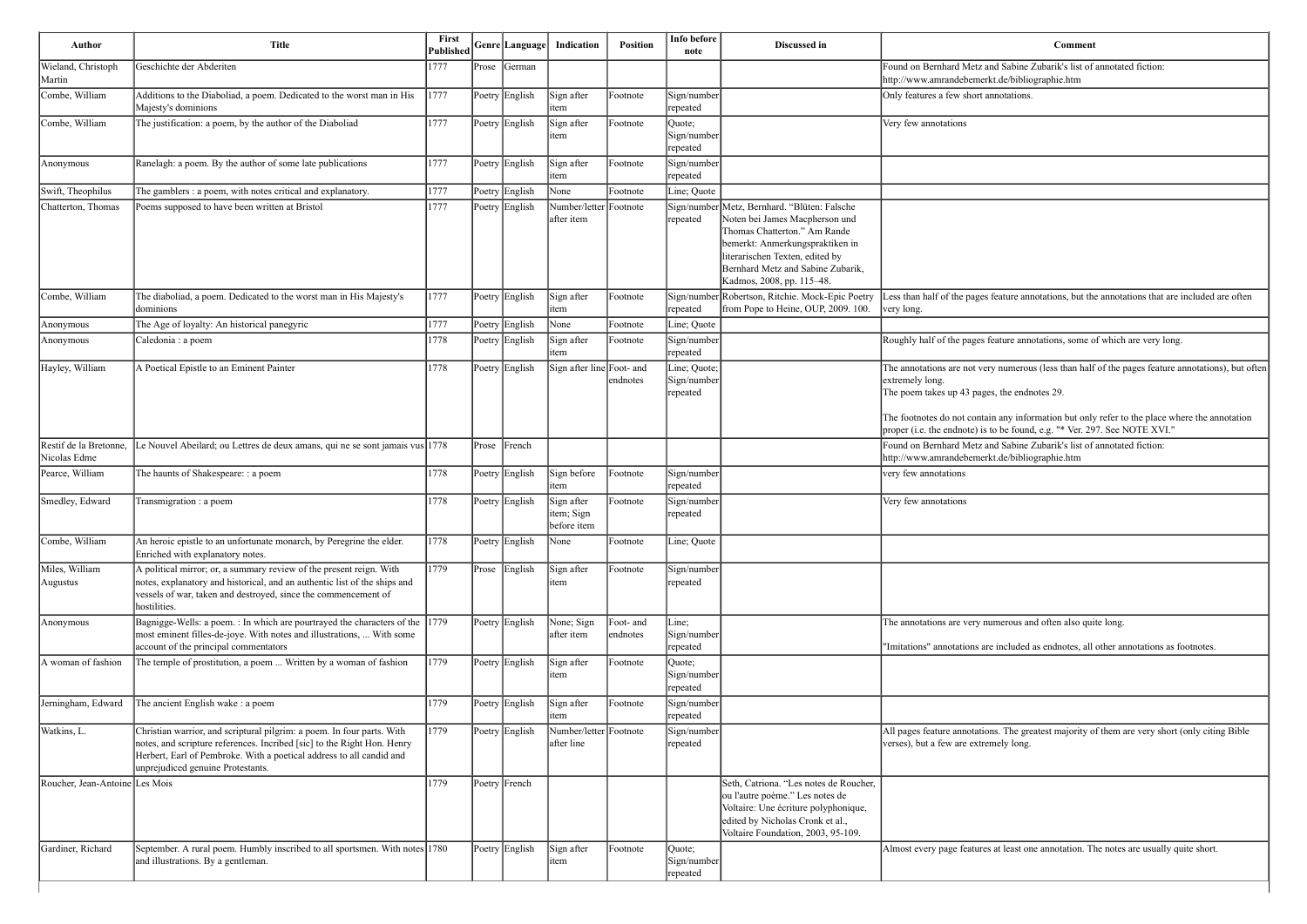| Author                                 | <b>Title</b>                                                                                                                                                                                                                          | <b>First</b><br><b>Published</b> |           | Genre Language | Indication                           | Position               | Info before<br>note                     | Discussed in                                                                                                                                                                                                                                                                | Comment                                                                                                                                                                     |
|----------------------------------------|---------------------------------------------------------------------------------------------------------------------------------------------------------------------------------------------------------------------------------------|----------------------------------|-----------|----------------|--------------------------------------|------------------------|-----------------------------------------|-----------------------------------------------------------------------------------------------------------------------------------------------------------------------------------------------------------------------------------------------------------------------------|-----------------------------------------------------------------------------------------------------------------------------------------------------------------------------|
| Anonymous                              | Fall of Romish Babylon anticipated. A poem, in three parts. With<br>historical notes. Inscribed to the Right Honourable Lord George Gordon.<br>By a Protestant.                                                                       | 1780                             |           | Poetry English | None                                 | Footnote               | Line; Quote                             |                                                                                                                                                                                                                                                                             |                                                                                                                                                                             |
| Walters, John                          | Poems. With notes.                                                                                                                                                                                                                    | 1780                             |           | Poetry English | $\vert$ None                         | Footnote               | Line                                    |                                                                                                                                                                                                                                                                             |                                                                                                                                                                             |
| Wezel, Johann Carl                     | Hermann und Ulrike. Ein komischer Roman                                                                                                                                                                                               | 1780                             |           | Prose German   |                                      |                        |                                         |                                                                                                                                                                                                                                                                             | Found on Bernhard Metz and Sabine Zubarik's list of annotated fiction:<br>http://www.amrandebemerkt.de/bibliographie.htm                                                    |
| Hayley, William                        | An essay on history: in three epistles to Edward Gibbon, Esq. with notes. 1780                                                                                                                                                        |                                  |           | Poetry English | Sign after line Foot- and            | endnotes               | Line; Quote                             |                                                                                                                                                                                                                                                                             | Footnotes do not contain any information but only refer to the place where the annotation proper<br>(i.e. the endnote) is to be found, e.g. "* Ver. 297. See NOTE XVI."     |
| Anonymous                              | The Spanish invasion; or, Defeat of the invincible armada: A poem.<br>With critical notes, explaining every principal circumstance of that<br>singular enterprize, and the methods then taken to defend this nation.                  | 1780                             |           | Poetry English | Sign after<br>item                   | Footnote               | Sign/number<br>repeated                 |                                                                                                                                                                                                                                                                             | Almost every page features annotations. Most of the notes are very long.                                                                                                    |
| Dutems, Hugues                         | Panégyrique de saint Louis, roi de France, prononcé dans la chapelle du 1780<br>Louvre le 25 août 1780, par M. l'abbé Hugues Dutems, [ suivi de<br>notes ]                                                                            |                                  |           | Poetry French  |                                      |                        |                                         |                                                                                                                                                                                                                                                                             |                                                                                                                                                                             |
| Restif de la Bretonne,<br>Nicolas Edme | La Malédiction paternelle: lettres sincères et véritables de N.******, à<br>ses Parens, ses Amis, & ses Maîtresses; avec les Réponses: Recueillies<br>& publiées par Thimothée Joly, son Exécuteur testamentaire                      | 1780                             | Prose     | French         |                                      |                        |                                         |                                                                                                                                                                                                                                                                             | Found on Bernhard Metz and Sabine Zubarik's list of annotated fiction:<br>http://www.amrandebemerkt.de/bibliographie.htm                                                    |
| Deloutte, Abbé                         | L'Expression du sentiment, couplets à l'occasion du mariage de M. le<br>Cte de Mailly-d'Haucourt avec Mademoiselle de Narbonne-Pelet, suivis<br>de notes historiques et mythologiques                                                 | 1780                             |           | French         |                                      |                        |                                         |                                                                                                                                                                                                                                                                             |                                                                                                                                                                             |
| Ridley, Glocester                      | Melampus, a poem in four books, with notes: by the late Gloster Ridley, 1781<br>D.D.                                                                                                                                                  |                                  |           | Poetry English | $\vert$ None                         | Endnote at<br>very end | Line                                    |                                                                                                                                                                                                                                                                             |                                                                                                                                                                             |
| Pumpelmus, Ernst<br>Maria [pseud.]     | Mein lezter Wille / Mit gelehrten Anmerkungen begleitet von Ernst<br>Maria Pumpelmus                                                                                                                                                  | 1781                             |           | Poetry German  |                                      |                        |                                         |                                                                                                                                                                                                                                                                             |                                                                                                                                                                             |
| MacNally, Leonard                      | Sentimental excursions to Windsor: and other places, with notes critical, 1781<br>illustrative, and explanatory,                                                                                                                      |                                  |           | Prose English  | Number/letter Footnote<br>after item |                        | Sign/number<br>repeated                 |                                                                                                                                                                                                                                                                             |                                                                                                                                                                             |
| Cook, William                          | The royal naval review, or a late trip to the Nore. Being a poetical epistle 1781<br>from Hodge in town to Dick in the country. With notes critical and<br>explanatory. By a descendant of the great Scriblerus.                      |                                  |           | Poetry English | Sign after<br>item                   | Footnote               | Quote;<br>repeated                      | Marshall, Ashley. "The Myth of<br>Sign/number Scriblerus." Journal for Eighteenth-<br>Century Studies, vol. 31, no. 1, 2008,<br>pp. 77–99. doi:10.1111/j.1754-<br>0208.2008.00005.x.                                                                                        |                                                                                                                                                                             |
| Restif de la Bretonne,<br>Nicolas Edme | a Découverte australe par un Homme-volant, ou Le Dédale français.<br>Nouvelle très-philosophique                                                                                                                                      | 1781                             | $ $ Prose | French         |                                      |                        |                                         |                                                                                                                                                                                                                                                                             | Found on Bernhard Metz and Sabine Zubarik's list of annotated fiction:<br>http://www.amrandebemerkt.de/bibliographie.htm                                                    |
| Mathias, Thomas<br> James              | Watsoniana an heroic epistle; an heroic address in prose; and an<br>epistolary treatise to the Rev. Richard Watson, D.D. archdeacon of Ely<br>and professor of Chemistry in the University of Cambridge. With notes<br>and references | 1781                             |           | Poetry English | None                                 | Footnote               | Line                                    |                                                                                                                                                                                                                                                                             |                                                                                                                                                                             |
| Restif de la Bretonne,<br>Nicolas Edme | Les Contemporaines, ou Avantures des plus jolies Femmes de l'âge<br>présent                                                                                                                                                           | $1781 - 1785$ Prose French       |           |                |                                      |                        |                                         |                                                                                                                                                                                                                                                                             | Found on Bernhard Metz and Sabine Zubarik's list of annotated fiction:<br>http://www.amrandebemerkt.de/bibliographie.htm                                                    |
| Lihnie, Gotthard                       | Der Tempel der Schande : oder Das schwarze Buch der Schreibsler; ein 1782<br>Gedicht mit Anmerkungen                                                                                                                                  |                                  |           | Poetry German  |                                      |                        |                                         |                                                                                                                                                                                                                                                                             |                                                                                                                                                                             |
| Gardiner, Richard                      | Memoirs of the life and writings (prose and verse) of R-ch--d G-rd-n-r,<br>Esq. alias Dick Merry-Fellow, Of Serious and Facetious Memory!                                                                                             | 1782                             |           | Poetry English | Sign after<br>item                   | Footnote               | Sign/number<br>repeated                 |                                                                                                                                                                                                                                                                             |                                                                                                                                                                             |
| Hayley, William                        | An essay on epic poetry: in five epistles to the Revd. Mr. Mason. With<br>notes. By William Hayley, Esq.                                                                                                                              | 1782                             |           | Poetry English | Sign after line Endnote at           | very end               | Line; Quote;<br>Sign/number<br>repeated |                                                                                                                                                                                                                                                                             | The footnotes do not contain any information but only refer to the place where the annotation<br>proper (i.e. the endnote) is to be found, e.g. "* Ver. 297. See NOTE XVI." |
| Laclos, Pierre<br>Chaderlos de         | Les liaisons dangereuses                                                                                                                                                                                                              | 1782                             | $ $ Prose | French         |                                      |                        |                                         | Moravetz, Monika. Formen der<br>Rezeptionslenkung im Briefroman des<br>18. Jahrhunderts: Richardsons Clarissa,<br>Rousseaus Nouvelle Héloïse und<br>Laclos' Liaisons dangereuses, Narr,<br>1990.<br>Picard, Hans Rudolf. Die Illusion der<br>Wirklichkeit im Briefroman des |                                                                                                                                                                             |
|                                        |                                                                                                                                                                                                                                       |                                  |           |                |                                      |                        |                                         | achtzehnten Jahrhunderts, Winter,<br>1971.                                                                                                                                                                                                                                  |                                                                                                                                                                             |
| Hann, Johann Wenzel                    | Herrn W. Hann Vermischte Versuche in der Dichtkunst : Von ihm selbst<br>gesammelt, und mit den nöthigsten Anmerkungen erläutert                                                                                                       | 1782                             |           | Poetry German  |                                      |                        |                                         |                                                                                                                                                                                                                                                                             |                                                                                                                                                                             |
| Jean Paul                              | Das Lob der Dummheit                                                                                                                                                                                                                  | 1782                             |           | Prose German   |                                      |                        |                                         |                                                                                                                                                                                                                                                                             | Found on Bernhard Metz and Sabine Zubarik's list of annotated fiction:<br>http://www.amrandebemerkt.de/bibliographie.htm                                                    |

| <b>Comment</b>                                                                                                                                                              |  |
|-----------------------------------------------------------------------------------------------------------------------------------------------------------------------------|--|
|                                                                                                                                                                             |  |
|                                                                                                                                                                             |  |
| Found on Bernhard Metz and Sabine Zubarik's list of annotated fiction:<br>http://www.amrandebemerkt.de/bibliographie.htm                                                    |  |
| Footnotes do not contain any information but only refer to the place where the annotation proper<br>(i.e. the endnote) is to be found, e.g. "* Ver. 297. See NOTE XVI."     |  |
| Almost every page features annotations. Most of the notes are very long.                                                                                                    |  |
|                                                                                                                                                                             |  |
| Found on Bernhard Metz and Sabine Zubarik's list of annotated fiction:<br>http://www.amrandebemerkt.de/bibliographie.htm                                                    |  |
|                                                                                                                                                                             |  |
|                                                                                                                                                                             |  |
|                                                                                                                                                                             |  |
|                                                                                                                                                                             |  |
|                                                                                                                                                                             |  |
|                                                                                                                                                                             |  |
| Found on Bernhard Metz and Sabine Zubarik's list of annotated fiction:<br>http://www.amrandebemerkt.de/bibliographie.htm                                                    |  |
|                                                                                                                                                                             |  |
| Found on Bernhard Metz and Sabine Zubarik's list of annotated fiction:                                                                                                      |  |
| http://www.amrandebemerkt.de/bibliographie.htm                                                                                                                              |  |
|                                                                                                                                                                             |  |
| The footnotes do not contain any information but only refer to the place where the annotation<br>proper (i.e. the endnote) is to be found, e.g. "* Ver. 297. See NOTE XVI." |  |
|                                                                                                                                                                             |  |
|                                                                                                                                                                             |  |
|                                                                                                                                                                             |  |
|                                                                                                                                                                             |  |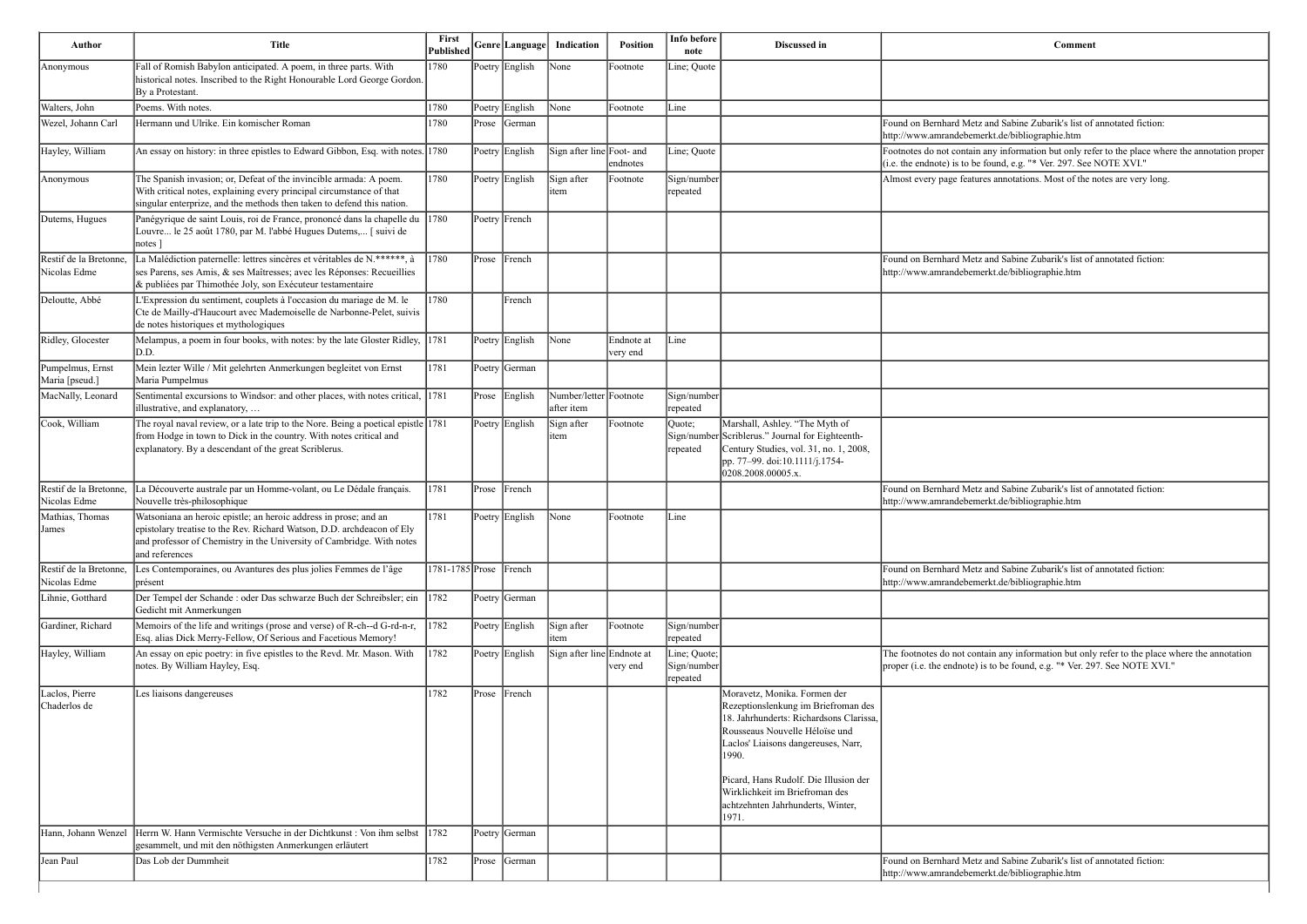| Comment                                                            |
|--------------------------------------------------------------------|
|                                                                    |
|                                                                    |
| Every page features annotations, many of which are extremely long. |
|                                                                    |
|                                                                    |
|                                                                    |
|                                                                    |
|                                                                    |
|                                                                    |
|                                                                    |
| The annotations are very numerous but usually rather short.        |
|                                                                    |
|                                                                    |

| Author                                 | <b>Title</b>                                                                                                                                                          | First<br>Published     |                | Genre Language  Indication                       | <b>Position</b>        | Info before<br>note               | Discussed in                                                                                                                                                                                                                                                                                                                                                                                                                                                                                                                                                                                                                                                                                                                                                                                                                                                                                                                                                                                                                                              | Comment                                                                                                                           |
|----------------------------------------|-----------------------------------------------------------------------------------------------------------------------------------------------------------------------|------------------------|----------------|--------------------------------------------------|------------------------|-----------------------------------|-----------------------------------------------------------------------------------------------------------------------------------------------------------------------------------------------------------------------------------------------------------------------------------------------------------------------------------------------------------------------------------------------------------------------------------------------------------------------------------------------------------------------------------------------------------------------------------------------------------------------------------------------------------------------------------------------------------------------------------------------------------------------------------------------------------------------------------------------------------------------------------------------------------------------------------------------------------------------------------------------------------------------------------------------------------|-----------------------------------------------------------------------------------------------------------------------------------|
| Douglas, Francis                       | Birth-day; with a few strictures on the times; a poem, in three cantos.<br>With the preface and notes of an edition to be published in the year<br>1982. By a farmer. | 1782                   | Poetry English | $\sqrt{\frac{1}{1}}$                             | Endnote at<br>very end | Line; Quote                       |                                                                                                                                                                                                                                                                                                                                                                                                                                                                                                                                                                                                                                                                                                                                                                                                                                                                                                                                                                                                                                                           |                                                                                                                                   |
| Maude, Thomas                          | Viator, a poem: or, a journey from London to Scarborough, by the way<br>of York. With notes historical and topographical.                                             | 1782                   | Poetry English | None; Sign<br>after item;<br>Sign before<br>item | Footnote;<br>Margin    | Sign/number<br>repeated           |                                                                                                                                                                                                                                                                                                                                                                                                                                                                                                                                                                                                                                                                                                                                                                                                                                                                                                                                                                                                                                                           | Every page features annotations, many of which are extremely long.                                                                |
| Rousseau, Jean-<br>Jacques             | Les Confessions                                                                                                                                                       | 1782                   | Prose French   |                                                  |                        |                                   | Séité, Yannick. "Les practiques<br>rousseauistes de la note." Les notes de<br>Voltaire: Une écriture polyphonique,<br>edited by Nicholas Cronk et al.,<br>Voltaire Foundation, 2003, 48-73.                                                                                                                                                                                                                                                                                                                                                                                                                                                                                                                                                                                                                                                                                                                                                                                                                                                               |                                                                                                                                   |
| Davies, Edward                         | Blaise Castle, A prospective poem. By the Rev. Edward Davies,  With $ 1783\rangle$<br>notes,  Published for the benefit of the Bristol Infirmary.                     |                        | Poetry English | Sign before<br>item                              | Footnote               | Sign/number<br>repeated           |                                                                                                                                                                                                                                                                                                                                                                                                                                                                                                                                                                                                                                                                                                                                                                                                                                                                                                                                                                                                                                                           |                                                                                                                                   |
| Anonymous                              | Opera rumpus; or, the ladies in the wrong box! A serio-comic-operatic<br>burlesque poem! With explanatory notes, by the ablest commentators.                          | 1783                   | Poetry English | Sign before<br>item                              | Footnote               | Quote;<br>Sign/number<br>repeated |                                                                                                                                                                                                                                                                                                                                                                                                                                                                                                                                                                                                                                                                                                                                                                                                                                                                                                                                                                                                                                                           | The annotations are very numerous but usually rather short.                                                                       |
| Restif de la Bretonne,<br>Nicolas Edme | La Dernière Avanture D'Un Homme de Quarantecinq-ans. Nouvelle<br>utile à plus d'un lecteur                                                                            | 1783                   | Prose French   |                                                  |                        |                                   |                                                                                                                                                                                                                                                                                                                                                                                                                                                                                                                                                                                                                                                                                                                                                                                                                                                                                                                                                                                                                                                           | Found on Bernhard Metz and Sabine Zubarik's list of annotated fiction:<br>http://www.amrandebemerkt.de/bibliographie.htm          |
| Anonymous                              | Momus au Sallon, comédie-critique en vers et en vaudevilles : suivie de 1783<br>notes critiques                                                                       |                        | Drama French   |                                                  |                        |                                   |                                                                                                                                                                                                                                                                                                                                                                                                                                                                                                                                                                                                                                                                                                                                                                                                                                                                                                                                                                                                                                                           |                                                                                                                                   |
| Jean Paul                              | Grönländische Prozesse oder Satirische Skizzen                                                                                                                        | 1783-1784 Prose German |                |                                                  |                        |                                   |                                                                                                                                                                                                                                                                                                                                                                                                                                                                                                                                                                                                                                                                                                                                                                                                                                                                                                                                                                                                                                                           | Found on Bernhard Metz and Sabine Zubarik's list of annotated fiction:<br>http://www.amrandebemerkt.de/bibliographie.htm          |
| Smith, Charlotte                       | Elegiac Sonnets                                                                                                                                                       | 1784                   | Poetry English | Number/letter Endnote at<br>before item          | very end               | repeated                          | Sign/number Erchinger, Philipp. "Science, footnotes<br>and the margins of poetry in Percy B.<br>Shelley's Queen Mab and Charlotte<br>Smith's Beachy Head." European<br>Journal of English Studies, vol. 22, no.<br>$3, 2018$ , pp. 241-57.<br>doi:10.1080/13825577.2018.1513709.<br>Labbe, Jacqueline M. "Transplanted<br>into More Congenial Soil': Footnoting<br>the Self in the Poetry of Charlotte<br>Smith." Ma(r)king the Text: The<br>Presentation of Meaning on the<br>Literary Page, edited by Joe Bray et al.,<br>Ashgate, 2000, 71-86.<br>Labbe, Jacqueline M. Charlotte Smith:<br>Romanticism, Poetry and the Culture<br>of Gender, Manchester UP, 2003.<br>Reinfandt, Christoph. "The Textures of<br>Romanticism: Exploring Charlotte<br>Smith's 'Beachy Head' (1807)."<br>Anglistentag 2012 Potsdam:<br>Proceedings, edited by Katrin Röder<br>and Ilse Wischer, Wissenschaftlicher<br>Verlag Trier, 2013, pp. 99-114.<br>Watson, Alex. Romantic Marginality:<br>Nation and Empire on the Borders of<br>the Page, Pickering & Chatto, 2012. | Most of the notes were only added in the third and fourth editions.<br>The first two editions only featured very brief footnotes. |
| Wezel, Johann Carl                     | Kakerlak oder die Geschichte eines Rosenkreuzers                                                                                                                      | 1784                   | Prose German   |                                                  |                        |                                   |                                                                                                                                                                                                                                                                                                                                                                                                                                                                                                                                                                                                                                                                                                                                                                                                                                                                                                                                                                                                                                                           | Found on Bernhard Metz and Sabine Zubarik's list of annotated fiction:<br>http://www.amrandebemerkt.de/bibliographie.htm          |
| Restif de la Bretonne,<br>Nicolas Edme | La Paysanne pervertie                                                                                                                                                 | 1784                   | Prose French   |                                                  |                        |                                   | Séité, Yannick. Du livre au lire: La<br>nouvelle Héloïse: Roman des<br>Lumières, Champion, 2002. p. 274                                                                                                                                                                                                                                                                                                                                                                                                                                                                                                                                                                                                                                                                                                                                                                                                                                                                                                                                                   |                                                                                                                                   |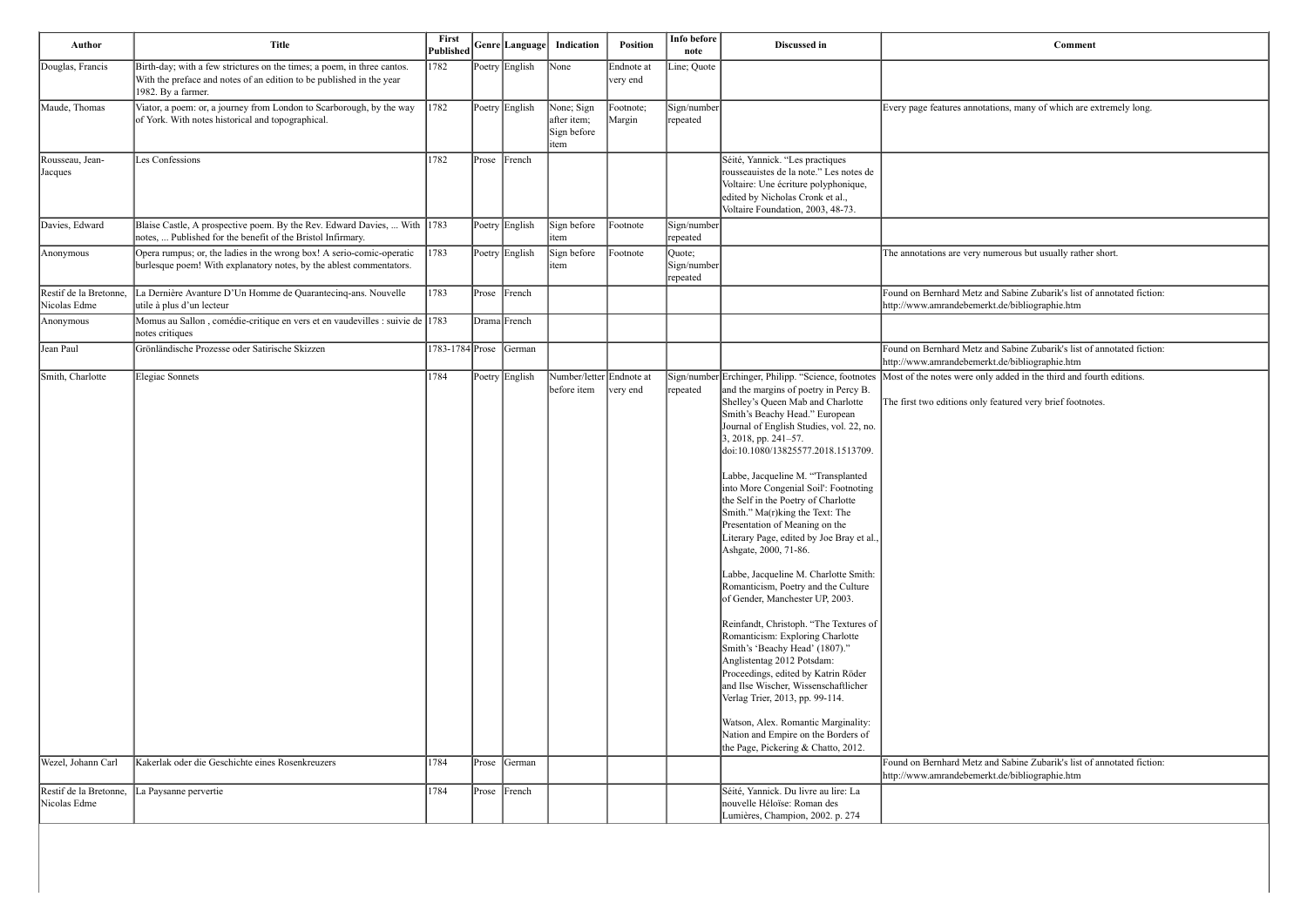| Author                                    | <b>Title</b>                                                                                                                                                                                                                                                                                                                                                                         | First<br>Published | Genre Language           | Indication          | <b>Position</b>        | Info before<br>note                | Discussed in                                                                                                                                                                                                                        | Comment                                                                                                                                 |
|-------------------------------------------|--------------------------------------------------------------------------------------------------------------------------------------------------------------------------------------------------------------------------------------------------------------------------------------------------------------------------------------------------------------------------------------|--------------------|--------------------------|---------------------|------------------------|------------------------------------|-------------------------------------------------------------------------------------------------------------------------------------------------------------------------------------------------------------------------------------|-----------------------------------------------------------------------------------------------------------------------------------------|
| Rasche, Johann<br>Christoph               | Henneberg, das uralte Stammhaus, seit dem seligen Ableben des letzten 1784<br>Hennebergischen Fürsten Georg Ernst's, nach zweyhundert Jahren von<br>dem Durchlauchtigsten Herzog Georg, unserm gnädigst regierendem<br>Herrn, wonnevoll erneuert am 10 August 1784. / Diesmaligen<br>Zeitgenossen und spätern Nachwelt in einer Idylle geschildert, und mit<br>Anmerkungen begleitet |                    | Poetry German            |                     |                        |                                    |                                                                                                                                                                                                                                     |                                                                                                                                         |
| Smith, James, of<br>Tewkesbury            | The art of living in London: a poem                                                                                                                                                                                                                                                                                                                                                  | 1784               | Poetry English           | Sign after<br>item  | Footnote               | Sign/number<br>repeated            |                                                                                                                                                                                                                                     |                                                                                                                                         |
| Various]                                  | The Rolliad                                                                                                                                                                                                                                                                                                                                                                          | 1784-85            | Prose English            |                     |                        |                                    |                                                                                                                                                                                                                                     |                                                                                                                                         |
| Anonymous                                 | An heroic epistle to Major Scott,: With notes historical and explanatory; 1785<br>dedicated to Edmund Burke, Esq. By one of the Cadwalladers                                                                                                                                                                                                                                         |                    | Poetry English           | None                | Footnote               | Line; Quote                        |                                                                                                                                                                                                                                     |                                                                                                                                         |
| Restif de la Bretonne<br>Nicolas Edme     | Les Veillées du Marais; ou Histoire du grand Prince Oribeau, Roi de<br>Mommonie, au pays d'Evinland; & de la vertueuse Princesse Oribelle,<br>de Lagenie: Tirée des Anciénnes-Annales-Irlandaises, & recenment-<br>translatée en-français: Par Nichols-Donneraill, du Comté de Korke,<br>Descendant de l'Auteur                                                                      | 1785               | Prose French             |                     |                        |                                    |                                                                                                                                                                                                                                     | Found on Bernhard Metz and Sabine Zubarik's list of annotated fiction:<br>http://www.amrandebemerkt.de/bibliographie.htm                |
| Almon, John                               | An Asylum for fugitive pieces : in prose and verse, not in any other<br>collection : with several pieces never before published                                                                                                                                                                                                                                                      | 1785               | Poetry English           | Sign before<br>item | Footnote               | Sign/number<br>repeated            |                                                                                                                                                                                                                                     |                                                                                                                                         |
| Crabbe, George                            | The news-paper : a poem                                                                                                                                                                                                                                                                                                                                                              | 1785               | Poetry English           | Sign after<br>item  | Footnote               | Sign/number<br>repeated            |                                                                                                                                                                                                                                     |                                                                                                                                         |
| Anonymous                                 | The beauties of the Brinsleiad : or, a sketch of the opposition: a poem.<br>Interspersed with notes                                                                                                                                                                                                                                                                                  | 1785               | Poetry English           | None                | Other                  |                                    |                                                                                                                                                                                                                                     | The annotations are really 'interspersed' between the lines.                                                                            |
| Bell, John                                | The wanderer; or, Edward to Eleonora; a poem                                                                                                                                                                                                                                                                                                                                         | 1785               | Poetry English           | Sign after<br>item  | Footnote               | Sign/number<br>repeated            |                                                                                                                                                                                                                                     |                                                                                                                                         |
| Pindar, Peter [pseud.<br>of Wolcot, John] | The Lousiad : an heroi-comic poem                                                                                                                                                                                                                                                                                                                                                    | 1785               | Poetry English           | Sign after<br>item  | Footnote               | repeated                           | Sign/number Robertson, Ritchie. Mock-Epic Poetry<br>from Pope to Heine, OUP, 2009.122ff                                                                                                                                             | Features rather few annotations, most of them brief                                                                                     |
| Evan, Thomas                              | Shipwreck of the Halsewell East-Indiaman; a poem. With  notes,<br>giving a full account of that  catastrophe, from the sailing of the vessel,<br>Jan 1st, to its destruction, Jan. 6th, 1786. To which is added, A<br>consolatory address,                                                                                                                                           | 1786               | Poetry English           | Sign after<br>item  | Footnote               | Quote;<br>Sign/number<br> repeated |                                                                                                                                                                                                                                     |                                                                                                                                         |
| Pindar, Peter [pseud.<br>of Wolcot, John] | Bozzy and Piozzi                                                                                                                                                                                                                                                                                                                                                                     | 1786               | Poetry English           | Sign after<br>item  | Footnote               | repeated                           | Sign/number Robinson, Charles E. "Byron's<br>Footnotes." Byron: A Poet for all<br>Seasons: Proceedings of the 25th<br>International Byron Conference, edited<br>by M. Byron Raizis, Messolonghi<br>Byron Society, 2000, pp. 110-19. | The annotations are usually very brief and not very numerous.                                                                           |
| Anonymous                                 | Le Bon-Homme aux Bonnes-gens, épître, suivie de notes que les<br>bonnes-gens liront                                                                                                                                                                                                                                                                                                  | 1786               | Poetry French            |                     |                        |                                    |                                                                                                                                                                                                                                     |                                                                                                                                         |
| Beckford, William                         | Vathek, an Arabian Tale, from an Unpublished Manuscript. With Notes 1786<br>Critical and Explanatory                                                                                                                                                                                                                                                                                 |                    | Prose English;<br>French | $\vert$ None        | Endnote at<br>very end |                                    | Page; Quote   Watson, Alex. Romantic Marginality:<br>Nation and Empire on the Borders of<br>the Page, Pickering & Chatto, 2012.                                                                                                     | Beckford prepared the annotations together with Samuel Henley --> collaborative a<br><b>Watson 33-35)</b><br>First published in French. |
| Duvigneau, Pierre-<br>Hyacinthe           | Éloge historique d'Armand de Gontaud, baron de Biron, maréchal de<br>France sous Henri IV: suivi de notes historiques sur les actes de valeur $\&$<br>de patriotisme de la noblesse de Guienne, & particulièrement de celle de<br>Gascogne, sous les règnes de François I, Henri II, François II, Charles<br>IX, Henri III & Henri IV, depuis 1522 jusqu'en 1592                     | 1786               | Prose French             |                     |                        |                                    |                                                                                                                                                                                                                                     |                                                                                                                                         |
| Restif de la Bretonne<br>Nicolas Edme     | La Femme infidèlle. Par Maribert-Courtenay                                                                                                                                                                                                                                                                                                                                           | 1786               | Prose French             |                     |                        |                                    |                                                                                                                                                                                                                                     | Found on Bernhard Metz and Sabine Zubarik's list of annotated fiction:<br>http://www.amrandebemerkt.de/bibliographie.htm                |
|                                           | Lesbroussart, Philippe Eloge de Jean de Carondelet, seigneur de Solre sur Sambre & chancelier 1786<br>de Marie de Bourgogne, de Maximilien d'Autriche & de Philippe-<br>Premier, suivi de Notes historiques                                                                                                                                                                          |                    | Prose French             |                     |                        |                                    |                                                                                                                                                                                                                                     |                                                                                                                                         |
| Weidmann, Paul                            | Der Eroberer : Eine poetische Phantasie In fünf Kaprizzen; Aus alten<br>Urkunden mit neuen Anmerkungen                                                                                                                                                                                                                                                                               | 1786               | German                   |                     |                        |                                    |                                                                                                                                                                                                                                     | The work seems to be a mix of poetry, drama, and prose. There are not many notes.                                                       |
| Burns, Robert                             | Poems, chiefly in the Scottish dialect                                                                                                                                                                                                                                                                                                                                               | 1786               | Poetry English           | Sign after<br>item  | Footnote               | repeated                           | Sign/number Andrews, Corey E. "Footnoted<br>Folklore: Robert Burns's 'Hallowe'en'."<br>Studies in Scottish Literature, vol. 37,<br>no. 1, 2012, pp. 24-37.                                                                          |                                                                                                                                         |
|                                           |                                                                                                                                                                                                                                                                                                                                                                                      |                    |                          |                     |                        |                                    | Watson, Alex. Romantic Marginality:<br>Nation and Empire on the Borders of<br>the Page, Pickering & Chatto, 2012.                                                                                                                   |                                                                                                                                         |

| Beckford prepared the annotations together with Samuel Henley --> collaborative annotation (cf.<br>http://www.amrandebemerkt.de/bibliographie.htm | Comment                                                                           |
|---------------------------------------------------------------------------------------------------------------------------------------------------|-----------------------------------------------------------------------------------|
|                                                                                                                                                   |                                                                                   |
|                                                                                                                                                   |                                                                                   |
|                                                                                                                                                   |                                                                                   |
|                                                                                                                                                   |                                                                                   |
|                                                                                                                                                   |                                                                                   |
|                                                                                                                                                   | Found on Bernhard Metz and Sabine Zubarik's list of annotated fiction:            |
|                                                                                                                                                   | http://www.amrandebemerkt.de/bibliographie.htm                                    |
|                                                                                                                                                   |                                                                                   |
|                                                                                                                                                   |                                                                                   |
|                                                                                                                                                   |                                                                                   |
|                                                                                                                                                   | The annotations are really 'interspersed' between the lines.                      |
|                                                                                                                                                   |                                                                                   |
|                                                                                                                                                   | Features rather few annotations, most of them brief                               |
|                                                                                                                                                   |                                                                                   |
|                                                                                                                                                   |                                                                                   |
|                                                                                                                                                   | The annotations are usually very brief and not very numerous.                     |
|                                                                                                                                                   |                                                                                   |
|                                                                                                                                                   |                                                                                   |
|                                                                                                                                                   |                                                                                   |
|                                                                                                                                                   | Watson 33-35)                                                                     |
|                                                                                                                                                   | First published in French.                                                        |
|                                                                                                                                                   |                                                                                   |
|                                                                                                                                                   |                                                                                   |
|                                                                                                                                                   | Found on Bernhard Metz and Sabine Zubarik's list of annotated fiction:            |
|                                                                                                                                                   |                                                                                   |
|                                                                                                                                                   | The work seems to be a mix of poetry, drama, and prose. There are not many notes. |
|                                                                                                                                                   |                                                                                   |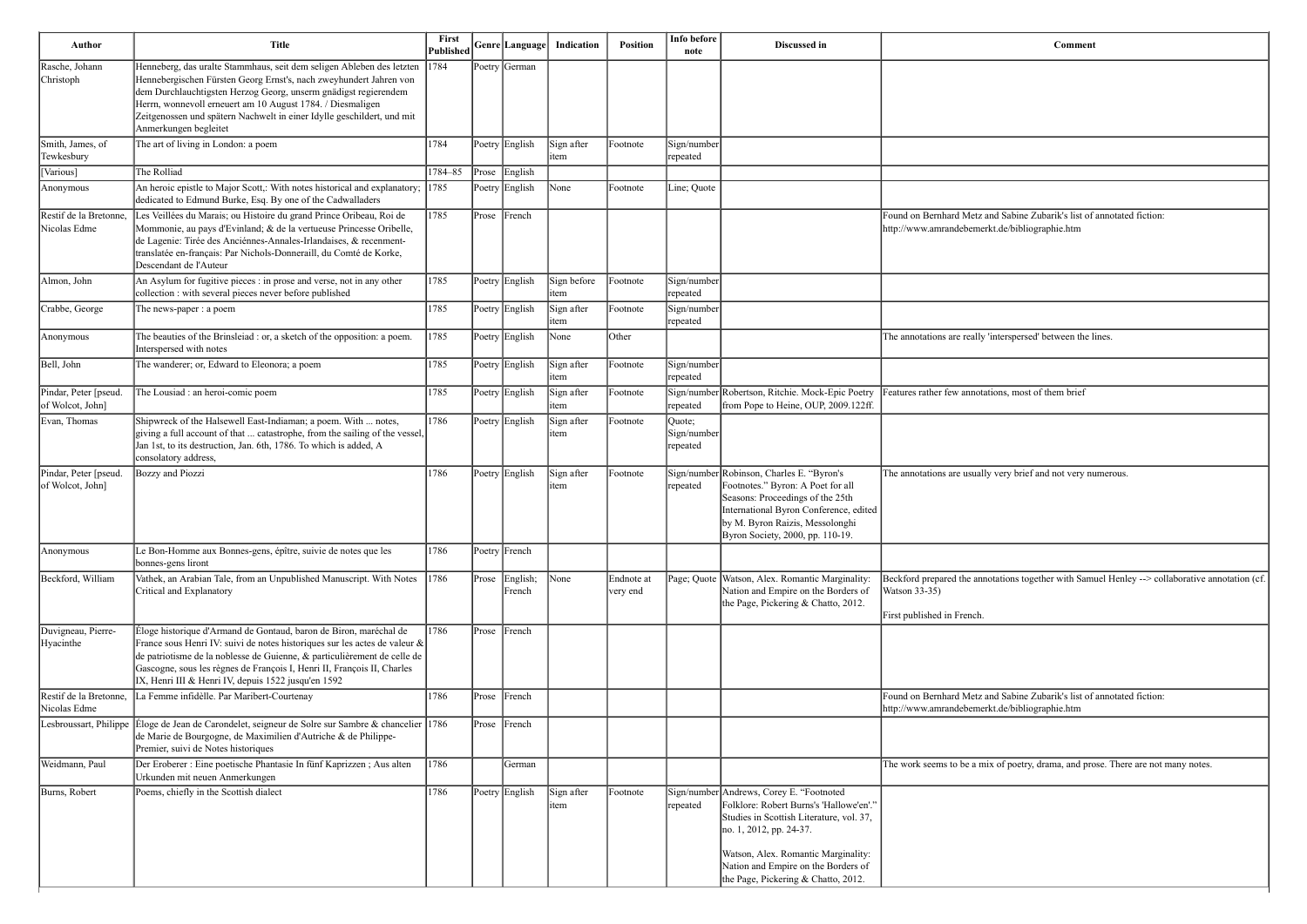| Author                                    | <b>Title</b>                                                                                                                                                                                                 | First<br><b>Published</b> |       | Genre Language | Indication                               | <b>Position</b> | Info before<br>note               | Discussed in                                                                                                                                                                                                                                                                                             | Comment                                                                                                                  |
|-------------------------------------------|--------------------------------------------------------------------------------------------------------------------------------------------------------------------------------------------------------------|---------------------------|-------|----------------|------------------------------------------|-----------------|-----------------------------------|----------------------------------------------------------------------------------------------------------------------------------------------------------------------------------------------------------------------------------------------------------------------------------------------------------|--------------------------------------------------------------------------------------------------------------------------|
| Wekhrlin, Wilhelm<br>Ludwig               | Die affenthewrliche Historia des lächerlichen Pritschmeisters und<br>Erzgauklers Pips von Hasenfus / [Erasmus Baldrian, der Arzneykunst<br>Beflissner, gegenwärtig Praktiker zu Philadelphia in Nordamerika] | 1787                      |       | Poetry German  |                                          |                 |                                   |                                                                                                                                                                                                                                                                                                          |                                                                                                                          |
| Heinse, Wilhelm                           | Ardinghello und die glückseligen Inseln                                                                                                                                                                      | 1787                      | Prose | German         |                                          |                 |                                   |                                                                                                                                                                                                                                                                                                          | Found on Bernhard Metz and Sabine Zubarik's list of annotated fiction:<br>http://www.amrandebemerkt.de/bibliographie.htm |
| Pindar, Peter [pseud.<br>of Wolcot, John] | Instructions to a Celebrated Laureat, alias, The progress of curiosity;<br>alias, A birth-day ode, alias, Mr. Whitbread's brewhouse                                                                          | 1787                      |       | Poetry English | Sign after<br>litem                      | Footnote        | Sign/number<br>repeated           |                                                                                                                                                                                                                                                                                                          | Very few annotations                                                                                                     |
| Ogilvie, John                             | The Fane of the Druids: A Poem                                                                                                                                                                               | 1787                      |       | Poetry English | None                                     | Footnote        | Quote                             |                                                                                                                                                                                                                                                                                                          |                                                                                                                          |
| Louvet de Couvray,<br>Jean-Baptiste       | Les Amours du chevalier de Faublas                                                                                                                                                                           | 1787-1790 Prose French    |       |                |                                          |                 |                                   | Dürrenmatt, Jacques. "Notes<br>intertextuelles chez Stendhal et<br>Louvet." L'espace de la note, edited by<br>Jacques Dürrenmatt and Andréas<br>Pfersmann, Presses universitaires de<br>Rennes, 2004, 127-140.                                                                                           |                                                                                                                          |
| Parsley, Robert                           | Tour of time. A descriptive poem. Interspersed with notes historical and 1788<br>explanatory.                                                                                                                |                           |       | Poetry English | Sign before<br>litem                     | Footnote        | Sign/number<br>repeated           |                                                                                                                                                                                                                                                                                                          |                                                                                                                          |
| Pindar, Peter [pseud.<br>of Wolcot, John] | Peter provided for, without a pension : a poem : with notes critical and<br>explanatory / by Carnaby Currycomb, Esq.                                                                                         | 1788                      |       | Poetry English | Sign after<br>litem                      | Footnote        | Sign/number<br>repeated           |                                                                                                                                                                                                                                                                                                          |                                                                                                                          |
| Pindar, Paul [pseud.]                     | The fleaiad, an heroic poem, with notes Humbly addressed to Peter<br>Pindar, Esquire, author of the Lousiad, ode upon ode, &c. &c. [B]y his<br>Kinsman, Paul Pindar, gent.                                   | 1788                      |       | Poetry English | Sign after<br>litem                      | Footnote        | Quote;<br>Sign/number<br>repeated |                                                                                                                                                                                                                                                                                                          | All of the pages feature annotations. Some of the notes are quite length                                                 |
| More, Hannah                              | Slavery, a poem                                                                                                                                                                                              | 1788                      |       | Poetry English | Sign after<br>litem                      | Footnote        | Sign/number<br>repeated           |                                                                                                                                                                                                                                                                                                          | The annotations are not numerous and often rather brief.                                                                 |
| Crowe, William                            | Lewesdon Hill, a poem                                                                                                                                                                                        | 1788                      |       | Poetry English | Sign after<br>litem; Sign<br>before item | Footnote        | Sign/number<br>repeated           |                                                                                                                                                                                                                                                                                                          |                                                                                                                          |
| Anonymous                                 | Die Sonne und die Knaben, oder der Betrug des Naturalismus : Eine<br>Erzählung mit Anmerkungen                                                                                                               | 1788                      |       | Poetry German  |                                          |                 |                                   |                                                                                                                                                                                                                                                                                                          |                                                                                                                          |
| Appenfelder, August<br>Moritz             | Etwas zur Aufklärung an das vernünftige und forschende Kielische<br>Stadt-Volk. Alles in Versen mit Anmerkungen in Prosa / von einem<br>Liebhaber der Wahrheit                                               | 1788                      |       | Poetry German  |                                          |                 |                                   |                                                                                                                                                                                                                                                                                                          |                                                                                                                          |
| Barthélemy, Jean-<br>Jacques              | Voyage du jeune Anacharsis en Grèce, dans le milieu du quatrième<br>siècle avant l'ère vulgaire                                                                                                              | 1788                      | Prose | French         |                                          |                 |                                   | Poulouin, Claudine. "Le Voyage du<br>jeune Anacharsis en Grèce: Usage<br>complexé et mise en fiction de la note<br>savante." Notes. Études sur l'annotation<br>en littérature, edited by Jean-Claude<br>Arnould and Claudine Poulouin,<br>Presses universitaires de Rouen et du<br>Havre, 2008, 267-286. |                                                                                                                          |
| Diannyère, Antoine                        | Eloge de M. le président Du Paty, suivi de Notes sur plusieurs points<br>importans de l'Ordre public                                                                                                         | 1789                      |       | Prose French   |                                          |                 |                                   |                                                                                                                                                                                                                                                                                                          |                                                                                                                          |
| Anonymous                                 | Die Prorectorwahl : Ein Gedicht in zwey Gesängen ; Nebst<br>Anmerkungen und Briefen eines Reisenden über Halle ; Ein Pendant zur<br>maskirten Schlittenfahrt.                                                | 1789                      |       | Poetry German  |                                          |                 |                                   |                                                                                                                                                                                                                                                                                                          |                                                                                                                          |
| Alves, Robert                             | Edinburgh : a poem, in two parts. ; Also, The Weeping bard : a poem in 1789<br>sixteen cantos                                                                                                                |                           |       | Poetry English | Sign before<br>litem                     | Footnote        | Sign/number<br>repeated           |                                                                                                                                                                                                                                                                                                          | very few annotations                                                                                                     |
|                                           |                                                                                                                                                                                                              |                           |       |                |                                          |                 |                                   |                                                                                                                                                                                                                                                                                                          |                                                                                                                          |

| <b>Comment</b>                                                                                                           |
|--------------------------------------------------------------------------------------------------------------------------|
|                                                                                                                          |
|                                                                                                                          |
| Found on Bernhard Metz and Sabine Zubarik's list of annotated fiction:<br>http://www.amrandebemerkt.de/bibliographie.htm |
| Very few annotations                                                                                                     |
|                                                                                                                          |
|                                                                                                                          |
|                                                                                                                          |
|                                                                                                                          |
|                                                                                                                          |
|                                                                                                                          |
|                                                                                                                          |
| All of the pages feature annotations. Some of the notes are quite lengthy.                                               |
|                                                                                                                          |
| The annotations are not numerous and often rather brief.                                                                 |
|                                                                                                                          |
|                                                                                                                          |
|                                                                                                                          |
|                                                                                                                          |
|                                                                                                                          |
|                                                                                                                          |
|                                                                                                                          |
|                                                                                                                          |
|                                                                                                                          |
|                                                                                                                          |
|                                                                                                                          |
|                                                                                                                          |
|                                                                                                                          |
| very few annotations                                                                                                     |
|                                                                                                                          |
|                                                                                                                          |
|                                                                                                                          |
|                                                                                                                          |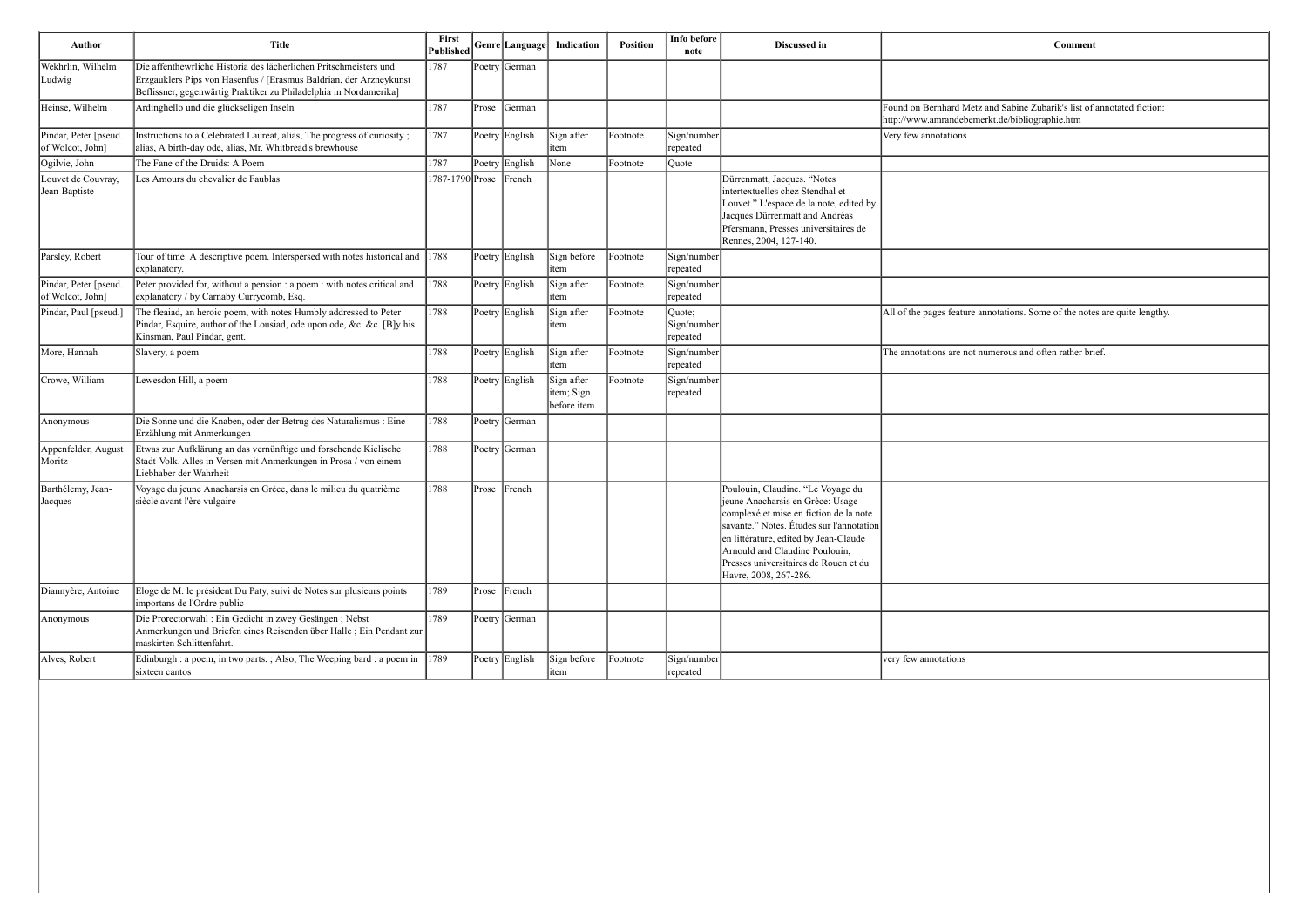| <b>Comment</b>                                                                                                           |
|--------------------------------------------------------------------------------------------------------------------------|
| The annotations are numerous and often very long.                                                                        |
| Also features annotations for the annotations                                                                            |
|                                                                                                                          |
|                                                                                                                          |
|                                                                                                                          |
|                                                                                                                          |
|                                                                                                                          |
|                                                                                                                          |
|                                                                                                                          |
| Found on Bernhard Metz and Sabine Zubarik's list of annotated fiction:<br>http://www.amrandebemerkt.de/bibliographie.htm |
|                                                                                                                          |
| Found on Bernhard Metz and Sabine Zubarik's list of annotated fiction:<br>http://www.amrandebemerkt.de/bibliographie.htm |
|                                                                                                                          |
|                                                                                                                          |
| Almost every page features annotations. Many of the notes are quite long.                                                |
|                                                                                                                          |
|                                                                                                                          |
|                                                                                                                          |
| It is quite hard to see which annotation belongs to which passage in the text.                                           |
| The annotations are divided in "imitations" and "notes", evincing the influence of Pope's                                |

very long "additional notes" at the end of the volume.

ation in the epilogue saying: "These six lines were omitted by namberlain."

| Author                                    | <b>Title</b>                                                                                                                                                                                                                                                                                     | First<br>Published |           | Genre Language | Indication                                                   | <b>Position</b>        | Info before<br>note                      | Discussed in                                                                                                                                                                                                              | Comment                                                                                                                                                                                                                                          |
|-------------------------------------------|--------------------------------------------------------------------------------------------------------------------------------------------------------------------------------------------------------------------------------------------------------------------------------------------------|--------------------|-----------|----------------|--------------------------------------------------------------|------------------------|------------------------------------------|---------------------------------------------------------------------------------------------------------------------------------------------------------------------------------------------------------------------------|--------------------------------------------------------------------------------------------------------------------------------------------------------------------------------------------------------------------------------------------------|
| Mathias, Thomas<br>James                  | Pursuits of literature. A satirical poem in four dialogues, with notes. To<br>which are annexed, a vindication of the work, and translations of all the<br>Greek, Latin, Italian, and French quotations.                                                                                         | $ 1789\rangle$     |           | Poetry English | Number/letter Footnote<br>after item                         |                        | repeated                                 | Sign/number Dyer, Gary. British Satire and the<br>Politics of Style, 1789-1832, CUP,<br>1997. pp. 25-28.                                                                                                                  | The annotations are numerous and often very long.<br>Also features annotations for the annotations                                                                                                                                               |
|                                           |                                                                                                                                                                                                                                                                                                  |                    |           |                |                                                              |                        |                                          | Hawley, Judith. "Grub Street in Albion:<br>or, Scriblerian Satire in the Romantic<br>Metropolis." Romanticism, vol. 14, no.<br>2, 2008, pp. 81-93.<br>doi:10.3366/E1354991X08000202.                                      |                                                                                                                                                                                                                                                  |
|                                           |                                                                                                                                                                                                                                                                                                  |                    |           |                |                                                              |                        |                                          | Lessenich, Rolf. Neoclassical Satire<br>and the Romantic School 1780–1830,<br>V&R Unipress, 2012.<br>Watson, Alex. Romantic Marginality:                                                                                  |                                                                                                                                                                                                                                                  |
|                                           |                                                                                                                                                                                                                                                                                                  |                    |           |                |                                                              |                        |                                          | Nation and Empire on the Borders of<br>the Page, Pickering & Chatto, 2012.                                                                                                                                                |                                                                                                                                                                                                                                                  |
| Jerningham, Mr.                           | Enthusiasm: a poem in two parts                                                                                                                                                                                                                                                                  | 1789               |           | Poetry English | Sign after<br>litem                                          | Footnote               | Sign/number<br>repeated                  |                                                                                                                                                                                                                           |                                                                                                                                                                                                                                                  |
| Restif de la Bretonne,<br>Nicolas Edme    | Ingénue Saxancour, ou, La femme séparée                                                                                                                                                                                                                                                          | 1789               | $ $ Prose | French         |                                                              |                        |                                          | Colonna, Vincent. L'autofiction: Essai<br>sur la fictionnalisation de soi en<br>littérature. Ecole des Hautes Etudes en<br>Sciences Sociales, 1989. 96ff.                                                                 |                                                                                                                                                                                                                                                  |
| Jean Paul                                 | Auswahl aus des Teufels Papieren nebst einem nöthigen Aviso vom<br>Juden Mendel                                                                                                                                                                                                                  | 1789               | Prose     | German         |                                                              |                        |                                          |                                                                                                                                                                                                                           | Found on Bernhard Metz and Sabine Zubarik's list of annotated fiction:<br>http://www.amrandebemerkt.de/bibliographie.htm                                                                                                                         |
| Pindar, Peter [pseud.<br>of Wolcot, John] | Subjects for painters                                                                                                                                                                                                                                                                            | 1789               |           | Poetry English | Sign after<br>item                                           | Footnote               | Sign/number<br>repeated                  |                                                                                                                                                                                                                           |                                                                                                                                                                                                                                                  |
| Jean Paul                                 | Abrakadabra oder Die Baierische Kreuzerkomödie am längsten Tage im  1789-1790 Prose  German<br>Jahr                                                                                                                                                                                              |                    |           |                |                                                              |                        |                                          |                                                                                                                                                                                                                           | Found on Bernhard Metz and Sabine Zubarik's list of annotated fiction:<br>http://www.amrandebemerkt.de/bibliographie.htm                                                                                                                         |
| Haschka, Lorenz<br>Leopold                | Epinikion : Herrn Johann August Starck der Heil. Schrift Doctor,<br>Hochfürstl. Hess. Ober-Hofprediger Und Consistorial-Rath, Dem<br>beyspiellos verfolgten / Gesungen Von Lorenz Leopold Haschka, im<br>October 1789. Mit Erläuternden Anmerkungen Von Des Verfassers Und<br>Einer Fremden Hand | 1790               |           | Poetry German  |                                                              |                        |                                          |                                                                                                                                                                                                                           |                                                                                                                                                                                                                                                  |
| Rodd, Thomas                              | Theriad: an heroi-comic poem, with notes.                                                                                                                                                                                                                                                        | 1790               |           | Poetry English | Sign after<br>∥ıtem                                          | Footnote               | Quote;<br>Sign/number<br><b>repeated</b> |                                                                                                                                                                                                                           | Almost every page features annotations. Many of the notes are quite lor                                                                                                                                                                          |
| Maude, Thomas                             | Wensleydale, or, Rural contemplations : a poem                                                                                                                                                                                                                                                   | 1790               |           | Poetry English | Sign after<br>item                                           | Footnote               | Sign/number<br>repeated                  |                                                                                                                                                                                                                           |                                                                                                                                                                                                                                                  |
| Greville, Fulke                           | Reflection, a poem, in four cantos                                                                                                                                                                                                                                                               | 1790               |           | Poetry English | Sign after line Footnote                                     |                        | Sign/number<br>repeated                  |                                                                                                                                                                                                                           |                                                                                                                                                                                                                                                  |
| Studiosus [pseud.]                        | Alma's defence, or The critic refunded; a poem                                                                                                                                                                                                                                                   | 1790               |           | Poetry English | Sign after<br>item                                           | Footnote               | Sign/number<br>repeated                  |                                                                                                                                                                                                                           |                                                                                                                                                                                                                                                  |
| Gifford, William                          | The Baviad                                                                                                                                                                                                                                                                                       | 1791               |           | Poetry English | Number/letter Footnote<br>before item;<br>Sign after<br>item |                        | None;<br>repeated                        | Sign/number or, Scriblerian Satire in the Romantic<br>2, 2008, pp. 81-93.                                                                                                                                                 | Hawley, Judith. "Grub Street in Albion: It is quite hard to see which annotation belongs to which passage in the<br>Metropolis." Romanticism, vol. 14, no. The annotations are divided in "imitations" and "notes", evincing the in<br>Dunciads. |
| Richards, George                          | The aboriginal Britons, a poem                                                                                                                                                                                                                                                                   | 1791               |           | Poetry English | None                                                         | Endnote at<br>very end | Line; Page;<br>Quote                     |                                                                                                                                                                                                                           | Almost all of the pages feature annotations. All of the notes are brief.                                                                                                                                                                         |
| Darwin, Erasmus                           | Botanic garden; a poem, in two parts. : Part I. Containing The economy<br>of vegetation. Part II. The loves of the plants. With philosophical notes<br>both of them published separately earlier]                                                                                                | 1791               |           | Poetry English | None                                                         | Foot- and<br>endnotes  | Line; Page;<br>Quote                     | and the margins of poetry in Percy B.<br>Shelley's Queen Mab and Charlotte<br>Smith's Beachy Head." European<br>Journal of English Studies, vol. 22, no.<br>$3, 2018$ , pp. 241–57.<br>doi:10.1080/13825577.2018.1513709. | Erchinger, Philipp. "Science, footnotes   Very long footnotes and very long "additional notes" at the end of the v                                                                                                                               |
| Yearsley, Ann                             | Earl Goodwin, an historical play. By Ann Yearsley, milk-woman, of<br>Clifton, near Bristol. Performed with general applause at the Theatre-<br>Royal                                                                                                                                             | 1791               |           | Drama English  | Sign after<br>item                                           | Footnote               | repeated                                 | Sign/number Conolly, Leonard W. The Censorship<br>of English Drama: 1737-1824,<br>Huntington Library, 1976. p. 92.                                                                                                        | There is one single annotation in the epilogue saying: "These six lines v<br>Command of the Lord Chamberlain."                                                                                                                                   |
| Neuffer, Franz<br>Bernhard                | Die gefährliche Philosophie : Ein satyrisch-moralisches Gedicht zur<br>Ehre der christlichen Religion, wider die Philosophen und schönen<br>Geister des achtzehnten Jahrhunderts ; Mit Anmerkungen                                                                                               | 1791               |           | Poetry German  |                                                              |                        |                                          |                                                                                                                                                                                                                           |                                                                                                                                                                                                                                                  |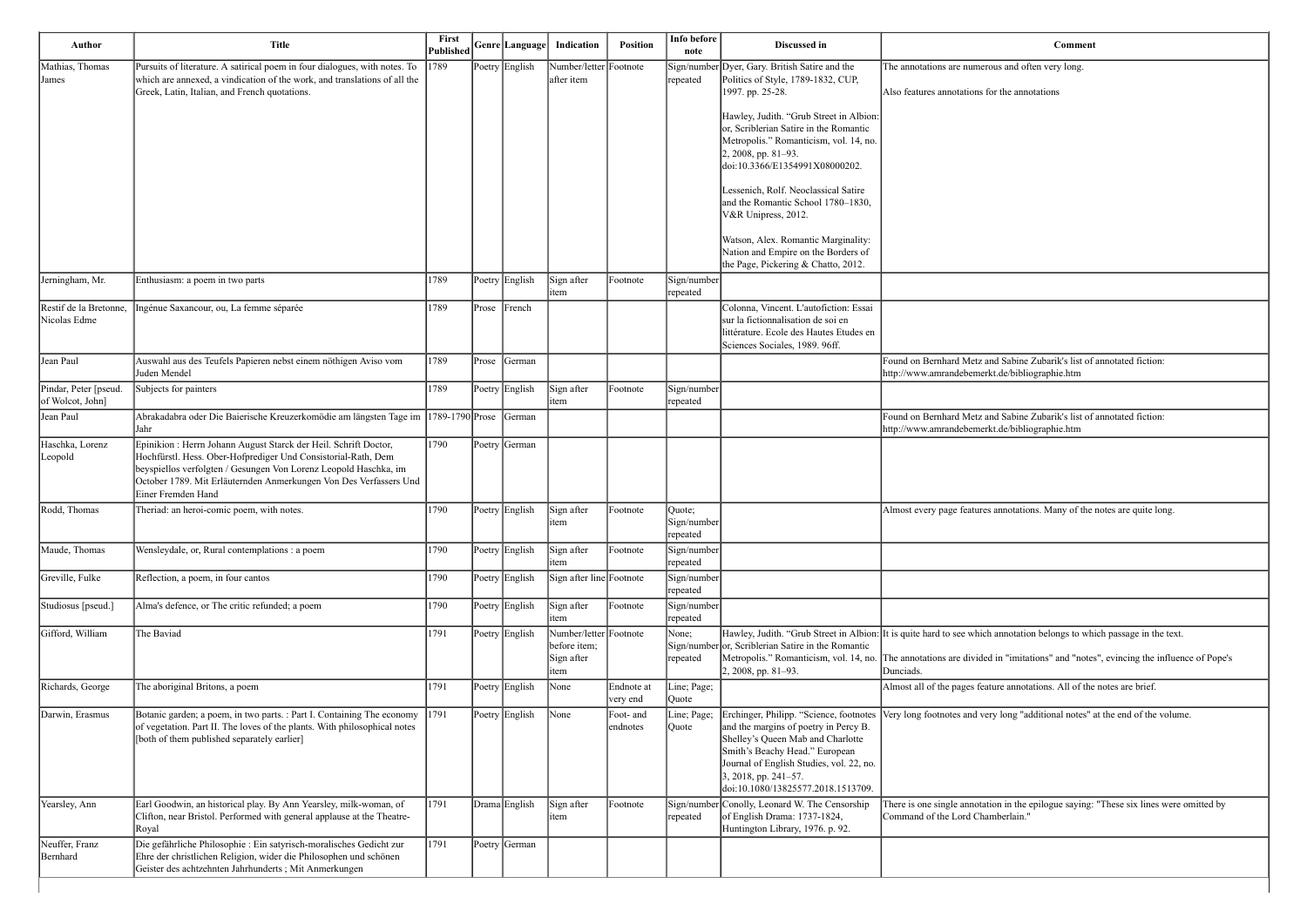and Sabine Zubarik's list of annotated fiction: http://www.amrandebemerkt.de/bibliographie.htm

erous and sometimes very long.

| Author                                            | <b>Title</b>                                                                                                                                                                                                                                                                                                                                                                                                                                                                                                                                                                                                                                                   | First<br><b>Published</b> |       | Genre Language                   | Indication                                    | <b>Position</b>                              | Info before<br>note                    | Discussed in                                                                                                                                                                                                                                                                                                                                                                                                                                                                                                                                                                                                                                     | Comment                                                                                               |
|---------------------------------------------------|----------------------------------------------------------------------------------------------------------------------------------------------------------------------------------------------------------------------------------------------------------------------------------------------------------------------------------------------------------------------------------------------------------------------------------------------------------------------------------------------------------------------------------------------------------------------------------------------------------------------------------------------------------------|---------------------------|-------|----------------------------------|-----------------------------------------------|----------------------------------------------|----------------------------------------|--------------------------------------------------------------------------------------------------------------------------------------------------------------------------------------------------------------------------------------------------------------------------------------------------------------------------------------------------------------------------------------------------------------------------------------------------------------------------------------------------------------------------------------------------------------------------------------------------------------------------------------------------|-------------------------------------------------------------------------------------------------------|
| Thompson, Eliza                                   | Retaliation; or, the reviewers review'd. A satirical poem. By a lady.                                                                                                                                                                                                                                                                                                                                                                                                                                                                                                                                                                                          | 1791                      |       | Poetry English                   | Sign before<br>item                           | Footnote                                     | Sign/number<br>repeated                |                                                                                                                                                                                                                                                                                                                                                                                                                                                                                                                                                                                                                                                  | There are rather few annotations. All of them are brie:                                               |
| Thomson, Alexander                                | Whist: a poem in twelve cantos                                                                                                                                                                                                                                                                                                                                                                                                                                                                                                                                                                                                                                 | 1791                      |       | Poetry English                   | Sign before<br>item                           | Footnote                                     | Sign/number<br>repeated                |                                                                                                                                                                                                                                                                                                                                                                                                                                                                                                                                                                                                                                                  |                                                                                                       |
| Anonymous                                         | Revolution; or Britain delivered. A poem. In twelve cantos. With notes<br>historical and explanatory.                                                                                                                                                                                                                                                                                                                                                                                                                                                                                                                                                          | 1791                      |       | Poetry English                   | Sign after line Footnote                      |                                              | Sign/number<br>repeated                |                                                                                                                                                                                                                                                                                                                                                                                                                                                                                                                                                                                                                                                  |                                                                                                       |
| Beddoes, Thomas                                   | Alexander's expedition down the Hydaspes & the Indus to the Indian<br> Ocean                                                                                                                                                                                                                                                                                                                                                                                                                                                                                                                                                                                   | 1792                      |       | Poetry English                   | None                                          | Footnote                                     | Line                                   |                                                                                                                                                                                                                                                                                                                                                                                                                                                                                                                                                                                                                                                  | The annotations are very long and numerous.                                                           |
| Touchstone, Timothy<br>[pseud.]                   | Lord Mayor's day; or City Pageantry; a poem                                                                                                                                                                                                                                                                                                                                                                                                                                                                                                                                                                                                                    | 1792                      |       | Poetry English                   | Sign after<br>item                            | Footnote                                     | Sign/number<br>repeated                |                                                                                                                                                                                                                                                                                                                                                                                                                                                                                                                                                                                                                                                  |                                                                                                       |
| Anonymous                                         | Painting: a poem, in four cantos                                                                                                                                                                                                                                                                                                                                                                                                                                                                                                                                                                                                                               | 1792                      |       | Poetry English                   | Number/letter Endnote at<br>after item        | very end                                     | Sign/number<br>repeated                |                                                                                                                                                                                                                                                                                                                                                                                                                                                                                                                                                                                                                                                  |                                                                                                       |
| Jefferson, Joseph                                 | The ruins of a temple : a poem. By the Rev. Joseph Jefferson. To which<br>is prefixed, an account of the antiquity and history of Holy-Ghost-<br>Chapel, Basingstoke, Hants, With An Appendix, containing Historical<br>and Explanatory Notes                                                                                                                                                                                                                                                                                                                                                                                                                  | 1793                      |       | Poetry English                   | None                                          | Endnote at<br>very end                       | None                                   |                                                                                                                                                                                                                                                                                                                                                                                                                                                                                                                                                                                                                                                  | The annotations are not anchored in a certain part of t<br>appendix.                                  |
| Anonymous<br>"Churchill-minor"                    | Secession; or, true blue separated from buff. A political-satirical-<br>panegyrical poem. Humbly inscribed to his royal highness the Prince of<br>Wales. With notes --- critical and explanatory. By Churchill-minor.                                                                                                                                                                                                                                                                                                                                                                                                                                          | 1793                      |       | Poetry English                   | Sign after<br>item                            | Footnote                                     | Sign/number<br>repeated                |                                                                                                                                                                                                                                                                                                                                                                                                                                                                                                                                                                                                                                                  | Roughly half of the pages feature annotations. Some o                                                 |
| Huddesford, George                                | Topsy Turvy: with anecdotes and observations illustrative of leading<br>characters in the present Government of France                                                                                                                                                                                                                                                                                                                                                                                                                                                                                                                                         | 1793                      |       | Poetry English                   | None; Sign<br>after item                      | Foot- and<br>endnotes                        | Sign/number<br>repeated                |                                                                                                                                                                                                                                                                                                                                                                                                                                                                                                                                                                                                                                                  | The poem features numerous long footnotes and six e                                                   |
| Bradford, William                                 | An enquiry how far the punishment of death is necessary in<br>Pennsylvania. With notes and illustrations                                                                                                                                                                                                                                                                                                                                                                                                                                                                                                                                                       | 1793                      |       | Prose English                    | Sign after<br>item                            | Footnote                                     | Sign/number<br>repeated                |                                                                                                                                                                                                                                                                                                                                                                                                                                                                                                                                                                                                                                                  |                                                                                                       |
| Smith, Charlotte                                  | The Emigrants                                                                                                                                                                                                                                                                                                                                                                                                                                                                                                                                                                                                                                                  | 1793                      |       | Poetry English                   | after item                                    | Number/letter Endnote after<br>chapter/canto | Quote;<br>Sign/number<br>repeated      | Labbe, Jacqueline M. "Transplanted<br>into More Congenial Soil': Footnoting<br>the Self in the Poetry of Charlotte<br>Smith." Ma(r)king the Text: The<br>Presentation of Meaning on the<br>Literary Page, edited by Joe Bray et al.,<br>Ashgate, 2000, 71-86.<br>Labbe, Jacqueline M. Charlotte Smith:<br>Romanticism, Poetry and the Culture<br>of Gender, Manchester UP, 2003.<br>Reinfandt, Christoph. "The Textures of<br>Romanticism: Exploring Charlotte<br>Smith's 'Beachy Head' (1807)."<br>Anglistentag 2012 Potsdam:<br>Proceedings, edited by Katrin Röder<br>and Ilse Wischer, Wissenschaftlicher<br>Verlag Trier, 2013, pp. 99-114. |                                                                                                       |
| Jean Paul                                         | Die unsichtbare Loge                                                                                                                                                                                                                                                                                                                                                                                                                                                                                                                                                                                                                                           | 1793                      | Prose | <b>S</b> Cerman                  |                                               |                                              |                                        |                                                                                                                                                                                                                                                                                                                                                                                                                                                                                                                                                                                                                                                  | Found on Bernhard Metz and Sabine Zubarik's list of<br>http://www.amrandebemerkt.de/bibliographie.htm |
| Aignan, Étienne                                   | Aux Mânes des neuf victimes d'Orléans. Chants funèbres exécutés pour<br>la première fois sur le théâtre d'Orléans, le 29 prairial, an III de la<br>République française, et suivis de notes historiques                                                                                                                                                                                                                                                                                                                                                                                                                                                        | 1794                      |       | Poetry French                    |                                               |                                              |                                        |                                                                                                                                                                                                                                                                                                                                                                                                                                                                                                                                                                                                                                                  |                                                                                                       |
| Morganwg, Iolo<br>[pseud. of Williams,<br>Edward] | Poems, Lyric and Pastoral                                                                                                                                                                                                                                                                                                                                                                                                                                                                                                                                                                                                                                      | 1794                      |       | Poetry English                   | Sign after<br>item                            | Footnote                                     | Quote;<br>repeated                     | Chatsiou, Ourania. Paratext and Poetics<br>Sign/number in British Romantic-Period Literature.<br>Unpublished PhD thesis, 2009. 77-84.                                                                                                                                                                                                                                                                                                                                                                                                                                                                                                            |                                                                                                       |
| Bethell, John                                     | Llangunnor Hill: a loco-descriptive poem. With notes                                                                                                                                                                                                                                                                                                                                                                                                                                                                                                                                                                                                           | 1794                      |       | Poetry English                   | None                                          | Footnote                                     | Line                                   |                                                                                                                                                                                                                                                                                                                                                                                                                                                                                                                                                                                                                                                  | The annotations are numerous and sometimes very lor                                                   |
| Anonymous<br>Jephson, Robert                      | The Children of Apollo: a poem : Containing an impartial review of all<br>the dramatic works of our modern authors and authoresses. Particularly<br>Lady Wallace. Margravine of Anspach. Honourable Major North.<br>Honourable John St. John. Sheridan. Colman. Holcroft. Jackman.<br>O'Keeffe. Coob. Cumberland. Lorris. Bate. Miss Lee. Mrs. Cowly. -<br>Inchbald. Rose. Dibdin. Andrews. Morton. Stuart. Murphy. Macklin.<br>Jephson. M'Nally. Reynolds. Jemingham. Hoare. Hurlstone. Topham.<br>&c. &c. To which are added, occasional notes. By - - -, Esq. agent to the<br> Sun<br>Roman Portraits, a poem in heroick verse; with historical remarks and | 1794<br> 1794             |       | Poetry English<br>Poetry English | Sign before<br>item<br>Number/letter Footnote | Footnote                                     | Sign/number<br>repeated<br>Sign/number |                                                                                                                                                                                                                                                                                                                                                                                                                                                                                                                                                                                                                                                  |                                                                                                       |
|                                                   | <i>dilustrations</i>                                                                                                                                                                                                                                                                                                                                                                                                                                                                                                                                                                                                                                           |                           |       |                                  | after line                                    |                                              | repeated                               |                                                                                                                                                                                                                                                                                                                                                                                                                                                                                                                                                                                                                                                  |                                                                                                       |

otations. All of them are brief.

nothored in a certain part of the poem but rather presented as a general

s feature annotations. Some of the notes are quite long.

The position footnotes and six extremely long endnotes.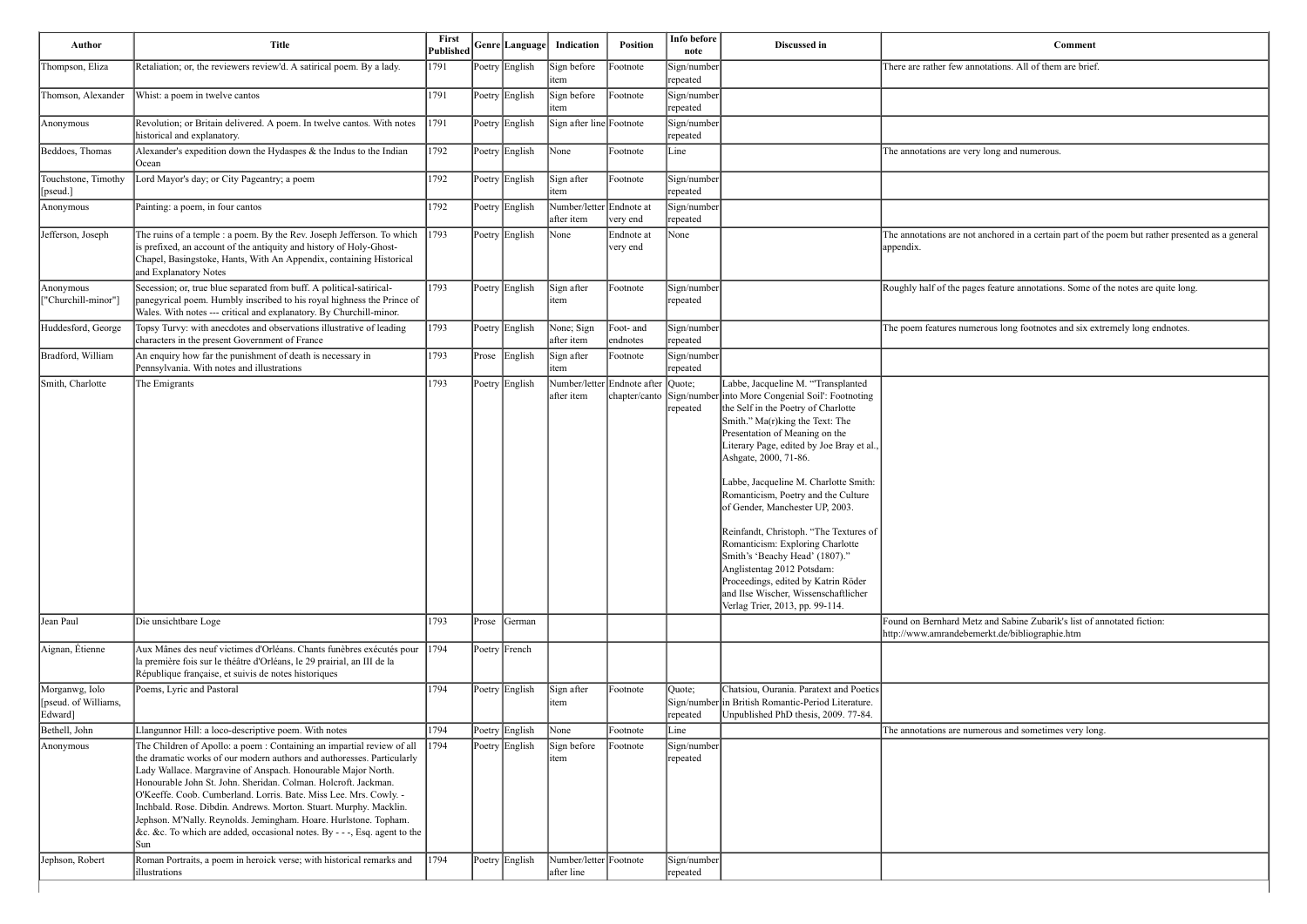| Author                                    | <b>Title</b>                                                                                                                                                                                                                 | <b>First</b><br>Published |           | $ \mathsf{Genre} \mathsf{Language} $ | Indication                                                              | <b>Position</b>        | Info before<br>note     | Discussed in                                                                                                                                                                                                                                                                                                                                                                                                | Comment                                                                                                          |
|-------------------------------------------|------------------------------------------------------------------------------------------------------------------------------------------------------------------------------------------------------------------------------|---------------------------|-----------|--------------------------------------|-------------------------------------------------------------------------|------------------------|-------------------------|-------------------------------------------------------------------------------------------------------------------------------------------------------------------------------------------------------------------------------------------------------------------------------------------------------------------------------------------------------------------------------------------------------------|------------------------------------------------------------------------------------------------------------------|
| Matthews, John                            | Sketch, from The landscape, a didactic poem. Addressed to R. P. Knight 1794<br>. with notes, illustrations, and a postcript.                                                                                                 |                           |           | Poetry English                       | Sign after line Footnote                                                |                        | Sign/number<br>repeated |                                                                                                                                                                                                                                                                                                                                                                                                             |                                                                                                                  |
| Restif de la Bretonne,<br>Nicolas Edme    | Monsieur-Nicolas; ou le Cœur-humain dévoilé. Publié par lui-même                                                                                                                                                             | 1794-97                   | $ $ Prose | $ $ French                           |                                                                         |                        |                         |                                                                                                                                                                                                                                                                                                                                                                                                             | Found on Bernhard Metz and Sabine Zubarik's list of<br>http://www.amrandebemerkt.de/bibliographie.htm            |
| Maurice, Thomas                           | An Elegiac and Historical Poem, Sacred to the Memory and Virtues of<br>the Honourable Sir William Jones: Containing a Retrospective Survey of<br>the Progress of Science, and the Mohammedan Conquests in Asia               | 1795                      |           | Poetry English                       | Number/letter Endnote at<br>after item;<br>Number/letter<br>before item | very end               | Sign/number<br>repeated |                                                                                                                                                                                                                                                                                                                                                                                                             | Roughly half of the pages feature annotations. Some o<br>There is also another edition, which has footnotes rath |
| Bacon, James                              | American Indian, or, Virtues of nature: a play, in three acts : with notes :<br>founded on an Indian tale                                                                                                                    | 1795                      |           | Drama English                        | Number/letter Endnote at<br>after item                                  | very end               | Sign/number<br>repeated |                                                                                                                                                                                                                                                                                                                                                                                                             |                                                                                                                  |
| Budworth, Joseph                          | The siege of Gibraltar; a poem                                                                                                                                                                                               | 1795                      |           | Poetry English                       | Sign before<br>item                                                     | Footnote               | Sign/number<br>repeated |                                                                                                                                                                                                                                                                                                                                                                                                             |                                                                                                                  |
| Pindar, Peter [pseud.<br>of Wolcot, John] | Cap. A Satiric poem. Including most of the dramatic writers of the<br>present day. By Peter Pindar, Esq. With notes, illustrative                                                                                            | 1795                      |           | Poetry English                       | Sign after<br>item                                                      | Footnote               | Sign/number<br>repeated |                                                                                                                                                                                                                                                                                                                                                                                                             | Almost all pages feature annotations. Some of them a                                                             |
| Jean Paul                                 | Leben des Quintus Fixlein aus funfzehn Zettelkästen gezogen; nebst<br>einem Mußteil und einigen Jus de tablette                                                                                                              | 1795                      | Prose     | German                               |                                                                         |                        |                         |                                                                                                                                                                                                                                                                                                                                                                                                             | Found on Bernhard Metz and Sabine Zubarik's list of<br>http://www.amrandebemerkt.de/bibliographie.htm            |
| Jean Paul                                 | Hesperus oder 45 Hundposttage. Eine Lebensbeschreibung                                                                                                                                                                       | 1795                      | Prose     | German                               |                                                                         |                        |                         |                                                                                                                                                                                                                                                                                                                                                                                                             | Found on Bernhard Metz and Sabine Zubarik's list of<br>http://www.amrandebemerkt.de/bibliographie.htm            |
| Avelloni, Giuseppe                        | Isabella rovignana poema eroico di Giuseppe Avelloni con note                                                                                                                                                                | 1795                      |           | Poetry Italian                       |                                                                         |                        |                         |                                                                                                                                                                                                                                                                                                                                                                                                             |                                                                                                                  |
| Gifford, William                          | The Maeviad                                                                                                                                                                                                                  | 1795                      |           | Poetry English                       | Sign after<br>item                                                      | Footnote               | repeated                | or, Scriblerian Satire in the Romantic<br>Metropolis." Romanticism, vol. 14, no.<br>2, 2008, pp. 81-93.                                                                                                                                                                                                                                                                                                     | Sign/number Hawley, Judith. "Grub Street in Albion: Like the annotations in Pope's Dunciads, Gifford's are       |
| Hübner, Eberhard<br>Friedrich             | Herzog Eberhards Wiedergedächtnißfeier an Herzog Friederich Eugens<br>Huldigungsfeste am 21. Julius 1795. dem dritten Jubiläum seit<br>Wirtembergs Erhebung : nebst historischen Anmerkungen                                 | 1795                      |           | Poetry German                        |                                                                         |                        |                         |                                                                                                                                                                                                                                                                                                                                                                                                             |                                                                                                                  |
| Pindar, Peregrine<br>[pseud.]             | Ode to the hero of Finsbury Square; congratulatory on his late marriage,<br>and illustrative of his genius as his own biographer                                                                                             | 1795                      |           | Poetry English                       | Number/letter Endnote at<br>after item                                  | very end               | Sign/number<br>repeated |                                                                                                                                                                                                                                                                                                                                                                                                             |                                                                                                                  |
| Whyte, Samuel                             | Poems on various subjects, ornamented with plates, and illustrated with<br>notes, original letters and curious incidental anecdotes. In the course of<br>which the pretended miracles of Vespasian are examined and detected | 1795                      |           | Poetry English                       | Sign after line Endnote at                                              | very end               | Line; Page;<br>Quote    |                                                                                                                                                                                                                                                                                                                                                                                                             |                                                                                                                  |
| Jean Paul                                 | Biographische Belustigungen unter der Gehirnschale einer Riesin                                                                                                                                                              | 1795-1796 Prose           |           | German                               |                                                                         |                        |                         |                                                                                                                                                                                                                                                                                                                                                                                                             | Found on Bernhard Metz and Sabine Zubarik's list of<br>http://www.amrandebemerkt.de/bibliographie.htm            |
| Mason, William                            | Caractacus : a dramatic poem / by W. Mason ; adapted for theatrical<br>representation, as performed at the Theatre-Royal, Covent-Garden;<br>written on the model of the ancient Greek tragedy                                | 1796                      |           | Drama English                        | None                                                                    | Endnote at<br>very end | Page; Quote             |                                                                                                                                                                                                                                                                                                                                                                                                             |                                                                                                                  |
| Anonymous                                 | Hilliad; or, "Hard measure" versified, &c. A didactic poem. With notes,<br>critical, explanatory, and ornamental. By J. W---n, Esq.                                                                                          | 1796                      |           | Poetry English                       | Number/letter Footnote<br>after line                                    |                        | Sign/number<br>repeated |                                                                                                                                                                                                                                                                                                                                                                                                             | Every page features annotations. Many of the notes are                                                           |
| Southey, Robert                           | Joan of Arc                                                                                                                                                                                                                  | 1796                      |           | Poetry English                       | None                                                                    | Footnote               | Line                    |                                                                                                                                                                                                                                                                                                                                                                                                             |                                                                                                                  |
| Fitchett, John                            | Bewsey : a poem                                                                                                                                                                                                              | 1796                      |           | Poetry English                       | Sign after<br>item                                                      | Footnote               | Sign/number<br>repeated |                                                                                                                                                                                                                                                                                                                                                                                                             |                                                                                                                  |
| Hamilton, Elizabeth                       | Translation of the Letters of a Hindoo Rajah                                                                                                                                                                                 | 1796                      |           | Prose English                        | Sign after<br>item                                                      | Footnote               | repeated                | Sign/number Britton, Jeanne M. "Fictional<br>Footnotes, Romantic Orientalism, and<br>the Remediated Novel: Elizabeth<br>Hamilton's Translation of the Letters of<br>a Hindoo Rajah." European Romantic<br>Review, vol. 26, no. 6, 2015, pp. 773-<br>doi:10.1080/10509585.2015.1092081.<br>Watson, Alex. Romantic Marginality:<br>Nation and Empire on the Borders of<br>the Page, Pickering & Chatto, 2012. |                                                                                                                  |
| Anonymous                                 | The Lamentation of a dog, on the tax, and its consequences.: Addressed 1796<br>to the Right Hon. William Pitt. with notes by Scriblerus Secundus                                                                             |                           |           | Poetry English                       | None                                                                    | Endnote at<br>very end | Line                    |                                                                                                                                                                                                                                                                                                                                                                                                             |                                                                                                                  |
| Gilbert, William                          | The hurricane: a theosophical and western eclogue. To which is<br>subjoined, A solitary effusion in a summer's evening                                                                                                       | 1796                      |           | Poetry English                       | Sign after<br>item                                                      | Footnote               | Sign/number<br>repeated |                                                                                                                                                                                                                                                                                                                                                                                                             |                                                                                                                  |

and Sabine Zubarik's list of annotated fiction: erkt.de/bibliographie.htm

s feature annotations. Some of the notes are very long.

ion, which has footnotes rather than endnotes.

annotations. Some of them are very long.

n and Sabine Zubarik's list of annotated fiction: erkt.de/bibliographie.htm and Sabine Zubarik's list of annotated fiction:

ope's Dunciads, Gifford's are divided into "imitations" and "notes".

If and Sabine Zubarik's list of annotated fiction: http://www.amrandebekt.de/bibliographie.htm

tations. Many of the notes are very long.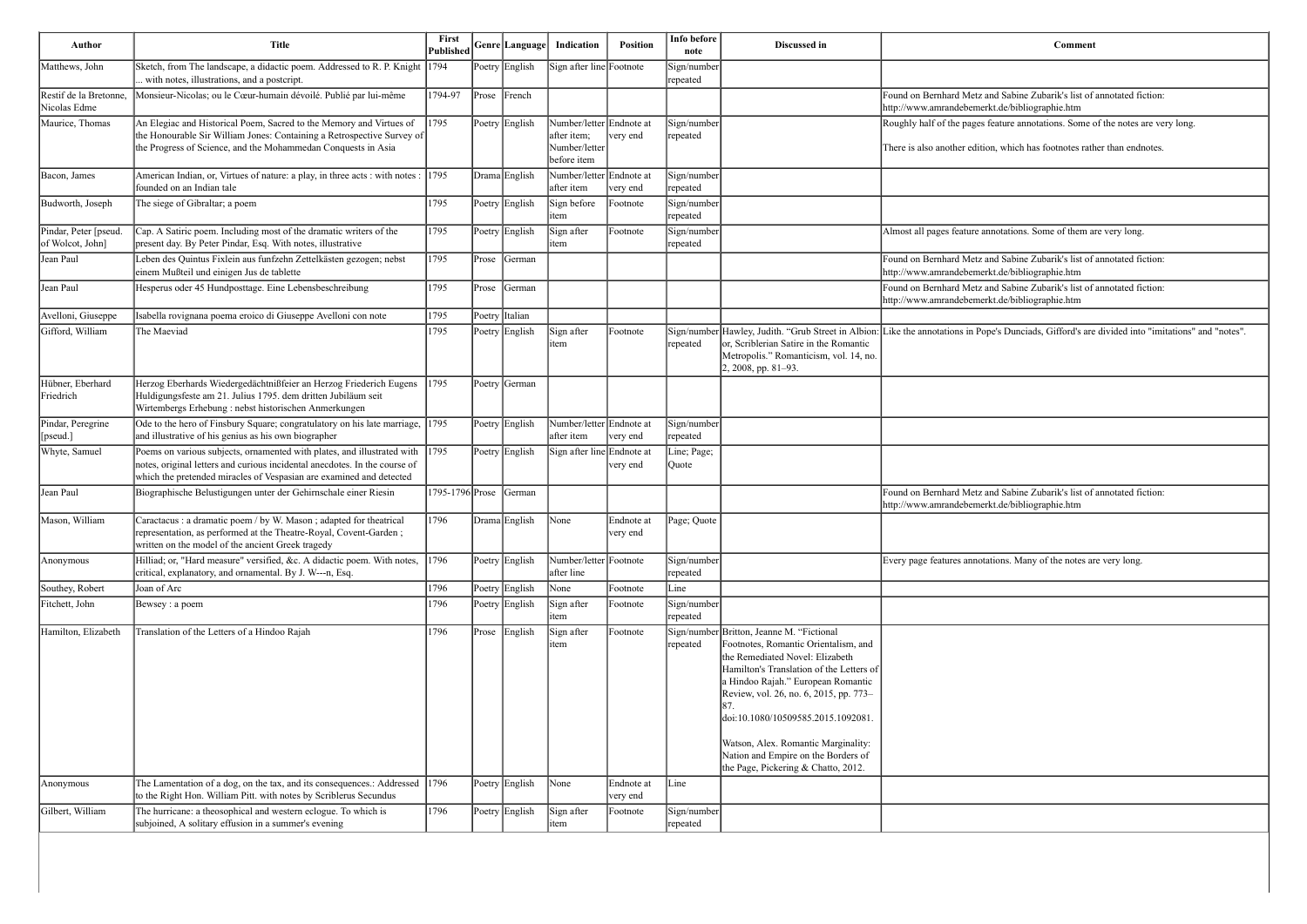| Author                                 | <b>Title</b>                                                                                                                                                                                                                                                                                                                                                                                                                                                                                        | First<br>Published |       | Genre  Language | Indication                                                | <b>Position</b>        | Info before<br>note              | Discussed in                                                                                                                                                                                                              | Comment                                                                                                                                   |
|----------------------------------------|-----------------------------------------------------------------------------------------------------------------------------------------------------------------------------------------------------------------------------------------------------------------------------------------------------------------------------------------------------------------------------------------------------------------------------------------------------------------------------------------------------|--------------------|-------|-----------------|-----------------------------------------------------------|------------------------|----------------------------------|---------------------------------------------------------------------------------------------------------------------------------------------------------------------------------------------------------------------------|-------------------------------------------------------------------------------------------------------------------------------------------|
| Bathos, Barnaby<br>[pseud.]            | An heroic and elegiac ode, to the memory of Sir Jeffry Dunstan, the late<br>patriotic member for the ancient and most respactable Borough of<br>Garrat. [electronic resource] : By Barnaby Bathos, occupant of the attic<br>asylum, critics-row, grub-street. With notes, historical, rhetorical,<br>biographical, and critical; by Oxoniensis Oxycriticus, L.L.D.A.B.C.<br>Humbly dedicated to the most noble, most illustrious, truly candid,<br>benevolent, and most serene highness, the public | 1796               |       | Poetry English  | None                                                      | Endnote at<br>very end | Quote                            |                                                                                                                                                                                                                           |                                                                                                                                           |
| Williams, William                      | Redemption; a sacred poem. With notes, doctrinal, moral, and<br>philosophical                                                                                                                                                                                                                                                                                                                                                                                                                       | 1796               |       | Poetry English  | Number/letter Endnote at<br>after item                    | very end               | Page;<br>Sign/number<br>repeated |                                                                                                                                                                                                                           |                                                                                                                                           |
| Jean Paul                              | Blumen-, Frucht- und Dornenstücke oder Ehestand, Tod und Hochzeit<br>des Armenadvokaten F. St. Siebenkäs                                                                                                                                                                                                                                                                                                                                                                                            | 1796               | Prose | <b>S</b> Cerman |                                                           |                        |                                  |                                                                                                                                                                                                                           | Found on Bernhard Metz and Sabine Zubarik's list of<br>http://www.amrandebemerkt.de/bibliographie.htm                                     |
| Anonymous                              | Progress of despotism, a poem, in two parts, with notes.                                                                                                                                                                                                                                                                                                                                                                                                                                            | 1796               |       | Poetry English  |                                                           |                        |                                  |                                                                                                                                                                                                                           | Unfortunately, I could not find a digitised version of t                                                                                  |
| Dyer, George                           | The poet's fate: a poetical dialogue                                                                                                                                                                                                                                                                                                                                                                                                                                                                | 1797               |       | Poetry English  | Number/letter Footnote<br>after item                      |                        | Sign/number<br>repeated          |                                                                                                                                                                                                                           |                                                                                                                                           |
| Jean Paul                              | Der Jubelsenior. Ein Appendix                                                                                                                                                                                                                                                                                                                                                                                                                                                                       | 1797               | Prose | <b>S</b> Cerman |                                                           |                        |                                  |                                                                                                                                                                                                                           | Found on Bernhard Metz and Sabine Zubarik's list of<br>http://www.amrandebemerkt.de/bibliographie.htm                                     |
| Jean Paul                              | Das Kampanertal oder über die Unsterblichkeit der Seele, nebst einer<br>Erklärung der Holzschnitte unter den 10 Geboten des Katechismus                                                                                                                                                                                                                                                                                                                                                             | 1797               | Prose | German          |                                                           |                        |                                  |                                                                                                                                                                                                                           | Found on Bernhard Metz and Sabine Zubarik's list of<br>http://www.amrandebemerkt.de/bibliographie.htm                                     |
| Senac de Meilhan,<br>Gabriel           | L'Emigré                                                                                                                                                                                                                                                                                                                                                                                                                                                                                            | 1797               | Prose | $ $ French      |                                                           |                        |                                  |                                                                                                                                                                                                                           | Found on Bernhard Metz and Sabine Zubarik's list of<br>http://www.amrandebemerkt.de/bibliographie.htm                                     |
| Dawson, Charles                        | Don poem : With large notes, giving an account of the most ancient<br>families, castles, and curiosities on Don and its branches, with a full<br>account of the battles of Harlaw, Brechin, and Alford                                                                                                                                                                                                                                                                                              | 1797               |       | Poetry English  | Number/letter Footnote<br>before item                     |                        | Sign/number<br>repeated          |                                                                                                                                                                                                                           |                                                                                                                                           |
| Neal, Moses Leavitt                    | The Presbyteriad. With notes critical and explanatory.                                                                                                                                                                                                                                                                                                                                                                                                                                              | 1797               |       | Poetry English  | None                                                      | Footnote               | Line; Quote                      |                                                                                                                                                                                                                           |                                                                                                                                           |
| Cozens, Zechariah                      | Margate guide, a descriptive poem, with elucidatory notes. Also a<br>general account of Ramsgate, Broadstairs, &c. By an inhabitant.                                                                                                                                                                                                                                                                                                                                                                | 1797               |       | Poetry English  | Number/letter Other<br>after item                         |                        | Sign/number<br>repeated          |                                                                                                                                                                                                                           | The annotations are located on a separate page, imme<br>annotated passages are located.                                                   |
| Wise, Joseph                           | The system : A poem. With notes. In five books. By the Rev. Joseph<br>Wise, Rector of Penhurst, Sussex, and Curate of Poplar, Meddlesex.                                                                                                                                                                                                                                                                                                                                                            | 1797               |       | Poetry English  | Number/letter Foot- and<br>after line;<br>Sign after line | endnotes               | Sign/number<br>repeated          |                                                                                                                                                                                                                           | Long footnotes and longer endnotes.                                                                                                       |
| Gifford, John                          | Orange : a political rhapsody                                                                                                                                                                                                                                                                                                                                                                                                                                                                       | 1798               |       | Poetry English  | None                                                      | Footnote               | Line                             | Jackson, Heather J. Romantic Readers:<br>The Evidence of Marginalia, Yale UP,<br>2005. p. 222                                                                                                                             | Uses 'gutted' names.<br>"The Printer to the Reader" claims that he author's ide<br>friends helped him annotate the work. --> definitely m |
| Marjoribanks, John                     | Trifles in verse: volume fourth. Being the Posthumous poems of Captain 1798<br>John Marjoribanks, of a late independent company                                                                                                                                                                                                                                                                                                                                                                     |                    |       | Poetry English  | Sign after line Footnote                                  |                        | Sign/number<br>repeated          |                                                                                                                                                                                                                           |                                                                                                                                           |
| Anonymous                              | Druriad: or strictures on the principal performers of Drury-Lane Theatre: 1798<br>a satirical poem: with notes critical and explanatory.                                                                                                                                                                                                                                                                                                                                                            |                    |       | Poetry English  | Sign after<br>item                                        | Footnote               | Sign/number<br>repeated          |                                                                                                                                                                                                                           |                                                                                                                                           |
| Oedipus, Andrew                        | The sphinx's head broken : or, a poetical epistle, with notes, to Thomas<br>James M*th**s, Cl*rk to the Q***n's Tr**s*r*r. Proving him to be the<br>author of the pursuits of literature, a satirical poem. With occasional<br>digressions and remarks. By Andrew Oedipus, an injured author                                                                                                                                                                                                        | 1798               |       | Poetry English  | Number/letter Footnote<br>after item                      |                        | Sign/number<br>repeated          |                                                                                                                                                                                                                           |                                                                                                                                           |
| Palmer, Joseph                         | Windermere, a poem, by Joseph Budworth                                                                                                                                                                                                                                                                                                                                                                                                                                                              | 1798               |       | Poetry English  | Sign after<br>item                                        | Footnote               | Sign/number<br>repeated          |                                                                                                                                                                                                                           |                                                                                                                                           |
| Boscawen, William                      | The progress of satire: An essay in verse. With notes, containing<br>remarks on "the pursuits of literature."                                                                                                                                                                                                                                                                                                                                                                                       | 1798               |       | Poetry English  | Number/letter Footnote<br>before item                     |                        | Sign/number<br>repeated          |                                                                                                                                                                                                                           |                                                                                                                                           |
| Jean Paul                              | Palingenesien                                                                                                                                                                                                                                                                                                                                                                                                                                                                                       | 1798               | Prose | German          |                                                           |                        |                                  |                                                                                                                                                                                                                           | Found on Bernhard Metz and Sabine Zubarik's list of<br>http://www.amrandebemerkt.de/bibliographie.htm                                     |
| Booker, Luke                           | Malvern, a descriptive and historical poem                                                                                                                                                                                                                                                                                                                                                                                                                                                          | 1798               |       | Poetry English  | Sign after<br>item                                        | Footnote               | Sign/number<br>repeated          |                                                                                                                                                                                                                           | Very few annotations                                                                                                                      |
| Restif de la Bretonne,<br>Nicolas Edme | Anti-Justine, ou Les Délices de l'amour. Par M. Linguet, Av. au et en<br>Parlem                                                                                                                                                                                                                                                                                                                                                                                                                     | 1798               |       | Prose French    |                                                           |                        |                                  |                                                                                                                                                                                                                           | Found on Bernhard Metz and Sabine Zubarik's list of<br>http://www.amrandebemerkt.de/bibliographie.htm                                     |
| Polewhele, Richard                     | The unsex'd females; a poem, addressed to the author of The pursuits of $ 1798\rangle$<br>iterature.                                                                                                                                                                                                                                                                                                                                                                                                |                    |       | Poetry English  | Sign after<br>litem                                       | Footnote               | repeated                         | Sign/number Dyer, Gary. British Satire and the<br>Politics of Style, 1789-1832, CUP,<br>1997. p. 28.<br>Watson, Alex. Romantic Marginality:<br>Nation and Empire on the Borders of<br>the Page, Pickering & Chatto, 2012. |                                                                                                                                           |
| Dutton, Thomas                         | Literary census: a satirical poem; with notes, &c. Including free and<br>candid strictures on The pursuits of literature, and its anonymous author.                                                                                                                                                                                                                                                                                                                                                 | 1798               |       | Poetry English  | Number/letter Footnote<br>after item                      |                        | Sign/number<br>repeated          |                                                                                                                                                                                                                           |                                                                                                                                           |

and Sabine Zubarik's list of annotated fiction: rkt.de/bibliographie.htm

find a digitised version of this work.

and Sabine Zubarik's list of annotated fiction: erkt.de/bibliographie.htm and Sabine Zubarik's list of annotated fiction: erkt.de/bibliographie.htm

and Sabine Zubarik's list of annotated fiction: rkt.de/bibliographie.htm

ed on a separate page, immediately following the page on which the cated.

" claims that he author's identity is unknown and that the printer's friends that he dather *b* helitary is diffiled on the Dunciad atter the work. --> definitely modelled on The Dunciad

and Sabine Zubarik's list of annotated fiction: rkt.de/bibliographie.htm

and Sabine Zubarik's list of annotated fiction: erkt.de/bibliographie.htm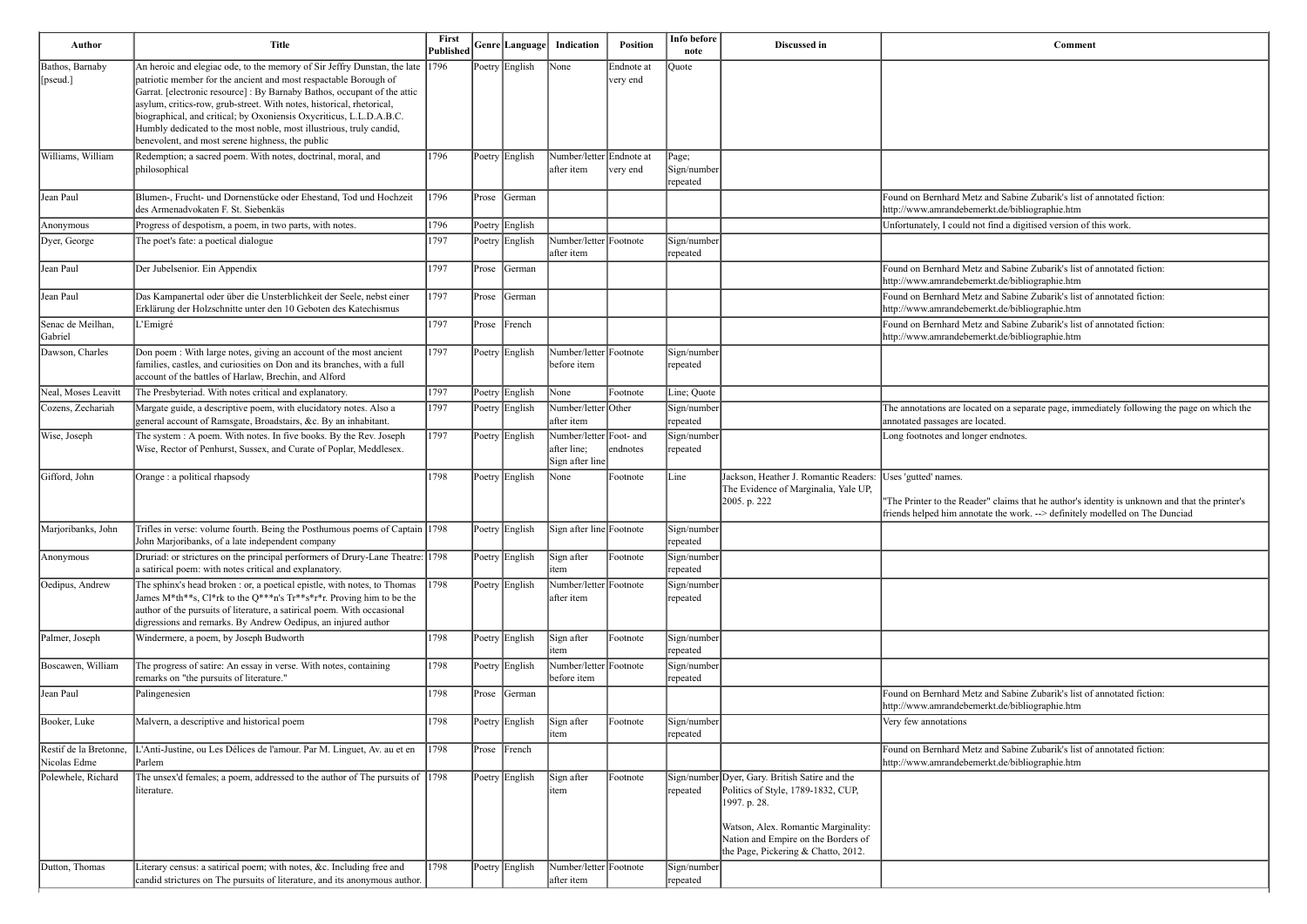| <b>Comment</b>                                                                                                           |  |
|--------------------------------------------------------------------------------------------------------------------------|--|
|                                                                                                                          |  |
|                                                                                                                          |  |
|                                                                                                                          |  |
|                                                                                                                          |  |
|                                                                                                                          |  |
|                                                                                                                          |  |
|                                                                                                                          |  |
|                                                                                                                          |  |
|                                                                                                                          |  |
|                                                                                                                          |  |
|                                                                                                                          |  |
|                                                                                                                          |  |
|                                                                                                                          |  |
|                                                                                                                          |  |
|                                                                                                                          |  |
|                                                                                                                          |  |
|                                                                                                                          |  |
|                                                                                                                          |  |
|                                                                                                                          |  |
|                                                                                                                          |  |
|                                                                                                                          |  |
|                                                                                                                          |  |
|                                                                                                                          |  |
|                                                                                                                          |  |
|                                                                                                                          |  |
|                                                                                                                          |  |
| very few annotations, very short ones                                                                                    |  |
|                                                                                                                          |  |
| The indications and the information given to identify the passage in the notes differ from poem                          |  |
| to poem.<br>Sometimes, there is no indication in the text. In these cases, the annotation provides the line<br>number.   |  |
| Found on Bernhard Metz and Sabine Zubarik's list of annotated fiction:<br>http://www.amrandebemerkt.de/bibliographie.htm |  |
|                                                                                                                          |  |

| Author                                                                         | <b>Title</b>                                                                                                                                                                                                                                                   | First<br>Published       |       | Genre Language | Indication                           | Position               | Info before<br>note               | Discussed in                                                                                                                                                                               | Comment                                                                                                                                                                       |
|--------------------------------------------------------------------------------|----------------------------------------------------------------------------------------------------------------------------------------------------------------------------------------------------------------------------------------------------------------|--------------------------|-------|----------------|--------------------------------------|------------------------|-----------------------------------|--------------------------------------------------------------------------------------------------------------------------------------------------------------------------------------------|-------------------------------------------------------------------------------------------------------------------------------------------------------------------------------|
| Landor, Walter Savage Gebir                                                    |                                                                                                                                                                                                                                                                | 1798                     |       | Poetry English | Sign after<br>item                   | Footnote               | Sign/number<br>repeated           |                                                                                                                                                                                            |                                                                                                                                                                               |
| Chladenius, Carl<br>Gottfried Theodor                                          | Meißen und Afra : zwey Lobgedichte ihren Einwohnern, Verehrern,<br>Freunden und Fürstenschulzöglingen gewidmet; Mit historischen und<br>andern zur Erläuterung dienenden Anmerkungen                                                                           | 1798 (ca.) Poetry German |       |                |                                      |                        |                                   |                                                                                                                                                                                            |                                                                                                                                                                               |
| Wordsworth, William                                                            | Lyrical Ballads                                                                                                                                                                                                                                                | 1798/1800 Poetry English |       |                | Sign after<br>item                   | Foot- and<br>endnotes  | Line; Page;<br>Quote;<br>repeated | Broadhead, Alex. "Framing Dialect in<br>the 1800 Lyrical Ballads: Wordsworth,<br>Sign/number Regionalisms and Footnotes."<br>Language and Literature, vol. 19, no. 3,<br>2010, pp. 249-63. |                                                                                                                                                                               |
|                                                                                |                                                                                                                                                                                                                                                                |                          |       |                |                                      |                        |                                   | Watson, Alex. Romantic Marginality:<br>Nation and Empire on the Borders of<br>the Page, Pickering & Chatto, 2012.                                                                          |                                                                                                                                                                               |
| Sotheby, William                                                               | The battle of the Nile, a poem                                                                                                                                                                                                                                 | 1799                     |       | Poetry English | $\sqrt{\frac{1}{2}}$                 | Endnote at<br>very end | Quote                             |                                                                                                                                                                                            |                                                                                                                                                                               |
| Tresham, Henry                                                                 | Rome at the close of the eighteenth century!!! A poem, with notes.                                                                                                                                                                                             | 1799                     |       | Poetry English | Number/letter Footnote<br>after line |                        | Sign/number<br>repeated           |                                                                                                                                                                                            |                                                                                                                                                                               |
| Wodhull, Michael                                                               | The equality of mankind: a poem                                                                                                                                                                                                                                | 1799                     |       | Poetry English | Sign before<br>item                  | Footnote               | Sign/number<br>repeated           |                                                                                                                                                                                            |                                                                                                                                                                               |
| Booker, Luke                                                                   | The hop-garden, a didactic poem                                                                                                                                                                                                                                | 1799                     |       | Poetry English | Sign after<br>item                   | Footnote               | Sign/number<br>repeated           |                                                                                                                                                                                            |                                                                                                                                                                               |
| Anonymous                                                                      | Der Landsturm von Kurmainz: mit Anmerkungen; Zum Besten der<br>Verwundeten bei demselben verleget                                                                                                                                                              | 1799                     |       | Poetry German  |                                      |                        |                                   |                                                                                                                                                                                            |                                                                                                                                                                               |
| Trumbull, John                                                                 | M'Fingal: a modern epic poem, in four cantos. By John Trumbull, Esq.<br>With explanatory notes.                                                                                                                                                                | 1799                     |       | Poetry English | Sign after<br>litem                  | Footnote               | Sign/number<br>repeated           |                                                                                                                                                                                            |                                                                                                                                                                               |
| Pattison, Samuel                                                               | The golden lamp yet burning! A poem.                                                                                                                                                                                                                           | 1799                     |       | Poetry English | None                                 | Footnote               | Line                              |                                                                                                                                                                                            |                                                                                                                                                                               |
| Bond, Thomas                                                                   | Lachrymæ Hiberniæ; or, the tears of Ireland, a poem                                                                                                                                                                                                            | 1799                     |       | Poetry English | Number/letter Footnote<br>after item |                        | Sign/number<br>repeated           |                                                                                                                                                                                            |                                                                                                                                                                               |
| Nicolai, Friedrich                                                             | Geheime Correspondenz zwischen dem dicken Manne Sempronius<br>Gundibert und Friedrich Nicolai D., gefunden zwischen Jena und<br>Königsberg. Mit Anmerkungen herausgegeben von Immanuele Sincero.<br>Querlequitsch. Im ersten Jahre der Runkelrüben und Fichten | 1799                     |       | Poetry German  |                                      |                        |                                   |                                                                                                                                                                                            |                                                                                                                                                                               |
| Biglow, William                                                                | Education: a poem, spoken at Cambridge, at the request of the Phi Beta<br>Kappa, July 18th, 1799.                                                                                                                                                              | 1799                     |       | Poetry English | Sign after line Footnote             |                        | Sign/number<br>trepeated          |                                                                                                                                                                                            |                                                                                                                                                                               |
| Hammer-Purgstall,<br>Joseph von                                                | Die Befreyung Von Akri: Ein Historisches Gedicht Mit Noten Aus<br>Vollgültigen Quellen                                                                                                                                                                         | 1799                     |       | Poetry German  |                                      |                        |                                   |                                                                                                                                                                                            |                                                                                                                                                                               |
| Anonymous                                                                      | Lavinia, A Poem; and An Asiatic Petition. Both recommended to the<br>attention of the ladies, by a friend.                                                                                                                                                     | 1799                     |       | Poetry English | Sign after<br>litem                  | Footnote               | Sign/number<br>repeated           |                                                                                                                                                                                            |                                                                                                                                                                               |
| Polwhele, Richard                                                              | Grecian prospects, a poem in two cantos                                                                                                                                                                                                                        | 1799                     |       | Poetry English | Sign after<br>item                   | Footnote               | Sign/number<br>repeated           |                                                                                                                                                                                            |                                                                                                                                                                               |
| Anonymous                                                                      | Buonaparte's reverie: a poem                                                                                                                                                                                                                                   | 1799                     |       | Poetry English | Sign after<br>item                   | Footnote               | Sign/number<br><b>repeated</b>    |                                                                                                                                                                                            |                                                                                                                                                                               |
| Gisborne, Thomas                                                               | Innovation: a poem                                                                                                                                                                                                                                             | 1799                     |       | Poetry English | Sign after<br>item                   | Footnote               | Sign/number<br>repeated           |                                                                                                                                                                                            |                                                                                                                                                                               |
| Sharpe, Richard S.                                                             | The Margate new guide; or memoirs of five families out of six : who in<br>town discontent with a good situation, make Margate the place of their<br>summer migration; with notes, and occasional anecdotes                                                     | 1799                     |       | Poetry English | Sign after<br>item                   | Footnote               | Sign/number<br>repeated           |                                                                                                                                                                                            |                                                                                                                                                                               |
| Manners, Catharine<br>Rebecca                                                  | Review of poetry, ancient and modern. A poem. By Lady M******                                                                                                                                                                                                  | 1799                     |       | Poetry English | Sign after<br>item                   | Footnote               | Sign/number<br>repeated           |                                                                                                                                                                                            | very few annotations, very short ones                                                                                                                                         |
| Holford, George                                                                | The cave of Neptune; a dramatic poem: On the Victory gained by the<br>English Fleet, under the Command of Lord Howe, in 1794                                                                                                                                   | 1799                     |       | Poetry English | Sign after<br>item                   | Footnote               | Sign/number<br>repeated           |                                                                                                                                                                                            |                                                                                                                                                                               |
| Canning, George;<br>Gifford, William;<br>Ellis, George;<br>Hookham Frere, John | The Poetry of the Anti-Jacobin                                                                                                                                                                                                                                 | 1799                     |       | Poetry English | Sign after<br>item                   | Footnote               | Sign/number<br>repeated           |                                                                                                                                                                                            | The indications and the information given to identify the passage in the<br>to poem.<br>Sometimes, there is no indication in the text. In these cases, the annotat<br>number. |
| Jean Paul                                                                      | Briefe und Bevorstehender Lebenslauf                                                                                                                                                                                                                           | 1799                     | Prose | German         |                                      |                        |                                   |                                                                                                                                                                                            | Found on Bernhard Metz and Sabine Zubarik's list of annotated fiction:<br>http://www.amrandebemerkt.de/bibliographie.htm                                                      |
| Maurice, Thomas                                                                | Grove-Hill, a descriptive poem, with an ode to Mithra, by the author of $\ 1799\ $<br>Indian antiquities.                                                                                                                                                      |                          |       | Poetry English | $\vert$ None                         | Endnote at<br>very end | Line; Page;<br>Quote              |                                                                                                                                                                                            |                                                                                                                                                                               |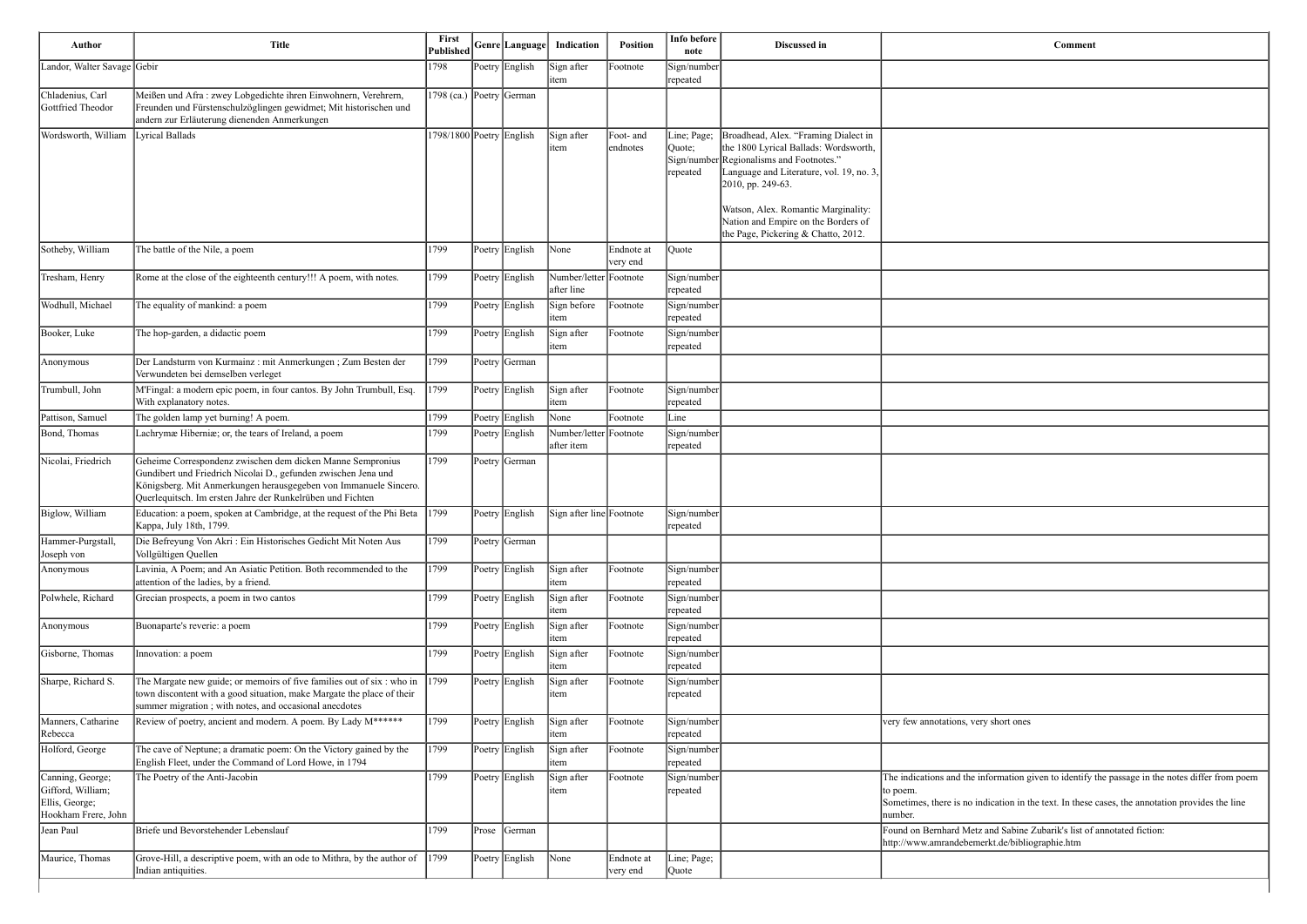| Author                                   | <b>Title</b>                                                                                                                                                                                                                                                     | First<br>Published |       | Genre Language | Indication                           | <b>Position</b>                            | Info before<br>note                        | Discussed in                                                                                                                                                                                                                                                                                                                                                                                                                                                                                                                                                                                                                                                                                                                                                              | <b>Comment</b>                                                                                                                                                                                                  |
|------------------------------------------|------------------------------------------------------------------------------------------------------------------------------------------------------------------------------------------------------------------------------------------------------------------|--------------------|-------|----------------|--------------------------------------|--------------------------------------------|--------------------------------------------|---------------------------------------------------------------------------------------------------------------------------------------------------------------------------------------------------------------------------------------------------------------------------------------------------------------------------------------------------------------------------------------------------------------------------------------------------------------------------------------------------------------------------------------------------------------------------------------------------------------------------------------------------------------------------------------------------------------------------------------------------------------------------|-----------------------------------------------------------------------------------------------------------------------------------------------------------------------------------------------------------------|
| Alexander, H.                            | The morning walk: or, The verge of the city. A poem                                                                                                                                                                                                              | 1799               |       | Poetry English | Sign after<br>litem                  | Footnote                                   | Sign/number<br>repeated                    |                                                                                                                                                                                                                                                                                                                                                                                                                                                                                                                                                                                                                                                                                                                                                                           |                                                                                                                                                                                                                 |
| Gentleman of Earl St.<br>Vincent's fleet | The battle of the Nile: A descriptive poem. Addressed as a tributary<br>wreath to nautic bravery. By a gentleman of Earl St. Vincent's Fleet.                                                                                                                    | 1799               |       | Poetry English | $\sqrt{\frac{1}{1}}$ None            | Footnote                                   | Line; Quote                                |                                                                                                                                                                                                                                                                                                                                                                                                                                                                                                                                                                                                                                                                                                                                                                           |                                                                                                                                                                                                                 |
| Trotter, Dr.                             | Suspiria Oceani, a Monody on the Death of Richard Earl Howe                                                                                                                                                                                                      | 1800               |       | Poetry English | Sign after<br>item                   | Footnote                                   | Sign/number<br>repeated                    |                                                                                                                                                                                                                                                                                                                                                                                                                                                                                                                                                                                                                                                                                                                                                                           |                                                                                                                                                                                                                 |
| Cottle, Joseph                           | Alfred, An Epic Poem                                                                                                                                                                                                                                             | 1800               |       | Poetry English | Sign after<br>litem                  | Footnote                                   | repeated                                   | Sign/number Simpson, Erik. Literary Minstrelsy,<br>1770-1830: Minstrels and Improvisers<br>in British, Irish, and American<br>Literature, Palgrave Macmillan, 2008.                                                                                                                                                                                                                                                                                                                                                                                                                                                                                                                                                                                                       |                                                                                                                                                                                                                 |
| Jean Paul                                | Titan                                                                                                                                                                                                                                                            | 1800               | Prose | German         |                                      |                                            |                                            |                                                                                                                                                                                                                                                                                                                                                                                                                                                                                                                                                                                                                                                                                                                                                                           | Found on Bernhard Metz and Sabine Zubarik's list of annotated fiction:<br>http://www.amrandebemerkt.de/bibliographie.htm                                                                                        |
| Edgeworth, Maria                         | Castle Rackrent                                                                                                                                                                                                                                                  | 1800               | Prose | English        | None; Sign<br>after item             | Footnote;<br>Other                         | Page;<br>Quote;<br>Sign/number<br>repeated | Stevenson, Jane. "The Politics of<br>Historiography: Or, Novels with<br>Footnotes." Forging in the Smithy:<br>National Identity and Representation in<br>Anglo-Irish Literary History, edited by<br>Joep Leerssen and Cedric C. Barfoot,<br>Rodopi, 1995, pp. 195-206.<br>Watson, Alex. Romantic Marginality:<br>Nation and Empire on the Borders of<br>the Page, Pickering & Chatto, 2012.                                                                                                                                                                                                                                                                                                                                                                               | There are two types of annotations: (1) footnotes and (2) a glossary, wh<br>main text.                                                                                                                          |
| Llwyd, Richard                           | Beaumaris Bay, a poem: with notes, descriptive and explanatory;<br>particulars of the druids, founders of some of the fifteen tribes of North<br>Wales, the families descended from them,  With an appendix:                                                     | 1800               |       | Poetry English | Sign after<br>litem                  | Footnote                                   | repeated                                   | Sign/number Edwards, Elizabeth. "Footnotes to a<br>Nation: Richard Llwyd's Beaumaris<br>Bay (1800)." Voice and Context in<br>Eighteenth-Century Verse, edited by<br>Joanna Fowler and Allan Ingram,<br>Palgrave Macmillan, 2015, pp. 133-51.                                                                                                                                                                                                                                                                                                                                                                                                                                                                                                                              |                                                                                                                                                                                                                 |
| Mathias, Thomas<br><b>James</b>          | The shade of Alexander Pope, on the banks of the Thames. A satirical<br>poem, with notes. Occasioned chiefly, but not wholly, by the residence<br>of Henry Grattan, ex-representative in Parliament for the city of Dublin,<br>at Twickenham, in November, 1798. | $ 1800\rangle$     |       | Poetry English | Number/letter Footnote<br>after item |                                            | Sign/number<br>repeated                    |                                                                                                                                                                                                                                                                                                                                                                                                                                                                                                                                                                                                                                                                                                                                                                           |                                                                                                                                                                                                                 |
| Gifford, William                         | Epistle to Peter Pindar                                                                                                                                                                                                                                          | 1800               |       | Poetry English | Sign after<br>litem                  | Footnote                                   | Sign/number<br>repeated                    |                                                                                                                                                                                                                                                                                                                                                                                                                                                                                                                                                                                                                                                                                                                                                                           |                                                                                                                                                                                                                 |
| Anonymous                                | La Bagarre du Pont-neuf, ou les cerises renversées. Poème heroï-<br>comico-satyrico-burlesque, en trois chants, suivis de notes historiques,<br>critiques et littéraires                                                                                         | 1801               |       | Poetry French  |                                      |                                            |                                            |                                                                                                                                                                                                                                                                                                                                                                                                                                                                                                                                                                                                                                                                                                                                                                           |                                                                                                                                                                                                                 |
| Southey, Robert                          | Thalaba, the Destroyer                                                                                                                                                                                                                                           | 1801               |       | Poetry English | $\vert$ None                         | Endnote after Page; Quote<br>chapter/canto |                                            | in British Romantic-Period Literature.<br>Unpublished PhD thesis, 2009.<br>Chatsiou, Ourania. "Robert Southey's<br>'Old Curiosity-Shops': 'Common-<br>Placing' and Paratext." Working With<br>English, vol. 4, no. 1, 2008, pp. 19-38.<br>Porter, Dahlia. "Formal Relocations:<br>The Method of Southey's Thalaba the<br>Destroyer (1801)." European Romantic<br>Review, vol. 20, no. 5, 2009, pp. 671-<br>79.<br>Simmons, Clare A. "Useful and<br>Wasteful Both': Southey's Thalaba the<br>Destroyer and the Function of<br>Annotation in the Romantic Oriental<br>Poem." Genre: Forms of Discourse and<br>Culture, vol. 27, 1-2, 1994, pp. 83-104.<br>Watson, Alex. Romantic Marginality:<br>Nation and Empire on the Borders of<br>the Page, Pickering & Chatto, 2012. | Chatsiou, Ourania. Paratext and Poetics According to Porter, it was originally published with footnotes rather th<br>Southey also refers to this fact in a letter to H.H. Southey (16 Oct. 1808)<br>Oct. 1808). |

| <b>Comment</b>                                  |  |
|-------------------------------------------------|--|
|                                                 |  |
|                                                 |  |
|                                                 |  |
|                                                 |  |
|                                                 |  |
|                                                 |  |
|                                                 |  |
| and Sabine Zubarik's list of annotated fiction: |  |
| rkt.de/bibliographie.htm                        |  |

 $T$  motations: (1) footnotes and (2) a glossary, which appears before the

According to Porter, it was originally published with footnotes rather than endnotes (cf. 672). Southey also refers to this fact in a letter to H.H. Southey (16 Oct. 1808) and to John May (12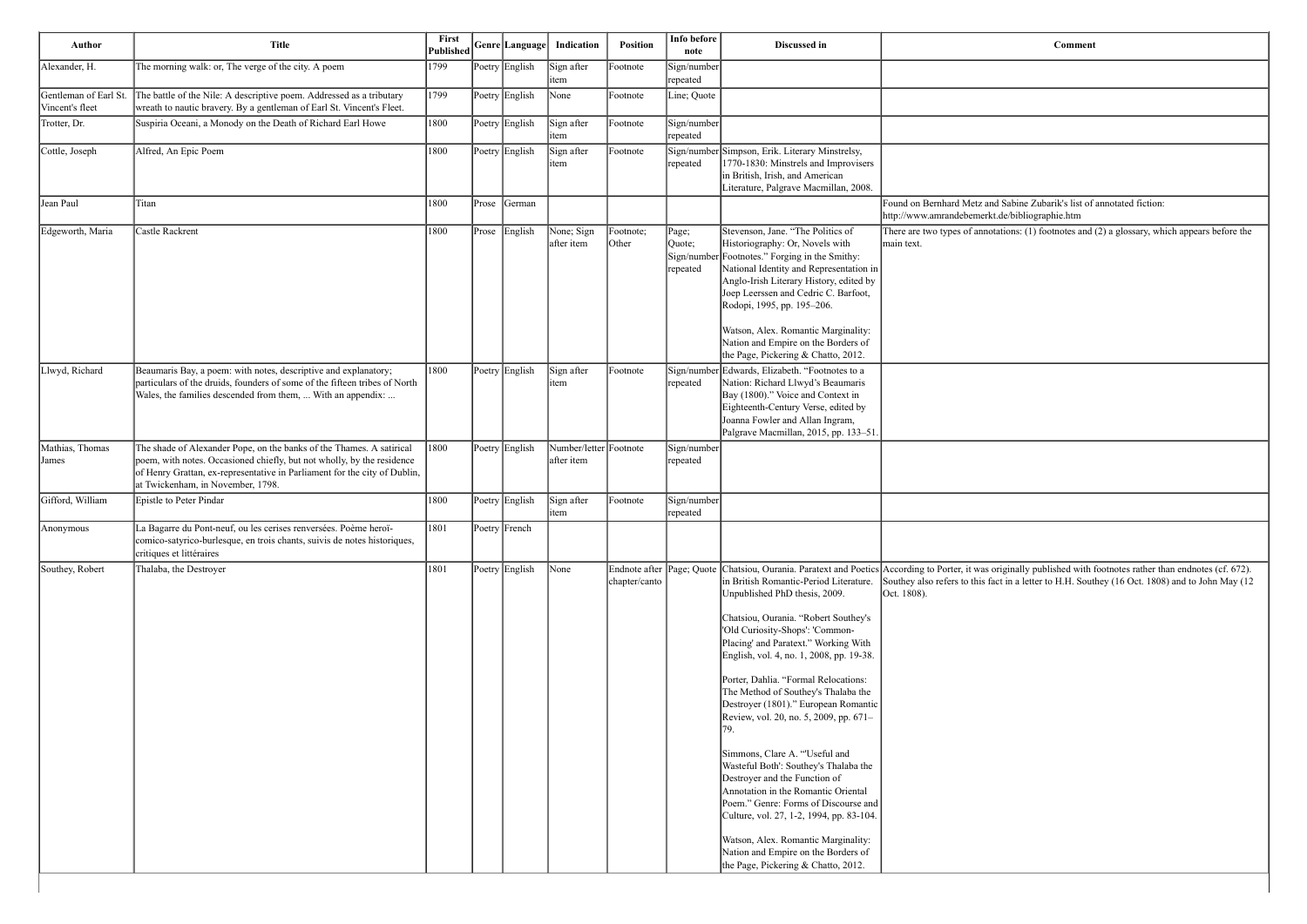| <b>Comment</b>                                                                                                                                        |
|-------------------------------------------------------------------------------------------------------------------------------------------------------|
|                                                                                                                                                       |
| Found on Bernhard Metz and Sabine Zubarik's list of annotated fiction:<br>http://www.amrandebemerkt.de/bibliographie.htm                              |
| I could not find the original work, only a review containing a long extract from the work (in: The<br>Anti-Jacobin Review, April-August 1801, vol. 9) |
| Found on Bernhard Metz and Sabine Zubarik's list of annotated fiction:<br>http://www.amrandebemerkt.de/bibliographie.htm                              |
| Sometimes, the annotation is indicated by an asterisk; sometimes, there is no indication.                                                             |
| Found on Bernhard Metz and Sabine Zubarik's list of annotated fiction:<br>http://www.amrandebemerkt.de/bibliographie.htm                              |
|                                                                                                                                                       |
|                                                                                                                                                       |
|                                                                                                                                                       |
|                                                                                                                                                       |
| Very few annotations (and they are presented as being written by the 'editor')                                                                        |
|                                                                                                                                                       |
| Unfortunately, I could not find a digitised version of this work.                                                                                     |
| There are also annotations on the annotations                                                                                                         |

If the fact, I could not find a single one, but Simpson says that there are httion?)

| Author                                    | <b>Title</b>                                                                                                                                                                                         | First<br>Published |       | Genre Language  | Indication                                                | <b>Position</b>        | Info before<br>note                        | Discussed in                                                                                                                                                                                                               | Comment                                                                                                                      |
|-------------------------------------------|------------------------------------------------------------------------------------------------------------------------------------------------------------------------------------------------------|--------------------|-------|-----------------|-----------------------------------------------------------|------------------------|--------------------------------------------|----------------------------------------------------------------------------------------------------------------------------------------------------------------------------------------------------------------------------|------------------------------------------------------------------------------------------------------------------------------|
| Lucas, Charles                            | The Infernal Quixote                                                                                                                                                                                 | 1801               |       | Prose English   |                                                           |                        |                                            | Watson, Alex. Romantic Marginality:<br>Nation and Empire on the Borders of<br>the Page, Pickering & Chatto, 2012.                                                                                                          |                                                                                                                              |
| Brentano, Clemens                         | Godwi oder Das steinerne Bild der Mutter. Ein verwilderter Roman von 1801<br>Maria                                                                                                                   |                    | Prose | <b>S</b> Cerman |                                                           |                        |                                            |                                                                                                                                                                                                                            | Found on Bernhard Metz and Sabine Zubarik's list of annotated fiction:<br>http://www.amrandebemerkt.de/bibliographie.htm     |
| Hubbard, John Clarke                      | Jacobinism : a poem                                                                                                                                                                                  | 1801               |       | Poetry English  | Sign after<br>item                                        | Footnote               | Sign/number<br> repeated                   |                                                                                                                                                                                                                            |                                                                                                                              |
| Stewart, Charles                          | The Regicide, an Heroic Poem. In twenty-six books: with notes, and a<br>dedication to the friend of Tallien                                                                                          | 1801               |       | Poetry English  | Sign after<br>item                                        | Footnote               | repeated                                   | Sign/number Jackson, Heather J. Romantic Readers:<br>The Evidence of Marginalia, Yale UP,<br>2005. p. 222                                                                                                                  | I could not find the original work, only a review containing a long extra<br>Anti-Jacobin Review, April-August 1801, vol. 9) |
| Jean Paul                                 | Das heimliche Klaglied der jetzigen Männer; eine Stadtgeschichte und<br>Die wunderbare Gesellschaft in der Neujahrsnacht                                                                             | 1801               | Prose | German          |                                                           |                        |                                            |                                                                                                                                                                                                                            | Found on Bernhard Metz and Sabine Zubarik's list of annotated fiction:<br>http://www.amrandebemerkt.de/bibliographie.htm     |
| Dusausoir, François-<br>Jean              | Le Bois de Boulogne, poème suivi de notes historiques et critiques                                                                                                                                   | 1801               |       | Poetry French   |                                                           |                        |                                            |                                                                                                                                                                                                                            |                                                                                                                              |
| Fox, William, the<br>Younger              | La bagatella, or, Delineations of home scenery : a descriptive poem, with 1801<br>notes, critical and historical                                                                                     |                    |       | Poetry English  | None; Sign<br>before item                                 | Footnote               | Line;<br>Sign/number<br>repeated           |                                                                                                                                                                                                                            | Sometimes, the annotation is indicated by an asterisk; sometimes, there                                                      |
| von                                       | Arnim, Ludwig Achim Armut, Reichtum, Schuld und Buße der Gräfin Dolores. Eine wahre<br>Geschichte zur lehrreichen Unterhaltung armer Fräulein                                                        | 1801               | Prose | German          |                                                           |                        |                                            |                                                                                                                                                                                                                            | Found on Bernhard Metz and Sabine Zubarik's list of annotated fiction:<br>http://www.amrandebemerkt.de/bibliographie.htm     |
| Mareck, Johann<br><b>Baptist</b>          | Das Erzbisthum Wiens. Ein historisches Gedicht (mit Anmerkungen)                                                                                                                                     | 1801               |       | Poetry German   |                                                           |                        |                                            |                                                                                                                                                                                                                            |                                                                                                                              |
| Sawyer, Anna                              | Poems on various subjects : with notes, historical and explanatory                                                                                                                                   | 1801               |       | Poetry English  | Sign after<br>item                                        | Footnote               | Sign/number<br>repeated                    |                                                                                                                                                                                                                            |                                                                                                                              |
| Damin, Louis                              | Mon siècle, ou Les trois satires, suivi de notes historiques, critiques et<br>littéraires                                                                                                            | 1801               |       | Poetry French   |                                                           |                        |                                            |                                                                                                                                                                                                                            |                                                                                                                              |
| Pindar, Peter [pseud.<br>of Wolcot, John] | Out at last! or, The fallen minister                                                                                                                                                                 | 1801               |       | Poetry English  | $\vert$ None                                              | Footnote               | Quote                                      | Lessenich, Rolf. Neoclassical Satire<br>and the Romantic School 1780-1830,<br>V&R Unipress, 2012.                                                                                                                          |                                                                                                                              |
| Anonymous                                 | London Cries, or, pictures of tumult and distress: a poem. To which is<br>added, the Hall of Pedantry, With Notes.                                                                                   | 1801               |       | Poetry English  | Sign after<br>item                                        | Footnote               | Sign/number<br>repeated                    |                                                                                                                                                                                                                            |                                                                                                                              |
| Moore, Thomas                             | The poetical works of the late Thomas Little, Esq.                                                                                                                                                   | 1801               |       | Poetry English  | Sign after<br>item                                        | Footnote               | repeated                                   | Sign/number Tonra, Justin. "Masks of Refinement:<br>Pseudonym, Paratext, and Authorship<br>in the Early Poetry of Thomas Moore.'<br>European Romantic Review, vol. 25,<br>$\left  \text{no. 5, 2014, pp. 551-73.} \right $ | Very few annotations (and they are presented as being written by the 'ed                                                     |
| Anonymous                                 | London; a Poem Satirical and Descriptive, illustrated with Notes                                                                                                                                     | 1802               |       | Poetry English  |                                                           |                        |                                            |                                                                                                                                                                                                                            | Unfortunately, I could not find a digitised version of this work.                                                            |
|                                           | Pratt, Samuel Jackson  Poor; or, Bread. A poem. With notes and illustrations.                                                                                                                        | 1802               |       | Poetry English  | Number/letter Endnote at<br>after item                    | very end               | Page;<br>Quote;<br>Sign/number<br>repeated |                                                                                                                                                                                                                            | There are also annotations on the annotations                                                                                |
|                                           | Roberdeau, John Peter Fugitive verse and prose; with notes, observations and suggestions upon 1803<br>various temporary public subjects.                                                             |                    |       | Poetry English  | Number/letter Footnote<br>after item                      |                        | Sign/number<br><b>repeated</b>             |                                                                                                                                                                                                                            |                                                                                                                              |
| Huddersford, George                       | Bonaparte : an heroic ballad with a sermon in its belly, which that<br>renowned warrior and most revered theologian preached at his visitation<br>of the good people of Egypt with explanatory notes | 1803               |       | Poetry English  | $\sqrt{\frac{1}{2}}$                                      | Endnote at<br>very end | Page; Quote                                |                                                                                                                                                                                                                            |                                                                                                                              |
| Lathrop, John                             | Speech of Caunonicus, or, An Indian tradition : a poem with explanatory $ 1803 $<br>notes                                                                                                            |                    |       | Poetry English  | Number/letter Foot- and<br>after line;<br>Sign after line | endnotes               | Sign/number<br>repeated                    |                                                                                                                                                                                                                            | Shorter annotations: footnotes (indication: sign)<br>Longer annotations: endnotes (indication: number)                       |
| Alley, Jerom                              | The judge; or, An estimate of the importance of the judicial character,<br>occasioned by the death of the late Lord Clare, Lord Chancellor of<br>Ireland. A poem, in three cantos                    | 1803               |       | Poetry English  | Number/letter Endnote at<br>after item                    | very end               | Sign/number<br>repeated                    |                                                                                                                                                                                                                            | There are also annotations on the annotations                                                                                |
| Porter, Jane                              | Thaddeus of Warsaw                                                                                                                                                                                   | 1803               | Prose | English         |                                                           |                        |                                            | Simpson, Erik. Literary Minstrelsy,<br>1770-1830: Minstrels and Improvisers<br>in British, Irish, and American<br>Literature, Palgrave Macmillan, 2008.                                                                    | There are very few notes. (In fact, I could not find a single one, but Sin<br>notes. Maybe in a later edition?)              |
| Pratt, Samuel Jackson                     | Cottage-pictures, or, The poor: a poem, with notes and illustrations                                                                                                                                 | 1803               |       | Poetry English  | Number/letter Endnote at<br>after item                    | very end               | Page;<br>Quote;<br>Sign/number<br>repeated |                                                                                                                                                                                                                            |                                                                                                                              |
| Tresham, Henry                            | Britannicus to Buonaparte. An Heroic Epistle, with Notes                                                                                                                                             | 1803               |       | Poetry English  |                                                           |                        |                                            |                                                                                                                                                                                                                            | Unfortunately, I could not find a digitised version of this work.                                                            |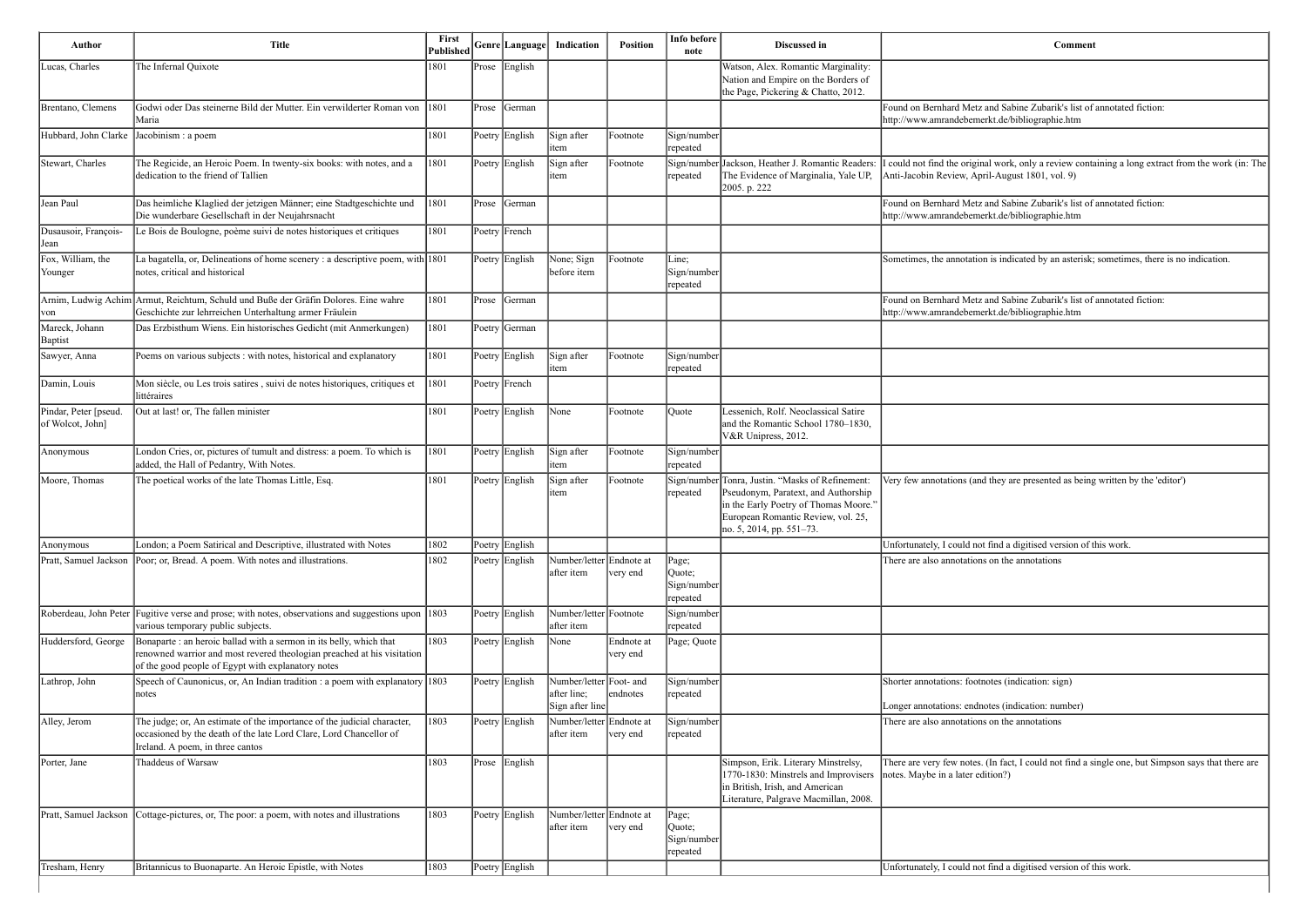| <b>Comment</b>                                                                                                           |
|--------------------------------------------------------------------------------------------------------------------------|
|                                                                                                                          |
|                                                                                                                          |
|                                                                                                                          |
| Long footnotes and long endnotes                                                                                         |
| There are also annotations on the annotations                                                                            |
|                                                                                                                          |
| The notes are almost as numerous and long as those in the Dunciad                                                        |
|                                                                                                                          |
| Unfortunately, I could not find a digitised version of this work                                                         |
| Found on Bernhard Metz and Sabine Zubarik's list of annotated fiction:<br>http://www.amrandebemerkt.de/bibliographie.htm |
|                                                                                                                          |
|                                                                                                                          |
|                                                                                                                          |
|                                                                                                                          |
|                                                                                                                          |
| Unfortunately, I could not find a digitised version of this work                                                         |
| Found on Bernhard Metz and Sabine Zubarik's list of annotated fiction:<br>http://www.amrandebemerkt.de/bibliographie.htm |
| Very few annotations                                                                                                     |
|                                                                                                                          |
|                                                                                                                          |
|                                                                                                                          |
| Found on Bernhard Metz and Sabine Zubarik's list of annotated fiction:<br>http://www.amrandebemerkt.de/bibliographie.htm |
|                                                                                                                          |
| Almost every page features annotations, but most of them are rather short.                                               |
|                                                                                                                          |
|                                                                                                                          |
|                                                                                                                          |
|                                                                                                                          |

| <b>Author</b>                                                 | <b>Title</b>                                                                                                                                                                                                              | First<br>Published               |       | Genre Language   | Indication                              | <b>Position</b>        | Info before<br>note                        | Discussed in                                                                                                                                        | Comment                                                                                                                  |
|---------------------------------------------------------------|---------------------------------------------------------------------------------------------------------------------------------------------------------------------------------------------------------------------------|----------------------------------|-------|------------------|-----------------------------------------|------------------------|--------------------------------------------|-----------------------------------------------------------------------------------------------------------------------------------------------------|--------------------------------------------------------------------------------------------------------------------------|
| Drais von Sauerbronn,<br>Karl Wilhelm Ludwig<br>Friedrich von | An die Wahrheit : ein Gedicht in vier lyrischen Gesängen mit<br>philosophischen Noten über die menschliche Kultur                                                                                                         | 1803                             |       | Poetry German    |                                         |                        |                                            |                                                                                                                                                     |                                                                                                                          |
| Boswell, Alexander                                            | The spirit of Tintoc: a ballad : with notes                                                                                                                                                                               | 1803                             |       | Poetry English   | Sign after<br>item; Sign<br>before item | Footnote               | Sign/number<br>repeated                    |                                                                                                                                                     |                                                                                                                          |
| Darwin, Erasmus                                               | Temple of nature, or, The origin of society : a poem, with philosophical<br>notes.                                                                                                                                        | 1803                             |       | Poetry English   | None                                    | Foot- and<br>endnotes  | Line; Quote                                |                                                                                                                                                     | Long footnotes and long endnotes                                                                                         |
| Cririe, James                                                 | Scottish Scenery, or, Sketches in Verse, Descriptive of Scenes chiefy in<br>the Highlands of Scotland. With Notes and Illustrations                                                                                       | 1803                             |       | Poetry English   | Number/letter Endnote at<br>after line  | very end               | Page;<br>Quote;<br>Sign/number<br>repeated |                                                                                                                                                     | There are also annotations on the annotations                                                                            |
| Fessenden, Thomas<br>Green                                    | Terrible tractoration. A poetical petition against galvanising trumpery,<br>and the Perkinistic institution, in four cantos. By Christopher Caustic                                                                       | 1803 (2nd Poetry English<br> ed. |       |                  | Number/letter Footnote<br>after line    |                        | Quote;<br>Sign/number<br>repeated          |                                                                                                                                                     | The notes are almost as numerous and long as those in the Dunciad                                                        |
| Withchurch, Samuel                                            | Hispaniola, a Poem: With Appropriate Notes. To which are Added,<br>Lines on the Crucifixion; and Other Poetical Pieces                                                                                                    | 1804                             |       | Poetry English   | Number/letter Endnote at<br>after item  | very end               | Sign/number<br>repeated                    |                                                                                                                                                     |                                                                                                                          |
| Herbert, W.                                                   | Miscellaneous Poetry                                                                                                                                                                                                      | 1804                             |       | Poetry English   |                                         |                        |                                            |                                                                                                                                                     | Unfortunately, I could not find a digitised version of this work                                                         |
| Senancour, Étienne<br>Pivert de                               | Oberman                                                                                                                                                                                                                   | 1804                             | Prose | French           |                                         |                        |                                            | Séité, Yannick. Du livre au lire: La<br>nouvelle Héloïse: Roman des<br>Lumières, Champion, 2002. p. 274                                             | Found on Bernhard Metz and Sabine Zubarik's list of annotated fiction:<br>http://www.amrandebemerkt.de/bibliographie.htm |
| Boiste, Pierre-Claude-<br>Victor                              | Univers, poëme en prose, en douze chants, suivi de notes et<br>d'observations sur le système de Newton et la théorie physique de la<br>Terre 2e éd.                                                                       | 1804                             |       | Poetry French    |                                         |                        |                                            |                                                                                                                                                     |                                                                                                                          |
| Campbell, Alexander                                           | The Grampians desolate: a poem                                                                                                                                                                                            | 1804                             |       | Poetry English   | Number/letter Endnote at<br>after line  | very end               | Page;<br>Quote;<br>Sign/number<br>repeated |                                                                                                                                                     |                                                                                                                          |
| Bowles, William Lisle                                         | Spirit of discovery, or, The conquest of ocean: a poem in five books :<br>with notes, historical and illustrative                                                                                                         | 1804                             |       | Poetry English   | Sign after<br>item                      | Footnote               | Sign/number<br>repeated                    |                                                                                                                                                     |                                                                                                                          |
| Carey, David                                                  | The reign of fancy : a poem; with notes, lyric tales, etc. / By the author<br>of the "Pleasures of nature."                                                                                                               | 1804                             |       | Poetry English   |                                         |                        |                                            |                                                                                                                                                     | Unfortunately, I could not find a digitised version of this work                                                         |
| Jean Paul                                                     | Flegeljahre. Eine Biographie                                                                                                                                                                                              | 1804-1805 Prose                  |       | German           |                                         |                        |                                            |                                                                                                                                                     | Found on Bernhard Metz and Sabine Zubarik's list of annotated fiction:<br>http://www.amrandebemerkt.de/bibliographie.htm |
| Southey, Robert                                               | Metrical tales and other poems                                                                                                                                                                                            | 1805                             |       | Poetry   English | Sign after<br>item                      | Footnote               | repeated                                   | Sign/number Chatsiou, Ourania. Paratext and Poetics Very few annotations<br>in British Romantic-Period Literature.<br>Unpublished PhD thesis, 2009. |                                                                                                                          |
| Southey, Robert                                               | Madoc                                                                                                                                                                                                                     | 1805                             |       | Poetry English   | None                                    | Endnote at<br>very end | Page;<br>Quote;<br>Stanza                  |                                                                                                                                                     |                                                                                                                          |
| Anonymous                                                     | The Alexandriad.: Being an humble attempt to enumerate in rhyme some 1805<br>of those acts which distinguish the reign of the Emperor Alexander                                                                           |                                  |       | Poetry English   | Sign after<br>item                      | Footnote               | Sign/number<br>repeated                    |                                                                                                                                                     |                                                                                                                          |
| Klingemann, Ernst<br> August                                  | Nachtwachen. Von Bonaventura                                                                                                                                                                                              | 1805                             | Prose | German           |                                         |                        |                                            |                                                                                                                                                     | Found on Bernhard Metz and Sabine Zubarik's list of annotated fiction:<br>http://www.amrandebemerkt.de/bibliographie.htm |
| Branagan, Thomas                                              | Avenia, or, A tragical poem : on the oppression of the human species and $ 1805 $<br>infringement on the rights of man; in five books; with notes explanatory<br>and miscellaneous, written in imitation of Homer's Iliad |                                  |       | Poetry English   | $\vert$ None                            | Endnote at<br>very end | Line; Page;<br>Quote                       |                                                                                                                                                     |                                                                                                                          |
| Goulburn, Edward                                              | The blueviad, a satyrical poem                                                                                                                                                                                            | 1805                             |       | Poetry English   | None                                    | Footnote               | ine; Quote                                 |                                                                                                                                                     | Almost every page features annotations, but most of them are rather short.                                               |
| Shee, Martin Archer                                           | Rhymes on Art; or the Remonstrance of a Painter; with notes and a<br>preface, including strictures on the state of the arts, criticism, patronage,<br>and public taste.                                                   | 1805                             |       | Poetry English   | None                                    | Footnote               | Line; Quote                                |                                                                                                                                                     |                                                                                                                          |
| Anonymous ["Terrae<br>Filius"]                                | Werneria; or, Short characters of earths: with notes according to the<br>improvements of Klaproth, Vauquelin, and Hauy                                                                                                    | 1805                             |       | Poetry English   | None                                    | Footnote               | Quote                                      |                                                                                                                                                     |                                                                                                                          |
| D'Israeli, Isaac                                              | FlimFlams! or, the Life and Errors of My Uncle, and the Amours of My $ 1805 $<br>Aunt!                                                                                                                                    |                                  |       | Prose English    |                                         |                        |                                            |                                                                                                                                                     |                                                                                                                          |
|                                                               |                                                                                                                                                                                                                           |                                  |       |                  |                                         |                        |                                            |                                                                                                                                                     |                                                                                                                          |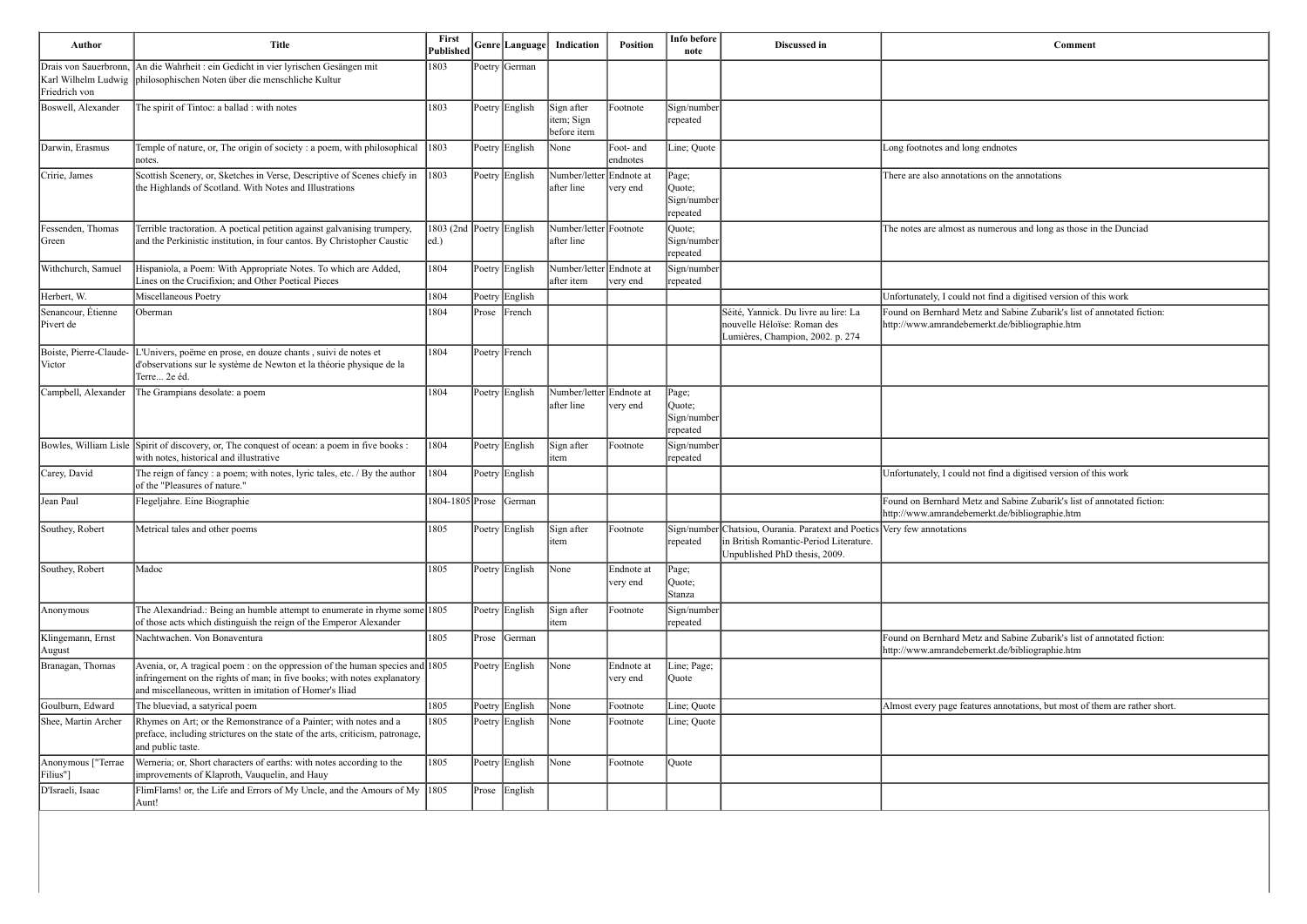| <b>Comment</b>                                                   |
|------------------------------------------------------------------|
| Short annotations: footnotes, indicated by sign                  |
| Long annotations: endnotes at the very end, not indicated        |
|                                                                  |
|                                                                  |
|                                                                  |
|                                                                  |
|                                                                  |
|                                                                  |
| mostly intertextual annotations                                  |
|                                                                  |
|                                                                  |
|                                                                  |
|                                                                  |
|                                                                  |
| The notes are quite numerous but usually rather short.           |
| Unfortunately, I could not find a digitised version of this work |
|                                                                  |
|                                                                  |
|                                                                  |
|                                                                  |
|                                                                  |
|                                                                  |
|                                                                  |
|                                                                  |
|                                                                  |
|                                                                  |
|                                                                  |
|                                                                  |
|                                                                  |
|                                                                  |
|                                                                  |
| very few annotations                                             |
|                                                                  |
|                                                                  |
|                                                                  |
|                                                                  |

| Author                                    | <b>Title</b>                                                                                                                                                                                                                                                                                                 |                |           | Published Genre Language | Indication                                                   | Position               | Info before<br>note                    | Discussed in                                                                                                                                                                                                                                                                                                                                                                                                                                                                                                      | <b>Comment</b>                                                                                                                                                                             |
|-------------------------------------------|--------------------------------------------------------------------------------------------------------------------------------------------------------------------------------------------------------------------------------------------------------------------------------------------------------------|----------------|-----------|--------------------------|--------------------------------------------------------------|------------------------|----------------------------------------|-------------------------------------------------------------------------------------------------------------------------------------------------------------------------------------------------------------------------------------------------------------------------------------------------------------------------------------------------------------------------------------------------------------------------------------------------------------------------------------------------------------------|--------------------------------------------------------------------------------------------------------------------------------------------------------------------------------------------|
| Scott, Walter                             | The Lay of the Last Minstrel                                                                                                                                                                                                                                                                                 | 1805           |           | Poetry English           | None; Sign<br>after item                                     | Foot- and<br>endnotes  | Line; Page;<br>repeated                | Sign/number Minstrel: Three Essays, Institut für                                                                                                                                                                                                                                                                                                                                                                                                                                                                  | Alexander, John H. The Lay of the Last Short annotations: footnotes, indicated by sign<br>Englische Sprache und Literatur, 1978. Long annotations: endnotes at the very end, not indicated |
|                                           |                                                                                                                                                                                                                                                                                                              |                |           |                          |                                                              |                        |                                        | Hughes, Gillian. "Pickling Virgil?<br>Scott's Notes to The Lay of the Last<br>Minstrel." Scottish Literary Review,<br>vol. 7, no. 2, 2015, pp. 51–62.                                                                                                                                                                                                                                                                                                                                                             |                                                                                                                                                                                            |
| Moore, Thomas                             | Epistles, odes, and other poems                                                                                                                                                                                                                                                                              | 1806           |           | Poetry English           | Number/letter Footnote<br>after item                         |                        | Sign/number<br>repeated                |                                                                                                                                                                                                                                                                                                                                                                                                                                                                                                                   |                                                                                                                                                                                            |
| Scott, Walter                             | <b>Ballads and Lyrical Pieces</b>                                                                                                                                                                                                                                                                            | 1806           |           | Poetry English           | Sign after<br>item                                           | Footnote               | Sign/number<br>repeated                |                                                                                                                                                                                                                                                                                                                                                                                                                                                                                                                   |                                                                                                                                                                                            |
| Holcroft, Thomas                          | Tales in Verse, Critical, Satirical, Humurous                                                                                                                                                                                                                                                                | 1806           |           | Poetry English           | Number/letter Footnote<br>after item                         |                        | Sign/number<br>repeated                |                                                                                                                                                                                                                                                                                                                                                                                                                                                                                                                   |                                                                                                                                                                                            |
| Anonymous                                 | TorioWhiggoMachia; or, The Battle of the Whigs and Tories                                                                                                                                                                                                                                                    | 1806           |           | Poetry English           | Sign after<br>item                                           | Footnote               | Sign/number<br>repeated                |                                                                                                                                                                                                                                                                                                                                                                                                                                                                                                                   | mostly intertextual annotations                                                                                                                                                            |
| Impey, Elijah Barwell Daylesford : a poem |                                                                                                                                                                                                                                                                                                              | 1806           |           | Poetry English           | Sign before<br>item                                          | Footnote               | Sign/number<br>repeated                |                                                                                                                                                                                                                                                                                                                                                                                                                                                                                                                   |                                                                                                                                                                                            |
| Cautery, Cornelius<br>[pseud.?]           | The retaliation : a poem, in six cantos, with notes; being a counter-part<br>to Fessenden's, alias Doctor Caustic's, alias the hydraulic engineer's<br>Democracy unveiled / by Cornelius Cautery                                                                                                             | 1806           |           | Poetry English           | Number/letter Footnote<br>after line                         |                        | Quote;<br>Sign/number<br>repeated      |                                                                                                                                                                                                                                                                                                                                                                                                                                                                                                                   |                                                                                                                                                                                            |
| Lee, Chauncey                             | The trial of virtue : a sacred poem; being a paraphrase of the whole book $ 1806 $<br>of Job, and designed as an explanatory comment upon the divine<br>original; interspersed with critical notes upon a variety of its passages; in<br>six books; to which is annexed, a dissertation upon the book of Job |                |           | Poetry English           | Other                                                        | Footnote               | Line; Quote                            |                                                                                                                                                                                                                                                                                                                                                                                                                                                                                                                   |                                                                                                                                                                                            |
| Croker, John Wilson                       | The Amazoniad; or, Figure and fashion a scuffle in high life. With notes $ 1806 $<br>critical and historical interspersed with choice anecdotes of Bon Ton.                                                                                                                                                  |                |           | Poetry English           | Sign after<br>item                                           | Footnote               | Sign/number<br>repeated                |                                                                                                                                                                                                                                                                                                                                                                                                                                                                                                                   | The notes are quite numerous but usually rather short.                                                                                                                                     |
| Rickman, Thomas<br>Clio                   | Corruption, A Satire                                                                                                                                                                                                                                                                                         | 1806           |           | Poetry English           |                                                              |                        |                                        |                                                                                                                                                                                                                                                                                                                                                                                                                                                                                                                   | Unfortunately, I could not find a digitised version of this work                                                                                                                           |
| Owenson, Sydney<br>(Lady Morgan)          | The Wild Irish Girl                                                                                                                                                                                                                                                                                          | 1806           | $ $ Prose | English                  |                                                              |                        |                                        | Chatsiou, Ourania. Paratext and Poetics<br>in British Romantic-Period Literature.<br>Unpublished PhD thesis, 2009.<br>Stevenson, Jane. "The Politics of<br>Historiography: Or, Novels with<br>Footnotes." Forging in the Smithy:<br>National Identity and Representation in<br>Anglo-Irish Literary History, edited by<br>Joep Leerssen and Cedric C. Barfoot,<br>Rodopi, 1995, pp. 195-206.<br>Watson, Alex. Romantic Marginality:<br>Nation and Empire on the Borders of<br>the Page, Pickering & Chatto, 2012. |                                                                                                                                                                                            |
| Mannings, John<br>Spelman                 | Cromer, a descriptive poem                                                                                                                                                                                                                                                                                   | 1806           |           | Poetry English           | Sign after<br>litem                                          | Footnote               | Sign/number<br>repeated                |                                                                                                                                                                                                                                                                                                                                                                                                                                                                                                                   |                                                                                                                                                                                            |
| Diogenes [pseud. of<br>Scheer, Frederick] | The Royal Eclipse; Or Delicate Facts Exhibiting the Secret Memirs of<br>Squire George and His Wife. With Notes                                                                                                                                                                                               | $ 1807\rangle$ |           | Prose English            | Sign after<br>litem                                          | Footnote               | Sign/number<br>repeated                |                                                                                                                                                                                                                                                                                                                                                                                                                                                                                                                   |                                                                                                                                                                                            |
| Anonymous                                 | Fashion's analysis, or, The Winter in town : a satirical poem / by<br>Anthony Avalanche; with notes, illustrations, etc., by Gregory Glacier                                                                                                                                                                 | 1807           |           | Poetry English           | None                                                         | Endnote at<br>very end | Quote;<br>Sign/number<br>repeated      |                                                                                                                                                                                                                                                                                                                                                                                                                                                                                                                   |                                                                                                                                                                                            |
| Sedley, Charles<br>[ $[pseudo.$ ?]        | The Barouche Driver and his Wife: A Tale for Haut Ton. Containging a<br>Curious Biography of Living Characters, With Notes Explanatory. In<br>two volumes.                                                                                                                                                   | $ 1807\rangle$ | $ $ Prose | English                  | Sign after<br>item                                           | Footnote               | Sign/number<br>repeated                |                                                                                                                                                                                                                                                                                                                                                                                                                                                                                                                   |                                                                                                                                                                                            |
| Bolton, Aquilla M.                        | The Independency of the mind affirmed : a poem in two parts with<br>occasional notes                                                                                                                                                                                                                         | 1807           |           | Poetry English           | None                                                         | Footnote               | Line                                   |                                                                                                                                                                                                                                                                                                                                                                                                                                                                                                                   | very few annotations                                                                                                                                                                       |
| Staël, Germaine de                        | Corinne                                                                                                                                                                                                                                                                                                      | 1807           |           | Prose French             | Number/letter Foot- and<br>after item;<br>Sign after<br>item | endnotes               | Line; Page;<br>Sign/number<br>repeated |                                                                                                                                                                                                                                                                                                                                                                                                                                                                                                                   |                                                                                                                                                                                            |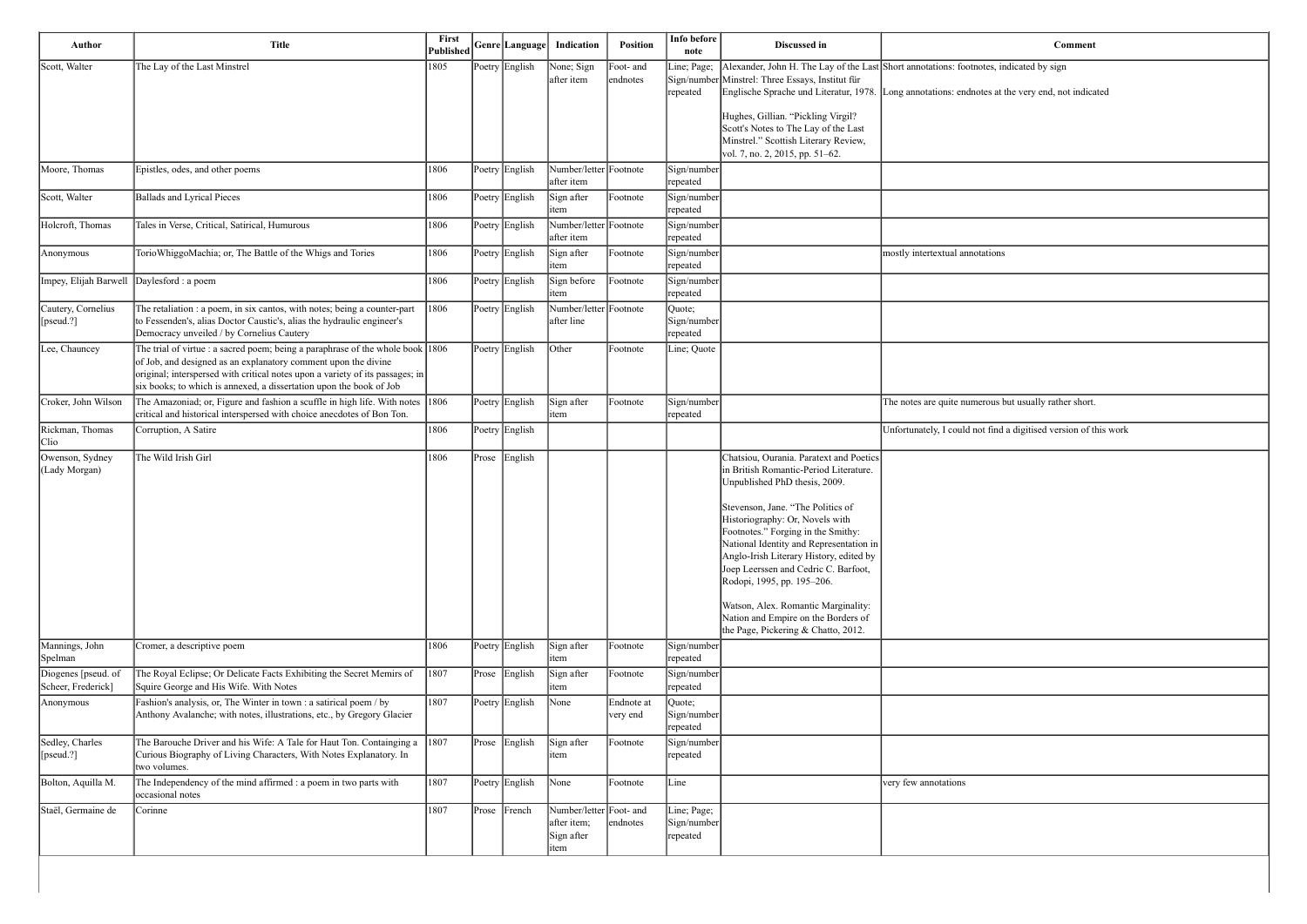erous and often extremely long.

on the annotations (by Scriblerus). As in the Dunciad, Scriblerus s the text.

| <b>Author</b>                          | <b>Title</b>                                                                                                                                                                                                                                                    | First<br>Published |           | Genre Language | Indication                              | <b>Position</b>        | Info before<br>note               | Discussed in                                                                                                                                                                                                                                                                                                                                                                                                                                                                                                                                                                                                                                     |                                                                                    |
|----------------------------------------|-----------------------------------------------------------------------------------------------------------------------------------------------------------------------------------------------------------------------------------------------------------------|--------------------|-----------|----------------|-----------------------------------------|------------------------|-----------------------------------|--------------------------------------------------------------------------------------------------------------------------------------------------------------------------------------------------------------------------------------------------------------------------------------------------------------------------------------------------------------------------------------------------------------------------------------------------------------------------------------------------------------------------------------------------------------------------------------------------------------------------------------------------|------------------------------------------------------------------------------------|
| Anonymous                              | The groans of the talents; or, Private sentiments on public occurences. In $\frac{1807}{1807}$<br>six epistles from certain ex-ministers to their colleagues, most<br>wonderfully intercepted. To which are added notes, critical, explanatory,<br>and edifying |                    |           | Poetry English | Sign after line Footnote                |                        | Quote;<br>Sign/number<br>repeated |                                                                                                                                                                                                                                                                                                                                                                                                                                                                                                                                                                                                                                                  |                                                                                    |
| Barrett, Eaton<br> Stannard            | All the talents; a satirical poem, in three dialogues                                                                                                                                                                                                           | 1807               |           | Poetry English | Sign after<br>item                      | Footnote               | Quote;<br>Sign/number<br>repeated |                                                                                                                                                                                                                                                                                                                                                                                                                                                                                                                                                                                                                                                  | The annotations are numer<br>Also contains annotations<br>sometimes misunderstands |
| Ireland, William<br>Henry              | All the blocks! : or, an antidote to 'All the talents'. A satirical poem in<br>three dialogues                                                                                                                                                                  | 1807               |           | Poetry English | Sign before<br>item                     | Footnote               | Quote;<br>Sign/number<br>repeated |                                                                                                                                                                                                                                                                                                                                                                                                                                                                                                                                                                                                                                                  |                                                                                    |
| Hamilton, Anne                         | Epics of the Ton; or, Glories of the great world. A poem, in two books,<br>with notes and illustrations                                                                                                                                                         | 1807               |           | Poetry English | None                                    | Footnote               | Line                              |                                                                                                                                                                                                                                                                                                                                                                                                                                                                                                                                                                                                                                                  |                                                                                    |
| Smith, Charlotte                       | Beachy Head                                                                                                                                                                                                                                                     | 1807               |           | Poetry English | None                                    | Endnote at<br>very end | Line; Page;<br>Quote              | Labbe, Jacqueline M. "Transplanted<br>into More Congenial Soil': Footnoting<br>the Self in the Poetry of Charlotte<br>Smith." Ma(r)king the Text: The<br>Presentation of Meaning on the<br>Literary Page, edited by Joe Bray et al.,<br>Ashgate, 2000, 71-86.<br>Labbe, Jacqueline M. Charlotte Smith:<br>Romanticism, Poetry and the Culture<br>of Gender, Manchester UP, 2003.<br>Reinfandt, Christoph. "The Textures of<br>Romanticism: Exploring Charlotte<br>Smith's 'Beachy Head' (1807)."<br>Anglistentag 2012 Potsdam:<br>Proceedings, edited by Katrin Röder<br>and Ilse Wischer, Wissenschaftlicher<br>Verlag Trier, 2013, pp. 99-114. |                                                                                    |
| Byron, George Gordon Hours of Idleness |                                                                                                                                                                                                                                                                 | 1807               |           | Poetry English | Sign after<br>item                      | Footnote               | Sign/number<br>repeated           |                                                                                                                                                                                                                                                                                                                                                                                                                                                                                                                                                                                                                                                  |                                                                                    |
| Wordsworth, William                    | Poems, in Two Volumes                                                                                                                                                                                                                                           | 1807               |           | Poetry English | None                                    | Endnote at<br>very end | Line; Page;<br>Quote              |                                                                                                                                                                                                                                                                                                                                                                                                                                                                                                                                                                                                                                                  |                                                                                    |
|                                        | Poirier, Louis-Eugène Eloge historique de Jean-Bartsuivi de notes                                                                                                                                                                                               | 1807               | $ $ Prose | French         |                                         |                        |                                   |                                                                                                                                                                                                                                                                                                                                                                                                                                                                                                                                                                                                                                                  |                                                                                    |
| Roman, Jean-Joseph-<br>Thérèse         | Les Échecs, poème en 4 chants, par feu l'abbé Roman, précédé de<br>recherches historiques sur les échecs, et suivi de notes                                                                                                                                     | 1807               |           | Poetry French  |                                         |                        |                                   |                                                                                                                                                                                                                                                                                                                                                                                                                                                                                                                                                                                                                                                  |                                                                                    |
| Hayley, William                        | The triumphs of temper : a poem: in six cantos                                                                                                                                                                                                                  | 1807               |           | Poetry English | Sign after<br>item; Sign<br>before item | Footnote               | repeated                          | Sign/number Robertson, Ritchie. Mock-Epic Poetry<br>from Pope to Heine, OUP, 2009. 126ff.                                                                                                                                                                                                                                                                                                                                                                                                                                                                                                                                                        |                                                                                    |
| [pseud., attributed to<br>David Carey] | Chrononhotonthologos Ins and Outs; or, The State of Parties. A Satirical Poem                                                                                                                                                                                   | 1807               |           | Poetry English | None                                    | Footnote               | Quote                             |                                                                                                                                                                                                                                                                                                                                                                                                                                                                                                                                                                                                                                                  |                                                                                    |
| Greenshields, John B.                  | Home: a poem                                                                                                                                                                                                                                                    | 1808               |           | Poetry English | Sign after<br>item                      | Footnote               | Sign/number<br>repeated           |                                                                                                                                                                                                                                                                                                                                                                                                                                                                                                                                                                                                                                                  | very few annotations                                                               |
| Jean Paul                              | Des Feldpredigers Schmelzle Reise nach Flätz mit fortgehenden Noten;<br>nebst Der Beichte des Teufels bei einem Staatsmanne                                                                                                                                     | $ 1808\rangle$     | Prose     | German         |                                         |                        |                                   | Eckstein, Evelyn. Fussnoten:<br>Anmerkungen zu Poesie und<br>Wissenschaft, Lit, 2001. 151-154.<br>Rehm, Walther. "Jean Pauls vergnügtes<br>Notenleben oder Notenmacher und<br>Notenleser." Späte Studien, Francke,<br>1964, 7-96.                                                                                                                                                                                                                                                                                                                                                                                                                |                                                                                    |
| Stewart, John                          | The resurrection : a poem                                                                                                                                                                                                                                       | 1808               |           | Poetry English | Number/letter Endnote at<br>after item  | very end               | Quote;<br>Sign/number<br>repeated |                                                                                                                                                                                                                                                                                                                                                                                                                                                                                                                                                                                                                                                  |                                                                                    |
| Mayne, John                            | The siller gun : a poem in four cantos, with notes and a glossary                                                                                                                                                                                               | 1808               |           | Poetry English | None                                    | Endnote at<br>very end | Page; Quote                       |                                                                                                                                                                                                                                                                                                                                                                                                                                                                                                                                                                                                                                                  |                                                                                    |
| Noble, Thomas                          | Blackheath; a poem, in five cantos                                                                                                                                                                                                                              | 1808               |           | Poetry English | Sign after<br>item                      | Footnote               | Sign/number<br>repeated           |                                                                                                                                                                                                                                                                                                                                                                                                                                                                                                                                                                                                                                                  |                                                                                    |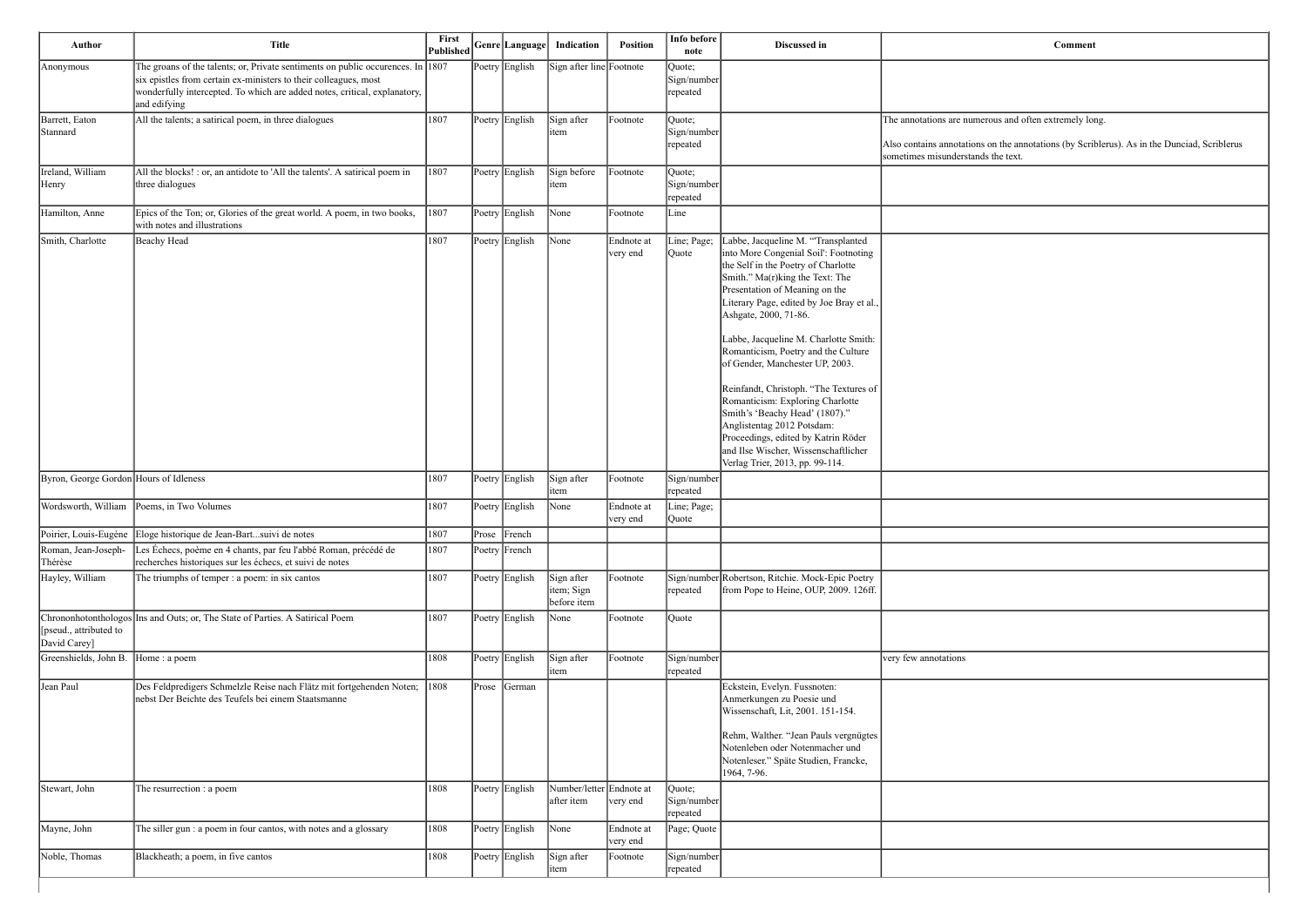e line in which the annotated item appears

tes, indicated by letter

les, often no indication, but there is a letter after "The very form of ge 321), leading to a footnote saying "See note". vil as an editorial persona.

ed; also has notes on the notes

signs

ions (leading to the annotations for the annotations): numbers

sign before item; sign repeated and quote no indication; line number given

If find a digitised version of this work

and Sabine Zubarik's list of annotated fiction: erkt.de/bibliographie.htm

the table of contents under headings like "On Music".

ted by letter; footnotes

cation; endnotes

respective endnotes in which the real annotation is to be found.

long and span several pages; it is a bit difficult to find out which ich line.

| Author                            | <b>Title</b>                                                                                                                                                                   | <b>First</b><br><b>Published</b> |       | Genre Language | Indication                                                          | Position                                                 | Info before<br>note                        | Discussed in                                                                                                                                                        |                                                                                          |
|-----------------------------------|--------------------------------------------------------------------------------------------------------------------------------------------------------------------------------|----------------------------------|-------|----------------|---------------------------------------------------------------------|----------------------------------------------------------|--------------------------------------------|---------------------------------------------------------------------------------------------------------------------------------------------------------------------|------------------------------------------------------------------------------------------|
| Tighe, William                    | The plants, a poem, cantos the first and second, with notes                                                                                                                    | 1808                             |       | Poetry English | Other                                                               | Endnote after<br>chapter/canto                           | Line; Quote                                |                                                                                                                                                                     | Indication: sign before the                                                              |
| Scott, Walter                     | Marmion; a tale of Flodden Field. Illustrated with engravings from the<br>designs of R. Westall; with notes to each canto.                                                     | 1808                             |       | Poetry English | None;<br>Number/letter endnotes<br>after item                       | Foot- and                                                | Page;<br>Quote;<br>Sign/number<br>repeated |                                                                                                                                                                     | Short annotations: footnot<br>Long annotations: endnote<br>Hilda fair" (Canto VI, pag    |
| Pindar Minimus<br>[ $ $ [pseud.]] | Little odes to great folks; with a dedicatory dithyrambic to Sir R-ch-rd<br>Ph-Il-ps, knight. By Pindar Minimus; With notes, critical and<br>explanatory, By Sextus Scriblerus | 1808                             |       | Poetry English | Sign after<br>item                                                  | Footnote                                                 | Sign/number<br>repeated                    |                                                                                                                                                                     | Also uses the printer's dev                                                              |
| Moore, Thomas                     | Corruption and Intolerance: two poems. With notes. Addressed to an<br>Englishman by an Irishman                                                                                | 1808                             |       | Poetry English | Number/letter Footnote<br>after item;<br>Sign after line            |                                                          | repeated                                   | Sign/number Simpson, Erik. Literary Minstrelsy,<br>1770-1830: Minstrels and Improvisers<br>in British, Irish, and American<br>Literature, Palgrave Macmillan, 2008. | Very extensively annotated<br>Indications in the poem: si<br>Indications in the annotati |
| Grahame, James                    | Siege of Copenhagen. A poem; with notes                                                                                                                                        | 1808                             |       | Poetry English | None                                                                | Endnote at<br>very end                                   | Line; Page;<br>Quote                       |                                                                                                                                                                     |                                                                                          |
| Mant, Richard                     | The Simpliciad                                                                                                                                                                 | 1808                             |       | Poetry English | None; Sign<br>before item                                           | Footnote                                                 | repeated                                   | Line; Quote; Fuess, Claude Moore. Lord Byron as a<br>Sign/number Satirist in Verse, Russell & Russell,<br>1964. p. 36                                               | Explanatory annotations: s<br>Intertextual annotations: n                                |
| Anonymous                         | The Twelve : a poem, in three cantos                                                                                                                                           | 1808                             |       | Poetry English | Sign after<br>item                                                  | Footnote                                                 | Sign/number<br>repeated                    |                                                                                                                                                                     |                                                                                          |
| Anonymous                         | Pursuits of agriculture; a satirical poem, in three cantos, with notes                                                                                                         | 1808                             |       | Poetry English | Sign after<br>item                                                  | Footnote                                                 | Quote;<br>Sign/number<br>repeated          |                                                                                                                                                                     |                                                                                          |
| Woodworth, Samuel                 | New-Haven : a poem, satirical and sentimental, with critical, humorous,<br>descriptive, historical, biographical, and explanatory notes / by Selim                             | $ 1809\rangle$                   |       | Poetry English | None                                                                | Footnote                                                 | Quote                                      |                                                                                                                                                                     |                                                                                          |
| Barlow, Joel                      | The Columbiad; a poem                                                                                                                                                          | 1809                             |       | Poetry English | None                                                                | Endnote at<br>very end                                   | Line; Quote                                |                                                                                                                                                                     |                                                                                          |
| Anonymous                         | Faction, a poem with notes                                                                                                                                                     | 1809                             |       | Poetry English |                                                                     |                                                          |                                            |                                                                                                                                                                     | Unfortunately, I could not                                                               |
| Jean Paul                         | Dr. Katzenbergers Badereise nebst einer Auswahl Verbesserter<br>Werkchen                                                                                                       | 1809                             | Prose | German         |                                                                     |                                                          |                                            |                                                                                                                                                                     | Found on Bernhard Metz a<br>http://www.amrandebemer                                      |
| Roxby, Robert                     | The lay of the Reedwater minstrel, illustr. with notes historical and<br>explanatory, by a son of Reed                                                                         | 1809                             |       | Poetry English | Sign after<br>item                                                  | Footnote                                                 | Sign/number<br>repeated                    |                                                                                                                                                                     |                                                                                          |
| Guillon, M.-N.-S.                 | Éloge de M. d'Orléans de Lamotte, évêque d'Amiens, suivi de notes<br>historiques                                                                                               | 1809                             |       | Poetry French  |                                                                     |                                                          |                                            |                                                                                                                                                                     |                                                                                          |
| Croker, John Wilson               | The battles of Talavera: A poem                                                                                                                                                | 1809                             |       | Poetry English | None                                                                | Endnote at<br>very end                                   | Line; Page;<br>Quote                       |                                                                                                                                                                     |                                                                                          |
| Aorist, Peter [pseud.]            | The brandiad : a poem, in two books                                                                                                                                            | 1809                             |       | Poetry English | Number/letter Endnote at<br>after line                              | very end                                                 | Quote;<br>Sign/number<br>repeated          |                                                                                                                                                                     |                                                                                          |
| Anonymous                         | The hermitage, or views of life and manners : a poem, with notes                                                                                                               | 1809                             |       | Poetry English | after line                                                          | Number/letter Endnote after Sign/number<br>chapter/canto | repeated                                   |                                                                                                                                                                     | The notes also appear in th                                                              |
| Campbell, Thomas                  | Gertrude of Wyoming: Pennsylvanian tale; and other poems                                                                                                                       | 1809                             |       | Poetry English | None;<br>Number/letter endnotes<br>after item                       | Foot- and                                                | repeated;<br>Stanza                        | Line; Quote; Robertson, Fiona. Legitimate Histories: Short annotations: indicate<br>Sign/number Scott, Gothic, and the Authorities of<br>Fiction, Clarendon, 1998.  | Long annotations: no indio                                                               |
| Moore, Thomas                     | The Sceptic; a Philosophical Satire                                                                                                                                            | 1809                             |       | Poetry English | Sign after<br>item                                                  | Footnote                                                 | Sign/number<br>repeated                    |                                                                                                                                                                     |                                                                                          |
| Owenson, Sydney<br>(Lady Morgan)  | Woman, or Ida of Athens                                                                                                                                                        | 1809                             | Prose | English        | Number/letter Foot- and<br>after item;<br>Other; Sign<br>after item | endnotes                                                 | Page;<br>repeated                          | Chatsiou, Ourania. Paratext and Poetics The footnotes refer to the<br>Sign/number in British Romantic-Period Literature.<br>Unpublished PhD thesis, 2009.           |                                                                                          |
| Rostan, Casimir                   | La mort du général Cervoni a la bataille d'Eckmuhl: poème lyrique, suivi 1809<br>de notes historiques sur la vie militaire et civile de ce guerrier                            |                                  |       | Poetry French  |                                                                     |                                                          |                                            |                                                                                                                                                                     |                                                                                          |
| Shee, Martin Archer               | Elements of art, a poem; in six cantos; with notes and a preface;<br>including strictures on the state of the arts, criticism, patronage, and<br>public taste.                 | 1809                             |       | Poetry English | None                                                                | Footnote                                                 | Line; Quote                                |                                                                                                                                                                     | The annotations are very l<br>annotation belongs to whio                                 |
|                                   | Byron, George Gordon English Bards and Scotch Reviewers                                                                                                                        | 1809                             |       | Poetry English | Sign after<br>item                                                  | Footnote                                                 | Sign/number<br>repeated                    |                                                                                                                                                                     |                                                                                          |
| Anonymous                         | 'What-do-you-want?" : explained in a poetical epistle from O.P. to all<br>the Aitches, with notes illustrative.                                                                | 1809                             |       | Poetry English | Sign after<br>item                                                  | Footnote                                                 | Sign/number<br>repeated                    |                                                                                                                                                                     |                                                                                          |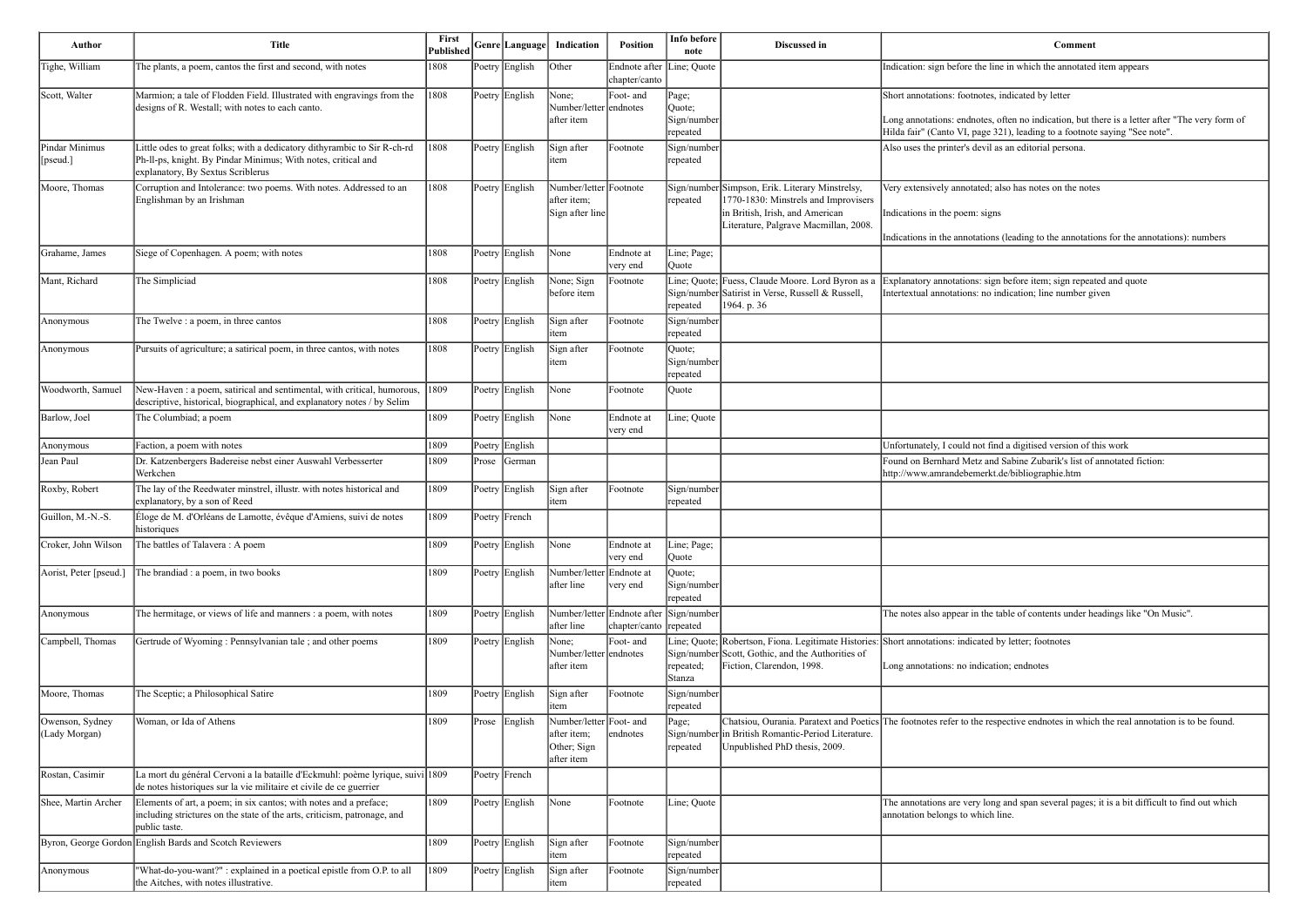| Comment                                                                                                                                            |
|----------------------------------------------------------------------------------------------------------------------------------------------------|
|                                                                                                                                                    |
| But at the end of the volume, there are also annotations indicated by numbers (and still presented<br>as footnotes).                               |
| It is very hard to find the annotated passage in the text because the lines are not numbered even<br>though the annotations refer to line numbers. |
| Also contains several appendices.                                                                                                                  |
| Rather an appendix than a collection of notes.                                                                                                     |
| There are also some footnotes attached to the shorter poems.                                                                                       |
|                                                                                                                                                    |
| Short annotations: sign and footnote                                                                                                               |
| Long annotations: number and endnote                                                                                                               |
| Footnotes refer to endnotes                                                                                                                        |
|                                                                                                                                                    |
|                                                                                                                                                    |
|                                                                                                                                                    |
|                                                                                                                                                    |
|                                                                                                                                                    |
|                                                                                                                                                    |
|                                                                                                                                                    |
|                                                                                                                                                    |
| Short notes: footnotes, indicated by letter<br>Long notes: no indication, endnotes                                                                 |
|                                                                                                                                                    |

| Author                                | <b>Title</b>                                                                                                                              | First<br>Published |                | Genre Language Indication                     | Position                                   | Info before<br>note                              | Discussed in                                                                                                                                                                                                                                                                         | Comment                                                                                                                                            |
|---------------------------------------|-------------------------------------------------------------------------------------------------------------------------------------------|--------------------|----------------|-----------------------------------------------|--------------------------------------------|--------------------------------------------------|--------------------------------------------------------------------------------------------------------------------------------------------------------------------------------------------------------------------------------------------------------------------------------------|----------------------------------------------------------------------------------------------------------------------------------------------------|
| Ireland, William<br>Henry             | The fisher boy, a poem comprising his several avocations, during the<br>four seasons of the year                                          | 1809               | Poetry English | Sign after<br>item                            | Footnote                                   | Sign/number<br>repeated                          |                                                                                                                                                                                                                                                                                      |                                                                                                                                                    |
| Macro [pseud.]                        | The Scotiad : or Wise men of the North!!! A serio-comic and satiric<br>poem in three cantos / by Macro                                    | 1809               | Poetry English | None                                          | Footnote                                   | Quote                                            |                                                                                                                                                                                                                                                                                      | But at the end of the volume, there are also annotations indicated by numbers (and still presented<br>as footnotes).                               |
| Lambe, Robert                         | An exact history of the battle of Flodden: in verse                                                                                       | 1809               | Poetry English | None                                          | Endnote at<br>very end                     | Line                                             |                                                                                                                                                                                                                                                                                      | It is very hard to find the annotated passage in the text because the lines are not numbered even<br>though the annotations refer to line numbers. |
|                                       |                                                                                                                                           |                    |                |                                               |                                            |                                                  |                                                                                                                                                                                                                                                                                      | Also contains several appendices.                                                                                                                  |
| Hodgson, Francis                      | Lady Jane Grey : a tale, in two books : with miscellaneous poems                                                                          | 1809               | Poetry English | None                                          | Endnote after Page; Quote<br>chapter/canto |                                                  |                                                                                                                                                                                                                                                                                      | Rather an appendix than a collection of notes.                                                                                                     |
|                                       |                                                                                                                                           |                    |                |                                               |                                            |                                                  |                                                                                                                                                                                                                                                                                      | There are also some footnotes attached to the shorter poems.                                                                                       |
| Northmore, Thomas                     | Washington; or, Liberty restored: a poem, in ten books                                                                                    | 1809               | Poetry English | None<br>Number/letter Foot- and               | Footnote                                   | Line; Quote                                      |                                                                                                                                                                                                                                                                                      |                                                                                                                                                    |
| Pratt, Samuel Jackson                 | The lower world; a poem, in four books, with notes                                                                                        | 1810               | Poetry English | after item;<br>Sign after<br>item             | endnotes                                   | Quote;<br>Sign/number<br>repeated                |                                                                                                                                                                                                                                                                                      | Short annotations: sign and footnote<br>Long annotations: number and endnote                                                                       |
| Boswell, Alexander                    | Edinburgh, or The ancient royalty :<br>a sketch of former manners : with notes /<br>by Simon Gray.                                        | 1810               | Poetry English | Sign after<br>item                            | Foot- and<br>endnotes                      | Page;<br>Sign/number<br>repeated                 |                                                                                                                                                                                                                                                                                      | Footnotes refer to endnotes                                                                                                                        |
| Anonymous                             | The Maid of Renmore: Or, Platonic Love; a Mock Heroic Romance, in<br>Verse, with Burlesque Notes in humble imitation of modern annotators | $ 1810\rangle$     | Poetry English | Number/letter Endnote at<br>before item       | very end                                   | Quote;<br>Sign/number<br>repeated                |                                                                                                                                                                                                                                                                                      |                                                                                                                                                    |
| Arbuckle, James                       | Glotta, or, The Clyde, a poem                                                                                                             | 1810               | Poetry English | Sign after<br>item                            | Footnote                                   | Sign/number<br>repeated                          |                                                                                                                                                                                                                                                                                      |                                                                                                                                                    |
| Sympson, Joseph                       | Science revived, or, The vision of Alfred : a poem in eight cantos with<br>biographical notes                                             | $ 1810\rangle$     | Poetry English | Number/letter Endnote at<br>after line        | very end                                   | Page;<br>Quote;<br>Sign/number<br>repeated       |                                                                                                                                                                                                                                                                                      |                                                                                                                                                    |
| Goulburn, Edward                      | The Pursuits of Fashion                                                                                                                   | 1810               | Poetry English | Sign after<br>item                            | Footnote                                   | Quote;<br>Sign/number<br>repeated                |                                                                                                                                                                                                                                                                                      |                                                                                                                                                    |
| Smedley, Edward                       | Erin : a geographical and descriptive poem                                                                                                | 1810               | Poetry English | Number/letter Endnote at<br>after item        | very end                                   | Sign/number<br>repeated                          |                                                                                                                                                                                                                                                                                      |                                                                                                                                                    |
| Sotheby, William                      | Constance de Castile : a poem, in ten cantos                                                                                              | 1810               | Poetry English | None                                          | Endnote at<br>∣very end                    | Page; Quote                                      |                                                                                                                                                                                                                                                                                      |                                                                                                                                                    |
| Scrawlenburgius,<br>Johannes [pseud.] | The combustible : a heroic poem; with notes critical and explanatory                                                                      | 1810               | Poetry English | None                                          | Footnote                                   | Line; Quote                                      |                                                                                                                                                                                                                                                                                      |                                                                                                                                                    |
| Peacock, Thomas<br> Love              | The genius of the Thames: a lyrical poem, in two parts                                                                                    | 1810               | Poetry English | None                                          | Endnote at<br>very end                     | Page; Quote                                      |                                                                                                                                                                                                                                                                                      |                                                                                                                                                    |
| Rogers, Samuel                        | The Voyage of Columbus                                                                                                                    | 1810               | Poetry English | None;<br>Number/letter endnotes<br>after item | Foot- and                                  | Line; Page;<br>Quote;<br>Sign/number<br>repeated |                                                                                                                                                                                                                                                                                      | Short notes: footnotes, indicated by letter<br>Long notes: no indication, endnotes                                                                 |
| Porter, Jane                          | The Scottish Chiefs                                                                                                                       | 1810               | Prose English  | Number/letter Endnote at<br>after item        | very end                                   | Page;<br>repeated                                | Robertson, Fiona. Legitimate Histories:<br>Sign/number Scott, Gothic, and the Authorities of<br>Fiction, Clarendon, 1998.<br>Simpson, Erik. Literary Minstrelsy,<br>1770-1830: Minstrels and Improvisers<br>in British, Irish, and American<br>Literature, Palgrave Macmillan, 2008. |                                                                                                                                                    |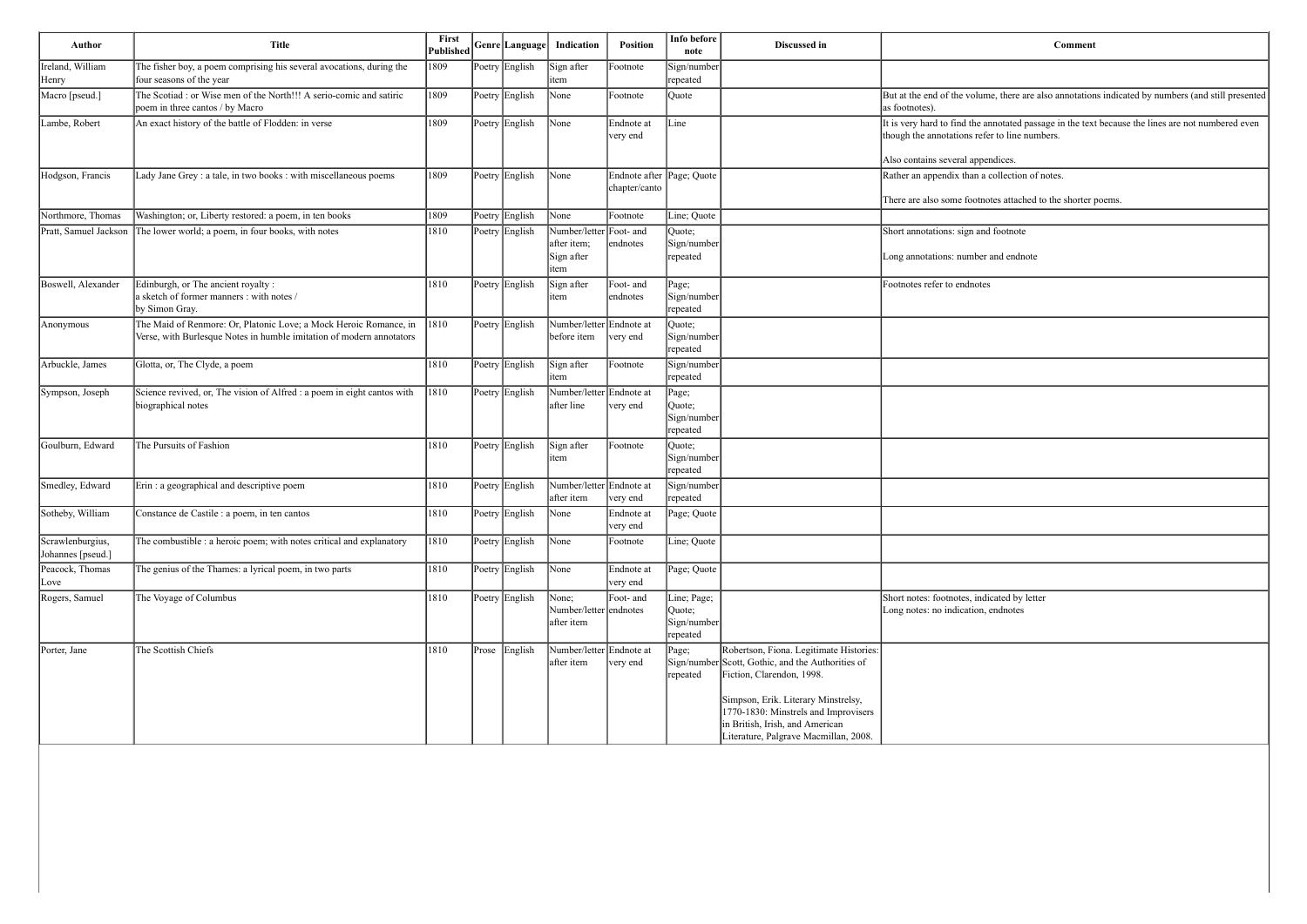| Author                                 | Title                                                                                                                                                                                                                                                                                                                                                                                                                                    | First<br>Published |           | Genre Language | Indication                                    | <b>Position</b>        | Info before<br>note                                   | Discussed in                                                                                                                                                                                          | Comment                                                                                                                  |
|----------------------------------------|------------------------------------------------------------------------------------------------------------------------------------------------------------------------------------------------------------------------------------------------------------------------------------------------------------------------------------------------------------------------------------------------------------------------------------------|--------------------|-----------|----------------|-----------------------------------------------|------------------------|-------------------------------------------------------|-------------------------------------------------------------------------------------------------------------------------------------------------------------------------------------------------------|--------------------------------------------------------------------------------------------------------------------------|
| Southey, Robert                        | The Curse of Kehama                                                                                                                                                                                                                                                                                                                                                                                                                      | 1810               |           | Poetry English | None                                          | Endnote at<br>very end |                                                       | Page; Quote   Chatsiou, Ourania. Paratext and Poetics<br>in British Romantic-Period Literature.<br>Unpublished PhD thesis, 2009.                                                                      |                                                                                                                          |
|                                        |                                                                                                                                                                                                                                                                                                                                                                                                                                          |                    |           |                |                                               |                        |                                                       | Chatsiou, Ourania. "Robert Southey's<br>'Old Curiosity-Shops': 'Common-<br>Placing' and Paratext." Working With<br>English, vol. 4, no. 1, 2008, pp. 19-38.                                           |                                                                                                                          |
|                                        |                                                                                                                                                                                                                                                                                                                                                                                                                                          |                    |           |                |                                               |                        |                                                       | Robertson, Fiona. Legitimate Histories:<br>Scott, Gothic, and the Authorities of<br>Fiction, Clarendon, 1998.                                                                                         |                                                                                                                          |
| Scott, Walter                          | The Lady of the Lake                                                                                                                                                                                                                                                                                                                                                                                                                     | 1810               |           | Poetry English | None; Sign<br>after item                      | Foot- and<br>endnotes  | Page;<br>Quote;<br>Sign/number<br>repeated;<br>Stanza |                                                                                                                                                                                                       | Short annotations: indicated by sign and footnotes<br>Lond annotations: no indication and endnotes                       |
|                                        | Mitford, Mary Russell Christina, the maid of the South seas; a poem                                                                                                                                                                                                                                                                                                                                                                      | 1811               |           | Poetry English | None;<br>Number/letter endnotes<br>after item | Foot- and              | Page;<br>Quote;<br>Sign/number<br>repeated            |                                                                                                                                                                                                       |                                                                                                                          |
| Webb, Francis                          | Somerset : a poem                                                                                                                                                                                                                                                                                                                                                                                                                        | 1811               |           | Poetry English | Sign after<br>item                            | Footnote               | Sign/number<br>repeated                               |                                                                                                                                                                                                       |                                                                                                                          |
| Brandon, Isaac                         | Instruction; a poem                                                                                                                                                                                                                                                                                                                                                                                                                      | 1811               |           | Poetry English | Sign after<br>item                            | Footnote               | Sign/number<br>repeated                               |                                                                                                                                                                                                       |                                                                                                                          |
| Hobhouse, John Cam                     | The Wonders of a Week at Bath                                                                                                                                                                                                                                                                                                                                                                                                            | 1811               |           | Poetry English | Number/letter Footnote<br>after item          |                        | Sign/number<br>repeated                               |                                                                                                                                                                                                       | very few annotations, very short ones                                                                                    |
| Jean Paul                              | Leben Fibels, des Verfassers der Bienrodischen Fibel                                                                                                                                                                                                                                                                                                                                                                                     | 1811               | $ $ Prose | <b>S</b> erman |                                               |                        |                                                       |                                                                                                                                                                                                       | Found on Bernhard Metz and Sabine Zubarik's list of annotated fiction:<br>http://www.amrandebemerkt.de/bibliographie.htm |
| Mitford, John                          | Agnes, the Indian captive. A poem, in four cantos. With other poems.                                                                                                                                                                                                                                                                                                                                                                     | 1811               |           | Poetry English | None                                          | Endnote at<br>very end | Page; Quote                                           |                                                                                                                                                                                                       |                                                                                                                          |
| Anonymous                              | Catalonia, a poem; with notes illustrative of the present state of affairs in 1811<br>the Peninsula.                                                                                                                                                                                                                                                                                                                                     |                    |           | Poetry English | None                                          | Endnote at<br>very end | Stanza                                                |                                                                                                                                                                                                       |                                                                                                                          |
| Drummond, William<br>Hamilton          | The Giant's Causeway, a poem                                                                                                                                                                                                                                                                                                                                                                                                             | 1811               |           | Poetry English | None                                          | Endnote at<br>very end | Page; Quote                                           |                                                                                                                                                                                                       |                                                                                                                          |
| Anonymous                              | The festivaliad : a singular metrical poem, written in commemoration of 1811<br>the Festival of Saint John, the first Christian Mason, which was<br>celebrated at Dorchester, Mass. June 24th, anno Domini 1807, annoque<br>lucis 5807 / by Morpheus Stupor; to which are prefixed, a few prefatory<br>remarks, and through the whole are interspersed a number of interesting<br>observations and explanatory notes, by Hezekiah Hectic |                    |           | Poetry English | Number/letter Footnote<br>before item         |                        | Sign/number<br>repeated                               |                                                                                                                                                                                                       |                                                                                                                          |
| Leadbetter, Mary &<br>Edgeworth, Maria | Cottage Dialogues Amongst the Irish Peasantry                                                                                                                                                                                                                                                                                                                                                                                            | 1811               |           | Prose English  | Number/letter Endnote at<br>after item        | very end               | Page;<br>Quote;<br>Sign/number<br>repeated            |                                                                                                                                                                                                       |                                                                                                                          |
| Bigge, John [pseud.]                   | Contes de Fous, and other trifles in verse, with notes, critical and<br>explanatory                                                                                                                                                                                                                                                                                                                                                      | 1812               |           | Poetry English | Sign after<br>item                            | Footnote               | Sign/number<br>repeated                               |                                                                                                                                                                                                       |                                                                                                                          |
| von                                    | Arnim, Ludwig Achim Isabella von Ägypten. Kaiser Karl des Fünften erste Jugendliebe                                                                                                                                                                                                                                                                                                                                                      | 1812               |           | Prose German   |                                               |                        |                                                       |                                                                                                                                                                                                       | Found on Bernhard Metz and Sabine Zubarik's list of annotated fiction:<br>http://www.amrandebemerkt.de/bibliographie.htm |
| Anonymous                              | The legend of Cathleen and Kevin                                                                                                                                                                                                                                                                                                                                                                                                         | 1812               |           | Poetry English | Number/letter Foot- and<br>after item         | endnotes               | repeated                                              | Sign/number Ravelhofer, Barbara. "Oral Poetry and<br>the Printing Press in Byron's The<br>Giaour." Romanticism: The Journal of<br>Romantic Culture and Criticism, vol.<br>11, no. 1, 2005, pp. 23–40. |                                                                                                                          |
| Phillips, Charles                      | The Emerald Isle : a poem, with notes                                                                                                                                                                                                                                                                                                                                                                                                    | 1812               |           | Poetry English | None                                          | Endnote at<br>very end | Page; Quote                                           |                                                                                                                                                                                                       |                                                                                                                          |
| Lovett, John                           | Washington's birth day: an historical poem, with notes and appendix / by $ 1812\rangle$<br>u Washingtonian.                                                                                                                                                                                                                                                                                                                              |                    |           | Poetry English | Sign after<br>item                            | Footnote               | Sign/number<br>repeated                               |                                                                                                                                                                                                       |                                                                                                                          |
| Grenville, George<br>Nugent            | Portugal, a Poem in Two Parts                                                                                                                                                                                                                                                                                                                                                                                                            | 1812               |           | Poetry English | Number/letter Endnote at<br>before item       | very end               | Page; Quote                                           |                                                                                                                                                                                                       |                                                                                                                          |
| Rowlandson, Thomas                     | Petticoat Loose, A Poem with notes                                                                                                                                                                                                                                                                                                                                                                                                       | 1812               |           | Poetry English |                                               |                        |                                                       |                                                                                                                                                                                                       | Unfortunately, I could not find a digitised version of this work                                                         |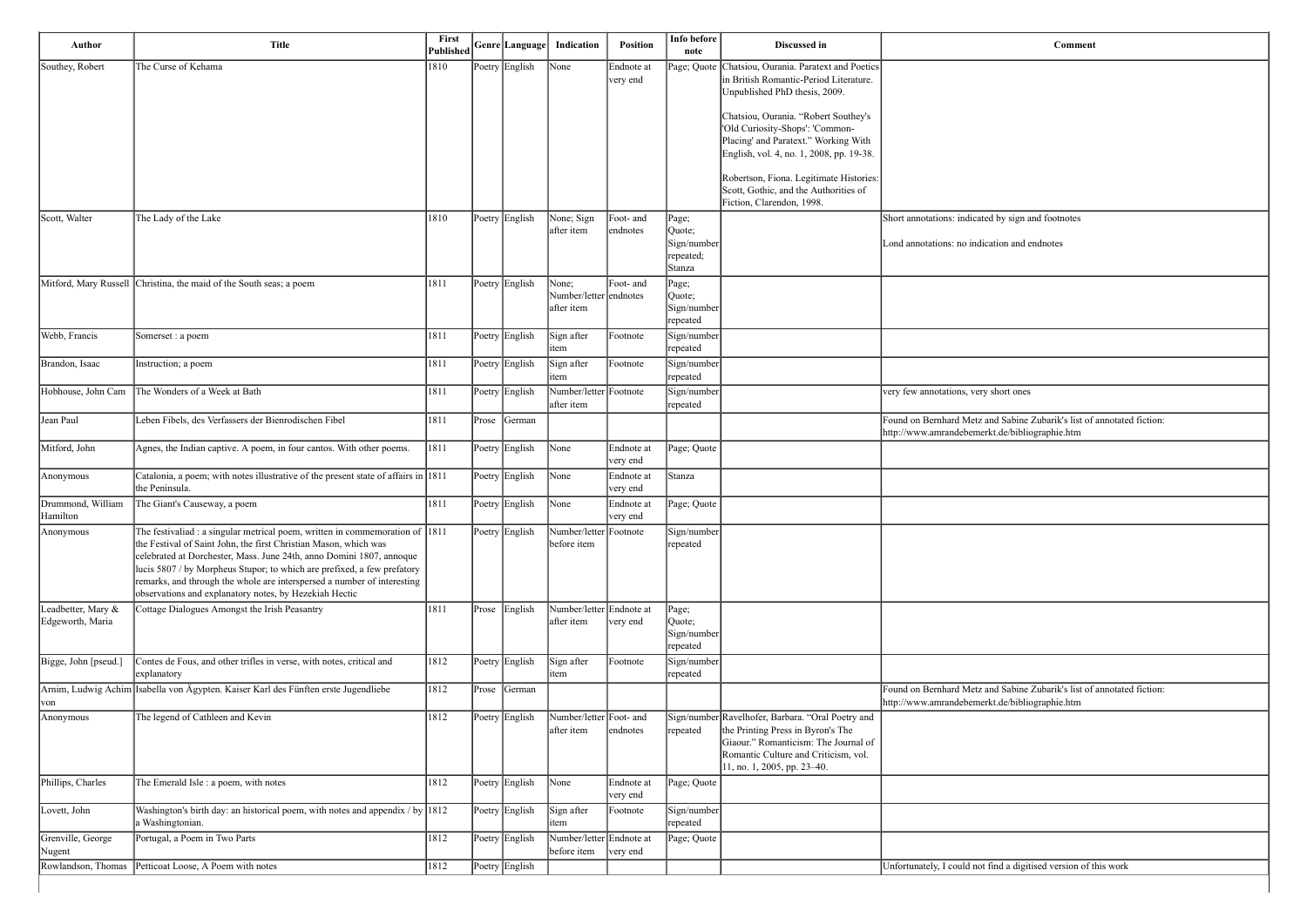Reviewed by Byron: Monthly Review (Enlarged Series), vol. lxx (Jan.–Apr. 1813), art. xv, pp. 203–5. Review also published in Prothero ii. 420–3 and in Byron's Miscellaneous Prose.

dnotes; footnotes indicated by asterisk, no indication for the endnotes

of them refers to an endnote at the very end of the poem

Int characters (mostly contemporary authors) in the annotations, like

| Author                                    | <b>Title</b>                                                                                                                                                                                                                                         | Published Genre Language                     |                | Indication                                                    | <b>Position</b>                            | Info before<br>note                                | Discussed in                                                                                                                                                                                                                                                                                                                                                                                                                                                                                     | Comment                                                                                                     |
|-------------------------------------------|------------------------------------------------------------------------------------------------------------------------------------------------------------------------------------------------------------------------------------------------------|----------------------------------------------|----------------|---------------------------------------------------------------|--------------------------------------------|----------------------------------------------------|--------------------------------------------------------------------------------------------------------------------------------------------------------------------------------------------------------------------------------------------------------------------------------------------------------------------------------------------------------------------------------------------------------------------------------------------------------------------------------------------------|-------------------------------------------------------------------------------------------------------------|
| Ireland, William<br>Henry                 | Neglected genius, a poem                                                                                                                                                                                                                             | 1812                                         | Poetry English | Number/letter Endnote at<br>after item                        | very end                                   | Sign/number<br>repeated                            |                                                                                                                                                                                                                                                                                                                                                                                                                                                                                                  | Reviewed by Byron: Monthly Review (Enlarged Serie<br>203-5. Review also published in Prothero ii. 420-3 and |
| Anonymous                                 | Drury. A poem                                                                                                                                                                                                                                        | 1812                                         | Poetry English | Sign after<br>tem                                             | Footnote                                   | Sign/number<br>repeated                            |                                                                                                                                                                                                                                                                                                                                                                                                                                                                                                  | Very few annotations                                                                                        |
| Cervantes [pseud.]                        | The state doctors, or A tale of the times. A poem, in four cantos.                                                                                                                                                                                   | 1812                                         | Poetry English | Sign after<br>item                                            | Footnote                                   | Sign/number<br>repeated                            |                                                                                                                                                                                                                                                                                                                                                                                                                                                                                                  |                                                                                                             |
| Peacock, Thomas<br>Love                   | The philosophy of melancholy : a poem in four parts with a<br>mythological ode                                                                                                                                                                       | 1812                                         | Poetry English | None                                                          | Endnote after Page; Quote<br>chapter/canto |                                                    |                                                                                                                                                                                                                                                                                                                                                                                                                                                                                                  |                                                                                                             |
| Colton, Charles Caleb Hypocrisy: A Satire |                                                                                                                                                                                                                                                      | 1812                                         | Poetry English | Sign after<br>item                                            | Footnote                                   | Sign/number<br>repeated                            |                                                                                                                                                                                                                                                                                                                                                                                                                                                                                                  |                                                                                                             |
| Pindar, Peter [pseud.<br>of Wolcot, John] | The works of Peter Pindar, Esq. : to which are prefixed memoirs of the<br>author's life                                                                                                                                                              | 1812                                         | Poetry English | Sign after<br>item                                            | Footnote                                   | Sign/number<br>repeated                            |                                                                                                                                                                                                                                                                                                                                                                                                                                                                                                  |                                                                                                             |
|                                           | Byron, George Gordon Childe Harold's Pilgrimage I and II (1st ed)                                                                                                                                                                                    | 1812 (1st Poetry English<br> ed.             |                | None; Sign<br>after item                                      | Foot- and<br>endnotes                      | Line; Quote;<br>Sign/number<br>repeated;<br>Stanza |                                                                                                                                                                                                                                                                                                                                                                                                                                                                                                  | Short notes: footnotes, indicated by sign<br>Long notes: endnotes, not indicated, after each canto          |
|                                           | Byron, George Gordon Childe Harold's Pilgrimage I and II (2nd ed onwards)                                                                                                                                                                            | 1812 (2nd Poetry English<br>led.<br>onwards) |                | Number/letter Endnote at<br>after item                        | very end                                   | Line; Quote;<br>Sign/number<br>repeated;<br>Stanza |                                                                                                                                                                                                                                                                                                                                                                                                                                                                                                  |                                                                                                             |
|                                           | Paulding, James Kirke The lay of the Scottish fiddle.<br>A poem in five cantos.<br>Supposed to be written by W---- S----, Esq.                                                                                                                       | 1813                                         | Poetry English | None;<br>Number/letter endnotes<br>after line                 | Foot- and                                  | Quote;<br>Sign/number<br>repeated                  |                                                                                                                                                                                                                                                                                                                                                                                                                                                                                                  | A few footnotes, many endnotes; footnotes indicated                                                         |
|                                           | Shelley, Percy Bysshe Queen Mab : a philosophical poem : with notes                                                                                                                                                                                  | 1813                                         | Poetry English | None                                                          | Endnote at<br>very end                     | Page;<br>Quote;<br>Stanza                          | Erchinger, Philipp. "Science, footnotes<br>and the margins of poetry in Percy B.<br>Shelley's Queen Mab and Charlotte<br>Smith's Beachy Head." European<br>Journal of English Studies, vol. 22, no.<br>3, 2018, pp. 241-57.<br>Morton, Timothy. "The Notes to Queen<br>Mab and Shelley's Spinozism." The<br>Neglected Shelley, edited by Alan<br>Weinberg and Timothy Webb, Ashgate,<br>2015, pp. 77-94.<br>St. Clair, William. The Reading Nation<br>in the Romantic Period, CUP, 2004.<br>318. |                                                                                                             |
| Montgomery, James                         | The world before the flood, a poem, in ten cantos: with other occasional $ 1813\rangle$<br>pieces                                                                                                                                                    |                                              | Poetry English | Other; Sign<br>after item                                     | Foot- and<br>endnotes                      | Line;<br>Sign/number<br>repeated                   |                                                                                                                                                                                                                                                                                                                                                                                                                                                                                                  | Mostly footnotes, but one of them refers to an endnote                                                      |
| MacCumhaill, Finn                         | Fingal, a Fine-Eirin: a poem in six cantos; with notes intended to<br>delineate the manners and state of society of ancient Ireland.                                                                                                                 | 1813                                         | Poetry English | None                                                          | Endnote at<br>very end                     | Page; Quote                                        |                                                                                                                                                                                                                                                                                                                                                                                                                                                                                                  |                                                                                                             |
| Moore, Thomas                             | Intercepted Letters, Or, The Twopenny Post-bag: To which are Added,<br>Trifles Reprinted, edited by Thomas Brown, the Younger                                                                                                                        | 1813                                         | Poetry English | Sign after<br>item                                            | Footnote                                   | repeated                                           | Sign/number Watson, Alex. Romantic Marginality:<br>Nation and Empire on the Borders of<br>the Page, Pickering & Chatto, 2012.                                                                                                                                                                                                                                                                                                                                                                    |                                                                                                             |
| Graham, Elizabeth<br>Susanna Davenport    | Eo-Nauts, or The spirit of delusion, a serio, comico, logical, eulogical,<br>lyrical, satyrical poem, with notes, geographical and critical, of various<br>commentators / edited by Lemuel Gulliver, Esq., and dedicated to the<br>Mayor of Bristol. | 1813                                         | Poetry English | Sign after<br>litem                                           | Footnote                                   | Sign/number<br>repeated                            |                                                                                                                                                                                                                                                                                                                                                                                                                                                                                                  | Also impersonates different characters (mostly conter<br>Pope in the Dunciad                                |
| Byron, George Gordon The Giaour           |                                                                                                                                                                                                                                                      | 1813                                         | Poetry English | Number/letter Endnote at<br>after item;<br>Sign after<br>item | very end;<br>Footnote                      | Sign/number<br>repeated                            |                                                                                                                                                                                                                                                                                                                                                                                                                                                                                                  | Editions 1-6: footnotes<br>Edition 7 onwards: endnotes                                                      |
| Byron, George Gordon The Bride of Abydos  |                                                                                                                                                                                                                                                      | 1813                                         | Poetry English | Number/letter<br>after item                                   |                                            | Line; Page;<br>Quote;<br>Sign/number<br>repeated   |                                                                                                                                                                                                                                                                                                                                                                                                                                                                                                  |                                                                                                             |
| Scott, Walter                             | Rokeby                                                                                                                                                                                                                                               | 1813                                         | Poetry English | None                                                          | Endnote at<br>very end                     | Page;<br>Quote;<br>Stanza                          |                                                                                                                                                                                                                                                                                                                                                                                                                                                                                                  |                                                                                                             |

| Comment |  |  |  |  |  |
|---------|--|--|--|--|--|
|---------|--|--|--|--|--|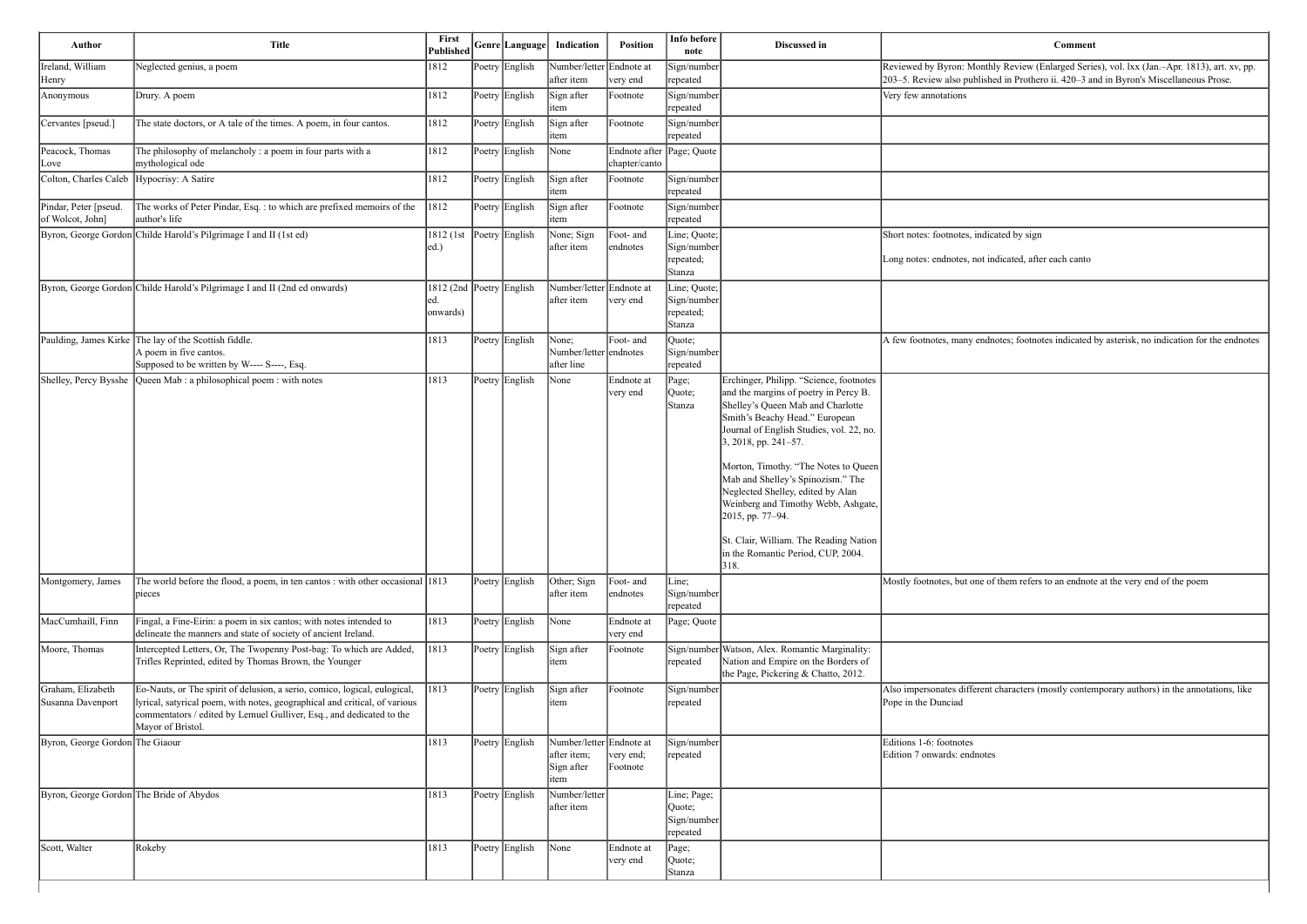t find a digitised version of this work

n's list of annotated fiction: https://www.miskatonic.org/footnotes.html

nd footnote

ication and endnote

ent characters (mostly contemporary authors) in the annotations, like

es, e.g. "Vide appendix, Note III"

ong footnotes, e.g. on page 90)

If find a digitised version of this work

r and footnote

cation and endnote

efore the poem

| Poetry English<br>Fitzgerald, Preston<br>Spain delivered : a poem in two cantos : and other poems<br>1813<br>Number/letter Footnote<br>Sign/number<br>after line<br>repeated<br>1813<br>Poetry English<br>Footnote<br>A sequel to the "Rejected addresses"<br>Sign after<br>Sign/number<br>Anonymous<br>repeated<br>item<br>1813<br>Poetry English<br>Don Emanuel; a poem, in three cantos; with notes.<br>1813<br>Poetry English<br>Number/letter Footnote<br>Peacock, Thomas<br>Sir Hornbook, or Childe Launcelot's Expedition<br>Sign/number<br>after line<br>repeated<br>Love<br>1813<br>Muscovy: A Poem, in Four Cantos: with Notes, Historical & Military:<br>Poetry English<br>Number/letter Endnote at<br>Philippart, C., Mrs.<br>Page;<br>Also Several Detached Pieces<br>after item<br>Sign/number<br>very end<br>repeated<br>Poetry English<br>Bidlake, John<br>1813<br>None; Sign<br>Foot- and<br>Page;<br>The year : a poem<br>after item<br>endnotes<br>Quote;<br>Sign/number<br>repeated<br>Jokeby, a burlesque on Rokeby, : a poem, in six cantos, / by an amateur<br> 1813<br>Poetry English<br>None<br>Roby, John<br>Endnote at<br>Page;<br>of fashion; ; to which are added, occasional notes, by our most popular<br>Pope in the Dunciad<br>very end<br>Quote;<br>characters<br>Stanza<br>Byron, George Gordon The Waltz<br>1813<br>Poetry English<br>Number/letter Endnote at<br>Sign/number<br>after item<br>very end<br>repeated<br>Pierce, William Leigh The year: a poem, in three cantoes. By William Leigh Pierce, esq.<br>1813<br>Poetry English<br>Sign after<br>Foot- and<br>Quote;<br>Sign/number<br>item<br> endnotes<br>repeated<br>Moscow; or, Triumphant self-devotion. A poem in three cantos, with<br>1813<br>Poetry English<br>None<br>Holme, James<br>Endnote at<br>Quote<br>notes, historical, philosophical, and critical<br>very end<br>Forbury Hill, a poem<br>1813<br>Poetry English<br>Number/letter Endnote at<br>Quote;<br>Anonymous<br>after item<br>Sign/number<br>very end<br>repeated<br>Poetry English<br>Metrical Scions: Or Traits of Patriotism : a Poem, with Notes<br>1813<br>Anonymous<br>Byron, George Gordon The Corsair<br>Number/letter Endnote at<br>1814<br>Poetry English<br>Line; Page;<br>after line<br>very end<br>Quote;<br>Sign/number<br>repeated<br>1814<br>Sign/number Hawley, Judith. "Grub Street in Albion:<br>Daniel, George<br>The modern Dunciad, a satire : with notes, biographical and critical<br>Poetry English<br>Sign after<br>Footnote<br>or, Scriblerian Satire in the Romantic<br>repeated<br>item<br>Metropolis." Romanticism, vol. 14, no.<br>2, 2008, pp. 81-93.<br>doi:10.3366/E1354991X08000202.<br>Poetry English<br>Haygarth, William<br>Greece, a poem, in three parts; with notes, classical illustrations, and<br>1814<br>None;<br>Foot- and<br>Line; Quote;<br>sketches of the scenery<br>Number/letter endnotes<br>Sign/number<br>after item<br>repeated<br>1814<br>Poetry English<br>Ovid in London : a ludicrous poem, in six cantos / by a Member of the<br>Sign after<br>Sign/number<br>Anonymous<br>Footnote<br>"Member of the<br>University of Oxford<br>repeated<br>item<br>University of Oxford"]<br>1814<br>Brentano, Clemens<br>Die Gründung Prags<br>Drama German<br>Sortes Horatianae: A Poetical Review of Poetical Talent, with Notes<br>1814<br>Poetry English<br>Sign after<br>Footnote<br>Anonymous<br>Sign/number<br>repeated<br>item<br>Anacreon in Dublin. With notes, critical, historical, & explanatory<br>1814<br>Poetry English<br>Number/letter Footnote<br>Sign/number<br>Anonymous<br>after item<br>repeated<br>Poetry English<br>Other<br>Byron, George Gordon Lara<br>1814<br>None<br>Line; Page;<br>Quote<br>Merivale, John<br>Poetry English<br>Number/letter Endnote after Quote;<br>Orlando in Roncesvalles, a poem in five cantos<br>1814<br>after line<br>chapter/canto<br>Herman<br>Sign/number<br>repeated<br>Byron, George Gordon Ode to Napoleon<br>1814<br>Poetry English<br>Sign after<br>Footnote<br>Sign/number<br>repeated<br>item<br>1814<br>Poetry English<br>Footnote<br>Ash, Charles Bowker<br>Adbaston; a poem<br>Sign after<br>Sign/number<br>very few annotations<br>repeated<br>item | Author           | <b>Title</b> | First<br><b>Published</b> | Genre Language | Indication | Position | Info before<br>note | Discussed in |                                                            |
|------------------------------------------------------------------------------------------------------------------------------------------------------------------------------------------------------------------------------------------------------------------------------------------------------------------------------------------------------------------------------------------------------------------------------------------------------------------------------------------------------------------------------------------------------------------------------------------------------------------------------------------------------------------------------------------------------------------------------------------------------------------------------------------------------------------------------------------------------------------------------------------------------------------------------------------------------------------------------------------------------------------------------------------------------------------------------------------------------------------------------------------------------------------------------------------------------------------------------------------------------------------------------------------------------------------------------------------------------------------------------------------------------------------------------------------------------------------------------------------------------------------------------------------------------------------------------------------------------------------------------------------------------------------------------------------------------------------------------------------------------------------------------------------------------------------------------------------------------------------------------------------------------------------------------------------------------------------------------------------------------------------------------------------------------------------------------------------------------------------------------------------------------------------------------------------------------------------------------------------------------------------------------------------------------------------------------------------------------------------------------------------------------------------------------------------------------------------------------------------------------------------------------------------------------------------------------------------------------------------------------------------------------------------------------------------------------------------------------------------------------------------------------------------------------------------------------------------------------------------------------------------------------------------------------------------------------------------------------------------------------------------------------------------------------------------------------------------------------------------------------------------------------------------------------------------------------------------------------------------------------------------------------------------------------------------------------------------------------------------------------------------------------------------------------------------------------------------------------------------------------------------------------------------------------------------------------------------------------------------------------------------------------------------------------------------------------------------------------------------------------------------------------------------------------------------------------------------------------------------------------------------------------------------------------------------------------------------------------------------------------------------------------------------------------------------------------------------------------------------------------------------------------------------------------------------------------------------------------------------------|------------------|--------------|---------------------------|----------------|------------|----------|---------------------|--------------|------------------------------------------------------------|
|                                                                                                                                                                                                                                                                                                                                                                                                                                                                                                                                                                                                                                                                                                                                                                                                                                                                                                                                                                                                                                                                                                                                                                                                                                                                                                                                                                                                                                                                                                                                                                                                                                                                                                                                                                                                                                                                                                                                                                                                                                                                                                                                                                                                                                                                                                                                                                                                                                                                                                                                                                                                                                                                                                                                                                                                                                                                                                                                                                                                                                                                                                                                                                                                                                                                                                                                                                                                                                                                                                                                                                                                                                                                                                                                                                                                                                                                                                                                                                                                                                                                                                                                                                                                                                                |                  |              |                           |                |            |          |                     |              |                                                            |
|                                                                                                                                                                                                                                                                                                                                                                                                                                                                                                                                                                                                                                                                                                                                                                                                                                                                                                                                                                                                                                                                                                                                                                                                                                                                                                                                                                                                                                                                                                                                                                                                                                                                                                                                                                                                                                                                                                                                                                                                                                                                                                                                                                                                                                                                                                                                                                                                                                                                                                                                                                                                                                                                                                                                                                                                                                                                                                                                                                                                                                                                                                                                                                                                                                                                                                                                                                                                                                                                                                                                                                                                                                                                                                                                                                                                                                                                                                                                                                                                                                                                                                                                                                                                                                                |                  |              |                           |                |            |          |                     |              |                                                            |
|                                                                                                                                                                                                                                                                                                                                                                                                                                                                                                                                                                                                                                                                                                                                                                                                                                                                                                                                                                                                                                                                                                                                                                                                                                                                                                                                                                                                                                                                                                                                                                                                                                                                                                                                                                                                                                                                                                                                                                                                                                                                                                                                                                                                                                                                                                                                                                                                                                                                                                                                                                                                                                                                                                                                                                                                                                                                                                                                                                                                                                                                                                                                                                                                                                                                                                                                                                                                                                                                                                                                                                                                                                                                                                                                                                                                                                                                                                                                                                                                                                                                                                                                                                                                                                                | Newport, Matthew |              |                           |                |            |          |                     |              | Unfortunately, I could not                                 |
|                                                                                                                                                                                                                                                                                                                                                                                                                                                                                                                                                                                                                                                                                                                                                                                                                                                                                                                                                                                                                                                                                                                                                                                                                                                                                                                                                                                                                                                                                                                                                                                                                                                                                                                                                                                                                                                                                                                                                                                                                                                                                                                                                                                                                                                                                                                                                                                                                                                                                                                                                                                                                                                                                                                                                                                                                                                                                                                                                                                                                                                                                                                                                                                                                                                                                                                                                                                                                                                                                                                                                                                                                                                                                                                                                                                                                                                                                                                                                                                                                                                                                                                                                                                                                                                |                  |              |                           |                |            |          |                     |              | Found on William Denton                                    |
|                                                                                                                                                                                                                                                                                                                                                                                                                                                                                                                                                                                                                                                                                                                                                                                                                                                                                                                                                                                                                                                                                                                                                                                                                                                                                                                                                                                                                                                                                                                                                                                                                                                                                                                                                                                                                                                                                                                                                                                                                                                                                                                                                                                                                                                                                                                                                                                                                                                                                                                                                                                                                                                                                                                                                                                                                                                                                                                                                                                                                                                                                                                                                                                                                                                                                                                                                                                                                                                                                                                                                                                                                                                                                                                                                                                                                                                                                                                                                                                                                                                                                                                                                                                                                                                |                  |              |                           |                |            |          |                     |              |                                                            |
|                                                                                                                                                                                                                                                                                                                                                                                                                                                                                                                                                                                                                                                                                                                                                                                                                                                                                                                                                                                                                                                                                                                                                                                                                                                                                                                                                                                                                                                                                                                                                                                                                                                                                                                                                                                                                                                                                                                                                                                                                                                                                                                                                                                                                                                                                                                                                                                                                                                                                                                                                                                                                                                                                                                                                                                                                                                                                                                                                                                                                                                                                                                                                                                                                                                                                                                                                                                                                                                                                                                                                                                                                                                                                                                                                                                                                                                                                                                                                                                                                                                                                                                                                                                                                                                |                  |              |                           |                |            |          |                     |              | Short annotations: sign an<br>Long annotations: no indio   |
|                                                                                                                                                                                                                                                                                                                                                                                                                                                                                                                                                                                                                                                                                                                                                                                                                                                                                                                                                                                                                                                                                                                                                                                                                                                                                                                                                                                                                                                                                                                                                                                                                                                                                                                                                                                                                                                                                                                                                                                                                                                                                                                                                                                                                                                                                                                                                                                                                                                                                                                                                                                                                                                                                                                                                                                                                                                                                                                                                                                                                                                                                                                                                                                                                                                                                                                                                                                                                                                                                                                                                                                                                                                                                                                                                                                                                                                                                                                                                                                                                                                                                                                                                                                                                                                |                  |              |                           |                |            |          |                     |              | Also impersonates differer                                 |
|                                                                                                                                                                                                                                                                                                                                                                                                                                                                                                                                                                                                                                                                                                                                                                                                                                                                                                                                                                                                                                                                                                                                                                                                                                                                                                                                                                                                                                                                                                                                                                                                                                                                                                                                                                                                                                                                                                                                                                                                                                                                                                                                                                                                                                                                                                                                                                                                                                                                                                                                                                                                                                                                                                                                                                                                                                                                                                                                                                                                                                                                                                                                                                                                                                                                                                                                                                                                                                                                                                                                                                                                                                                                                                                                                                                                                                                                                                                                                                                                                                                                                                                                                                                                                                                |                  |              |                           |                |            |          |                     |              |                                                            |
|                                                                                                                                                                                                                                                                                                                                                                                                                                                                                                                                                                                                                                                                                                                                                                                                                                                                                                                                                                                                                                                                                                                                                                                                                                                                                                                                                                                                                                                                                                                                                                                                                                                                                                                                                                                                                                                                                                                                                                                                                                                                                                                                                                                                                                                                                                                                                                                                                                                                                                                                                                                                                                                                                                                                                                                                                                                                                                                                                                                                                                                                                                                                                                                                                                                                                                                                                                                                                                                                                                                                                                                                                                                                                                                                                                                                                                                                                                                                                                                                                                                                                                                                                                                                                                                |                  |              |                           |                |            |          |                     |              | Footnotes refer to endnote<br>(but there are also very lor |
|                                                                                                                                                                                                                                                                                                                                                                                                                                                                                                                                                                                                                                                                                                                                                                                                                                                                                                                                                                                                                                                                                                                                                                                                                                                                                                                                                                                                                                                                                                                                                                                                                                                                                                                                                                                                                                                                                                                                                                                                                                                                                                                                                                                                                                                                                                                                                                                                                                                                                                                                                                                                                                                                                                                                                                                                                                                                                                                                                                                                                                                                                                                                                                                                                                                                                                                                                                                                                                                                                                                                                                                                                                                                                                                                                                                                                                                                                                                                                                                                                                                                                                                                                                                                                                                |                  |              |                           |                |            |          |                     |              |                                                            |
|                                                                                                                                                                                                                                                                                                                                                                                                                                                                                                                                                                                                                                                                                                                                                                                                                                                                                                                                                                                                                                                                                                                                                                                                                                                                                                                                                                                                                                                                                                                                                                                                                                                                                                                                                                                                                                                                                                                                                                                                                                                                                                                                                                                                                                                                                                                                                                                                                                                                                                                                                                                                                                                                                                                                                                                                                                                                                                                                                                                                                                                                                                                                                                                                                                                                                                                                                                                                                                                                                                                                                                                                                                                                                                                                                                                                                                                                                                                                                                                                                                                                                                                                                                                                                                                |                  |              |                           |                |            |          |                     |              |                                                            |
|                                                                                                                                                                                                                                                                                                                                                                                                                                                                                                                                                                                                                                                                                                                                                                                                                                                                                                                                                                                                                                                                                                                                                                                                                                                                                                                                                                                                                                                                                                                                                                                                                                                                                                                                                                                                                                                                                                                                                                                                                                                                                                                                                                                                                                                                                                                                                                                                                                                                                                                                                                                                                                                                                                                                                                                                                                                                                                                                                                                                                                                                                                                                                                                                                                                                                                                                                                                                                                                                                                                                                                                                                                                                                                                                                                                                                                                                                                                                                                                                                                                                                                                                                                                                                                                |                  |              |                           |                |            |          |                     |              | Unfortunately, I could not                                 |
|                                                                                                                                                                                                                                                                                                                                                                                                                                                                                                                                                                                                                                                                                                                                                                                                                                                                                                                                                                                                                                                                                                                                                                                                                                                                                                                                                                                                                                                                                                                                                                                                                                                                                                                                                                                                                                                                                                                                                                                                                                                                                                                                                                                                                                                                                                                                                                                                                                                                                                                                                                                                                                                                                                                                                                                                                                                                                                                                                                                                                                                                                                                                                                                                                                                                                                                                                                                                                                                                                                                                                                                                                                                                                                                                                                                                                                                                                                                                                                                                                                                                                                                                                                                                                                                |                  |              |                           |                |            |          |                     |              |                                                            |
|                                                                                                                                                                                                                                                                                                                                                                                                                                                                                                                                                                                                                                                                                                                                                                                                                                                                                                                                                                                                                                                                                                                                                                                                                                                                                                                                                                                                                                                                                                                                                                                                                                                                                                                                                                                                                                                                                                                                                                                                                                                                                                                                                                                                                                                                                                                                                                                                                                                                                                                                                                                                                                                                                                                                                                                                                                                                                                                                                                                                                                                                                                                                                                                                                                                                                                                                                                                                                                                                                                                                                                                                                                                                                                                                                                                                                                                                                                                                                                                                                                                                                                                                                                                                                                                |                  |              |                           |                |            |          |                     |              |                                                            |
|                                                                                                                                                                                                                                                                                                                                                                                                                                                                                                                                                                                                                                                                                                                                                                                                                                                                                                                                                                                                                                                                                                                                                                                                                                                                                                                                                                                                                                                                                                                                                                                                                                                                                                                                                                                                                                                                                                                                                                                                                                                                                                                                                                                                                                                                                                                                                                                                                                                                                                                                                                                                                                                                                                                                                                                                                                                                                                                                                                                                                                                                                                                                                                                                                                                                                                                                                                                                                                                                                                                                                                                                                                                                                                                                                                                                                                                                                                                                                                                                                                                                                                                                                                                                                                                |                  |              |                           |                |            |          |                     |              | Short annotation: number<br>Long annotation: no indic-     |
|                                                                                                                                                                                                                                                                                                                                                                                                                                                                                                                                                                                                                                                                                                                                                                                                                                                                                                                                                                                                                                                                                                                                                                                                                                                                                                                                                                                                                                                                                                                                                                                                                                                                                                                                                                                                                                                                                                                                                                                                                                                                                                                                                                                                                                                                                                                                                                                                                                                                                                                                                                                                                                                                                                                                                                                                                                                                                                                                                                                                                                                                                                                                                                                                                                                                                                                                                                                                                                                                                                                                                                                                                                                                                                                                                                                                                                                                                                                                                                                                                                                                                                                                                                                                                                                |                  |              |                           |                |            |          |                     |              |                                                            |
|                                                                                                                                                                                                                                                                                                                                                                                                                                                                                                                                                                                                                                                                                                                                                                                                                                                                                                                                                                                                                                                                                                                                                                                                                                                                                                                                                                                                                                                                                                                                                                                                                                                                                                                                                                                                                                                                                                                                                                                                                                                                                                                                                                                                                                                                                                                                                                                                                                                                                                                                                                                                                                                                                                                                                                                                                                                                                                                                                                                                                                                                                                                                                                                                                                                                                                                                                                                                                                                                                                                                                                                                                                                                                                                                                                                                                                                                                                                                                                                                                                                                                                                                                                                                                                                |                  |              |                           |                |            |          |                     |              |                                                            |
|                                                                                                                                                                                                                                                                                                                                                                                                                                                                                                                                                                                                                                                                                                                                                                                                                                                                                                                                                                                                                                                                                                                                                                                                                                                                                                                                                                                                                                                                                                                                                                                                                                                                                                                                                                                                                                                                                                                                                                                                                                                                                                                                                                                                                                                                                                                                                                                                                                                                                                                                                                                                                                                                                                                                                                                                                                                                                                                                                                                                                                                                                                                                                                                                                                                                                                                                                                                                                                                                                                                                                                                                                                                                                                                                                                                                                                                                                                                                                                                                                                                                                                                                                                                                                                                |                  |              |                           |                |            |          |                     |              |                                                            |
|                                                                                                                                                                                                                                                                                                                                                                                                                                                                                                                                                                                                                                                                                                                                                                                                                                                                                                                                                                                                                                                                                                                                                                                                                                                                                                                                                                                                                                                                                                                                                                                                                                                                                                                                                                                                                                                                                                                                                                                                                                                                                                                                                                                                                                                                                                                                                                                                                                                                                                                                                                                                                                                                                                                                                                                                                                                                                                                                                                                                                                                                                                                                                                                                                                                                                                                                                                                                                                                                                                                                                                                                                                                                                                                                                                                                                                                                                                                                                                                                                                                                                                                                                                                                                                                |                  |              |                           |                |            |          |                     |              |                                                            |
|                                                                                                                                                                                                                                                                                                                                                                                                                                                                                                                                                                                                                                                                                                                                                                                                                                                                                                                                                                                                                                                                                                                                                                                                                                                                                                                                                                                                                                                                                                                                                                                                                                                                                                                                                                                                                                                                                                                                                                                                                                                                                                                                                                                                                                                                                                                                                                                                                                                                                                                                                                                                                                                                                                                                                                                                                                                                                                                                                                                                                                                                                                                                                                                                                                                                                                                                                                                                                                                                                                                                                                                                                                                                                                                                                                                                                                                                                                                                                                                                                                                                                                                                                                                                                                                |                  |              |                           |                |            |          |                     |              | The annotation appears be                                  |
|                                                                                                                                                                                                                                                                                                                                                                                                                                                                                                                                                                                                                                                                                                                                                                                                                                                                                                                                                                                                                                                                                                                                                                                                                                                                                                                                                                                                                                                                                                                                                                                                                                                                                                                                                                                                                                                                                                                                                                                                                                                                                                                                                                                                                                                                                                                                                                                                                                                                                                                                                                                                                                                                                                                                                                                                                                                                                                                                                                                                                                                                                                                                                                                                                                                                                                                                                                                                                                                                                                                                                                                                                                                                                                                                                                                                                                                                                                                                                                                                                                                                                                                                                                                                                                                |                  |              |                           |                |            |          |                     |              |                                                            |
|                                                                                                                                                                                                                                                                                                                                                                                                                                                                                                                                                                                                                                                                                                                                                                                                                                                                                                                                                                                                                                                                                                                                                                                                                                                                                                                                                                                                                                                                                                                                                                                                                                                                                                                                                                                                                                                                                                                                                                                                                                                                                                                                                                                                                                                                                                                                                                                                                                                                                                                                                                                                                                                                                                                                                                                                                                                                                                                                                                                                                                                                                                                                                                                                                                                                                                                                                                                                                                                                                                                                                                                                                                                                                                                                                                                                                                                                                                                                                                                                                                                                                                                                                                                                                                                |                  |              |                           |                |            |          |                     |              |                                                            |
|                                                                                                                                                                                                                                                                                                                                                                                                                                                                                                                                                                                                                                                                                                                                                                                                                                                                                                                                                                                                                                                                                                                                                                                                                                                                                                                                                                                                                                                                                                                                                                                                                                                                                                                                                                                                                                                                                                                                                                                                                                                                                                                                                                                                                                                                                                                                                                                                                                                                                                                                                                                                                                                                                                                                                                                                                                                                                                                                                                                                                                                                                                                                                                                                                                                                                                                                                                                                                                                                                                                                                                                                                                                                                                                                                                                                                                                                                                                                                                                                                                                                                                                                                                                                                                                |                  |              |                           |                |            |          |                     |              |                                                            |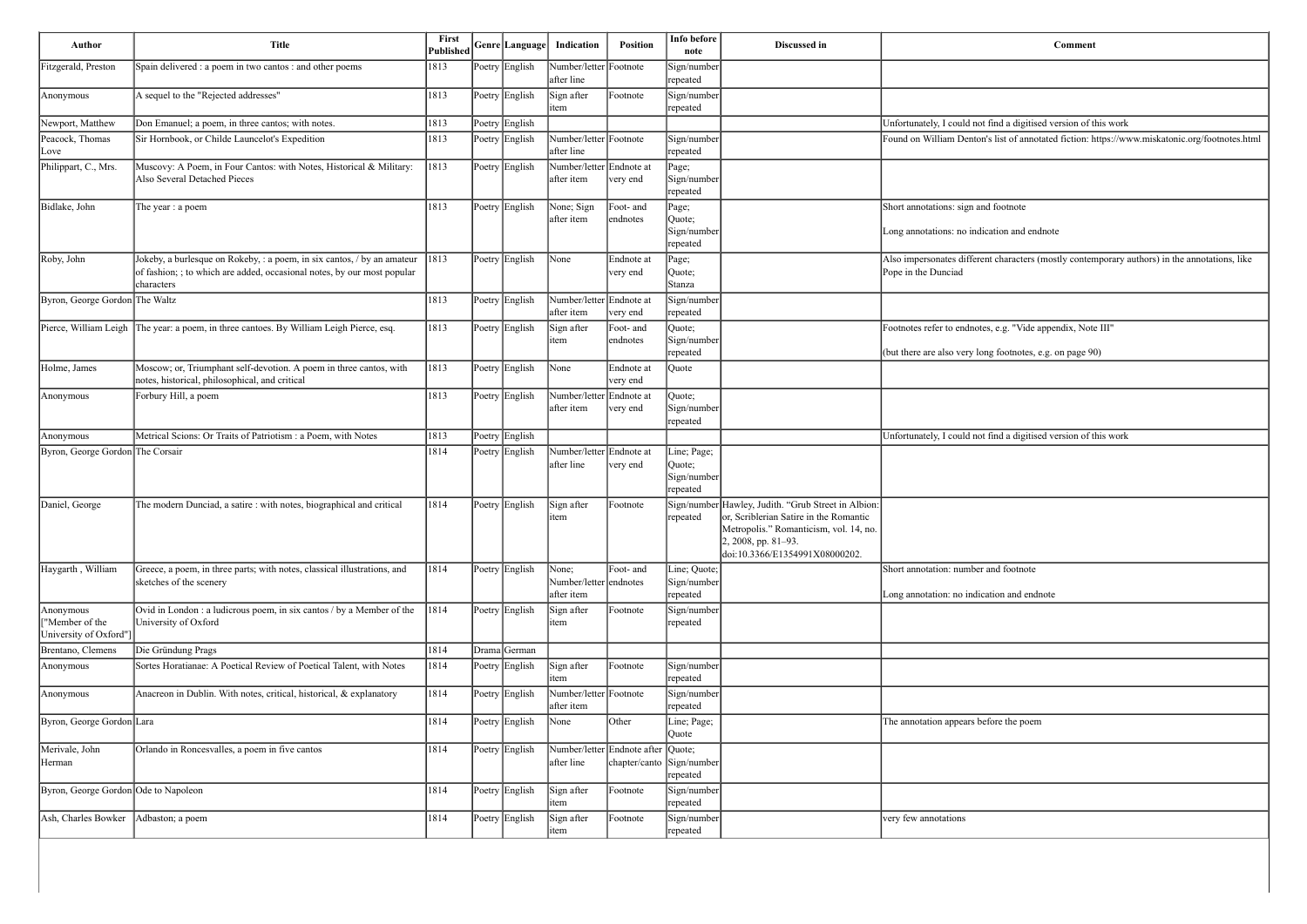| Comment                                                                                                                                             |
|-----------------------------------------------------------------------------------------------------------------------------------------------------|
|                                                                                                                                                     |
|                                                                                                                                                     |
|                                                                                                                                                     |
|                                                                                                                                                     |
|                                                                                                                                                     |
|                                                                                                                                                     |
| Unfortunately, I could not find a digitised version of this work                                                                                    |
|                                                                                                                                                     |
|                                                                                                                                                     |
|                                                                                                                                                     |
| Published in the same volume as Byron's Lara                                                                                                        |
| There seems to be no consistent Murray 'house style' for annotations: the annotation for Lara<br>appears before the poem itself on a separate page. |
| Endnotes for the main poem of the volume, footnotes for the other poems in the volume                                                               |
|                                                                                                                                                     |
|                                                                                                                                                     |
|                                                                                                                                                     |
|                                                                                                                                                     |
|                                                                                                                                                     |
|                                                                                                                                                     |
|                                                                                                                                                     |
|                                                                                                                                                     |
|                                                                                                                                                     |
|                                                                                                                                                     |
|                                                                                                                                                     |
| Footnotes refer to the endnotes                                                                                                                     |
|                                                                                                                                                     |
|                                                                                                                                                     |
| Unfortunately, I could not find a digitised version of this work                                                                                    |

| 1814<br>Poetry English<br>Page; Quote Chatsiou, Ourania. Paratext and Poetics<br>Southey, Robert<br>Roderick, the last of the Goths<br>$\sqrt{\frac{1}{1}}$ None<br>Endnote at<br>in British Romantic-Period Literature.<br>very end<br>Unpublished PhD thesis, 2009.<br>Robertson, Fiona. Legitimate Histories:<br>Scott, Gothic, and the Authorities of<br>Fiction, Clarendon, 1998.<br>Wordsworth, William<br>The Excursion<br>1814<br>Poetry English<br>None<br>Endnote at<br>Line; Page;<br>very end<br>Quote<br>Martini, Carl<br>1814<br>Dankadresse für Napoleon Buonaparte, im Namen der geretteten<br>Poetry German<br>Nationen : ein Gedicht, aber keine Dichtung! ; mit angehängten Noten<br>zum Text und einer Paraphrase der merkwürdigen prophetischen Stelle<br>Jesaja 14,5-20<br>Halcomb, John, Jr.<br>Peace, a Pindaric Ode of Triumph, addressed to the Regent of England<br> 1814<br>Poetry English<br>Malcolm, John<br>Persia. A poem. With notes<br>1814<br>Poetry English<br>Number/letter Endnote at<br>Line; Page;<br>after item<br>very end<br>Quote;<br>Sign/number<br>repeated<br>The commemoration of Reynolds : in two parts, with notes, and other<br>1814<br>Sign after line Footnote<br>Shee, Martin Archer<br>Poetry English<br>Sign/number<br>repeated<br>poems<br>Chalcographimania; or, The portrait-collector and printseller's chronicle, 1814<br>Number/letter Footnote<br>Satiricus Sculptor<br>Poetry English<br>Sign/number<br>with infatuations of every description. A humorous poem. In four books.<br>[pseud. of Ireland,<br>after line<br>repeated<br>William Henry]<br>With copious notes explanatory.<br>1814<br>Rogers, Samuel<br>Jacqueline, a Tale<br>Poetry English<br>Sign after<br>Sign/number<br>Published in the same volume as Byron's Lara<br>Footnote<br>litem<br>repeated<br>appears before the poem itself on a separate page.<br>1814<br>Hunt, Leigh<br>The feast of the poets : with notes, and other pieces in verse<br>Poetry English<br>Number/letter Foot- and<br>Quote;<br>Sign/number<br>after item;<br>endnotes<br>Sign after<br>repeated<br>item<br>Allen, Benjamin<br>1814<br>Poetry English<br>Number/letter Endnote at<br>Urania, or The true use of poesy : a poem<br>Page;<br>after line<br>very end<br>Quote;<br>Sign/number<br>repeated<br>Charlemagne, ou l'Église délivrée, poème épique en vingt-quatre chants 1814<br>Bonaparte, Lucien<br>Poetry French<br>Rothley Temple; : a poem, in three cantos<br>Gisborne, Thomas<br>1815<br>Poetry English<br>Sign after<br>Sign/number<br>Footnote<br>repeated<br>item<br>A Keppoch song: a poem in five cantos: being the origin and history of<br> 1815 <br>Poetry English<br>Sign after line Footnote<br>Macdonald, John Paul<br>Sign/number<br>the family, alias Donald, Lord of the Isles, carried down to its extinction,<br>repeated<br>with a continuation of the family of Keppoch; the whole combined with<br>the history of Scotland, with notes and references, and concluding with<br>an analysis of the Scotch acts of Parliament, relative to the Douglas<br>association; and an address to His Royal Highness the prince regent<br>Bowles, William Lisle The missionary; a poem<br>1815<br>Number/letter Endnote at<br>Poetry English<br>Sign/number<br>after item<br>repeated<br>very end<br>Ireland, William<br>The Sailor-boy : a poem in four cantos illustrative of the Navy of Great<br> 1815 <br>Poetry English<br>Sign after<br>Footnote<br>Sign/number<br>Henry<br>Britain<br>repeated<br>item<br>Gilmour, Robert<br>Lothaire : a romance, in six cantos: with notes<br>1815<br>Poetry English<br>None<br>Endnote at<br>Quote;<br>Stanza<br>very end<br>Number/letter Foot- and<br>Knight, Ann Cuthbert<br>1815<br>Poetry English<br>Line; Page;<br>Footnotes refer to the endnotes<br>Home: a poem<br>after item<br>endnotes<br>Quote;<br>Sign/number<br>repeated<br>$\sqrt{\frac{1}{2}}$<br>Howard, John Owens<br>Clara; or, Fancy's tale; a poem, in three cantos<br>1815<br>Poetry English<br>Endnote at<br>None; Page;<br>Quote<br>very end<br>Cossack: a poem, in three cantos. With notes<br>Etty, Robert<br>1815<br>Poetry English<br>Grant, Johnson<br>Arabia, a poem; with notes, to which are added several smaller pieces.<br>1815<br>Poetry English<br>Number/letter Endnote at<br>Sign/number<br>after item<br>very end<br>repeated | Author | <b>Title</b> | Published Genre Language |  | Indication | Position | Info before<br>note | Discussed in | <b>Comment</b>                                                   |
|---------------------------------------------------------------------------------------------------------------------------------------------------------------------------------------------------------------------------------------------------------------------------------------------------------------------------------------------------------------------------------------------------------------------------------------------------------------------------------------------------------------------------------------------------------------------------------------------------------------------------------------------------------------------------------------------------------------------------------------------------------------------------------------------------------------------------------------------------------------------------------------------------------------------------------------------------------------------------------------------------------------------------------------------------------------------------------------------------------------------------------------------------------------------------------------------------------------------------------------------------------------------------------------------------------------------------------------------------------------------------------------------------------------------------------------------------------------------------------------------------------------------------------------------------------------------------------------------------------------------------------------------------------------------------------------------------------------------------------------------------------------------------------------------------------------------------------------------------------------------------------------------------------------------------------------------------------------------------------------------------------------------------------------------------------------------------------------------------------------------------------------------------------------------------------------------------------------------------------------------------------------------------------------------------------------------------------------------------------------------------------------------------------------------------------------------------------------------------------------------------------------------------------------------------------------------------------------------------------------------------------------------------------------------------------------------------------------------------------------------------------------------------------------------------------------------------------------------------------------------------------------------------------------------------------------------------------------------------------------------------------------------------------------------------------------------------------------------------------------------------------------------------------------------------------------------------------------------------------------------------------------------------------------------------------------------------------------------------------------------------------------------------------------------------------------------------------------------------------------------------------------------------------------------------------------------------------------------------------------------------------------------------------------------------------------------------------------------------------------------------------------------------------------------------------------------------------------------------------------------------------------------------------------------------------------------------------------------------------------------------------------------------------------------------------------------------------------------------------------------------------------------------------------------------------------------------------------------------------------------------------------------------------------------------------------------------------------------------------------------------------------------------------|--------|--------------|--------------------------|--|------------|----------|---------------------|--------------|------------------------------------------------------------------|
|                                                                                                                                                                                                                                                                                                                                                                                                                                                                                                                                                                                                                                                                                                                                                                                                                                                                                                                                                                                                                                                                                                                                                                                                                                                                                                                                                                                                                                                                                                                                                                                                                                                                                                                                                                                                                                                                                                                                                                                                                                                                                                                                                                                                                                                                                                                                                                                                                                                                                                                                                                                                                                                                                                                                                                                                                                                                                                                                                                                                                                                                                                                                                                                                                                                                                                                                                                                                                                                                                                                                                                                                                                                                                                                                                                                                                                                                                                                                                                                                                                                                                                                                                                                                                                                                                                                                                                                                         |        |              |                          |  |            |          |                     |              |                                                                  |
|                                                                                                                                                                                                                                                                                                                                                                                                                                                                                                                                                                                                                                                                                                                                                                                                                                                                                                                                                                                                                                                                                                                                                                                                                                                                                                                                                                                                                                                                                                                                                                                                                                                                                                                                                                                                                                                                                                                                                                                                                                                                                                                                                                                                                                                                                                                                                                                                                                                                                                                                                                                                                                                                                                                                                                                                                                                                                                                                                                                                                                                                                                                                                                                                                                                                                                                                                                                                                                                                                                                                                                                                                                                                                                                                                                                                                                                                                                                                                                                                                                                                                                                                                                                                                                                                                                                                                                                                         |        |              |                          |  |            |          |                     |              |                                                                  |
|                                                                                                                                                                                                                                                                                                                                                                                                                                                                                                                                                                                                                                                                                                                                                                                                                                                                                                                                                                                                                                                                                                                                                                                                                                                                                                                                                                                                                                                                                                                                                                                                                                                                                                                                                                                                                                                                                                                                                                                                                                                                                                                                                                                                                                                                                                                                                                                                                                                                                                                                                                                                                                                                                                                                                                                                                                                                                                                                                                                                                                                                                                                                                                                                                                                                                                                                                                                                                                                                                                                                                                                                                                                                                                                                                                                                                                                                                                                                                                                                                                                                                                                                                                                                                                                                                                                                                                                                         |        |              |                          |  |            |          |                     |              |                                                                  |
|                                                                                                                                                                                                                                                                                                                                                                                                                                                                                                                                                                                                                                                                                                                                                                                                                                                                                                                                                                                                                                                                                                                                                                                                                                                                                                                                                                                                                                                                                                                                                                                                                                                                                                                                                                                                                                                                                                                                                                                                                                                                                                                                                                                                                                                                                                                                                                                                                                                                                                                                                                                                                                                                                                                                                                                                                                                                                                                                                                                                                                                                                                                                                                                                                                                                                                                                                                                                                                                                                                                                                                                                                                                                                                                                                                                                                                                                                                                                                                                                                                                                                                                                                                                                                                                                                                                                                                                                         |        |              |                          |  |            |          |                     |              |                                                                  |
|                                                                                                                                                                                                                                                                                                                                                                                                                                                                                                                                                                                                                                                                                                                                                                                                                                                                                                                                                                                                                                                                                                                                                                                                                                                                                                                                                                                                                                                                                                                                                                                                                                                                                                                                                                                                                                                                                                                                                                                                                                                                                                                                                                                                                                                                                                                                                                                                                                                                                                                                                                                                                                                                                                                                                                                                                                                                                                                                                                                                                                                                                                                                                                                                                                                                                                                                                                                                                                                                                                                                                                                                                                                                                                                                                                                                                                                                                                                                                                                                                                                                                                                                                                                                                                                                                                                                                                                                         |        |              |                          |  |            |          |                     |              | Unfortunately, I could not find a digitised version of this work |
|                                                                                                                                                                                                                                                                                                                                                                                                                                                                                                                                                                                                                                                                                                                                                                                                                                                                                                                                                                                                                                                                                                                                                                                                                                                                                                                                                                                                                                                                                                                                                                                                                                                                                                                                                                                                                                                                                                                                                                                                                                                                                                                                                                                                                                                                                                                                                                                                                                                                                                                                                                                                                                                                                                                                                                                                                                                                                                                                                                                                                                                                                                                                                                                                                                                                                                                                                                                                                                                                                                                                                                                                                                                                                                                                                                                                                                                                                                                                                                                                                                                                                                                                                                                                                                                                                                                                                                                                         |        |              |                          |  |            |          |                     |              |                                                                  |
|                                                                                                                                                                                                                                                                                                                                                                                                                                                                                                                                                                                                                                                                                                                                                                                                                                                                                                                                                                                                                                                                                                                                                                                                                                                                                                                                                                                                                                                                                                                                                                                                                                                                                                                                                                                                                                                                                                                                                                                                                                                                                                                                                                                                                                                                                                                                                                                                                                                                                                                                                                                                                                                                                                                                                                                                                                                                                                                                                                                                                                                                                                                                                                                                                                                                                                                                                                                                                                                                                                                                                                                                                                                                                                                                                                                                                                                                                                                                                                                                                                                                                                                                                                                                                                                                                                                                                                                                         |        |              |                          |  |            |          |                     |              |                                                                  |
|                                                                                                                                                                                                                                                                                                                                                                                                                                                                                                                                                                                                                                                                                                                                                                                                                                                                                                                                                                                                                                                                                                                                                                                                                                                                                                                                                                                                                                                                                                                                                                                                                                                                                                                                                                                                                                                                                                                                                                                                                                                                                                                                                                                                                                                                                                                                                                                                                                                                                                                                                                                                                                                                                                                                                                                                                                                                                                                                                                                                                                                                                                                                                                                                                                                                                                                                                                                                                                                                                                                                                                                                                                                                                                                                                                                                                                                                                                                                                                                                                                                                                                                                                                                                                                                                                                                                                                                                         |        |              |                          |  |            |          |                     |              |                                                                  |
|                                                                                                                                                                                                                                                                                                                                                                                                                                                                                                                                                                                                                                                                                                                                                                                                                                                                                                                                                                                                                                                                                                                                                                                                                                                                                                                                                                                                                                                                                                                                                                                                                                                                                                                                                                                                                                                                                                                                                                                                                                                                                                                                                                                                                                                                                                                                                                                                                                                                                                                                                                                                                                                                                                                                                                                                                                                                                                                                                                                                                                                                                                                                                                                                                                                                                                                                                                                                                                                                                                                                                                                                                                                                                                                                                                                                                                                                                                                                                                                                                                                                                                                                                                                                                                                                                                                                                                                                         |        |              |                          |  |            |          |                     |              | There seems to be no consistent Murray 'house style' for annot   |
|                                                                                                                                                                                                                                                                                                                                                                                                                                                                                                                                                                                                                                                                                                                                                                                                                                                                                                                                                                                                                                                                                                                                                                                                                                                                                                                                                                                                                                                                                                                                                                                                                                                                                                                                                                                                                                                                                                                                                                                                                                                                                                                                                                                                                                                                                                                                                                                                                                                                                                                                                                                                                                                                                                                                                                                                                                                                                                                                                                                                                                                                                                                                                                                                                                                                                                                                                                                                                                                                                                                                                                                                                                                                                                                                                                                                                                                                                                                                                                                                                                                                                                                                                                                                                                                                                                                                                                                                         |        |              |                          |  |            |          |                     |              | Endnotes for the main poem of the volume, footnotes for the o    |
|                                                                                                                                                                                                                                                                                                                                                                                                                                                                                                                                                                                                                                                                                                                                                                                                                                                                                                                                                                                                                                                                                                                                                                                                                                                                                                                                                                                                                                                                                                                                                                                                                                                                                                                                                                                                                                                                                                                                                                                                                                                                                                                                                                                                                                                                                                                                                                                                                                                                                                                                                                                                                                                                                                                                                                                                                                                                                                                                                                                                                                                                                                                                                                                                                                                                                                                                                                                                                                                                                                                                                                                                                                                                                                                                                                                                                                                                                                                                                                                                                                                                                                                                                                                                                                                                                                                                                                                                         |        |              |                          |  |            |          |                     |              |                                                                  |
|                                                                                                                                                                                                                                                                                                                                                                                                                                                                                                                                                                                                                                                                                                                                                                                                                                                                                                                                                                                                                                                                                                                                                                                                                                                                                                                                                                                                                                                                                                                                                                                                                                                                                                                                                                                                                                                                                                                                                                                                                                                                                                                                                                                                                                                                                                                                                                                                                                                                                                                                                                                                                                                                                                                                                                                                                                                                                                                                                                                                                                                                                                                                                                                                                                                                                                                                                                                                                                                                                                                                                                                                                                                                                                                                                                                                                                                                                                                                                                                                                                                                                                                                                                                                                                                                                                                                                                                                         |        |              |                          |  |            |          |                     |              |                                                                  |
|                                                                                                                                                                                                                                                                                                                                                                                                                                                                                                                                                                                                                                                                                                                                                                                                                                                                                                                                                                                                                                                                                                                                                                                                                                                                                                                                                                                                                                                                                                                                                                                                                                                                                                                                                                                                                                                                                                                                                                                                                                                                                                                                                                                                                                                                                                                                                                                                                                                                                                                                                                                                                                                                                                                                                                                                                                                                                                                                                                                                                                                                                                                                                                                                                                                                                                                                                                                                                                                                                                                                                                                                                                                                                                                                                                                                                                                                                                                                                                                                                                                                                                                                                                                                                                                                                                                                                                                                         |        |              |                          |  |            |          |                     |              |                                                                  |
|                                                                                                                                                                                                                                                                                                                                                                                                                                                                                                                                                                                                                                                                                                                                                                                                                                                                                                                                                                                                                                                                                                                                                                                                                                                                                                                                                                                                                                                                                                                                                                                                                                                                                                                                                                                                                                                                                                                                                                                                                                                                                                                                                                                                                                                                                                                                                                                                                                                                                                                                                                                                                                                                                                                                                                                                                                                                                                                                                                                                                                                                                                                                                                                                                                                                                                                                                                                                                                                                                                                                                                                                                                                                                                                                                                                                                                                                                                                                                                                                                                                                                                                                                                                                                                                                                                                                                                                                         |        |              |                          |  |            |          |                     |              |                                                                  |
|                                                                                                                                                                                                                                                                                                                                                                                                                                                                                                                                                                                                                                                                                                                                                                                                                                                                                                                                                                                                                                                                                                                                                                                                                                                                                                                                                                                                                                                                                                                                                                                                                                                                                                                                                                                                                                                                                                                                                                                                                                                                                                                                                                                                                                                                                                                                                                                                                                                                                                                                                                                                                                                                                                                                                                                                                                                                                                                                                                                                                                                                                                                                                                                                                                                                                                                                                                                                                                                                                                                                                                                                                                                                                                                                                                                                                                                                                                                                                                                                                                                                                                                                                                                                                                                                                                                                                                                                         |        |              |                          |  |            |          |                     |              |                                                                  |
|                                                                                                                                                                                                                                                                                                                                                                                                                                                                                                                                                                                                                                                                                                                                                                                                                                                                                                                                                                                                                                                                                                                                                                                                                                                                                                                                                                                                                                                                                                                                                                                                                                                                                                                                                                                                                                                                                                                                                                                                                                                                                                                                                                                                                                                                                                                                                                                                                                                                                                                                                                                                                                                                                                                                                                                                                                                                                                                                                                                                                                                                                                                                                                                                                                                                                                                                                                                                                                                                                                                                                                                                                                                                                                                                                                                                                                                                                                                                                                                                                                                                                                                                                                                                                                                                                                                                                                                                         |        |              |                          |  |            |          |                     |              |                                                                  |
|                                                                                                                                                                                                                                                                                                                                                                                                                                                                                                                                                                                                                                                                                                                                                                                                                                                                                                                                                                                                                                                                                                                                                                                                                                                                                                                                                                                                                                                                                                                                                                                                                                                                                                                                                                                                                                                                                                                                                                                                                                                                                                                                                                                                                                                                                                                                                                                                                                                                                                                                                                                                                                                                                                                                                                                                                                                                                                                                                                                                                                                                                                                                                                                                                                                                                                                                                                                                                                                                                                                                                                                                                                                                                                                                                                                                                                                                                                                                                                                                                                                                                                                                                                                                                                                                                                                                                                                                         |        |              |                          |  |            |          |                     |              |                                                                  |
|                                                                                                                                                                                                                                                                                                                                                                                                                                                                                                                                                                                                                                                                                                                                                                                                                                                                                                                                                                                                                                                                                                                                                                                                                                                                                                                                                                                                                                                                                                                                                                                                                                                                                                                                                                                                                                                                                                                                                                                                                                                                                                                                                                                                                                                                                                                                                                                                                                                                                                                                                                                                                                                                                                                                                                                                                                                                                                                                                                                                                                                                                                                                                                                                                                                                                                                                                                                                                                                                                                                                                                                                                                                                                                                                                                                                                                                                                                                                                                                                                                                                                                                                                                                                                                                                                                                                                                                                         |        |              |                          |  |            |          |                     |              |                                                                  |
|                                                                                                                                                                                                                                                                                                                                                                                                                                                                                                                                                                                                                                                                                                                                                                                                                                                                                                                                                                                                                                                                                                                                                                                                                                                                                                                                                                                                                                                                                                                                                                                                                                                                                                                                                                                                                                                                                                                                                                                                                                                                                                                                                                                                                                                                                                                                                                                                                                                                                                                                                                                                                                                                                                                                                                                                                                                                                                                                                                                                                                                                                                                                                                                                                                                                                                                                                                                                                                                                                                                                                                                                                                                                                                                                                                                                                                                                                                                                                                                                                                                                                                                                                                                                                                                                                                                                                                                                         |        |              |                          |  |            |          |                     |              |                                                                  |
|                                                                                                                                                                                                                                                                                                                                                                                                                                                                                                                                                                                                                                                                                                                                                                                                                                                                                                                                                                                                                                                                                                                                                                                                                                                                                                                                                                                                                                                                                                                                                                                                                                                                                                                                                                                                                                                                                                                                                                                                                                                                                                                                                                                                                                                                                                                                                                                                                                                                                                                                                                                                                                                                                                                                                                                                                                                                                                                                                                                                                                                                                                                                                                                                                                                                                                                                                                                                                                                                                                                                                                                                                                                                                                                                                                                                                                                                                                                                                                                                                                                                                                                                                                                                                                                                                                                                                                                                         |        |              |                          |  |            |          |                     |              | Unfortunately, I could not find a digitised version of this work |
|                                                                                                                                                                                                                                                                                                                                                                                                                                                                                                                                                                                                                                                                                                                                                                                                                                                                                                                                                                                                                                                                                                                                                                                                                                                                                                                                                                                                                                                                                                                                                                                                                                                                                                                                                                                                                                                                                                                                                                                                                                                                                                                                                                                                                                                                                                                                                                                                                                                                                                                                                                                                                                                                                                                                                                                                                                                                                                                                                                                                                                                                                                                                                                                                                                                                                                                                                                                                                                                                                                                                                                                                                                                                                                                                                                                                                                                                                                                                                                                                                                                                                                                                                                                                                                                                                                                                                                                                         |        |              |                          |  |            |          |                     |              |                                                                  |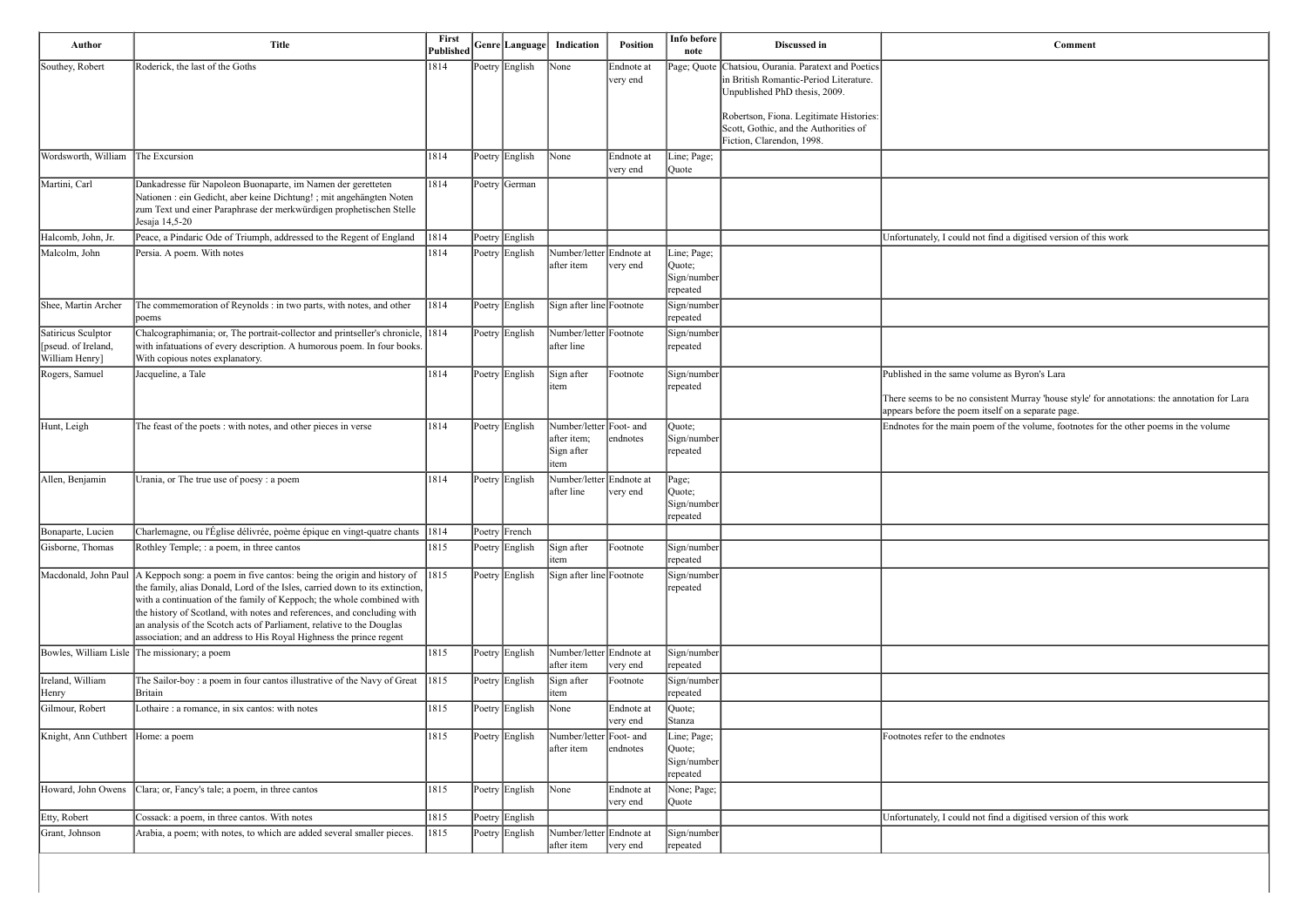| Comment                                                                                        |
|------------------------------------------------------------------------------------------------|
|                                                                                                |
|                                                                                                |
| Unfortunately, I could not find a digitised version of this work                               |
| Found on William Denton's list of annotated fiction: https://www.miskatonic.org/footnotes.html |
|                                                                                                |
|                                                                                                |
| The annotations themselves are also sometimes annotated.                                       |
|                                                                                                |
|                                                                                                |
|                                                                                                |
|                                                                                                |
|                                                                                                |
|                                                                                                |
|                                                                                                |
|                                                                                                |
|                                                                                                |
|                                                                                                |
| Unfortunately, I could not find a digitised version of this work                               |
|                                                                                                |
| Unfortunately, I could not find a digitised version of this work                               |
|                                                                                                |
|                                                                                                |
|                                                                                                |
|                                                                                                |
|                                                                                                |

| Helga: A Poem in Seven Cantos, with notes.<br>1815<br>Poetry English<br>Line; Quote<br>None<br>Endnote at<br>very end<br>[The volume also contains "Song of Vala" and "Brynhilda", both of<br>which are also annotated.]<br>Suicide: a poem. In four parts, illustrated with notes<br>1815<br>Unfortunately, I could not find a digitised version of this work<br>Poetry English<br>1815<br>Poetry English<br>Alfred, an epic poem<br>None<br>Line; Quote<br>Footnote<br>Found on William Denton's list of annotated fiction: https://wv<br>Headlong Hall<br>1815<br>Prose English<br>Sign after<br>Sign/number<br>Footnote<br>repeated<br>item<br>ove<br>Scribbleomania: Or, The Printer's Devil's Polichronicon; a Sublime<br>1815<br>Number/letter Footnote<br>Sign/number Hawley, Judith. "Grub Street in Albion:<br>Poetry English<br>or, Scriblerian Satire in the Romantic<br>after item<br>Poem<br>repeated<br>Metropolis." Romanticism, vol. 14, no.<br>$2, 2008$ , pp. 81–93.<br>doi:10.3366/E1354991X08000202.<br>The lord of the isles, a poem in six cantos<br>1815<br>Poetry English<br>None<br>Endnote at<br>Page;<br>very end<br> Quote;<br>Stanza<br>Hezekiah and Sennacherib : a poem<br>Number/letter Endnote at<br>1816<br>Poetry English<br>Sign/number<br>after item<br>very end<br>repeated<br>1816<br>Endnote after Line; Quote;<br>Poetry English<br>None<br>chapter/canto Stanza<br>South American. A metrical tale, in four cantos; with historical notes,<br>Poetry English<br> 1816<br>None<br>Endnote at<br>Quote;<br>and other poems<br>$\left {\rm Sign/number}\right $<br>very end<br>repeated;<br>Stanza<br>The vision of Columbus : a poem, in nine books; with explanatory notes 1816<br>Sign after line Footnote<br>Poetry English<br>$\left  \text{Sign/number} \right $<br>repeated<br>Dank und Bitte an die Najade Nenndorf : Ein Gedicht mit Anmerkungen 1816<br>Poetry German<br>Ilderim : a Syrian tale. In four cantos<br> 1816 <br>Poetry English<br>None<br>Endnote at<br>Line; Quote<br>very end<br>Number/letter Endnote at<br>Airs of Palestine; a poem<br>1816<br>Poetry English<br>Quote;<br>Sign/number<br>after line<br>very end<br>repeated<br>The talents run mad; or, Eighteen hundred and sixteen. A satirical poem. 1816<br>Poetry English None<br>Footnote<br>$\sqrt{\text{Quote}}$<br>In three dialogues, with notes.<br>Laura's dream; or, The moonlanders. A poem, with notes. By Melesina $\ 1816\ $<br>Poetry English<br>Number/letter Endnote at<br>Line; Page;<br>after item<br>Trench<br>very end<br>Quote;<br>$\left  \text{Sign/number} \right $<br>repeated<br>Vices of the tavern dissected: or, Drunkenness laid open. A poem. With 1816<br>Poetry English<br>. notes and illustrations<br>Characters of the Court: a poem : with notes.<br>1816<br>Sign after<br>Poetry English<br>Footnote<br>Sign/number<br>repeated<br>item<br>Waterloo. A Poem, with Notes<br> 1816 <br>Poetry English<br>The manufacturer's pocket-piece, or, The cotton-mill moralized : a<br>Number/letter Footnote<br> 1816 <br>Poetry English<br>Sign/number<br>poem, with illustrative notes<br>after item<br>repeated<br>De Rancé; a poem<br>1816<br>Poetry English<br>Endnote at<br>None<br>Page;<br>Quote;<br>very end<br>Stanza<br>The manger, or, The birth of Christ : a poem in four cantos<br> 1816<br>Poetry English<br>Number/letter Endnote at<br>Sign/number<br>after line<br>very end<br>repeated<br>Chatsiou, Ourania. Paratext and Poetics<br>The Poet's Pilgrimage to Waterloo<br> 1816<br>Poetry English<br>$\sqrt{\frac{1}{1}}$ None<br>Endnote at<br>Page; Quote<br>in British Romantic-Period Literature.<br>very end<br>Unpublished PhD thesis, 2009.<br>Number/letter Endnote after Line; Page;<br>1816<br>Poetry English<br>chapter/canto Quote;<br>after item<br>Sign/number | Author           | <b>Title</b> | First<br><b>Published</b> | Genre Language | Indication | <b>Position</b> | Info before<br>note | Discussed in | <b>Comment</b>                                                   |
|---------------------------------------------------------------------------------------------------------------------------------------------------------------------------------------------------------------------------------------------------------------------------------------------------------------------------------------------------------------------------------------------------------------------------------------------------------------------------------------------------------------------------------------------------------------------------------------------------------------------------------------------------------------------------------------------------------------------------------------------------------------------------------------------------------------------------------------------------------------------------------------------------------------------------------------------------------------------------------------------------------------------------------------------------------------------------------------------------------------------------------------------------------------------------------------------------------------------------------------------------------------------------------------------------------------------------------------------------------------------------------------------------------------------------------------------------------------------------------------------------------------------------------------------------------------------------------------------------------------------------------------------------------------------------------------------------------------------------------------------------------------------------------------------------------------------------------------------------------------------------------------------------------------------------------------------------------------------------------------------------------------------------------------------------------------------------------------------------------------------------------------------------------------------------------------------------------------------------------------------------------------------------------------------------------------------------------------------------------------------------------------------------------------------------------------------------------------------------------------------------------------------------------------------------------------------------------------------------------------------------------------------------------------------------------------------------------------------------------------------------------------------------------------------------------------------------------------------------------------------------------------------------------------------------------------------------------------------------------------------------------------------------------------------------------------------------------------------------------------------------------------------------------------------------------------------------------------------------------------------------------------------------------------------------------------------------------------------------------------------------------------------------------------------------------------------------------------------------------------------------------------------------------------------------------------------------------------------------------------------------------------------------------------------------------------------------------------------------------------------------------------------------------------------------------------------------------------------------------|------------------|--------------|---------------------------|----------------|------------|-----------------|---------------------|--------------|------------------------------------------------------------------|
| Cope, Harriet                                                                                                                                                                                                                                                                                                                                                                                                                                                                                                                                                                                                                                                                                                                                                                                                                                                                                                                                                                                                                                                                                                                                                                                                                                                                                                                                                                                                                                                                                                                                                                                                                                                                                                                                                                                                                                                                                                                                                                                                                                                                                                                                                                                                                                                                                                                                                                                                                                                                                                                                                                                                                                                                                                                                                                                                                                                                                                                                                                                                                                                                                                                                                                                                                                                                                                                                                                                                                                                                                                                                                                                                                                                                                                                                                                                                                                           | Herbert, William |              |                           |                |            |                 |                     |              |                                                                  |
| Pye, Henry James<br>Peacock, Thomas<br>Ireland, William<br>Henry<br>Scott, Walter<br>Terrot, Charles<br>Hughes<br>Hodson, Margaret (née Margaret of Anjou : a poem<br>Cunningham, John                                                                                                                                                                                                                                                                                                                                                                                                                                                                                                                                                                                                                                                                                                                                                                                                                                                                                                                                                                                                                                                                                                                                                                                                                                                                                                                                                                                                                                                                                                                                                                                                                                                                                                                                                                                                                                                                                                                                                                                                                                                                                                                                                                                                                                                                                                                                                                                                                                                                                                                                                                                                                                                                                                                                                                                                                                                                                                                                                                                                                                                                                                                                                                                                                                                                                                                                                                                                                                                                                                                                                                                                                                                                  |                  |              |                           |                |            |                 |                     |              |                                                                  |
|                                                                                                                                                                                                                                                                                                                                                                                                                                                                                                                                                                                                                                                                                                                                                                                                                                                                                                                                                                                                                                                                                                                                                                                                                                                                                                                                                                                                                                                                                                                                                                                                                                                                                                                                                                                                                                                                                                                                                                                                                                                                                                                                                                                                                                                                                                                                                                                                                                                                                                                                                                                                                                                                                                                                                                                                                                                                                                                                                                                                                                                                                                                                                                                                                                                                                                                                                                                                                                                                                                                                                                                                                                                                                                                                                                                                                                                         |                  |              |                           |                |            |                 |                     |              |                                                                  |
|                                                                                                                                                                                                                                                                                                                                                                                                                                                                                                                                                                                                                                                                                                                                                                                                                                                                                                                                                                                                                                                                                                                                                                                                                                                                                                                                                                                                                                                                                                                                                                                                                                                                                                                                                                                                                                                                                                                                                                                                                                                                                                                                                                                                                                                                                                                                                                                                                                                                                                                                                                                                                                                                                                                                                                                                                                                                                                                                                                                                                                                                                                                                                                                                                                                                                                                                                                                                                                                                                                                                                                                                                                                                                                                                                                                                                                                         |                  |              |                           |                |            |                 |                     |              |                                                                  |
|                                                                                                                                                                                                                                                                                                                                                                                                                                                                                                                                                                                                                                                                                                                                                                                                                                                                                                                                                                                                                                                                                                                                                                                                                                                                                                                                                                                                                                                                                                                                                                                                                                                                                                                                                                                                                                                                                                                                                                                                                                                                                                                                                                                                                                                                                                                                                                                                                                                                                                                                                                                                                                                                                                                                                                                                                                                                                                                                                                                                                                                                                                                                                                                                                                                                                                                                                                                                                                                                                                                                                                                                                                                                                                                                                                                                                                                         |                  |              |                           |                |            |                 |                     |              |                                                                  |
|                                                                                                                                                                                                                                                                                                                                                                                                                                                                                                                                                                                                                                                                                                                                                                                                                                                                                                                                                                                                                                                                                                                                                                                                                                                                                                                                                                                                                                                                                                                                                                                                                                                                                                                                                                                                                                                                                                                                                                                                                                                                                                                                                                                                                                                                                                                                                                                                                                                                                                                                                                                                                                                                                                                                                                                                                                                                                                                                                                                                                                                                                                                                                                                                                                                                                                                                                                                                                                                                                                                                                                                                                                                                                                                                                                                                                                                         |                  |              |                           |                |            |                 |                     |              |                                                                  |
|                                                                                                                                                                                                                                                                                                                                                                                                                                                                                                                                                                                                                                                                                                                                                                                                                                                                                                                                                                                                                                                                                                                                                                                                                                                                                                                                                                                                                                                                                                                                                                                                                                                                                                                                                                                                                                                                                                                                                                                                                                                                                                                                                                                                                                                                                                                                                                                                                                                                                                                                                                                                                                                                                                                                                                                                                                                                                                                                                                                                                                                                                                                                                                                                                                                                                                                                                                                                                                                                                                                                                                                                                                                                                                                                                                                                                                                         |                  |              |                           |                |            |                 |                     |              | The annotations themselves are also sometimes annotated.         |
|                                                                                                                                                                                                                                                                                                                                                                                                                                                                                                                                                                                                                                                                                                                                                                                                                                                                                                                                                                                                                                                                                                                                                                                                                                                                                                                                                                                                                                                                                                                                                                                                                                                                                                                                                                                                                                                                                                                                                                                                                                                                                                                                                                                                                                                                                                                                                                                                                                                                                                                                                                                                                                                                                                                                                                                                                                                                                                                                                                                                                                                                                                                                                                                                                                                                                                                                                                                                                                                                                                                                                                                                                                                                                                                                                                                                                                                         |                  |              |                           |                |            |                 |                     |              |                                                                  |
| Walker, James Scott.<br>Barlow, Joel<br>Osiander, Friedrich<br>Benjamin<br>Knight, Henry Gally<br>Pierpont, John<br>Barrett, Eaton<br>Stannard<br>Trench, Melesina<br>[pseud. ?]<br>Mitchie, John<br>Anonymous<br>Davidson, Henry<br>Felch, Walton<br>William<br>Martin, Thomas<br>Southey, Robert<br>Byron, George Gordon Parisina                                                                                                                                                                                                                                                                                                                                                                                                                                                                                                                                                                                                                                                                                                                                                                                                                                                                                                                                                                                                                                                                                                                                                                                                                                                                                                                                                                                                                                                                                                                                                                                                                                                                                                                                                                                                                                                                                                                                                                                                                                                                                                                                                                                                                                                                                                                                                                                                                                                                                                                                                                                                                                                                                                                                                                                                                                                                                                                                                                                                                                                                                                                                                                                                                                                                                                                                                                                                                                                                                                                     | Holford)         |              |                           |                |            |                 |                     |              |                                                                  |
|                                                                                                                                                                                                                                                                                                                                                                                                                                                                                                                                                                                                                                                                                                                                                                                                                                                                                                                                                                                                                                                                                                                                                                                                                                                                                                                                                                                                                                                                                                                                                                                                                                                                                                                                                                                                                                                                                                                                                                                                                                                                                                                                                                                                                                                                                                                                                                                                                                                                                                                                                                                                                                                                                                                                                                                                                                                                                                                                                                                                                                                                                                                                                                                                                                                                                                                                                                                                                                                                                                                                                                                                                                                                                                                                                                                                                                                         |                  |              |                           |                |            |                 |                     |              |                                                                  |
|                                                                                                                                                                                                                                                                                                                                                                                                                                                                                                                                                                                                                                                                                                                                                                                                                                                                                                                                                                                                                                                                                                                                                                                                                                                                                                                                                                                                                                                                                                                                                                                                                                                                                                                                                                                                                                                                                                                                                                                                                                                                                                                                                                                                                                                                                                                                                                                                                                                                                                                                                                                                                                                                                                                                                                                                                                                                                                                                                                                                                                                                                                                                                                                                                                                                                                                                                                                                                                                                                                                                                                                                                                                                                                                                                                                                                                                         |                  |              |                           |                |            |                 |                     |              |                                                                  |
|                                                                                                                                                                                                                                                                                                                                                                                                                                                                                                                                                                                                                                                                                                                                                                                                                                                                                                                                                                                                                                                                                                                                                                                                                                                                                                                                                                                                                                                                                                                                                                                                                                                                                                                                                                                                                                                                                                                                                                                                                                                                                                                                                                                                                                                                                                                                                                                                                                                                                                                                                                                                                                                                                                                                                                                                                                                                                                                                                                                                                                                                                                                                                                                                                                                                                                                                                                                                                                                                                                                                                                                                                                                                                                                                                                                                                                                         |                  |              |                           |                |            |                 |                     |              |                                                                  |
|                                                                                                                                                                                                                                                                                                                                                                                                                                                                                                                                                                                                                                                                                                                                                                                                                                                                                                                                                                                                                                                                                                                                                                                                                                                                                                                                                                                                                                                                                                                                                                                                                                                                                                                                                                                                                                                                                                                                                                                                                                                                                                                                                                                                                                                                                                                                                                                                                                                                                                                                                                                                                                                                                                                                                                                                                                                                                                                                                                                                                                                                                                                                                                                                                                                                                                                                                                                                                                                                                                                                                                                                                                                                                                                                                                                                                                                         |                  |              |                           |                |            |                 |                     |              |                                                                  |
|                                                                                                                                                                                                                                                                                                                                                                                                                                                                                                                                                                                                                                                                                                                                                                                                                                                                                                                                                                                                                                                                                                                                                                                                                                                                                                                                                                                                                                                                                                                                                                                                                                                                                                                                                                                                                                                                                                                                                                                                                                                                                                                                                                                                                                                                                                                                                                                                                                                                                                                                                                                                                                                                                                                                                                                                                                                                                                                                                                                                                                                                                                                                                                                                                                                                                                                                                                                                                                                                                                                                                                                                                                                                                                                                                                                                                                                         |                  |              |                           |                |            |                 |                     |              |                                                                  |
|                                                                                                                                                                                                                                                                                                                                                                                                                                                                                                                                                                                                                                                                                                                                                                                                                                                                                                                                                                                                                                                                                                                                                                                                                                                                                                                                                                                                                                                                                                                                                                                                                                                                                                                                                                                                                                                                                                                                                                                                                                                                                                                                                                                                                                                                                                                                                                                                                                                                                                                                                                                                                                                                                                                                                                                                                                                                                                                                                                                                                                                                                                                                                                                                                                                                                                                                                                                                                                                                                                                                                                                                                                                                                                                                                                                                                                                         |                  |              |                           |                |            |                 |                     |              |                                                                  |
|                                                                                                                                                                                                                                                                                                                                                                                                                                                                                                                                                                                                                                                                                                                                                                                                                                                                                                                                                                                                                                                                                                                                                                                                                                                                                                                                                                                                                                                                                                                                                                                                                                                                                                                                                                                                                                                                                                                                                                                                                                                                                                                                                                                                                                                                                                                                                                                                                                                                                                                                                                                                                                                                                                                                                                                                                                                                                                                                                                                                                                                                                                                                                                                                                                                                                                                                                                                                                                                                                                                                                                                                                                                                                                                                                                                                                                                         |                  |              |                           |                |            |                 |                     |              |                                                                  |
|                                                                                                                                                                                                                                                                                                                                                                                                                                                                                                                                                                                                                                                                                                                                                                                                                                                                                                                                                                                                                                                                                                                                                                                                                                                                                                                                                                                                                                                                                                                                                                                                                                                                                                                                                                                                                                                                                                                                                                                                                                                                                                                                                                                                                                                                                                                                                                                                                                                                                                                                                                                                                                                                                                                                                                                                                                                                                                                                                                                                                                                                                                                                                                                                                                                                                                                                                                                                                                                                                                                                                                                                                                                                                                                                                                                                                                                         |                  |              |                           |                |            |                 |                     |              | Unfortunately, I could not find a digitised version of this work |
|                                                                                                                                                                                                                                                                                                                                                                                                                                                                                                                                                                                                                                                                                                                                                                                                                                                                                                                                                                                                                                                                                                                                                                                                                                                                                                                                                                                                                                                                                                                                                                                                                                                                                                                                                                                                                                                                                                                                                                                                                                                                                                                                                                                                                                                                                                                                                                                                                                                                                                                                                                                                                                                                                                                                                                                                                                                                                                                                                                                                                                                                                                                                                                                                                                                                                                                                                                                                                                                                                                                                                                                                                                                                                                                                                                                                                                                         |                  |              |                           |                |            |                 |                     |              |                                                                  |
|                                                                                                                                                                                                                                                                                                                                                                                                                                                                                                                                                                                                                                                                                                                                                                                                                                                                                                                                                                                                                                                                                                                                                                                                                                                                                                                                                                                                                                                                                                                                                                                                                                                                                                                                                                                                                                                                                                                                                                                                                                                                                                                                                                                                                                                                                                                                                                                                                                                                                                                                                                                                                                                                                                                                                                                                                                                                                                                                                                                                                                                                                                                                                                                                                                                                                                                                                                                                                                                                                                                                                                                                                                                                                                                                                                                                                                                         |                  |              |                           |                |            |                 |                     |              | Unfortunately, I could not find a digitised version of this work |
|                                                                                                                                                                                                                                                                                                                                                                                                                                                                                                                                                                                                                                                                                                                                                                                                                                                                                                                                                                                                                                                                                                                                                                                                                                                                                                                                                                                                                                                                                                                                                                                                                                                                                                                                                                                                                                                                                                                                                                                                                                                                                                                                                                                                                                                                                                                                                                                                                                                                                                                                                                                                                                                                                                                                                                                                                                                                                                                                                                                                                                                                                                                                                                                                                                                                                                                                                                                                                                                                                                                                                                                                                                                                                                                                                                                                                                                         |                  |              |                           |                |            |                 |                     |              |                                                                  |
|                                                                                                                                                                                                                                                                                                                                                                                                                                                                                                                                                                                                                                                                                                                                                                                                                                                                                                                                                                                                                                                                                                                                                                                                                                                                                                                                                                                                                                                                                                                                                                                                                                                                                                                                                                                                                                                                                                                                                                                                                                                                                                                                                                                                                                                                                                                                                                                                                                                                                                                                                                                                                                                                                                                                                                                                                                                                                                                                                                                                                                                                                                                                                                                                                                                                                                                                                                                                                                                                                                                                                                                                                                                                                                                                                                                                                                                         |                  |              |                           |                |            |                 |                     |              |                                                                  |
|                                                                                                                                                                                                                                                                                                                                                                                                                                                                                                                                                                                                                                                                                                                                                                                                                                                                                                                                                                                                                                                                                                                                                                                                                                                                                                                                                                                                                                                                                                                                                                                                                                                                                                                                                                                                                                                                                                                                                                                                                                                                                                                                                                                                                                                                                                                                                                                                                                                                                                                                                                                                                                                                                                                                                                                                                                                                                                                                                                                                                                                                                                                                                                                                                                                                                                                                                                                                                                                                                                                                                                                                                                                                                                                                                                                                                                                         |                  |              |                           |                |            |                 |                     |              |                                                                  |
|                                                                                                                                                                                                                                                                                                                                                                                                                                                                                                                                                                                                                                                                                                                                                                                                                                                                                                                                                                                                                                                                                                                                                                                                                                                                                                                                                                                                                                                                                                                                                                                                                                                                                                                                                                                                                                                                                                                                                                                                                                                                                                                                                                                                                                                                                                                                                                                                                                                                                                                                                                                                                                                                                                                                                                                                                                                                                                                                                                                                                                                                                                                                                                                                                                                                                                                                                                                                                                                                                                                                                                                                                                                                                                                                                                                                                                                         |                  |              |                           |                |            |                 |                     |              |                                                                  |
|                                                                                                                                                                                                                                                                                                                                                                                                                                                                                                                                                                                                                                                                                                                                                                                                                                                                                                                                                                                                                                                                                                                                                                                                                                                                                                                                                                                                                                                                                                                                                                                                                                                                                                                                                                                                                                                                                                                                                                                                                                                                                                                                                                                                                                                                                                                                                                                                                                                                                                                                                                                                                                                                                                                                                                                                                                                                                                                                                                                                                                                                                                                                                                                                                                                                                                                                                                                                                                                                                                                                                                                                                                                                                                                                                                                                                                                         |                  |              |                           |                |            |                 | repeated            |              |                                                                  |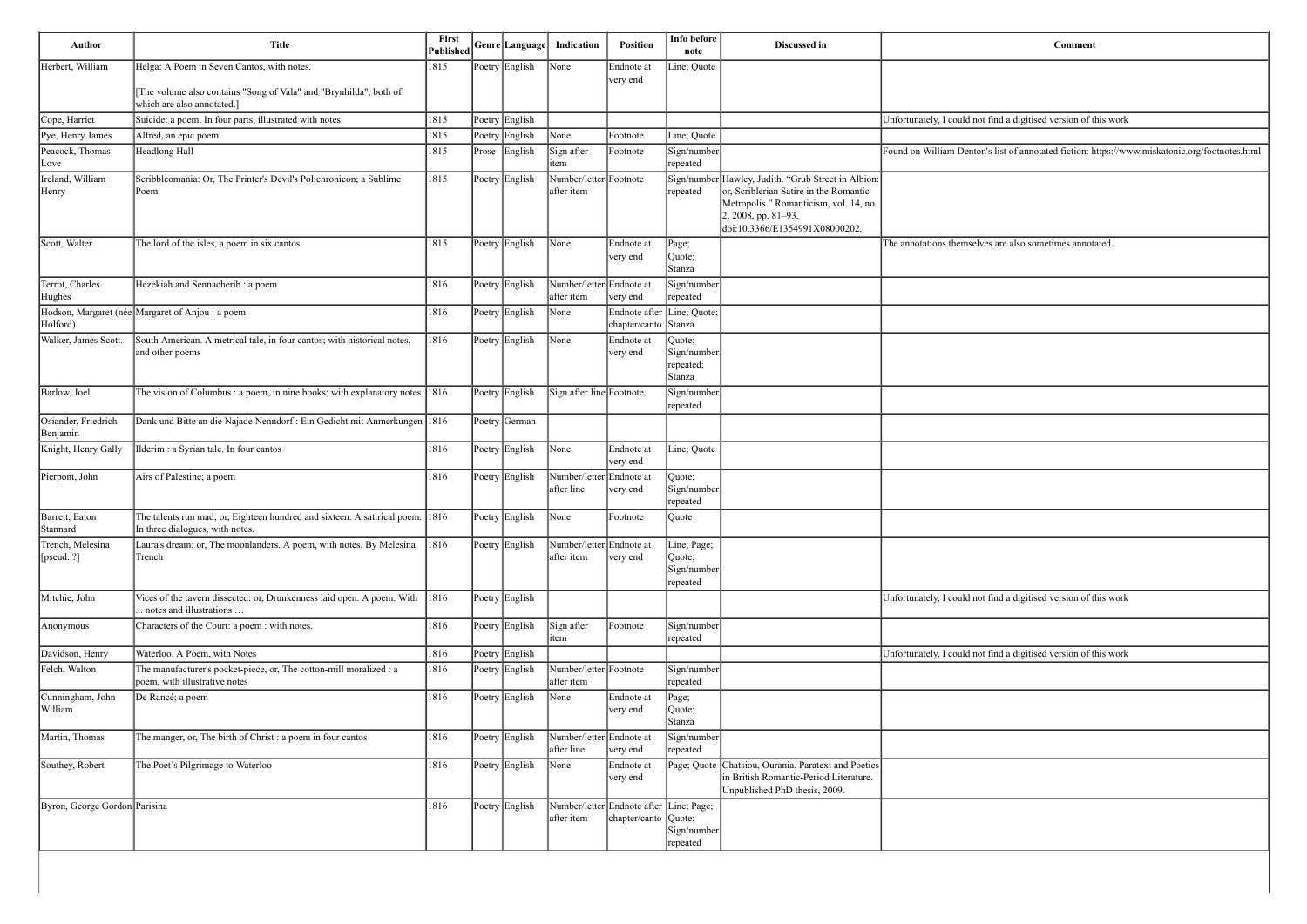| Comment |  |
|---------|--|
|         |  |
|         |  |
|         |  |
|         |  |
|         |  |
|         |  |
|         |  |
|         |  |
|         |  |
|         |  |
|         |  |
|         |  |
|         |  |
|         |  |
|         |  |
|         |  |
|         |  |
|         |  |
|         |  |
|         |  |
|         |  |
|         |  |
|         |  |
|         |  |
|         |  |

| Author                                | <b>Title</b>                                                                                                                                                                                                                                                                                              | First<br><b>Published</b> |       | Genre Language | Indication                             | Position                                                 | Info before<br>note                              | Discussed in                                                                                                       | <b>Comment</b> |
|---------------------------------------|-----------------------------------------------------------------------------------------------------------------------------------------------------------------------------------------------------------------------------------------------------------------------------------------------------------|---------------------------|-------|----------------|----------------------------------------|----------------------------------------------------------|--------------------------------------------------|--------------------------------------------------------------------------------------------------------------------|----------------|
|                                       | Byron, George Gordon The Prisoner of Chillon                                                                                                                                                                                                                                                              | 1816                      |       | Poetry English | Number/letter Endnote at<br>after item | very end                                                 | Line; Page;<br>Quote;<br>Sign/number<br>repeated |                                                                                                                    |                |
| Johnston, Archibald                   | The mariner; a poem in two cantos                                                                                                                                                                                                                                                                         | 1816                      |       | Poetry English | Number/letter Endnote at<br>after line | very end                                                 | Quote;<br>Sign/number<br>repeated                |                                                                                                                    |                |
|                                       | Byron, George Gordon Childe Harold's Pilgrimage III                                                                                                                                                                                                                                                       | 1816                      |       | Poetry English | Number/letter Endnote at<br>after item | very end                                                 | Line; Page;<br>Quote;<br>Sign/number<br>repeated |                                                                                                                    |                |
| Southey, Robert                       | The Lay of the Laureate                                                                                                                                                                                                                                                                                   | 1816                      |       | Poetry English | None                                   | Endnote at<br>very end                                   | Page; Quote                                      | Chatsiou, Ourania. Paratext and Poetics<br>in British Romantic-Period Literature.<br>Unpublished PhD thesis, 2009. |                |
| Byron, George Gordon Siege of Corinth |                                                                                                                                                                                                                                                                                                           | 1816                      |       | Poetry English | after item                             | Number/letter Endnote after Line; Page;<br>chapter/canto | Quote;<br>Sign/number<br>repeated                |                                                                                                                    |                |
| Marsden, Joshua                       | The narrative of a mission to Nova Scotia, New Brunswick, and the<br>Somers islands: with a tour to lake Ontario : to which is added, The<br>mission, an original poem, with copious notes : also, a brief account of<br>missionary societies, and much interesting information on missions in<br>general | 1816                      |       | Poetry English | $\sqrt{\frac{1}{2}}$                   | Footnote                                                 | Ouote                                            |                                                                                                                    |                |
| Steele, Sarah                         | Eva, an historical poem, with notes, accompanied by some lyric poems                                                                                                                                                                                                                                      | 1816                      |       | Poetry English | $\sqrt{\frac{1}{2}}$                   | Endnote after Page; Quote<br>chapter/canto               |                                                  |                                                                                                                    |                |
| Griffiths, Griffiths ap               | The sons of St. David: A Cambro-British Historical Tale of the<br>Fourteenth Century. With explanatory notes and references. In three<br>volumes                                                                                                                                                          | 1816                      | Prose | English        | None                                   | Endnote at<br>very end                                   | Page; Quote                                      |                                                                                                                    |                |
| D'Oyly, Thomas                        | The bronze dove: a poem, in seven cantos                                                                                                                                                                                                                                                                  | 1817                      |       | Poetry English | $\sqrt{\frac{1}{2}}$                   | Endnote at<br>very end                                   | Line; Page;<br>Quote                             |                                                                                                                    |                |
| Homfray, Francis                      | Thoughts on happiness, : a poem. / By the Rev. Francis Homfray, A.M.<br>late of Oriel College, Oxford; and rector of Lanvayer Kilgeddine,<br>Monmouthshire                                                                                                                                                | 1817                      |       | Poetry English | Sign after<br>litem                    | Footnote                                                 | Sign/number<br>repeated                          |                                                                                                                    |                |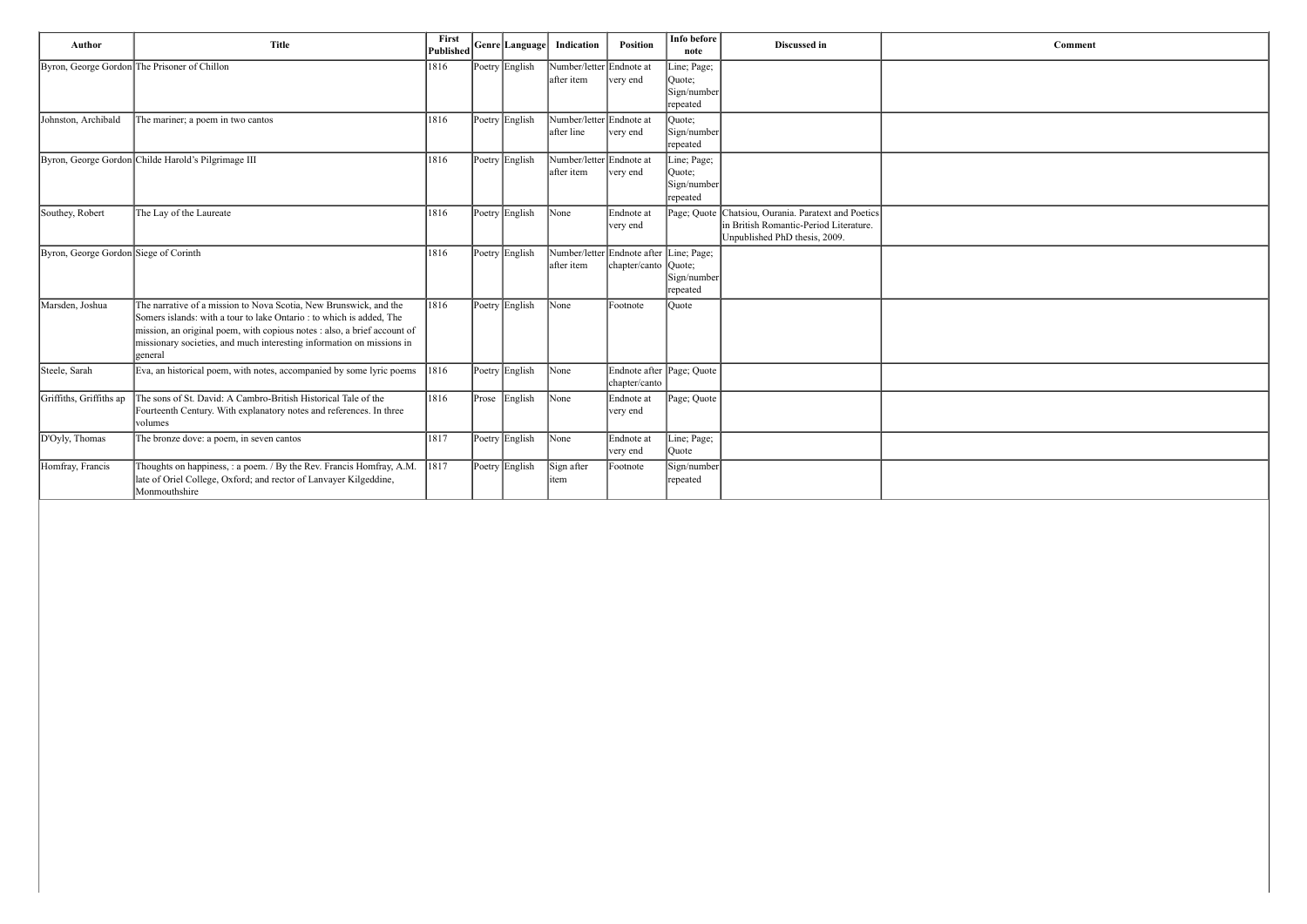ins some poems with footnotes

Byron's friend Robert Charles Dallas

| Author                                  | <b>Title</b>                                                               | First<br><b>Published</b> | Genre Language | Indication                             | Position               | Info before<br>note                              | Discussed in                                                                                                                                                                                      |                            |
|-----------------------------------------|----------------------------------------------------------------------------|---------------------------|----------------|----------------------------------------|------------------------|--------------------------------------------------|---------------------------------------------------------------------------------------------------------------------------------------------------------------------------------------------------|----------------------------|
| Coleridge, Samuel<br>Taylor             | The Rime of the Ancient Mariner<br>Sibylline leaves: a collection of poems | 1817                      | Poetry English | None                                   | Margin                 | None                                             | Chatsiou, Ourania. Paratext and Poetics The collection also contain<br>in British Romantic-Period Literature.<br>Unpublished PhD thesis, 2009. 89.                                                |                            |
|                                         |                                                                            |                           |                |                                        |                        |                                                  | Lipking, Lawrence. "The Marginal<br>Gloss." Critical Inquiry, vol. 3, no. 4,<br>1977, pp. 609-55.                                                                                                 |                            |
|                                         |                                                                            |                           |                |                                        |                        |                                                  | Wall, Wendy. "Interpreting Poetic<br>Shadows: The Gloss of The Rime of<br>the Ancient Mariner." Criticism: A<br>Quarterly for Literature and the Arts,<br>vol. 29, no. 2, 1987, pp. 179–95.       |                            |
|                                         |                                                                            |                           |                |                                        |                        |                                                  | In her unpublished PhD thesis,<br>Chatsiou also provides the following<br>references:                                                                                                             |                            |
|                                         |                                                                            |                           |                |                                        |                        |                                                  | Huntington Brown, 'The Gloss to the<br>"Rime of the Ancient Mariner",<br>Modern Quarterly Review, 36 (1945),<br>$319 - 324.$                                                                      |                            |
|                                         |                                                                            |                           |                |                                        |                        |                                                  | Sarah Dyck, 'Perspective in "The Rime<br>of the Ancient Mariner"', Studies in<br>English Literature, 1500-1900, 13: 4<br>$(1973), 591-604.$                                                       |                            |
|                                         |                                                                            |                           |                |                                        |                        |                                                  | Frances Ferguson, 'Coleridge and the<br>Deluded Reader: "The Rime of the<br>Ancient mariner"', Georgia Review, 31<br>$(1977), 617-635.$                                                           |                            |
|                                         |                                                                            |                           |                |                                        |                        |                                                  | Jerome C. Christensen, 'Coleridge's<br>Marginal Method in the Biographia<br>Literaria', PMLA, 92:5 (1977), 928-<br> 940.                                                                          |                            |
|                                         |                                                                            |                           |                |                                        |                        |                                                  | Jerome J. McGann, 'The Meaning of<br>the Ancient Mariner', Critical Inquiry,<br>$8: 1(1981), 35-67.$                                                                                              |                            |
|                                         |                                                                            |                           |                |                                        |                        |                                                  | K. M. Wheeler, 'The Gloss to "The<br>Ancient Mariner": An Ironic<br>Commentary', in The Creative Mind of<br>Coleridge's Poetry (London:<br>Heinmann, 1981), pp. 42-64.                            |                            |
|                                         |                                                                            |                           |                |                                        |                        |                                                  | Lindsay Davies, 'The Poem, the Gloss<br>and the Critic: Discourse and<br>Subjectivity in "The Rime of the<br>Ancient Mariner"", Forum for Modern<br>Language Studies, 26: 3 (1990), 259-<br> 271. |                            |
| Carlyle, Robert                         | De Vaux, : or The heir of Gilsland, a poem, in five cantos                 | 1817                      | Poetry English | None                                   | Endnote at<br>very end | Quote;<br> Stanza                                |                                                                                                                                                                                                   |                            |
| Croly, George                           | Paris in 1815, a poem. With notes                                          | 1817                      | Poetry English | Number/letter Endnote at<br>after item | very end               | Line; Page;<br>Quote;<br>Sign/number<br>repeated |                                                                                                                                                                                                   |                            |
| Dallas, Alexander<br>$\vert R.C. \vert$ | Ramirez; a poem                                                            | 1817                      | Poetry English | Number/letter Endnote at<br>after line | very end               | Page;<br>Quote;<br>Sign/number<br>repeated       |                                                                                                                                                                                                   | The author is the son of B |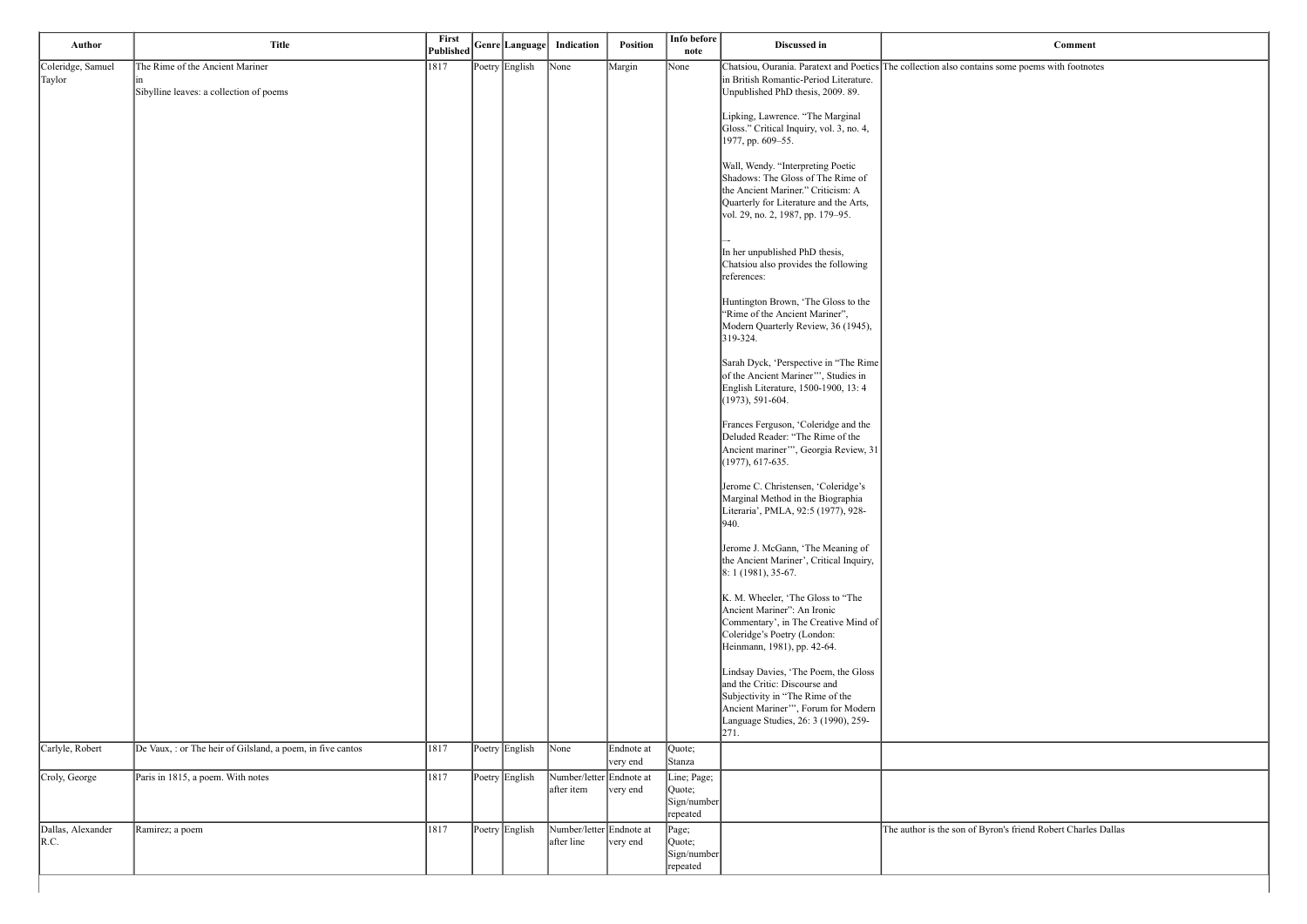| Author                            | <b>Title</b>                                                                                          | First<br>Published |       | Genre Language | Indication                                                | Position               | Info before<br>note                              | Discussed in                                                                                                                                                                                                                                                                                                                                                            | Comment                                                                                                                                                                                         |
|-----------------------------------|-------------------------------------------------------------------------------------------------------|--------------------|-------|----------------|-----------------------------------------------------------|------------------------|--------------------------------------------------|-------------------------------------------------------------------------------------------------------------------------------------------------------------------------------------------------------------------------------------------------------------------------------------------------------------------------------------------------------------------------|-------------------------------------------------------------------------------------------------------------------------------------------------------------------------------------------------|
| Gally Knight, Henry               | Phrosyne: a Grecian Tale and Alashtar: an Arabian Tale                                                | 1817               |       | Poetry English | None                                                      | Endnote at<br>very end | Quote                                            |                                                                                                                                                                                                                                                                                                                                                                         |                                                                                                                                                                                                 |
| Moore, Thomas                     | Lalla Rookh                                                                                           | 1817               |       | Poetry English | Number/letter Foot- and<br>after item                     | endnotes               | Line; Page;<br>Quote;<br>Sign/number<br>repeated |                                                                                                                                                                                                                                                                                                                                                                         | Short annotations: footnotes, indicated<br>Long annotations: endnotes, not indicated                                                                                                            |
| Stendhal                          | Histoire de la peinture en Italie                                                                     | 1817               | Prose | French         |                                                           |                        |                                                  | Dürrenmatt, Jacques. "La note comme<br>lieu de autoréférence." L'espace de la<br>Andréas Pfersmann, Presses<br>universitaires de Rennes, 2004, 51-64.<br>Dürrenmatt, Jacques. "Notes<br>intertextualles chez Stendhal et<br>Louvet." L'espace de la note, edited by<br>Jacques Dürrenmatt and Andréas<br>Pfersmann, Presses universitaires de<br>Rennes, 2004, 127-140. | About Stendhal's notes in general, see<br>Rannaud, Gérald. "La Marge et la Pensée: Notes sur l<br>note, edited by Jacques Dürrenmatt and annoté, edited by Christian Jacob, Bibliothèque natior |
| Peacock, Thomas<br>Love           | The Round Table, or King Arthur's Feast                                                               | 1817               |       | Poetry English |                                                           |                        |                                                  |                                                                                                                                                                                                                                                                                                                                                                         | Found on William Denton's list of annotated fiction: h                                                                                                                                          |
| Hemans, Felicia                   | Modern Greece : a poem                                                                                | 1817               |       | Poetry English | Number/letter Endnote at<br>after line                    | very end               | Line; Page;<br>Quote;<br>Sign/number<br>repeated |                                                                                                                                                                                                                                                                                                                                                                         |                                                                                                                                                                                                 |
| Breton, Marianne                  | The Wife of Fitzalice and the Caledonian Siren. A Romance, With<br>Historical Notes. In Five Volumes. | 1817               | Prose | English        |                                                           |                        |                                                  |                                                                                                                                                                                                                                                                                                                                                                         |                                                                                                                                                                                                 |
| Scott, Jonathan M.                | The sorceress : or, Salem delivered. A poem, in four cantos                                           | 1817               |       | Poetry English | Number/letter Endnote at<br>after line                    | very end               | Page;<br>Quote;<br>Sign/number<br>repeated       |                                                                                                                                                                                                                                                                                                                                                                         |                                                                                                                                                                                                 |
| Byron, George Gordon Manfred      |                                                                                                       | 1817               |       | Drama English  | Number/letter Endnote at<br>after item                    | very end               | Line; Page;<br>Quote;<br>Sign/number<br>repeated |                                                                                                                                                                                                                                                                                                                                                                         |                                                                                                                                                                                                 |
| Scott, Jonathan M.                | Blue lights, or, The convention. A poem, in four cantos                                               | 1817               |       | Poetry English | Number/letter Endnote at<br>after line                    | very end               | Line; Page;<br>Quote;<br>Sign/number<br>repeated |                                                                                                                                                                                                                                                                                                                                                                         |                                                                                                                                                                                                 |
| Peacock, Thomas<br>Love           | Melincourt                                                                                            | 1817               |       | Prose English  |                                                           |                        |                                                  |                                                                                                                                                                                                                                                                                                                                                                         | Found on William Denton's list of annotated fiction: h                                                                                                                                          |
| Jeffrey, Francis;<br>Gordon, John | The Craniad; or, Spurzheim Illustrated                                                                | 1817               |       | Poetry English | Number/letter Foot- and<br>after line;<br>Sign after line | endnotes               | Quote;<br>Sign/number<br>repeated                |                                                                                                                                                                                                                                                                                                                                                                         | Long notes: number and endnote<br>Short notes: sign and footnote                                                                                                                                |
| Cowen, Isaac                      | The sage; an original poem                                                                            | 1817               |       | Poetry English | Sign after<br>item                                        | Footnote               | Sign/number<br>repeated                          |                                                                                                                                                                                                                                                                                                                                                                         |                                                                                                                                                                                                 |
| F.H.B                             | An address [in verse] to  Lord Byron, with an opinion on some of his<br>writings                      | 1817               |       | Poetry English | Number/letter Endnote at<br>after item                    | very end               | Quote;<br>Sign/number<br>repeated                |                                                                                                                                                                                                                                                                                                                                                                         |                                                                                                                                                                                                 |
| Yeatman, Harry Farr               | Brent Knoll, a poem                                                                                   | 1817               |       | Poetry English | Number/letter Endnote at<br>after line                    | very end               | Line; Page;<br>Sign/number<br>repeated           |                                                                                                                                                                                                                                                                                                                                                                         |                                                                                                                                                                                                 |
| Moore, Thomas                     | The Fudge Family in Paris, edited by Thomas Brown, the Younger                                        | 1818               |       | Poetry English | Sign after<br>item                                        | Footnote               | repeated                                         | Sign/number Watson, Alex. Romantic Marginality:<br>Nation and Empire on the Borders of<br>the Page, Pickering & Chatto, 2012.                                                                                                                                                                                                                                           |                                                                                                                                                                                                 |
| Tait, Thomas                      | Bamburgh castle : a poem, in two parts                                                                | 1818               |       | Poetry English | Number/letter Endnote at<br>after item                    | very end               | Quote;<br>Sign/number<br>repeated                |                                                                                                                                                                                                                                                                                                                                                                         |                                                                                                                                                                                                 |
| Young, Murdo                      | Antonia; a poem. With notes descriptive of the plague in Malta.                                       | 1818               |       | Poetry English | None                                                      | Endnote at<br>very end | None                                             |                                                                                                                                                                                                                                                                                                                                                                         | There is just one very long endnote                                                                                                                                                             |
| Peacock, Thomas<br>Love           | Nightmare Abbey                                                                                       | 1818               | Prose | English        | Sign after<br>item                                        | Footnote               | Sign/number <br>repeated                         |                                                                                                                                                                                                                                                                                                                                                                         | Found on William Denton's list of annotated fiction: h                                                                                                                                          |

| Comment |  |
|---------|--|
|---------|--|

arge et la Pensée: Notes sur la «marginale» chez Stendhal." Le livre an Jacob, Bibliothèque nationale de France, 1999, 72-77.

n's list of annotated fiction: https://www.miskatonic.org/footnotes.html

n's list of annotated fiction: https://www.miskatonic.org/footnotes.html

n's list of annotated fiction: https://www.miskatonic.org/footnotes.html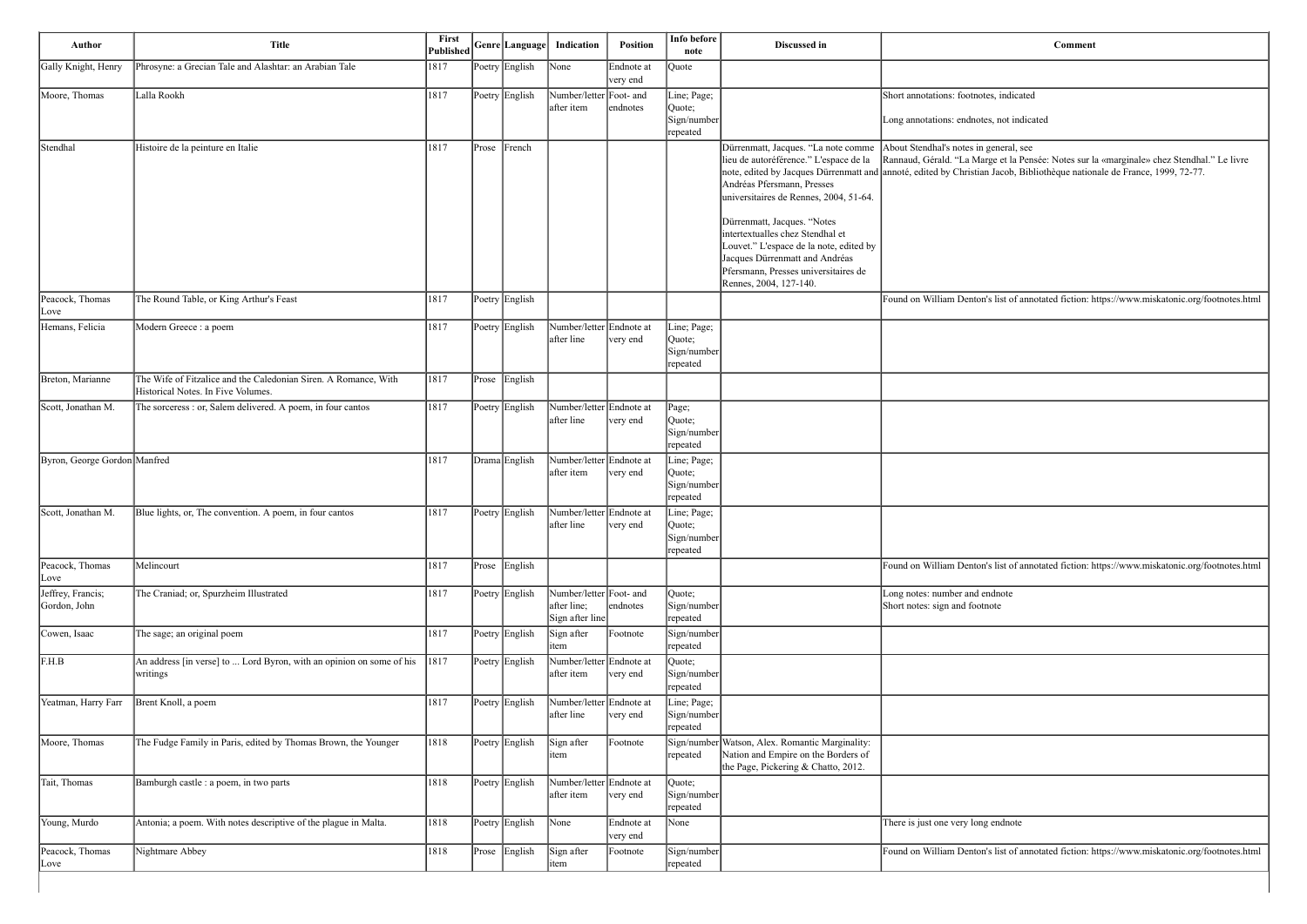| Comment                                                                                                                                                    |
|------------------------------------------------------------------------------------------------------------------------------------------------------------|
| The author is the son of Byron's friend Robert Charles Dallas                                                                                              |
|                                                                                                                                                            |
|                                                                                                                                                            |
|                                                                                                                                                            |
|                                                                                                                                                            |
|                                                                                                                                                            |
|                                                                                                                                                            |
|                                                                                                                                                            |
|                                                                                                                                                            |
| Short annotations: footnotes                                                                                                                               |
| Long annotations: endnotes, no indication                                                                                                                  |
|                                                                                                                                                            |
| The number of the note (which is given in the poem itself) is not repeated before the annotations<br>and there are no page numbers (in the first edition). |
|                                                                                                                                                            |
| Many of the annotations are themselves annotated.                                                                                                          |
|                                                                                                                                                            |
|                                                                                                                                                            |
|                                                                                                                                                            |
|                                                                                                                                                            |
|                                                                                                                                                            |
| Unfortunately, I could not find a digitised version of this work                                                                                           |
|                                                                                                                                                            |
|                                                                                                                                                            |
|                                                                                                                                                            |
|                                                                                                                                                            |
|                                                                                                                                                            |
| Apparently a different Dallas, not Byron's friend.                                                                                                         |
|                                                                                                                                                            |
|                                                                                                                                                            |
|                                                                                                                                                            |
|                                                                                                                                                            |
|                                                                                                                                                            |
| Long notes: no indication, endnote                                                                                                                         |
| Short notes: sign and footnote                                                                                                                             |
|                                                                                                                                                            |
|                                                                                                                                                            |
|                                                                                                                                                            |
|                                                                                                                                                            |
|                                                                                                                                                            |
|                                                                                                                                                            |
|                                                                                                                                                            |
|                                                                                                                                                            |
|                                                                                                                                                            |
|                                                                                                                                                            |
|                                                                                                                                                            |

| Author                                          | <b>Title</b>                                                                                                                                                                                                                        | First<br>$\vert \text{Published} \vert$ Genre Language |               |                | Indication                             | Position               | Info before<br>note                              | Discussed in                                                                                   | <b>Comment</b>                                                                                                                                                                |
|-------------------------------------------------|-------------------------------------------------------------------------------------------------------------------------------------------------------------------------------------------------------------------------------------|--------------------------------------------------------|---------------|----------------|----------------------------------------|------------------------|--------------------------------------------------|------------------------------------------------------------------------------------------------|-------------------------------------------------------------------------------------------------------------------------------------------------------------------------------|
| Dallas, Alexander<br>Robert Charles             | Felix Alvarez; or, Manners in Spain                                                                                                                                                                                                 | 1818                                                   | $\vert$ Prose | English        |                                        |                        |                                                  |                                                                                                | The author is the son of Byron's friend Robert Charles Dallas                                                                                                                 |
| Byron, George Gordon Beppo                      |                                                                                                                                                                                                                                     | 1818                                                   |               | Poetry English | Number/letter Footnote<br>after item   |                        | Sign/number<br>repeated                          |                                                                                                |                                                                                                                                                                               |
| Fessenden, Thomas<br>Green                      | The ladies monitor, a poem                                                                                                                                                                                                          | 1818                                                   |               | Poetry English | Number/letter Endnote at<br>after line | very end               | Page;<br>Sign/number<br>repeated                 |                                                                                                |                                                                                                                                                                               |
| Anonymous                                       | Bodiam Castle : a poem, in 6 cantos ; with notes                                                                                                                                                                                    | 1818                                                   |               | Poetry English | None                                   | Endnote at<br>very end | Page;<br>Quote;<br>Stanza                        |                                                                                                |                                                                                                                                                                               |
| Ladoucette, Jean-<br>Charles-François           | Voyage fait en 1813 et 1814 dans le pays entre Meuse et Rhin, suivi de<br>notes                                                                                                                                                     | $ 1818\rangle$                                         |               | French         |                                        |                        |                                                  |                                                                                                |                                                                                                                                                                               |
| Meredith, W. E.                                 | Llewelyn ap Jorwerth : a poem, in five cantos                                                                                                                                                                                       | 1818                                                   |               | Poetry English | None; Sign<br>after item               | Foot- and<br>endnotes  | Line;<br>Sign/number<br>repeated;<br>Stanza      |                                                                                                | Short annotations: footnotes<br>Long annotations: endnotes, no indication                                                                                                     |
|                                                 | Byron, George Gordon Childe Harold's Pilgrimage IV                                                                                                                                                                                  | 1818                                                   |               | Poetry English | Number/letter Endnote at<br>after item | very end               | Quote;<br>Stanza                                 |                                                                                                | The number of the note (which is given in the poem itself) is n<br>and there are no page numbers (in the first edition).<br>Many of the annotations are themselves annotated. |
| Moiré, Isaac                                    | Le Greffier, poème, suivi de notes historiques et biographiques                                                                                                                                                                     | 1818                                                   |               | Poetry French  |                                        |                        |                                                  |                                                                                                |                                                                                                                                                                               |
| Macvitie, William                               | Battle of Dryfe Sands. A poem. With notes.                                                                                                                                                                                          | 1818                                                   |               | Poetry English | Number/letter Endnote at<br>after line | very end               | Quote;<br>Sign/number<br>repeated                |                                                                                                |                                                                                                                                                                               |
| Busk, Hans                                      | The banquet: in three cantos                                                                                                                                                                                                        | 1819                                                   |               | Poetry English | None                                   | Endnote at<br>very end | Line; Page;<br>Quote                             |                                                                                                |                                                                                                                                                                               |
| Bayly, Thomas<br>Haynes                         | Rough sketches of Bath : epistles and other poems / by Q. in the corner                                                                                                                                                             | 1819                                                   |               | Poetry English | Sign after<br>item                     | Footnote               | Sign/number<br>repeated                          |                                                                                                |                                                                                                                                                                               |
| Anonymous                                       | The banquet, a humorous didactic poem, in three cantos, with notes                                                                                                                                                                  | 1819                                                   |               | Poetry English |                                        |                        |                                                  |                                                                                                | Unfortunately, I could not find a digitised version of this work                                                                                                              |
| Moore, Thomas                                   | Tom Crib's memorial to Congress, with a preface, notes, and appendix                                                                                                                                                                | 1819                                                   |               | Poetry English | Sign after<br>item                     | Footnote               | Sign/number<br>repeated                          |                                                                                                |                                                                                                                                                                               |
| Barber, John                                    | The times, or, Views of society : a poem with notes to which is added an $ 1819\rangle$<br>appendix containing various scenes from four plays-- viz. A comic<br>opera, Two comedies and A tragedy  preceded by a statement of facts |                                                        |               | Poetry English | None                                   | Footnote               | Line; Quote                                      |                                                                                                |                                                                                                                                                                               |
| Laing, Alexander                                | Caledonian itinerary; or, A tour on the banks of the Dee: a poem, with<br>historical notes, from the best authorities                                                                                                               | $ 1819\rangle$                                         |               | Poetry English | Sign after<br>item                     | Footnote               | Sign/number<br>repeated                          |                                                                                                |                                                                                                                                                                               |
|                                                 | Dallas, Robert Charles Ode to the Duke of Wellington, and Other Poems: And Other Poems                                                                                                                                              | 1819                                                   |               | Poetry English | None                                   | Endnote at<br>very end | Line; Page;<br>Quote                             |                                                                                                | Apparently a different Dallas, not Byron's friend.                                                                                                                            |
| Goethe, Johann<br>Wolfgang von                  | Der west-östliche Divan                                                                                                                                                                                                             | 1819                                                   |               | Poetry German  |                                        |                        |                                                  | Eckstein, Evelyn. Fussnoten:<br>Anmerkungen zu Poesie und<br>Wissenschaft, Lit, 2001. 178-181. |                                                                                                                                                                               |
| Hodgson, Francis                                | Saeculomastix; or, The lash of the age we live in. A poem in two parts                                                                                                                                                              | 1819                                                   |               | Poetry English | Number/letter Endnote at<br>after item | very end               | Line; Page;<br>Quote;<br>Sign/number<br>repeated |                                                                                                |                                                                                                                                                                               |
| Reynolds, John<br>Hamilton [attributed]<br>[to] | Benjamin the Waggoner: A Ryghte Merrie and Conceitede Tale in Verse: 1819<br>A Fragment                                                                                                                                             |                                                        |               | Poetry English | None; Sign<br>after item               | Foot- and<br>endnotes  | Quote;<br>Sign/number<br>repeated                |                                                                                                | Long notes: no indication, endnote<br>Short notes: sign and footnote                                                                                                          |
| Anoymous ["Alma<br>Mater"]                      | A poetical epistle from Alma Mater to Lord Byron, occasioned by the<br>following lines in a tale called "Beppo" But for those children of the<br>'mighty mother's", The would-be wits, and can't-be gentlemen                       | 1819                                                   |               | Poetry English | Sign after<br>litem                    | Footnote               | Sign/number<br>repeated                          |                                                                                                |                                                                                                                                                                               |
| Anonymous                                       | The Enjoyments of youth : a ground-work to the comforts of old age,<br>with notes and illustrations.                                                                                                                                | 1819                                                   | Prose         | English        |                                        |                        |                                                  |                                                                                                |                                                                                                                                                                               |
| Woodley, George                                 | Cornubia: a poem, in five cantos, descriptive of the most interesting<br>scenery, natural and artificial, in the County of Cornwall; interspersed<br>with historical anecdotes, and legendary tales                                 | 1819                                                   |               | Poetry English | Number/letter Endnote at<br>after line | very end               | Line; Page;<br>Quote;<br>Stanza                  |                                                                                                |                                                                                                                                                                               |
| Rhodes, George A.                               | The gentleman: a satire; written during the years 1812, 1813, 1814, and 1819<br>1815; with other poems, and notes                                                                                                                   |                                                        |               | Poetry English | None                                   | Endnote at<br>very end | Line; Quote;<br>Stanza                           |                                                                                                |                                                                                                                                                                               |
| Byron, George Gordon Mazeppa                    |                                                                                                                                                                                                                                     | 1819                                                   |               | Poetry English | Sign after<br>litem                    | Footnote               | Sign/number<br>repeated                          |                                                                                                |                                                                                                                                                                               |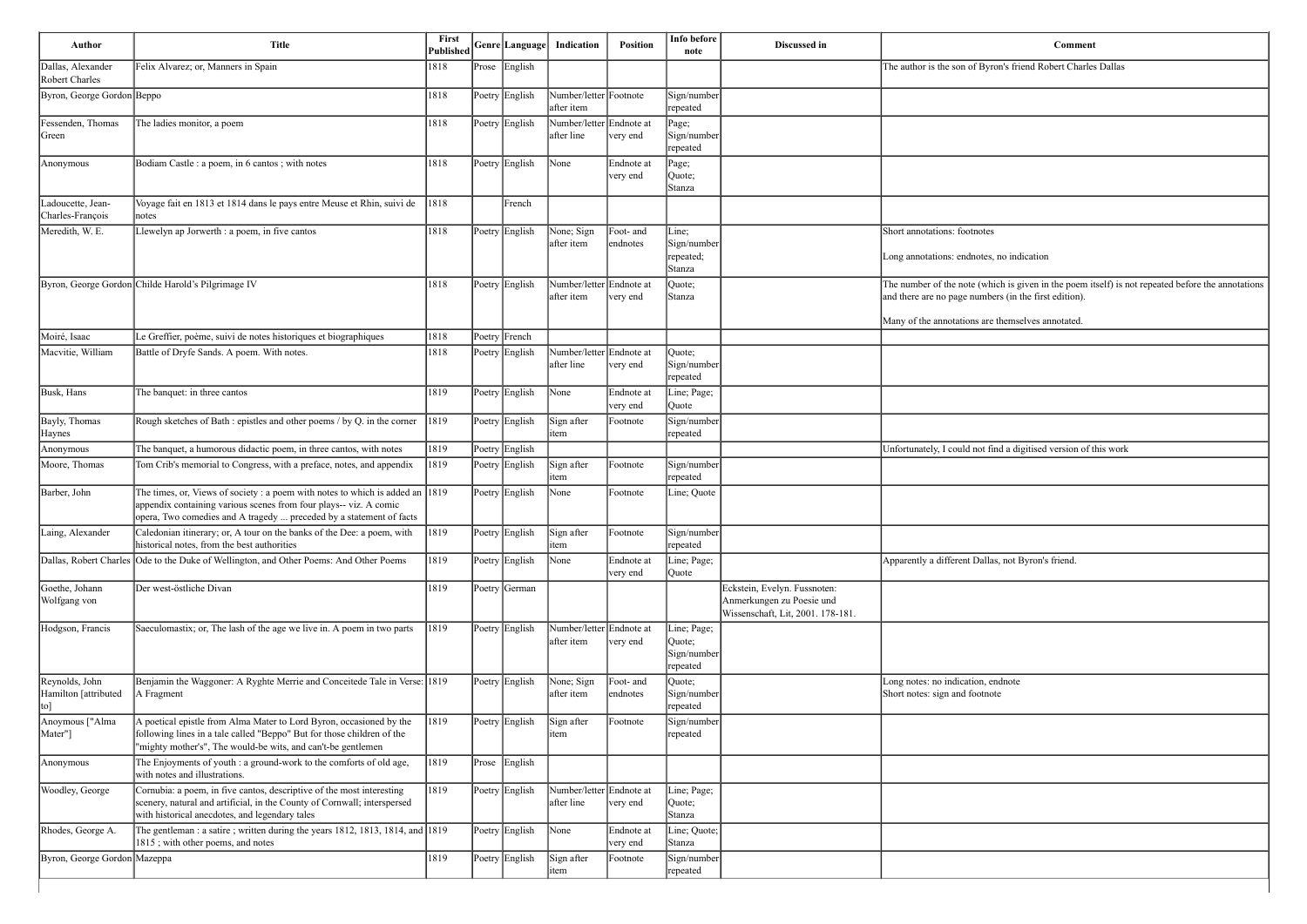| <b>Comment</b>                                                                                                                     |
|------------------------------------------------------------------------------------------------------------------------------------|
|                                                                                                                                    |
|                                                                                                                                    |
| "Human Life" has endnotes; the many shorter poems appended have footnotes.                                                         |
|                                                                                                                                    |
|                                                                                                                                    |
|                                                                                                                                    |
|                                                                                                                                    |
| The notes/"Historical Illustrations" are not directly anchored in the poem.                                                        |
| Spurious continuation of Byron's Don Juan.                                                                                         |
| Unfortunately, I could not find a digitised version of this work                                                                   |
| The only exception is Don Juan VI-VIII (the first part of DJ to be published by Hunt), which has<br>footnotes instead of endnotes. |
|                                                                                                                                    |
|                                                                                                                                    |
|                                                                                                                                    |
|                                                                                                                                    |
|                                                                                                                                    |
|                                                                                                                                    |
| Short footnotes and long endnotes                                                                                                  |
| The endnotes are extremely long                                                                                                    |
|                                                                                                                                    |
|                                                                                                                                    |
| Short footnotes and longer endnotes                                                                                                |
|                                                                                                                                    |
|                                                                                                                                    |
| Found on Bernhard Metz and Sabine Zubarik's list of annotated fiction:<br>http://www.amrandebemerkt.de/bibliographie.htm           |
|                                                                                                                                    |
|                                                                                                                                    |
|                                                                                                                                    |
|                                                                                                                                    |
|                                                                                                                                    |
|                                                                                                                                    |
| Unfortunately, I could not find a digitised version of this work                                                                   |
|                                                                                                                                    |
|                                                                                                                                    |

| Author                                                                | <b>Title</b>                                                                                                                                                                                                                | First<br>Published       |       | Genre Language | Indication                                                | Position                                                 | Info before<br>note                           | Discussed in | <b>Comment</b>                                                                                                           |
|-----------------------------------------------------------------------|-----------------------------------------------------------------------------------------------------------------------------------------------------------------------------------------------------------------------------|--------------------------|-------|----------------|-----------------------------------------------------------|----------------------------------------------------------|-----------------------------------------------|--------------|--------------------------------------------------------------------------------------------------------------------------|
| Terror, Charles<br>Hughes [attributed]                                | Common Sense, a poem                                                                                                                                                                                                        | 1819                     |       | Poetry English | Sign after<br>item                                        | Footnote                                                 | Quote;<br>Sign/number<br>repeated             |              |                                                                                                                          |
| Rogers, Samuel                                                        | Human life, a poem                                                                                                                                                                                                          | 1819                     |       | Poetry English | Number/letter Foot- and<br>after line;<br>Sign after line | endnotes                                                 | Sign/number<br>repeated                       |              | "Human Life" has endnotes; the many shorter poems appended have foot                                                     |
| Leigh, Chandos                                                        | The view                                                                                                                                                                                                                    | 1819                     |       | Poetry English | Number/letter<br>after line                               | Endnote at<br>very end                                   | Quote;<br>Sign/number<br>repeated             |              |                                                                                                                          |
| Vieux Troubadour<br>[pseud.]                                          | Le Rétablissement de la statue de Henri IV, poëme suivi de notes, par<br>un ancien gendarme de la garde du Roi, connu par divers ouvrages sous<br>le nom du Vieux Troubadour                                                | 1819                     |       | Poetry French  |                                                           |                                                          |                                               |              |                                                                                                                          |
| Sears, Reuben                                                         | Poem on the mineral waters of Ballston and Saratoga: with notes<br>illustrating the history of the springs and adjacent country                                                                                             | 1819                     |       | Poetry English | Number/letter Endnote at<br>after line                    | very end                                                 | Quote;<br>Sign/number<br>repeated             |              |                                                                                                                          |
| Mercer, Andrew                                                        | Dunfermline Abbey : a poem, with historical notes and illustrations                                                                                                                                                         | 1819                     |       | Poetry English | None                                                      | Endnote at<br>very end                                   | None                                          |              | The notes/"Historical Illustrations" are not directly anchored in the poem.                                              |
| Hone, William                                                         | Don Juan, Canto the Third                                                                                                                                                                                                   | 1819                     |       | Poetry English |                                                           |                                                          |                                               |              | Spurious continuation of Byron's Don Juan.<br>Unfortunately, I could not find a digitised version of this work           |
| Boissières, P.-V.                                                     | Les Ages de l'homme, poème en six chants, suivi de notes historiques                                                                                                                                                        | 1819                     |       | Poetry French  |                                                           |                                                          |                                               |              |                                                                                                                          |
| Byron, George Gordon Don Juan                                         |                                                                                                                                                                                                                             | 1819-1824 Poetry English |       |                | after item                                                | Number/letter Endnote after Line; Page;<br>chapter/canto | $\sqrt{$<br>Sign/number<br>repeated           |              | The only exception is Don Juan VI-VIII (the first part of DJ to be publish<br>footnotes instead of endnotes.             |
| Quince, Peter, the<br>younger [pseud. of<br>Halpin, William<br>Henry] | The Cheltenham mail bag; or, Letters from Gloucestershire. Ed. by Peter 1820<br>Quince, the younger                                                                                                                         |                          |       | Poetry English | Sign after line Footnote                                  |                                                          | Sign/number<br>repeated                       |              |                                                                                                                          |
| Le Gendre, Louis-<br>Désiré                                           | Poëme didactique, représentant la ville, les établissements et les environs 1820<br>de Mulhausen, suivi de notes historiques, dédié à Messieurs les<br>fabricans par leur très-humble et très-obéissant serviteur Le Gendre |                          |       | Poetry French  |                                                           |                                                          |                                               |              |                                                                                                                          |
| Busk, Hans                                                            | The Dessert: A Poem; to which is added The Tea, with notes                                                                                                                                                                  | 1820                     |       | Poetry English | None                                                      | Endnote at<br>very end                                   | Line; Page;<br>Quote                          |              |                                                                                                                          |
|                                                                       | Wordsworth, William The River Duddon, A Series of Sonnets                                                                                                                                                                   | 1820                     |       | Poetry English | None; Sign<br>after item                                  | Foot- and<br>endnotes                                    | Quote;<br>Sign/number<br>repeated             |              | Short footnotes and long endnotes<br>The endnotes are extremely long                                                     |
| Busk, Hans                                                            | The Vestriad, a poem                                                                                                                                                                                                        | 1820                     |       | Poetry English | None                                                      | Endnote at<br>very end                                   | Line; Page;<br>Quote                          |              |                                                                                                                          |
| Lesné, Mathurin-<br>Marie                                             | La Reliure, poème didactique en 6 chants, précédé d'une idée analytique 1820<br>de cet art, suivi de notes historiques et critiques                                                                                         |                          |       | Poetry French  |                                                           |                                                          |                                               |              |                                                                                                                          |
| Holland, John                                                         | Sheffield Park : a descriptive poem                                                                                                                                                                                         | 1820                     |       | Poetry English | None; Sign<br>after item                                  | Foot- and<br>endnotes                                    | Quote;<br>Sign/number<br>repeated;<br> Stanza |              | Short footnotes and longer endnotes                                                                                      |
| Hoffmann, E.T.A.                                                      | Die Irrungen. Fragment aus dem Leben eines Fantasten                                                                                                                                                                        | 1820                     | Prose | German         |                                                           |                                                          |                                               |              | Found on Bernhard Metz and Sabine Zubarik's list of annotated fiction:<br>http://www.amrandebemerkt.de/bibliographie.htm |
| Poulter, Louisa<br>Frances                                            | Imagination, a poem                                                                                                                                                                                                         | 1820                     |       | Poetry English | Number/letter Foot- and<br>after line                     | endnotes                                                 | Line; Quote;<br>Sign/number<br>repeated       |              |                                                                                                                          |
| Cooper, Cecilia                                                       | The battle of Tewkesbury : a poem; written on a view of the<br>intrenchments near the town; with histor. notes and observations                                                                                             | 1820                     |       | Poetry English | Sign after<br>item                                        | Footnote                                                 | Sign/number<br>repeated                       |              |                                                                                                                          |
| Bonaparte,<br>Alexandrine                                             | Batilde, reine des Francs : poëme en 10 chants, avec des notes                                                                                                                                                              | 1820                     |       | Poetry French  |                                                           |                                                          |                                               |              |                                                                                                                          |
| Anonymous ["M.T. de<br>Macon"]                                        | Joenologie, poëme didactique en quatre chants, suivi de notes<br>historiques, par M. T de Macon                                                                                                                             | 1820                     |       | Poetry French  |                                                           |                                                          |                                               |              |                                                                                                                          |
| Hone, William                                                         | Radical ladder; or, Hone's political ladder and his Non mi Ricordo<br>explained and applied, the designs of the radicals developed and their<br>plans traced, a satyrical poem, with copious notes.                         | 1820                     |       | Poetry English |                                                           |                                                          |                                               |              | Unfortunately, I could not find a digitised version of this work                                                         |
| Hemans, Felicia                                                       | The sceptic : a poem                                                                                                                                                                                                        | 1820                     |       | Poetry English | Number/letter Endnote at<br>after item                    | very end                                                 | Sign/number<br>repeated                       |              |                                                                                                                          |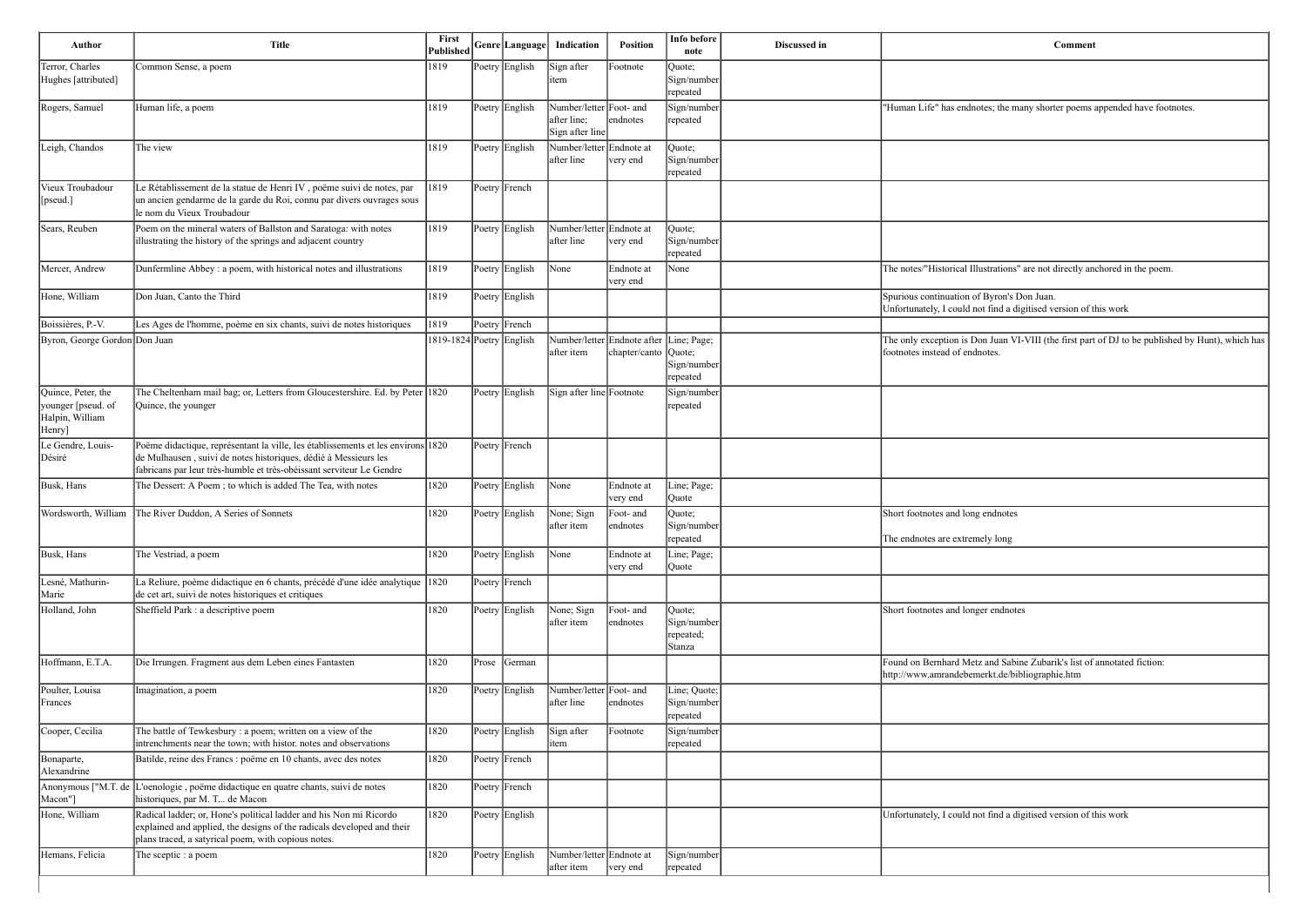| <b>Comment</b>                                                            |
|---------------------------------------------------------------------------|
| Found on Bernhard Metz and Sabine Zubarik's list of annotated fiction:    |
| http://www.amrandebemerkt.de/bibliographie.htm                            |
|                                                                           |
|                                                                           |
|                                                                           |
|                                                                           |
|                                                                           |
|                                                                           |
|                                                                           |
|                                                                           |
|                                                                           |
|                                                                           |
|                                                                           |
|                                                                           |
|                                                                           |
|                                                                           |
|                                                                           |
|                                                                           |
|                                                                           |
|                                                                           |
|                                                                           |
|                                                                           |
|                                                                           |
|                                                                           |
|                                                                           |
|                                                                           |
|                                                                           |
|                                                                           |
|                                                                           |
|                                                                           |
|                                                                           |
|                                                                           |
| Shelley criticises the annotations in a letter to Medwin (16 April 1820). |
|                                                                           |
|                                                                           |
|                                                                           |
|                                                                           |
|                                                                           |
|                                                                           |

| Author                                           | <b>Title</b>                                                                                                                                                                        | First<br>Published     |       | Genre Language | Indication                             | Position                                                        | Info before<br>note                              | Discussed in | Comment                                                                                                                  |
|--------------------------------------------------|-------------------------------------------------------------------------------------------------------------------------------------------------------------------------------------|------------------------|-------|----------------|----------------------------------------|-----------------------------------------------------------------|--------------------------------------------------|--------------|--------------------------------------------------------------------------------------------------------------------------|
| Hoffmann, E.T.A.                                 | Lebens-Ansichten des Katers Murr nebst fragmentarischer Biographie<br>des Kapellmeisters Johannes Kreisler in zufälligen Makulaturblättern.<br>Herausgegeben von E.T.A Hoffmann     | 1820-1822 Prose German |       |                |                                        |                                                                 |                                                  |              | Found on Bernhard Metz and Sabine Zubarik's list of annotated fiction:<br>http://www.amrandebemerkt.de/bibliographie.htm |
| Quillinan, Edward                                | The retort courteous                                                                                                                                                                | 1821                   |       | Poetry English | Number/letter Footnote<br>after item   |                                                                 | Sign/number<br>repeated                          |              |                                                                                                                          |
| Maturin, Charles<br>Robert [or: Wills,<br>James] | The universe : a poem / by C.R. Maturin.                                                                                                                                            | 1821                   |       | Poetry English | Sign before<br>item                    | Footnote                                                        | Sign/number<br>repeated                          |              |                                                                                                                          |
| Byron, George Gordon The Two Foscari             |                                                                                                                                                                                     | 1821                   |       | Drama English  | Sign after<br>item                     | Footnote                                                        | Sign/number<br>repeated                          |              |                                                                                                                          |
| Fenoglio, Giuseppe<br>Cesare                     | Le febbri : poema con note filosofiche                                                                                                                                              | 1821                   |       | Poetry Italian |                                        |                                                                 |                                                  |              |                                                                                                                          |
| De Quincey, Thomas                               | Confessions of an English Opium-Eater                                                                                                                                               | 1821                   | Prose | English        |                                        |                                                                 |                                                  |              |                                                                                                                          |
| Anonymous                                        | The monarchy of the bees; a poem. Illustrated with notes, exhibiting<br>some of the most remarkable circumstances in the history of that little<br>insect.                          | 1821                   |       | Poetry English | Number/letter Endnote at<br>after item | very end                                                        | Sign/number<br>repeated                          |              |                                                                                                                          |
| Ourry, Maurice                                   | La Peste de Barcelonne ou le Dévouement français, poème par M.<br>Ourry, suivi de notes retraçant les circonstances les plus intéressantes<br>de ces événemens                      | 1821                   |       | Poetry French  |                                        |                                                                 |                                                  |              |                                                                                                                          |
| Pradel, Eugène de                                | Les Amis de Bordeaux, ou le Prisonnier pour dettes, conte français par<br>E. C. de Pradel, suivi de Notes curieuses par un homme de lettres<br>actuellement détenu à Sainte-Pélagie | 1821                   |       | French         |                                        |                                                                 |                                                  |              |                                                                                                                          |
| Byron, George Gordon Marino Faliero              |                                                                                                                                                                                     | 1821                   |       | Drama English  | after item                             | Number/letter Endnote after Line; Page;<br>chapter/canto Quote; | Sign/number<br>repeated                          |              |                                                                                                                          |
|                                                  | Byron, George Gordon The Prophecy of Dante                                                                                                                                          | 1821                   |       | Poetry English | after item                             | Number/letter Endnote after Line; Page;<br>chapter/canto Quote; | Sign/number<br>repeated                          |              |                                                                                                                          |
| Byron, George Gordon Cain                        |                                                                                                                                                                                     | 1821                   |       | Poetry English | Sign after<br>item                     | Footnote                                                        | Sign/number<br>repeated                          |              |                                                                                                                          |
| Byron, George Gordon Sardanapalus                |                                                                                                                                                                                     | 1821                   |       | Drama English  | None                                   | Endnote after Line; Page;<br>chapter/canto Quote;               | Sign/number<br>repeated                          |              |                                                                                                                          |
| Allen, Paul                                      | Noah, a poem                                                                                                                                                                        | 1821                   |       | Poetry English | Number/letter Endnote at<br>after line | very end                                                        | Page;<br>Quote;<br>Sign/number<br>repeated       |              |                                                                                                                          |
| de                                               | Montauré, Gandouard Eloge de Malesherbes, suivi de notes historiques.                                                                                                               | 1821                   |       | Poetry French  |                                        |                                                                 |                                                  |              |                                                                                                                          |
| Anonymous                                        | The union of the Roses : a tale of the 15. century; in 6 cantos; with<br>notes                                                                                                      | 1821                   |       | Poetry English | Number/letter Endnote at<br>after line | very end                                                        | Line; Page;<br>Quote;<br>Sign/number<br>repeated |              |                                                                                                                          |
| Morgan, Thomas<br>Charles                        | The royal progress : a canto; with notes; written on occasion of His<br>My's visit to Ireland, August 1821                                                                          | 1821                   |       | Poetry English | Number/letter Endnote at<br>after line | very end                                                        | Sign/number<br>repeated                          |              |                                                                                                                          |
| Paccard, Jean Edme                               | Fénelon, ou les Vertus chrétiennes, poème en 3 chants, précédé d'une<br>notice historique sur la vie de Fénelon, suivi de notes, d'anecdotes et de<br>quelques poésies              | 1821                   |       | Poetry French  |                                        |                                                                 |                                                  |              |                                                                                                                          |
| Medwin, Thomas                                   | Sketches in Hindoostan, with other poems                                                                                                                                            | 1821                   |       | Poetry English | after line                             | Number/letter Endnote after Quote;<br>chapter/canto Sign/number | repeated                                         |              | Shelley criticises the annotations in a letter to Medwin (16 April 1820).                                                |
| Thompson, William<br> Gill                       | Erminia; a poem                                                                                                                                                                     | 1821                   |       | Poetry English | Number/letter Endnote at<br>after line | very end                                                        | Page;<br>Quote;<br>Sign/number<br>repeated       |              |                                                                                                                          |
| Anderson, Alexander                              | Joseph the book-man : a heroi-comic poem in five cantos, depicting<br>some of the humours of life in Scotia's darling seat; together with a few<br>moral and humorous pieces        | 1821                   |       | Poetry English | Sign after<br>item                     | Footnote                                                        | Sign/number<br>repeated                          |              |                                                                                                                          |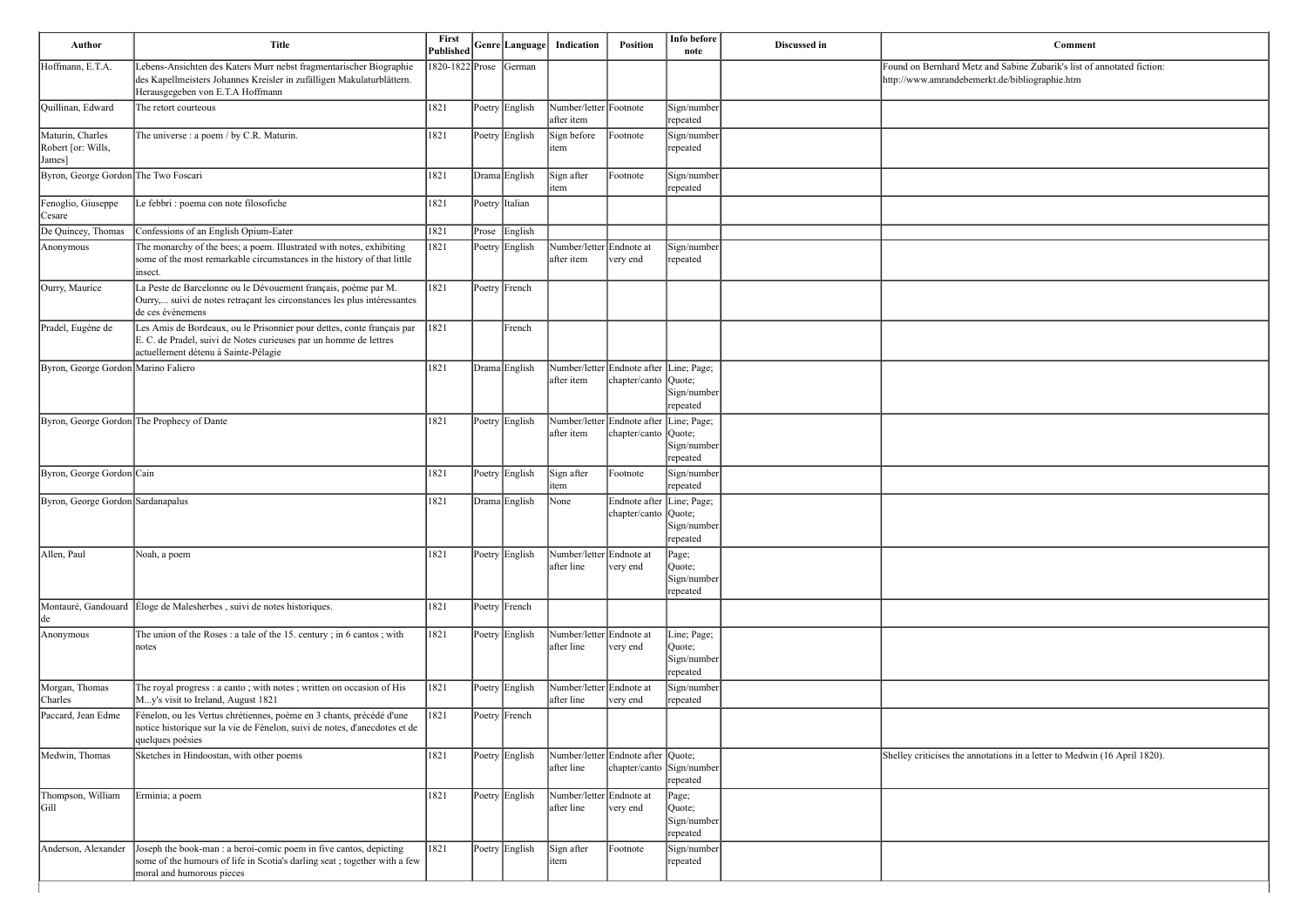| Author                                                     | <b>Title</b>                                                                                                                                                                   | First<br>Published |                | Genre Language Indication               | <b>Position</b>        | Info before<br>note                                | Discussed in | Comment                                                                                                                  |
|------------------------------------------------------------|--------------------------------------------------------------------------------------------------------------------------------------------------------------------------------|--------------------|----------------|-----------------------------------------|------------------------|----------------------------------------------------|--------------|--------------------------------------------------------------------------------------------------------------------------|
|                                                            | Byron, George Gordon The Vision of Judgement                                                                                                                                   | 1822               | Poetry English | Sign after<br>item                      | Footnote               | Sign/number<br>repeated                            |              |                                                                                                                          |
| Milman, Henry Hart                                         | Beshazzar: a dramatic poem                                                                                                                                                     | 1822               | Poetry English | Number/letter Endnote at<br>after item  | very end               | Line; Page;<br>Quote;<br>Sign/number<br>repeated   |              |                                                                                                                          |
| Hornby, E. T. S.                                           | Childhood : a poem                                                                                                                                                             | 1822               | Poetry English | Sign after<br>item                      | Footnote               | Sign/number<br>repeated                            |              |                                                                                                                          |
| Anonymous                                                  | Holkham, a poem; dedicated, without permission, to Joseph Hume                                                                                                                 | 1822               | Poetry English | Number/letter Endnote at<br>after line  | very end               | Sign/number<br>repeated                            |              |                                                                                                                          |
| Moore, Abraham                                             | Niagara: a poem                                                                                                                                                                | 1822               | Poetry English | Number/letter Endnote at<br>after item  | very end               | Quote;<br>Sign/number<br>repeated                  |              |                                                                                                                          |
| Lawson, John                                               | Orient harping: a desultory poem                                                                                                                                               | 1822               | Poetry English | Number/letter Endnote at<br>after item  | very end               | Line; Page;<br>Quote;<br>Sign/number<br>repeated   |              |                                                                                                                          |
| Nota, Alberto                                              | Il bibliomane                                                                                                                                                                  | 1822               | Prose Italian  |                                         |                        |                                                    |              | Found on Bernhard Metz and Sabine Zubarik's list of annotated fiction:<br>http://www.amrandebemerkt.de/bibliographie.htm |
| Thiriet, Jean B.                                           | Mes souvenirs, ou les prisonniers français en Pologne : poésies suivies<br>de notes histor.                                                                                    | 1822               | Poetry French  |                                         |                        |                                                    |              |                                                                                                                          |
| Jean Paul                                                  | Der Komet oder Nikolaus Marggraf. Eine komische Geschichte                                                                                                                     | 1822               | Prose German   |                                         |                        |                                                    |              | Found on Bernhard Metz and Sabine Zubarik's list of annotated fiction:<br>http://www.amrandebemerkt.de/bibliographie.htm |
| Byron, George Gordon Werner                                |                                                                                                                                                                                | 1822               | Poetry English | Sign after<br>item                      | Footnote               | Sign/number<br>repeated                            |              |                                                                                                                          |
| Lhomme, Augustin                                           | Le Désastre de Barcelone, ou Récit des ravages de la fièvre jaune, par un 1822<br>médecin espagnol ; poème en 1 chant, suivi de notes historiques au sujet<br>de cette maladie |                    | Poetry French  |                                         |                        |                                                    |              |                                                                                                                          |
| Peacock, Thomas<br>Love                                    | Maid Marian                                                                                                                                                                    | 1822               | Prose English  |                                         |                        |                                                    |              | Found on William Denton's list of annotated fiction: https://www.miskatonic.org/footnotes.html                           |
| Anonymous                                                  | The Republic of the Ants: a Poem Illustrated with Notes  By the<br>Author of The Monarchy of the Bees                                                                          | 1822               | Poetry English | Number/letter Endnote at<br>after item  | very end               | Sign/number<br>repeated                            |              |                                                                                                                          |
| Luby, Catherine                                            | The spirit of the lakes; or, Mucruss Abbey : a poem; in 3 cantos; with<br>explanatory notes, from the best and most approved authorities                                       | 1822               | Poetry English | Number/letter Endnote at<br>before item | very end               | Quote;<br>Sign/number<br>repeated                  |              |                                                                                                                          |
| Bailey, Thomas                                             | The carnival of death; a poem in two cantos                                                                                                                                    | 1822               | Poetry English | Number/letter Endnote at<br>after line  | very end               | Line; Quote;<br>Sign/number<br>repeated;<br>Stanza |              |                                                                                                                          |
| Owenson, Sydney<br>(Lady Morgan)                           | The Mohawks : a satirical poem with notes                                                                                                                                      | 1822               | Poetry English | Number/letter Endnote at<br>after line  | very end               | Line; Page;<br>Quote;<br>Sign/number<br>repeated   |              |                                                                                                                          |
| Celnart, Élisabeth F.                                      | Virginie, ou l'enthousiasme de l'honneur                                                                                                                                       | 1822               | Prose French   |                                         |                        |                                                    |              |                                                                                                                          |
| Byron, George Gordon The Island                            |                                                                                                                                                                                | 1823               | Poetry English | Sign after<br>item                      | Footnote               | Sign/number<br>repeated                            |              |                                                                                                                          |
| Ghost of Martin<br>Luther [pseud. of<br>Assheton, William] | Emancipation! A poem in two cantos. With notes. To which is added,<br>The plain man's reply to the Catholic missionaries                                                       | 1823               | Poetry English | Number/letter Endnote at<br>after item  | very end               | Page;<br>Sign/number<br>repeated                   |              |                                                                                                                          |
| Sales, P.-J. de                                            | Le Mausolée d'Agnès Sorel, poème en douze chants, suivi de notes<br>historiques, anecdotiques, politiques et critiques                                                         | 1823               | Poetry French  |                                         |                        |                                                    |              |                                                                                                                          |
| Hugo, Victor                                               | Han d'Islande                                                                                                                                                                  | 1823               | Prose French   |                                         |                        |                                                    |              |                                                                                                                          |
| Coxe, Peter                                                | The social day : a poem, in four cantos                                                                                                                                        | 1823               | Poetry English | None                                    | Endnote at<br>very end | Line; Page;<br>Quote                               |              |                                                                                                                          |
| Byron, George Gordon The Blues                             |                                                                                                                                                                                | 1823               | Poetry English | Sign after<br>item                      | Footnote               | Sign/number<br>repeated                            |              |                                                                                                                          |
| Hunt, Leigh                                                | UltraCrepidarius: A Satire on William Gifford                                                                                                                                  | 1823               | Poetry English | Number/letter Endnote at<br>after item  | very end               | Page;<br>Quote;<br>Sign/number<br>repeated         |              |                                                                                                                          |

| <b>Comment</b>                                                              |
|-----------------------------------------------------------------------------|
|                                                                             |
|                                                                             |
|                                                                             |
|                                                                             |
|                                                                             |
|                                                                             |
|                                                                             |
|                                                                             |
|                                                                             |
|                                                                             |
| and Sabine Zubarik's list of annotated fiction:<br>rkt.de/bibliographie.htm |
|                                                                             |
| and Sabine Zubarik's list of annotated fiction:<br>rkt.de/bibliographie.htm |
|                                                                             |
|                                                                             |
|                                                                             |
| 's list of annotated fiction: https://www.miskatonic.org/footnotes.html     |
|                                                                             |
|                                                                             |
|                                                                             |
|                                                                             |
|                                                                             |
|                                                                             |
|                                                                             |
|                                                                             |
|                                                                             |
|                                                                             |
|                                                                             |
|                                                                             |
|                                                                             |
|                                                                             |
|                                                                             |
|                                                                             |
|                                                                             |
|                                                                             |
|                                                                             |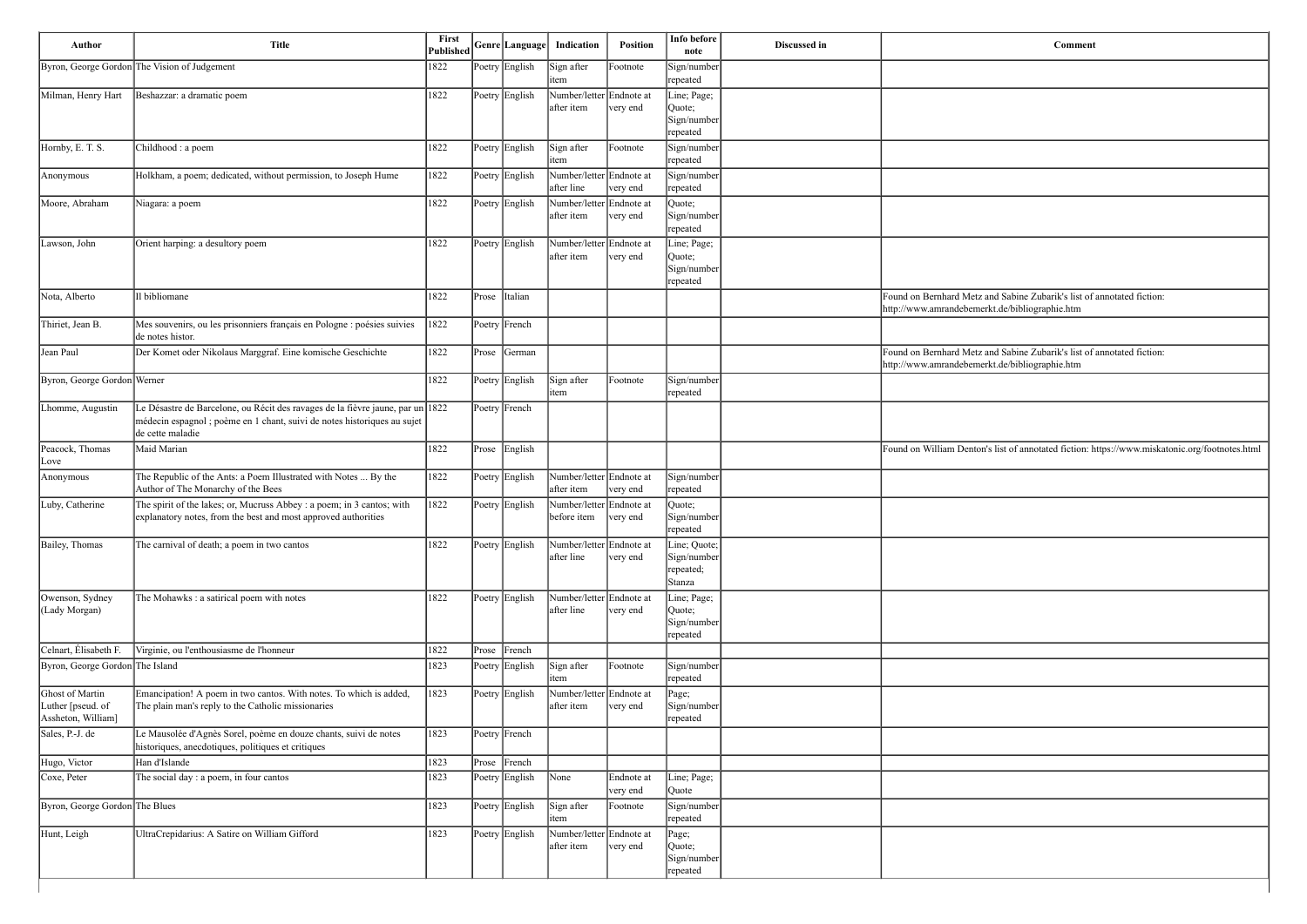| Author                                              | <b>Title</b>                                                                                                                                                                                                                                                                | First<br>Published |       | Genre Language | Indication                                                   | Position                                                   | Info before<br>note                              | Discussed in | Comment                                                                                                                                                      |
|-----------------------------------------------------|-----------------------------------------------------------------------------------------------------------------------------------------------------------------------------------------------------------------------------------------------------------------------------|--------------------|-------|----------------|--------------------------------------------------------------|------------------------------------------------------------|--------------------------------------------------|--------------|--------------------------------------------------------------------------------------------------------------------------------------------------------------|
| Westmacott, C. M.                                   | Points of misery, or, Fables for mankind : prose and verse / chiefly<br>original, by Charles Westmacott; Illustrated with twenty designs by<br>Robert Cruikshank                                                                                                            | 1823               |       | Poetry English | Sign after<br>item                                           | Footnote                                                   | Sign/number<br>repeated                          |              |                                                                                                                                                              |
| Greswell, William<br>Parr                           | Monastery of Saint Werburgh: a poem, with illustrative notes.                                                                                                                                                                                                               | 1823               |       | Poetry English | None                                                         | Endnote at<br>very end                                     | Quote;<br>Stanza                                 |              |                                                                                                                                                              |
| Swan, Charles                                       | The Heir of Foiz; a dramatic sketch, in two acts [and in verse]. The False 1823<br>One, and other poems. With notes, illustrative and explanatory.                                                                                                                          |                    |       | Drama English  | Number/letter Endnote at<br>after item                       | very end                                                   | Line; Page;<br>Quote;<br>Sign/number<br>repeated |              |                                                                                                                                                              |
| Boone, James<br>Shergold                            | Men and things in 1823: a poem, in three epistles, with notes.                                                                                                                                                                                                              | 1823               |       | Poetry English | Number/letter Endnote at<br>after item                       | very end                                                   | Line; Quote;<br>Sign/number<br>repeated          |              |                                                                                                                                                              |
| Rogers, Samuel                                      | Italy, a poem                                                                                                                                                                                                                                                               | 1823               |       | Poetry English | None; Sign<br>after item                                     | Foot- and<br>endnotes                                      | Line; Page;<br>Quote;<br>Sign/number<br>repeated |              | Short annotations: sign and footnote<br>Long annotations: no sign, endnote                                                                                   |
| Anonymous                                           | Shamrock leaves, or The Wicklow excursion; with notes                                                                                                                                                                                                                       | 1823               |       | Poetry English | Sign after<br>item                                           | Footnote                                                   | Sign/number<br>repeated                          |              |                                                                                                                                                              |
| Chaloner, John                                      | Clara Chester : a poem / by the author of Rome and The vale of<br>Chamouni                                                                                                                                                                                                  | 1823               |       | Poetry English | None                                                         | Endnote at<br>very end                                     | Line; Page;<br>Quote                             |              |                                                                                                                                                              |
| Byron, George Gordon The Age of Bronze              |                                                                                                                                                                                                                                                                             | 1823               |       | Poetry English | Sign after<br>item                                           | Footnote                                                   | Sign/number<br>repeated                          |              |                                                                                                                                                              |
| Fallot, S. F.                                       | Les Eaux de Plombières, poème, suivi de Notes et de Poésies fugitives                                                                                                                                                                                                       | 1823               |       | Poetry French  |                                                              |                                                            |                                                  |              |                                                                                                                                                              |
| Bédard de Cottier, C.-<br>А.                        | L'Espagne délivrée, poëme héroïque en deux chants, suivi de notes<br>historiques                                                                                                                                                                                            | 1823               |       | Poetry French  |                                                              |                                                            |                                                  |              |                                                                                                                                                              |
| Moore, Thomas                                       | The Loves of the Angels                                                                                                                                                                                                                                                     | 1823               |       | Poetry English | Sign after<br>item                                           | Foot- and<br>endnotes                                      | Page; Quote                                      |              | Footnotes refer to endnotes                                                                                                                                  |
| Moffat, Robert                                      | The glories of Messiah : a poem in four cantos                                                                                                                                                                                                                              | 1823               |       | Poetry English | Number/letter<br>after item                                  | Endnote at<br>very end                                     | Page;<br>Quote;<br>Sign/number<br>repeated       |              |                                                                                                                                                              |
| Pellatt, Henry                                      | Sprees of the hall : of casualty, a poem : in four cantos ; Finale, à la<br>Byron : a fragment                                                                                                                                                                              | 1823               |       | Poetry English | None                                                         | Endnote at<br>very end                                     | Quote;<br>Stanza                                 |              |                                                                                                                                                              |
| Burton, Charles                                     | Bardiad: a poem, in two cantos. With copious critical notes and<br>illustrative selections.                                                                                                                                                                                 | 1823               |       | Poetry English | None; Sign<br>after item                                     | Foot- and<br>endnotes                                      | Page; Quote                                      |              | The notes are extremely long and numerous.<br>In the second edition, the poem spans 57 pages, while<br>Short footnotes and long endnotes; endnotes not indic |
| Bull, John [pseud.]                                 | The museum: A poem                                                                                                                                                                                                                                                          | 1824               |       | Poetry English | after line                                                   | Number/letter Endnote after Quote;<br>chapter/canto Stanza |                                                  |              |                                                                                                                                                              |
| Celnart, Élisabeth F.                               | L'inquisition, poëme historique en quatre chants, précédé d'un abrégé et 1824<br>suivi de notes sur l'histoire du Saint-Office                                                                                                                                              |                    |       | Poetry French  |                                                              |                                                            |                                                  |              |                                                                                                                                                              |
| Fitz-Eustace,<br>Randolph [pseud. of<br>Fraser, W.] | The brides of Florence : a play ; in 5 acts ; ill. of the manners of the<br>Middle Ages ; with histor. notes, and minor poems                                                                                                                                               | 1824               |       | Drama English  |                                                              |                                                            |                                                  |              |                                                                                                                                                              |
|                                                     | Byron, George Gordon The Deformed Transformed                                                                                                                                                                                                                               | 1824               |       | Poetry English | Sign after<br>item                                           | Footnote                                                   | Sign/number<br>repeated                          |              |                                                                                                                                                              |
| Prichard, Thomas<br>Jeffrey Llewelyn                | Welsh minstrelsy: containing The land beneath the sea, or, Cantrev y<br>gwaelod, a poem in three cantos, with various other poems                                                                                                                                           | 1824               |       | Poetry English | Number/letter Foot- and<br>after item;<br>Sign after<br>item | endnotes                                                   | Page;<br>Sign/number<br>repeated                 |              | Short footnotes, long endnotes                                                                                                                               |
| Gaudeau, L.                                         | Mission de Blois en mil huit cent vingt-quatre, chant dithyrambique,<br>suivi de notes. Nouvelle édition                                                                                                                                                                    | 1824               |       | Poetry French  |                                                              |                                                            |                                                  |              |                                                                                                                                                              |
| Soulier, Alexandre                                  | Les jugements de Dieu contre ceux qui ne croient pas en Jésus-Christ ou 1824<br>la condamnation de ceux qui n'ont point de Sauveur: sermon pour la<br>dédicace du temple d'Anduze, faite le 19 octobre 1823 suivi de notes<br>historiques, mêlées de réflexions chrétiennes |                    | Prose | French         |                                                              |                                                            |                                                  |              |                                                                                                                                                              |
| Bayley, Peter                                       | Idwal. A poem. With notes                                                                                                                                                                                                                                                   | 1824               |       | Poetry English | Number/letter Endnote at<br>after item                       | very end                                                   | Line; Page;<br>Quote;<br>Sign/number<br>repeated |              |                                                                                                                                                              |

| Comment                                                                                                                                             |
|-----------------------------------------------------------------------------------------------------------------------------------------------------|
|                                                                                                                                                     |
|                                                                                                                                                     |
|                                                                                                                                                     |
|                                                                                                                                                     |
|                                                                                                                                                     |
|                                                                                                                                                     |
|                                                                                                                                                     |
| Short annotations: sign and footnote                                                                                                                |
| Long annotations: no sign, endnote                                                                                                                  |
|                                                                                                                                                     |
|                                                                                                                                                     |
|                                                                                                                                                     |
|                                                                                                                                                     |
|                                                                                                                                                     |
| Footnotes refer to endnotes                                                                                                                         |
|                                                                                                                                                     |
|                                                                                                                                                     |
|                                                                                                                                                     |
| The notes are extremely long and numerous.                                                                                                          |
| In the second edition, the poem spans 57 pages, while the endnotes span 223 (!) pages.<br>Short footnotes and long endnotes; endnotes not indicated |
|                                                                                                                                                     |
|                                                                                                                                                     |
|                                                                                                                                                     |
|                                                                                                                                                     |
|                                                                                                                                                     |
| Short footnotes, long endnotes                                                                                                                      |
|                                                                                                                                                     |
|                                                                                                                                                     |
|                                                                                                                                                     |
|                                                                                                                                                     |
|                                                                                                                                                     |
|                                                                                                                                                     |
|                                                                                                                                                     |
|                                                                                                                                                     |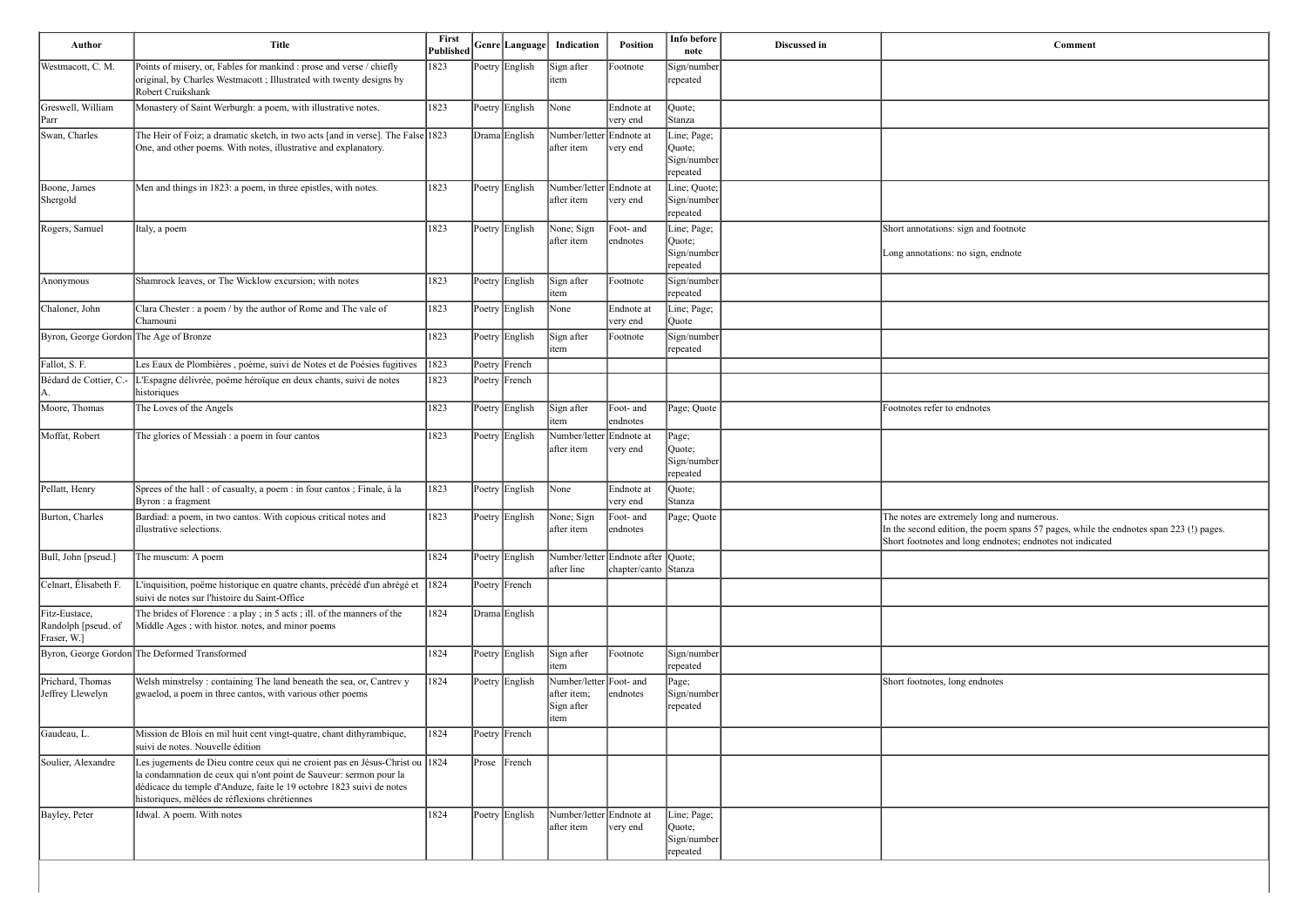n's list of annotated fiction: https://www.miskatonic.org/footnotes.html

| Author                                | <b>Title</b>                                                                                                                                                                                                                                                                                               | First<br>Published     | Genre Language | Indication          | Position                                                  | Info before<br>note                | Discussed in                                                                                     | Comment                                                                                                                                                                                                                                                                                            |
|---------------------------------------|------------------------------------------------------------------------------------------------------------------------------------------------------------------------------------------------------------------------------------------------------------------------------------------------------------|------------------------|----------------|---------------------|-----------------------------------------------------------|------------------------------------|--------------------------------------------------------------------------------------------------|----------------------------------------------------------------------------------------------------------------------------------------------------------------------------------------------------------------------------------------------------------------------------------------------------|
| Plötz, J. von                         | Der Stadttag zu Krähwinkel: Lustspiel in fünf Aufzügen                                                                                                                                                                                                                                                     | 1824                   | Drama German   |                     |                                                           |                                    |                                                                                                  | The annotations are depicted as being written by the typesetter. (Research in GoogleBooks<br>shows that annotations by typesetters (real or invented by the author) were quite common i<br>19th-century German newspapers & journals. (Search for "Anm. des Setzers" or "Anmerki<br>des Setzers"). |
| Upham, Edward                         | Rameses; an Egyptian tale: with historical notes of the era of the Pharaos 1824                                                                                                                                                                                                                            |                        | Prose English  |                     |                                                           |                                    |                                                                                                  |                                                                                                                                                                                                                                                                                                    |
| Saint-Geniès, Léonce                  | Balder, fils d'Odin, poème scandinave en 6 chants, suivi de notes sur<br>l'histoire, la religion et les moeurs des nations celtiques                                                                                                                                                                       | 1825                   | Poetry French  |                     |                                                           |                                    |                                                                                                  |                                                                                                                                                                                                                                                                                                    |
| Brydges, Egerton                      | Travels of my nightcap, or Reveries in rhyme; with scenes at the<br>Congress of Verona. By the author of My note-book                                                                                                                                                                                      | 1825                   | Poetry English | Sign after<br>litem | Footnote                                                  | Sign/number<br>repeated            |                                                                                                  |                                                                                                                                                                                                                                                                                                    |
| Coignet, François                     | Le siège de Lyon, poëme dithyrambique par F. Coignet, suivi de<br>notes historiques                                                                                                                                                                                                                        | 1825                   | Poetry French  |                     |                                                           |                                    |                                                                                                  |                                                                                                                                                                                                                                                                                                    |
| Jean Paul                             | Selina oder über die Unsterblichkeit der Seele                                                                                                                                                                                                                                                             | 1825                   | Prose German   |                     |                                                           |                                    |                                                                                                  | Found on Bernhard Metz and Sabine Zubarik's list of annotated fiction:<br>http://www.amrandebemerkt.de/bibliographie.htm                                                                                                                                                                           |
| Anonymous                             | Geltrude romanzo italiano con note istoriche                                                                                                                                                                                                                                                               | 1825                   | Prose Italian  |                     |                                                           |                                    |                                                                                                  |                                                                                                                                                                                                                                                                                                    |
| Greenwood, William                    | The bar: with sketches of eminent judges, barristers, &c. a poem; with 1825<br>notes                                                                                                                                                                                                                       |                        | Poetry English |                     |                                                           |                                    |                                                                                                  |                                                                                                                                                                                                                                                                                                    |
| Celnart, Élisabeth F.                 | Betshali, ou la dispersion des Juifs                                                                                                                                                                                                                                                                       | 1825                   | Prose French   |                     |                                                           |                                    |                                                                                                  |                                                                                                                                                                                                                                                                                                    |
| Clason, Isaac Starr                   | Don Juan: Cantos XVII-XVIII                                                                                                                                                                                                                                                                                | 1825                   | Poetry English | after line          | Number/letter Endnote after Page;<br>chapter/canto Quote; | Sign/number<br>repeated;<br>Stanza |                                                                                                  | continuation of Byron's Don Juan                                                                                                                                                                                                                                                                   |
| Anonymous                             | Don Giovanni: a poem in two cantos                                                                                                                                                                                                                                                                         | 1825                   | Poetry English |                     |                                                           |                                    |                                                                                                  | inspired by Byron's Don Juan                                                                                                                                                                                                                                                                       |
| Hauff, Wilhelm                        | Mitteilungen aus den Memoiren des Satan                                                                                                                                                                                                                                                                    | 1825-1827 Prose German |                |                     |                                                           |                                    |                                                                                                  | Found on Bernhard Metz and Sabine Zubarik's list of annotated fiction:<br>http://www.amrandebemerkt.de/bibliographie.htm                                                                                                                                                                           |
| Piton, E.-C.                          | Les Jésuites en goguette, ou Une scène à Montrouge, rondeau bachico-<br>monastico-politique, suivi de notes historiques et de réflexions<br>orthodoxes, par E.-C. Piton                                                                                                                                    | 1826                   | Poetry French  |                     |                                                           |                                    |                                                                                                  |                                                                                                                                                                                                                                                                                                    |
| Hauff, Wilhelm                        | Lichtenstein. Romantische Sage aus der württembergischen Geschichte                                                                                                                                                                                                                                        | 1826                   | Prose German   |                     |                                                           |                                    |                                                                                                  | Found on Bernhard Metz and Sabine Zubarik's list of annotated fiction:<br>http://www.amrandebemerkt.de/bibliographie.htm                                                                                                                                                                           |
| Bristow, Amelia                       | Sophia de Lissau; Or a Portraiture of The Jews of the Nineteenth<br>Century: Being an Outline of the Religious and Domestic Habits of this<br>Most Interesting Nation, With Explanatory Notes, By thhe Author of<br>"Elizabeth Allen; Or: The Faithful Servant."                                           | 1826                   | Prose English  |                     |                                                           |                                    |                                                                                                  |                                                                                                                                                                                                                                                                                                    |
| Méry, Joseph &<br>Barthélemy, Auguste | La Villéliade, ou la Prise du château Rivoli poème héroï-comique en<br>cinq chants                                                                                                                                                                                                                         | 1826                   | Poetry French  |                     |                                                           |                                    |                                                                                                  |                                                                                                                                                                                                                                                                                                    |
| Harriston, William                    | The wreck, a poem; occasioned by the sinking of the Comet steam-boat, 1826<br>near Gourock, on the Firth of Clyde, October 21st, 1825; when between<br>60 and 70 persons (of all ages and sexes, and of various classes of<br>society) were drowned: in three cantos: with illustrative notes              |                        | Poetry English |                     |                                                           |                                    |                                                                                                  |                                                                                                                                                                                                                                                                                                    |
| Longmore, George                      | The war of the isles: a poem; in 10 cantos; with notes                                                                                                                                                                                                                                                     | 1826                   | Poetry English |                     |                                                           |                                    |                                                                                                  |                                                                                                                                                                                                                                                                                                    |
| Mazade, Étienne-<br>Laurent-Jean      | Le Jardin du Roi, suivi de notes historiques                                                                                                                                                                                                                                                               | 1826                   | French         |                     |                                                           |                                    |                                                                                                  |                                                                                                                                                                                                                                                                                                    |
| Cooper, James<br>Fenimore             | The Last of the Mohicans                                                                                                                                                                                                                                                                                   | 1826                   | Prose English  |                     |                                                           |                                    |                                                                                                  | Found on William Denton's list of annotated fiction: https://www.miskatonic.org/footnotes                                                                                                                                                                                                          |
| Glascock, William<br>Nugent           | Naval Scetch-Book: Or the Service afloat and Ashore; With<br>Characteristic Reminiscences, Fragments, and Opinions on Professional<br>Colonial, and Political Subjects; Interspersed with Copious Notes,<br>Biographical, Historical, Critical, and Illustrative by an Officer of Rank.<br>In two volumes. | 1826                   | Prose English  |                     |                                                           |                                    |                                                                                                  |                                                                                                                                                                                                                                                                                                    |
| Hugo, Victor                          | Bug-Jargal                                                                                                                                                                                                                                                                                                 | 1826                   | Prose French   |                     |                                                           |                                    |                                                                                                  |                                                                                                                                                                                                                                                                                                    |
| Strickland, Agnes                     | Worcester field; or, The cavalier. A poem, with historical notes                                                                                                                                                                                                                                           | 1826                   | Poetry English |                     |                                                           |                                    |                                                                                                  |                                                                                                                                                                                                                                                                                                    |
| Herbert, Thomas                       | Nostrum for theatrical insipidity; or The legitimate drama, versus horror 1826<br>and hobgoblinism; a satiric poem (in length 944 lines) with explanatory<br>notes.                                                                                                                                        |                        | Poetry English |                     |                                                           |                                    |                                                                                                  |                                                                                                                                                                                                                                                                                                    |
| Jordan, John                          | Welcombe Hills, near Stratford upon Avon, a poem, historical and<br>descriptive                                                                                                                                                                                                                            | 1827                   | Poetry English |                     |                                                           |                                    |                                                                                                  |                                                                                                                                                                                                                                                                                                    |
| Stendhal                              | Armance ou quelques scènes d'un salon de Paris en 1827                                                                                                                                                                                                                                                     | 1827                   | Prose French   |                     |                                                           |                                    | Genette, Gérard. Paratexts: Thresholds<br>of Interpretation. Trans. Jane E. Lewin,<br>CUP, 1997. |                                                                                                                                                                                                                                                                                                    |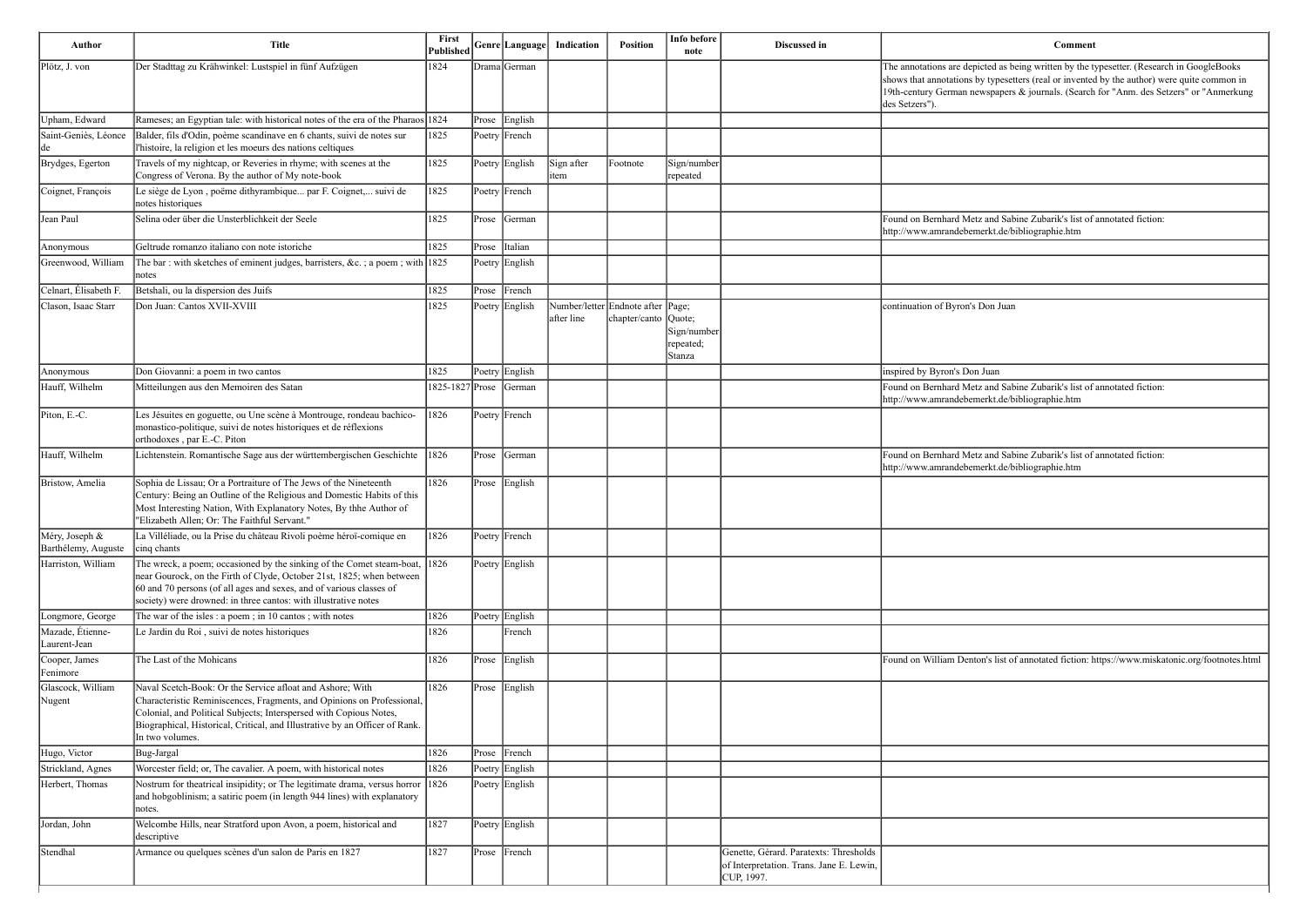| <b>Author</b>                         | <b>Title</b>                                                                                                                                                                                                                                                                                                                                   | First<br>Published |       | Genre Language                        | Indication | <b>Position</b> | Info before<br>note | Discussed in                                                                                                                                                                                                                                | Comment                                                |
|---------------------------------------|------------------------------------------------------------------------------------------------------------------------------------------------------------------------------------------------------------------------------------------------------------------------------------------------------------------------------------------------|--------------------|-------|---------------------------------------|------------|-----------------|---------------------|---------------------------------------------------------------------------------------------------------------------------------------------------------------------------------------------------------------------------------------------|--------------------------------------------------------|
| Méry, Joseph &<br>Barthélemy, Auguste | La Bacriade, ou la Guerre d'Alger, poème héroï-comique en cinq chants                                                                                                                                                                                                                                                                          | 1827               |       | Poetry French                         |            |                 |                     |                                                                                                                                                                                                                                             |                                                        |
| Hugo, Victor                          | Cromwell                                                                                                                                                                                                                                                                                                                                       | 1827               | Drama |                                       |            |                 |                     | Pfersmann, Andréas. "La secte des<br>autonotistes: idées sur le roman<br>annoté." Fondements, évolutions et<br>persistance des théories du roman,<br>edited by Andréas Pfersmann and<br>Bernard Alazet, Lettres Modernes, pp.<br>$75 - 86.$ |                                                        |
| Anglemont, Édouard                    | Berthe et Robert, poème en quatre chants, suivi de notes                                                                                                                                                                                                                                                                                       | 1827               |       | Poetry French                         |            |                 |                     |                                                                                                                                                                                                                                             |                                                        |
| Mangin, Victor                        | L'ami de la charte en prison, ou Un mois de retraites, suivi de notes<br>explicatives et historiques                                                                                                                                                                                                                                           | 1827               |       | Poetry French                         |            |                 |                     |                                                                                                                                                                                                                                             |                                                        |
| Bristow, Amelia                       | Emma de Lissau : a narrative of striking vicissitudes and peculiar trials;<br>with notes, illustrative of the manners and customs of the Jews                                                                                                                                                                                                  | $ 1828\rangle$     |       | Prose English                         |            |                 |                     |                                                                                                                                                                                                                                             |                                                        |
| Whitehead, John C.                    | King James the Second, or the revolution of 1688 : a dramat. poem;<br>with histor. and other notes                                                                                                                                                                                                                                             | 1828               |       | Poetry English                        |            |                 |                     |                                                                                                                                                                                                                                             |                                                        |
| Matthiason, J. H.                     | The infirmary, or, Sketches of practical benevolence : a poem in four<br>∣cantos                                                                                                                                                                                                                                                               | 1828               |       | Poetry English                        |            |                 |                     |                                                                                                                                                                                                                                             |                                                        |
| D'Oyly, Charles                       | Tom Raw, the Griffin: a burlesque poem, in twelve cantos: illustrated by 1828<br>twenty-five engravings, descriptive of the adventures of a cadet in the<br>East India company's service, from the period of his quitting England to<br>his obtaining a staff situtation in India. By a civilian and an officer on<br>the Bengal establishment |                    |       | Poetry English                        |            |                 |                     |                                                                                                                                                                                                                                             |                                                        |
| Montgomery, Robert                    | The Puffiad: A Satire                                                                                                                                                                                                                                                                                                                          | 1828               |       | Poetry English                        |            |                 |                     |                                                                                                                                                                                                                                             |                                                        |
| Méry, Joseph &<br>Barthélemy, Auguste | Napoléon en Égypte, poëme en huit chants                                                                                                                                                                                                                                                                                                       | 1828               |       | Poetry French                         |            |                 |                     |                                                                                                                                                                                                                                             |                                                        |
| Anonymous                             | Peri Nuzzade, a poem, in three cantos; with minor poems, by G.J.B.                                                                                                                                                                                                                                                                             | 1829               |       | Poetry English                        |            |                 |                     |                                                                                                                                                                                                                                             |                                                        |
| Beattie, William                      | John Huss; or, the council of Constance : a poem ; with histor. and<br>descriptive notes                                                                                                                                                                                                                                                       | 1829               |       | Poetry English                        |            |                 |                     |                                                                                                                                                                                                                                             |                                                        |
| Martin-Maillefer, P.-D                | Les fiancés de Caracas, poème éclectique en deux chants, suivi de notes 1829<br>ou considérations politiques et morales sur plusieurs États du Nouveau<br>Monde                                                                                                                                                                                |                    |       | Poetry French                         |            |                 |                     |                                                                                                                                                                                                                                             |                                                        |
| Thomson, Charles                      | The Brunswick : a poem in three cantos                                                                                                                                                                                                                                                                                                         | 1829               |       | Poetry English                        |            |                 |                     |                                                                                                                                                                                                                                             |                                                        |
| Anonymous                             | The Seventeenth Canto of Don Juan, in Continuation of the Unfinish'd<br>Poem by Lord Byron                                                                                                                                                                                                                                                     | 1829               |       | Poetry English                        |            |                 |                     |                                                                                                                                                                                                                                             |                                                        |
| Peacock, Thomas<br>Love               | The Misfortunes of Elphin                                                                                                                                                                                                                                                                                                                      | 1829               |       | Prose English                         |            |                 |                     |                                                                                                                                                                                                                                             | Found on William Denton's list of annotated fiction: h |
| Méry, Joseph &<br>Barthélemy, Auguste | Waterloo                                                                                                                                                                                                                                                                                                                                       | 1829               |       | $\left  \text{Poetry} \right $ French |            |                 |                     |                                                                                                                                                                                                                                             |                                                        |

|     | ${\bf Comment}$                                                                                |
|-----|------------------------------------------------------------------------------------------------|
|     |                                                                                                |
|     |                                                                                                |
|     |                                                                                                |
| pp. |                                                                                                |
|     |                                                                                                |
|     |                                                                                                |
|     |                                                                                                |
|     |                                                                                                |
|     |                                                                                                |
|     |                                                                                                |
|     |                                                                                                |
|     |                                                                                                |
|     |                                                                                                |
|     |                                                                                                |
|     |                                                                                                |
|     |                                                                                                |
|     |                                                                                                |
|     |                                                                                                |
|     |                                                                                                |
|     | Found on William Denton's list of annotated fiction: https://www.miskatonic.org/footnotes.html |
|     |                                                                                                |
|     |                                                                                                |
|     |                                                                                                |
|     |                                                                                                |
|     |                                                                                                |
|     |                                                                                                |
|     |                                                                                                |
|     |                                                                                                |
|     |                                                                                                |
|     |                                                                                                |
|     |                                                                                                |
|     |                                                                                                |
|     |                                                                                                |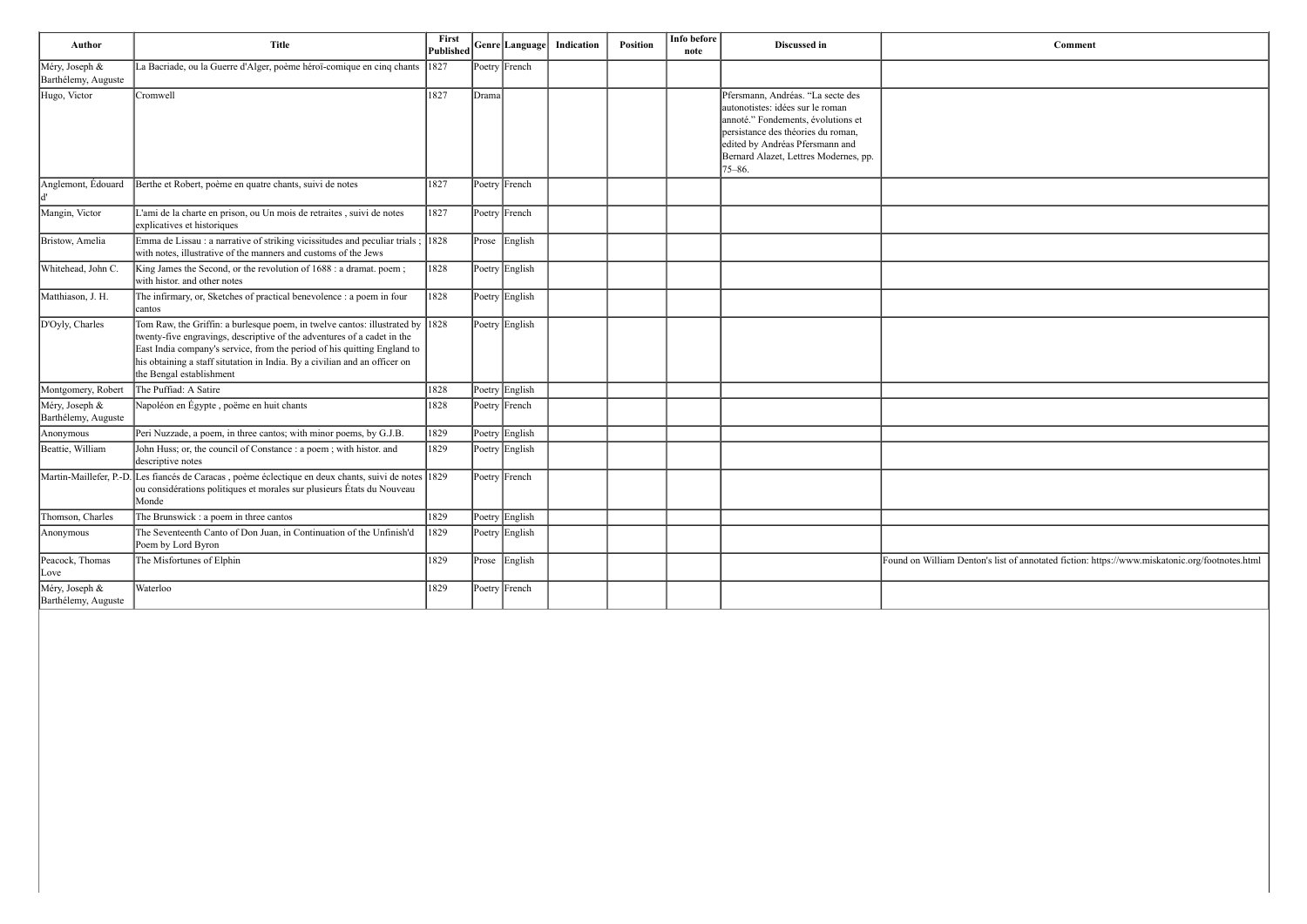ared without most of the notes, but Scott added lenghty annotations for

annototations that appeared in the first editions): footnotes

| Author                                    | <b>Title</b>                                                                                                                                                                                                                                                                                                                                                                                  | First<br><b>Published</b>                       |           | Genre Language | Indication                | Position                        | Info before<br>note | Discussed in                                                                                                                                                                                                                                                                                                                                                                                                                                                                                                                                                                                                                                                                                                                                                                                                                                                                                                                                                                                                                                                                                                         |                                                                                                                  |
|-------------------------------------------|-----------------------------------------------------------------------------------------------------------------------------------------------------------------------------------------------------------------------------------------------------------------------------------------------------------------------------------------------------------------------------------------------|-------------------------------------------------|-----------|----------------|---------------------------|---------------------------------|---------------------|----------------------------------------------------------------------------------------------------------------------------------------------------------------------------------------------------------------------------------------------------------------------------------------------------------------------------------------------------------------------------------------------------------------------------------------------------------------------------------------------------------------------------------------------------------------------------------------------------------------------------------------------------------------------------------------------------------------------------------------------------------------------------------------------------------------------------------------------------------------------------------------------------------------------------------------------------------------------------------------------------------------------------------------------------------------------------------------------------------------------|------------------------------------------------------------------------------------------------------------------|
| Scott, Walter                             | The Waverly Novels                                                                                                                                                                                                                                                                                                                                                                            | 1829 and<br>1833<br>[Magnum<br>Opus<br>edition] | $ $ Prose | English        | Other; Sign<br>after item | Endnote after Page;<br>Footnote | repeated            | Dürrenmatt, Jacques. "Ce que les notes The novels initially appear<br>chapter/canto; Sign/number disent de la fiction." Usages et théories<br>de la fiction, edited by Françoise<br>Lavocat, Presses universitaires de<br>Rennes, 2004, pp. 239–56.<br>books.openedition.org/pur/32707.<br>Foley, Barbara. Telling the Truth: The<br>Theory and Practice of Documentary<br>Fiction, Cornell UP, 1986. 149-150.<br>Freedgood, Elaine. "Fictional<br>Settlements: Footnotes, Metalepsis, the<br>Colonial Effect." 400-401<br>Mayer, Robert. "The Internal<br>Machinery Displayed: The Heart of<br>Midlothian and Scott's Apparatus for<br>the Waverley Novels." CLIO, vol. 17,<br>no. 1, 1987, pp. 1-20.<br>Mayer, Robert. "The Illogical Status of<br>Novelistic Discourse: Scott's Footnotes<br>for the Waverley Novels." ELH, vol.<br>66, no. 4, 1999, pp. 911-38.<br>doi:10.1353/elh.1999.0036.<br>Millgate, Jane. Scott's Last Edition: A<br>Study in Publishing History, Edinburgh<br>UP, 1987.<br>Robertson, Fiona. Legitimate Histories:<br>Scott, Gothic, and the Authorities of<br>Fiction, Clarendon, 1998. | the Magnum Opus edition.<br>Shorter annotations (and an<br>Long annotations: printed<br>note and the page number |
| Anonymous                                 | Faustus. A poem, with notes.                                                                                                                                                                                                                                                                                                                                                                  | 1830                                            |           | Poetry English |                           |                                 |                     |                                                                                                                                                                                                                                                                                                                                                                                                                                                                                                                                                                                                                                                                                                                                                                                                                                                                                                                                                                                                                                                                                                                      |                                                                                                                  |
| Anonymous                                 | Le billard : poème en 5 chants                                                                                                                                                                                                                                                                                                                                                                | 1830                                            |           | Poetry French  |                           |                                 |                     |                                                                                                                                                                                                                                                                                                                                                                                                                                                                                                                                                                                                                                                                                                                                                                                                                                                                                                                                                                                                                                                                                                                      |                                                                                                                  |
|                                           | Bourke, Hannah Maria O'Donoghue, prince of Killarney; a poem in seven cantos                                                                                                                                                                                                                                                                                                                  | 1830                                            |           | Poetry English |                           |                                 |                     |                                                                                                                                                                                                                                                                                                                                                                                                                                                                                                                                                                                                                                                                                                                                                                                                                                                                                                                                                                                                                                                                                                                      |                                                                                                                  |
| Stokes, Henry Sewell                      | The lay of the desert : a poem in two cantos                                                                                                                                                                                                                                                                                                                                                  | 1830                                            |           | Poetry English |                           |                                 |                     |                                                                                                                                                                                                                                                                                                                                                                                                                                                                                                                                                                                                                                                                                                                                                                                                                                                                                                                                                                                                                                                                                                                      |                                                                                                                  |
| Anonymous ["Citizen<br>of Massachusetts"] | Free Masonry: a poem in three cantos, accompanied with notes,<br>illustrative of the history, policy, principles, &c. of the Masonic<br>institution  and proving conclusively, by facts and arguments, that it<br>necessarily leads to aristocratic distinctions in society, is a dangerous<br>and deadly foe of liberty, and a formidable engine in the hands of<br>wicked and designing men | 1830                                            |           | Poetry English |                           |                                 |                     |                                                                                                                                                                                                                                                                                                                                                                                                                                                                                                                                                                                                                                                                                                                                                                                                                                                                                                                                                                                                                                                                                                                      |                                                                                                                  |
| A Hypochondriac                           | The blue devils, or, New police : a poem in three cantos / by a<br>Hypochondriac                                                                                                                                                                                                                                                                                                              | 1830                                            |           | Poetry English |                           |                                 |                     |                                                                                                                                                                                                                                                                                                                                                                                                                                                                                                                                                                                                                                                                                                                                                                                                                                                                                                                                                                                                                                                                                                                      |                                                                                                                  |

Long annotations: printed as endnotes, indicated by footnote, giving the number and title of the note and the page number on which the note can be found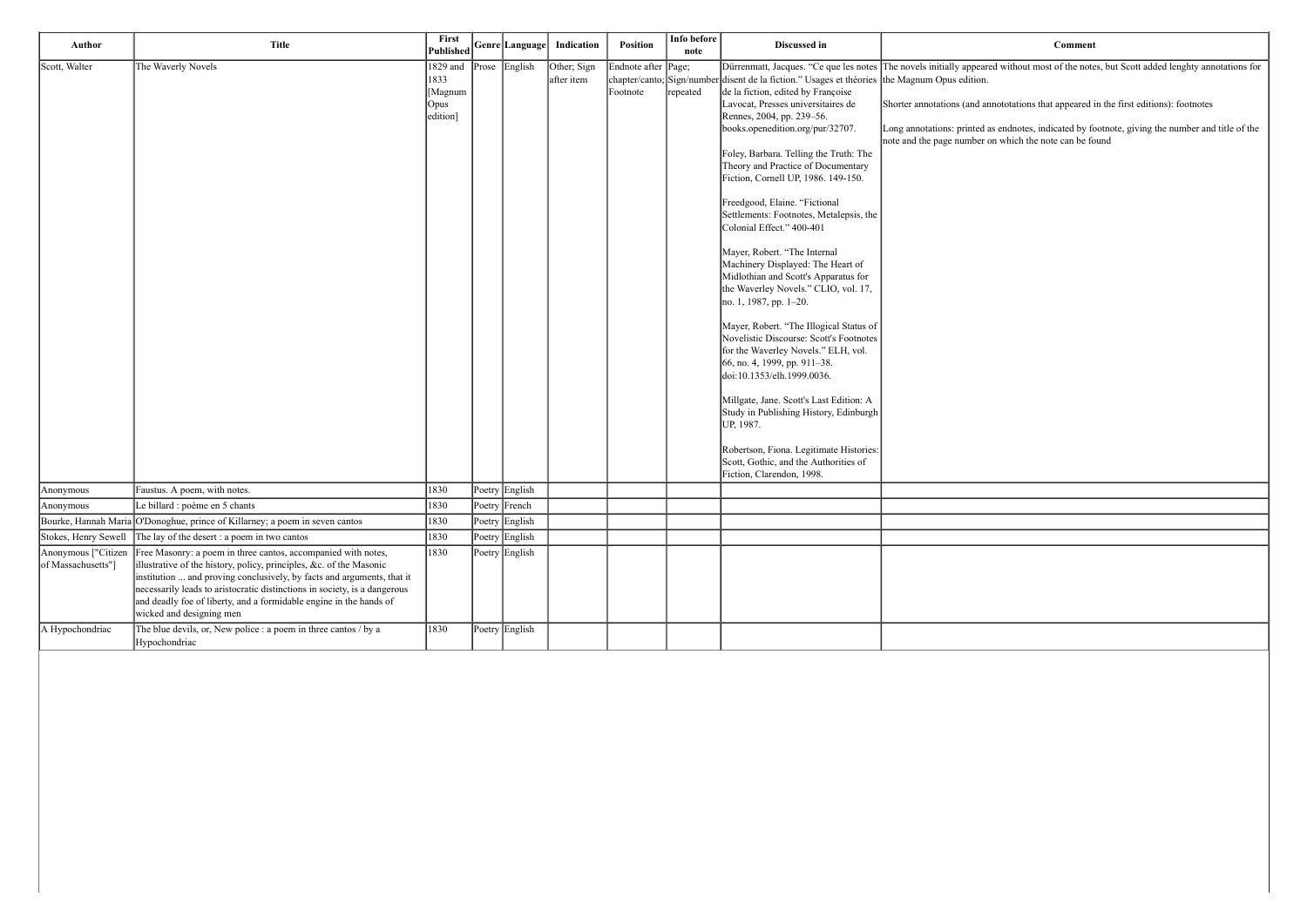a general, see Rannaud, Gérald. "La Marge et la Pensée: Notes sur la «marginale» chez Stendhal." Le livre annoté, edited by Christian Jacob, Bibliothèque nationale de France, 1999, 72-77.

e that makes fun of the main text (possibly inspired by a note in Byron's

n's list of annotated fiction: https://www.miskatonic.org/footnotes.html

| Author                  | <b>Title</b>                                                                                                                                                                                         | First<br>Published |       | Genre Language | Indication | Position | Info before<br>note | Discussed in                                                                                                                                                                                                                                                                                                   | Comment                                                                                                                                                                                   |
|-------------------------|------------------------------------------------------------------------------------------------------------------------------------------------------------------------------------------------------|--------------------|-------|----------------|------------|----------|---------------------|----------------------------------------------------------------------------------------------------------------------------------------------------------------------------------------------------------------------------------------------------------------------------------------------------------------|-------------------------------------------------------------------------------------------------------------------------------------------------------------------------------------------|
| Stendhal                | Le rouge et le noir                                                                                                                                                                                  | 1830               | Prose | French         |            |          |                     | Genette, Gérard. Paratexts: Thresholds   About Stendhal's notes in general, see<br>CUP, 1997. 334.<br>Scott, David. "Signs in the Text: The                                                                                                                                                                    | of Interpretation. Trans. Jane E. Lewin, Rannaud, Gérald. "La Marge et la Pensée: Notes sur la «marginale» che<br>annoté, edited by Christian Jacob, Bibliothèque nationale de France, 19 |
|                         |                                                                                                                                                                                                      |                    |       |                |            |          |                     | Role of Epigraphs, Footnotes, and<br>Typography in Clarifying the Narrator-<br>Character Relationship in Stendhal's Le<br>rouge et le noir." Ma(r)king the Text:<br>The Presentation of Meaning on the<br>Literary Page, edited by Joe Bray et al.,<br>Ashgate, 2000, 26-34.<br>Thompson, C. W. "Expression et |                                                                                                                                                                                           |
|                         |                                                                                                                                                                                                      |                    |       |                |            |          |                     | conventions typographiques: les notes<br>en bas de page chez Stendhal." La<br>création romanesque chez Stendhal:<br>Actes du XVIe Congrès International<br>Stendhalien Paris 26 - 29 avril 1983,<br>edited by Victor Del Litto, Droz, 1985,<br>35-45.                                                          |                                                                                                                                                                                           |
| Musset, Alfred de       | Mardoche                                                                                                                                                                                             | 1830               |       | Poetry French  |            |          |                     | Bishop, Lloyd. Romantic Irony in<br>French Literature from Diderot to<br>Beckett, Vanderbilt UP, 1989. p.44                                                                                                                                                                                                    | there is a rhymed footnote that makes fun of the main text (possibly ins<br>Beppo?)                                                                                                       |
| Lequesne, Frédéric      | Le Triomphe de la Liberté, poème national en trois journées, suivi de<br>notes et documens historiques sur les 27, 28 et 29 juillet, avec une épître<br>dédicatoire à Mgr le duc d'Orléans,          | 1830               |       | Poetry French  |            |          |                     |                                                                                                                                                                                                                                                                                                                |                                                                                                                                                                                           |
| Law, James Sylvius      | The wrongs of Ireland historically reviewed, from the invasion to the<br>present time : a national poem, in six cantos, with copious illustrations :<br>to which is prefixed, an eulogium to Ogyagia | 1831               |       | Poetry English |            |          |                     |                                                                                                                                                                                                                                                                                                                |                                                                                                                                                                                           |
| Hase, Karl August       | Die ebenteuerliche [sic] Kirchweih-Suite dreier Studiosen, in schöne<br>Reimlein gebracht : Mit Anmerkungen u. e. Anh. von Gedankenstrichen                                                          | 1831               |       | Poetry German  |            |          |                     |                                                                                                                                                                                                                                                                                                                |                                                                                                                                                                                           |
| Anonymous               | Lornty, a poem, with explanatory notes.                                                                                                                                                              | 1831               |       | Poetry English |            |          |                     |                                                                                                                                                                                                                                                                                                                |                                                                                                                                                                                           |
| Hugo, Victor            | Notre-Dame de Paris                                                                                                                                                                                  | 1831               | Prose | French         |            |          |                     |                                                                                                                                                                                                                                                                                                                |                                                                                                                                                                                           |
| Peacock, Thomas<br>Love | Crotchet Castle                                                                                                                                                                                      | 1831               | Prose | English        |            |          |                     |                                                                                                                                                                                                                                                                                                                | Found on William Denton's list of annotated fiction: https://www.miska                                                                                                                    |
| Montgomery, Robert      | Oxford. A poem. With notes; including a biographical summary of<br>eminent characters connected with the University.                                                                                 | 1831               |       | Poetry English |            |          |                     |                                                                                                                                                                                                                                                                                                                |                                                                                                                                                                                           |
| Anonymous               | The Carleton election, or, The tale of a Bytown ram : an epic poem in<br>ten cantos                                                                                                                  | 1832               |       | Poetry English |            |          |                     |                                                                                                                                                                                                                                                                                                                |                                                                                                                                                                                           |
| Standish, Frank Hall    | The maid of Jaen : a poem : with notes and general remarks                                                                                                                                           | 1832               |       | Poetry English |            |          |                     |                                                                                                                                                                                                                                                                                                                |                                                                                                                                                                                           |
| Mörike, Eduard          | Maler Nolten. Novelle in zwei Teilen                                                                                                                                                                 | 1832               | Prose | German         |            |          |                     |                                                                                                                                                                                                                                                                                                                | Found on Bernhard Metz and Sabine Zubarik's list of annotated fiction:<br>http://www.amrandebemerkt.de/bibliographie.htm                                                                  |
| Anonymous               | Canto XVII of Don Juan / by one who desires to be a very great<br> unknown                                                                                                                           | 1832               |       | Poetry English |            |          |                     |                                                                                                                                                                                                                                                                                                                | continuation of Byron's Don Juan                                                                                                                                                          |
| Cromwell, Thomas        | The druid, a tragedy in five acts : with notes on the antiquities and early $\left  \right $ 1832<br>history of Ireland                                                                              |                    |       | Drama English  |            |          |                     |                                                                                                                                                                                                                                                                                                                |                                                                                                                                                                                           |
| Brydges, Egerton        | Lake of Geneva: a poem, moral and descriptive, in seven books. With<br>notes historical and biographical.                                                                                            | 1832               |       | Poetry English |            |          |                     |                                                                                                                                                                                                                                                                                                                |                                                                                                                                                                                           |
| B.-A.                   | Bruleboeuf-Letournan, Épître au roi des Français, suivie de notes historiques                                                                                                                        | 1833               |       | Poetry French  |            |          |                     |                                                                                                                                                                                                                                                                                                                |                                                                                                                                                                                           |
| Standish, Frank Hall    | Timon, a poem, in two cantos                                                                                                                                                                         | 1833               |       | Poetry English |            |          |                     |                                                                                                                                                                                                                                                                                                                |                                                                                                                                                                                           |
| Picken, Andrew          | Traditionary stories of old families, and legendary illustrations of family 1833<br>history                                                                                                          |                    |       | Prose English  |            |          |                     |                                                                                                                                                                                                                                                                                                                |                                                                                                                                                                                           |
| Parfait, Noël           | L'aurore d'un beau jour : épisodes des 5 et 6 juin 1832, suivis de notes et 1833<br>documens inédits                                                                                                 |                    |       | French         |            |          |                     |                                                                                                                                                                                                                                                                                                                |                                                                                                                                                                                           |
| Anonymous               | The lay of the wilderness, a poem, in five cantos                                                                                                                                                    | 1833               |       | Poetry English |            |          |                     |                                                                                                                                                                                                                                                                                                                |                                                                                                                                                                                           |
| Stendhal                | Lucien Leuwen                                                                                                                                                                                        | 1834               | Prose | French         |            |          |                     | Genette, Gérard. Paratexts: Thresholds<br>of Interpretation. Trans. Jane E. Lewin,<br>CUP, 1997.                                                                                                                                                                                                               |                                                                                                                                                                                           |

| <b>Comment</b> |  |
|----------------|--|
|----------------|--|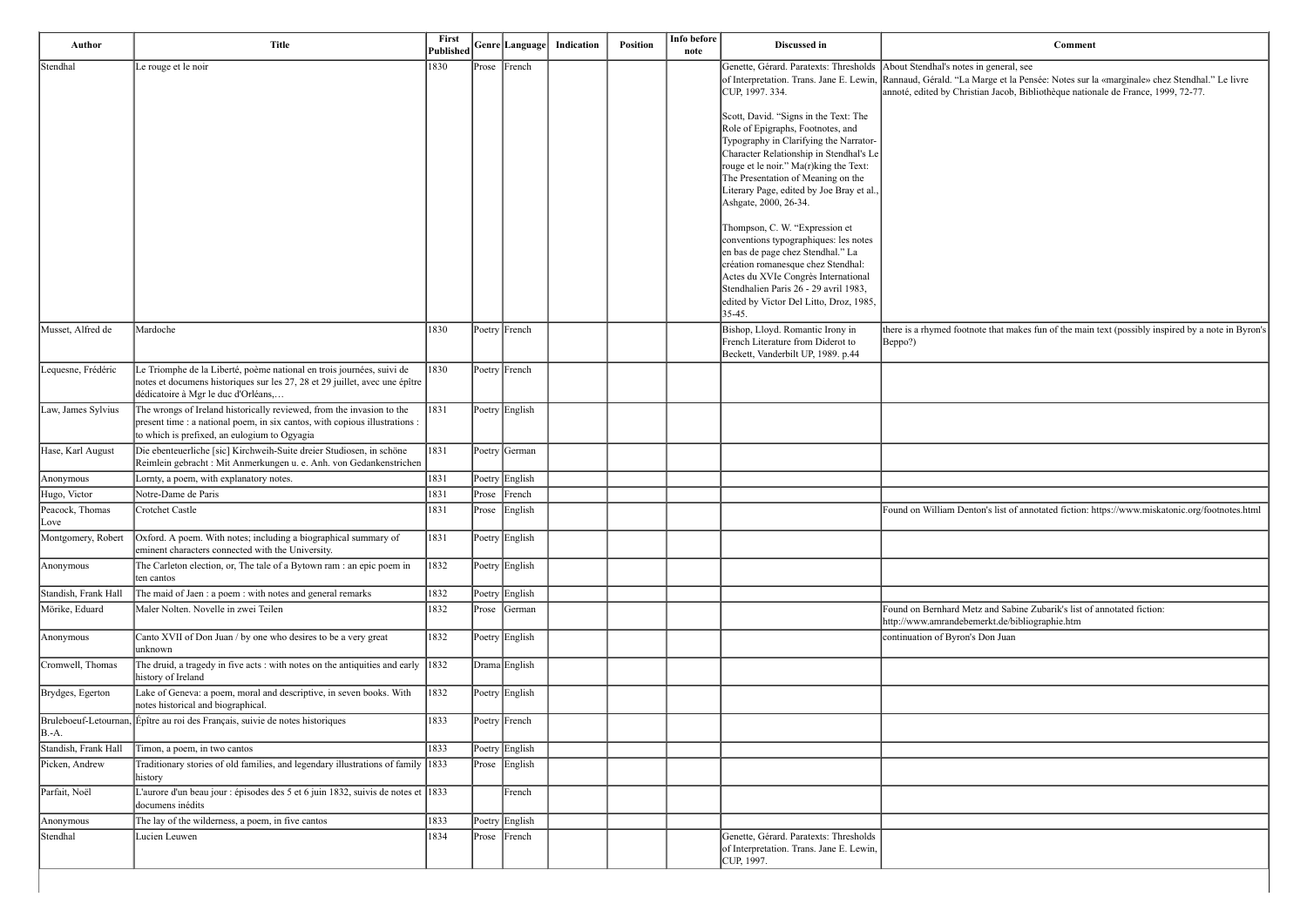| Ward, J. G.<br>Anonymous<br>Korn, Friedrich<br>Ferdinand Friedrich;<br>other pseud.: Friedrich<br>Nork]<br>Southey, Robert<br>Burt, William<br>Sauveroche, Léonce<br>Young, George | Spring of life: a didactic poem in four books, with historical and<br>illustrative notes<br>Le revenant de La Guadeloupe ou Mémoires du Marquis de Berville<br>rédigés et publiés par L. R. et suivis de notes et anecdotes historiques | 1834                             |       | Poetry English |      |                        |             |                                                                                                                                                                                                                                                                                   |                                                                |
|------------------------------------------------------------------------------------------------------------------------------------------------------------------------------------|-----------------------------------------------------------------------------------------------------------------------------------------------------------------------------------------------------------------------------------------|----------------------------------|-------|----------------|------|------------------------|-------------|-----------------------------------------------------------------------------------------------------------------------------------------------------------------------------------------------------------------------------------------------------------------------------------|----------------------------------------------------------------|
|                                                                                                                                                                                    |                                                                                                                                                                                                                                         |                                  |       |                |      |                        |             |                                                                                                                                                                                                                                                                                   |                                                                |
|                                                                                                                                                                                    |                                                                                                                                                                                                                                         | 1834                             |       | French         |      |                        |             |                                                                                                                                                                                                                                                                                   |                                                                |
|                                                                                                                                                                                    | Der jüdische Gil Blas. Herausgegeben und mit Anmerkungen begleitet<br>[pseud. of Korn, Josef von einem Unbefangenen]                                                                                                                    | 1834                             |       | Prose   German |      |                        |             |                                                                                                                                                                                                                                                                                   |                                                                |
|                                                                                                                                                                                    | The Doctor                                                                                                                                                                                                                              | 1834-47                          |       | Prose English  |      |                        |             | Chatsiou, Ourania. Paratext and Poetics<br>in British Romantic-Period Literature.<br>Unpublished PhD thesis, 2009.<br>Chatsiou, Ourania. "Robert Southey's<br>'Old Curiosity-Shops': 'Common-<br>Placing' and Paratext." Working With<br>English, vol. 4, no. 1, 2008, pp. 19-38. |                                                                |
|                                                                                                                                                                                    | Christianity: a poem in three books; with miscellaneous notes / edited,<br>together with a short memoir of the author, by his nephew, Major T.<br>Seymour Burt.                                                                         | 1835                             |       | Poetry English |      |                        |             |                                                                                                                                                                                                                                                                                   |                                                                |
|                                                                                                                                                                                    | Discours sur les célébrités du Périgord, suivi de notes biographiques et<br>philologiques                                                                                                                                               | 1835                             |       | French         |      |                        |             |                                                                                                                                                                                                                                                                                   |                                                                |
|                                                                                                                                                                                    | Protestant Reformation : a poem in two cantos, with notes and<br>references                                                                                                                                                             | 1835                             |       | Poetry English |      |                        |             |                                                                                                                                                                                                                                                                                   |                                                                |
| Groke, Gottlieb<br>Wilhelm                                                                                                                                                         | Haluf und Otto oder der Ottobrunnen : Gedicht mit Anmerkungen                                                                                                                                                                           | 1835                             |       | Poetry German  |      |                        |             |                                                                                                                                                                                                                                                                                   |                                                                |
| Morier, James<br>Justinian                                                                                                                                                         | The adventures of Hajji Baba, of Ispahan. Revised, corrected, and<br>illustrated with notes by the author                                                                                                                               | 1835 (rev. Prose English<br> ed. |       |                |      |                        |             |                                                                                                                                                                                                                                                                                   |                                                                |
| Ortlepp, Ernst                                                                                                                                                                     | Beethovens Monument                                                                                                                                                                                                                     | 1836                             | Prose | German         |      |                        |             | Ziemann, Rüdiger. Ein Logis im<br>Saalthale: Mutmaßungen über den<br>Dichter Ernst Ortlepp.<br>Nietzscheforschung, 5-6.12(1998):<br>417-432.                                                                                                                                      |                                                                |
| Rafinesque, C.S.                                                                                                                                                                   | The world, or, Instability. A poem. In twenty parts, with notes and<br>illustrations.                                                                                                                                                   | 1836                             |       | Poetry English |      |                        |             |                                                                                                                                                                                                                                                                                   |                                                                |
| Stokes, Henry Sewell                                                                                                                                                               | The Vale of Lanherne, and other poems. With notes.                                                                                                                                                                                      | 1836                             |       | Poetry English |      |                        |             |                                                                                                                                                                                                                                                                                   |                                                                |
| Owen, Robert Dale                                                                                                                                                                  | Pocahontas : a historical drama, in five acts; with an introductory essay<br>and notes / by a citizen of the west.                                                                                                                      | 1837                             |       | Drama English  | None | Endnote at<br>very end | Page; Quote |                                                                                                                                                                                                                                                                                   |                                                                |
| Anonymous                                                                                                                                                                          | The bridal of Naworth. : A poem, in three cantos                                                                                                                                                                                        | 1837                             |       | Poetry English |      |                        |             |                                                                                                                                                                                                                                                                                   |                                                                |
| Dearden, William                                                                                                                                                                   | The star-seeker : a poem, in five cantos                                                                                                                                                                                                | 1837                             |       | Poetry English |      |                        |             |                                                                                                                                                                                                                                                                                   |                                                                |
| Williams, Taliesin                                                                                                                                                                 | The doom of Colyn Dolphyn, a poem, with notes illustrative of various<br>traditions of Glamorganshire                                                                                                                                   | 1837                             |       | Poetry English |      |                        |             |                                                                                                                                                                                                                                                                                   |                                                                |
| Collin Des Gimées,<br>Victorine                                                                                                                                                    | Nancy, la Lorraine et ses ducs : chants séculaires, suivis de notes<br>historiques très-étendues                                                                                                                                        | 1837-1838 Poetry French          |       |                |      |                        |             |                                                                                                                                                                                                                                                                                   |                                                                |
| Hillhouse, James<br>Abraham                                                                                                                                                        | Sachem's-wood: a short poem, with notes.                                                                                                                                                                                                | 1838                             |       | Poetry English |      |                        |             |                                                                                                                                                                                                                                                                                   |                                                                |
| Reade, John Edmund                                                                                                                                                                 | Italy: a poem. With historical and classical notes                                                                                                                                                                                      | 1838                             |       | Poetry English |      |                        |             |                                                                                                                                                                                                                                                                                   |                                                                |
| Flamen, P.                                                                                                                                                                         | Paris, ou Nouvelle mission de Belphégor : satire suivie de notes critiques 1838<br>et anecdotiques                                                                                                                                      |                                  |       | Poetry French  |      |                        |             |                                                                                                                                                                                                                                                                                   |                                                                |
| Whiting, William                                                                                                                                                                   | The age of paper, or, The bank contest : a poem / by the author of "The<br>bloody charter," &c. with explanatory notes                                                                                                                  | 1838                             |       | Poetry English |      |                        |             |                                                                                                                                                                                                                                                                                   |                                                                |
| Bowen, Melesina                                                                                                                                                                    | Ystradffin: a descriptive poem, with an appendix, containing historical<br>and explanatory notes.                                                                                                                                       | 1839                             |       | Poetry English |      |                        |             |                                                                                                                                                                                                                                                                                   |                                                                |
| Wyther Baxter, G.R.                                                                                                                                                                | Don Juan junior: a poem, by Byron's ghost                                                                                                                                                                                               | 1839                             |       | Poetry English |      |                        |             |                                                                                                                                                                                                                                                                                   | continuation of Byron's Don Juan<br>the endnotes are very long |
| Stendhal                                                                                                                                                                           | La Chartreuse de Parme                                                                                                                                                                                                                  | 1839                             | Prose | French         |      |                        |             | Genette, Gérard. Paratexts: Thresholds<br>of Interpretation. Trans. Jane E. Lewin,                                                                                                                                                                                                |                                                                |
| The Battle of Saratoga: A Poem, with Historical and Explanatory Notes<br>Rees, James                                                                                               |                                                                                                                                                                                                                                         |                                  |       |                |      |                        |             | CUP, 1997. 334.                                                                                                                                                                                                                                                                   |                                                                |

| Comment       |  |
|---------------|--|
|               |  |
|               |  |
|               |  |
|               |  |
|               |  |
|               |  |
|               |  |
|               |  |
|               |  |
|               |  |
|               |  |
|               |  |
|               |  |
|               |  |
|               |  |
|               |  |
|               |  |
|               |  |
|               |  |
|               |  |
|               |  |
|               |  |
|               |  |
|               |  |
|               |  |
|               |  |
|               |  |
|               |  |
|               |  |
| on Juan       |  |
| $\frac{2}{2}$ |  |
|               |  |
|               |  |
|               |  |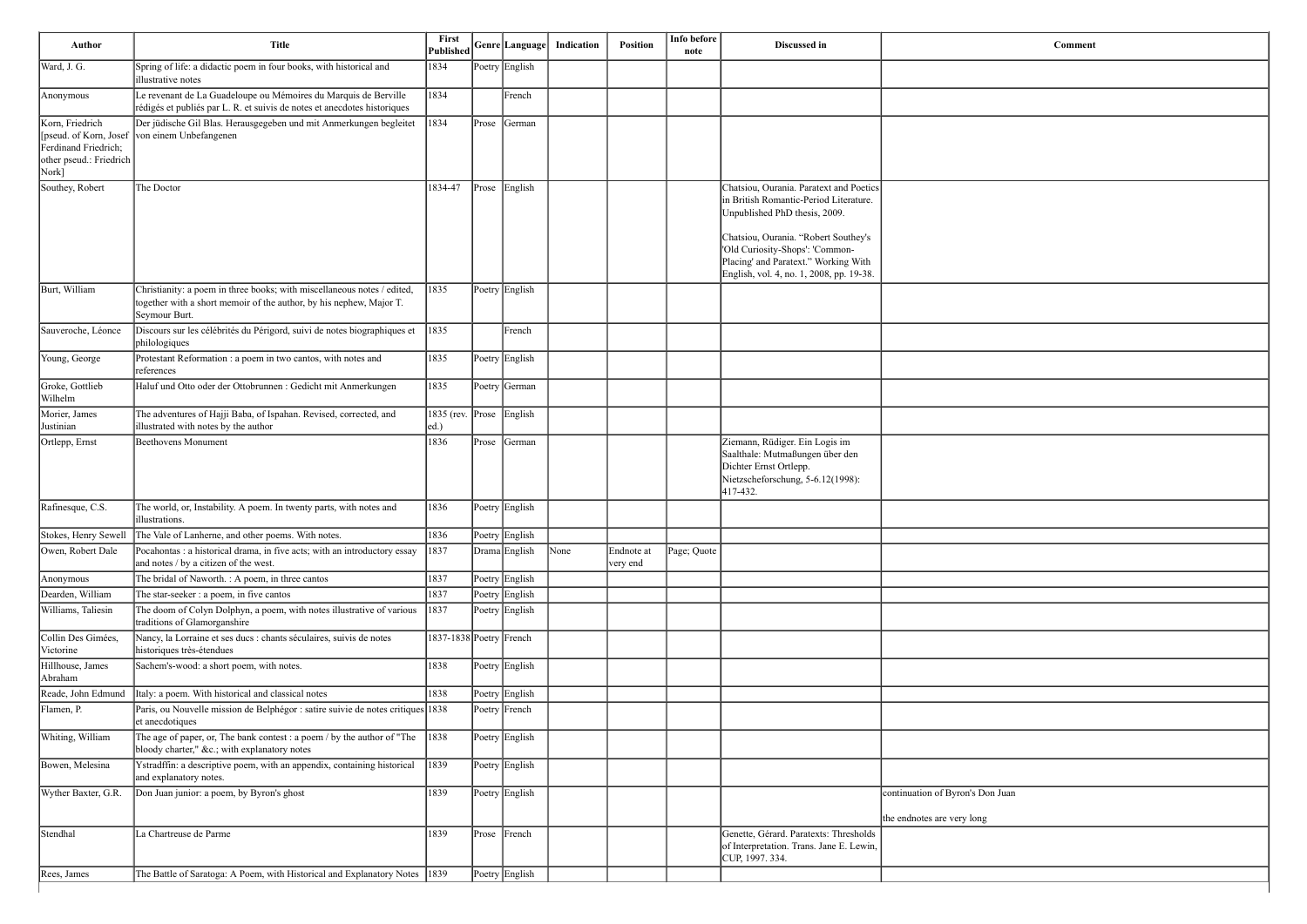| Author                         | <b>Title</b>                                                                                                                                                                                                                                                                                                                         | First<br><b>Published</b> |       | Genre Language | Indication                 | <b>Position</b> | Info before<br>note | Discussed in                                                                                                                                                                        | Comment                                                                                                                  |
|--------------------------------|--------------------------------------------------------------------------------------------------------------------------------------------------------------------------------------------------------------------------------------------------------------------------------------------------------------------------------------|---------------------------|-------|----------------|----------------------------|-----------------|---------------------|-------------------------------------------------------------------------------------------------------------------------------------------------------------------------------------|--------------------------------------------------------------------------------------------------------------------------|
| Immermann, Karl                | Münchhausen. Eine Geschichte in Arabesken                                                                                                                                                                                                                                                                                            | 1839                      | Prose | German         |                            |                 |                     |                                                                                                                                                                                     | Found on Bernhard Metz and Sabine Zubarik's list of annotated fiction:<br>http://www.amrandebemerkt.de/bibliographie.htm |
| Dumas, Alexandre<br>(père)     | Le captain Pamphile                                                                                                                                                                                                                                                                                                                  | 1839                      | Prose | $ $ French     |                            |                 |                     |                                                                                                                                                                                     | Found on Bernhard Metz and Sabine Zubarik's list of annotated fiction:<br>http://www.amrandebemerkt.de/bibliographie.htm |
| Revere, Giuseppe               | Lorenzino de' Medici : dramma storico : con note e illustrazioni                                                                                                                                                                                                                                                                     | 1839                      |       | Drama Italian  |                            |                 |                     |                                                                                                                                                                                     |                                                                                                                          |
|                                | Godmond, Christopher Vincenzo, Prince of Mantua; or, The death of Crichton; a tragic drama,<br>in five acts, with an explanatory preface and notes. Also, a memoir of<br>the campaigns of Edward the Third, in the years 1345, 1346, and 1347,<br>with a defence of his conduct to Eustace St. Pierre on the surrender of<br>Calais. | 1840                      |       | Drama English  |                            |                 |                     |                                                                                                                                                                                     |                                                                                                                          |
| Reynolds, George W.<br>M.      | A sequel to Don Juan                                                                                                                                                                                                                                                                                                                 | 1840                      |       | Poetry English |                            |                 |                     |                                                                                                                                                                                     |                                                                                                                          |
| Richardson, Henry              | The loss of the Tigris; a poem. In two cantos. Inscribed to the<br>commander, officers, and men of the Euphrates Expedition                                                                                                                                                                                                          | 1840                      |       | Poetry English |                            |                 |                     |                                                                                                                                                                                     |                                                                                                                          |
| Cowley, William                | Don Juan reclaimed: or, his peregrination continued, from Lord Byron                                                                                                                                                                                                                                                                 | 1840                      |       | Poetry English |                            |                 |                     |                                                                                                                                                                                     |                                                                                                                          |
| Rickman, Edwin S.              | Madness; or, The maniacs' hall, a poem, in seven cantos. By the author<br>of "The diary of a solitaire."                                                                                                                                                                                                                             | 1841                      |       | Poetry English |                            |                 |                     |                                                                                                                                                                                     |                                                                                                                          |
| Lathy, Thomas Pike             | The angler; a poem in ten cantos, comprising proper instructions in the<br>art, with rules to choose fishing rods, lines, etc                                                                                                                                                                                                        | 1841                      |       | Poetry English |                            |                 |                     |                                                                                                                                                                                     |                                                                                                                          |
| Croke, Alexander               | The progress of idolatry. The three ordealsStudley Priory, and other<br>poems, with notes                                                                                                                                                                                                                                            | 1841                      |       | Poetry English |                            |                 |                     |                                                                                                                                                                                     |                                                                                                                          |
| O' Grady, Standish             | The emigrant: a poem, in four cantos                                                                                                                                                                                                                                                                                                 | 1842                      |       | Poetry English |                            |                 |                     |                                                                                                                                                                                     |                                                                                                                          |
| Anonymous ["A<br>Millenarian"] | Millennium: a poem: with copious notes; proving  the doctrine of the<br>personal reign of God - Man Christ Jesus                                                                                                                                                                                                                     | 1842                      |       | Poetry English |                            |                 |                     |                                                                                                                                                                                     |                                                                                                                          |
| Weyermüller,<br>Friedrich      | Napoleon auf Sankt-Helena : Ein Gedicht, mit Anmerkungen                                                                                                                                                                                                                                                                             | 1842                      |       | Poetry German  |                            |                 |                     |                                                                                                                                                                                     |                                                                                                                          |
| Poe, Edgar Allan               | The Mystery of Marie Rogêt                                                                                                                                                                                                                                                                                                           | 1842                      |       | Prose English  |                            |                 |                     |                                                                                                                                                                                     | Found on Bernhard Metz and Sabine Zubarik's list of annotated fiction:<br>http://www.amrandebemerkt.de/bibliographie.htm |
| Steinmetz, Andrew              | A voice in Ramah, or, Lament of the poor African, a fettered exile afar<br>from his fatherland : a poem in five cantos                                                                                                                                                                                                               | 1842                      |       | Poetry English |                            |                 |                     |                                                                                                                                                                                     |                                                                                                                          |
| Imrie, David                   | Scenes among the mountains: a descriptive poem, in three cantos, with<br>illustrative notes.                                                                                                                                                                                                                                         | 1842                      |       | Poetry English |                            |                 |                     |                                                                                                                                                                                     |                                                                                                                          |
| Sue, Eugène                    | Les Mystères de Paris                                                                                                                                                                                                                                                                                                                | 1842-1843 Prose French    |       |                |                            |                 |                     | Déruelle, Aude. "Refus Balzacien de la<br>note." L'espace de la note, edited by<br>Jacques Dürrenmatt and Andréas<br>Pfersmann, Presses universitaires de<br>Rennes, 2004, 141-154. |                                                                                                                          |
| McKinnon, William<br>Charles   | The battle of the Nile : a poem in four cantos                                                                                                                                                                                                                                                                                       | 1844                      |       | Poetry English |                            |                 |                     |                                                                                                                                                                                     |                                                                                                                          |
|                                | Elvins, Henry Edward Noah; or Church & crown: a politico-religious poem, in four books.<br>With the author's original notes; throughout which are interspersed the<br>sentiments of the most distinguished theologians and statesmen.                                                                                                | 1844                      |       | Poetry English |                            |                 |                     |                                                                                                                                                                                     |                                                                                                                          |
| Verson, Édouard                | La Méditerranée, poème, par Édouard Verson ; suivi de notes<br>explicatives                                                                                                                                                                                                                                                          | 1844                      |       | Poetry French  |                            |                 |                     |                                                                                                                                                                                     |                                                                                                                          |
| Burgess, George                | Strife of brothers: a poem in two parts : with notes.                                                                                                                                                                                                                                                                                | 1844                      |       | Poetry English |                            |                 |                     |                                                                                                                                                                                     |                                                                                                                          |
| Thom, William                  | Rhymes and recollections of a hand-loom weaver                                                                                                                                                                                                                                                                                       | 1844                      |       | Poetry English | Sign after line Endnote at | very end        | Page; Quote         |                                                                                                                                                                                     | The footnotes refer to the endnotes, e.g. "See Note C".                                                                  |
|                                |                                                                                                                                                                                                                                                                                                                                      |                           |       |                |                            |                 |                     |                                                                                                                                                                                     | In the second edition, translations of dialect terms are provided at the b                                               |
| Clarke, Thomas                 | The silent village : a poem, with notes : to which is added, Corona<br>Sylvestris, variis e flosculis contexta                                                                                                                                                                                                                       | 1844                      |       | Poetry English |                            |                 |                     |                                                                                                                                                                                     |                                                                                                                          |
| Jones, George                  | Tecumseh and the prophet of the West; an original historical Israel-<br>Indian tragedy  with historical notes, original letters, &c.                                                                                                                                                                                                 | 1844                      |       | Drama English  |                            |                 |                     |                                                                                                                                                                                     |                                                                                                                          |
| Barthélemy, Auguste            | L'Art de fumer, ou la Pipe et le cigare, poème en trois chants, suivi de<br>notes                                                                                                                                                                                                                                                    | 1844                      |       | Poetry French  |                            |                 |                     |                                                                                                                                                                                     |                                                                                                                          |
| Martin, Jules                  | Nouvelle d'Afrique. Suivi de notes diverses.                                                                                                                                                                                                                                                                                         | 1844                      |       |                |                            |                 |                     |                                                                                                                                                                                     |                                                                                                                          |
| Harris, William<br>Richard     | Napoleon : an epic poem in twelve cantos                                                                                                                                                                                                                                                                                             | 1845                      |       | Poetry English |                            |                 |                     |                                                                                                                                                                                     |                                                                                                                          |
| Chavant, Marius                | Apologie d'un homme célèbre : poëme ; et suivie de Notes tirées de la 1845<br>meilleur source                                                                                                                                                                                                                                        |                           |       | Poetry French  |                            |                 |                     |                                                                                                                                                                                     |                                                                                                                          |

| Comment                                                                                                                  |
|--------------------------------------------------------------------------------------------------------------------------|
| Found on Bernhard Metz and Sabine Zubarik's list of annotated fiction:                                                   |
| http://www.amrandebemerkt.de/bibliographie.htm<br>Found on Bernhard Metz and Sabine Zubarik's list of annotated fiction: |
| http://www.amrandebemerkt.de/bibliographie.htm                                                                           |
|                                                                                                                          |
|                                                                                                                          |
|                                                                                                                          |
|                                                                                                                          |
|                                                                                                                          |
|                                                                                                                          |
|                                                                                                                          |
|                                                                                                                          |
|                                                                                                                          |
|                                                                                                                          |
|                                                                                                                          |
|                                                                                                                          |
|                                                                                                                          |
|                                                                                                                          |
| Found on Bernhard Metz and Sabine Zubarik's list of annotated fiction:                                                   |
| http://www.amrandebemerkt.de/bibliographie.htm                                                                           |
|                                                                                                                          |
|                                                                                                                          |
|                                                                                                                          |
|                                                                                                                          |
|                                                                                                                          |
|                                                                                                                          |
|                                                                                                                          |
|                                                                                                                          |
|                                                                                                                          |
|                                                                                                                          |
|                                                                                                                          |
| The footnotes refer to the endnotes, e.g. "See Note C".                                                                  |
| In the second edition, translations of dialect terms are provided at the bottom of the page.                             |
|                                                                                                                          |
|                                                                                                                          |
|                                                                                                                          |
|                                                                                                                          |
|                                                                                                                          |
|                                                                                                                          |
|                                                                                                                          |
|                                                                                                                          |
|                                                                                                                          |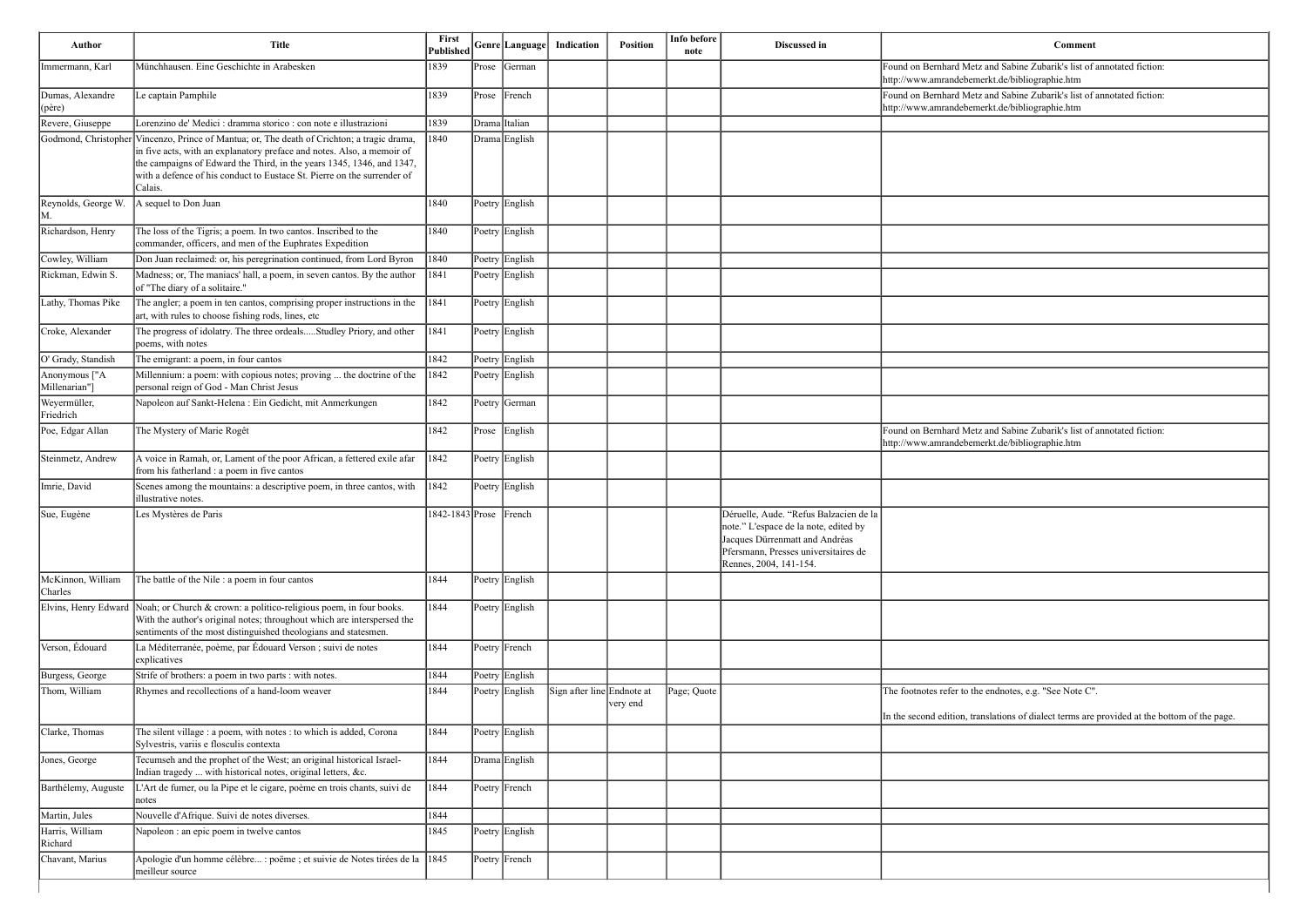| Author                                | <b>Title</b>                                                                                                                                                                                 | First<br>Published |       | Genre Language | Indication | Position | Info before<br>note | Discussed in                                                                                                                                              | Comment                                                                                                                  |
|---------------------------------------|----------------------------------------------------------------------------------------------------------------------------------------------------------------------------------------------|--------------------|-------|----------------|------------|----------|---------------------|-----------------------------------------------------------------------------------------------------------------------------------------------------------|--------------------------------------------------------------------------------------------------------------------------|
| Dumas, Alexandre<br>(père)            | Vingt ans après                                                                                                                                                                              | 1845               |       | Prose French   |            |          |                     |                                                                                                                                                           | Found on William Denton's list of annotated fiction: https://www.miskatonic.org/footnotes.html                           |
| Dumas, Alexandre<br>(père)            | La Reine Margot                                                                                                                                                                              | 1845               |       | Prose French   |            |          |                     |                                                                                                                                                           | Found on William Denton's list of annotated fiction: https://www.miskatonic.org/footnotes.html                           |
| Anonymous                             | Le passage de la Reyssouze par Napoléon : petit poème précédé d'une<br>introduction historique et suivi de notes                                                                             | 1846               |       | Poetry French  |            |          |                     |                                                                                                                                                           |                                                                                                                          |
| Hughes, T. M.                         | Iberia won; a poem discriptive of the Peninsular War; with impressions<br>from recent visits to the battle grounds, and copious historical and<br>illustrative notes.                        | 1847               |       | Poetry English |            |          |                     |                                                                                                                                                           |                                                                                                                          |
| Lawrence, Edwin                       | Xamayca, a romantic poem in six cantos                                                                                                                                                       | 1847               |       | Poetry English |            |          |                     |                                                                                                                                                           |                                                                                                                          |
| Williams, S.T.                        | Pomaré, Queen of Tahiti. A poem. With notes and an appendix /                                                                                                                                | 1847               |       | Poetry English |            |          |                     |                                                                                                                                                           |                                                                                                                          |
| Bigg, John Stanyan                    | The sea-king : a metrical romance, in six cantos, with notes, historical<br>and illustrative                                                                                                 | 1848               |       | Poetry English |            |          |                     |                                                                                                                                                           |                                                                                                                          |
| Thackeray, William<br>Makepeace       | Vanity Fair                                                                                                                                                                                  | 1848               |       | Prose English  |            |          |                     |                                                                                                                                                           | Found on William Denton's list of annotated fiction: https://www.miskatonic.org/footnotes.html                           |
| Mant, Frederick<br>Woods              | Reginald Vere, a tale of the civil wars. In verse. With notes historical and 1848<br>illustrative.                                                                                           |                    |       | Poetry English |            |          |                     |                                                                                                                                                           |                                                                                                                          |
| Mayne, William Erle                   | The field and the factory : a poem in two cantos : with notes                                                                                                                                | 1849               |       | Poetry English |            |          |                     |                                                                                                                                                           |                                                                                                                          |
| Müller, David<br>Heinrich             | Littge Hoop, dat Nestkieken : ein Gedicht in niedersächsisch-<br>plattdeutscher Mundart ; mit Anmerkungen und Erläuterungen                                                                  | 1849               |       | Poetry German  |            |          |                     |                                                                                                                                                           |                                                                                                                          |
| Wilson, Harrison<br>Corbett           | England's queen and Prince Albert of Saxe Gotha and Coburg; a poem in 1849<br>two cantos  also, England's hero                                                                               |                    |       | Poetry English |            |          |                     |                                                                                                                                                           |                                                                                                                          |
| Antrobus, John                        | Wrongs of Poland. A poem in three cantos, comprising the siege of<br>Vienna, with historical notes / by the author of "Parental wisdom"                                                      | 1849               |       | Poetry English |            |          |                     |                                                                                                                                                           |                                                                                                                          |
| Massas, Charles de                    | Les Derniers jours de l'Empire, poème en quatre chants : l'île d'Elbe, le<br>retour, Waterloo, Sainte-Hélène. Suivi de notes historiques et de poésies<br>diverses, souvenirs de 1816 à 1830 | 1849               |       | Poetry French  |            |          |                     |                                                                                                                                                           |                                                                                                                          |
|                                       | Thomas, John Wesley $\vert$ An apology for "Don Juan" : a satirical poem in two cantos / by John W. 1850<br>Thomas; to which is added a third canto, including remarks on the times          |                    |       | Poetry English |            |          |                     |                                                                                                                                                           |                                                                                                                          |
| Baptiste                              | Boyard, Nicolas Jean- La Liberté conquise, poème national en douze chants : suivi de notes<br>historiques                                                                                    | 1850               |       | Poetry French  |            |          |                     |                                                                                                                                                           |                                                                                                                          |
| Davidson, C. J. C.                    | Tara, the Suttee; an Indian drama, in five acts, with copious notes,<br>explanatory, original, and selected.                                                                                 | 1851               |       | Drama English  |            |          |                     |                                                                                                                                                           |                                                                                                                          |
| Melville, Herman                      | Moby Dick                                                                                                                                                                                    | 1851               |       | Prose English  |            |          |                     |                                                                                                                                                           | Found on William Denton's list of annotated fiction: https://www.miskatonic.org/footnotes.html                           |
| Clergyman of the<br>Church of England | The Sunday-school: a poem, in three cantos / by a Clergyman of the<br>Church of England                                                                                                      | 1851               |       | Poetry English |            |          |                     |                                                                                                                                                           |                                                                                                                          |
| Castets, J.                           | Le Sauveur, poème sacré en dix chants, suivi de notes établissant la<br>concordance entre l'Ancien et le Nouveau Testament                                                                   | 1852               |       | Poetry French  |            |          |                     |                                                                                                                                                           |                                                                                                                          |
| Boyard, Nicolas Jean-<br>Baptiste     | Les candidats désappointés : tableau des misères de la vie politique,<br>suivi de notes historiques                                                                                          | 1852               |       | Poetry French  |            |          |                     |                                                                                                                                                           |                                                                                                                          |
| Parr Traill, Catharine                | Canadian Crusoes                                                                                                                                                                             | 1852               |       | Prose English  |            |          |                     | Freedgood, Elaine. "Fictional<br>Settlements: Footnotes, Metalepsis, the<br>Colonial Effect." New Literary History,<br>vol. 41, no. 2, 2010, pp. 393-411. |                                                                                                                          |
| Travers, Julien                       | Les Francs-péteurs : poème en 4 chants, précédé d'un aperçu historique<br>sur la Société des francs-péteurs fondée à Caen et suivi de notes                                                  | 1853               |       | Poetry French  |            |          |                     |                                                                                                                                                           |                                                                                                                          |
| Charbonnier, Abbé                     | L'Art de se bien porter, suivi de très-bons conseils sur les fièvres, en<br>vers, avec des notes excellentes                                                                                 | 1853               |       | Poetry French  |            |          |                     |                                                                                                                                                           |                                                                                                                          |
| Starbuck, William<br>Gayer            | The last days of Diserth : a poem in six cantos                                                                                                                                              | 1854               |       | Poetry English |            |          |                     |                                                                                                                                                           |                                                                                                                          |
| Scheffel, Joseph<br>Victor von        | Ekkehard                                                                                                                                                                                     | 1855               | Prose | German         |            |          |                     | Eckstein, Evelyn. Fussnoten:<br>Anmerkungen zu Poesie und<br>Wissenschaft, Lit, 2001. 167-170.                                                            |                                                                                                                          |
| Mörike, Eduard                        | Mozart auf der Reise nach Prag. Novelle                                                                                                                                                      | 1855               | Prose | German         |            |          |                     |                                                                                                                                                           | Found on Bernhard Metz and Sabine Zubarik's list of annotated fiction:<br>http://www.amrandebemerkt.de/bibliographie.htm |
| Alsop, Richard                        | The charms of fancy : a poem, in four cantos, with notes                                                                                                                                     | 1856               |       | Poetry English |            |          |                     |                                                                                                                                                           |                                                                                                                          |
| Allen, William                        | Wunnissoo, or, The vale of Hoosatunnuk : a poem, with notes                                                                                                                                  | 1856               |       | Poetry English |            |          |                     |                                                                                                                                                           |                                                                                                                          |
| Holloway, William                     | Superstition: a poem, with explanatory notes.                                                                                                                                                | 1856               |       | Poetry English |            |          |                     |                                                                                                                                                           |                                                                                                                          |
| Faubert, Pierre                       | Ogé : drame historique ; suivi de poésies fugitives et de notes                                                                                                                              | 1856               |       | Drama French   |            |          |                     |                                                                                                                                                           |                                                                                                                          |

| Comment                                                                     |
|-----------------------------------------------------------------------------|
| 's list of annotated fiction: https://www.miskatonic.org/footnotes.html     |
| 's list of annotated fiction: https://www.miskatonic.org/footnotes.html     |
|                                                                             |
|                                                                             |
|                                                                             |
|                                                                             |
|                                                                             |
| 's list of annotated fiction: https://www.miskatonic.org/footnotes.html     |
|                                                                             |
|                                                                             |
|                                                                             |
|                                                                             |
|                                                                             |
|                                                                             |
|                                                                             |
|                                                                             |
|                                                                             |
| 's list of annotated fiction: https://www.miskatonic.org/footnotes.html     |
|                                                                             |
|                                                                             |
|                                                                             |
|                                                                             |
|                                                                             |
|                                                                             |
|                                                                             |
|                                                                             |
|                                                                             |
|                                                                             |
| and Sabine Zubarik's list of annotated fiction:<br>rkt.de/bibliographie.htm |
|                                                                             |
|                                                                             |
|                                                                             |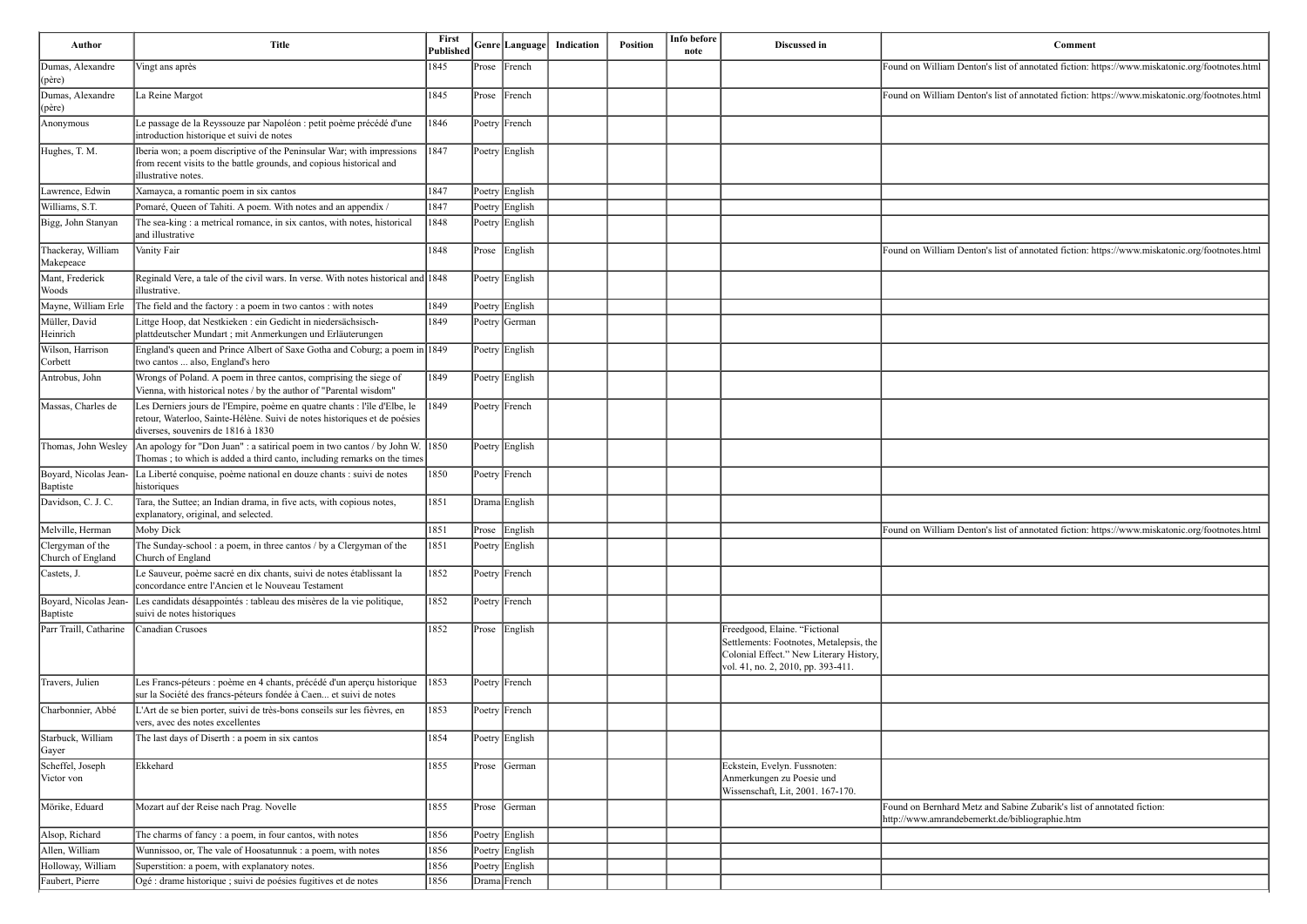| Comment                                                                                                                                                                                  |
|------------------------------------------------------------------------------------------------------------------------------------------------------------------------------------------|
|                                                                                                                                                                                          |
|                                                                                                                                                                                          |
|                                                                                                                                                                                          |
|                                                                                                                                                                                          |
|                                                                                                                                                                                          |
|                                                                                                                                                                                          |
|                                                                                                                                                                                          |
|                                                                                                                                                                                          |
|                                                                                                                                                                                          |
|                                                                                                                                                                                          |
|                                                                                                                                                                                          |
|                                                                                                                                                                                          |
|                                                                                                                                                                                          |
|                                                                                                                                                                                          |
| Found on William Denton's list of annotated fiction: https://www.miskatonic.org/footnotes.html                                                                                           |
| There are more annotated works by Peackock; I have only listed some of them here.                                                                                                        |
|                                                                                                                                                                                          |
|                                                                                                                                                                                          |
|                                                                                                                                                                                          |
| The annotations are depicted as being written by the typesetter. (Research in GoogleBooks<br>shows that annotations by typesetters (real or invented by the author) were quite common in |
| 19th-century German newspapers & journals. (Search "Anm. des Setzers" or "Anmerkung des<br>Setzers").                                                                                    |
|                                                                                                                                                                                          |
| Found on Bernhard Metz and Sabine Zubarik's list of annotated fiction:                                                                                                                   |
| http://www.amrandebemerkt.de/bibliographie.htm                                                                                                                                           |
|                                                                                                                                                                                          |
|                                                                                                                                                                                          |
|                                                                                                                                                                                          |
| The annotations are depicted as being written by the typesetter. (Research in GoogleBooks                                                                                                |
| shows that annotations by typesetters (real or invented by the author) were quite common in<br>19th-century German newspapers & journals. (Search "Anm. des Setzers" or "Anmerkung des   |
| Setzers").                                                                                                                                                                               |
|                                                                                                                                                                                          |
|                                                                                                                                                                                          |
| Found on William Denton's list of annotated fiction: https://www.miskatonic.org/footnotes.html                                                                                           |
| Found on William Denton's list of annotated fiction: https://www.miskatonic.org/footnotes.html                                                                                           |

| Author                                      | <b>Title</b>                                                                                                                                                                                                                                                                                                                                         | First<br>Published     |           | Genre  Language | Indication | Position | Info before<br>note | Discussed in                                                                                   | Comment                                                                                                                                                                                                                                                                                           |
|---------------------------------------------|------------------------------------------------------------------------------------------------------------------------------------------------------------------------------------------------------------------------------------------------------------------------------------------------------------------------------------------------------|------------------------|-----------|-----------------|------------|----------|---------------------|------------------------------------------------------------------------------------------------|---------------------------------------------------------------------------------------------------------------------------------------------------------------------------------------------------------------------------------------------------------------------------------------------------|
| Baker, Thomas                               | The steam-engine, or, The powers of flame : an original poem in ten<br>cantos                                                                                                                                                                                                                                                                        | 1857                   |           | Poetry English  |            |          |                     |                                                                                                |                                                                                                                                                                                                                                                                                                   |
| Belaney, Archibald                          | The Hundred Days of Napoleon. A poem in five cantos                                                                                                                                                                                                                                                                                                  | 1858                   |           | Poetry English  |            |          |                     |                                                                                                |                                                                                                                                                                                                                                                                                                   |
| Peat, John                                  | The fair Evanthe; a poem in five cantos, and other poems                                                                                                                                                                                                                                                                                             | 1858                   |           | Poetry English  |            |          |                     |                                                                                                |                                                                                                                                                                                                                                                                                                   |
| Battaglia, Giacomo                          | Gerolamo Olgiato : tragedia con note storiche                                                                                                                                                                                                                                                                                                        | 1858                   |           | Drama Italian   |            |          |                     |                                                                                                |                                                                                                                                                                                                                                                                                                   |
| Blood, Edwin                                | The Washiad: or Siege of Washington. An epic poem, in three cantos.<br>Being scenes from the experience of an office seeker, and containing<br>some account of the conspiracy of the "Outsiders", to secure<br>appointments to the U.S. government offices in the custom house, and<br>post office at Newburyport, Mass. By an eminent conservative. | 1858                   |           | Poetry English  |            |          |                     |                                                                                                |                                                                                                                                                                                                                                                                                                   |
| Porteous, M.                                | Real "Souter Johnny", &c.: a poem, with explanatory notes, and an<br>appendix                                                                                                                                                                                                                                                                        | 1858                   |           | Poetry English  |            |          |                     |                                                                                                |                                                                                                                                                                                                                                                                                                   |
| Whitehead, Anthony                          | Legends of Westmorland and other poems; with notes.                                                                                                                                                                                                                                                                                                  | 1859                   |           | Poetry English  |            |          |                     |                                                                                                |                                                                                                                                                                                                                                                                                                   |
| Jourdan, Victorine                          | La Virginéïde, ou Histoire de la Vierge immaculée, mère de Dieu, poème 1859<br>en vingt-quatre chants, suivi de notes explicatives                                                                                                                                                                                                                   |                        |           | Poetry French   |            |          |                     |                                                                                                |                                                                                                                                                                                                                                                                                                   |
| Zirardini, Giuseppe                         | La Lombardia liberata : cantica con note istoriche                                                                                                                                                                                                                                                                                                   | 1860                   |           | Poetry Italian  |            |          |                     |                                                                                                |                                                                                                                                                                                                                                                                                                   |
| Jarvis, W. W.                               | Gotham ambrotypes, or, Sketches from life : a satirical poem, in three<br>cantos                                                                                                                                                                                                                                                                     | 1860                   |           | Poetry English  |            |          |                     |                                                                                                |                                                                                                                                                                                                                                                                                                   |
| Peacock, Thomas<br> Love                    | Gryll Grange                                                                                                                                                                                                                                                                                                                                         | 1860                   |           | Prose English   |            |          |                     |                                                                                                | Found on William Denton's list of annotated fiction: https://www.miskatonic.org/footnotes.html<br>There are more annotated works by Peackock; I have only listed some of them here.                                                                                                               |
| Maquan, Hippolyte                           | Sainte Marie-Madeleine, poème lyrique, suivi de notes historiques et<br>archéologiques                                                                                                                                                                                                                                                               | 1860                   |           | Poetry French   |            |          |                     |                                                                                                |                                                                                                                                                                                                                                                                                                   |
| Bouniol, Bathild                            | Le Peintre, poème, suivi de notes et commentaires                                                                                                                                                                                                                                                                                                    | 1860                   |           | Poetry French   |            |          |                     |                                                                                                |                                                                                                                                                                                                                                                                                                   |
| Cioccari, Carlo                             | Lagrime speranze e amore : odi con note istoriche                                                                                                                                                                                                                                                                                                    | 1861                   |           | Poetry Italian  |            |          |                     |                                                                                                |                                                                                                                                                                                                                                                                                                   |
| Lassalle, Ferdinand                         | Herr Julian Schmidt der Literaturhistoriker, mit Setzer-Scholien<br>herausgegeben                                                                                                                                                                                                                                                                    | 1862                   | Prose     | German          |            |          |                     |                                                                                                | The annotations are depicted as being written by the typesetter. (Research in GoogleBooks<br>shows that annotations by typesetters (real or invented by the author) were quite common in<br>19th-century German newspapers & journals. (Search "Anm. des Setzers" or "Anmerkung des<br>Setzers")  |
| Anonymous                                   | Poet of the age. A satirical poem. With introductory remarks on the<br>decline of poetry, and critical notes.                                                                                                                                                                                                                                        | 1862                   |           | Poetry English  |            |          |                     |                                                                                                |                                                                                                                                                                                                                                                                                                   |
| Fontane, Theodor                            | Wanderungen durch die Mark Brandenburg                                                                                                                                                                                                                                                                                                               | 1862-1888 Prose German |           |                 |            |          |                     |                                                                                                | Found on Bernhard Metz and Sabine Zubarik's list of annotated fiction:<br>http://www.amrandebemerkt.de/bibliographie.htm                                                                                                                                                                          |
| Peirce, Augustus                            | The rebelliad, or, Terrible transactions at the seat of the muses : a poem<br>in four cantos / auctore Enginæ societatis poeta ; edited and patronised<br>by the Pi Tau                                                                                                                                                                              | 1863                   |           | Poetry English  |            |          |                     |                                                                                                |                                                                                                                                                                                                                                                                                                   |
| Ellerton, John Lodge                        | The elixir of youth, a legend in four parts, with other poems and notes                                                                                                                                                                                                                                                                              | 1864                   |           | Poetry English  |            |          |                     |                                                                                                |                                                                                                                                                                                                                                                                                                   |
| Trautmann, Franz                            | Leben, Abenteuer und Tod des Theodosius Thaddäus Donner                                                                                                                                                                                                                                                                                              | 1864                   | Prose     | German          |            |          |                     |                                                                                                | The annotations are depicted as being written by the typesetter. (Research in GoogleBooks<br>shows that annotations by typesetters (real or invented by the author) were quite common in<br>19th-century German newspapers & journals. (Search "Anm. des Setzers" or "Anmerkung des<br>Setzers"). |
| Wetton, Harry W.                            | The Termination of the Sixteenth Canto of Lord Byron's Don Juan                                                                                                                                                                                                                                                                                      | 1864                   |           | Poetry English  |            |          |                     |                                                                                                |                                                                                                                                                                                                                                                                                                   |
| Pharaon, Florian                            | Un drame esclavagiste, prologue de la Sécession américaine, suivi de<br>notes sur John Brown, son procès et ses derniers moments                                                                                                                                                                                                                     | 1864                   |           | Drama French    |            |          |                     |                                                                                                |                                                                                                                                                                                                                                                                                                   |
| Verne, Jules                                | Voyage au centre de la Terre                                                                                                                                                                                                                                                                                                                         | 1864                   | $ $ Prose | French          |            |          |                     |                                                                                                | Found on William Denton's list of annotated fiction: https://www.miskatonic.org/footnotes.html                                                                                                                                                                                                    |
| Dostoevsky, Fyodor                          | Записки из подполья / Notes from Underground                                                                                                                                                                                                                                                                                                         | 1864                   | Prose     | Russian         |            |          |                     |                                                                                                | Found on William Denton's list of annotated fiction: https://www.miskatonic.org/footnotes.html                                                                                                                                                                                                    |
| Ebers, Georg                                | Eine Aegyptische Königstochter                                                                                                                                                                                                                                                                                                                       | 1864                   | Prose     | German          |            |          |                     | Eckstein, Evelyn. Fussnoten:<br>Anmerkungen zu Poesie und<br>Wissenschaft, Lit, 2001. 170-171. |                                                                                                                                                                                                                                                                                                   |
| Naseweis, Ernst<br>[[pseud.]                | Des Herrn Magisters Merks seltsame Ansichten über literarische<br>Zustände                                                                                                                                                                                                                                                                           | 1865                   | Prose     | German          |            |          |                     |                                                                                                | The annotations are depicted as being written by the typesetter. (Research in GoogleBooks<br>shows that annotations by typesetters (real or invented by the author) were quite common in<br>19th-century German newspapers & journals. (Search "Anm. des Setzers" or "Anmerkung des<br>Setzers"). |
| Lefloch, Louis                              | La bonifacéide : pochade historique, suivie de notes justificatives                                                                                                                                                                                                                                                                                  | 1865                   |           | Poetry French   |            |          |                     |                                                                                                |                                                                                                                                                                                                                                                                                                   |
| Brodie, E. H.                               | Euthanasia: a poem in four cantos of Spenserian metre on the discovery<br>of the North-west Passage by Sir John Franklin                                                                                                                                                                                                                             | 1866                   |           | Poetry English  |            |          |                     |                                                                                                |                                                                                                                                                                                                                                                                                                   |
| Przezdziecki,<br>Aleksander Narcyz<br>Karol | Deux reines de France, drame en 5 actes et 6 tableaux, suivi de notes<br>historiques, par Alexandre de Noirville                                                                                                                                                                                                                                     | 1866                   |           | Drama French    |            |          |                     |                                                                                                |                                                                                                                                                                                                                                                                                                   |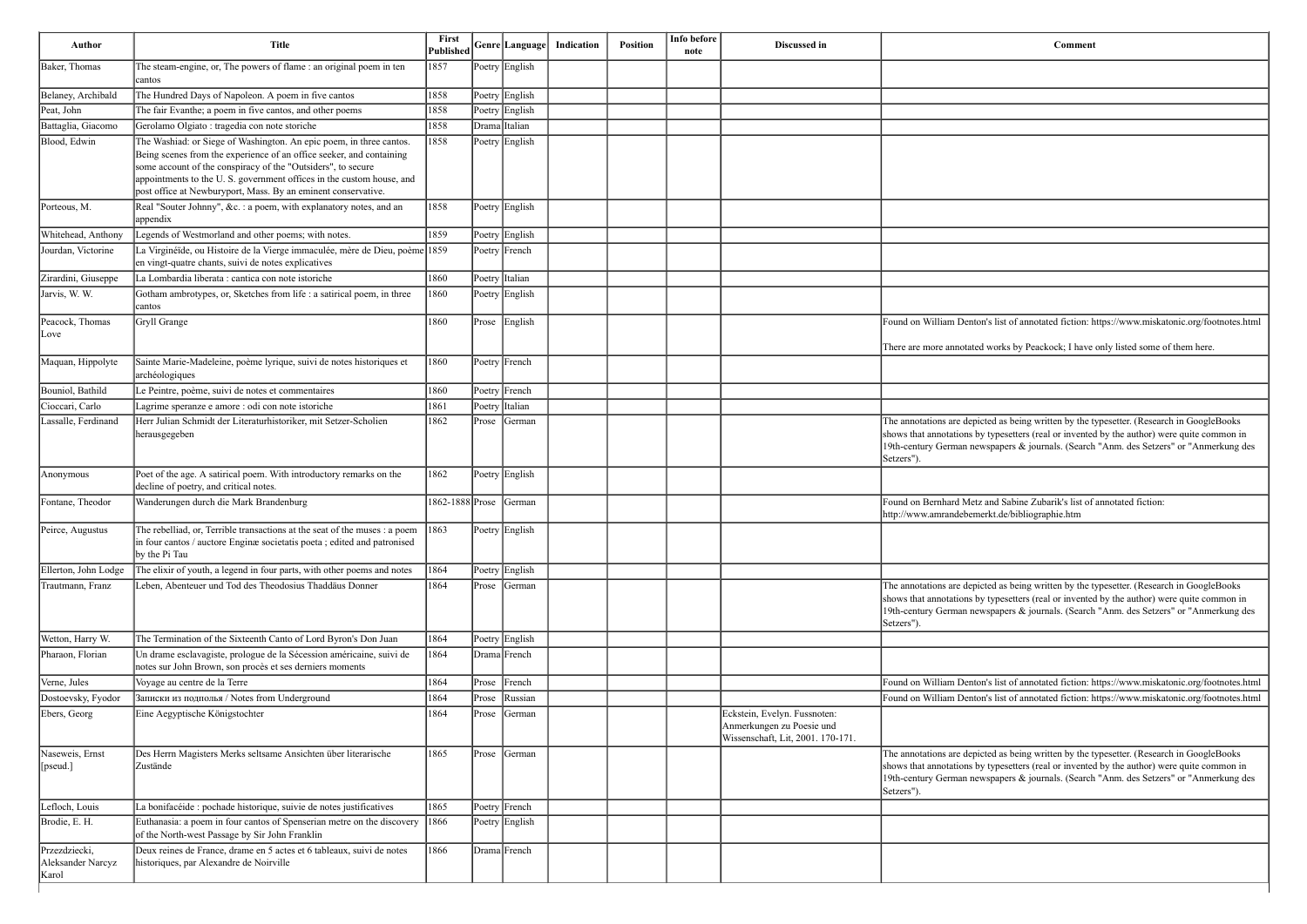| <b>Author</b>                      | <b>Title</b>                                                                                                                                                                                 | First<br>Published |       | Genre Language | Indication | Position | Info before<br>note | Discussed in                                                                                                      | Comment                                                                                                                  |
|------------------------------------|----------------------------------------------------------------------------------------------------------------------------------------------------------------------------------------------|--------------------|-------|----------------|------------|----------|---------------------|-------------------------------------------------------------------------------------------------------------------|--------------------------------------------------------------------------------------------------------------------------|
| André, John                        | The cow chace, a poem in three cantos. By Major John André                                                                                                                                   | 1866               |       | Poetry English |            |          |                     |                                                                                                                   |                                                                                                                          |
| Renard, Émile                      | Ellen, ou l'Irlande sous Cromwell, drame en 5 actes, précédé d'une<br>préface et suivi de notes historiques,                                                                                 | 1867               |       | Drama French   |            |          |                     |                                                                                                                   |                                                                                                                          |
| Jenner, Stephen                    | The Holy Child : a Poem in Four Cantos. Also an Ode to Silence and<br>other Poems.                                                                                                           | 1867               |       | Poetry English |            |          |                     |                                                                                                                   |                                                                                                                          |
| Draper, John                       | Somerset, with the Severn Sea: a poem, with historical and<br>miscellaneous notes.                                                                                                           | 1867               |       | Poetry English |            |          |                     |                                                                                                                   |                                                                                                                          |
| Barndt, Isidor                     | Von Hindostan nach Preußen : photographische Reisebilder in Versen;<br>mit Anmerkungen                                                                                                       | 1868               |       | Poetry German  |            |          |                     |                                                                                                                   |                                                                                                                          |
| Marquis, Léon                      | La Tour de Cenive, poème, suivi de notes sur les antiquités de la vallée<br>de Chalo St-Mard (Seine-et-Oise)                                                                                 | 1870               |       | Poetry French  |            |          |                     |                                                                                                                   |                                                                                                                          |
| Meyer, Conrad<br>Ferdinand         | Huttens letzte Tage. Eine Dichtung                                                                                                                                                           | 1871               |       | Poetry German  |            |          |                     |                                                                                                                   | Found on Bernhard Metz and Sabine Zubarik's list of annotated fiction:<br>http://www.amrandebemerkt.de/bibliographie.htm |
| Colomb, George<br>Hatton           | Donnington Castle: a royalist story. In fourteen staves. With notes.                                                                                                                         | 1871               |       | Poetry English |            |          |                     |                                                                                                                   |                                                                                                                          |
| Anonymous                          | The Shade of Byron: A Mock Heroic Poem, Containing Strange<br>Revelations Not Hitherto Disclosed, with Copious Notes and References                                                          | 1871(?)            |       | Poetry English |            |          |                     |                                                                                                                   |                                                                                                                          |
| Waddell, Peter Hately              | Behold the man. A tragedy for the closet, in five acts. With notes.                                                                                                                          | 1872               |       | Drama English  |            |          |                     |                                                                                                                   |                                                                                                                          |
| Ceccato, Vincenzo                  | La campana parlante : versi in dialetto veronese : con note                                                                                                                                  | 1872               |       | Poetry Italian |            |          |                     |                                                                                                                   |                                                                                                                          |
| Köbner, Julius                     | Das Lied von Gott; ein didaktisches Gedicht in acht Theilen mit einer<br>Einleitung und begründenden Anmerkungen                                                                             | 1873               |       | Poetry English |            |          |                     |                                                                                                                   |                                                                                                                          |
| Tonnellé, Alfred                   | Fragments sur l'art et la philosophie : suivis de notes et de pensées<br>diverses                                                                                                            | 1874               |       | French         |            |          |                     |                                                                                                                   |                                                                                                                          |
| Anonymous                          | The lady of Lipari; a poem in three cantos                                                                                                                                                   | 1875               |       | Poetry English |            |          |                     |                                                                                                                   |                                                                                                                          |
| Cadwallader, Alonzo                | The past, present and future. A poem, in three cantos                                                                                                                                        | 1875               |       | Poetry English |            |          |                     |                                                                                                                   |                                                                                                                          |
| Yriarte, Charles                   | Trieste e l'Istria : con note                                                                                                                                                                | 1875               |       | Italian        |            |          |                     |                                                                                                                   |                                                                                                                          |
| Markham, Alexander                 | Macdonald, or, The avenged bride : a tale of the glens and Dunluce.<br>With notes, historical and descriptive, of the Northern coast of the<br>County Antrim                                 | 1875               |       | Prose English  |            |          |                     |                                                                                                                   |                                                                                                                          |
| Vignal, Aman                       | L'huître, les plaideurs et la mer : études poétiques d'anatomie politique 1877<br>et sociale comparée, suivies de notes                                                                      |                    |       | Poetry French  |            |          |                     |                                                                                                                   |                                                                                                                          |
| Leech, William                     | The Obliviad: a satire with notes                                                                                                                                                            | 1879               |       | Poetry English |            |          |                     |                                                                                                                   |                                                                                                                          |
| Massi, Francesco                   | Satire morali : con note                                                                                                                                                                     | 1880               |       | Italian        |            |          |                     |                                                                                                                   |                                                                                                                          |
| [pseud. of Mackay,<br>George Eric] | Lancaster, George Eric Ad Reginam. [In verse.]  With notes.                                                                                                                                  | 1881               |       | Poetry English |            |          |                     |                                                                                                                   |                                                                                                                          |
| Twain, Mark                        | The Prince and the Pauper                                                                                                                                                                    | 1881               |       | Prose English  |            |          |                     |                                                                                                                   |                                                                                                                          |
| Beveridge, Andrew                  | Clydesdale: descriptive, historical, and romantic. A poem: with  notes<br>[[and]  engravings.                                                                                                | 1881               |       | Poetry English |            |          |                     |                                                                                                                   |                                                                                                                          |
| Woodhouse, Samuel                  | The Queen of the Humber, or, Legends historical, traditional, and<br>imaginary, relating to Kingston-upon-Hull : a poem in ten cantos                                                        | 1884               |       | Poetry English |            |          |                     |                                                                                                                   |                                                                                                                          |
| Ferreri, Angelo Livio              | Silio : tragedia con note storiche                                                                                                                                                           | 1885               |       | Drama Italian  |            |          |                     |                                                                                                                   |                                                                                                                          |
| Mastelloni, Francesco              | Firenze : ode nuova con note                                                                                                                                                                 | 1885               |       | Poetry Italian |            |          |                     |                                                                                                                   |                                                                                                                          |
| Haggard, H. Rider                  | King Solomon's Mines                                                                                                                                                                         | 1885               |       | Prose English  |            |          |                     |                                                                                                                   | Found on William Denton's list of annotated fiction: https://www.miskatonic.org/footnotes.html                           |
| Bottaro, Luigi                     | In famiglia : Racconto, con note di un galantuomo                                                                                                                                            | 1886               |       | Prose Italian  |            |          |                     |                                                                                                                   |                                                                                                                          |
| Haggard, H. Rider                  | <b>She</b>                                                                                                                                                                                   | 1886               | Prose | English        |            |          |                     | Watson, Alex. Romantic Marginality:<br>Nation and Empire on the Borders of<br>the Page, Pickering & Chatto, 2012. | Found on William Denton's list of annotated fiction: https://www.miskatonic.org/footnotes.html                           |
| Dent, William, Mrs.                | Ceylon. A descriptive poem, with notes.                                                                                                                                                      | 1886               |       | Poetry English |            |          |                     |                                                                                                                   |                                                                                                                          |
|                                    | Auvert, Juste-Urbanie Les Primevères et les soucis ; Lilas et cyprès : poésies suivies de notes et 1886 (2nd Poetry French<br>d'un choix de compliments en prose et en vers pour les enfants | ed.                |       |                |            |          |                     |                                                                                                                   |                                                                                                                          |
| Haggard, H. Rider                  | Allan Quatermain                                                                                                                                                                             | 1887               |       | Prose English  |            |          |                     |                                                                                                                   | Found on William Denton's list of annotated fiction: https://www.miskatonic.org/footnotes.html                           |
| Lowell, James Russell              | Under the old elm, and other poems. With notes and a biographical<br>sketch                                                                                                                  | 1888               |       | Poetry English |            |          |                     |                                                                                                                   |                                                                                                                          |
| Giannelli Castiglione,<br>Davide   | Maratona! : Dramma Greco in tre atti, prologo ed epilogo, con note<br>dell'autore                                                                                                            | 1889               |       | Drama Italian  |            |          |                     |                                                                                                                   |                                                                                                                          |
| Maggi, Ulisse                      | Giovanni Vitelleschi : dramma storico in tre atti, con note storiche                                                                                                                         | 1890               |       | Drama Italian  |            |          |                     |                                                                                                                   |                                                                                                                          |

| <b>Comment</b>                                                                                 |
|------------------------------------------------------------------------------------------------|
|                                                                                                |
|                                                                                                |
|                                                                                                |
|                                                                                                |
|                                                                                                |
| Found on Bernhard Metz and Sabine Zubarik's list of annotated fiction:                         |
| http://www.amrandebemerkt.de/bibliographie.htm                                                 |
|                                                                                                |
|                                                                                                |
|                                                                                                |
|                                                                                                |
|                                                                                                |
|                                                                                                |
|                                                                                                |
|                                                                                                |
|                                                                                                |
|                                                                                                |
|                                                                                                |
|                                                                                                |
|                                                                                                |
|                                                                                                |
|                                                                                                |
| Found on William Denton's list of annotated fiction: https://www.miskatonic.org/footnotes.html |
| Found on William Denton's list of annotated fiction: https://www.miskatonic.org/footnotes.html |
|                                                                                                |
|                                                                                                |
| Found on William Denton's list of annotated fiction: https://www.miskatonic.org/footnotes.html |
|                                                                                                |
|                                                                                                |